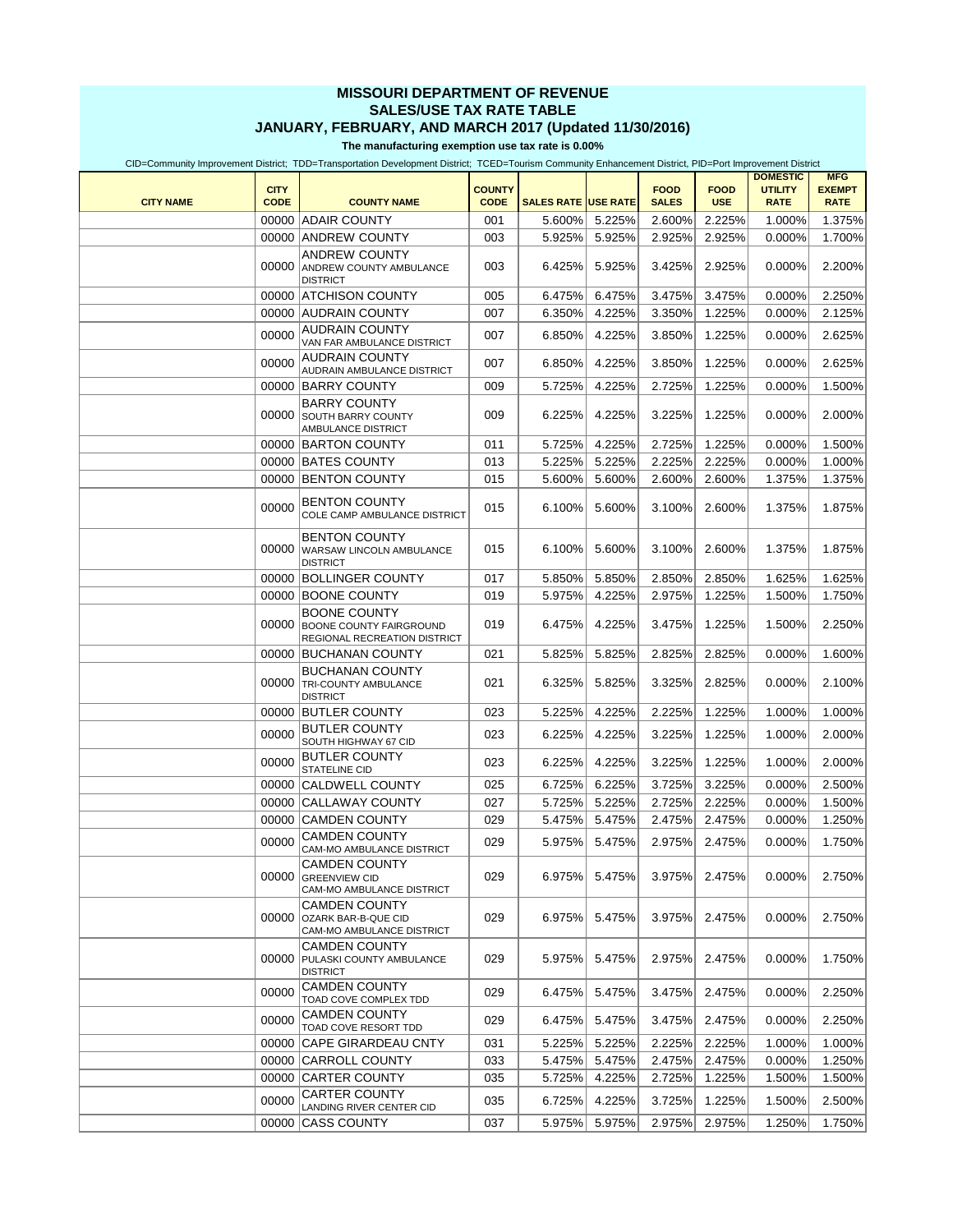| <b>CITY NAME</b> | <b>CITY</b><br><b>CODE</b> | <b>COUNTY NAME</b>                                                                                                          | <b>COUNTY</b><br><b>CODE</b> | <b>SALES RATE USE RATE</b> |        | <b>FOOD</b><br><b>SALES</b> | <b>FOOD</b><br><b>USE</b> | <b>DOMESTIC</b><br><b>UTILITY</b><br><b>RATE</b> | <b>MFG</b><br><b>EXEMPT</b><br><b>RATE</b> |
|------------------|----------------------------|-----------------------------------------------------------------------------------------------------------------------------|------------------------------|----------------------------|--------|-----------------------------|---------------------------|--------------------------------------------------|--------------------------------------------|
|                  | 00000                      | <b>CASS COUNTY</b><br>BELTON-CASS REGIONAL TDD                                                                              | 037                          | 6.975%                     | 5.975% | 3.975%                      | 2.975%                    | 1.250%                                           | 2.750%                                     |
|                  | 00000                      | <b>CASS COUNTY</b><br>HOSPITAL INTERCHANGE TDD                                                                              | 037                          | 6.975%                     | 5.975% | 3.975%                      | 2.975%                    | 1.250%                                           | 2.750%                                     |
|                  | 00000                      | <b>CASS COUNTY</b><br>I-49 & 275TH STREET TDD                                                                               | 037                          | 6.975%                     | 5.975% | 3.975%                      | 2.975%                    | 1.250%                                           | 2.750%                                     |
|                  | 00000                      | <b>CASS COUNTY</b><br>PLEASANT HILL FIRE PROTECTION<br><b>DISTRICT</b>                                                      | 037                          | 6.475%                     | 5.975% | 3.475%                      | 2.975%                    | 1.250%                                           | 2.250%                                     |
|                  | 00000                      | <b>CASS COUNTY</b><br>SOUTH METROPOLITAN FIRE<br>PROTECTION DISTRICT                                                        | 037                          | 6.475%                     | 5.975% | 3.475%                      | 2.975%                    | 1.250%                                           | 2.250%                                     |
|                  |                            | 00000 CEDAR COUNTY                                                                                                          | 039                          | 6.225%                     | 4.225% | 3.225%                      | 1.225%                    | 0.500%                                           | 2.000%                                     |
|                  |                            | 00000 CHARITON COUNTY                                                                                                       | 041                          | 6.100%                     | 6.100% | 3.100%                      | 3.100%                    | 0.000%                                           | 1.875%                                     |
|                  |                            | 00000 CHRISTIAN COUNTY                                                                                                      | 043                          | 5.975%                     | 4.225% | 2.975%                      | 1.225%                    | 0.250%                                           | 1.750%                                     |
|                  |                            | 00000 CLARK COUNTY                                                                                                          | 045                          | 6.725%                     | 4.225% | 3.725%                      | 1.225%                    | 0.000%                                           | 2.500%                                     |
|                  |                            | 00000 CLAY COUNTY                                                                                                           | 047                          | 5.225%                     | 5.100% | 2.225%                      | 2.100%                    | 0.000%                                           | 1.000%                                     |
|                  | 00000                      | <b>CLAY COUNTY</b><br>SMITHVILLE AREA FIRE<br>PROTECTION DISTRICT                                                           | 047                          | 5.725%                     | 5.100% | 2.725%                      | 2.100%                    | 0.000%                                           | 1.500%                                     |
|                  |                            | 00000 CLINTON COUNTY                                                                                                        | 049                          | 4.725%                     | 4.725% | 1.725%                      | 1.725%                    | 0.000%                                           | 0.500%                                     |
|                  | 00000                      | <b>CLINTON COUNTY</b><br>CAMERON AMBULANCE DISTRICT                                                                         | 049                          | 5.225%                     | 4.725% | 2.225%                      | 1.725%                    | 0.000%                                           | 1.000%                                     |
|                  |                            | <b>CLINTON COUNTY</b><br>00000 TRI-COUNTY AMBULANCE<br><b>DISTRICT</b>                                                      | 049                          | 5.225%                     | 4.725% | 2.225%                      | 1.725%                    | 0.000%                                           | 1.000%                                     |
|                  | 00000                      | <b>COLE COUNTY</b>                                                                                                          | 051                          | 5.725%                     | 5.725% | 2.725%                      | 2.725%                    | 0.000%                                           | 1.500%                                     |
|                  | 00000                      | <b>COOPER COUNTY</b>                                                                                                        | 053                          | 6.225%                     | 5.975% | 3.225%                      | 2.975%                    | 1.750%                                           | 2.000%                                     |
|                  |                            | 00000 CRAWFORD COUNTY                                                                                                       | 055                          | 6.100%                     | 4.225% | 3.100%                      | 1.225%                    | 0.875%                                           | 1.875%                                     |
|                  | 00000                      | <b>CRAWFORD COUNTY</b><br>NORTH CRAWFORD COUNTY<br>AMBULANCE DISTRICT                                                       | 055                          | 6.600%                     | 4.225% | 3.600%                      | 1.225%                    | 0.875%                                           | 2.375%                                     |
|                  | 00000                      | <b>CRAWFORD COUNTY</b><br>NORTH CRAWFORD COUNTY<br><b>AMBULANCE DISTRICT</b><br>SULLIVAN FIRE PROTECTION<br><b>DISTRICT</b> | 055                          | 7.100%                     | 4.225% | 4.100%                      | 1.225%                    | 0.875%                                           | 2.875%                                     |
|                  | 00000                      | <b>CRAWFORD COUNTY</b><br>NORTH CRAWFORD COUNTY<br>AMBULANCE DISTRICT<br>BOURBON FIRE PROTECTION<br><b>DISTRICT</b>         | 055                          | 7.100%                     | 4.225% | 4.100%                      | 1.225%                    | 0.875%                                           | 2.875%                                     |
|                  | 00000                      | <b>CRAWFORD COUNTY</b><br>SAINT JAMES AMBULANCE<br><b>DISTRICT</b>                                                          | 055                          | 6.600%                     | 4.225% | 3.600%                      | 1.225%                    | 0.875%                                           | 2.375%                                     |
|                  | 00000                      | <b>CRAWFORD COUNTY</b><br>STEELVILLE AMBULANCE DISTRICT                                                                     | 055                          | 6.600%                     | 4.225% | 3.600%                      | 1.225%                    | 0.875%                                           | 2.375%                                     |
|                  | 00000                      | <b>CRAWFORD COUNTY</b><br>STEELVILLE AMBULANCE DISTRICT<br><b>BOURBON FIRE PROTECTION</b><br><b>DISTRICT</b>                | 055                          | 7.100%                     | 4.225% | 4.100%                      | 1.225%                    | 0.875%                                           | 2.875%                                     |
|                  |                            | <b>CRAWFORD COUNTY</b><br>00000 SULLIVAN FIRE PROTECTION<br><b>DISTRICT</b>                                                 | 055                          | 6.600%                     | 4.225% | 3.600%                      | 1.225%                    | 0.875%                                           | 2.375%                                     |
|                  |                            | 00000 DADE COUNTY                                                                                                           | 057                          | 6.475%                     | 5.975% | 3.475%                      | 2.975%                    | 1.750%                                           | 2.250%                                     |
|                  |                            | 00000 DALLAS COUNTY                                                                                                         | 059                          | 6.225%                     | 4.225% | 3.225%                      | 1.225%                    | 2.000%                                           | 2.000%                                     |
|                  |                            | 00000 DAVIESS COUNTY                                                                                                        | 061                          | 6.225%                     | 5.725% | 3.225%                      | 2.725%                    | 0.000%                                           | 2.000%                                     |
|                  | 00000                      | <b>DAVIESS COUNTY</b><br><b>NOEL T ADAMS AMBULANCE</b><br><b>DISTRICT</b>                                                   | 061                          | 6.725%                     | 5.725% | 3.725%                      | 2.725%                    | 0.000%                                           | 2.500%                                     |
|                  |                            | 00000 DEKALB COUNTY                                                                                                         | 063                          | 5.725%                     | 5.225% | 2.725%                      | 2.225%                    | 0.000%                                           | 1.500%                                     |
|                  | 00000                      | DEKALB COUNTY<br>CAMERON AMBULANCE DISTRICT                                                                                 | 063                          | 6.225%                     | 5.225% | 3.225%                      | 2.225%                    | 0.000%                                           | 2.000%                                     |
|                  | 00000                      | <b>DEKALB COUNTY</b><br><b>TRI-COUNTY AMBULANCE</b><br><b>DISTRICT</b>                                                      | 063                          | 6.225%                     | 5.225% | 3.225%                      | 2.225%                    | 0.000%                                           | 2.000%                                     |
|                  |                            | 00000 DENT COUNTY                                                                                                           | 065                          | 5.475%                     | 4.225% | 2.475%                      | 1.225%                    | 1.000%                                           | 1.250%                                     |
|                  |                            | 00000 DOUGLAS COUNTY                                                                                                        | 067                          | 5.225%                     | 4.225% | 2.225%                      | 1.225%                    | 0.000%                                           | 1.000%                                     |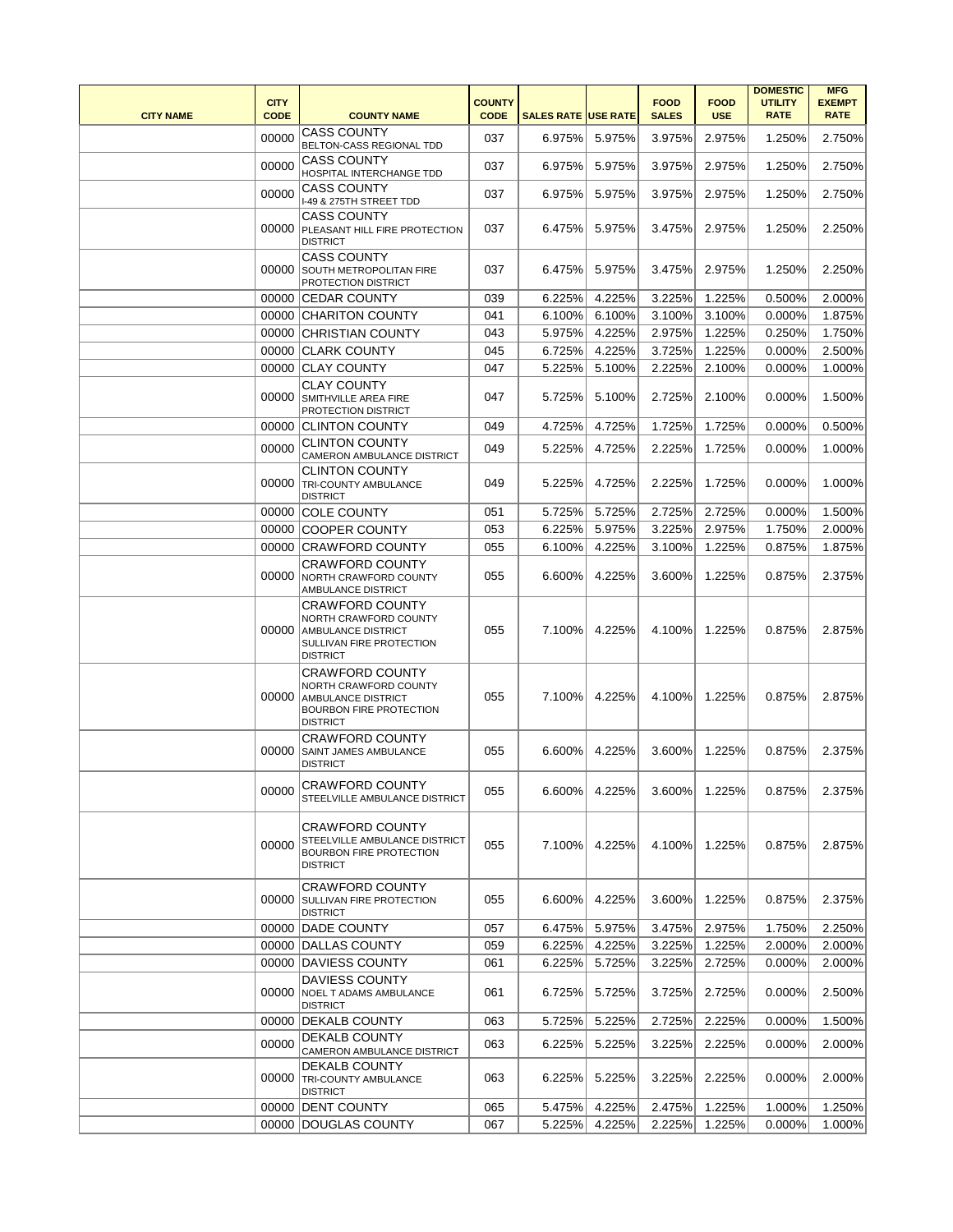| <b>CITY NAME</b> | <b>CITY</b><br><b>CODE</b> | <b>COUNTY NAME</b>                                                                                   | <b>COUNTY</b><br><b>CODE</b> | <b>SALES RATE USE RATE</b> |               | <b>FOOD</b><br><b>SALES</b> | <b>FOOD</b><br><b>USE</b> | <b>DOMESTIC</b><br><b>UTILITY</b><br><b>RATE</b> | <b>MFG</b><br><b>EXEMPT</b><br><b>RATE</b> |
|------------------|----------------------------|------------------------------------------------------------------------------------------------------|------------------------------|----------------------------|---------------|-----------------------------|---------------------------|--------------------------------------------------|--------------------------------------------|
|                  | 00000                      | <b>DOUGLAS COUNTY</b><br>AVA AMBULANCE DISTRICT                                                      | 067                          | 5.725%                     | 4.225%        | 2.725%                      | 1.225%                    | 0.000%                                           | 1.500%                                     |
|                  |                            | 00000 DUNKLIN COUNTY                                                                                 | 069                          | 5.225%                     | 5.225%        | 2.225%                      | 2.225%                    | 0.000%                                           | 1.000%                                     |
|                  |                            | 00000 FRANKLIN COUNTY                                                                                | 071                          | 5.975%                     | 4.225%        | 2.975%                      | 1.225%                    | 0.000%                                           | 1.750%                                     |
|                  | 00000                      | <b>FRANKLIN COUNTY</b><br><b>BOURBON FIRE PROTECTION</b><br><b>DISTRICT</b>                          | 071                          | 6.475%                     | 4.225%        | 3.475%                      | 1.225%                    | $0.000\%$                                        | 2.250%                                     |
|                  | 00000                      | <b>FRANKLIN COUNTY</b><br><b>GERALD AREA AMBULANCE</b><br><b>DISTRICT</b>                            | 071                          | 6.475%                     | 4.225%        | 3.475%                      | 1.225%                    | 0.000%                                           | 2.250%                                     |
|                  | 00000                      | <b>FRANKLIN COUNTY</b><br><b>HERMANN AREA AMBULANCE</b><br><b>DISTRICT</b>                           | 071                          | 6.475%                     | 4.225%        | 3.475%                      | 1.225%                    | 0.000%                                           | 2.250%                                     |
|                  | 00000                      | <b>FRANKLIN COUNTY</b><br>HIGHWAY 100 CID<br>MERAMEC AMBULANCE DISTRICT                              | 071                          | 7.475%                     | 5.225%        | 4.475%                      | 2.225%                    | $0.000\%$                                        | 3.250%                                     |
|                  | 00000                      | <b>FRANKLIN COUNTY</b><br>MERAMEC AMBULANCE DISTRICT                                                 | 071                          | 6.475%                     | 4.225%        | 3.475%                      | 1.225%                    | 0.000%                                           | 2.250%                                     |
|                  | 00000                      | <b>FRANKLIN COUNTY</b><br>MERAMEC AMBULANCE DISTRICT<br>ST CLAIR FIRE PROTECTION<br><b>DISTRICT</b>  | 071                          | 6.975%                     | 4.225%        | 3.975%                      | 1.225%                    | $0.000\%$                                        | 2.750%                                     |
|                  | 00000                      | <b>FRANKLIN COUNTY</b><br><b>NEW HAVEN AMBULANCE</b><br><b>DISTRICT</b>                              | 071                          | 6.475%                     | 4.225%        | 3.475%                      | 1.225%                    | 0.000%                                           | 2.250%                                     |
|                  | 00000                      | <b>FRANKLIN COUNTY</b><br>ST CLAIR AMBULANCE DISTRICT<br>ST CLAIR FIRE PROTECTION<br><b>DISTRICT</b> | 071                          | 6.975%                     | 4.225%        | 3.975%                      | 1.225%                    | 0.000%                                           | 2.750%                                     |
|                  | 00000                      | <b>FRANKLIN COUNTY</b><br>SULLIVAN FIRE PROTECTION<br><b>DISTRICT</b>                                | 071                          | 6.475%                     | 4.225%        | 3.475%                      | 1.225%                    | 0.000%                                           | 2.250%                                     |
|                  | 00000                      | <b>FRANKLIN COUNTY</b><br>UNION FIRE PROTECTION<br><b>DISTRICT</b><br>UNION AMBULANCE DISTRICT       | 071                          | 6.975%                     | 4.225%        | 3.975%                      | 1.225%                    | 0.000%                                           | 2.750%                                     |
|                  | 00000                      | <b>FRANKLIN COUNTY</b><br>UNION AMBULANCE DISTRICT                                                   | 071                          | 6.475%                     | 4.225%        | 3.475%                      | 1.225%                    | 0.000%                                           | 2.250%                                     |
|                  | 00000                      | <b>FRANKLIN COUNTY</b><br>WASHINGTON AREA AMBULANCE<br><b>DISTRICT</b>                               | 071                          | 6.350%                     | 4.225%        | 3.350%                      | 1.225%                    | 0.000%                                           | 2.125%                                     |
|                  | 00000                      | <b>GASCONADE COUNTY</b>                                                                              | 073                          | 5.600%                     | 4.225%        | 2.600%                      | 1.225%                    | 1.000%                                           | 1.375%                                     |
|                  | 00000                      | <b>GASCONADE COUNTY</b><br><b>GERALD AREA AMBULANCE</b><br><b>DISTRICT</b>                           | 073                          | 6.100%                     | 4.225%        | 3.100%                      | 1.225%                    | 1.000%                                           | 1.875%                                     |
|                  |                            | <b>GASCONADE COUNTY</b><br>00000 HERMANN AREA AMBULANCE<br><b>DISTRICT</b>                           | 073                          |                            | 6.100% 4.225% | 3.100%                      | 1.225%                    | 1.000%                                           | 1.875%                                     |
|                  | 00000                      | <b>GASCONADE COUNTY</b><br>OWENSVILLE AREA AMBULANCE<br><b>DISTRICT</b>                              | 073                          | 6.100%                     | 4.225%        | 3.100%                      | 1.225%                    | 1.000%                                           | 1.875%                                     |
|                  |                            | 00000 GENTRY COUNTY                                                                                  | 075                          | 5.225%                     | 5.225%        | 2.225%                      | 2.225%                    | 0.500%                                           | 1.000%                                     |
|                  | 00000                      | <b>GREENE COUNTY</b>                                                                                 | 077                          | 5.475%                     | 4.225%        | 2.475%                      | 1.225%                    | 0.875%                                           | 1.250%                                     |
|                  | 00000                      | <b>GREENE COUNTY</b><br>EAST-WEST ARTERIAL TDD                                                       | 077                          | 5.975%                     | 4.225%        | 2.975%                      | 1.225%                    | 0.875%                                           | 1.750%                                     |
|                  | 00000                      | <b>GRUNDY COUNTY</b>                                                                                 | 079                          | 5.725%                     | 4.225%        | 2.725%                      | 1.225%                    | 1.500%                                           | 1.500%                                     |
|                  |                            | 00000 HARRISON COUNTY                                                                                | 081                          | 5.475%                     | 5.475%        | 2.475%                      | 2.475%                    | 0.000%                                           | 1.250%                                     |
|                  | 00000                      | <b>HARRISON COUNTY</b><br><b>NOEL T ADAMS AMBULANCE</b><br><b>DISTRICT</b>                           | 081                          | 5.975%                     | 5.475%        | 2.975%                      | 2.475%                    | 0.000%                                           | 1.750%                                     |
|                  | 00000                      | <b>HENRY COUNTY</b>                                                                                  | 083                          | 5.675%                     | 5.675%        | 2.675%                      | 2.675%                    | 0.950%                                           | 1.450%                                     |
|                  | 00000                      | <b>HENRY COUNTY</b><br>WARSAW LINCOLN AMBULANCE<br><b>DISTRICT</b>                                   | 083                          | 6.175%                     | 5.675%        | 3.175%                      | 2.675%                    | 0.950%                                           | 1.950%                                     |
|                  |                            | 00000 HICKORY COUNTY                                                                                 | 085                          | 5.725%                     | 4.225%        | 2.725%                      | 1.225%                    | 1.500%                                           | 1.500%                                     |
|                  |                            | 00000 HOLT COUNTY                                                                                    | 087                          | 6.725%                     | 6.725%        | 3.725%                      | 3.725%                    | 0.000%                                           | 2.500%                                     |
|                  |                            | 00000 HOWARD COUNTY                                                                                  | 089                          | 6.850%                     | 6.850%        | 3.850%                      | 3.850%                    | 2.125%                                           | 2.625%                                     |
|                  |                            | 00000 HOWELL COUNTY                                                                                  | 091                          | 5.162%                     | 4.225%        | 2.162%                      | 1.225%                    | 0.000%                                           | 0.937%                                     |
|                  |                            | 00000 IRON COUNTY                                                                                    | 093                          | 5.725%                     | 4.225%        | 2.725%                      | 1.225%                    | 0.000%                                           | 1.500%                                     |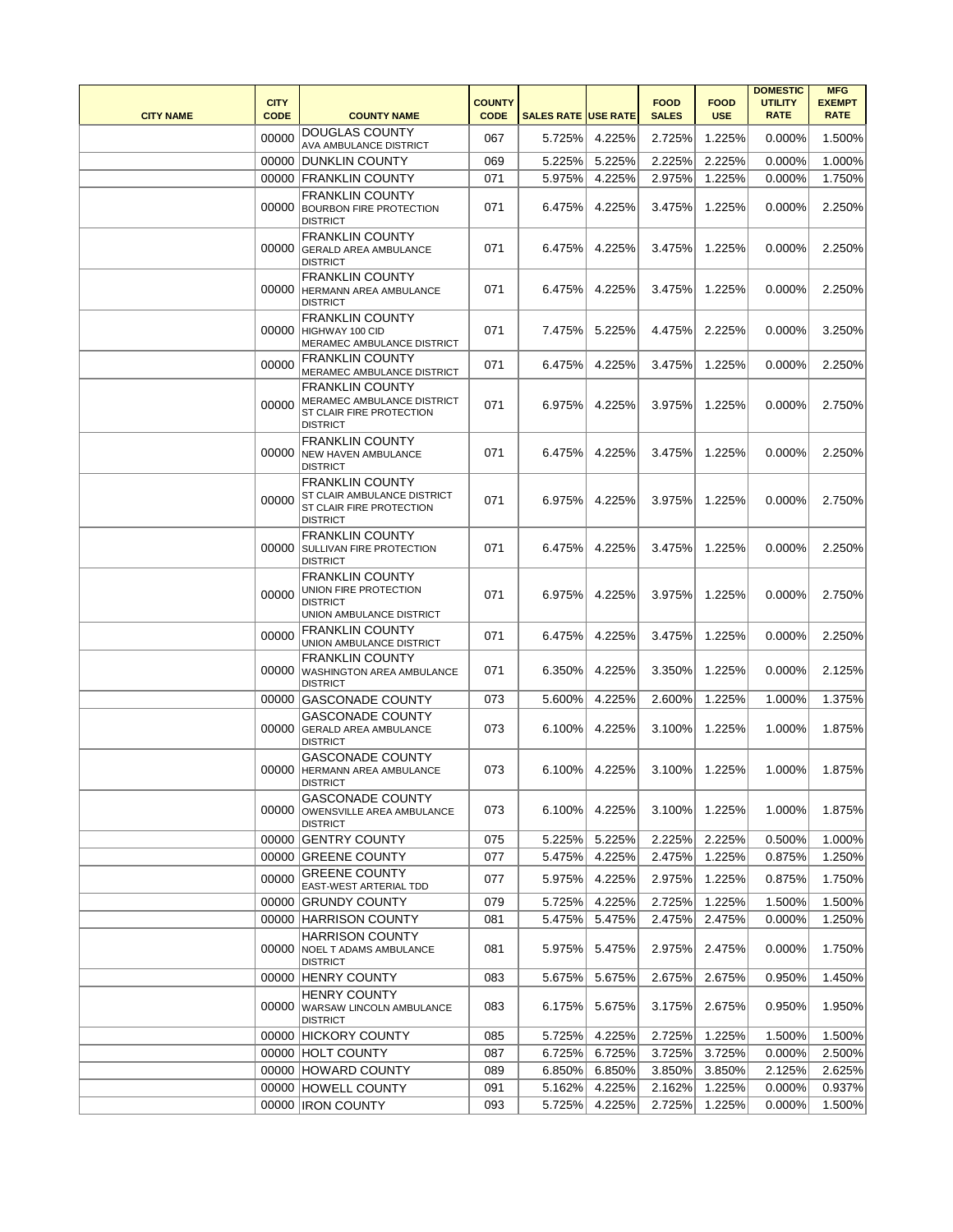| <b>CITY NAME</b> | <b>CITY</b><br><b>CODE</b> | <b>COUNTY NAME</b>                                                                                                                                 | <b>COUNTY</b><br><b>CODE</b> | <b>SALES RATE USE RATE</b> |        | <b>FOOD</b><br><b>SALES</b> | <b>FOOD</b><br><b>USE</b> | <b>DOMESTIC</b><br><b>UTILITY</b><br><b>RATE</b> | <b>MFG</b><br><b>EXEMPT</b><br><b>RATE</b> |
|------------------|----------------------------|----------------------------------------------------------------------------------------------------------------------------------------------------|------------------------------|----------------------------|--------|-----------------------------|---------------------------|--------------------------------------------------|--------------------------------------------|
|                  | 00000                      | <b>IRON COUNTY</b><br><b>IRON COUNTY HOSPITAL DISTRICT</b>                                                                                         | 093                          | 6.225%                     | 4.225% | 3.225%                      | 1.225%                    | 0.500%                                           | 2.000%                                     |
|                  | 00000                      | <b>JACKSON COUNTY</b>                                                                                                                              | 095                          | 5.475%                     | 4.225% | 2.475%                      | 1.225%                    | 0.000%                                           | 1.250%                                     |
|                  | 00000                      | <b>JACKSON COUNTY</b><br>CENTRAL JACKSON COUNTY FIRE<br>PROTECTION DISTRICT                                                                        | 095                          | 5.975%                     | 4.225% | 2.975%                      | 1.225%                    | 0.000%                                           | 1.750%                                     |
|                  | 00000                      | JACKSON COUNTY<br>INTER CITY FIRE PROTECTION<br><b>DISTRICT</b>                                                                                    | 095                          | 6.475%                     | 4.225% | 3.475%                      | 1.225%                    | 0.000%                                           | 2.250%                                     |
|                  | 00000                      | JACKSON COUNTY<br><b>PRAIRIE TOWNSHIP FIRE</b><br>PROTECTION DISTRICT                                                                              | 095                          | 5.975%                     | 4.225% | 2.975%                      | 1.225%                    | 0.000%                                           | 1.750%                                     |
|                  | 00000                      | <b>JACKSON COUNTY</b><br>SNI VALLEY FIRE PROTECTION<br><b>DISTRICT</b>                                                                             | 095                          | 5.975%                     | 4.225% | 2.975%                      | 1.225%                    | 0.000%                                           | 1.750%                                     |
|                  | 00000                      | <b>JASPER COUNTY</b>                                                                                                                               | 097                          | 5.450%                     | 4.225% | 2.450%                      | 1.225%                    | 0.000%                                           | 1.225%                                     |
|                  | 00000                      | JEFFERSON COUNTY                                                                                                                                   | 099                          | 6.350%                     | 4.225% | 3.350%                      | 1.225%                    | 1.500%                                           | 2.125%                                     |
|                  | 00000                      | JEFFERSON COUNTY<br><b>BIG RIVER AMBULANCE DISTRICT</b><br>ANTONIA FIRE PROTECTION<br><b>DISTRICT</b>                                              | 099                          | 7.350%                     | 4.225% | 4.350%                      | 1.225%                    | 1.500%                                           | 3.125%                                     |
|                  | 00000                      | JEFFERSON COUNTY<br>JOACHIM-PLATTIN AMBULANCE<br><b>DISTRICT</b><br>ANTONIA FIRE PROTECTION<br><b>DISTRICT</b>                                     | 099                          | 7.350%                     | 4.225% | 4.350%                      | 1.225%                    | 1.500%                                           | 3.125%                                     |
|                  | 00000                      | JEFFERSON COUNTY<br>ROCK TOWNSHIP AMBULANCE<br><b>DISTRICT</b><br>ANTONIA FIRE PROTECTION<br><b>DISTRICT</b>                                       | 099                          | 7.100%                     | 4.225% | 4.100%                      | 1.225%                    | 1.500%                                           | 2.875%                                     |
|                  | 00000                      | JEFFERSON COUNTY<br>BIG RIVER AMBULANCE DISTRICT                                                                                                   | 099                          | 6.850%                     | 4.225% | 3.850%                      | 1.225%                    | 1.500%                                           | 2.625%                                     |
|                  | 00000                      | JEFFERSON COUNTY<br>BIG RIVER AMBULANCE DISTRICT<br>HILLSBORO FIRE PROTECTION<br><b>DISTRICT</b>                                                   | 099                          | 7.350%                     | 4.225% | 4.350%                      | 1.225%                    | 1.500%                                           | 3.125%                                     |
|                  | 00000                      | JEFFERSON COUNTY<br><b>BIG RIVER AMBULANCE DISTRICT</b><br>HIGH RIDGE FIRE PROTECTION<br><b>DISTRICT</b>                                           | 099                          | 7.350%                     | 4.225% | 4.350%                      | 1.225%                    | 1.500%                                           | 3.125%                                     |
|                  | 00000                      | JEFFERSON COUNTY<br><b>BILTMORE EAST CID</b><br>HIGH RIDGE FIRE PROTECTION<br><b>DISTRICT</b><br>NORTH JEFFERSON COUNTY<br>AMBULANCE DISTRICT      | 099                          | 8.350%                     | 5.225% | 5.350%                      | 2.225%                    | 1.500%                                           | 4.125%                                     |
|                  | 00000                      | JEFFERSON COUNTY<br><b>HIGH RIDGE FIRE PROTECTION</b><br><b>DISTRICT</b><br>NORTH JEFFERSON COUNTY<br>AMBULANCE DISTRICT                           | 099                          | 7.350%                     | 4.225% | 4.350%                      | 1.225%                    | 1.500%                                           | 3.125%                                     |
|                  | 00000                      | JEFFERSON COUNTY<br>HIGH RIDGE FIRE PROTECTION<br><b>DISTRICT</b><br>ROCK TOWNSHIP AMBULANCE<br><b>DISTRICT</b>                                    | 099                          | 7.100%                     | 4.225% | 4.100%                      | 1.225%                    | 1.500%                                           | 2.875%                                     |
|                  | 00000                      | <b>JEFFERSON COUNTY</b><br>HIGH RIDGE COMMONS CID<br>HIGH RIDGE FIRE PROTECTION<br><b>DISTRICT</b><br>NORTH JEFFERSON COUNTY<br>AMBULANCE DISTRICT | 099                          | 8.350%                     | 4.225% | 5.350%                      | 1.225%                    | 1.500%                                           | 4.125%                                     |
|                  | 00000                      | JEFFERSON COUNTY<br>JOACHIM-PLATTIN AMBULANCE<br><b>DISTRICT</b>                                                                                   | 099                          | 6.850%                     | 4.225% | 3.850%                      | 1.225%                    | 1.500%                                           | 2.625%                                     |
|                  | 00000                      | JEFFERSON COUNTY<br>JOACHIM-PLATTIN AMBULANCE<br><b>DISTRICT</b><br>ROCK COMMUNITY FIRE<br>PROTECTION DISTRICT                                     | 099                          | 7.350%                     | 4.225% | 4.350%                      | 1.225%                    | 1.500%                                           | 3.125%                                     |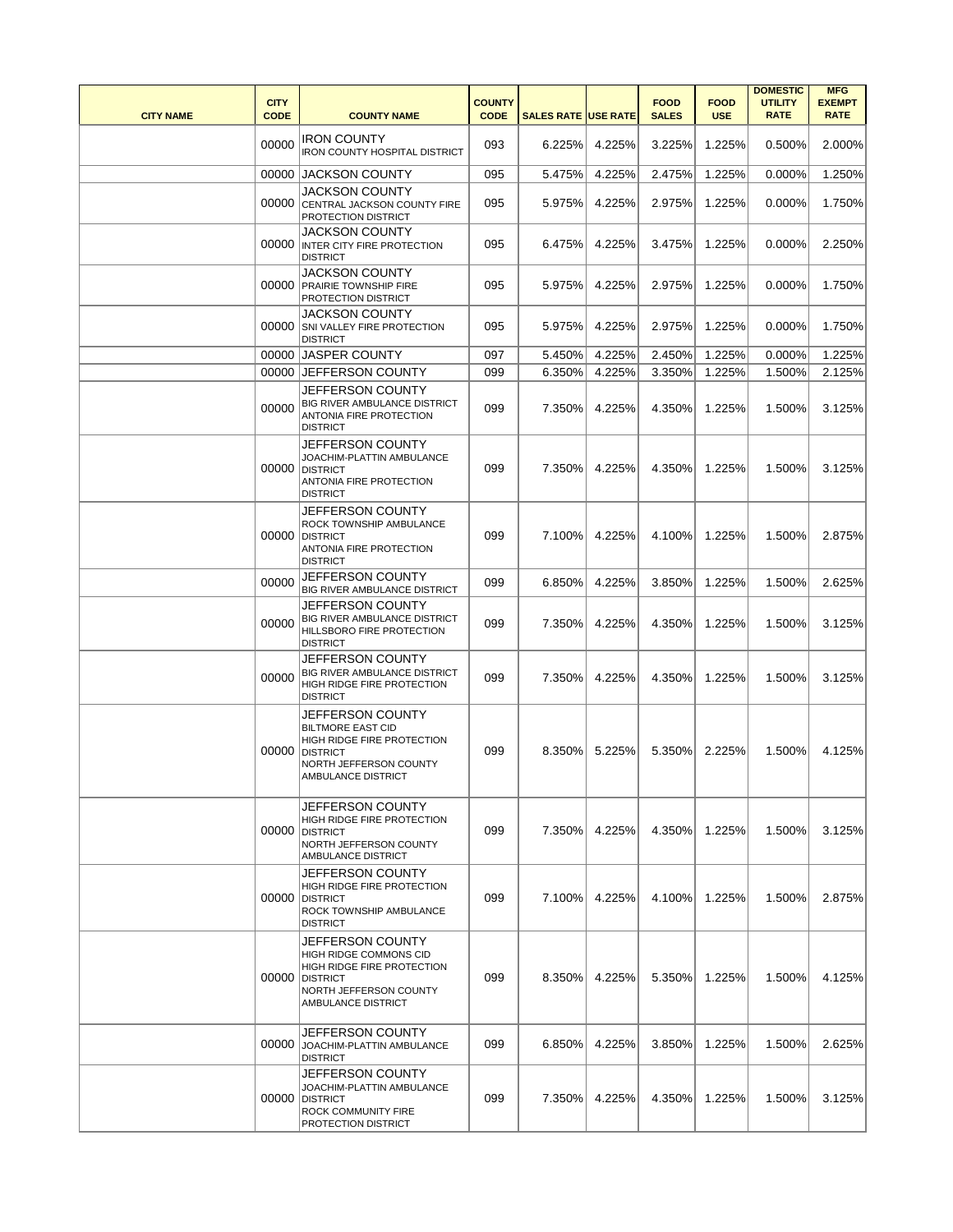| <b>CITY NAME</b> | <b>CITY</b><br><b>CODE</b> | <b>COUNTY NAME</b>                                                                                           | <b>COUNTY</b><br><b>CODE</b> | <b>SALES RATE USE RATE</b> |        | <b>FOOD</b><br><b>SALES</b> | <b>FOOD</b><br><b>USE</b> | <b>DOMESTIC</b><br><b>UTILITY</b><br><b>RATE</b> | <b>MFG</b><br><b>EXEMPT</b><br><b>RATE</b> |
|------------------|----------------------------|--------------------------------------------------------------------------------------------------------------|------------------------------|----------------------------|--------|-----------------------------|---------------------------|--------------------------------------------------|--------------------------------------------|
|                  | 00000                      | JEFFERSON COUNTY<br>MERAMEC AMBULANCE DISTRICT                                                               | 099                          | 6.850%                     | 4.225% | 3.850%                      | 1.225%                    | 1.500%                                           | 2.625%                                     |
|                  | 00000                      | JEFFERSON COUNTY<br>ROCK TOWNSHIP AMBULANCE<br><b>DISTRICT</b>                                               | 099                          | 6.600%                     | 4.225% | 3.600%                      | 1.225%                    | 1.500%                                           | 2.375%                                     |
|                  | 00000                      | JEFFERSON COUNTY<br>ROCK TOWNSHIP AMBULANCE<br><b>DISTRICT</b><br>ROCK COMMUNITY FIRE<br>PROTECTION DISTRICT | 099                          | 7.100%                     | 4.225% | 4.100%                      | 1.225%                    | 1.500%                                           | 2.875%                                     |
|                  | 00000                      | JEFFERSON COUNTY<br>SPRINGDALE CID<br>ROCK TOWNSHIP AMBULANCE<br><b>DISTRICT</b>                             | 099                          | 7.600%                     | 5.225% | 4.600%                      | 2.225%                    | 1.500%                                           | 3.375%                                     |
|                  | 00000                      | JEFFERSON COUNTY<br>VALLE AMBULANCE DISTRICT                                                                 | 099                          | 6.850%                     | 4.225% | 3.850%                      | 1.225%                    | 1.500%                                           | 2.625%                                     |
|                  | 00000                      | JEFFERSON COUNTY<br>VALLE AMBULANCE DISTRICT<br>HILLSBORO FIRE PROTECTION<br><b>DISTRICT</b>                 | 099                          | 7.350%                     | 4.225% | 4.350%                      | 1.225%                    | 1.500%                                           | 3.125%                                     |
|                  |                            | 00000 JOHNSON COUNTY                                                                                         | 101                          | 6.475%                     | 6.475% | 3.475%                      | 3.475%                    | 2.250%                                           | 2.250%                                     |
|                  |                            | 00000 KNOX COUNTY                                                                                            | 103                          | 6.725%                     | 6.725% | 3.725%                      | 3.725%                    | 2.500%                                           | 2.500%                                     |
|                  |                            | 00000 LACLEDE COUNTY                                                                                         | 105                          | 5.413%                     | 4.225% | 2.413%                      | 1.225%                    | 0.000%                                           | 1.188%                                     |
|                  |                            | <b>LACLEDE COUNTY</b><br>00000 PULASKI COUNTY AMBULANCE<br><b>DISTRICT</b>                                   | 105                          | 5.913%                     | 4.225% | 2.913%                      | 1.225%                    | $0.000\%$                                        | 1.688%                                     |
|                  |                            | 00000 LAFAYETTE COUNTY                                                                                       | 107                          | 5.850%                     | 5.850% | 2.850%                      | 2.850%                    | 0.000%                                           | 1.625%                                     |
|                  | 00000                      | <b>LAFAYETTE COUNTY</b><br>SNI VALLEY FIRE PROTECTION<br><b>DISTRICT</b>                                     | 107                          | 6.350%                     | 5.850% | 3.350%                      | 2.850%                    | 0.000%                                           | 2.125%                                     |
|                  |                            | 00000 LAWRENCE COUNTY                                                                                        | 109                          | 5.350%                     | 5.350% | 2.350%                      | 2.350%                    | 0.000%                                           | 1.125%                                     |
|                  |                            | 00000 LEWIS COUNTY                                                                                           | 111                          | 7.350%                     | 6.850% | 4.350%                      | 3.850%                    | 2.000%                                           | 3.125%                                     |
|                  |                            | 00000 LINCOLN COUNTY                                                                                         | 113                          | 6.475%                     | 4.225% | 3.475%                      | 1.225%                    | 0.500%                                           | 2.250%                                     |
|                  |                            | 00000 LINN COUNTY                                                                                            | 115                          | 6.225%                     | 5.725% | 3.225%                      | 2.725%                    | 1.500%                                           | 2.000%                                     |
|                  |                            | 00000 LIVINGSTON COUNTY                                                                                      | 117                          | 4.975%                     | 4.975% | 1.975%                      | 1.975%                    | 0.000%                                           | 0.750%                                     |
|                  |                            | 00000   MCDONALD COUNTY                                                                                      | 119                          | 6.225%                     | 4.225% | 3.225%                      | 1.225%                    | 1.500%                                           | 2.000%                                     |
|                  |                            | 00000 MACON COUNTY                                                                                           | 121                          | 6.850%                     | 5.975% | 3.850%                      | 2.975%                    | 0.000%                                           | 2.625%                                     |
|                  |                            | 00000   MADISON COUNTY                                                                                       | 123                          | 6.225%                     | 4.225% | 3.225%                      | 1.225%                    | 1.500%                                           | 2.000%                                     |
|                  |                            | 00000 MARIES COUNTY                                                                                          | 125                          | 5.891%                     | 5.891% | 2.891%                      | 2.891%                    | 1.666%                                           | 1.666%                                     |
|                  |                            | <b>MARIES COUNTY</b><br>00000 MARIES OSAGE AMBULANCE<br><b>DISTRICT</b>                                      | 125                          | 6.391%                     | 5.891% | 3.391%                      | 2.891%                    | 1.666%                                           | 2.166%                                     |
|                  | 00000                      | <b>MARIES COUNTY</b><br><b>SAINT JAMES AMBULANCE</b><br><b>DISTRICT</b>                                      | 125                          | 6.391%                     | 5.891% | 3.391%                      | 2.891%                    | 1.666%                                           | 2.166%                                     |
|                  |                            | <b>MARION COUNTY</b><br>00000 MARION COUNTY AMBULANCE<br><b>DISTRICT</b>                                     | 127                          | 6.600%                     | 5.600% | 3.600%                      | 2.600%                    | 0.000%                                           | 2.375%                                     |
|                  |                            | <b>MARION COUNTY</b><br>00000   MONROE CITY AMBULANCE<br><b>DISTRICT</b>                                     | 127                          | 6.600%                     | 5.600% | 3.600%                      | 2.600%                    | 0.000%                                           | 2.375%                                     |
|                  |                            | 00000 MERCER COUNTY                                                                                          | 129                          | 6.475%                     | 6.475% | 3.475%                      | 3.475%                    | 1.250%                                           | 2.250%                                     |
|                  |                            | 00000 MILLER COUNTY                                                                                          | 131                          | 5.225%                     | 5.225% | 2.225%                      | 2.225%                    | 1.000%                                           | 1.000%                                     |
|                  |                            | <b>MILLER COUNTY</b><br>00000 MILLER COUNTY AMBULANCE<br><b>DISTRICT</b>                                     | 131                          | 5.725%                     | 5.225% | 2.725%                      | 2.225%                    | 1.000%                                           | 1.500%                                     |
|                  |                            | 00000 MISSISSIPPI COUNTY                                                                                     | 133                          | 5.975%                     | 4.225% | 2.975%                      | 1.225%                    | 0.000%                                           | 1.750%                                     |
|                  |                            | 00000   MONITEAU COUNTY                                                                                      | 135                          | 6.475%                     | 5.225% | 3.475%                      | 2.225%                    | 1.000%                                           | 2.250%                                     |
|                  |                            | 00000 MONROE COUNTY                                                                                          | 137                          | 5.725%                     | 5.225% | 2.725%                      | 2.225%                    | 1.000%                                           | 1.500%                                     |
|                  |                            | <b>MONROE COUNTY</b><br>00000 MONROE CITY AMBULANCE<br><b>DISTRICT</b>                                       | 137                          | 6.225%                     | 5.225% | 3.225%                      | 2.225%                    | 1.000%                                           | 2.000%                                     |
|                  |                            | 00000   MONTGOMERY COUNTY                                                                                    | 139                          | 6.475%                     | 4.225% | 3.475%                      | 1.225%                    | 2.250%                                           | 2.250%                                     |
|                  |                            | MONTGOMERY COUNTY<br>00000 HERMANN AREA AMBULANCE<br><b>DISTRICT</b>                                         | 139                          | 6.975%                     | 4.225% | 3.975%                      | 1.225%                    | 2.250%                                           | 2.750%                                     |
|                  | 00000                      | <b>MORGAN COUNTY</b><br>CAM-MO AMBULANCE DISTRICT                                                            | 141                          | 5.725%                     | 5.225% | 2.725%                      | 2.225%                    | 0.500%                                           | 1.500%                                     |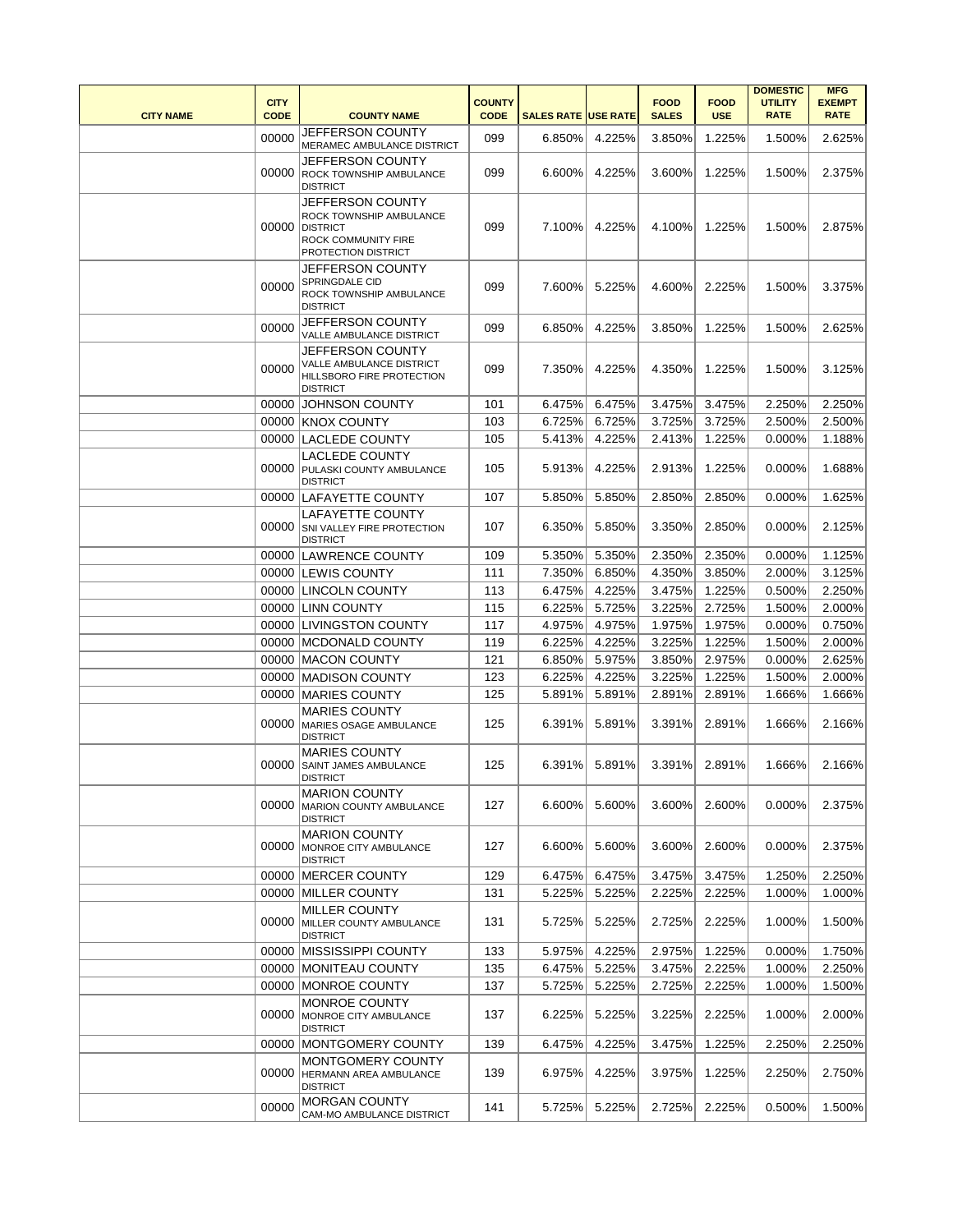| <b>CITY NAME</b> | <b>CITY</b><br><b>CODE</b> | <b>COUNTY NAME</b>                                                                                             | <b>COUNTY</b><br><b>CODE</b> | <b>SALES RATE USE RATE</b> |               | <b>FOOD</b><br><b>SALES</b> | <b>FOOD</b><br><b>USE</b> | <b>DOMESTIC</b><br><b>UTILITY</b><br><b>RATE</b> | <b>MFG</b><br><b>EXEMPT</b><br><b>RATE</b> |
|------------------|----------------------------|----------------------------------------------------------------------------------------------------------------|------------------------------|----------------------------|---------------|-----------------------------|---------------------------|--------------------------------------------------|--------------------------------------------|
|                  | 00000                      | <b>MORGAN COUNTY</b><br>MID-MO AMBULANCE DISTRICT                                                              | 141                          | 5.725%                     | 5.225%        | 2.725%                      | 2.225%                    | 0.500%                                           | 1.500%                                     |
|                  |                            | 00000 NEW MADRID COUNTY                                                                                        | 143                          | 6.225%                     | 4.225%        | 3.225%                      | 1.225%                    | 1.500%                                           | 2.000%                                     |
|                  |                            | 00000 NEWTON COUNTY                                                                                            | 145                          | 5.350%                     | 4.225%        | 2.350%                      | 1.225%                    | 1.125%                                           | 1.125%                                     |
|                  | 00000                      | <b>NEWTON COUNTY</b><br>HIGHWAY 166 CID                                                                        | 145                          | 6.350%                     | 4.225%        | 3.350%                      | 1.225%                    | 1.125%                                           | 2.125%                                     |
|                  | 00000                      | <b>NEWTON COUNTY</b><br>NEOSHO TDD                                                                             | 145                          | 5.850%                     | 4.225%        | 2.850%                      | 1.225%                    | 1.125%                                           | 1.625%                                     |
|                  |                            | 00000 NODAWAY COUNTY                                                                                           | 147                          | 6.225%                     | 5.725%        | 3.225%                      | 2.725%                    | 0.000%                                           | 2.000%                                     |
|                  | 00000                      | <b>OREGON COUNTY</b>                                                                                           | 149                          | 6.225%                     | 4.225%        | 3.225%                      | 1.225%                    | 1.000%                                           | 2.000%                                     |
|                  |                            | 00000 OSAGE COUNTY                                                                                             | 151                          | 5.975%                     | 5.975%        | 2.975%                      | 2.975%                    | 1.250%                                           | 1.750%                                     |
|                  | 00000                      | <b>OSAGE COUNTY</b><br>MARIES OSAGE AMBULANCE<br><b>DISTRICT</b>                                               | 151                          | 6.475%                     | 5.975%        | 3.475%                      | 2.975%                    | 1.250%                                           | 2.250%                                     |
|                  | 00000                      | <b>OSAGE COUNTY</b><br>OSAGE AMBULANCE DISTRICT                                                                | 151                          | 6.475%                     | 5.975%        | 3.475%                      | 2.975%                    | 1.250%                                           | 2.250%                                     |
|                  | 00000                      | OZARK COUNTY                                                                                                   | 153                          | 6.725%                     | 4.225%        | 3.725%                      | 1.225%                    | 1.000%                                           | 2.500%                                     |
|                  |                            | 00000 PEMISCOT COUNTY                                                                                          | 155                          | 6.725%                     | 4.225%        | 3.725%                      | 1.225%                    | 1.250%                                           | 2.500%                                     |
|                  |                            | 00000 PERRY COUNTY                                                                                             | 157                          | 6.100%                     | 6.100%        | 3.100%                      | 3.100%                    | 1.375%                                           | 1.875%                                     |
|                  |                            | 00000 PETTIS COUNTY                                                                                            | 159                          | 5.225%                     | 5.225%        | 2.225%                      | 2.225%                    | 1.000%                                           | 1.000%                                     |
|                  | 00000                      | PETTIS COUNTY<br>COLE CAMP AMBULANCE DISTRICT                                                                  | 159                          | 5.725%                     | 5.225%        | 2.725%                      | 2.225%                    | 1.000%                                           | 1.500%                                     |
|                  | 00000                      | PETTIS COUNTY<br>PETTIS COUNTY AMBULANCE<br><b>DISTRICT</b>                                                    | 159                          | 5.725%                     | 5.225%        | 2.725%                      | 2.225%                    | 1.000%                                           | 1.500%                                     |
|                  |                            | 00000 PHELPS COUNTY                                                                                            | 161                          | 5.350%                     | 4.225%        | 2.350%                      | 1.225%                    | 0.000%                                           | 1.125%                                     |
|                  | 00000                      | PHELPS COUNTY<br>SAINT JAMES AMBULANCE<br><b>DISTRICT</b>                                                      | 161                          | 5.850%                     | 4.225%        | 2.850%                      | 1.225%                    | 0.000%                                           | 1.625%                                     |
|                  |                            | 00000   PIKE COUNTY                                                                                            | 163                          | 6.225%                     | 4.225%        | 3.225%                      | 1.225%                    | 1.000%                                           | 2.000%                                     |
|                  | 00000                      | PIKE COUNTY<br>VAN FAR AMBULANCE DISTRICT                                                                      | 163                          | 6.725%                     | 4.225%        | 3.725%                      | 1.225%                    | 1.000%                                           | 2.500%                                     |
|                  |                            | 00000 PLATTE COUNTY                                                                                            | 165                          | 5.600%                     | 5.600%        | 2.600%                      | 2.600%                    | 0.000%                                           | 1.375%                                     |
|                  | 00000                      | PLATTE COUNTY<br>SMITHVILLE AREA FIRE<br>PROTECTION DISTRICT                                                   | 165                          | 6.100%                     | 5.600%        | 3.100%                      | 2.600%                    | 0.000%                                           | 1.875%                                     |
|                  |                            | PLATTE COUNTY<br>00000 TRI-COUNTY AMBULANCE<br><b>DISTRICT</b>                                                 | 165                          | 6.100%                     | 5.600%        | 3.100%                      | 2.600%                    | 0.000%                                           | 1.875%                                     |
|                  |                            | 00000 POLK COUNTY                                                                                              | 167                          | 5.600%                     | 4.225%        | 2.600%                      | 1.225%                    | 1.375%                                           | 1.375%                                     |
|                  |                            | 00000 PULASKI COUNTY                                                                                           | 169                          | 5.475%                     | 4.225%        | 2.475%                      | 1.225%                    | 0.000%                                           | 1.250%                                     |
|                  |                            | PULASKI COUNTY<br>00000 PULASKI COUNTY AMBULANCE<br><b>DISTRICT</b>                                            | 169                          |                            | 5.975% 4.225% | 2.975%                      | 1.225%                    | 0.000%                                           | 1.750%                                     |
|                  |                            | 00000 PUTNAM COUNTY                                                                                            | 171                          | 6.225%                     | 6.225%        | 3.225%                      | 3.225%                    | 2.000%                                           | 2.000%                                     |
|                  |                            | 00000 RALLS COUNTY                                                                                             | 173                          | 6.725%                     | 6.725%        | 3.725%                      | 3.725%                    | 0.000%                                           | 2.500%                                     |
|                  |                            | <b>RALLS COUNTY</b><br>00000 MONROE CITY AMBULANCE<br><b>DISTRICT</b>                                          | 173                          | 7.225%                     | 6.725%        | 4.225%                      | 3.725%                    | 0.000%                                           | 3.000%                                     |
|                  | 00000                      | <b>RALLS COUNTY</b><br>VAN FAR AMBULANCE DISTRICT                                                              | 173                          | 7.225%                     | 6.725%        | 4.225%                      | 3.725%                    | 0.000%                                           | 3.000%                                     |
|                  |                            | 00000 RANDOLPH COUNTY                                                                                          | 175                          | 5.975%                     | 5.475%        | 2.975%                      | 2.475%                    | 0.000%                                           | 1.750%                                     |
|                  |                            | 00000 RAY COUNTY                                                                                               | 177                          | 5.725%                     | 5.725%        | 2.725%                      | 2.725%                    | 0.000%                                           | 1.500%                                     |
|                  |                            | <b>RAY COUNTY</b><br>00000 ORRICK FIRE FIRE PROTECTION<br><b>DISTRICT</b>                                      | 177                          | 6.225%                     | 5.725%        | 3.225%                      | 2.725%                    | 0.000%                                           | 2.000%                                     |
|                  |                            | <b>RAY COUNTY</b><br>00000 RAY COUNTY AMBULANCE<br><b>DISTRICT</b>                                             | 177                          | 6.225%                     | 5.725%        | 3.225%                      | 2.725%                    | 0.000%                                           | 2.000%                                     |
|                  | 00000                      | <b>RAY COUNTY</b><br>ORRICK FIRE FIRE PROTECTION<br><b>DISTRICT</b><br>RAY COUNTY AMBULANCE<br><b>DISTRICT</b> | 177                          | 6.725%                     | 5.725%        | 3.725%                      | 2.725%                    | 0.000%                                           | 2.500%                                     |
|                  |                            | 00000 REYNOLDS COUNTY                                                                                          | 179                          | 5.225%                     | 4.225%        | 2.225%                      | 1.225%                    | 0.000%                                           | 1.000%                                     |
|                  |                            | 00000 RIPLEY COUNTY                                                                                            | 181                          | 6.225%                     | 4.225%        | 3.225%                      | 1.225%                    | 2.000%                                           | 2.000%                                     |
|                  |                            | 00000 ST CHARLES COUNTY                                                                                        | 183                          | 5.950%                     | 5.950%        | 2.850%                      | 2.850%                    | 0.000%                                           | 1.725%                                     |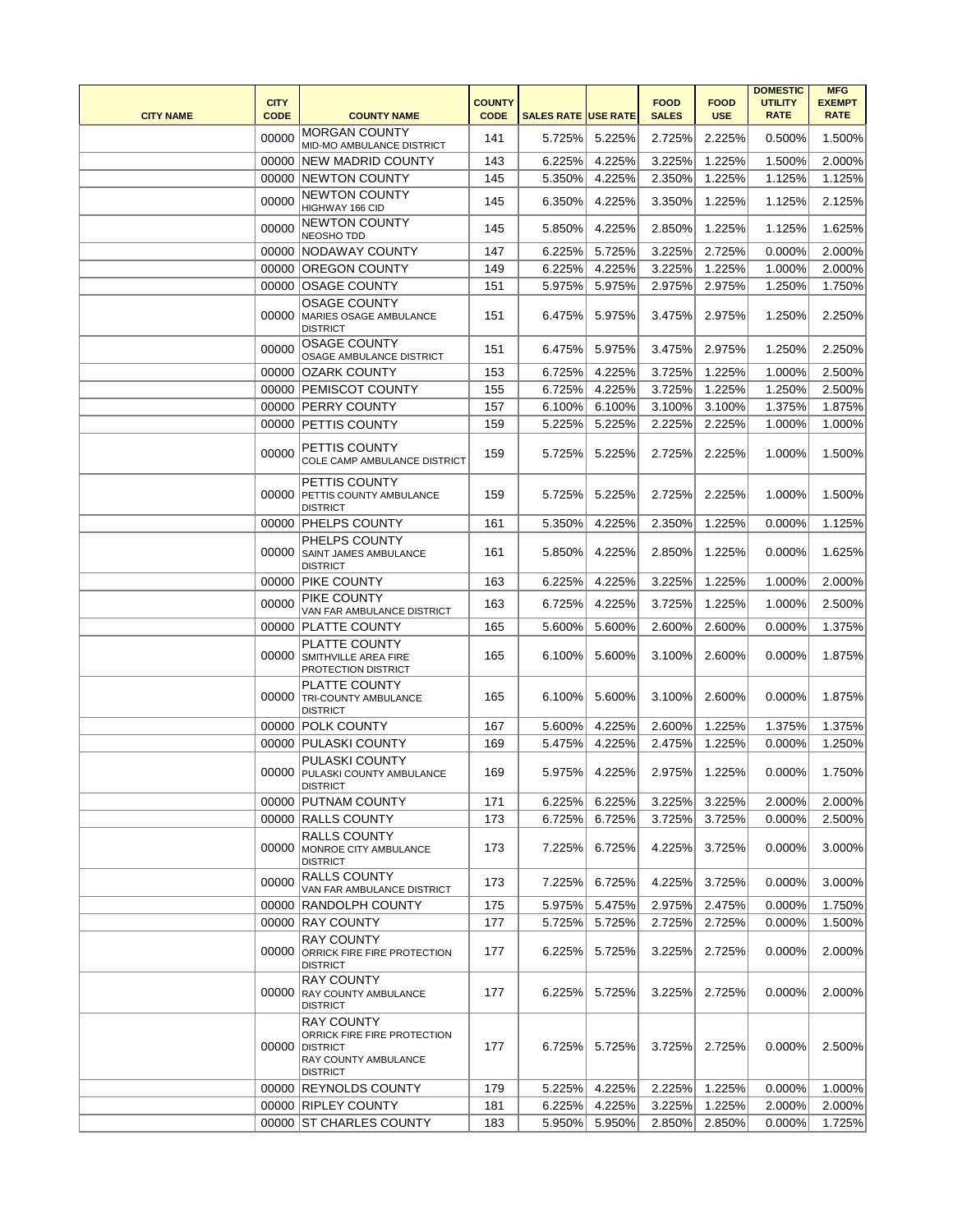| <b>CITY NAME</b> | <b>CITY</b><br><b>CODE</b> | <b>COUNTY NAME</b>                                                                           | <b>COUNTY</b><br><b>CODE</b> | <b>SALES RATE USE RATE</b> |        | <b>FOOD</b><br><b>SALES</b> | <b>FOOD</b><br><b>USE</b> | <b>DOMESTIC</b><br><b>UTILITY</b><br><b>RATE</b> | <b>MFG</b><br><b>EXEMPT</b><br><b>RATE</b> |
|------------------|----------------------------|----------------------------------------------------------------------------------------------|------------------------------|----------------------------|--------|-----------------------------|---------------------------|--------------------------------------------------|--------------------------------------------|
|                  |                            | 00000 ST CLAIR COUNTY                                                                        | 185                          | 4.725%                     | 4.225% | 1.725%                      | 1.225%                    | 0.000%                                           | 0.500%                                     |
|                  |                            | 00000 ST FRANCOIS COUNTY                                                                     | 187                          | 6.350%                     | 4.225% | 3.350%                      | 1.225%                    | 0.500%                                           | 2.125%                                     |
|                  |                            | 00000 ST LOUIS COUNTY                                                                        | 189                          | 7.113%                     | 4.225% | 3.725%                      | 1.225%                    | 0.000%                                           | 2.888%                                     |
|                  |                            | <b>ST LOUIS COUNTY</b><br>00000 1030 WOODCREST TERRACE<br>DRIVE TDD                          | 189                          | 8.113%                     | 4.225% | 4.725%                      | 1.225%                    | 0.000%                                           | 3.888%                                     |
|                  |                            | <b>ST LOUIS COUNTY</b><br>00000 LEMAY CID<br>ST LOUIS COUNTY PID                             | 189                          | 8.863%                     | 4.225% | 5.475%                      | 1.225%                    | 0.000%                                           | 4.638%                                     |
|                  | 00000                      | <b>ST LOUIS COUNTY</b><br>LORMIL HEIGHTS TDD                                                 | 189                          | 8.113%                     | 4.225% | 4.725%                      | 1.225%                    | 0.000%                                           | 3.888%                                     |
|                  | 00000                      | <b>ST LOUIS COUNTY</b><br>MIDWEST PLAZA CID                                                  | 189                          | 7.613%                     | 4.225% | 4.225%                      | 1.225%                    | 0.000%                                           | 3.388%                                     |
|                  | 00000                      | <b>ST LOUIS COUNTY</b><br>PADDOCK FOREST CID                                                 | 189                          | 8.113%                     | 5.225% | 4.725%                      | 2.225%                    | 0.000%                                           | 3.888%                                     |
|                  | 00000                      | <b>ST LOUIS COUNTY</b><br>ST JOHNS CHURCH ROAD TDD                                           | 189                          | 7.613%                     | 4.225% | 4.225%                      | 1.225%                    | 0.000%                                           | 3.388%                                     |
|                  | 00000                      | <b>ST LOUIS COUNTY</b><br><b>TELEGRAPH CROSSING NORTH</b><br><b>CID</b>                      | 189                          | 8.113%                     | 5.225% | 4.725%                      | 2.225%                    | 0.000%                                           | 3.888%                                     |
|                  | 00000                      | ST LOUIS COUNTY<br>TORI PINES COMMONS CID                                                    | 189                          | 7.613%                     | 4.725% | 4.225%                      | 1.725%                    | 0.000%                                           | 3.388%                                     |
|                  | 00000                      | <b>ST LOUIS COUNTY</b><br>UNIVERSITY PLACE TDD                                               | 189                          | 8.113%                     | 4.225% | 4.725%                      | 1.225%                    | 0.000%                                           | 3.888%                                     |
|                  | 00000                      | <b>ST LOUIS COUNTY</b><br>VICTORIA CROSSING CID                                              | 189                          | 7.613%                     | 4.725% | 4.225%                      | 1.725%                    | 0.000%                                           | 3.388%                                     |
|                  |                            | 90001 ST LOUIS COUNTY (T1)                                                                   | 189                          | 7.113%                     | 4.225% | 3.725%                      | 1.225%                    | 0.000%                                           | 2.888%                                     |
|                  |                            | 90002 ST LOUIS COUNTY (T2)                                                                   | 189                          | 7.113%                     | 4.225% | 3.725%                      | 1.225%                    | 0.000%                                           | 2.888%                                     |
|                  |                            | 90003 ST LOUIS COUNTY (T3)                                                                   | 189                          | 7.113%                     | 4.225% | 3.725%                      | 1.225%                    | 0.000%                                           | 2.888%                                     |
|                  |                            | ST LOUIS COUNTY (T3)<br>90003 MAYFAIR PLAZA CID<br>HWY 367 & PARKER RD TDD                   | 189                          | 8.613%                     | 5.225% | 5.225%                      | 2.225%                    | $0.000\%$                                        | 4.388%                                     |
|                  |                            | 90004 ST LOUIS COUNTY (T4)                                                                   | 189                          | 7.113%                     | 4.225% | 3.725%                      | 1.225%                    | 0.000%                                           | 2.888%                                     |
|                  | 90004                      | ST LOUIS COUNTY (T4)<br>AFFTON PLAZA CID                                                     | 189                          | 8.113%                     | 4.225% | 4.725%                      | 1.225%                    | 0.000%                                           | 3.888%                                     |
|                  |                            | 00000 STE GENEVIEVE COUNTY                                                                   | 193                          | 6.725%                     | 4.225% | 3.725%                      | 1.225%                    | 2.000%                                           | 2.500%                                     |
|                  | 00000                      | STE GENEVIEVE COUNTY<br><b>OZORA CID</b>                                                     | 193                          | 7.725%                     | 4.225% | 4.725%                      | 1.225%                    | 2.000%                                           | 3.500%                                     |
|                  |                            | 00000 SALINE COUNTY                                                                          | 195                          | 5.600%                     | 5.600% | 2.600%                      | 2.600%                    | 0.000%                                           | 1.375%                                     |
|                  |                            | 00000 SCHUYLER COUNTY                                                                        | 197                          | 6.225%                     | 4.225% | 3.225%                      | 1.225%                    | 2.000%                                           | 2.000%                                     |
|                  |                            | 00000 SCOTLAND COUNTY                                                                        | 199                          | 5.475%                     | 5.475% | 2.475%                      | 2.475%                    | 0.000%                                           | 1.250%                                     |
|                  |                            | 00000 SCOTT COUNTY                                                                           | 201                          | 5.225%                     | 5.225% | 2.225%                      | 2.225%                    | 1.000%                                           | 1.000%                                     |
|                  |                            | 00000 SHANNON COUNTY                                                                         | 203                          | 5.225%                     | 4.225% | 2.225%                      | 1.225%                    | 1.000%                                           | 1.000%                                     |
|                  |                            | 00000 SHELBY COUNTY                                                                          | 205                          | 6.225%                     | 5.725% | 3.225%                      | 2.725%                    | 1.500%                                           | 2.000%                                     |
|                  | 00000                      | SHELBY COUNTY<br>MONROE CITY AMBULANCE<br><b>DISTRICT</b>                                    | 205                          | 6.725%                     | 5.725% | 3.725%                      | 2.725%                    | 1.500%                                           | 2.500%                                     |
|                  | 00000                      | <b>SHELBY COUNTY</b><br>SALT RIVER AMBULANCE DISTRICT                                        | 205                          | 6.725%                     | 5.725% | 3.725%                      | 2.725%                    | 1.500%                                           | 2.500%                                     |
|                  |                            | 00000 STODDARD COUNTY                                                                        | 207                          | 5.413%                     | 4.225% | 2.413%                      | 1.225%                    | 0.000%                                           | 1.188%                                     |
|                  |                            | 00000 STONE COUNTY                                                                           | 209                          | 5.975%                     | 5.975% | 2.975%                      | 2.975%                    | 1.000%                                           | 1.750%                                     |
|                  | 00000                      | <b>STONE COUNTY</b><br>BRANSON LAKES AREA TCED<br>SOUTHERN STONE FIRE<br>PROTECTION DISTRICT | 209                          | 7.475%                     | 5.975% | 3.475%                      | 2.975%                    | 1.000%                                           | 3.250%                                     |
|                  | 00000                      | <b>STONE COUNTY</b><br><b>SOUTHERN STONE FIRE</b><br>PROTECTION DISTRICT                     | 209                          | 6.475%                     | 5.975% | 3.475%                      | 2.975%                    | 1.000%                                           | 2.250%                                     |
|                  |                            | 00000 SULLIVAN COUNTY                                                                        | 211                          | 6.975%                     | 6.975% | 3.975%                      | 3.975%                    | 2.750%                                           | 2.750%                                     |
|                  |                            | 00000 TANEY COUNTY                                                                           | 213                          | 6.100%                     | 4.225% | 3.100%                      | 1.225%                    | 0.000%                                           | 1.875%                                     |
|                  | 00000                      | <b>TANEY COUNTY</b><br>BRANSON LAKES AREA TCED                                               | 213                          | 7.100%                     | 4.225% | 3.100%                      | 1.225%                    | $0.000\%$                                        | 2.875%                                     |
|                  |                            | 00000 TEXAS COUNTY                                                                           | 215                          | 6.100%                     | 4.225% | 3.100%                      | 1.225%                    | 1.875%                                           | 1.875%                                     |
|                  |                            | 00000 VERNON COUNTY                                                                          | 217                          | 5.225%                     | 4.225% | 2.225%                      | 1.225%                    | 0.000%                                           | 1.000%                                     |
|                  |                            | 00000 WARREN COUNTY                                                                          | 219                          | 6.225%                     | 5.725% | 3.225%                      | 2.725%                    | 0.000%                                           | 2.000%                                     |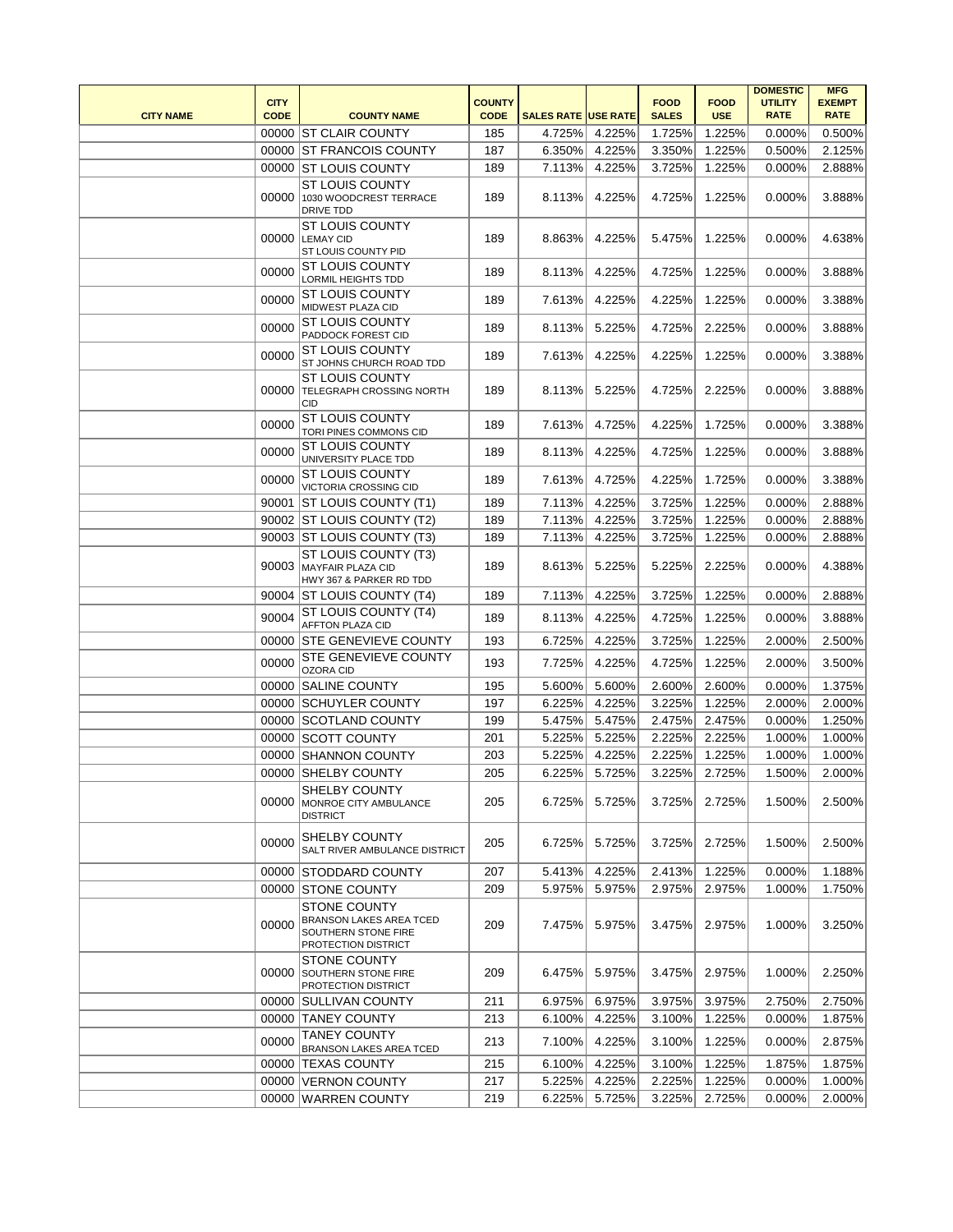|                                             | <b>CITY</b><br><b>CODE</b> |                                                                               | <b>COUNTY</b><br><b>CODE</b> |                            |        | <b>FOOD</b>  | <b>FOOD</b><br><b>USE</b> | <b>DOMESTIC</b><br><b>UTILITY</b> | <b>MFG</b><br><b>EXEMPT</b> |
|---------------------------------------------|----------------------------|-------------------------------------------------------------------------------|------------------------------|----------------------------|--------|--------------|---------------------------|-----------------------------------|-----------------------------|
| <b>CITY NAME</b>                            |                            | <b>COUNTY NAME</b>                                                            |                              | <b>SALES RATE USE RATE</b> |        | <b>SALES</b> |                           | <b>RATE</b>                       | <b>RATE</b>                 |
|                                             | 00000                      | <b>WARREN COUNTY</b><br><b>HERMANN AREA AMBULANCE</b><br><b>DISTRICT</b>      | 219                          | 6.725%                     | 5.725% | 3.725%       | 2.725%                    | 0.000%                            | 2.500%                      |
|                                             | 00000                      | <b>WASHINGTON COUNTY</b>                                                      | 221                          | 7.225%                     | 6.725% | 4.225%       | 3.725%                    | 2.500%                            | 3.000%                      |
|                                             | 00000                      | <b>WASHINGTON COUNTY</b><br><b>BOURBON FIRE PROTECTION</b><br><b>DISTRICT</b> | 221                          | 7.725%                     | 6.725% | 4.725%       | 3.725%                    | 2.500%                            | 3.500%                      |
|                                             | 00000                      | <b>WASHINGTON COUNTY</b><br>SULLIVAN FIRE PROTECTION<br><b>DISTRICT</b>       | 221                          | 7.725%                     | 6.725% | 4.725%       | 3.725%                    | 2.500%                            | 3.500%                      |
|                                             |                            | 00000 WAYNE COUNTY                                                            | 223                          | 5.725%                     | 5.725% | 2.725%       | 2.725%                    | 1.500%                            | 1.500%                      |
|                                             |                            | 00000 WEBSTER COUNTY                                                          | 225                          | 6.308%                     | 4.225% | 3.308%       | 1.225%                    | 2.083%                            | 2.083%                      |
|                                             |                            | 00000 WORTH COUNTY                                                            | 227                          | 6.100%                     | 6.100% | 3.100%       | 3.100%                    | 1.000%                            | 1.875%                      |
|                                             |                            | 00000 WRIGHT COUNTY                                                           | 229                          | 5.600%                     | 4.225% | 2.600%       | 1.225%                    | 0.375%                            | 1.375%                      |
| <b>ADRIAN</b>                               |                            | 00244 BATES COUNTY                                                            | 013                          | 7.975%                     | 5.225% | 4.975%       | 2.225%                    | 1.000%                            | 3.750%                      |
| <b>ADVANCE</b>                              |                            | 00262 STODDARD COUNTY                                                         | 207                          | 7.413%                     | 6.225% | 4.413%       | 3.225%                    | 1.500%                            | 3.188%                      |
| <b>AGENCY</b>                               |                            | 00298 BUCHANAN COUNTY                                                         | 021                          | 5.825%                     | 5.825% | 2.825%       | 2.825%                    | 0.000%                            | 1.600%                      |
| <b>AIRPORT DRIVE</b>                        |                            | 00424 JASPER COUNTY                                                           | 097                          | 6.950%                     | 4.225% | 3.950%       | 1.225%                    | 1.000%                            | 2.725%                      |
| <b>ALBA</b>                                 |                            | 00496 JASPER COUNTY                                                           | 097                          | 6.450%                     | 4.225% | 3.450%       | 1.225%                    | 0.000%                            | 2.225%                      |
| ALBANY                                      |                            | 00514 GENTRY COUNTY                                                           | 075                          | 7.225%                     | 5.225% | 4.225%       | 2.225%                    | 0.500%                            | 3.000%                      |
| <b>ALDRICH</b>                              |                            | 00568 POLK COUNTY                                                             | 167                          | 5.600%                     | 4.225% | 2.600%       | 1.225%                    | 1.375%                            | 1.375%                      |
| ALEXANDRIA                                  |                            | 00604 CLARK COUNTY                                                            | 045                          | 7.725%                     | 4.225% | 4.725%       | 1.225%                    | 0.000%                            | 3.500%                      |
| <b>ALLENDALE</b>                            |                            | 00712 WORTH COUNTY                                                            | 227                          | 7.100%                     | 6.100% | 4.100%       | 3.100%                    | 2.000%                            | 2.875%                      |
| ALLENVILLE                                  |                            | 00748 CAPE GIRARDEAU CNTY                                                     | 031                          | 5.225%                     | 5.225% | 2.225%       | 2.225%                    | 1.000%                            | 1.000%                      |
| <b>ALLEY SPRINGS</b>                        |                            | 00766 SHANNON COUNTY                                                          | 203                          | 5.225%                     | 4.225% | 2.225%       | 1.225%                    | 1.000%                            | 1.000%                      |
| <b>ALMA</b>                                 |                            | 00802 LAFAYETTE COUNTY                                                        | 107                          | 5.850%                     | 5.850% | 2.850%       | 2.850%                    | 0.000%                            | 1.625%                      |
| <b>ALTAMONT</b>                             |                            | 00910 DAVIESS COUNTY                                                          | 061                          | 6.225%                     | 5.725% | 3.225%       | 2.725%                    | 0.000%                            | 2.000%                      |
| ALTENBURG                                   |                            | 00928 PERRY COUNTY                                                            | 157                          | 6.100%                     | 6.100% | 3.100%       | 3.100%                    | 1.375%                            | 1.875%                      |
| <b>ALTON</b>                                |                            | 00964   OREGON COUNTY                                                         | 149                          | 8.225%                     | 4.225% | 5.225%       | 1.225%                    | 2.000%                            | 4.000%                      |
| <b>AMAZONIA</b>                             |                            | 01018 ANDREW COUNTY                                                           | 003                          | 6.425%                     | 5.925% | 3.425%       | 2.925%                    | 0.000%                            | 2.200%                      |
| <b>AMITY</b>                                |                            | 01054 DEKALB COUNTY                                                           | 063                          | 5.725%                     | 5.225% | 2.725%       | 2.225%                    | 0.000%                            | 1.500%                      |
| AMORET                                      |                            | 01072 BATES COUNTY                                                            | 013                          | 5.225%                     | 5.225% | 2.225%       | 2.225%                    | 0.000%                            | 1.000%                      |
| AMSTERDAM                                   |                            | 01090 BATES COUNTY                                                            | 013                          | 6.225%                     | 5.225% | 3.225%       | 2.225%                    | 0.000%                            | 2.000%                      |
| ANABEL                                      |                            | 01126 MACON COUNTY                                                            | 121                          | 6.850%                     | 5.975% | 3.850%       | 2.975%                    | 0.000%                            | 2.625%                      |
| ANCELL                                      |                            | 01162 SCOTT COUNTY                                                            | 201                          | 5.225%                     | 5.225% | 2.225%       | 2.225%                    | 1.000%                            | 1.000%                      |
| ANDERSON                                    |                            | 01198 MCDONALD COUNTY                                                         | 119                          | 7.725%                     | 4.225% | 4.725%       | 1.225%                    | 2.500%                            | 3.500%                      |
| ANNADA                                      |                            | 01252 PIKE COUNTY                                                             | 163                          | 6.225%                     | 4.225% | 3.225%       | 1.225%                    | 1.000%                            | 2.000%                      |
| <b>ANNAPOLIS</b>                            |                            | 01270 IRON COUNTY                                                             | 093                          | 8.225%                     | 4.225% | 5.225%       | 1.225%                    | 0.500%                            | 4.000%                      |
| <b>ANNISTON</b>                             |                            | 01288 MISSISSIPPI COUNTY                                                      | 133                          | 5.975%                     | 4.225% | 2.975%       | 1.225%                    | 0.000%                            | 1.750%                      |
| <b>ANTONIA</b>                              |                            | 01396 JEFFERSON COUNTY                                                        | 099                          | 7.100%                     | 4.225% | 4.100%       | 1.225%                    | 1.500%                            | 2.875%                      |
| ANUTT                                       |                            | 01414 DENT COUNTY                                                             | 065                          | 5.475%                     | 4.225% | 2.475%       | 1.225%                    | 1.000%                            | 1.250%                      |
| <b>APPLETON</b>                             |                            | 01486 CAPE GIRARDEAU CNTY                                                     | 031                          | 5.225%                     | 5.225% | 2.225%       | 2.225%                    | 1.000%                            | 1.000%                      |
| <b>APPLETON CITY</b>                        |                            | 01522 ST CLAIR COUNTY                                                         | 185                          | 7.100%                     | 4.225% | 4.100%       | 1.225%                    | 0.000%                            | 2.875%                      |
| ARAB                                        |                            | 01558 BOLLINGER COUNTY                                                        | 017                          | 5.850%                     | 5.850% | 2.850%       | 2.850%                    | 1.625%                            | 1.625%                      |
| ARBELA                                      |                            | 01576 SCOTLAND COUNTY                                                         | 199                          | 5.475%                     | 5.475% | 2.475%       | 2.475%                    | 0.000%                            | 1.250%                      |
| ARBYRD                                      |                            | 01630 DUNKLIN COUNTY                                                          | 069                          | 7.225%                     | 5.225% | 4.225%       | 2.225%                    | 1.000%                            | 3.000%                      |
| <b>ARCADIA</b>                              |                            | 01648   IRON COUNTY                                                           | 093                          | 7.475%                     | 4.225% | 4.475%       | 1.225%                    | 1.500%                            | 3.250%                      |
| <b>ARCHIE</b>                               |                            | 01702 CASS COUNTY                                                             | 037                          | 7.475%                     | 5.975% | 4.475%       | 2.975%                    | 2.750%                            | 3.250%                      |
| ARCOLA                                      |                            | 01720 DADE COUNTY                                                             | 057                          | 6.475%                     | 5.975% | 3.475%       | 2.975%                    | 1.750%                            | 2.250%                      |
| ARGYLE                                      |                            | 01828 MARIES COUNTY                                                           | 125                          | 7.391%                     | 5.891% | 4.391%       | 2.891%                    | 1.666%                            | 3.166%                      |
| <b>ARGYLE</b>                               |                            | 01828 OSAGE COUNTY                                                            | 151                          | 7.475%                     | 5.975% | 4.475%       | 2.975%                    | 1.250%                            | 3.250%                      |
| ARKOE                                       |                            | 01864 NODAWAY COUNTY                                                          | 147                          | 6.225%                     | 5.725% | 3.225%       | 2.725%                    | 0.000%                            | 2.000%                      |
| ARMSTRONG                                   |                            | 01954 HOWARD COUNTY                                                           | 089                          | 6.850%                     | 6.850% | 3.850%       | 3.850%                    | 2.125%                            | 2.625%                      |
| ARNOLD                                      |                            | 01972 JEFFERSON COUNTY                                                        | 099                          | 8.350%                     | 4.225% | 5.350%       | 1.225%                    | 2.500%                            | 4.125%                      |
| <b>ARNOLD</b><br>ARNOLD RETAIL CORRIDOR TDD |                            | 01972 JEFFERSON COUNTY                                                        | 099                          | 9.350%                     | 4.225% | 6.350%       | 1.225%                    | 2.500%                            | 5.125%                      |
| <b>ARNOLD</b><br>HWY 141/67 TDD             |                            | 01972 JEFFERSON COUNTY                                                        | 099                          | 9.350%                     | 4.225% | 6.350%       | 1.225%                    | 2.500%                            | 5.125%                      |
| ARNOLD<br><b>RICHARDSON CROSSING CID</b>    |                            | 01972 JEFFERSON COUNTY                                                        | 099                          | 8.850%                     | 4.725% | 5.850%       | 1.725%                    | 2.500%                            | 4.625%                      |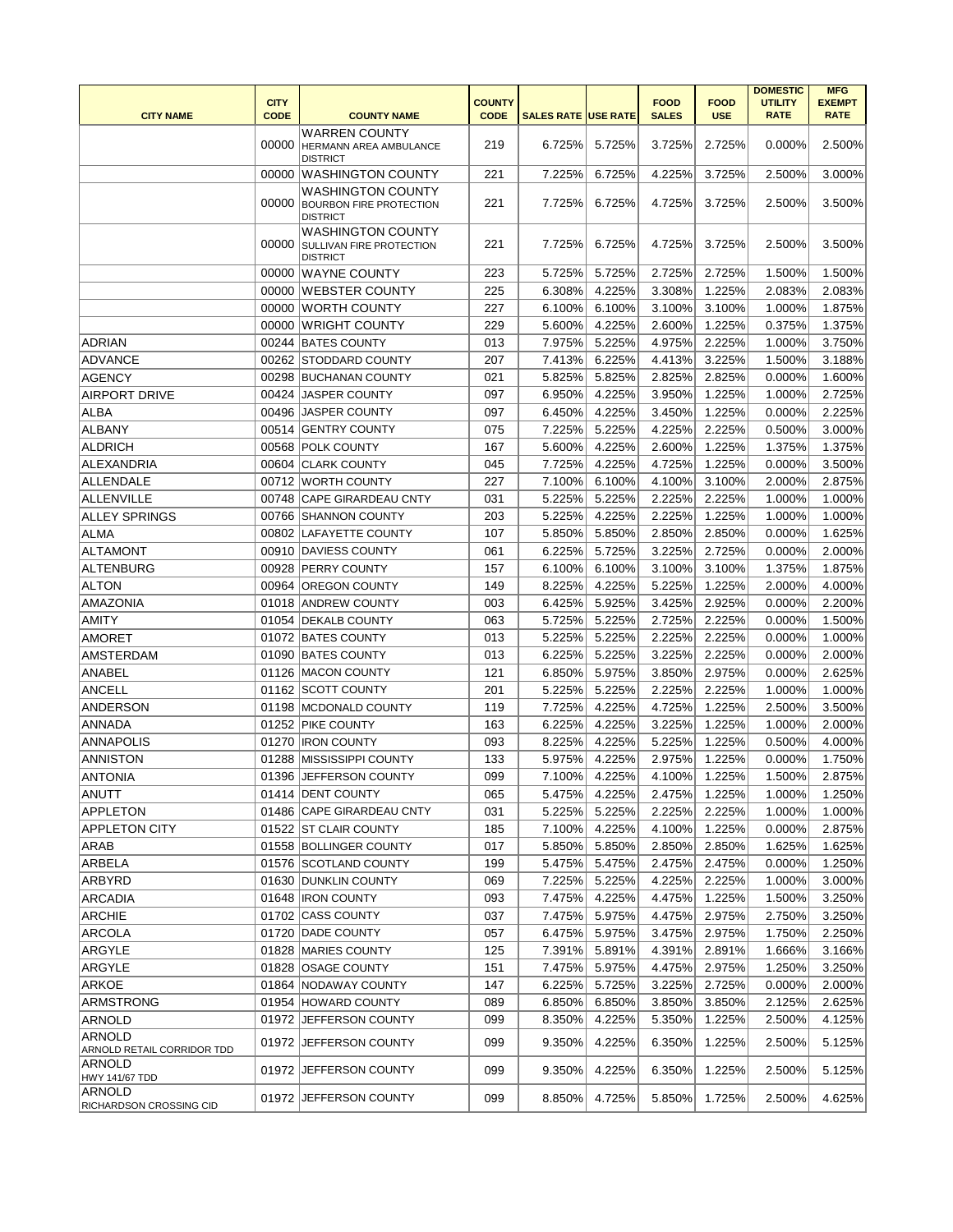|                                                               |                            |                         |                              |                            |        |                             |                           | <b>DOMESTIC</b>               | <b>MFG</b>                   |
|---------------------------------------------------------------|----------------------------|-------------------------|------------------------------|----------------------------|--------|-----------------------------|---------------------------|-------------------------------|------------------------------|
| <b>CITY NAME</b>                                              | <b>CITY</b><br><b>CODE</b> | <b>COUNTY NAME</b>      | <b>COUNTY</b><br><b>CODE</b> | <b>SALES RATE USE RATE</b> |        | <b>FOOD</b><br><b>SALES</b> | <b>FOOD</b><br><b>USE</b> | <b>UTILITY</b><br><b>RATE</b> | <b>EXEMPT</b><br><b>RATE</b> |
|                                                               |                            |                         |                              |                            |        |                             |                           |                               |                              |
| <b>ARNOLD</b><br><b>RIDGECREST CID</b>                        |                            | 01972 JEFFERSON COUNTY  | 099                          | 10.350%                    | 5.225% | 7.350%                      | 2.225%                    | 2.500%                        | 6.125%                       |
| <b>RIDGECREST TDD</b>                                         |                            |                         |                              |                            |        |                             |                           |                               |                              |
| <b>ARROW POINT</b>                                            |                            | 02034 BARRY COUNTY      | 009                          | 6.225%                     | 4.225% | 3.225%                      | 1.225%                    | 0.000%                        | 2.000%                       |
| <b>ARROW ROCK</b>                                             |                            | 02044 SALINE COUNTY     | 195                          | 8.100%                     | 5.600% | 5.100%                      | 2.600%                    | 0.000%                        | 3.875%                       |
| <b>ASBURY</b>                                                 |                            | 02098 JASPER COUNTY     | 097                          | 6.450%                     | 4.225% | 3.450%                      | 1.225%                    | 0.000%                        | 2.225%                       |
| <b>ASHBURN</b>                                                |                            | 02152 PIKE COUNTY       | 163                          | 6.225%                     | 4.225% | 3.225%                      | 1.225%                    | 1.000%                        | 2.000%                       |
| <b>ASH GROVE</b>                                              |                            | 02188 GREENE COUNTY     | 077                          | 7.475%                     | 6.225% | 4.475%                      | 3.225%                    | 2.375%                        | 3.250%                       |
| ASHLAND                                                       |                            | 02242 BOONE COUNTY      | 019                          | 7.975%                     | 4.225% | 4.975%                      | 1.225%                    | 2.500%                        | 3.750%                       |
| <b>ASHLAND</b>                                                |                            | 02242 BOONE COUNTY      | 019                          | 8.975%                     | 5.225% | 5.975%                      | 2.225%                    | 2.500%                        | 4.750%                       |
| EAST ASHLAND PLAZA CID                                        |                            |                         |                              | 6.225%                     |        |                             |                           |                               |                              |
| ASHLEY                                                        |                            | 02260 PIKE COUNTY       | 163                          |                            | 4.225% | 3.225%                      | 1.225%                    | 1.000%                        | 2.000%                       |
| <b>ATHERTON</b>                                               |                            | 02404 JACKSON COUNTY    | 095                          | 5.475%                     | 4.225% | 2.475%                      | 1.225%                    | 0.000%                        | 1.250%                       |
| ATLANTA                                                       |                            | 02422 MACON COUNTY      | 121                          | 7.850%                     | 5.975% | 4.850%                      | 2.975%                    | 0.000%                        | 3.625%                       |
| <b>AUGUSTA</b>                                                |                            | 02512 ST CHARLES COUNTY | 183                          | 7.450%                     | 5.950% | 4.350%                      | 2.850%                    | 0.000%                        | 3.225%                       |
| <b>AULLVILLE</b>                                              |                            | 02530 LAFAYETTE COUNTY  | 107                          | 5.850%                     | 5.850% | 2.850%                      | 2.850%                    | 0.000%                        | 1.625%                       |
| <b>AURORA</b>                                                 |                            | 02548 LAWRENCE COUNTY   | 109                          | 7.850%                     | 7.850% | 4.850%                      | 4.850%                    | 2.500%                        | 3.625%                       |
| <b>AUXVASSE</b>                                               |                            | 02638 CALLAWAY COUNTY   | 027                          | 7.475%                     | 5.225% | 4.475%                      | 2.225%                    | 1.000%                        | 3.250%                       |
| <b>AVA</b>                                                    |                            | 02674 DOUGLAS COUNTY    | 067                          | 7.225%                     | 5.725% | 4.225%                      | 2.725%                    | 0.000%                        | 3.000%                       |
| <b>AVALON</b>                                                 |                            | 02692 LIVINGSTON COUNTY | 117                          | 4.975%                     | 4.975% | 1.975%                      | 1.975%                    | 0.000%                        | 0.750%                       |
| <b>AVILLA</b>                                                 |                            | 02746 JASPER COUNTY     | 097                          | 5.450%                     | 4.225% | 2.450%                      | 1.225%                    | 0.000%                        | 1.225%                       |
| <b>AVONDALE</b>                                               |                            | 02800 CLAY COUNTY       | 047                          | 6.225%                     | 5.100% | 3.225%                      | 2.100%                    | 0.000%                        | 2.000%                       |
| <b>BAGNELL</b>                                                |                            | 02962 MILLER COUNTY     | 131                          | 6.225%                     | 5.225% | 3.225%                      | 2.225%                    | 1.000%                        | 2.000%                       |
| <b>BAKER</b>                                                  |                            | 03034 STODDARD COUNTY   | 207                          | 5.413%                     | 4.225% | 2.413%                      | 1.225%                    | 0.000%                        | 1.188%                       |
| <b>BAKERSFIELD</b>                                            |                            | 03052 OZARK COUNTY      | 153                          | 7.725%                     | 4.225% | 4.725%                      | 1.225%                    | 2.000%                        | 3.500%                       |
| BALDWIN PARK                                                  |                            | 03124 CASS COUNTY       | 037                          | 6.475%                     | 5.975% | 3.475%                      | 2.975%                    | 1.250%                        | 2.250%                       |
| BALLWIN                                                       |                            | 03160 ST LOUIS COUNTY   | 189                          | 8.113%                     | 4.225% | 4.725%                      | 1.225%                    | 0.000%                        | 3.888%                       |
| <b>BALLWIN</b><br><b>CLARKSON KEHRS MILL TDD</b>              |                            | 03160 ST LOUIS COUNTY   | 189                          | 9.113%                     | 4.225% | 5.725%                      | 1.225%                    | 0.000%                        | 4.888%                       |
| BALLWIN<br><b>SEVEN TRAILS DRIVE TDD</b>                      |                            | 03160 ST LOUIS COUNTY   | 189                          | 9.113%                     | 4.225% | 5.725%                      | 1.225%                    | 0.000%                        | 4.888%                       |
| BALLWIN (X1)                                                  |                            | 03161 ST LOUIS COUNTY   | 189                          | 8.113%                     | 4.225% | 4.725%                      | 1.225%                    | 0.000%                        | 3.888%                       |
| BALLWIN (X2)                                                  |                            | 03162   ST LOUIS COUNTY | 189                          | 8.113%                     | 4.225% | 4.725%                      | 1.225%                    | 0.000%                        | 3.888%                       |
| BALLWIN (X3)                                                  |                            | 03163 ST LOUIS COUNTY   | 189                          | 8.113%                     | 4.225% | 4.725%                      | 1.225%                    | 0.000%                        | 3.888%                       |
| BALLWIN (X4)                                                  |                            | 03164 ST LOUIS COUNTY   | 189                          | 8.113%                     | 4.225% | 4.725%                      | 1.225%                    | 0.000%                        | 3.888%                       |
| <b>BALLWIN (X5)</b>                                           |                            | 03165 ST LOUIS COUNTY   | 189                          | 8.113%                     | 4.225% | 4.725%                      | 1.225%                    | 0.000%                        | 3.888%                       |
| BALLWIN (X6)                                                  |                            | 03166 ST LOUIS COUNTY   | 189                          | 8.113%                     | 4.225% | 4.725%                      | 1.225%                    | 0.000%                        | 3.888%                       |
| BALLWIN (X7)                                                  |                            | 03167 ST LOUIS COUNTY   | 189                          | 8.113%                     | 4.225% | 4.725%                      | 1.225%                    | 0.000%                        | 3.888%                       |
| BALLWIN (X8)                                                  |                            | 03168 ST LOUIS COUNTY   | 189                          | 8.113%                     | 4.225% | 4.725%                      | 1.225%                    | 0.000%                        | 3.888%                       |
| BALLWIN (T1)                                                  |                            | 03169 ST LOUIS COUNTY   | 189                          | 8.113%                     | 4.225% | 4.725%                      | 1.225%                    | 0.000%                        | 3.888%                       |
| BALLWIN (T1)                                                  |                            | 03169 ST LOUIS COUNTY   | 189                          | 8.363%                     | 4.225% | 4.975%                      | 1.225%                    | 0.000%                        | 4.138%                       |
| <b>BALLWIN TOWN CENTER TDD</b>                                |                            |                         |                              |                            |        |                             |                           |                               |                              |
| BALLWIN (X9)                                                  |                            | 03170 ST LOUIS COUNTY   | 189                          | 8.113%                     | 4.225% | 4.725%                      | 1.225%                    | 0.000%                        | 3.888%                       |
| <b>BARING</b>                                                 |                            | 03322 KNOX COUNTY       | 103                          | 6.725%                     | 6.725% | 3.725%                      | 3.725%                    | 2.500%                        | 2.500%                       |
| <b>BARNARD</b>                                                |                            | 03340 NODAWAY COUNTY    | 147                          | 6.225%                     | 5.725% | 3.225%                      | 2.725%                    | 0.000%                        | 2.000%                       |
| <b>BARNETT</b>                                                |                            | 03376 MORGAN COUNTY     | 141                          | 5.725%                     | 5.225% | 2.725%                      | 2.225%                    | 0.500%                        | 1.500%                       |
| <b>BARNHART</b>                                               |                            | 03394 JEFFERSON COUNTY  | 099                          | 6.600%                     | 4.225% | 3.600%                      | 1.225%                    | 1.500%                        | 2.375%                       |
| <b>BARNHART</b><br>ANTONIA FIRE PROTECTION<br><b>DISTRICT</b> |                            | 03394 JEFFERSON COUNTY  | 099                          | 7.100%                     | 4.225% | 4.100%                      | 1.225%                    | 1.500%                        | 2.875%                       |
| <b>BARNHART</b>                                               |                            |                         |                              |                            |        |                             |                           |                               |                              |
| <b>ROCK COMMUNITY FIRE</b><br>PROTECTION DISTRICT             |                            | 03394 JEFFERSON COUNTY  | 099                          | 7.100%                     | 4.225% | 4.100%                      | 1.225%                    | 1.500%                        | 2.875%                       |
| BATES CITY                                                    |                            | 03556 LAFAYETTE COUNTY  | 107                          | 7.850%                     | 7.350% | 4.850%                      | 4.350%                    | 1.500%                        | 3.625%                       |
| <b>BATTLEFIELD</b>                                            |                            | 03592 GREENE COUNTY     | 077                          | 6.975%                     | 4.225% | 3.975%                      | 1.225%                    | 1.875%                        | 2.750%                       |
| <b>BATTLEFIELD</b><br>WILSON CREEK MARKET PLACE CID           |                            | 03592 GREENE COUNTY     | 077                          | 7.975%                     | 5.225% | 4.975%                      | 2.225%                    | 1.875%                        | 3.750%                       |
| BAY                                                           |                            | 03628 GASCONADE COUNTY  | 073                          | 6.100%                     | 4.225% | 3.100%                      | 1.225%                    | 1.000%                        | 1.875%                       |
| BEAUFORT                                                      |                            | 03772 FRANKLIN COUNTY   | 071                          | 6.475%                     | 4.225% | 3.475%                      | 1.225%                    | 0.000%                        | 2.250%                       |
| <b>BELGIQUE</b>                                               |                            | 04042 PERRY COUNTY      | 157                          | 6.100%                     | 6.100% | 3.100%                      | 3.100%                    | 1.375%                        | 1.875%                       |
| <b>BELGRADE</b>                                               |                            | 04060 WASHINGTON COUNTY | 221                          | 7.225%                     | 6.725% | 4.225%                      | 3.725%                    | 2.500%                        | 3.000%                       |
| <b>BELLAIR</b>                                                |                            | 04096 COOPER COUNTY     | 053                          | 6.225%                     | 5.975% | 3.225%                      | 2.975%                    | 1.750%                        | 2.000%                       |
|                                                               |                            |                         |                              |                            |        |                             |                           |                               |                              |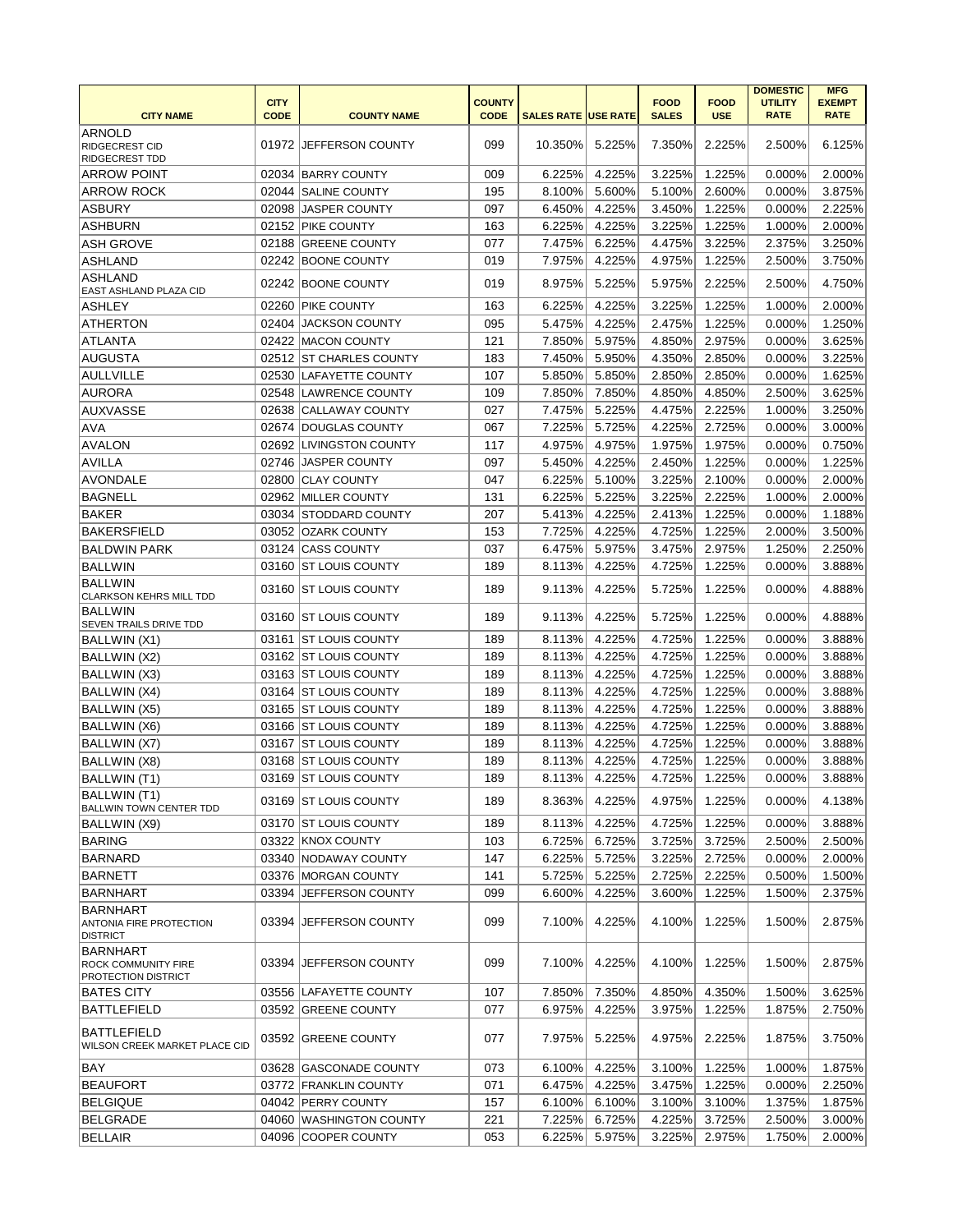| <b>CITY NAME</b>                                                           | <b>CITY</b><br><b>CODE</b> | <b>COUNTY NAME</b>         | <b>COUNTY</b><br><b>CODE</b> | <b>SALES RATE USE RATE</b> |                  | <b>FOOD</b><br><b>SALES</b> | <b>FOOD</b><br><b>USE</b> | <b>DOMESTIC</b><br><b>UTILITY</b><br><b>RATE</b> | <b>MFG</b><br><b>EXEMPT</b><br><b>RATE</b> |
|----------------------------------------------------------------------------|----------------------------|----------------------------|------------------------------|----------------------------|------------------|-----------------------------|---------------------------|--------------------------------------------------|--------------------------------------------|
| <b>BELLA VILLA</b>                                                         |                            | 04114 ST LOUIS COUNTY      | 189                          | 7.613%                     | 4.725%           | 4.225%                      | 1.725%                    | 0.000%                                           | 3.388%                                     |
| BELLA VILLA (X1)                                                           |                            | 04115 ST LOUIS COUNTY      | 189                          | 7.613%                     | 4.725%           | 4.225%                      | 1.725%                    | 0.000%                                           | 3.388%                                     |
| <b>BELL CITY</b>                                                           |                            | 04132 STODDARD COUNTY      | 207                          | 6.663%                     | 4.225%           | 3.663%                      | 1.225%                    | 0.000%                                           | 2.438%                                     |
| <b>BELLE</b>                                                               |                            | 04150 MARIES COUNTY        | 125                          | 7.891%                     | 5.891%           | 4.891%                      | 2.891%                    | 3.166%                                           | 3.666%                                     |
| <b>BELLE</b>                                                               |                            | 04150 OSAGE COUNTY         | 151                          | 7.975%                     | 5.975%           | 4.975%                      | 2.975%                    | 2.750%                                           | 3.750%                                     |
| <b>BELLEFONTAINE</b>                                                       |                            |                            |                              |                            |                  |                             |                           |                                                  |                                            |
| NEIGHBORS                                                                  |                            | 04222 ST LOUIS COUNTY      | 189                          | 7.613%                     | 4.225%           | 4.225%                      | 1.225%                    | 0.000%                                           | 3.388%                                     |
| BELLERIVE                                                                  |                            | 04240 ST LOUIS COUNTY      | 189                          | 7.863%                     | 4.225%           | 4.475%                      | 1.225%                    | 0.000%                                           | 3.638%                                     |
| <b>BELLERIVE</b><br>UNIVERSITY PLACE TDD                                   |                            | 04240 ST LOUIS COUNTY      | 189                          | 8.863%                     | 4.225%           | 5.475%                      | 1.225%                    | 0.000%                                           | 4.638%                                     |
| <b>BELLEVIEW</b>                                                           |                            | 04276 IRON COUNTY          | 093                          | 6.225%                     | 4.225%           | 3.225%                      | 1.225%                    | 0.500%                                           | 2.000%                                     |
| BELLFLOWER                                                                 |                            | 04330 MONTGOMERY COUNTY    | 139                          | 8.475%                     | 4.225%           | 5.475%                      | 1.225%                    | 3.250%                                           | 4.250%                                     |
| <b>BEL-NOR</b>                                                             |                            | 04348 ST LOUIS COUNTY      | 189                          | 7.613%                     | 4.725%           | 4.225%                      | 1.725%                    | 0.000%                                           | 3.388%                                     |
| <b>BEL-RIDGE</b>                                                           |                            | 04366 ST LOUIS COUNTY      | 189                          | 8.363%                     | 4.225%           | 4.975%                      | 1.225%                    | 0.000%                                           | 4.138%                                     |
| BEL-RIDGE (T2)                                                             | 04368                      | <b>ST LOUIS COUNTY</b>     | 189                          | 8.363%                     | 4.225%           | 4.975%                      | 1.225%                    | 0.000%                                           | 4.138%                                     |
| <b>BELTON</b>                                                              | 04384                      | <b>CASS COUNTY</b>         | 037                          | 8.725%                     | 5.975%           | 5.725%                      | 2.975%                    | 1.250%                                           | 4.500%                                     |
| <b>BELTON</b><br>BELTON/RAYMORE INTERCHANGE<br><b>TDD</b>                  |                            | 04384 CASS COUNTY          | 037                          | 9.225%                     | 5.975%           | 6.225%                      | 2.975%                    | 1.250%                                           | 5.000%                                     |
| <b>BELTON</b><br>BELTON-CASS REGIONAL TDD                                  |                            | 04384 CASS COUNTY          | 037                          | 9.725%                     | 5.975%           | 6.725%                      | 2.975%                    | 1.250%                                           | 5.500%                                     |
| <b>BELTON</b><br>BELTON TOWN CENTRE TDD                                    |                            | 04384 CASS COUNTY          | 037                          | 9.725%                     | 5.975%           | 6.725%                      | 2.975%                    | 1.250%                                           | 5.500%                                     |
| <b>BELTON</b><br>BELTON TOWN CENTRE TDD<br><b>BELTON-CASS REGIONAL TDD</b> |                            | 04384 CASS COUNTY          | 037                          | 10.725%                    | 5.975%           | 7.725%                      | 2.975%                    | 1.250%                                           | 6.500%                                     |
| <b>BELTON</b><br><b>CORNERSTONE POINTE TDD</b>                             |                            | 04384 CASS COUNTY          | 037                          | 9.725%                     | 5.975%           | 6.725%                      | 2.975%                    | 1.250%                                           | 5.500%                                     |
| <b>BELTON</b><br><b>TXRH CID</b><br>BELTON-CASS REGIONAL TDD               |                            | 04384 CASS COUNTY          | 037                          | 10.725%                    | 6.975%           | 7.725%                      | 3.975%                    | 1.250%                                           | 6.500%                                     |
| <b>BELTON</b><br>Y HIGHWAY MARKET PLACE CID                                |                            | 04384 CASS COUNTY          | 037                          | 9.725%                     | 6.975%           | 6.725%                      | 3.975%                    | 1.250%                                           | 5.500%                                     |
| BENDAVIS                                                                   | 04474                      | <b>TEXAS COUNTY</b>        | 215                          | 6.100%                     | 4.225%           | 3.100%                      | 1.225%                    | 1.875%                                           | 1.875%                                     |
| <b>BENTON</b>                                                              |                            | 04798 SCOTT COUNTY         | 201                          | 6.225%                     | 5.225%           | 3.225%                      | 2.225%                    | 2.000%                                           | 2.000%                                     |
| <b>BENTON CITY</b>                                                         |                            | 04834 AUDRAIN COUNTY       | 007                          | 6.850%                     | 4.225%           | 3.850%                      | 1.225%                    | 0.000%                                           | 2.625%                                     |
| <b>BERGER</b>                                                              |                            | 04888 FRANKLIN COUNTY      | 071                          | 7.475%                     | 4.225%           | 4.475%                      | 1.225%                    | 1.000%                                           | 3.250%                                     |
| BERKELEY                                                                   |                            | 04906 ST LOUIS COUNTY      | 189                          | 9.113%                     | 4.225%           | 5.725%                      | 1.225%                    | 0.000%                                           | 4.888%                                     |
| <b>BERKELEY (T2)</b>                                                       |                            | 04908 ST LOUIS COUNTY      | 189                          | 9.113%                     | 4.225%           | 5.725%                      | 1.225%                    | 0.000%                                           | 4.888%                                     |
| <b>BERKELEY</b> (T2)<br>BERKELEY-NORTHPARK CID                             |                            | 04908 ST LOUIS COUNTY      | 189                          | 10.113%                    | 5.225%           | 6.725%                      | 2.225%                    | 0.000%                                           | 5.888%                                     |
| <b>BERNIE</b>                                                              |                            | 04960 STODDARD COUNTY      | 207                          | 7.413%                     | 4.225%           | 4.413%                      | 1.225%                    | 1.500%                                           | 3.188%                                     |
| <b>BERRYMAN</b>                                                            |                            | 04978 CRAWFORD COUNTY      | 055                          | 6.600%                     | 4.225%           | 3.600%                      | 1.225%                    | 0.875%                                           | 2.375%                                     |
| BERTRAND                                                                   |                            | 04996   MISSISSIPPI COUNTY | 133                          | 7.475%                     | 4.225%           | 4.475%                      | 1.225%                    | 0.000%                                           | 3.250%                                     |
| <b>BETHANY</b>                                                             |                            | 05068 HARRISON COUNTY      | 081                          | 7.850%                     | 5.475%           | 4.850%                      | 2.475%                    | 0.000%                                           | 3.625%                                     |
| <b>BETHANY</b><br><b>BETHANY 136 CID</b>                                   |                            | 05068 HARRISON COUNTY      | 081                          | 8.850%                     | 6.475%           | 5.850%                      | 3.475%                    | 0.000%                                           | 4.625%                                     |
| <b>BETHEL</b>                                                              |                            | 05104 SHELBY COUNTY        | 205                          | 7.725%                     | 5.725%           | 4.725%                      | 2.725%                    | 1.500%                                           | 3.500%                                     |
| <b>BEULAH</b>                                                              |                            | 05212 PHELPS COUNTY        | 161                          | 5.350%                     | 4.225%           | 2.350%                      | 1.225%                    | 0.000%                                           | 1.125%                                     |
| <b>BEVERLY</b>                                                             |                            | 05230 PLATTE COUNTY        | 165                          | 5.600%                     | 5.600%           | 2.600%                      | 2.600%                    | 0.000%                                           | 1.375%                                     |
| BEVERLY HILLS                                                              |                            | 05248 ST LOUIS COUNTY      | 189                          | 8.113%                     | 4.225%           | 4.725%                      | 1.225%                    | 0.000%                                           | 3.888%                                     |
| BEVIER                                                                     |                            | 05266 MACON COUNTY         | 121                          | 8.350%                     | 5.975%           | 5.350%                      | 2.975%                    | 1.000%                                           | 4.125%                                     |
| <b>BIGELOW</b>                                                             |                            | 05464 HOLT COUNTY          | 087                          | 6.725%                     | 6.725%           | 3.725%                      | 3.725%                    | 0.000%                                           | 2.500%                                     |
| BIG LAKE (VILLAGE)                                                         |                            | 05495 HOLT COUNTY          | 087                          | 6.725%                     | 6.725%           | 3.725%                      | 3.725%                    | 0.000%                                           | 2.500%                                     |
|                                                                            |                            | 05500 PULASKI COUNTY       | 169                          | 5.975%                     | 4.225%           | 2.975%                      | 1.225%                    | 0.000%                                           | 1.750%                                     |
| <b>BIG PINEY</b><br><b>BIGSPRING</b>                                       |                            | 05608 MONTGOMERY COUNTY    | 139                          | 6.975%                     | 4.225%           | 3.975%                      | 1.225%                    | 2.250%                                           | 2.750%                                     |
| <b>BILLINGS</b>                                                            |                            | 05626 CHRISTIAN COUNTY     | 043                          | 7.475%                     | 4.225%           | 4.475%                      | 1.225%                    | 1.750%                                           | 3.250%                                     |
| <b>BIRCH TREE</b>                                                          |                            | 05734 SHANNON COUNTY       |                              |                            |                  |                             |                           |                                                  |                                            |
|                                                                            |                            | 05824 CLAY COUNTY          | 203<br>047                   | 7.225%<br>6.225%           | 4.225%<br>5.100% | 4.225%<br>3.225%            | 1.225%<br>2.100%          | 2.000%<br>1.000%                                 | 3.000%<br>2.000%                           |
| <b>BIRMINGHAM</b>                                                          |                            |                            |                              |                            | 4.225%           |                             |                           |                                                  |                                            |
| <b>BISMARCK</b>                                                            |                            | 05878 ST FRANCOIS COUNTY   | 187                          | 7.850%                     |                  | 4.850%                      | 1.225%                    | 1.500%                                           | 3.625%                                     |
| <b>BIXBY</b>                                                               |                            | 05914   IRON COUNTY        | 093                          | 5.725%                     | 4.225%           | 2.725%                      | 1.225%                    | 0.000%                                           | 1.500%                                     |
| <b>BLACK</b>                                                               |                            | 05932 REYNOLDS COUNTY      | 179                          | 5.225%                     | 4.225%           | 2.225%                      | 1.225%                    | 0.000%                                           | 1.000%                                     |
| <b>BLACKBURN</b>                                                           |                            | 05950 LAFAYETTE COUNTY     | 107                          | 6.350%                     | 5.850%           | 3.350%                      | 2.850%                    | 0.500%                                           | 2.125%                                     |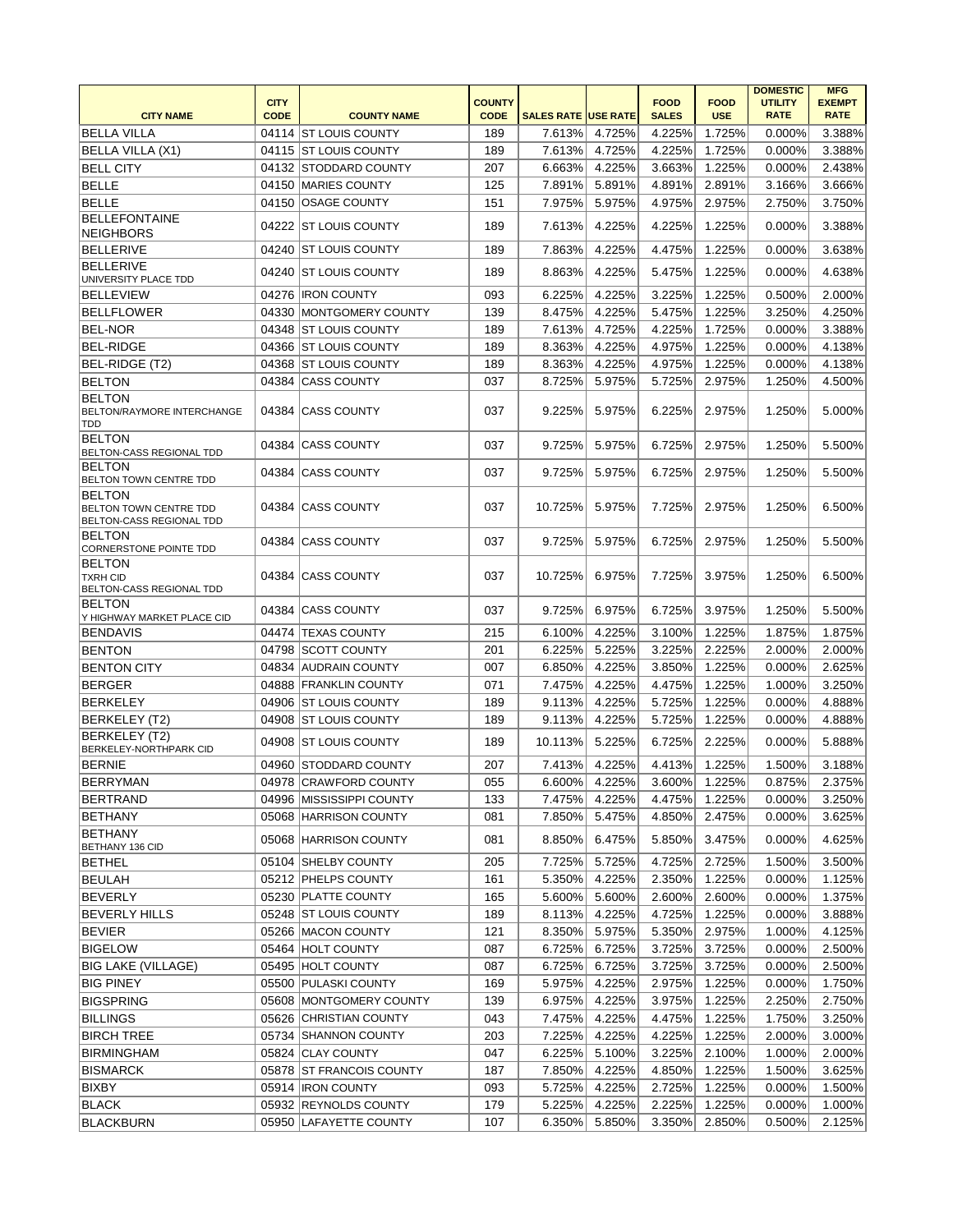| <b>CITY NAME</b>                                                                                                  | <b>CITY</b><br><b>CODE</b> | <b>COUNTY NAME</b>                       | <b>COUNTY</b><br><b>CODE</b> | <b>SALES RATE USE RATE</b> |                  | <b>FOOD</b><br><b>SALES</b> | <b>FOOD</b><br><b>USE</b> | <b>DOMESTIC</b><br><b>UTILITY</b><br><b>RATE</b> | <b>MFG</b><br><b>EXEMPT</b><br><b>RATE</b> |
|-------------------------------------------------------------------------------------------------------------------|----------------------------|------------------------------------------|------------------------------|----------------------------|------------------|-----------------------------|---------------------------|--------------------------------------------------|--------------------------------------------|
| <b>BLACKBURN</b>                                                                                                  |                            | 05950 SALINE COUNTY                      | 195                          | 6.100%                     | 5.600%           | 3.100%                      | 2.600%                    | 0.500%                                           | 1.875%                                     |
| <b>BLACK JACK</b>                                                                                                 |                            | 06004 ST LOUIS COUNTY                    | 189                          | 7.613%                     | 4.725%           | 4.225%                      | 1.725%                    | 0.000%                                           | 3.388%                                     |
| <b>BLACKWATER</b>                                                                                                 |                            | 06148 COOPER COUNTY                      | 053                          | 8.225%                     | 5.975%           | 5.225%                      | 2.975%                    | 3.750%                                           | 4.000%                                     |
| <b>BLACKWELL</b>                                                                                                  |                            | 06220 ST FRANCOIS COUNTY                 | 187                          | 6.350%                     | 4.225%           | 3.350%                      | 1.225%                    | 0.500%                                           | 2.125%                                     |
| <b>BLAIRSTOWN</b>                                                                                                 |                            | 06238 HENRY COUNTY                       | 083                          | 6.675%                     | 5.675%           | 3.675%                      | 2.675%                    | 1.950%                                           | 2.450%                                     |
| <b>BLAND</b>                                                                                                      |                            | 06256 GASCONADE COUNTY                   | 073                          | 8.100%                     | 4.225%           | 5.100%                      | 1.225%                    | 2.000%                                           | 3.875%                                     |
| <b>BLODGETT</b>                                                                                                   |                            | 06346 SCOTT COUNTY                       | 201                          | 5.225%                     | 5.225%           | 2.225%                      | 2.225%                    | 1.000%                                           | 1.000%                                     |
| <b>BLOOMFIELD</b>                                                                                                 |                            | 06382 STODDARD COUNTY                    | 207                          | 6.413%                     | 5.225%           | 3.413%                      | 2.225%                    | 1.000%                                           | 2.188%                                     |
| <b>BLOOMSDALE</b>                                                                                                 |                            | 06454 STE GENEVIEVE COUNTY               | 193                          | 7.725%                     | 4.225%           | 4.725%                      | 1.225%                    | 3.000%                                           | 3.500%                                     |
| <b>BLUE EYE</b>                                                                                                   |                            | 06526 STONE COUNTY                       | 209                          | 7.475%                     | 5.975%           | 4.475%                      | 2.975%                    | 1.000%                                           | 3.250%                                     |
| <b>BLUE SPRINGS</b>                                                                                               |                            | 06652 JACKSON COUNTY                     | 095                          | 7.475%                     | 4.225%           | 4.475%                      | 1.225%                    | 1.000%                                           | 3.250%                                     |
| <b>BLUE SPRINGS</b><br>CENTRAL JACKSON COUNTY FIRE<br>PROTECTION DISTRICT                                         | 06652                      | JACKSON COUNTY                           | 095                          | 7.975%                     | 4.225%           | 4.975%                      | 1.225%                    | 1.000%                                           | 3.750%                                     |
| <b>BLUE SPRINGS</b><br>CENTRAL JACKSON COUNTY FIRE<br>PROTECTION DISTRICT<br>OAKS AT WOODS CHAPEL CID             |                            | 06652 JACKSON COUNTY                     | 095                          | 8.975%                     | 5.225%           | 5.975%                      | 2.225%                    | 1.000%                                           | 4.750%                                     |
| <b>BLUE SPRINGS</b><br>CENTRAL JACKSON COUNTY FIRE<br>PROTECTION DISTRICT<br><b>ADAMS FARM TDD</b>                |                            | 06652 JACKSON COUNTY                     | 095                          | 8.975%                     | 4.225%           | 5.975%                      | 1.225%                    | 1.000%                                           | 4.750%                                     |
| <b>BLUE SPRINGS</b><br>CENTRAL JACKSON COUNTY FIRE<br>PROTECTION DISTRICT<br><b>CORONADO DRIVE TDD</b>            |                            | 06652 JACKSON COUNTY                     | 095                          | 8.475%                     | 4.225%           | 5.475%                      | 1.225%                    | 1.000%                                           | 4.250%                                     |
| <b>BLUE SPRINGS</b><br>CENTRAL JACKSON COUNTY FIRE<br><b>PROTECTION DISTRICT</b><br>170 & ADAMS DAIRY PARKWAY TDD |                            | 06652 JACKSON COUNTY                     | 095                          | 8.975%                     | 4.225%           | 5.975%                      | 1.225%                    | 1.000%                                           | 4.750%                                     |
| <b>BLUE SPRINGS</b><br><b>PRAIRIE TOWNSHIP FIRE</b><br>PROTECTION DISTRICT                                        |                            | 06652 JACKSON COUNTY                     | 095                          | 7.975%                     | 4.225%           | 4.975%                      | 1.225%                    | 1.000%                                           | 3.750%                                     |
| <b>BLUE SUMMIT</b>                                                                                                |                            | 06670 JACKSON COUNTY                     | 095                          | 6.475%                     | 4.225%           | 3.475%                      | 1.225%                    | 0.000%                                           | 2.250%                                     |
| <b>BLUE VUE</b>                                                                                                   |                            | 06706 JACKSON COUNTY                     | 095                          | 5.475%                     | 4.225%           | 2.475%                      | 1.225%                    | 0.000%                                           | 1.250%                                     |
| <b>BLYTHEDALE</b>                                                                                                 |                            | 06742 HARRISON COUNTY                    | 081                          | 5.475%                     | 5.475%           | 2.475%                      | 2.475%                    | 0.000%                                           | 1.250%                                     |
| <b>BOGARD</b>                                                                                                     |                            | 06832 CARROLL COUNTY                     | 033                          | 5.475%                     | 5.475%           | 2.475%                      | 2.475%                    | 0.000%                                           | 1.250%                                     |
| <b>BOIS D'ARC</b>                                                                                                 |                            | 06904 GREENE COUNTY                      | 077                          | 5.475%                     | 4.225%           | 2.475%                      | 1.225%                    | 0.875%                                           | 1.250%                                     |
| <b>BOLCKOW</b>                                                                                                    |                            | 06922 ANDREW COUNTY                      | 003                          | 6.425%                     | 5.925%           | 3.425%                      | 2.925%                    | 0.000%                                           | 2.200%                                     |
| <b>BOLIVAR</b>                                                                                                    |                            | 06976 POLK COUNTY                        | 167                          | 8.100%                     | 4.225%           | 5.100%                      | 1.225%                    | 2.875%                                           | 3.875%                                     |
| <b>BONA</b>                                                                                                       |                            | 06994 DADE COUNTY                        | 057                          | 6.475%                     | 5.975%           | 3.475%                      | 2.975%                    | 1.750%                                           | 2.250%                                     |
| <b>BONNE TERRE</b>                                                                                                |                            | 07102 ST FRANCOIS COUNTY                 | 187                          | 8.350%                     | 4.225%           | 5.350%                      | 1.225%                    | 1.500%                                           | 4.125%                                     |
| <b>BONNOTS MILL</b>                                                                                               |                            | 07120 OSAGE COUNTY                       | 151                          | 6.475%                     | 5.975%           | 3.475%                      | 2.975%                    | 1.250%                                           | 2.250%                                     |
| <b>BOONVILLE</b>                                                                                                  |                            | 07318 COOPER COUNTY                      | 053                          | 8.225%                     | 7.975%           | 5.225%                      | 4.975%                    | 2.750%                                           | 4.000%                                     |
| <b>BOONVILLE</b><br>BOONVILLE RIVERFRONT TDD                                                                      |                            | 07318 COOPER COUNTY                      | 053                          | 9.225%                     | 7.975%           | 6.225%                      | 4.975%                    | 2.750%                                           | 5.000%                                     |
| <b>BOONVILLE</b><br>HAIL RIDGE CID                                                                                |                            | 07318 COOPER COUNTY                      | 053                          | 9.225%                     | 7.975%           | 6.225%                      | 4.975%                    | 2.750%                                           | 5.000%                                     |
| <b>BOSS</b>                                                                                                       |                            | 07390 DENT COUNTY                        | 065                          | 5.475%                     | 4.225%           | 2.475%                      | 1.225%                    | 1.000%                                           | 1.250%                                     |
| <b>BOSWORTH</b>                                                                                                   |                            | 07426 CARROLL COUNTY                     | 033                          | 5.475%                     | 5.475%           | 2.475%                      | 2.475%                    | 0.000%                                           | 1.250%                                     |
| <b>BOULDER CITY</b>                                                                                               |                            | 07444 NEWTON COUNTY                      | 145                          | 5.350%                     | 4.225%           | 2.350%                      | 1.225%                    | 1.125%                                           | 1.125%                                     |
| <b>BOURBON</b>                                                                                                    |                            | 07534 CRAWFORD COUNTY                    | 055                          | 9.100%                     | 4.225%           | 6.100%                      | 1.225%                    | 1.875%                                           | 4.875%                                     |
| <b>BOWERS MILL</b>                                                                                                |                            | 07588 LAWRENCE COUNTY                    | 109                          | 5.350%                     | 5.350%           | 2.350%                      | 2.350%                    | 0.000%                                           | 1.125%                                     |
| <b>BOWLING GREEN</b>                                                                                              |                            | 07660 PIKE COUNTY                        | 163                          | 8.475%                     | 4.225%           | 5.475%                      | 1.225%                    | 2.000%                                           | 4.250%                                     |
|                                                                                                                   |                            |                                          |                              |                            |                  |                             |                           |                                                  |                                            |
| <b>BRADLEYVILLE</b>                                                                                               |                            | 07822 TANEY COUNTY                       | 213                          | 6.100%                     | 4.225%           | 3.100%                      | 1.225%                    | 0.000%                                           | 1.875%                                     |
| <b>BRAGGADOCIO</b>                                                                                                |                            | 07840 PEMISCOT COUNTY                    | 155                          | 6.725%                     | 4.225%           | 3.725%                      | 1.225%                    | 1.250%                                           | 2.500%                                     |
| <b>BRAGG CITY</b>                                                                                                 |                            | 07876 PEMISCOT COUNTY                    | 155                          | 6.725%                     | 4.225%           | 3.725%                      | 1.225%                    | 1.250%                                           | 2.500%                                     |
| <b>BRANDSVILLE</b>                                                                                                |                            | 07948 HOWELL COUNTY                      | 091                          | 5.162%                     | 4.225%           | 2.162%                      | 1.225%                    | 0.000%                                           | 0.937%                                     |
| <b>BRANSON</b><br><b>BRANSON</b><br>BRANSON LAKES AREA TCED<br>76 ENTERTAINMENT CID                               |                            | 07966 TANEY COUNTY<br>07966 TANEY COUNTY | 213<br>213                   | 7.600%<br>9.600%           | 4.225%<br>5.225% | 4.600%<br>5.600%            | 1.225%<br>2.225%          | 1.000%<br>1.000%                                 | 3.375%<br>5.375%                           |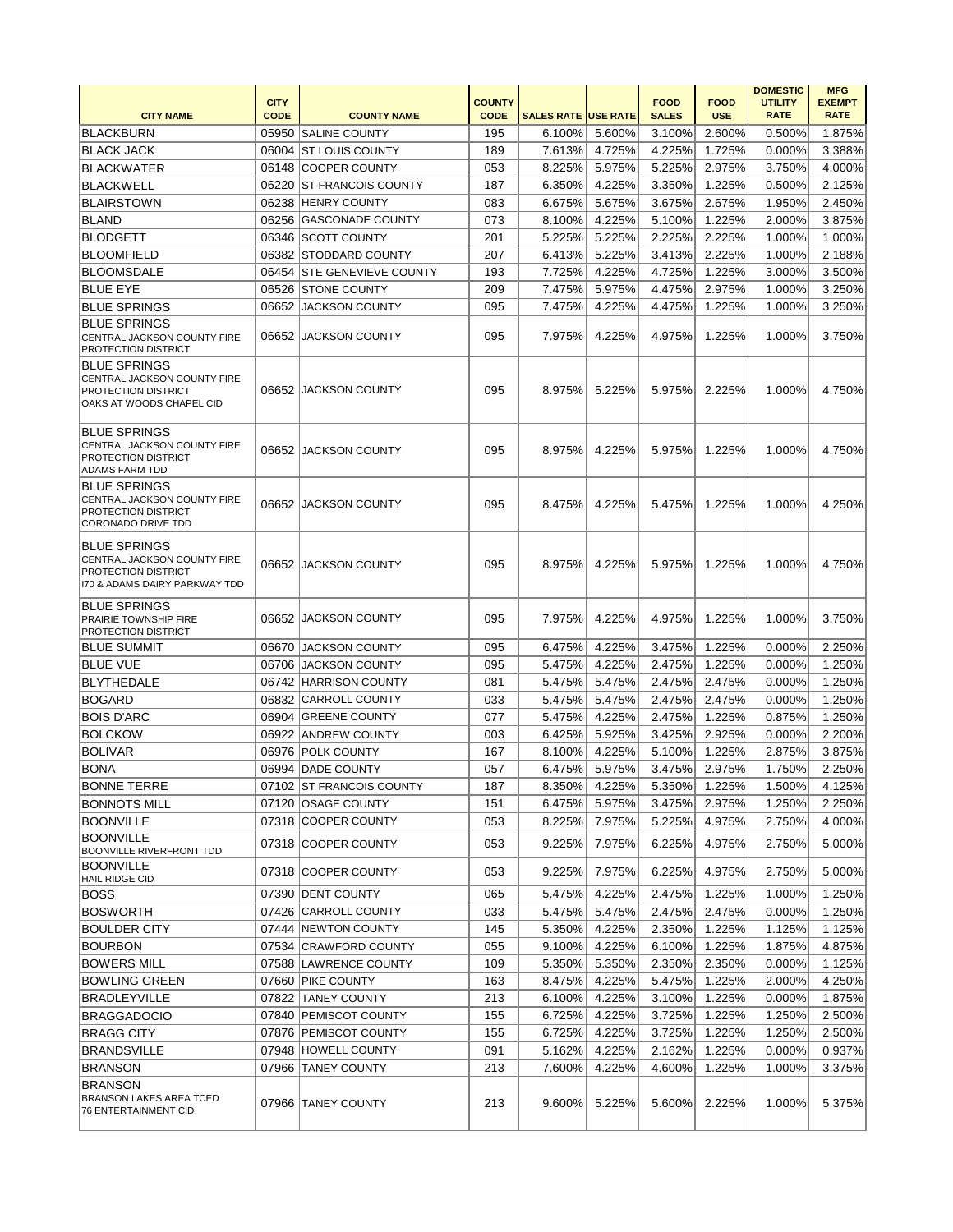|                                                                                                |                            |                        |                              |                            |        |                             |                           | <b>DOMESTIC</b>               | <b>MFG</b>                   |
|------------------------------------------------------------------------------------------------|----------------------------|------------------------|------------------------------|----------------------------|--------|-----------------------------|---------------------------|-------------------------------|------------------------------|
| <b>CITY NAME</b>                                                                               | <b>CITY</b><br><b>CODE</b> | <b>COUNTY NAME</b>     | <b>COUNTY</b><br><b>CODE</b> | <b>SALES RATE USE RATE</b> |        | <b>FOOD</b><br><b>SALES</b> | <b>FOOD</b><br><b>USE</b> | <b>UTILITY</b><br><b>RATE</b> | <b>EXEMPT</b><br><b>RATE</b> |
| <b>BRANSON</b>                                                                                 |                            |                        |                              |                            |        |                             |                           |                               |                              |
| <b>BRANSON LAKES AREA TCED</b><br><b>BRANSON HILLS CDD</b>                                     |                            | 07966 TANEY COUNTY     | 213                          | 9.100%                     | 4.225% | 5.100%                      | 1.225%                    | 1.000%                        | 4.875%                       |
| <b>BRANSON</b>                                                                                 |                            |                        |                              |                            |        |                             |                           |                               |                              |
| <b>BRANSON HILLS INFRASTRUCTURE</b>                                                            |                            | 07966 TANEY COUNTY     | 213                          | 8.600%                     | 4.225% | 5.600%                      | 1.225%                    | 1.000%                        | 4.375%                       |
| <b>FACILITIES CID</b>                                                                          |                            |                        |                              |                            |        |                             |                           |                               |                              |
| <b>BRANSON</b>                                                                                 |                            |                        |                              |                            |        |                             |                           |                               |                              |
| <b>BRANSON LAKES AREA TCED</b><br><b>BRANSON HILLS INFRASTRUCTURE</b><br><b>FACILITIES CID</b> |                            | 07966 TANEY COUNTY     | 213                          | 9.600%                     | 4.225% | 5.600%                      | 1.225%                    | 1.000%                        | 5.375%                       |
| <b>BRANSON</b><br><b>BRANSON LAKES AREA TCED</b>                                               |                            | 07966 TANEY COUNTY     | 213                          | 8.600%                     | 4.225% | 4.600%                      | 1.225%                    | 1.000%                        | 4.375%                       |
| <b>BRANSON</b>                                                                                 |                            |                        |                              |                            |        |                             |                           |                               |                              |
| <b>BRANSON LAKES AREA TCED</b><br><b>BRANSON LANDING TDD</b>                                   |                            | 07966 TANEY COUNTY     | 213                          | 9.600%                     | 4.225% | 5.600%                      | 1.225%                    | 1.000%                        | 5.375%                       |
| <b>BRANSON</b>                                                                                 |                            |                        |                              |                            |        |                             |                           |                               |                              |
| HISTORIC DOWNTOWN BRANSON                                                                      |                            | 07966 TANEY COUNTY     | 213                          | 9.600%                     | 4.225% | 5.600%                      | 1.225%                    | 1.000%                        | 5.375%                       |
| CID<br><b>BRANSON LAKES AREA TCED</b>                                                          |                            |                        |                              |                            |        |                             |                           |                               |                              |
| <b>BRANSON WEST</b>                                                                            |                            | 07989 STONE COUNTY     | 209                          | 8.475%                     | 5.975% | 5.475%                      | 2.975%                    | 1.000%                        | 4.250%                       |
| <b>BRASHEAR</b>                                                                                |                            | 08002 ADAIR COUNTY     | 001                          | 6.600%                     | 5.225% | 3.600%                      | 2.225%                    | 1.000%                        | 2.375%                       |
| <b>BRASHER</b>                                                                                 |                            | 08020 PEMISCOT COUNTY  | 155                          | 6.725%                     | 4.225% | 3.725%                      | 1.225%                    | 1.250%                        | 2.500%                       |
| <b>BRAYMER</b>                                                                                 |                            | 08038 CALDWELL COUNTY  | 025                          | 7.725%                     | 6.225% | 4.725%                      | 3.225%                    | 0.000%                        | 3.500%                       |
| <b>BRAZEAU</b>                                                                                 |                            | 08074 PERRY COUNTY     | 157                          | 6.100%                     | 6.100% | 3.100%                      | 3.100%                    | 1.375%                        | 1.875%                       |
| <b>BRECKENRIDGE</b>                                                                            |                            | 08128 CALDWELL COUNTY  | 025                          | 7.725%                     | 6.225% | 4.725%                      | 3.225%                    | 0.000%                        | 3.500%                       |
|                                                                                                |                            | 08164 ST LOUIS COUNTY  | 189                          | 7.863%                     |        |                             |                           |                               | 3.638%                       |
| <b>BRECKENRIDGE HILLS</b>                                                                      |                            |                        |                              |                            | 4.975% | 4.475%                      | 1.975%                    | 0.000%                        |                              |
| BRENTWOOD                                                                                      |                            | 08236 ST LOUIS COUNTY  | 189                          | 8.613%                     | 4.225% | 5.225%                      | 1.225%                    | 0.000%                        | 4.388%                       |
| <b>BRENTWOOD</b><br>8750 MANCHESTER RD CID                                                     | 08236                      | <b>ST LOUIS COUNTY</b> | 189                          | 9.613%                     | 5.225% | 6.225%                      | 2.225%                    | 0.000%                        | 5.388%                       |
| <b>BRENTWOOD</b><br><b>BRENTWOOD/EAGER TDD</b>                                                 |                            | 08236 ST LOUIS COUNTY  | 189                          | 9.613%                     | 4.225% | 6.225%                      | 1.225%                    | 0.000%                        | 5.388%                       |
| <b>BRENTWOOD</b><br>HANLEY ROAD CORRIDOR TDD                                                   |                            | 08236 ST LOUIS COUNTY  | 189                          | 9.613%                     | 4.225% | 6.225%                      | 1.225%                    | 0.000%                        | 5.388%                       |
| BRENTWOOD (T8)                                                                                 |                            | 08244 ST LOUIS COUNTY  | 189                          | 8.613%                     | 4.225% | 5.225%                      | 1.225%                    | 0.000%                        | 4.388%                       |
| BRENTWOOD (T8)<br>HANLEY/EAGER ROAD TDD                                                        |                            | 08244 ST LOUIS COUNTY  | 189                          | 9.613%                     | 4.225% | 6.225%                      | 1.225%                    | 0.000%                        | 5.388%                       |
| BRENTWOOD (T9)                                                                                 |                            | 08245 ST LOUIS COUNTY  | 189                          | 8.613%                     | 4.225% | 5.225%                      | 1.225%                    | 0.000%                        | 4.388%                       |
| BRENTWOOD (T9)<br><b>HANLEY STATION TDD</b>                                                    |                            | 08245 ST LOUIS COUNTY  | 189                          | 9.613%                     | 4.225% | 6.225%                      | 1.225%                    | 0.000%                        | 5.388%                       |
| <b>BRIAR</b>                                                                                   |                            | 08290 RIPLEY COUNTY    | 181                          | 6.225%                     | 4.225% | 3.225%                      | 1.225%                    | 2.000%                        | 2.000%                       |
| <b>BRIDGETON</b>                                                                               |                            | 08398 ST LOUIS COUNTY  | 189                          | 8.363%                     | 4.225% | 4.975%                      | 1.225%                    | 0.000%                        | 4.138%                       |
| <b>BRIDGETON</b><br>370/MO BOTTOM RD/TAUSSIG RD<br><b>TDD</b>                                  |                            | 08398 ST LOUIS COUNTY  | 189                          | 9.363%                     | 4.225% | 5.975%                      | 1.225%                    | 0.000%                        | 5.138%                       |
| <b>BRIDGETON</b><br><b>BRIDGETON NWP CID</b>                                                   |                            | 08398 ST LOUIS COUNTY  | 189                          | 10.363%                    | 5.225% | 6.975%                      | 2.225%                    | 0.000%                        | 6.138%                       |
| <b>BRIDGETON NWP TDD</b><br><b>BRIDGETON</b>                                                   |                            |                        |                              |                            |        |                             |                           |                               |                              |
| <b>HILLTOP CID</b>                                                                             |                            | 08398 ST LOUIS COUNTY  | 189                          | 9.363%                     | 4.225% | 5.975%                      | 1.225%                    | 0.000%                        | 5.138%                       |
| <b>BRIDGETON (X1)</b>                                                                          |                            | 08399 ST LOUIS COUNTY  | 189                          | 8.363%                     | 4.225% | 4.975%                      | 1.225%                    | 0.000%                        | 4.138%                       |
| BRIDGETON (X2)                                                                                 |                            | 08400 ST LOUIS COUNTY  | 189                          | 8.363%                     | 4.225% | 4.975%                      | 1.225%                    | 0.000%                        | 4.138%                       |
| <b>BRIDGETON (T3)</b>                                                                          |                            | 08403 ST LOUIS COUNTY  | 189                          | 8.363%                     | 4.225% | 4.975%                      | 1.225%                    | 0.000%                        | 4.138%                       |
| <b>BRIDGETON (T3)</b><br><b>HILLTOP CID</b>                                                    |                            | 08403 ST LOUIS COUNTY  | 189                          | 9.363%                     | 4.225% | 5.975%                      | 1.225%                    | 0.000%                        | 5.138%                       |
| <b>BRIDGETON (T4)</b>                                                                          |                            | 08404 ST LOUIS COUNTY  | 189                          | 8.363%                     | 4.225% | 4.975%                      | 1.225%                    | 0.000%                        | 4.138%                       |
| <b>BRIDGETON (T4)</b><br><b>HILLTOP CID</b>                                                    |                            | 08404 ST LOUIS COUNTY  | 189                          | 9.363%                     | 4.225% | 5.975%                      | 1.225%                    | 0.000%                        | 5.138%                       |
| <b>BRIGHTON</b>                                                                                |                            | 08452 POLK COUNTY      | 167                          | 5.600%                     | 4.225% | 2.600%                      | 1.225%                    | 1.375%                        | 1.375%                       |
| <b>BRIMSON</b>                                                                                 |                            | 08470 GRUNDY COUNTY    | 079                          | 5.725%                     | 4.225% | 2.725%                      | 1.225%                    | 1.500%                        | 1.500%                       |
| <b>BRINKTOWN</b>                                                                               |                            | 08488 MARIES COUNTY    | 125                          | 6.391%                     | 5.891% | 3.391%                      | 2.891%                    | 1.666%                        | 2.166%                       |
| <b>BRIXEY</b>                                                                                  |                            | 08524 OZARK COUNTY     | 153                          | 6.725%                     | 4.225% | 3.725%                      | 1.225%                    | 1.000%                        | 2.500%                       |
| <b>BRONAUGH</b>                                                                                |                            | 08614 VERNON COUNTY    | 217                          | 5.225%                     | 4.225% | 2.225%                      | 1.225%                    | 0.000%                        | 1.000%                       |
| <b>BROOKFIELD</b>                                                                              |                            | 08650 LINN COUNTY      | 115                          | 8.475%                     | 7.975% | 5.475%                      | 4.975%                    | 2.750%                        | 4.250%                       |
| <b>BROOKLYN HEIGHTS</b>                                                                        |                            | 08776 JASPER COUNTY    | 097                          | 5.450%                     | 4.225% | 2.450%                      | 1.225%                    | 0.000%                        | 1.225%                       |
| <b>BROSELEY</b>                                                                                |                            | 08812 BUTLER COUNTY    | 023                          | 5.225%                     | 4.225% | 2.225%                      | 1.225%                    | 1.000%                        | 1.000%                       |
| <b>BROWNBRANCH</b>                                                                             |                            | 08848 TANEY COUNTY     | 213                          | 6.100%                     | 4.225% | 3.100%                      | 1.225%                    | 0.000%                        | 1.875%                       |
| <b>BROWNING</b>                                                                                |                            | 08884 LINN COUNTY      | 115                          | 8.225%                     | 7.725% | 5.225%                      | 4.725%                    | 2.500%                        | 4.000%                       |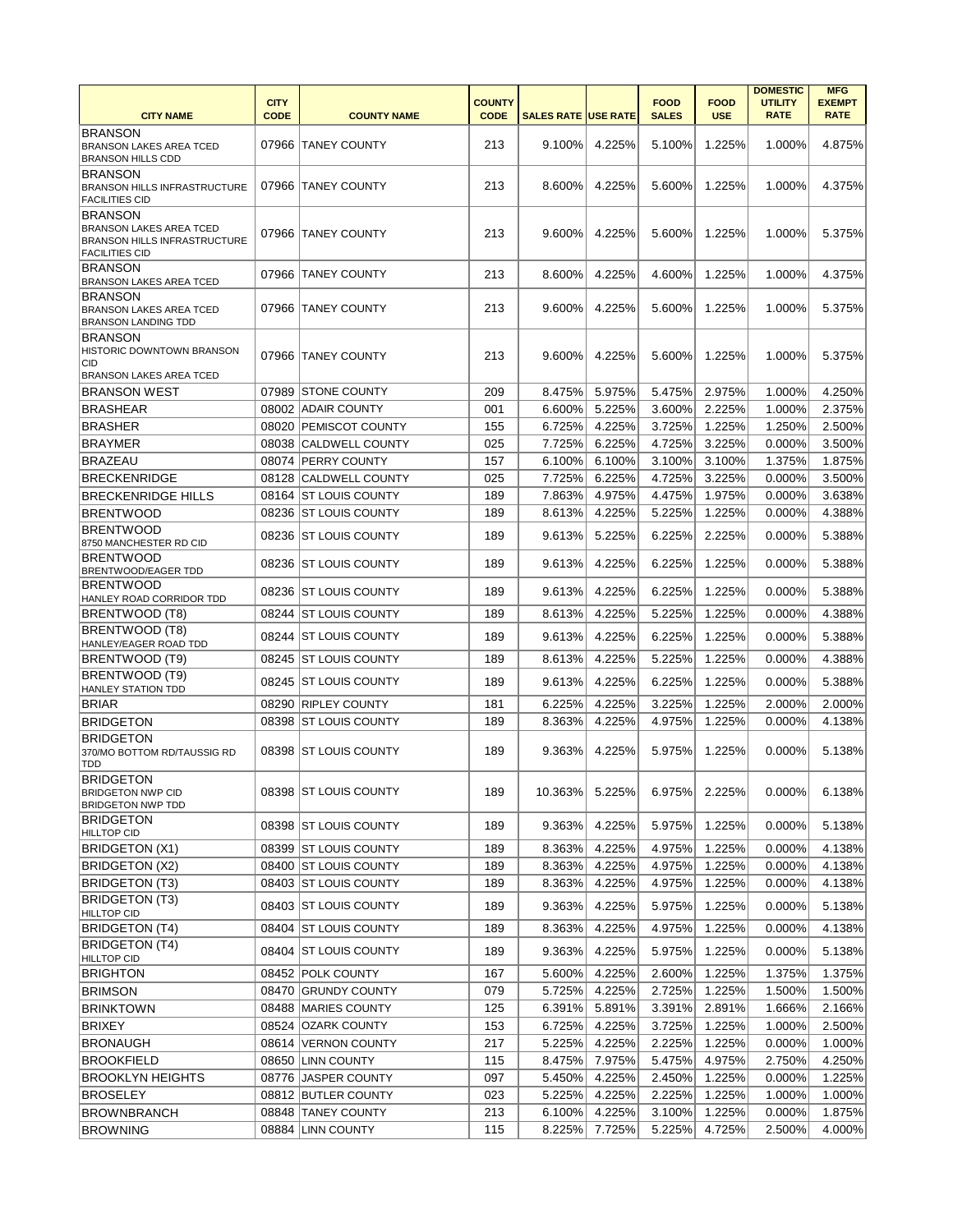|                                                      |             |                           |               |                            |        |              |             | <b>DOMESTIC</b> | <b>MFG</b>    |
|------------------------------------------------------|-------------|---------------------------|---------------|----------------------------|--------|--------------|-------------|-----------------|---------------|
|                                                      | <b>CITY</b> |                           | <b>COUNTY</b> |                            |        | <b>FOOD</b>  | <b>FOOD</b> | <b>UTILITY</b>  | <b>EXEMPT</b> |
| <b>CITY NAME</b>                                     | <b>CODE</b> | <b>COUNTY NAME</b>        | <b>CODE</b>   | <b>SALES RATE USE RATE</b> |        | <b>SALES</b> | <b>USE</b>  | <b>RATE</b>     | <b>RATE</b>   |
| <b>BROWNING</b>                                      |             | 08884 SULLIVAN COUNTY     | 211           | 8.975%                     | 8.975% | 5.975%       | 5.975%      | 3.750%          | 4.750%        |
| <b>BROWNINGTON</b>                                   |             | 08902 HENRY COUNTY        | 083           | 5.675%                     | 5.675% | 2.675%       | 2.675%      | 0.950%          | 1.450%        |
| <b>BROWNWOOD</b>                                     |             | 08956 STODDARD COUNTY     | 207           | 5.413%                     | 4.225% | 2.413%       | 1.225%      | 0.000%          | 1.188%        |
| <b>BRUMLEY</b>                                       |             | 08974 MILLER COUNTY       | 131           | 6.725%                     | 5.225% | 3.725%       | 2.225%      | 2.000%          | 2.500%        |
| <b>BRUNER</b>                                        |             | 08992 CHRISTIAN COUNTY    | 043           | 5.975%                     | 4.225% | 2.975%       | 1.225%      | 0.250%          | 1.750%        |
| <b>BRUNSWICK</b>                                     |             | 09046 CHARITON COUNTY     | 041           | 8.100%                     | 6.100% | 5.100%       | 3.100%      | 1.500%          | 3.875%        |
| <b>BUCKLIN</b>                                       |             | 09388 LINN COUNTY         | 115           | 7.225%                     | 6.725% | 4.225%       | 3.725%      | 2.500%          | 3.000%        |
| <b>BUCKNER</b>                                       | 09424       | <b>JACKSON COUNTY</b>     | 095           | 7.475%                     | 6.225% | 4.475%       | 3.225%      | 1.500%          | 3.250%        |
| <b>BUCYRUS</b>                                       |             | 09478 TEXAS COUNTY        | 215           | 6.100%                     | 4.225% | 3.100%       | 1.225%      | 1.875%          | 1.875%        |
| <b>BUELL</b>                                         |             | 09496 MONTGOMERY COUNTY   | 139           | 6.475%                     | 4.225% | 3.475%       | 1.225%      | 2.250%          | 2.250%        |
| <b>BUFFALO</b>                                       |             | 09514 DALLAS COUNTY       | 059           | 7.725%                     | 4.225% | 4.725%       | 1.225%      | 3.000%          | 3.500%        |
| <b>BULL CREEK VILLAGE</b>                            |             | 09642 TANEY COUNTY        | 213           | 7.100%                     | 4.225% | 4.100%       | 1.225%      | 0.000%          | 2.875%        |
| <b>BUNCETON</b>                                      |             | 09658 COOPER COUNTY       | 053           | 7.225%                     | 5.975% | 4.225%       | 2.975%      | 1.750%          | 3.000%        |
| BUNKER                                               |             | 09694 DENT COUNTY         | 065           | 7.475%                     | 4.225% | 4.475%       | 1.225%      | 1.000%          | 3.250%        |
| <b>BUNKER</b>                                        |             | 09694 REYNOLDS COUNTY     | 179           | 7.225%                     | 4.225% | 4.225%       | 1.225%      | 0.000%          | 3.000%        |
| <b>BURFORDVILLE</b>                                  |             | 09784 CAPE GIRARDEAU CNTY | 031           | 5.225%                     | 5.225% | 2.225%       | 2.225%      | 1.000%          | 1.000%        |
| <b>BURGESS</b>                                       |             | 09802 BARTON COUNTY       | 011           | 5.725%                     | 4.225% | 2.725%       | 1.225%      | 0.000%          | 1.500%        |
| <b>BURLINGTON JUNCTION</b>                           |             | 09838 NODAWAY COUNTY      | 147           | 6.225%                     | 5.725% | 3.225%       | 2.725%      | 0.000%          | 2.000%        |
| <b>BUTLER</b>                                        |             | 10054 BATES COUNTY        | 013           | 7.850%                     | 5.225% | 4.850%       | 2.225%      | 0.000%          | 3.625%        |
| BUTTERFIELD                                          |             | 10144 BARRY COUNTY        | 009           | 7.225%                     | 4.225% | 4.225%       | 1.225%      | 0.000%          | 3.000%        |
| BYNUMVILLE                                           |             | 10216 CHARITON COUNTY     | 041           | 6.100%                     | 6.100% | 3.100%       | 3.100%      | 0.000%          | 1.875%        |
| <b>BYRNES MILL</b>                                   |             |                           |               |                            |        |              |             |                 |               |
| NORTH JEFFERSON COUNTY                               |             | 10240 JEFFERSON COUNTY    | 099           | 8.350%                     | 4.225% | 5.350%       | 1.225%      | 1.500%          | 4.125%        |
| AMBULANCE DISTRICT                                   |             |                           |               |                            |        |              |             |                 |               |
| <b>BYRNES MILL</b>                                   | 10240       | <b>JEFFERSON COUNTY</b>   | 099           | 8.350%                     | 4.225% | 5.350%       | 1.225%      | 1.500%          | 4.125%        |
| <b>BIG RIVER AMBULANCE DISTRICT</b>                  |             |                           | 215           |                            |        |              |             |                 |               |
| <b>CABOOL</b>                                        |             | 10288 TEXAS COUNTY        |               | 7.600%                     | 4.225% | 4.600%       | 1.225%      | 3.375%          | 3.375%        |
| <b>CADET</b>                                         |             | 10306 WASHINGTON COUNTY   | 221           | 7.225%                     | 6.725% | 4.225%       | 3.725%      | 2.500%          | 3.000%        |
| <b>CAINSVILLE</b>                                    |             | 10342 HARRISON COUNTY     | 081           | 5.975%                     | 5.475% | 2.975%       | 2.475%      | 0.000%          | 1.750%        |
| CAIRO                                                |             | 10360 RANDOLPH COUNTY     | 175           | 5.975%                     | 5.475% | 2.975%       | 2.475%      | 0.000%          | 1.750%        |
| CALEDONIA                                            |             | 10432 WASHINGTON COUNTY   | 221           | 8.225%                     | 6.725% | 5.225%       | 3.725%      | 2.500%          | 4.000%        |
| <b>CALHOUN</b>                                       |             | 10450 HENRY COUNTY        | 083           | 7.675%                     | 5.675% | 4.675%       | 2.675%      | 1.950%          | 3.450%        |
| <b>CALIFORNIA</b>                                    |             | 10468 MONITEAU COUNTY     | 135           | 7.975%                     | 6.725% | 4.975%       | 3.725%      | 2.000%          | 3.750%        |
| CALLAO                                               |             | 10486 MACON COUNTY        | 121           | 7.850%                     | 5.975% | 4.850%       | 2.975%      | 0.000%          | 3.625%        |
| <b>CALVERTON PARK</b>                                |             | 10612 ST LOUIS COUNTY     | 189           | 7.613%                     | 4.225% | 4.225%       | 1.225%      | 0.000%          | 3.388%        |
| <b>CAMDEN</b>                                        |             | 10738 RAY COUNTY          | 177           | 6.225%                     | 5.725% | 3.225%       | 2.725%      | 0.000%          | 2.000%        |
| <b>CAMDEN POINT</b>                                  |             | 10792 PLATTE COUNTY       | 165           | 5.600%                     | 5.600% | 2.600%       | 2.600%      | 0.000%          | 1.375%        |
| <b>CAMDENTON</b>                                     |             | 10810 CAMDEN COUNTY       | 029           | 7.475%                     | 5.475% | 4.475%       | 2.475%      | 1.500%          | 3.250%        |
| <b>CAMDENTON</b>                                     |             | 10810 CAMDEN COUNTY       | 029           | 8.475%                     | 5.475% | 5.475%       | 2.475%      | 1.500%          | 4.250%        |
| AMERICAN CENTER CID                                  |             |                           |               |                            |        |              |             |                 |               |
| CAMERON                                              |             | 10828 CLINTON COUNTY      | 049           | 7.725%                     | 4.725% | 4.725%       | 1.725%      | 2.500%          | 3.500%        |
| CAMERON                                              |             | 10828 DEKALB COUNTY       | 063           | 8.725%                     | 5.225% | 5.725%       | 2.225%      | 2.500%          | 4.500%        |
| CAMPBELL                                             |             | 10864 DUNKLIN COUNTY      | 069           | 7.475%                     | 5.225% | 4.475%       | 2.225%      | 2.250%          | 3.250%        |
| CANAAN                                               |             | 11008 GASCONADE COUNTY    | 073           | 6.100%                     | 4.225% | 3.100%       | 1.225%      | 1.000%          | 1.875%        |
| CANALOU                                              |             | 11026 NEW MADRID COUNTY   | 143           | 6.225%                     | 4.225% | 3.225%       | 1.225%      | 1.500%          | 2.000%        |
| <b>CANTON</b>                                        |             | 11134 LEWIS COUNTY        | 111           | 8.975%                     | 6.850% | 5.975%       | 3.850%      | 3.625%          | 4.750%        |
| <b>CAPE FAIR</b>                                     |             | 11224 STONE COUNTY        | 209           | 6.475%                     | 5.975% | 3.475%       | 2.975%      | 1.000%          | 2.250%        |
| <b>CAPE GIRARDEAU</b>                                |             | 11242 CAPE GIRARDEAU CNTY | 031           | 7.975%                     | 5.225% | 4.975%       | 2.225%      | 3.000%          | 3.750%        |
| <b>CAPE GIRARDEAU</b><br>DOWNTOWN CAPE GIRARDEAU CID |             | 11242 CAPE GIRARDEAU CNTY | 031           | 8.475%                     | 5.225% | 5.475%       | 2.225%      | 3.000%          | 4.250%        |
| <b>CAPE GIRARDEAU</b><br>TOWN PLAZA CID              |             | 11242 CAPE GIRARDEAU CNTY | 031           | 8.975%                     | 6.225% | 5.975%       | 3.225%      | 3.000%          | 4.750%        |
| CAPE GIRARDEAU                                       |             | 11242 SCOTT COUNTY        | 201           | 7.975%                     | 5.225% | 4.975%       | 2.225%      | 3.000%          | 3.750%        |
| <b>CAPLINGER MILLS</b>                               |             | 11278 CEDAR COUNTY        | 039           | 6.225%                     | 4.225% | 3.225%       | 1.225%      | 0.500%          | 2.000%        |
| CARDWELL                                             |             | 11350 DUNKLIN COUNTY      | 069           | 6.225%                     | 5.225% | 3.225%       | 2.225%      | 1.000%          | 2.000%        |
| <b>CARL JUNCTION</b>                                 |             | 11368 JASPER COUNTY       | 097           | 7.950%                     | 4.225% | 4.950%       | 1.225%      | 1.000%          | 3.725%        |
| CARROLLTON                                           |             | 11566 CARROLL COUNTY      | 033           | 7.225%                     | 5.475% | 4.225%       | 2.475%      | 0.000%          | 3.000%        |
| CARTERVILLE                                          |             | 11638 JASPER COUNTY       | 097           | 7.450%                     | 6.225% | 4.450%       | 3.225%      | 1.500%          | 3.225%        |
| CARTHAGE                                             |             | 11656 JASPER COUNTY       | 097           | 8.200%                     | 4.225% | 5.200%       | 1.225%      | 1.000%          | 3.975%        |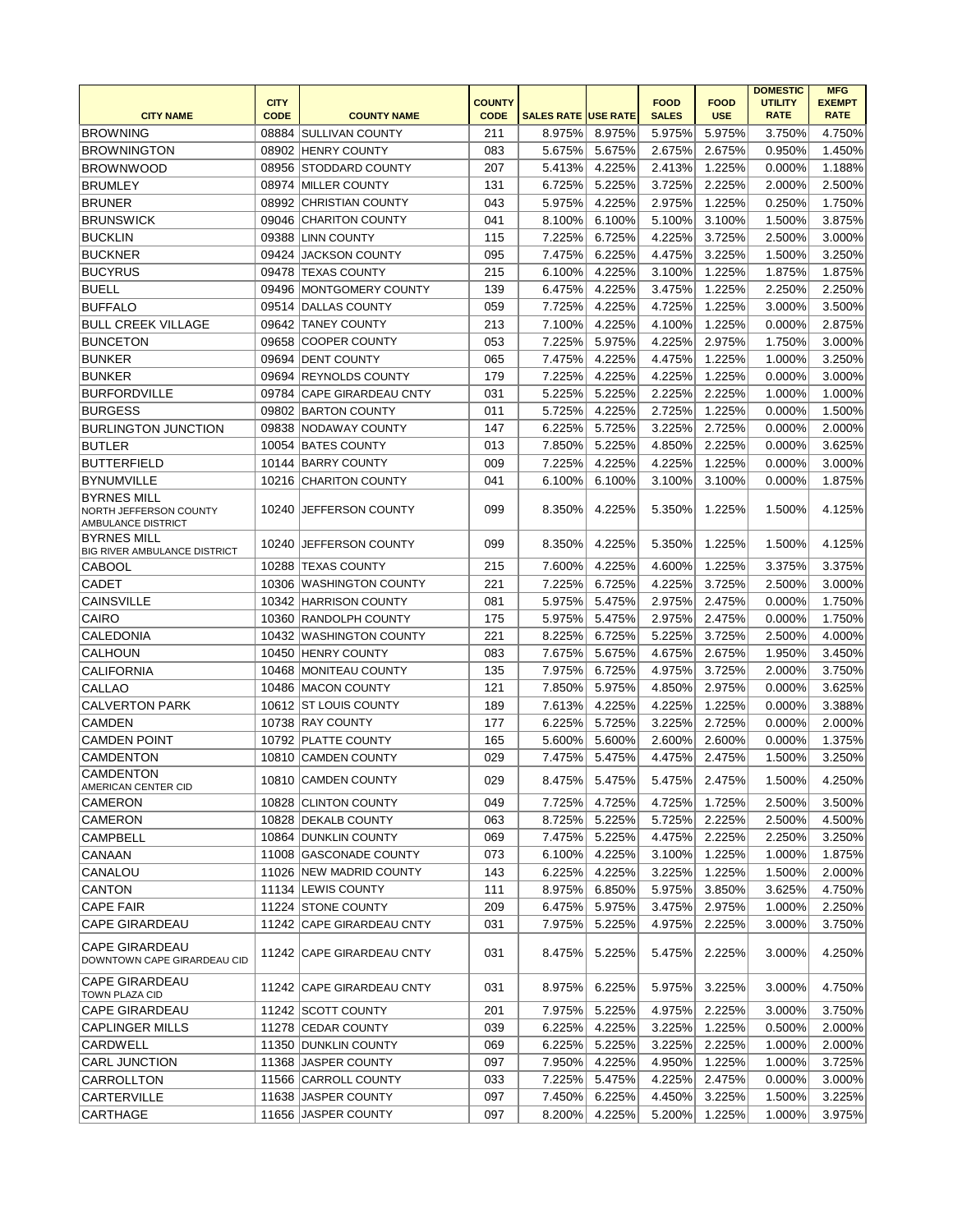| <b>CITY NAME</b>                                                               | <b>CITY</b><br><b>CODE</b> | <b>COUNTY NAME</b>         | <b>COUNTY</b><br><b>CODE</b> | <b>SALES RATE USE RATE</b> |        | <b>FOOD</b><br><b>SALES</b> | <b>FOOD</b><br><b>USE</b> | <b>DOMESTIC</b><br><b>UTILITY</b><br><b>RATE</b> | <b>MFG</b><br><b>EXEMPT</b><br><b>RATE</b> |
|--------------------------------------------------------------------------------|----------------------------|----------------------------|------------------------------|----------------------------|--------|-----------------------------|---------------------------|--------------------------------------------------|--------------------------------------------|
| CARTHAGE<br>PEACHTREE CID                                                      |                            | 11656 JASPER COUNTY        | 097                          | 9.200%                     | 5.225% | 6.200%                      | 2.225%                    | 1.000%                                           | 4.975%                                     |
| <b>CARUTHERSVILLE</b>                                                          |                            | 11692 PEMISCOT COUNTY      | 155                          | 8.225%                     | 4.225% | 5.225%                      | 1.225%                    | 2.750%                                           | 4.000%                                     |
| <b>CARYTOWN</b>                                                                |                            | 11728 JASPER COUNTY        | 097                          | 5.450%                     | 4.225% | 2.450%                      | 1.225%                    | 0.000%                                           | 1.225%                                     |
| <b>CASCADE</b>                                                                 |                            | 11746 WAYNE COUNTY         | 223                          | 5.725%                     | 5.725% | 2.725%                      | 2.725%                    | 1.500%                                           | 1.500%                                     |
| <b>CASSVILLE</b>                                                               |                            | 11890 BARRY COUNTY         | 009                          | 8.600%                     | 4.225% | 5.600%                      | 1.225%                    | 0.000%                                           | 4.375%                                     |
| <b>CATAWISSA</b>                                                               |                            | 11998 FRANKLIN COUNTY      | 071                          | 6.475%                     | 4.225% | 3.475%                      | 1.225%                    | 0.000%                                           | 2.250%                                     |
| <b>CATRON</b>                                                                  |                            | 12052 NEW MADRID COUNTY    | 143                          | 6.225%                     | 4.225% | 3.225%                      | 1.225%                    | 1.500%                                           | 2.000%                                     |
| <b>CAULFIELD</b>                                                               |                            | 12070 HOWELL COUNTY        | 091                          | 5.162%                     | 4.225% | 2.162%                      | 1.225%                    | 0.000%                                           | 0.937%                                     |
| <b>CEDARCREEK</b>                                                              | 12268                      | <b>TANEY COUNTY</b>        | 213                          | 6.100%                     | 4.225% | 3.100%                      | 1.225%                    | 0.000%                                           | 1.875%                                     |
| <b>CEDAR GAP</b>                                                               | 12322                      | <b>WRIGHT COUNTY</b>       | 229                          | 5.600%                     | 4.225% | 2.600%                      | 1.225%                    | 0.375%                                           | 1.375%                                     |
| <b>CEDAR HILL</b>                                                              | 12358                      | <b>JEFFERSON COUNTY</b>    | 099                          | 6.850%                     | 4.225% | 3.850%                      | 1.225%                    | 1.500%                                           | 2.625%                                     |
| <b>CEDAR HILL LAKES</b>                                                        | 12376                      | JEFFERSON COUNTY           | 099                          | 6.850%                     | 4.225% | 3.850%                      | 1.225%                    | 1.500%                                           | 2.625%                                     |
| <b>CENTER</b>                                                                  |                            | 12592 RALLS COUNTY         | 173                          | 8.225%                     | 6.725% | 5.225%                      | 3.725%                    | 1.000%                                           | 4.000%                                     |
| <b>CENTERTOWN</b>                                                              |                            | 12664 COLE COUNTY          | 051                          | 6.725%                     | 5.725% | 3.725%                      | 2.725%                    | 0.000%                                           | 2.500%                                     |
| <b>CENTERVIEW</b>                                                              |                            | 12682 JOHNSON COUNTY       | 101                          | 6.475%                     | 6.475% | 3.475%                      | 3.475%                    | 2.250%                                           | 2.250%                                     |
| <b>CENTERVILLE</b>                                                             |                            | 12718 REYNOLDS COUNTY      | 179                          | 6.225%                     | 4.225% | 3.225%                      | 1.225%                    | 1.000%                                           | 2.000%                                     |
| <b>CENTRALIA</b>                                                               |                            | 12898 BOONE COUNTY         | 019                          | 7.975%                     | 4.225% | 4.975%                      | 1.225%                    | 1.500%                                           | 3.750%                                     |
| <b>CHADWICK</b>                                                                | 12952                      | CHRISTIAN COUNTY           | 043                          | 5.975%                     | 4.225% | 2.975%                      | 1.225%                    | 0.250%                                           | 1.750%                                     |
| <b>CHAFFEE</b>                                                                 |                            | 12988 SCOTT COUNTY         | 201                          | 6.975%                     | 5.225% | 3.975%                      | 2.225%                    | 2.500%                                           | 2.750%                                     |
| <b>CHAIN OF ROCKS VLG</b>                                                      |                            | 13006 LINCOLN COUNTY       | 113                          | 6.475%                     | 4.225% | 3.475%                      | 1.225%                    | 0.500%                                           | 2.250%                                     |
| <b>CHAMOIS</b>                                                                 |                            | 13060 OSAGE COUNTY         | 151                          | 7.475%                     | 5.975% | 4.475%                      | 2.975%                    | 1.250%                                           | 3.250%                                     |
| <b>CHAMP</b>                                                                   |                            | 13078 ST LOUIS COUNTY      |                              |                            | 4.225% |                             |                           |                                                  |                                            |
|                                                                                | 13330                      |                            | 189<br>189                   | 7.113%                     | 4.225% | 3.725%<br>4.225%            | 1.225%                    | 0.000%                                           | 2.888%<br>3.388%                           |
| <b>CHARLACK</b>                                                                |                            | <b>ST LOUIS COUNTY</b>     |                              | 7.613%                     |        |                             | 1.225%                    | 0.000%                                           |                                            |
| <b>CHARLESTON</b>                                                              |                            | 13366 MISSISSIPPI COUNTY   | 133                          | 7.475%                     | 4.225% | 4.475%                      | 1.225%                    | 1.000%                                           | 3.250%                                     |
| <b>CHERRYVILLE</b>                                                             | 13564                      | <b>CRAWFORD COUNTY</b>     | 055                          | 6.600%                     | 4.225% | 3.600%                      | 1.225%                    | 0.875%                                           | 2.375%                                     |
| <b>CHESTERFIELD</b>                                                            |                            | 13600 ST LOUIS COUNTY      | 189                          | 8.113%                     | 4.225% | 4.725%                      | 1.225%                    | 0.000%                                           | 3.888%                                     |
| <b>CHESTERFIELD</b><br>CHESTERFIELD BLUE VALLEY CID<br>CHESTERFIELD VALLEY TDD |                            | 13600 ST LOUIS COUNTY      | 189                          | 9.488%                     | 5.225% | 6.100%                      | 2.225%                    | 0.000%                                           | 5.263%                                     |
| <b>CHESTERFIELD</b><br>CHESTERFIELD VALLEY TDD                                 |                            | 13600 ST LOUIS COUNTY      | 189                          | 8.488%                     | 4.225% | 5.100%                      | 1.225%                    | 0.000%                                           | 4.263%                                     |
| <b>CHESTERFIELD</b><br>NORTH OUTER FORTY TDD<br>CHESTERFIELD VALLEY TDD        |                            | 13600   ST LOUIS COUNTY    | 189                          | 9.113%                     | 4.225% | 5.725%                      | 1.225%                    | 0.000%                                           | 4.888%                                     |
| CHESTERFIELD (X1)                                                              |                            | 13601 IST LOUIS COUNTY     | 189                          | 8.113%                     | 4.225% | 4.725%                      | 1.225%                    | 0.000%                                           | 3.888%                                     |
| <b>CHESTNUTRIDGE</b>                                                           |                            | 13618 CHRISTIAN COUNTY     | 043                          | 5.975%                     | 4.225% | 2.975%                      | 1.225%                    | 0.250%                                           | 1.750%                                     |
| <b>CHILHOWEE</b>                                                               | 13654                      | JOHNSON COUNTY             | 101                          | 7.475%                     | 6.475% | 4.475%                      | 3.475%                    | 3.250%                                           | 3.250%                                     |
| <b>CHILLICOTHE</b>                                                             |                            | 13690 LIVINGSTON COUNTY    | 117                          | 7.225%                     | 7.225% | 4.225%                      | 4.225%                    | 1.000%                                           | 3.000%                                     |
| <b>CHILLICOTHE</b><br>STONEYBROOKE CID                                         |                            | 13690 LIVINGSTON COUNTY    | 117                          | 8.225%                     | 8.225% | 5.225%                      | 5.225%                    | 1.000%                                           | 4.000%                                     |
| CHULA                                                                          |                            | 13852 LIVINGSTON COUNTY    | 117                          | 4.975%                     | 4.975% | 1.975%                      | 1.975%                    | 0.000%                                           | 0.750%                                     |
| <b>CLARENCE</b>                                                                |                            | 13978 SHELBY COUNTY        | 205                          | 8.475%                     | 5.725% | 5.475%                      | 2.725%                    | 3.250%                                           | 4.250%                                     |
| <b>CLARK</b>                                                                   |                            | 14068 RANDOLPH COUNTY      | 175                          | 7.975%                     | 7.475% | 4.975%                      | 4.475%                    | 0.000%                                           | 3.750%                                     |
| <b>CLARKSBURG</b>                                                              |                            | 14140 MONITEAU COUNTY      | 135                          | 7.475%                     | 5.225% | 4.475%                      | 2.225%                    | 2.000%                                           | 3.250%                                     |
| <b>CLARKSDALE</b>                                                              |                            | 14158 DEKALB COUNTY        | 063                          | 6.725%                     | 5.225% | 3.725%                      | 2.225%                    | 0.000%                                           | 2.500%                                     |
| <b>CLARKSON VALLEY</b>                                                         |                            | 14176 ST LOUIS COUNTY      | 189                          | 7.113%                     | 4.225% | 3.725%                      | 1.225%                    | 0.000%                                           | 2.888%                                     |
| <b>CLARKSVILLE</b>                                                             |                            | 14194 PIKE COUNTY          | 163                          | 7.225%                     | 4.225% | 4.225%                      | 1.225%                    | 2.000%                                           | 3.000%                                     |
| <b>CLARKTON</b>                                                                |                            | 14212 DUNKLIN COUNTY       | 069                          | 6.225%                     | 5.225% | 3.225%                      | 2.225%                    | 0.000%                                           | 2.000%                                     |
| <b>CLAYCOMO</b>                                                                |                            | 14554 CLAY COUNTY          | 047                          | 6.975%                     | 5.100% | 3.975%                      | 2.100%                    | 0.000%                                           | 2.750%                                     |
| <b>CLAYTON</b>                                                                 |                            | 14572 ST LOUIS COUNTY      | 189                          | 8.613%                     | 4.225% | 5.225%                      | 1.225%                    | 0.000%                                           | 4.388%                                     |
| <b>CLAYTON</b><br>25 NORTH CENTRAL CID                                         |                            | 14572 IST LOUIS COUNTY     | 189                          | 9.613%                     | 5.225% | 6.225%                      | 2.225%                    | 0.000%                                           | 5.388%                                     |
| <b>CLAYTON</b><br>CENTENE PLAZA TDD                                            |                            | 14572 ST LOUIS COUNTY      | 189                          | 9.613%                     | 4.225% | 6.225%                      | 1.225%                    | 0.000%                                           | 5.388%                                     |
| <b>CLAYTON</b><br>COLONIAL MARKETPLACE CID                                     |                            | 14572 ST LOUIS COUNTY      | 189                          | 9.613%                     | 4.225% | 6.225%                      | 1.225%                    | 0.000%                                           | 5.388%                                     |
| <b>CLAYTON</b><br><b>DANIELE CID</b>                                           |                            | 14572 IST LOUIS COUNTY     | 189                          | 9.613%                     | 5.225% | 6.225%                      | 2.225%                    | 0.000%                                           | 5.388%                                     |
| <b>CLEARMONT</b>                                                               |                            | 14662 NODAWAY COUNTY       | 147                          | 6.225%                     | 5.725% | 3.225%                      | 2.725%                    | 0.000%                                           | 2.000%                                     |
| <b>CLEARWATER</b>                                                              |                            | 14716 STE GENEVIEVE COUNTY | 193                          | 6.725%                     | 4.225% | 3.725%                      | 1.225%                    | 2.000%                                           | 2.500%                                     |
| <b>CLEVELAND</b>                                                               |                            | 14770 CASS COUNTY          | 037                          | 7.975%                     | 5.975% | 4.975%                      | 2.975%                    | 3.250%                                           | 3.750%                                     |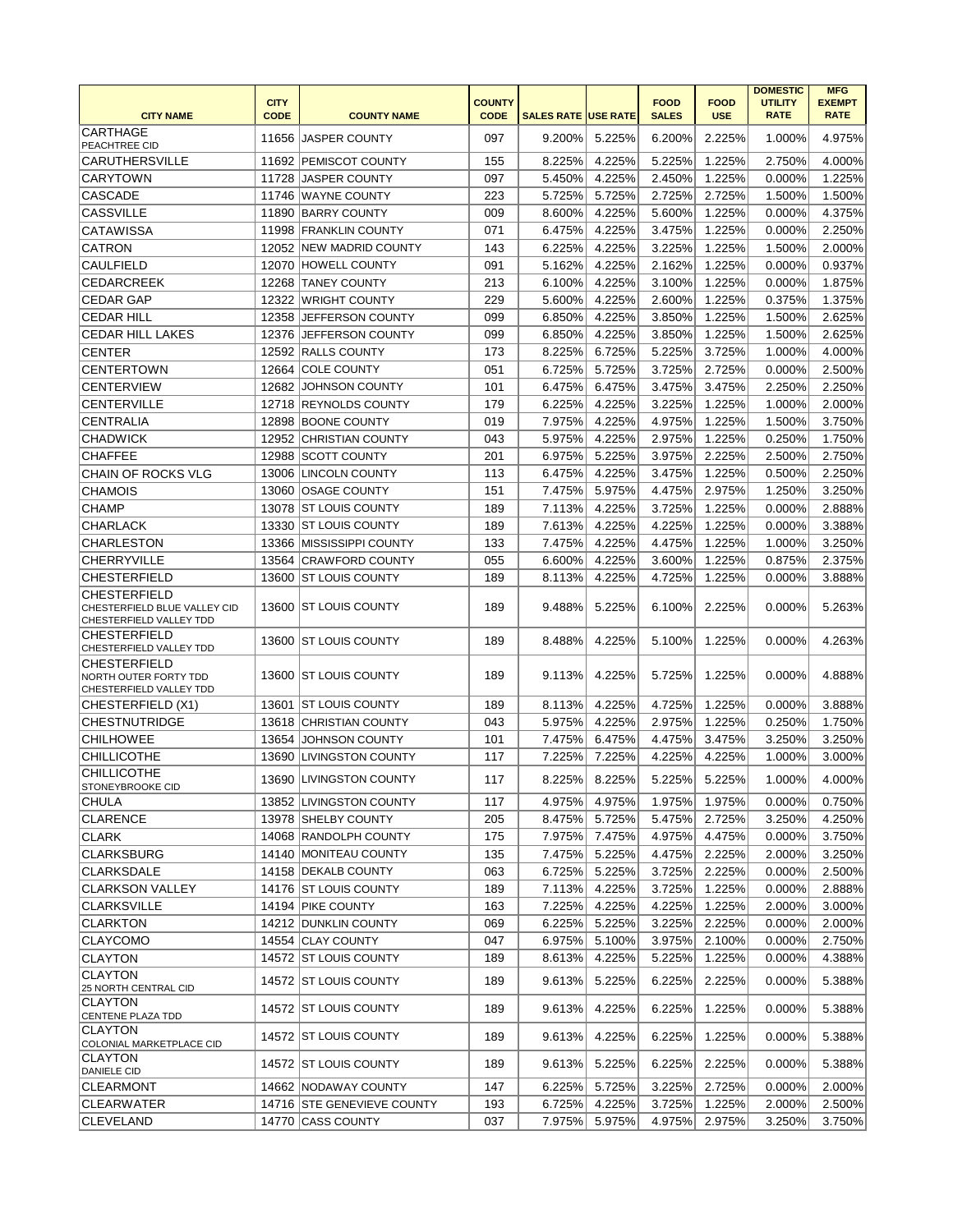|                                                     |                            |                         |                              |                            |               |                             |                           | <b>DOMESTIC</b>               | <b>MFG</b>                   |
|-----------------------------------------------------|----------------------------|-------------------------|------------------------------|----------------------------|---------------|-----------------------------|---------------------------|-------------------------------|------------------------------|
| <b>CITY NAME</b>                                    | <b>CITY</b><br><b>CODE</b> | <b>COUNTY NAME</b>      | <b>COUNTY</b><br><b>CODE</b> | <b>SALES RATE USE RATE</b> |               | <b>FOOD</b><br><b>SALES</b> | <b>FOOD</b><br><b>USE</b> | <b>UTILITY</b><br><b>RATE</b> | <b>EXEMPT</b><br><b>RATE</b> |
| <b>CLEVER</b>                                       |                            | 14788 CHRISTIAN COUNTY  | 043                          | 7.850%                     | 4.225%        | 4.850%                      | 1.225%                    | 1.750%                        | 3.625%                       |
| <b>CLIFF VILLAGE</b>                                |                            | 14806 NEWTON COUNTY     | 145                          | 5.350%                     | 4.225%        | 2.350%                      | 1.225%                    | 1.125%                        | 1.125%                       |
| <b>CLIFTON HILL</b>                                 |                            | 14896 RANDOLPH COUNTY   | 175                          | 5.975%                     | 5.475%        | 2.975%                      | 2.475%                    | 0.000%                        | 1.750%                       |
| <b>CLINTON</b>                                      |                            | 14986 HENRY COUNTY      | 083                          | 7.175%                     | 7.175%        | 4.175%                      | 4.175%                    | 1.950%                        | 2.950%                       |
| <b>CLUBB</b>                                        |                            | 15112 WAYNE COUNTY      | 223                          | 5.725%                     | 5.725%        | 2.725%                      | 2.725%                    | 1.500%                        | 1.500%                       |
| <b>CLYDE</b>                                        |                            | 15130 NODAWAY COUNTY    | 147                          | 6.225%                     | 5.725%        | 3.225%                      | 2.725%                    | 0.000%                        | 2.000%                       |
| <b>COATSVILLE</b>                                   |                            | 15202 SCHUYLER COUNTY   | 197                          | 6.225%                     | 4.225%        | 3.225%                      | 1.225%                    | 2.000%                        | 2.000%                       |
| <b>COBALT CITY</b>                                  |                            | 15220 MADISON COUNTY    | 123                          | 6.225%                     | 4.225%        | 3.225%                      | 1.225%                    | 1.500%                        | 2.000%                       |
| <b>COFFEY</b>                                       |                            | 15274 DAVIESS COUNTY    | 061                          | 6.725%                     | 5.725%        | 3.725%                      | 2.725%                    | 0.000%                        | 2.500%                       |
| <b>COLDWATER</b>                                    |                            | 15400 WAYNE COUNTY      | 223                          | 5.725%                     | 5.725%        | 2.725%                      | 2.725%                    | 1.500%                        | 1.500%                       |
| <b>COLE CAMP</b>                                    |                            | 15436 BENTON COUNTY     | 015                          | 7.600%                     | 7.100%        | 4.600%                      | 4.100%                    | 2.375%                        | 3.375%                       |
| <b>COLLINS</b>                                      |                            | 15562 ST CLAIR COUNTY   | 185                          | 6.100%                     | 5.600%        | 3.100%                      | 2.600%                    | 0.000%                        | 1.875%                       |
| <b>COLUMBIA</b>                                     |                            | 15670 BOONE COUNTY      | 019                          | 7.975%                     | 4.225%        | 4.975%                      | 1.225%                    | 2.500%                        | 3.750%                       |
| <b>COLUMBIA</b><br>BLUE RIDGE TOWN CENTRE TDD       |                            | 15670 BOONE COUNTY      | 019                          | 8.975%                     | 4.225%        | 5.975%                      | 1.225%                    | 2.500%                        | 4.750%                       |
| <b>COLUMBIA</b><br>BROADWAY-FAIRVIEW TDD            |                            | 15670 BOONE COUNTY      | 019                          | 8.475%                     | 4.225%        | 5.475%                      | 1.225%                    | 2.500%                        | 4.250%                       |
| <b>COLUMBIA</b><br><b>BUSINESS LOOP CID</b>         |                            | 15670 BOONE COUNTY      | 019                          | 8.475%                     | 4.725%        | 5.475%                      | 1.725%                    | 2.500%                        | 4.250%                       |
| <b>COLUMBIA</b><br><b>CENTERSTATE TDD</b>           |                            | 15670 BOONE COUNTY      | 019                          | 8.475%                     | 4.225%        | 5.475%                      | 1.225%                    | 2.500%                        | 4.250%                       |
| <b>COLUMBIA</b><br>COLUMBIA MALL TDD                |                            | 15670 BOONE COUNTY      | 019                          | 8.475%                     | 4.225%        | 5.475%                      | 1.225%                    | 2.500%                        | 4.250%                       |
| <b>COLUMBIA</b><br>CONLEY ROAD TDD                  |                            | 15670 BOONE COUNTY      | 019                          | 8.975%                     | 4.225%        | 5.975%                      | 1.225%                    | 2.500%                        | 4.750%                       |
| <b>COLUMBIA</b><br><b>CROSS CREEK TDD</b>           |                            | 15670 BOONE COUNTY      | 019                          | 8.475%                     | 4.225%        | 5.475%                      | 1.225%                    | 2.500%                        | 4.250%                       |
| <b>COLUMBIA</b><br><b>DOWNTOWN CID</b>              |                            | 15670 BOONE COUNTY      | 019                          | 8.475%                     | 4.725%        | 5.475%                      | 1.725%                    | 2.500%                        | 4.250%                       |
| <b>COLUMBIA</b><br><b>GRINDSTONE PLAZA TDD</b>      |                            | 15670 BOONE COUNTY      | 019                          | 8.600%                     | 4.225%        | 5.600%                      | 1.225%                    | 2.500%                        | 4.375%                       |
| <b>COLUMBIA</b><br>LAKE OF THE WOODS TDD            |                            | 15670 BOONE COUNTY      | 019                          | 8.975%                     | 4.225%        | 5.975%                      | 1.225%                    | 2.500%                        | 4.750%                       |
| <b>COLUMBIA</b><br>NORTH 763 CID                    |                            | 15670 BOONE COUNTY      | 019                          | 8.475%                     | 4.225%        | 5.475%                      | 1.225%                    | 2.500%                        | 4.250%                       |
| <b>COLUMBIA</b><br>NORTHWOODS TDD                   |                            | 15670 BOONE COUNTY      | 019                          | 8.475%                     | 4.225%        | 5.475%                      | 1.225%                    | 2.500%                        | 4.250%                       |
| <b>COLUMBIA</b><br>ROCK BRIDGE CENTER TDD           |                            | 15670 BOONE COUNTY      | 019                          | 8.600%                     | 4.225%        | 5.600%                      | 1.225%                    | 2.500%                        | 4.375%                       |
| <b>COLUMBIA</b><br>SHOPPES AT STADIUM TDD           |                            | 15670 BOONE COUNTY      | 019                          | 8.975%                     | 4.225%        | 5.975%                      | 1.225%                    | 2.500%                        | 4.750%                       |
| <b>COLUMBIA</b><br>STADIUM CORRIDOR A TDD           |                            | 15670 BOONE COUNTY      | 019                          | 8.475%                     | 4.225%        | 5.475%                      | 1.225%                    | 2.500%                        | 4.250%                       |
| <b>COMMERCE</b>                                     |                            | 15760 SCOTT COUNTY      | 201                          | 5.225%                     | 5.225%        | 2.225%                      | 2.225%                    | 1.000%                        | 1.000%                       |
| <b>CONCEPTION</b>                                   |                            | 15886 NODAWAY COUNTY    | 147                          |                            | 6.225% 5.725% | 3.225%                      | 2.725%                    | 0.000%                        | 2.000%                       |
| CONCEPTION JUNCTION                                 |                            | 15922 NODAWAY COUNTY    | 147                          | 6.225%                     | 5.725%        | 3.225%                      | 2.725%                    | 0.000%                        | 2.000%                       |
| CONCORDIA                                           |                            | 16102 LAFAYETTE COUNTY  | 107                          | 8.100%                     | 5.850%        | 5.100%                      | 2.850%                    | 1.000%                        | 3.875%                       |
| <b>CONEY ISLAND</b>                                 |                            | 16115 STONE COUNTY      | 209                          | 6.475%                     | 5.975%        | 3.475%                      | 2.975%                    | 1.000%                        | 2.250%                       |
| <b>CONRAN</b>                                       |                            | 16156 NEW MADRID COUNTY | 143                          | 6.225%                     | 4.225%        | 3.225%                      | 1.225%                    | 1.500%                        | 2.000%                       |
| <b>CONWAY</b>                                       |                            | 16192 LACLEDE COUNTY    | 105                          | 6.913%                     | 4.225%        | 3.913%                      | 1.225%                    | 1.500%                        | 2.688%                       |
| <b>COOKSTATION</b>                                  |                            | 16210 CRAWFORD COUNTY   | 055                          | 6.100%                     | 4.225%        | 3.100%                      | 1.225%                    | 0.875%                        | 1.875%                       |
| <b>COOKSTATION</b><br>STEELVILLE AMBULANCE DISTRICT |                            | 16210 CRAWFORD COUNTY   | 055                          | 6.600%                     | 4.225%        | 3.600%                      | 1.225%                    | 0.875%                        | 2.375%                       |
| <b>COOL VALLEY</b>                                  |                            | 16228 ST LOUIS COUNTY   | 189                          | 7.613%                     | 4.225%        | 4.225%                      | 1.225%                    | 0.000%                        | 3.388%                       |
| <b>COOL VALLEY</b><br>UNIVERSITY PLACE TDD          |                            | 16228 ST LOUIS COUNTY   | 189                          | 8.613%                     | 4.225%        | 5.225%                      | 1.225%                    | 0.000%                        | 4.388%                       |
| <b>COOTER</b>                                       |                            | 16336 PEMISCOT COUNTY   | 155                          | 6.725%                     | 4.225%        | 3.725%                      | 1.225%                    | 1.250%                        | 2.500%                       |
| <b>CORDER</b>                                       |                            | 16408 LAFAYETTE COUNTY  | 107                          | 7.350%                     | 7.350%        | 4.350%                      | 4.350%                    | 0.000%                        | 3.125%                       |
| <b>CORNING</b>                                      |                            | 16462 HOLT COUNTY       | 087                          | 6.725%                     | 6.725%        | 3.725%                      | 3.725%                    | 0.000%                        | 2.500%                       |
| <b>CORSO</b>                                        |                            | 16552 LINCOLN COUNTY    | 113                          | 6.475%                     | 4.225%        | 3.475%                      | 1.225%                    | 0.500%                        | 2.250%                       |
| <b>COSBY</b>                                        |                            | 16588 ANDREW COUNTY     | 003                          | 6.425%                     | 5.925%        | 3.425%                      | 2.925%                    | 0.000%                        | 2.200%                       |
| <b>COTTLEVILLE</b>                                  |                            | 16678 ST CHARLES COUNTY | 183                          | 7.950%                     | 5.950%        | 4.850%                      | 2.850%                    | 0.000%                        | 3.725%                       |
| <b>COTTLEVILLE</b><br>MID RIVERS NORTH TDD          |                            | 16678 ST CHARLES COUNTY | 183                          | 8.450%                     | 5.950%        | 5.350%                      | 2.850%                    | 0.000%                        | 4.225%                       |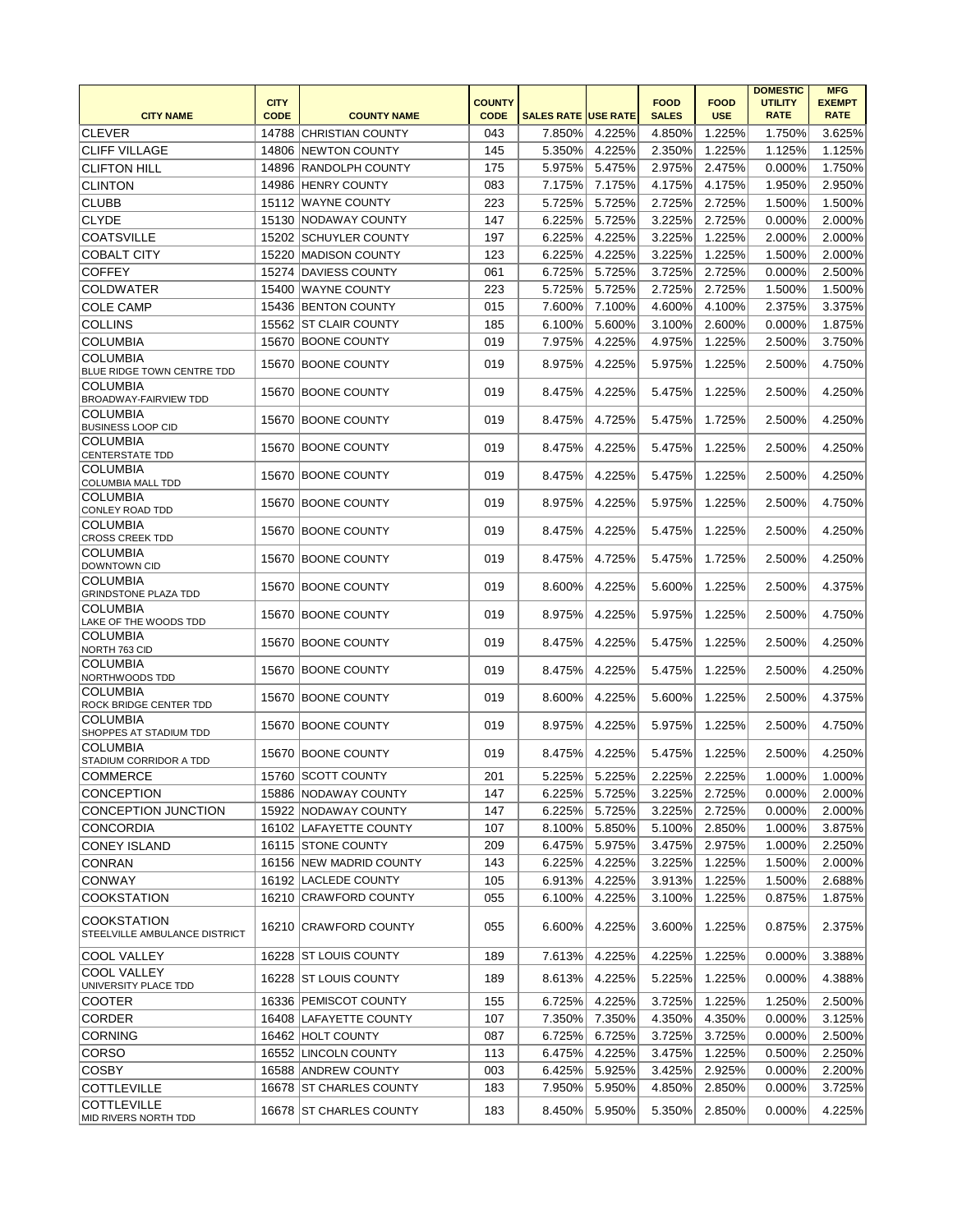|                                                          |                            |                           |                              |                            |        |                             |                           | <b>DOMESTIC</b>               | <b>MFG</b>                   |
|----------------------------------------------------------|----------------------------|---------------------------|------------------------------|----------------------------|--------|-----------------------------|---------------------------|-------------------------------|------------------------------|
| <b>CITY NAME</b>                                         | <b>CITY</b><br><b>CODE</b> | <b>COUNTY NAME</b>        | <b>COUNTY</b><br><b>CODE</b> | <b>SALES RATE USE RATE</b> |        | <b>FOOD</b><br><b>SALES</b> | <b>FOOD</b><br><b>USE</b> | <b>UTILITY</b><br><b>RATE</b> | <b>EXEMPT</b><br><b>RATE</b> |
| <b>COTTLEVILLE</b>                                       |                            |                           |                              |                            |        |                             |                           |                               |                              |
| OLD TOWN COTTLEVILLE CID                                 |                            | 16678 ST CHARLES COUNTY   | 183                          | 8.950%                     | 6.950% | 5.850%                      | 3.850%                    | $0.000\%$                     | 4.725%                       |
| COTTONWOOD POINT                                         |                            | 16732 PEMISCOT COUNTY     | 155                          | 6.725%                     | 4.225% | 3.725%                      | 1.225%                    | 1.250%                        | 2.500%                       |
| <b>COUCH</b>                                             |                            | 16750 OREGON COUNTY       | 149                          | 6.225%                     | 4.225% | 3.225%                      | 1.225%                    | 1.000%                        | 2.000%                       |
| <b>COUNTRY CLUB HILLS</b>                                |                            | 16822 ST LOUIS COUNTY     | 189                          | 8.863%                     | 5.975% | 5.475%                      | 2.975%                    | 0.000%                        | 4.638%                       |
| COUNTRY CLUB HILLS (T1)                                  |                            | 16823 ST LOUIS COUNTY     | 189                          | 8.863%                     | 5.975% | 5.475%                      | 2.975%                    | 0.000%                        | 4.638%                       |
| <b>COUNTRY CLUB HILLS (T1)</b>                           |                            | 16823 ST LOUIS COUNTY     | 189                          | 9.863%                     | 5.975% | 6.475%                      | 2.975%                    | 0.000%                        | 5.638%                       |
| LUCAS & HUNT/CHANDLER TDD<br><b>COUNTRY CLUB VILLAGE</b> |                            | 16858 ANDREW COUNTY       | 003                          | 7.425%                     | 5.925% | 4.425%                      | 2.925%                    | 0.000%                        | 3.200%                       |
| <b>COUNTRY LIFE ACRES</b>                                |                            | 16876 ST LOUIS COUNTY     | 189                          | 7.113%                     | 4.225% | 3.725%                      | 1.225%                    | 0.000%                        | 2.888%                       |
| <b>COURTOIS</b>                                          |                            | 16948 WASHINGTON COUNTY   | 221                          | 7.225%                     | 6.725% | 4.225%                      | 3.725%                    | 2.500%                        | 3.000%                       |
| <b>COWGILL</b>                                           |                            | 16984 CALDWELL COUNTY     | 025                          | 6.725%                     | 6.225% | 3.725%                      | 3.225%                    | 0.000%                        | 2.500%                       |
| <b>CRAIG</b>                                             |                            | 17056 HOLT COUNTY         | 087                          | 7.725%                     | 6.725% | 4.725%                      | 3.725%                    | 0.000%                        | 3.500%                       |
| <b>CRANE</b>                                             |                            | 17074 STONE COUNTY        | 209                          | 7.475%                     | 7.475% | 4.475%                      | 4.475%                    | 2.000%                        | 3.250%                       |
| <b>CREIGHTON</b>                                         |                            | 17164 CASS COUNTY         | 037                          | 6.975%                     | 5.975% | 3.975%                      | 2.975%                    | 2.250%                        | 2.750%                       |
| <b>CRESTWOOD</b>                                         |                            | 17218 ST LOUIS COUNTY     | 189                          | 8.613%                     | 5.725% | 5.225%                      | 2.725%                    | 0.000%                        | 4.388%                       |
| <b>CRESTWOOD</b>                                         |                            |                           |                              |                            |        |                             |                           |                               |                              |
| <b>BIG BEND CROSSING TDD</b>                             |                            | 17218 IST LOUIS COUNTY    | 189                          | 8.863%                     | 5.725% | 5.475%                      | 2.725%                    | 0.000%                        | 4.638%                       |
| <b>CRESTWOOD</b><br>CRESTWOOD POINT TDD                  |                            | 17218 IST LOUIS COUNTY    | 189                          | 9.613%                     | 5.725% | 6.225%                      | 2.725%                    | 0.000%                        | 5.388%                       |
| <b>CRESTWOOD</b>                                         |                            | 17218 IST LOUIS COUNTY    | 189                          | 9.613%                     | 6.725% | 6.225%                      | 3.725%                    | 0.000%                        | 5.388%                       |
| CRESTWOOD SQUARE CID                                     |                            |                           |                              |                            |        |                             |                           |                               |                              |
| CRESTWOOD (X1)                                           |                            | 17219 ST LOUIS COUNTY     | 189                          | 8.613%                     | 5.725% | 5.225%                      | 2.725%                    | 0.000%                        | 4.388%                       |
| <b>CREVE COEUR</b>                                       |                            | 17272 ST LOUIS COUNTY     | 189                          | 7.863%                     | 4.225% | 4.475%                      | 1.225%                    | 0.000%                        | 3.638%                       |
| <b>CREVE COEUR</b><br>OLIVE BLVD TDD                     |                            | 17272 ST LOUIS COUNTY     | 189                          | 8.363%                     | 4.225% | 4.975%                      | 1.225%                    | 0.000%                        | 4.138%                       |
| <b>CREVE COEUR</b><br><b>OLIVE GRAESER TDD</b>           |                            | 17272 IST LOUIS COUNTY    | 189                          | 8.863%                     | 4.225% | 5.475%                      | 1.225%                    | 0.000%                        | 4.638%                       |
| CREVE COEUR (X1)                                         |                            | 17273 ST LOUIS COUNTY     | 189                          | 7.863%                     | 4.225% | 4.475%                      | 1.225%                    | 0.000%                        | 3.638%                       |
| CREVE COEUR (X2)                                         |                            | 17274 ST LOUIS COUNTY     | 189                          | 7.863%                     | 4.225% | 4.475%                      | 1.225%                    | 0.000%                        | 3.638%                       |
| CREVE COEUR (X3)                                         |                            | 17275   ST LOUIS COUNTY   | 189                          | 7.863%                     | 4.225% | 4.475%                      | 1.225%                    | 0.000%                        | 3.638%                       |
| CREVE COEUR (X4)                                         | 17277                      | <b>ST LOUIS COUNTY</b>    | 189                          | 7.863%                     | 4.225% | 4.475%                      | 1.225%                    | 0.000%                        | 3.638%                       |
| <b>CROCKER</b>                                           |                            | 17344 PULASKI COUNTY      | 169                          | 7.475%                     | 4.225% | 4.475%                      | 1.225%                    | 1.000%                        | 3.250%                       |
| <b>CROSS TIMBERS</b>                                     |                            | 17524 HICKORY COUNTY      | 085                          | 5.725%                     | 4.225% | 2.725%                      | 1.225%                    | 1.500%                        | 1.500%                       |
| <b>CROSSTOWN</b>                                         |                            | 17560 PERRY COUNTY        | 157                          | 6.100%                     | 6.100% | 3.100%                      | 3.100%                    | 1.375%                        | 1.875%                       |
| <b>CROWDER</b>                                           |                            | 17578 SCOTT COUNTY        | 201                          | 5.225%                     | 5.225% | 2.225%                      | 2.225%                    | 1.000%                        | 1.000%                       |
| <b>CRYSTAL CITY</b>                                      |                            | 17632 JEFFERSON COUNTY    | 099                          | 9.100%                     | 4.225% | 6.100%                      | 1.225%                    | 3.000%                        | 4.875%                       |
| <b>CRYSTAL CITY</b><br>TRUMAN BOULEVARD TDD              | 17632                      | <b>JEFFERSON COUNTY</b>   | 099                          | 9.600%                     | 4.225% | 6.600%                      | 1.225%                    | 3.000%                        | 5.375%                       |
| <b>CRYSTAL CITY</b><br>TWIN CITY MALL CID                |                            | 17632 JEFFERSON COUNTY    | 099                          | 10.100%                    | 4.225% | 7.100%                      | 1.225%                    | 3.000%                        | 5.875%                       |
| <b>CRYSTAL LAKE PARK</b>                                 |                            | 17650 ST LOUIS COUNTY     | 189                          | $\overline{7.613\%}$       | 4.225% | 4.225%                      | 1.225%                    | $0.000\%$                     | 3.388%                       |
| <b>CRYSTAL LAKES</b>                                     |                            | 17660 RAY COUNTY          | 177                          | 7.225%                     | 5.725% | 4.225%                      | 2.725%                    | 0.000%                        | 3.000%                       |
| <b>CUBA</b>                                              |                            | 17668 CRAWFORD COUNTY     | 055                          | 8.600%                     | 4.225% | 5.600%                      | 1.225%                    | 0.875%                        | 4.375%                       |
| <b>CURRYVILLE</b>                                        |                            | 17902 PIKE COUNTY         | 163                          | 7.225%                     | 4.225% | 4.225%                      | 1.225%                    | 1.000%                        | 3.000%                       |
| <b>CYRENE</b>                                            |                            | 17974 PIKE COUNTY         | 163                          | 6.225%                     | 4.225% | 3.225%                      | 1.225%                    | 1.000%                        | 2.000%                       |
| <b>DADEVILLE</b>                                         |                            | 17992 DADE COUNTY         | 057                          | 6.475%                     | 5.975% | 3.475%                      | 2.975%                    | 1.750%                        | 2.250%                       |
| <b>DAISY</b>                                             |                            | 18010 CAPE GIRARDEAU CNTY | 031                          | 5.225%                     | 5.225% | 2.225%                      | 2.225%                    | 1.000%                        | 1.000%                       |
| <b>DALTON</b>                                            |                            | 18118 CHARITON COUNTY     | 041                          | 6.100%                     | 6.100% | 3.100%                      | 3.100%                    | 0.000%                        | 1.875%                       |
| <b>DANVILLE</b>                                          |                            | 18190 MONTGOMERY COUNTY   | 139                          | 6.475%                     | 4.225% | 3.475%                      | 1.225%                    | 2.250%                        | 2.250%                       |
| DARDENNE PRAIRIE                                         |                            | 18253 ST CHARLES COUNTY   | 183                          | 7.450%                     | 5.950% | 4.350%                      | 2.850%                    | 0.000%                        | 3.225%                       |
| DARDENNE PRAIRIE<br><b>BRYAN ROAD CID</b>                |                            | 18253 IST CHARLES COUNTY  | 183                          | 7.950%                     | 6.450% | 4.850%                      | 3.350%                    | 0.000%                        | 3.725%                       |
| DARDENNE PRAIRIE<br>DARDENNE TOWN SQUARE TDD             |                            | 18253 ST CHARLES COUNTY   | 183                          | 7.950%                     | 5.950% | 4.850%                      | 2.850%                    | 0.000%                        | 3.725%                       |
| DARLINGTON                                               |                            | 18316 GENTRY COUNTY       | 075                          | 5.225%                     | 5.225% | 2.225%                      | 2.225%                    | 0.500%                        | 1.000%                       |
| <b>DAVISVILLE</b>                                        |                            | 18460 CRAWFORD COUNTY     | 055                          | 6.100%                     | 4.225% | 3.100%                      | 1.225%                    | 0.875%                        | 1.875%                       |
| <b>DAVISVILLE</b><br>STEELVILLE AMBULANCE DISTRICT       |                            | 18460 CRAWFORD COUNTY     | 055                          | 6.600%                     | 4.225% | 3.600%                      | 1.225%                    | 0.875%                        | 2.375%                       |
| DAWN                                                     |                            | 18496 LIVINGSTON COUNTY   | 117                          | 4.975%                     | 4.975% | 1.975%                      | 1.975%                    | 0.000%                        | 0.750%                       |
| <b>DEARBORN</b>                                          |                            | 18658 BUCHANAN COUNTY     | 021                          | 7.325%                     | 5.825% | 4.325%                      | 2.825%                    | 0.000%                        | 3.100%                       |
| <b>DEARBORN</b>                                          |                            | 18658 PLATTE COUNTY       | 165                          | 7.100%                     | 5.600% | 4.100%                      | 2.600%                    | 0.000%                        | 2.875%                       |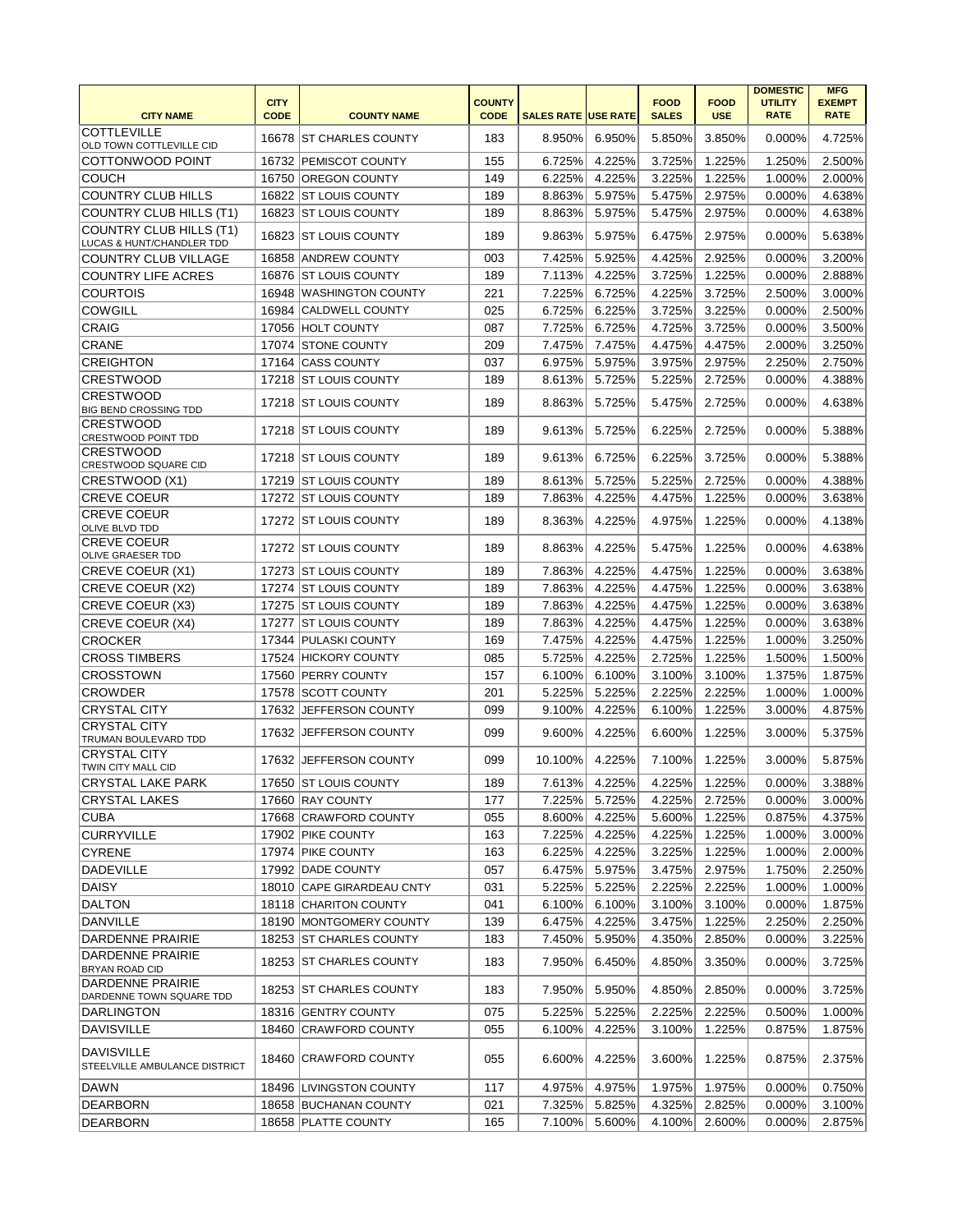| <b>CITY NAME</b>                          | <b>CITY</b><br><b>CODE</b> | <b>COUNTY NAME</b>        | <b>COUNTY</b><br><b>CODE</b> | <b>SALES RATE USE RATE</b> |        | <b>FOOD</b><br><b>SALES</b> | <b>FOOD</b><br><b>USE</b> | <b>DOMESTIC</b><br><b>UTILITY</b><br><b>RATE</b> | <b>MFG</b><br><b>EXEMPT</b><br><b>RATE</b> |
|-------------------------------------------|----------------------------|---------------------------|------------------------------|----------------------------|--------|-----------------------------|---------------------------|--------------------------------------------------|--------------------------------------------|
| <b>DEDERICK</b>                           |                            | 18694 VERNON COUNTY       | 217                          | 5.225%                     | 4.225% | 2.225%                      | 1.225%                    | 0.000%                                           | 1.000%                                     |
| <b>DEEPWATER</b>                          |                            | 18730 HENRY COUNTY        | 083                          | 7.675%                     | 7.675% | 4.675%                      | 4.675%                    | 0.950%                                           | 3.450%                                     |
| <b>DEERFIELD</b>                          |                            | 18802 VERNON COUNTY       | 217                          | 5.225%                     | 4.225% | 2.225%                      | 1.225%                    | 0.000%                                           | 1.000%                                     |
| <b>DEERING</b>                            |                            | 18838 PEMISCOT COUNTY     | 155                          | 6.725%                     | 4.225% | 3.725%                      | 1.225%                    | 1.250%                                           | 2.500%                                     |
| <b>DEFIANCE</b>                           |                            | 18910 ST CHARLES COUNTY   | 183                          | 5.950%                     | 5.950% | 2.850%                      | 2.850%                    | 0.000%                                           | 1.725%                                     |
| <b>DE KALB</b>                            |                            | 18946 BUCHANAN COUNTY     | 021                          | 5.825%                     | 5.825% | 2.825%                      | 2.825%                    | 0.000%                                           | 1.600%                                     |
| DELLWOOD                                  |                            | 19018 ST LOUIS COUNTY     | 189                          | 8.113%                     | 4.225% | 4.725%                      | 1.225%                    | 0.000%                                           | 3.888%                                     |
| DELLWOOD (T1)                             |                            | 19019 IST LOUIS COUNTY    | 189                          | 8.113%                     | 4.225% | 4.725%                      | 1.225%                    | 0.000%                                           | 3.888%                                     |
| DELLWOOD (T1)                             |                            | 19019 IST LOUIS COUNTY    | 189                          | 9.113%                     | 5.225% | 5.725%                      | 2.225%                    | 0.000%                                           | 4.888%                                     |
| CHAMBERS W FLORISSANT CID<br><b>DELTA</b> |                            | 19072 CAPE GIRARDEAU CNTY | 031                          | 6.725%                     | 5.225% | 3.725%                      | 2.225%                    | 2.000%                                           | 2.500%                                     |
| <b>DENNIS ACRES</b>                       |                            | 19090 NEWTON COUNTY       | 145                          | 5.350%                     | 4.225% | 2.350%                      | 1.225%                    | 1.125%                                           | 1.125%                                     |
| <b>DENTON</b>                             |                            | 19144   PEMISCOT COUNTY   | 155                          | 6.725%                     | 4.225% | 3.725%                      | 1.225%                    | 1.250%                                           | 2.500%                                     |
| <b>DENVER</b>                             |                            | 19162 WORTH COUNTY        | 227                          | 6.100%                     | 6.100% | 3.100%                      | 3.100%                    | 1.000%                                           | 1.875%                                     |
| <b>DES ARC</b>                            |                            | 19198 <b>IRON COUNTY</b>  | 093                          | 6.225%                     | 4.225% | 3.225%                      | 1.225%                    | 0.500%                                           | 2.000%                                     |
| DESLOGE                                   |                            | 19216 ST FRANCOIS COUNTY  | 187                          | 8.850%                     | 4.225% | 5.850%                      | 1.225%                    | 1.500%                                           | 4.625%                                     |
| <b>DE SOTO</b>                            |                            | 19252 JEFFERSON COUNTY    | 099                          | 8.350%                     | 4.225% | 5.350%                      | 1.225%                    | 2.500%                                           | 4.125%                                     |
| <b>DE SOTO</b>                            |                            | 19252 JEFFERSON COUNTY    | 099                          | 9.350%                     | 4.225% | 6.350%                      | 1.225%                    | 2.500%                                           | 5.125%                                     |
| HIGHWAY 21 TDD                            |                            |                           |                              |                            |        |                             |                           |                                                  |                                            |
| <b>DES PERES</b><br><b>DES PERES</b>      |                            | 19270 ST LOUIS COUNTY     | 189                          | 8.613%                     | 5.725% | 5.225%                      | 2.725%                    | 0.000%                                           | 4.388%                                     |
| MANCHESTER BALLAS CID<br><b>DES PERES</b> |                            | 19270 ST LOUIS COUNTY     | 189                          | 9.613%                     | 6.725% | 6.225%                      | 3.725%                    | 0.000%                                           | 5.388%                                     |
| DES PERES CORNERS TDD<br><b>DES PERES</b> |                            | 19270 IST LOUIS COUNTY    | 189                          | 9.613%                     | 5.725% | 6.225%                      | 2.725%                    | 0.000%                                           | 5.388%                                     |
| <b>DIERBERGS DES PERES TDD</b>            |                            | 19270 IST LOUIS COUNTY    | 189                          | 9.613%                     | 5.725% | 6.225%                      | 2.725%                    | 0.000%                                           | 5.388%                                     |
| DES PERES (X1)                            |                            | 19271 ST LOUIS COUNTY     | 189                          | 8.613%                     | 5.725% | 5.225%                      | 2.725%                    | 0.000%                                           | 4.388%                                     |
| DES PERES (X2)                            |                            | 19272 ST LOUIS COUNTY     | 189                          | 8.613%                     | 5.725% | 5.225%                      | 2.725%                    | 0.000%                                           | 4.388%                                     |
| DES PERES (X3)                            |                            | 19274 ST LOUIS COUNTY     | 189                          | 8.613%                     | 5.725% | 5.225%                      | 2.725%                    | 0.000%                                           | 4.388%                                     |
| DES PERES (X4)                            |                            | 19275   ST LOUIS COUNTY   | 189                          | 8.613%                     | 5.725% | 5.225%                      | 2.725%                    | 0.000%                                           | 4.388%                                     |
| DES PERES (X5)                            |                            | 19276 ST LOUIS COUNTY     | 189                          | 8.613%                     | 5.725% | 5.225%                      | 2.725%                    | 0.000%                                           | 4.388%                                     |
| DES PERES (X6)                            | 19277                      | <b>ST LOUIS COUNTY</b>    | 189                          | 8.613%                     | 5.725% | 5.225%                      | 2.725%                    | 0.000%                                           | 4.388%                                     |
| <b>DEVILS ELBOW</b>                       |                            | 19324 PULASKI COUNTY      | 169                          | 5.975%                     | 4.225% | 2.975%                      | 1.225%                    | 0.000%                                           | 1.750%                                     |
| <b>DE WITT</b>                            |                            | 19342 CARROLL COUNTY      | 033                          | 5.475%                     | 5.475% | 2.475%                      | 2.475%                    | 0.000%                                           | 1.250%                                     |
| <b>DEXTER</b>                             |                            | 19396 STODDARD COUNTY     | 207                          | 7.288%                     | 6.100% | 4.288%                      | 3.100%                    | 0.875%                                           | 3.063%                                     |
| <b>DIAMOND</b>                            |                            | 19432 NEWTON COUNTY       | 145                          | 7.850%                     | 4.225% | 4.850%                      | 1.225%                    | 2.125%                                           | 3.625%                                     |
| <b>DIEHLSTADT</b>                         |                            | 19486 SCOTT COUNTY        | 201                          | 5.225%                     | 5.225% | 2.225%                      | 2.225%                    | 1.000%                                           | 1.000%                                     |
| <b>DIGGINS</b>                            |                            | 19504 WEBSTER COUNTY      | 225                          | 7.808%                     | 4.225% | 4.808%                      | 1.225%                    | 3.083%                                           | 3.583%                                     |
| DILLARD                                   |                            | 19522 CRAWFORD COUNTY     | 055                          | 6.100%                     | 4.225% | 3.100%                      | 1.225%                    | 0.875%                                           | 1.875%                                     |
| <b>DITTMER</b>                            |                            | 19594 JEFFERSON COUNTY    | 099                          | 6.850%                     | 4.225% | 3.850%                      | 1.225%                    | 1.500%                                           | 2.625%                                     |
| <b>DIXON</b>                              |                            | 19630 PULASKI COUNTY      | 169                          | 6.975%                     | 4.225% | 3.975%                      | 1.225%                    | 1.000%                                           | 2.750%                                     |
| <b>DOE RUN</b>                            |                            | 19684 ST FRANCOIS COUNTY  | 187                          | 6.350%                     | 4.225% | 3.350%                      | 1.225%                    | 0.500%                                           | 2.125%                                     |
| <b>DONIPHAN</b>                           |                            | 19792 RIPLEY COUNTY       | 181                          | 8.225%                     | 4.225% | 5.225%                      | 1.225%                    | 3.000%                                           | 4.000%                                     |
| <b>DOOLITTLE</b>                          |                            | 19828 PHELPS COUNTY       | 161                          | 6.850%                     | 4.225% | 3.850%                      | 1.225%                    | 1.500%                                           | 2.625%                                     |
| <b>DORA</b>                               |                            | 19846   OZARK COUNTY      | 153                          | 6.725%                     | 4.225% | 3.725%                      | 1.225%                    | 1.000%                                           | 2.500%                                     |
| <b>DOSS</b>                               |                            | 19882 DENT COUNTY         | 065                          | 5.475%                     | 4.225% | 2.475%                      | 1.225%                    | 1.000%                                           | 1.250%                                     |
| <b>DOVER</b>                              |                            | 19918 LAFAYETTE COUNTY    | 107                          | 5.850%                     | 5.850% | 2.850%                      | 2.850%                    | 0.000%                                           | 1.625%                                     |
| <b>DOWNING</b>                            |                            | 19990 SCHUYLER COUNTY     | 197                          | 6.225%                     | 4.225% | 3.225%                      | 1.225%                    | 2.000%                                           | 2.000%                                     |
| <b>DREXEL</b>                             |                            | 20134 BATES COUNTY        | 013                          | 7.225%                     | 5.225% | 4.225%                      | 2.225%                    | 1.500%                                           | 3.000%                                     |
| <b>DREXEL</b>                             |                            | 20134 CASS COUNTY         | 037                          | 7.975%                     | 5.975% | 4.975%                      | 2.975%                    | 2.750%                                           | 3.750%                                     |
| <b>DRURY</b>                              |                            | 20170 DOUGLAS COUNTY      | 067                          | 5.225%                     | 4.225% | 2.225%                      | 1.225%                    | 0.000%                                           | 1.000%                                     |
| <b>DUDLEY</b>                             |                            | 20296 STODDARD COUNTY     | 207                          | 6.413%                     | 4.225% | 3.413%                      | 1.225%                    | 0.000%                                           | 2.188%                                     |
| DUENWEG                                   |                            | 20314 JASPER COUNTY       | 097                          | 7.200%                     | 4.225% | 4.200%                      | 1.225%                    | 1.500%                                           | 2.975%                                     |
| <b>DUGGINSVILLE</b>                       |                            | 20332 OZARK COUNTY        | 153                          | 6.725%                     | 4.225% | 3.725%                      | 1.225%                    | 1.000%                                           | 2.500%                                     |
| DUKE                                      |                            | 20350 PHELPS COUNTY       | 161                          | 5.350%                     | 4.225% | 2.350%                      | 1.225%                    | 0.000%                                           | 1.125%                                     |
|                                           |                            | 20404   MONROE COUNTY     | 137                          | 5.725%                     | 5.225% | 2.725%                      | 2.225%                    | 1.000%                                           | 1.500%                                     |
| <b>DUNCANS BRIDGE</b>                     |                            |                           | 079                          |                            | 4.225% |                             |                           |                                                  |                                            |
| <b>DUNLAP</b>                             |                            | 20458 GRUNDY COUNTY       |                              | 5.725%                     |        | 2.725%                      | 1.225%                    | 1.500%                                           | 1.500%                                     |
| <b>DUNNEGAN</b>                           |                            | 20494 POLK COUNTY         | 167                          | 5.600%                     | 4.225% | 2.600%                      | 1.225%                    | 1.375%                                           | 1.375%                                     |
| <b>DUQUESNE</b>                           |                            | 20512 JASPER COUNTY       | 097                          | 7.825%                     | 4.225% | 4.825%                      | 1.225%                    | 0.000%                                           | 3.600%                                     |
| <b>DURHAM</b>                             |                            | 20530 LEWIS COUNTY        | 111                          | 7.350%                     | 6.850% | 4.350%                      | 3.850%                    | 2.000%                                           | 3.125%                                     |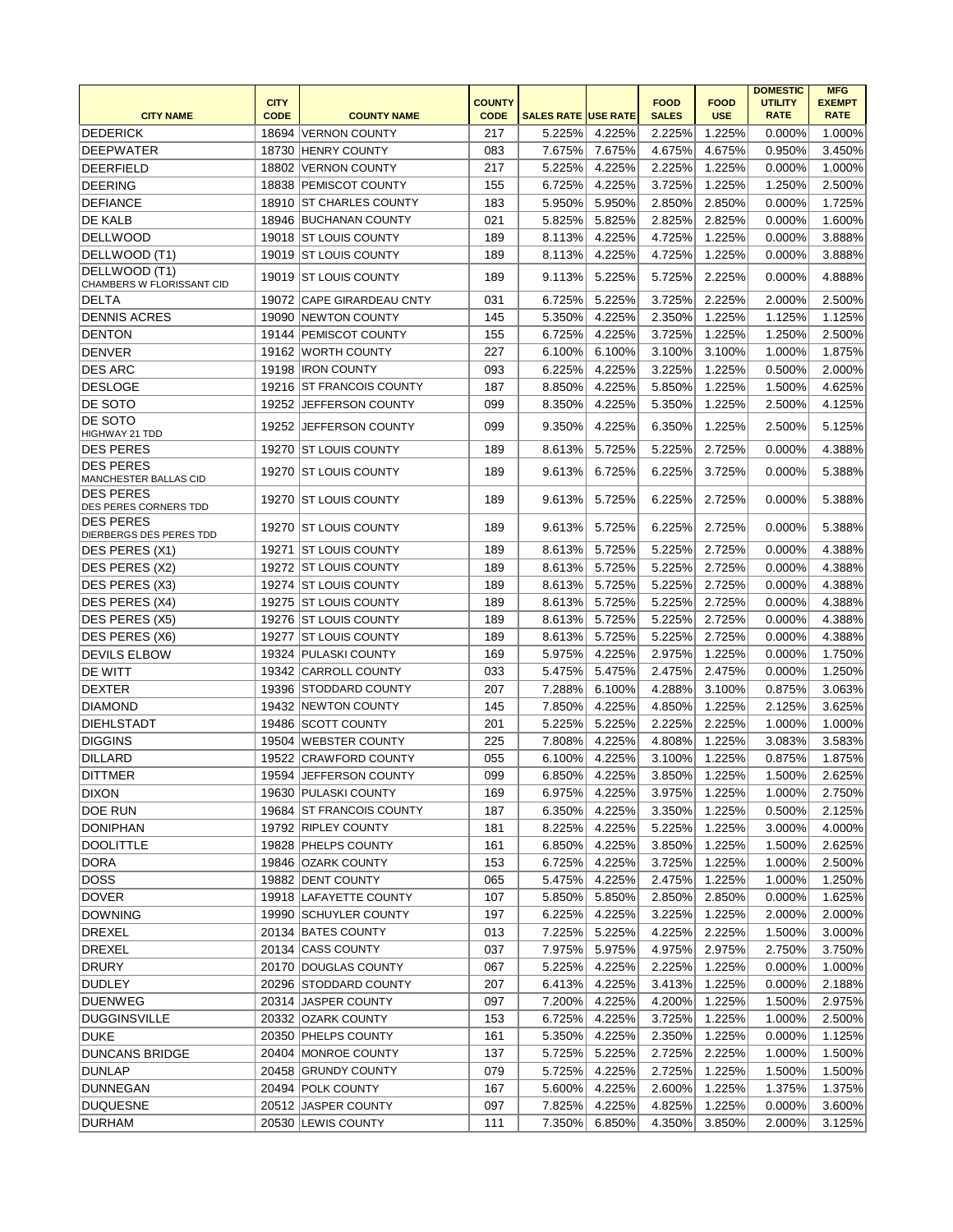|                                                                          | <b>CITY</b> |                           | <b>COUNTY</b> |                            |        | <b>FOOD</b>  | <b>FOOD</b> | <b>DOMESTIC</b><br><b>UTILITY</b> | <b>MFG</b><br><b>EXEMPT</b> |
|--------------------------------------------------------------------------|-------------|---------------------------|---------------|----------------------------|--------|--------------|-------------|-----------------------------------|-----------------------------|
| <b>CITY NAME</b>                                                         | <b>CODE</b> | <b>COUNTY NAME</b>        | <b>CODE</b>   | <b>SALES RATE USE RATE</b> |        | <b>SALES</b> | <b>USE</b>  | <b>RATE</b>                       | <b>RATE</b>                 |
| <b>DUTCHTOWN</b>                                                         |             | 20566 CAPE GIRARDEAU CNTY | 031           | 6.225%                     | 5.225% | 3.225%       | 2.225%      | 2.000%                            | 2.000%                      |
| <b>DUTZOW</b>                                                            |             | 20584 WARREN COUNTY       | 219           | 6.225%                     | 5.725% | 3.225%       | 2.725%      | 0.000%                            | 2.000%                      |
| <b>EAGLE ROCK</b>                                                        |             | 20656 BARRY COUNTY        | 009           | 6.225%                     | 4.225% | 3.225%       | 1.225%      | 0.000%                            | 2.000%                      |
| <b>EAGLEVILLE</b>                                                        |             | 20674 HARRISON COUNTY     | 081           | 7.350%                     | 5.475% | 4.350%       | 2.475%      | 0.000%                            | 3.125%                      |
| <b>EAST KANSAS CITY</b>                                                  |             | 20926 CLAY COUNTY         | 047           | 5.225%                     | 5.100% | 2.225%       | 2.100%      | 0.000%                            | 1.000%                      |
| <b>EAST LYNNE</b>                                                        |             | 20980 CASS COUNTY         | 037           | 7.475%                     | 5.975% | 4.475%       | 2.975%      | 2.750%                            | 3.250%                      |
| <b>EASTON</b>                                                            |             | 21034 BUCHANAN COUNTY     | 021           | 6.825%                     | 5.825% | 3.825%       | 2.825%      | 0.000%                            | 2.600%                      |
| <b>EAST PRAIRIE</b>                                                      | 21052       | MISSISSIPPI COUNTY        | 133           | 8.475%                     | 4.225% | 5.475%       | 1.225%      | 1.000%                            | 4.250%                      |
| <b>EDGAR SPRINGS</b>                                                     |             | 21214 PHELPS COUNTY       | 161           | 6.350%                     | 4.225% | 3.350%       | 1.225%      | 1.000%                            | 2.125%                      |
| <b>EDGERTON</b>                                                          |             | 21250 PLATTE COUNTY       | 165           | 7.100%                     | 5.600% | 4.100%       | 2.600%      | 0.000%                            | 2.875%                      |
| <b>EDGEWOOD</b>                                                          | 21304       | <b>PIKE COUNTY</b>        | 163           | 6.225%                     | 4.225% | 3.225%       | 1.225%      | 1.000%                            | 2.000%                      |
| EDINA                                                                    |             | 21322 KNOX COUNTY         | 103           | 7.725%                     | 6.725% | 4.725%       | 3.725%      | 3.500%                            | 3.500%                      |
| <b>EDMUNDSON</b>                                                         | 21376       | <b>ST LOUIS COUNTY</b>    | 189           | 8.863%                     | 5.975% | 5.475%       | 2.975%      | 0.000%                            | 4.638%                      |
| <b>EDMUNDSON</b><br>10700 PEAR TREE LANE CID<br>10700 PEAR TREE LANE TDD |             | 21376 ST LOUIS COUNTY     | 189           | 10.863%                    | 6.975% | 7.475%       | 3.975%      | 0.000%                            | 6.638%                      |
| <b>EDWARDS</b>                                                           |             | 21394 BENTON COUNTY       | 015           | 6.100%                     | 5.600% | 3.100%       | 2.600%      | 1.375%                            | 1.875%                      |
| <b>ELDON</b>                                                             |             | 21484 MILLER COUNTY       | 131           | 8.125%                     | 5.225% | 5.125%       | 2.225%      | 3.000%                            | 3.900%                      |
| <b>EL DORADO SPRINGS</b>                                                 |             | 21502 CEDAR COUNTY        | 039           | 8.225%                     | 4.225% | 5.225%       | 1.225%      | 0.500%                            | 4.000%                      |
| <b>ELDRIDGE</b>                                                          |             | 21538 LACLEDE COUNTY      | 105           | 5.413%                     | 4.225% | 2.413%       | 1.225%      | 0.000%                            | 1.188%                      |
| <b>ELK CREEK</b>                                                         | 21610       | <b>TEXAS COUNTY</b>       | 215           | 6.100%                     | 4.225% | 3.100%       | 1.225%      | 1.875%                            | 1.875%                      |
| <b>ELKHEAD</b>                                                           |             | 21682 CHRISTIAN COUNTY    | 043           | 5.975%                     | 4.225% | 2.975%       | 1.225%      | 0.250%                            | 1.750%                      |
| <b>ELKLAND</b>                                                           |             | 21772 WEBSTER COUNTY      | 225           | 6.308%                     | 4.225% | 3.308%       | 1.225%      | 2.083%                            | 2.083%                      |
| <b>ELKTON</b>                                                            |             | 21826 HICKORY COUNTY      | 085           | 5.725%                     | 4.225% | 2.725%       | 1.225%      | 1.500%                            | 1.500%                      |
| <b>ELLINGTON</b>                                                         |             | 21844 REYNOLDS COUNTY     | 179           | 8.225%                     | 4.225% | 5.225%       | 1.225%      | 1.000%                            | 4.000%                      |
| <b>ELLIS PRAIRIE</b>                                                     |             | 21880 TEXAS COUNTY        | 215           | 6.100%                     | 4.225% | 3.100%       | 1.225%      | 1.875%                            | 1.875%                      |
| <b>ELLISVILLE</b>                                                        |             | 21898 ST LOUIS COUNTY     | 189           | 8.363%                     | 4.225% | 4.975%       | 1.225%      | 0.000%                            | 4.138%                      |
| <b>ELLISVILLE</b><br><b>ELLISVILLE MARKETPLACE CID</b>                   |             | 21898 ST LOUIS COUNTY     | 189           | 9.363%                     | 5.225% | 5.975%       | 2.225%      | 0.000%                            | 5.138%                      |
| ELLISVILLE (X1)                                                          |             | 21899 ST LOUIS COUNTY     | 189           | 8.363%                     | 4.225% | 4.975%       | 1.225%      | 0.000%                            | 4.138%                      |
| ELLISVILLE (X2)                                                          |             | 21900 ST LOUIS COUNTY     | 189           | 8.363%                     | 4.225% | 4.975%       | 1.225%      | 0.000%                            | 4.138%                      |
| ELLISVILLE (X3)                                                          |             | 21901 ST LOUIS COUNTY     | 189           | 8.363%                     | 4.225% | 4.975%       | 1.225%      | 0.000%                            | 4.138%                      |
| ELLISVILLE (X4)                                                          |             | 21902 ST LOUIS COUNTY     | 189           | 8.363%                     | 4.225% | 4.975%       | 1.225%      | 0.000%                            | 4.138%                      |
| ELLISVILLE (X4)<br><b>FOUNTAIN PLAZA CID</b>                             | 21902       | <b>ST LOUIS COUNTY</b>    | 189           | 9.363%                     | 5.225% | 5.975%       | 2.225%      | 0.000%                            | 5.138%                      |
| ELLISVILLE (X5)                                                          |             | 21903 ST LOUIS COUNTY     | 189           | 8.363%                     | 4.225% | 4.975%       | 1.225%      | 0.000%                            | 4.138%                      |
| ELLISVILLE (X6)                                                          |             | 21904 ST LOUIS COUNTY     | 189           | 8.363%                     | 4.225% | 4.975%       | 1.225%      | 0.000%                            | 4.138%                      |
| ELLISVILLE (X7)                                                          |             | 21905 ST LOUIS COUNTY     | 189           | 8.363%                     | 4.225% | 4.975%       | 1.225%      | 0.000%                            | 4.138%                      |
| ELLISVILLE (X8)                                                          |             | 21906 ST LOUIS COUNTY     | 189           | 8.363%                     | 4.225% | 4.975%       | 1.225%      | 0.000%                            | 4.138%                      |
| ELLISVILLE (X9)                                                          |             | 21907 ST LOUIS COUNTY     | 189           | 8.363%                     | 4.225% | 4.975%       | 1.225%      | 0.000%                            | 4.138%                      |
| ELLISVILLE (X10)                                                         |             | 21908 ST LOUIS COUNTY     | 189           | 8.363%                     | 4.225% | 4.975%       | 1.225%      | 0.000%                            | 4.138%                      |
| ELLISVILLE (X11)                                                         |             | 21909 ST LOUIS COUNTY     | 189           | 8.363%                     | 4.225% | 4.975%       | 1.225%      | 0.000%                            | 4.138%                      |
| <b>ELLSINORE</b>                                                         |             | 21916 CARTER COUNTY       | 035           | 7.225%                     | 4.225% | 4.225%       | 1.225%      | 2.500%                            | 3.000%                      |
| <b>ELLSINORE</b><br>ELLSINORE HERREN AVENUE CID                          |             | 21916 CARTER COUNTY       | 035           | 8.225%                     | 4.225% | 5.225%       | 1.225%      | 2.500%                            | 4.000%                      |
| <b>ELLSINORE</b><br><b>LEERJAK CID</b>                                   |             | 21916 CARTER COUNTY       | 035           | 8.225%                     | 5.225% | 5.225%       | 2.225%      | 2.500%                            | 4.000%                      |
| ELMER                                                                    |             | 21988   MACON COUNTY      | 121           | 6.850%                     | 5.975% | 3.850%       | 2.975%      | 0.000%                            | 2.625%                      |
| <b>ELMIRA</b>                                                            |             | 22006 RAY COUNTY          | 177           | 5.725%                     | 5.725% | 2.725%       | 2.725%      | 0.000%                            | 1.500%                      |
| <b>ELMO</b>                                                              |             | 22024 NODAWAY COUNTY      | 147           | 6.225%                     | 5.725% | 3.225%       | 2.725%      | 0.000%                            | 2.000%                      |
| <b>ELMWOOD</b>                                                           |             | 22078 SALINE COUNTY       | 195           | 5.600%                     | 5.600% | 2.600%       | 2.600%      | 0.000%                            | 1.375%                      |
| <b>ELSBERRY</b>                                                          |             | 22114 LINCOLN COUNTY      | 113           | 7.975%                     | 5.725% | 4.975%       | 2.725%      | 1.500%                            | 3.750%                      |
| <b>ELSTON</b>                                                            |             | 22168 COLE COUNTY         | 051           | 5.725%                     | 5.725% | 2.725%       | 2.725%      | 0.000%                            | 1.500%                      |
| <b>EMDEN</b>                                                             |             | 22240 SHELBY COUNTY       | 205           | 6.725%                     | 5.725% | 3.725%       | 2.725%      | 1.500%                            | 2.500%                      |
| <b>EMINENCE</b>                                                          |             | 22276 SHANNON COUNTY      | 203           | 7.225%                     | 4.225% | 4.225%       | 1.225%      | 2.000%                            | 3.000%                      |
| <b>EMMA</b>                                                              |             | 22312 LAFAYETTE COUNTY    | 107           | 6.850%                     | 5.850% | 3.850%       | 2.850%      | 1.000%                            | 2.625%                      |
| <b>EMMA</b>                                                              |             | 22312 SALINE COUNTY       | 195           | 6.600%                     | 5.600% | 3.600%       | 2.600%      | 1.000%                            | 2.375%                      |
| <b>EOLIA</b>                                                             |             | 22474 PIKE COUNTY         | 163           | 7.225%                     | 4.225% | 4.225%       | 1.225%      | 1.000%                            | 3.000%                      |
| <b>ESSEX</b>                                                             |             | 22600 STODDARD COUNTY     | 207           | 6.413%                     | 5.225% | 3.413%       | 2.225%      | 0.000%                            | 2.188%                      |
| <b>ETHEL</b>                                                             |             | 22672 MACON COUNTY        | 121           | 6.850%                     | 5.975% | 3.850%       | 2.975%      | 0.000%                            | 2.625%                      |
| <b>ETHLYN</b>                                                            |             | 22690 LINCOLN COUNTY      | 113           | 6.475%                     | 4.225% | 3.475%       | 1.225%      | 0.500%                            | 2.250%                      |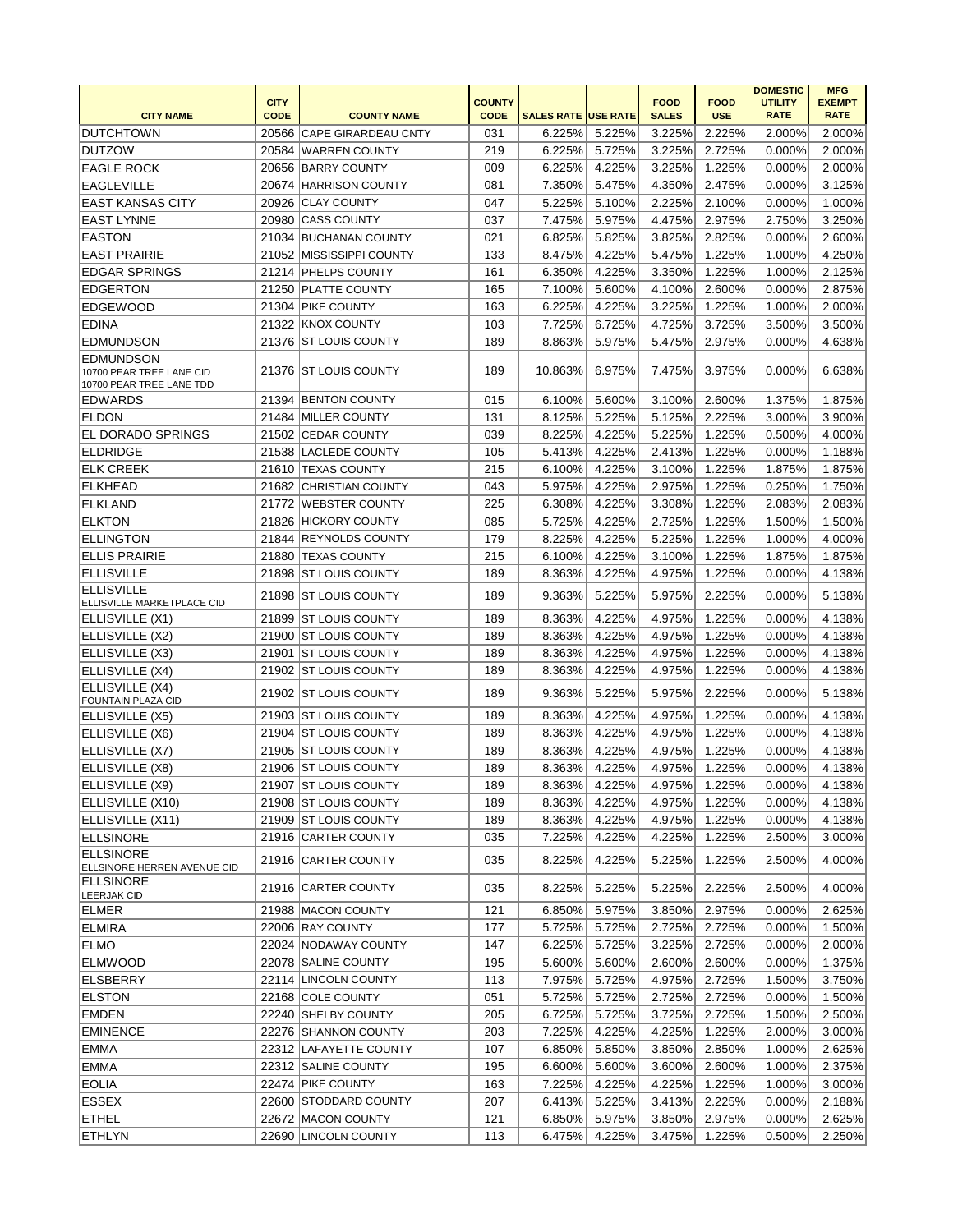|                                                                                        |             |                          |               |                            |        |              |             | <b>DOMESTIC</b> | <b>MFG</b>    |
|----------------------------------------------------------------------------------------|-------------|--------------------------|---------------|----------------------------|--------|--------------|-------------|-----------------|---------------|
|                                                                                        | <b>CITY</b> |                          | <b>COUNTY</b> |                            |        | <b>FOOD</b>  | <b>FOOD</b> | <b>UTILITY</b>  | <b>EXEMPT</b> |
| <b>CITY NAME</b>                                                                       | <b>CODE</b> | <b>COUNTY NAME</b>       | <b>CODE</b>   | <b>SALES RATE USE RATE</b> |        | <b>SALES</b> | <b>USE</b>  | <b>RATE</b>     | <b>RATE</b>   |
| <b>ETTERVILLE</b>                                                                      |             | 22744 MILLER COUNTY      | 131           | 5.725%                     | 5.225% | 2.725%       | 2.225%      | 1.000%          | 1.500%        |
| <b>EUDORA</b>                                                                          |             | 22762 POLK COUNTY        | 167           | 5.600%                     | 4.225% | 2.600%       | 1.225%      | 1.375%          | 1.375%        |
| <b>EUNICE</b>                                                                          |             | 22816 TEXAS COUNTY       | 215           | 6.100%                     | 4.225% | 3.100%       | 1.225%      | 1.875%          | 1.875%        |
| <b>EUREKA</b>                                                                          |             | 22834 ST LOUIS COUNTY    | 189           | 8.113%                     | 4.225% | 4.725%       | 1.225%      | 0.000%          | 3.888%        |
| <b>EUREKA</b><br>EUREKA COMMERCIAL PARK TDD                                            |             | 22834 ST LOUIS COUNTY    | 189           | 8.988%                     | 4.225% | 5.600%       | 1.225%      | 0.000%          | 4.763%        |
| <b>EUREKA</b><br>EUREKA OLD TOWN TDD                                                   |             | 22834 ST LOUIS COUNTY    | 189           | 8.863%                     | 4.225% | 5.475%       | 1.225%      | 0.000%          | 4.638%        |
| <b>EUREKA</b><br><b>EUREKA POINTE CID</b>                                              |             | 22834   ST LOUIS COUNTY  | 189           | 8.988%                     | 4.225% | 5.600%       | 1.225%      | 0.000%          | 4.763%        |
| <b>EUREKA</b><br>HILLTOP VILLAGE CENTER CID                                            | 22834       | <b>ST LOUIS COUNTY</b>   | 189           | 9.113%                     | 5.225% | 5.725%       | 2.225%      | 0.000%          | 4.888%        |
| <b>EUREKA</b><br>SHOPPES AT HILLTOP TDD                                                | 22834       | <b>ST LOUIS COUNTY</b>   | 189           | 9.113%                     | 4.225% | 5.725%       | 1.225%      | 0.000%          | 4.888%        |
| EUREKA (X1)                                                                            |             | 22835 ST LOUIS COUNTY    | 189           | 8.113%                     | 4.225% | 4.725%       | 1.225%      | 0.000%          | 3.888%        |
| EUREKA (X2)                                                                            |             | 22836 ST LOUIS COUNTY    | 189           | 8.113%                     | 4.225% | 4.725%       | 1.225%      | 0.000%          | 3.888%        |
| EUREKA (X3)                                                                            |             | 22837   ST LOUIS COUNTY  | 189           | 8.113%                     | 4.225% | 4.725%       | 1.225%      | 0.000%          | 3.888%        |
| EUREKA (X4)                                                                            |             | 22840 ST LOUIS COUNTY    | 189           | 8.113%                     | 4.225% | 4.725%       | 1.225%      | 0.000%          | 3.888%        |
| EUREKA (T3)                                                                            |             | 22841   ST LOUIS COUNTY  | 189           | 8.113%                     | 4.225% | 4.725%       | 1.225%      | 0.000%          | 3.888%        |
| <b>EVERTON</b>                                                                         |             | 22996 DADE COUNTY        | 057           | 8.475%                     | 5.975% | 5.475%       | 2.975%      | 3.750%          | 4.250%        |
| <b>EWING</b>                                                                           |             | 23032 LEWIS COUNTY       | 111           | 8.600%                     | 6.850% | 5.600%       | 3.850%      | 3.250%          | 4.375%        |
| <b>EXCELLO</b>                                                                         |             | 23050 MACON COUNTY       | 121           | 6.850%                     | 5.975% | 3.850%       | 2.975%      | 0.000%          | 2.625%        |
| <b>EXCELSIOR ESTATES</b>                                                               |             | 23077 RAY COUNTY         | 177           | 5.725%                     | 5.725% | 2.725%       | 2.725%      | 0.000%          | 1.500%        |
| <b>EXCELSIOR SPRINGS</b>                                                               |             | 23086 CLAY COUNTY        | 047           | 8.725%                     | 8.600% | 5.725%       | 5.600%      | 1.500%          | 4.500%        |
| <b>EXCELSIOR SPRINGS</b><br><b>DOWNTOWN EXCELSIOR SPRINGS</b><br><b>COMMERCIAL CID</b> |             | 23086 CLAY COUNTY        | 047           | 9.475%                     | 9.350% | 6.475%       | 6.350%      | 1.500%          | 5.250%        |
| <b>EXCELSIOR SPRINGS</b><br><b>ELMS HOTEL CID</b>                                      |             | 23086 CLAY COUNTY        | 047           | 9.725%                     | 9.600% | 6.725%       | 6.600%      | 1.500%          | 5.500%        |
| <b>EXCELSIOR SPRINGS</b><br><b>VINTAGE PLAZA CID</b>                                   |             | 23086 CLAY COUNTY        | 047           | 9.725%                     | 9.600% | 6.725%       | 6.600%      | 1.500%          | 5.500%        |
| <b>EXCELSIOR SPRINGS</b>                                                               |             | 23086 RAY COUNTY         | 177           | 9.725%                     | 9.225% | 6.725%       | 6.225%      | 1.500%          | 5.500%        |
| <b>EXETER</b>                                                                          |             | 23122 BARRY COUNTY       | 009           | 7.225%                     | 4.225% | 4.225%       | 1.225%      | 0.000%          | 3.000%        |
| <b>FAGUS</b>                                                                           |             | 23212 BUTLER COUNTY      | 023           | 5.225%                     | 4.225% | 2.225%       | 1.225%      | 1.000%          | 1.000%        |
| <b>FAIRDEALING</b>                                                                     |             | 23248 RIPLEY COUNTY      | 181           | 6.225%                     | 4.225% | 3.225%       | 1.225%      | 2.000%          | 2.000%        |
| <b>FAIRFAX</b>                                                                         |             | 23266 ATCHISON COUNTY    | 005           | 7.475%                     | 7.475% | 4.475%       | 4.475%      | 1.000%          | 3.250%        |
| <b>FAIR GROVE</b>                                                                      |             | 23338 GREENE COUNTY      | 077           | 7.725%                     | 4.225% | 4.725%       | 1.225%      | 0.875%          | 3.500%        |
| <b>FAIRMONT</b>                                                                        |             | 23392 CLARK COUNTY       | 045           | 6.725%                     | 4.225% | 3.725%       | 1.225%      | 0.000%          | 2.500%        |
| <b>FAIR PLAY</b>                                                                       |             | 23428 POLK COUNTY        | 167           | 7.600%                     | 4.225% | 4.600%       | 1.225%      | 2.875%          | 3.375%        |
| <b>FAIRPORT</b>                                                                        |             | 23446 DEKALB COUNTY      | 063           | 5.725%                     | 5.225% | 2.725%       | 2.225%      | 0.000%          | 1.500%        |
| <b>FAIRVIEW</b>                                                                        |             | 23518 NEWTON COUNTY      | 145           | 6.350%                     | 4.225% | 3.350%       | 1.225%      | 2.125%          | 2.125%        |
| <b>FAIRVIEW ACRES</b>                                                                  |             | 23572 ST FRANCOIS COUNTY | 187           | 6.350%                     | 4.225% | 3.350%       | 1.225%      | 0.500%          | 2.125%        |
| <b>FALCON</b>                                                                          |             | 23590 LACLEDE COUNTY     | 105           | 5.413%                     | 4.225% | 2.413%       | 1.225%      | 0.000%          | 1.188%        |
| FARBER                                                                                 |             | 23662 AUDRAIN COUNTY     | 007           | 7.850%                     | 4.225% | 4.850%       | 1.225%      | 0.000%          | 3.625%        |
| <b>FARLEY</b>                                                                          |             | 23698 PLATTE COUNTY      | 165           | 5.600%                     | 5.600% | 2.600%       | 2.600%      | 0.000%          | 1.375%        |
| <b>FARMINGTON</b>                                                                      |             | 23752 ST FRANCOIS COUNTY | 187           | 8.350%                     | 4.225% | 5.350%       | 1.225%      | 1.500%          | 4.125%        |
| <b>FARMINGTON</b><br>MAPLE VALLEY PLAZA CID                                            |             | 23752 ST FRANCOIS COUNTY | 187           | 9.350%                     | 5.225% | 6.350%       | 2.225%      | 1.500%          | 5.125%        |
| <b>FARMINGTON</b><br>MINERAL AREA CID                                                  |             | 23752 ST FRANCOIS COUNTY | 187           | 9.350%                     | 5.225% | 6.350%       | 2.225%      | 1.500%          | 5.125%        |
| FARRAR                                                                                 |             | 23788 PERRY COUNTY       | 157           | 6.100%                     | 6.100% | 3.100%       | 3.100%      | 1.375%          | 1.875%        |
| <b>FAUCETT</b>                                                                         |             | 23824 BUCHANAN COUNTY    | 021           | 5.825%                     | 5.825% | 2.825%       | 2.825%      | 0.000%          | 1.600%        |
| <b>FAYETTE</b>                                                                         |             | 23842 HOWARD COUNTY      | 089           | 7.975%                     | 7.975% | 4.975%       | 4.975%      | 3.125%          | 3.750%        |
| <b>FENTON</b>                                                                          |             | 23950 ST LOUIS COUNTY    | 189           | 7.613%                     | 4.225% | 4.225%       | 1.225%      | 0.000%          | 3.388%        |
| <b>FENTON</b><br><b>GRAVOIS BLUFFS TDD</b>                                             |             | 23950 ST LOUIS COUNTY    | 189           | 8.613%                     | 4.225% | 5.225%       | 1.225%      | 0.000%          | 4.388%        |
| FENTON (X1)                                                                            |             | 23951 ST LOUIS COUNTY    | 189           | 7.613%                     | 4.225% | 4.225%       | 1.225%      | 0.000%          | 3.388%        |
| FENTON (X1)<br><b>GRAVOIS BLUFFS TDD</b>                                               |             | 23951   ST LOUIS COUNTY  | 189           | 8.613%                     | 4.225% | 5.225%       | 1.225%      | 0.000%          | 4.388%        |
| FENTON (X2)                                                                            |             | 23952 ST LOUIS COUNTY    | 189           | 7.613%                     | 4.225% | 4.225%       | 1.225%      | 0.000%          | 3.388%        |
| FENTON (X3)                                                                            |             | 23953 ST LOUIS COUNTY    | 189           | 7.613%                     | 4.225% | 4.225%       | 1.225%      | 0.000%          | 3.388%        |
| <b>FERGUSON</b>                                                                        |             | 23986 ST LOUIS COUNTY    | 189           | 9.113%                     | 4.225% | 5.725%       | 1.225%      | 0.000%          | 4.888%        |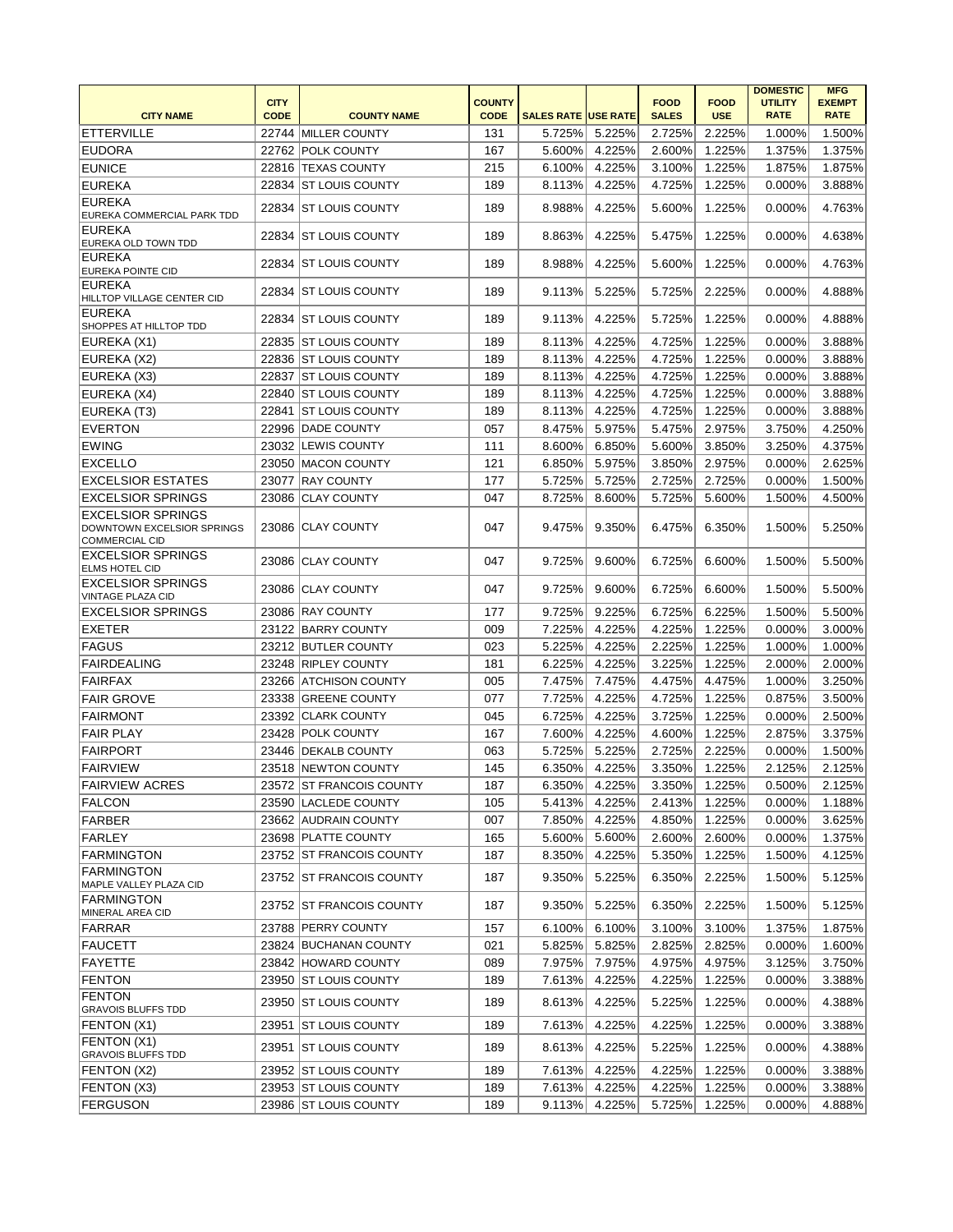|                                                        | <b>CITY</b> |                                                | <b>COUNTY</b> |                            |                  | <b>FOOD</b>      | <b>FOOD</b>      | <b>DOMESTIC</b><br><b>UTILITY</b> | <b>MFG</b><br><b>EXEMPT</b> |
|--------------------------------------------------------|-------------|------------------------------------------------|---------------|----------------------------|------------------|------------------|------------------|-----------------------------------|-----------------------------|
| <b>CITY NAME</b>                                       | <b>CODE</b> | <b>COUNTY NAME</b>                             | <b>CODE</b>   | <b>SALES RATE USE RATE</b> |                  | <b>SALES</b>     | <b>USE</b>       | <b>RATE</b>                       | <b>RATE</b>                 |
| <b>FERGUSON</b><br>NORTH COUNTY FESTIVAL SQUARE<br>CID |             | 23986 ST LOUIS COUNTY                          | 189           | 10.113%                    | 5.225%           | 6.725%           | 2.225%           | 0.000%                            | 5.888%                      |
| <b>FERGUSON</b><br><b>PERSHALL ROAD TDD</b>            |             | 23986 ST LOUIS COUNTY                          | 189           | 10.113%                    | 4.225%           | 6.725%           | 1.225%           | 0.000%                            | 5.888%                      |
| FERGUSON (T1)                                          | 23987       | <b>IST LOUIS COUNTY</b>                        | 189           | 9.113%                     | 4.225%           | 5.725%           | 1.225%           | 0.000%                            | 4.888%                      |
| FERGUSON (T2)                                          |             | 23988 ST LOUIS COUNTY                          | 189           | 9.113%                     | 4.225%           | 5.725%           | 1.225%           | 0.000%                            | 4.888%                      |
| FERGUSON (T3)                                          |             | 23989 ST LOUIS COUNTY                          | 189           | 9.113%                     | 4.225%           | 5.725%           | 1.225%           | 0.000%                            | 4.888%                      |
| <b>FERRELVIEW</b>                                      |             | 24058 PLATTE COUNTY                            | 165           | 6.600%                     | 5.600%           | 3.600%           | 2.600%           | 1.000%                            | 2.375%                      |
| <b>FESTUS</b>                                          | 24094       | <b>JEFFERSON COUNTY</b>                        | 099           | 8.350%                     | 4.225%           | 5.350%           | 1.225%           | 2.500%                            | 4.125%                      |
| <b>FESTUS</b><br>TRUMAN BOULEVARD TDD                  |             | 24094 JEFFERSON COUNTY                         | 099           | 8.850%                     | 4.225%           | 5.850%           | 1.225%           | 2.500%                            | 4.625%                      |
| <b>FESTUS</b><br>TRUMAN VILLAGE CID                    |             | 24094 JEFFERSON COUNTY                         | 099           | 9.350%                     | 5.225%           | 6.350%           | 2.225%           | 2.500%                            | 5.125%                      |
| <b>FIDELITY</b>                                        |             | 24112 JASPER COUNTY                            | 097           | 5.450%                     | 4.225%           | 2.450%           | 1.225%           | 0.000%                            | 1.225%                      |
| <b>FILLMORE</b>                                        |             | 24184 ANDREW COUNTY                            | 003           | 6.425%                     | 5.925%           | 3.425%           | 2.925%           | 0.000%                            | 2.200%                      |
| <b>FISK</b>                                            |             | 24328 BUTLER COUNTY                            | 023           | 6.725%                     | 4.225%           | 3.725%           | 1.225%           | 2.000%                            | 2.500%                      |
| FLEMING                                                |             | 24562 RAY COUNTY                               | 177           | 6.725%                     | 5.725%           | 3.725%           | 2.725%           | 0.000%                            | 2.500%                      |
| <b>FLEMINGTON</b>                                      |             | 24580 POLK COUNTY                              | 167           | 5.600%                     | 4.225%           | 2.600%           | 1.225%           | 1.375%                            | 1.375%                      |
| <b>FLETCHER</b>                                        |             | 24634 JEFFERSON COUNTY                         | 099           | 6.850%                     | 4.225%           | 3.850%           | 1.225%           | 1.500%                            | 2.625%                      |
| <b>FLINT HILL</b>                                      |             | 24670 ST CHARLES COUNTY                        | 183           | 6.950%                     | 5.950%           | 3.850%           | 2.850%           | 1.000%                            | 2.725%                      |
| <b>FLORDELL HILLS</b>                                  |             | 24706 ST LOUIS COUNTY                          | 189           | 7.613%                     | 4.725%           | 4.225%           | 1.725%           | 0.000%                            | 3.388%                      |
| <b>FLORENCE</b>                                        |             | 24742 MORGAN COUNTY                            | 141           | 5.725%                     | 5.225%           | 2.725%           | 2.225%           | 0.500%                            | 1.500%                      |
| <b>FLORIDA</b>                                         |             | 24760 MONROE COUNTY                            | 137           | 6.225%                     | 5.225%           | 3.225%           | 2.225%<br>1.225% | 1.000%                            | 2.000%<br>4.138%            |
| <b>FLORISSANT</b><br><b>FLORISSANT</b>                 |             | 24778 ST LOUIS COUNTY<br>24778 ST LOUIS COUNTY | 189<br>189    | 8.363%<br>8.863%           | 4.225%<br>4.225% | 4.975%<br>5.475% | 1.225%           | 0.000%<br>0.000%                  | 4.638%                      |
| KOCH PLAZA TDD<br><b>FLORISSANT</b>                    |             |                                                |               |                            |                  |                  |                  |                                   |                             |
| NEWCO TDD                                              |             | 24778 ST LOUIS COUNTY                          | 189           | 9.363%                     | 4.225%           | 5.975%           | 1.225%           | 0.000%                            | 5.138%                      |
| FLORISSANT (X1)                                        |             | 24779 ST LOUIS COUNTY                          | 189           | 8.363%                     | 4.225%           | 4.975%           | 1.225%           | 0.000%                            | 4.138%                      |
| FLORISSANT (X2)                                        |             | 24780 ST LOUIS COUNTY                          | 189           | 8.363%                     | 4.225%           | 4.975%           | 1.225%           | 0.000%                            | 4.138%                      |
| FLORISSANT (X3)                                        |             | 24781 ST LOUIS COUNTY                          | 189           | 8.363%                     | 4.225%           | 4.975%           | 1.225%           | 0.000%                            | 4.138%                      |
| <b>FLORISSANT (X4)</b>                                 |             | 24782 ST LOUIS COUNTY                          | 189           | 8.363%                     | 4.225%           | 4.975%           | 1.225%           | 0.000%                            | 4.138%                      |
| <b>FLORISSANT (X5)</b>                                 |             | 24783 ST LOUIS COUNTY                          | 189           | 8.363%                     | 4.225%           | 4.975%           | 1.225%           | 0.000%                            | 4.138%                      |
| FLORISSANT (X6)                                        |             | 24784 ST LOUIS COUNTY                          | 189           | 8.363%                     | 4.225%           | 4.975%           | 1.225%           | 0.000%                            | 4.138%                      |
| <b>FLORISSANT (X7)</b>                                 |             | 24785 ST LOUIS COUNTY                          | 189           | 8.363%                     | 4.225%           | 4.975%           | 1.225%           | 0.000%                            | 4.138%                      |
| <b>FLORISSANT (X8)</b>                                 |             | 24786 ST LOUIS COUNTY                          | 189           | 8.363%                     | 4.225%           | 4.975%           | 1.225%           | 0.000%                            | 4.138%                      |
| FLORISSANT (X9)                                        |             | 24788 ST LOUIS COUNTY                          | 189           | 8.363%                     | 4.225%           | 4.975%           | 1.225%           | 0.000%                            | 4.138%                      |
| FLORISSANT (X10)<br>FLORISSANT (X11)                   |             | 24789 ST LOUIS COUNTY                          | 189<br>189    | 8.363%                     | 4.225%<br>4.225% | 4.975%           | 1.225%           | 0.000%                            | 4.138%                      |
| FLORISSANT (T1)                                        |             | 24791 ST LOUIS COUNTY<br>24787 ST LOUIS COUNTY | 189           | 8.363%<br>8.363%           | 4.225%           | 4.975%<br>4.975% | 1.225%<br>1.225% | 0.000%<br>$0.000\%$               | 4.138%<br>4.138%            |
| <b>FLORISSANT (T1)</b>                                 |             | 24787 IST LOUIS COUNTY                         | 189           | 9.363%                     | 4.225%           | 5.975%           | 1.225%           | 0.000%                            | 5.138%                      |
| SHOPPES AT CROSS KEYS TDD                              |             | 24886 LINCOLN COUNTY                           | 113           |                            | 4.225%           |                  | 1.225%           |                                   | 3.250%                      |
| <b>FOLEY</b><br><b>FOLK</b>                            |             | 24904 OSAGE COUNTY                             |               | 7.475%                     | 5.975%           | 4.475%           |                  | 0.500%                            |                             |
| <b>FORD CITY</b>                                       |             | 24994 GENTRY COUNTY                            | 151<br>075    | 5.975%<br>5.225%           | 5.225%           | 2.975%<br>2.225% | 2.975%<br>2.225% | 1.250%<br>0.500%                  | 1.750%<br>1.000%            |
| <b>FORDLAND</b>                                        |             | 25012 WEBSTER COUNTY                           | 225           | 7.308%                     | 4.225%           | 4.308%           | 1.225%           | 2.083%                            | 3.083%                      |
| <b>FOREST CITY</b>                                     |             | 25066 HOLT COUNTY                              | 087           | 7.725%                     | 6.725%           | 4.725%           | 3.725%           | 0.000%                            | 3.500%                      |
| <b>FOREST GREEN</b>                                    |             | 25084 CHARITON COUNTY                          | 041           | 6.100%                     | 6.100%           | 3.100%           | 3.100%           | 0.000%                            | 1.875%                      |
| <b>FORISTELL</b>                                       |             | 25120 ST CHARLES COUNTY                        | 183           | 7.950%                     | 7.950%           | 4.850%           | 4.850%           | 1.500%                            | 3.725%                      |
| <b>FORISTELL</b>                                       |             | 25120 WARREN COUNTY                            | 219           | 8.225%                     | 7.725%           | 5.225%           | 4.725%           | 1.500%                            | 4.000%                      |
| <b>FORNFELT</b>                                        |             | 25156 SCOTT COUNTY                             | 201           | 5.225%                     | 5.225%           | 2.225%           | 2.225%           | 1.000%                            | 1.000%                      |
| <b>FORSYTH</b>                                         |             | 25192 TANEY COUNTY                             | 213           | 8.350%                     | 4.225%           | 5.350%           | 1.225%           | 1.000%                            | 4.125%                      |
| <b>FORTESCUE</b>                                       |             | 25228 HOLT COUNTY                              | 087           | 6.725%                     | 6.725%           | 3.725%           | 3.725%           | 0.000%                            | 2.500%                      |
| FORT LEONARD WOOD                                      |             | 25264 PULASKI COUNTY                           | 169           | 5.475%                     | 4.225%           | 2.475%           | 1.225%           | 0.000%                            | 1.250%                      |
| <b>FORTUNA</b>                                         |             | 25300 MONITEAU COUNTY                          | 135           | 6.475%                     | 5.225%           | 3.475%           | 2.225%           | 1.000%                            | 2.250%                      |
| FORT ZUMWALT                                           |             | 25354 ST CHARLES COUNTY                        | 183           | 5.950%                     | 5.950%           | 2.850%           | 2.850%           | 0.000%                            | 1.725%                      |
| <b>FOSTER</b>                                          |             | 25372 BATES COUNTY                             | 013           | 5.225%                     | 5.225%           | 2.225%           | 2.225%           | 0.000%                            | 1.000%                      |
| FOUNTAIN N LAKES VLG                                   |             | 25411 LINCOLN COUNTY                           | 113           | 6.475%                     | 4.225%           | 3.475%           | 1.225%           | 0.500%                            | 2.250%                      |
| <b>FRANKCLAY</b>                                       |             | 25516 ST FRANCOIS COUNTY                       | 187           | 6.350%                     | 4.225%           | 3.350%           | 1.225%           | 0.500%                            | 2.125%                      |
| <b>FRANKFORD</b>                                       |             | 25552 PIKE COUNTY                              | 163           | 7.225%                     | 4.225%           | 4.225%           | 1.225%           | 1.000%                            | 3.000%                      |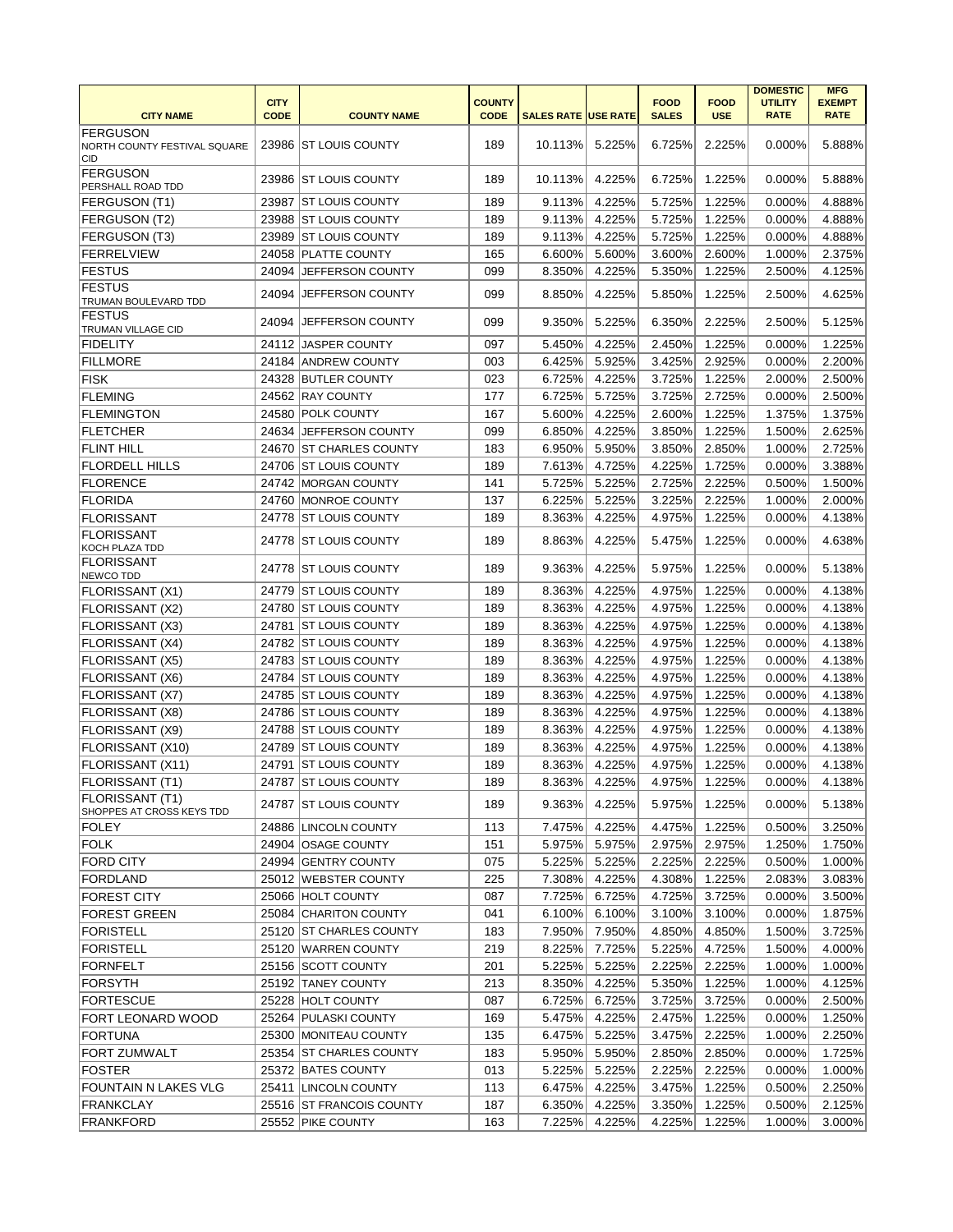|                                                    | <b>CITY</b> |                                            | <b>COUNTY</b> |                            |                  | <b>FOOD</b>  | <b>FOOD</b>      | <b>DOMESTIC</b><br><b>UTILITY</b> | <b>MFG</b><br><b>EXEMPT</b> |
|----------------------------------------------------|-------------|--------------------------------------------|---------------|----------------------------|------------------|--------------|------------------|-----------------------------------|-----------------------------|
| <b>CITY NAME</b>                                   | <b>CODE</b> | <b>COUNTY NAME</b>                         | <b>CODE</b>   | <b>SALES RATE USE RATE</b> |                  | <b>SALES</b> | <b>USE</b>       | <b>RATE</b>                       | <b>RATE</b>                 |
| <b>FRANKLIN</b>                                    |             | 25624 HOWARD COUNTY                        | 089           | 8.850%                     | 6.850%           | 5.850%       | 3.850%           | 2.125%                            | 4.625%                      |
| <b>FREDERICKTOWN</b>                               |             | 25768 MADISON COUNTY                       | 123           | 8.225%                     | 4.225%           | 5.225%       | 1.225%           | 2.500%                            | 4.000%                      |
| <b>FREEBURG</b>                                    | 25822       | <b>OSAGE COUNTY</b>                        | 151           | 7.475%                     | 5.975%           | 4.475%       | 2.975%           | 2.250%                            | 3.250%                      |
| <b>FREEMAN</b>                                     | 25894       | <b>CASS COUNTY</b>                         | 037           | 6.975%                     | 5.975%           | 3.975%       | 2.975%           | 2.250%                            | 2.750%                      |
| <b>FREISTATT</b>                                   |             | 25912 LAWRENCE COUNTY                      | 109           | 5.350%                     | 5.350%           | 2.350%       | 2.350%           | 0.000%                            | 1.125%                      |
| <b>FREMONT</b>                                     |             | 25948 CARTER COUNTY                        | 035           | 5.725%                     | 4.225%           | 2.725%       | 1.225%           | 1.500%                            | 1.500%                      |
| <b>FREMONT HILLS</b>                               |             | 25957 CHRISTIAN COUNTY                     | 043           | 6.975%                     | 5.225%           | 3.975%       | 2.225%           | 0.250%                            | 2.750%                      |
| <b>FRENCH VILLAGE</b>                              |             | 25984 ST FRANCOIS COUNTY                   | 187           | 6.350%                     | 4.225%           | 3.350%       | 1.225%           | 0.500%                            | 2.125%                      |
| <b>FRIEDHEIM</b>                                   | 26002       | <b>CAPE GIRARDEAU CNTY</b>                 | 031           | 5.225%                     | 5.225%           | 2.225%       | 2.225%           | 1.000%                            | 1.000%                      |
| <b>FRISTOE</b>                                     |             | 26056 BENTON COUNTY                        | 015           | 6.100%                     | 5.600%           | 3.100%       | 2.600%           | 1.375%                            | 1.875%                      |
| <b>FROHNA</b>                                      |             | 26092 PERRY COUNTY                         | 157           | 6.100%                     | 6.100%           | 3.100%       | 3.100%           | 1.375%                            | 1.875%                      |
| <b>FRONTENAC</b>                                   |             | 26110   ST LOUIS COUNTY                    | 189           | 8.613%                     | 5.725%           | 5.225%       | 2.725%           | 0.000%                            | 4.388%                      |
| <b>FRUITLAND</b>                                   |             | 26128 CAPE GIRARDEAU CNTY                  | 031           | 5.225%                     | 5.225%           | 2.225%       | 2.225%           | 1.000%                            | 1.000%                      |
| <b>FULTON</b>                                      |             | 26182 CALLAWAY COUNTY                      | 027           | 8.225%                     | 5.225%           | 5.225%       | 2.225%           | 0.000%                            | 4.000%                      |
| <b>FULTON</b>                                      |             | 26182 CALLAWAY COUNTY                      | 027           | 8.725%                     | 5.225%           | 5.725%       | 2.225%           | 0.000%                            | 4.500%                      |
| FULTON SOUTH BUSINESS 54 TDD<br><b>GAINESVILLE</b> |             |                                            |               |                            |                  |              |                  |                                   |                             |
| <b>GALENA</b>                                      | 26254       | 26218 OZARK COUNTY<br><b>ISTONE COUNTY</b> | 153<br>209    | 8.225%<br>7.975%           | 4.225%           | 5.225%       | 1.225%<br>2.975% | 1.000%                            | 4.000%                      |
| <b>GALLATIN</b>                                    |             | 26308 DAVIESS COUNTY                       |               |                            | 5.975%           | 4.975%       |                  | 2.000%                            | 3.750%                      |
|                                                    |             | 26344 HICKORY COUNTY                       | 061           | 8.100%                     | 7.600%<br>4.225% | 5.100%       | 4.600%           | 0.000%                            | 3.875%                      |
| <b>GALMEY</b>                                      |             |                                            | 085           | 5.725%                     |                  | 2.725%       | 1.225%           | 1.500%                            | 1.500%                      |
| GALT                                               |             | 26362 GRUNDY COUNTY                        | 079           | 5.725%                     | 4.225%           | 2.725%       | 1.225%           | 1.500%                            | 1.500%                      |
| <b>GARDEN CITY</b>                                 | 26434       | <b>CASS COUNTY</b>                         | 037           | 7.975%                     | 5.975%           | 4.975%       | 2.975%           | 2.250%                            | 3.750%                      |
| <b>GARRISON</b>                                    | 26524       | <b>CHRISTIAN COUNTY</b>                    | 043           | 5.975%                     | 4.225%           | 2.975%       | 1.225%           | 0.250%                            | 1.750%                      |
| <b>GARWOOD</b>                                     | 26560       | <b>REYNOLDS COUNTY</b>                     | 179           | 5.225%                     | 4.225%           | 2.225%       | 1.225%           | 0.000%                            | 1.000%                      |
| <b>GASCONADE</b>                                   | 26578       | <b>GASCONADE COUNTY</b>                    | 073           | 7.100%                     | 4.225%           | 4.100%       | 1.225%           | 1.000%                            | 2.875%                      |
| <b>GATEWOOD</b>                                    | 26686       | <b>RIPLEY COUNTY</b>                       | 181           | 6.225%                     | 4.225%           | 3.225%       | 1.225%           | 2.000%                            | 2.000%                      |
| <b>GENTRY</b>                                      | 26776       | <b>GENTRY COUNTY</b>                       | 075           | 5.225%                     | 5.225%           | 2.225%       | 2.225%           | 0.500%                            | 1.000%                      |
| <b>GEORGETOWN</b>                                  |             | 26830 PETTIS COUNTY                        | 159           | 5.725%                     | 5.225%           | 2.725%       | 2.225%           | 1.000%                            | 1.500%                      |
| <b>GERALD</b>                                      |             | 26866 FRANKLIN COUNTY                      | 071           | 8.975%                     | 4.225%           | 5.975%       | 1.225%           | 1.000%                            | 4.750%                      |
| <b>GERSTER</b>                                     |             | 26902 ST CLAIR COUNTY                      | 185           | 5.600%                     | 4.225%           | 2.600%       | 1.225%           | 0.875%                            | 1.375%                      |
| <b>GIBBS</b>                                       |             | 26920 ADAIR COUNTY                         | 001           | 5.600%                     | 5.225%           | 2.600%       | 2.225%           | 1.000%                            | 1.375%                      |
| <b>GIBSON</b>                                      |             | 26956 DUNKLIN COUNTY                       | 069           | 5.225%                     | 5.225%           | 2.225%       | 2.225%           | 0.000%                            | 1.000%                      |
| <b>GIDEON</b>                                      | 26974       | <b>NEW MADRID COUNTY</b>                   | 143           | 7.225%                     | 4.225%           | 4.225%       | 1.225%           | 2.500%                            | 3.000%                      |
| <b>GILLIAM</b>                                     | 27028       | <b>SALINE COUNTY</b>                       | 195           | 6.725%                     | 5.600%           | 3.725%       | 2.600%           | 0.000%                            | 2.500%                      |
| <b>GILMAN CITY</b>                                 |             | 27064 HARRISON COUNTY                      | 081           | 7.475%                     | 5.475%           | 4.475%       | 2.475%           | 0.000%                            | 3.250%                      |
| <b>GINGER BLUE</b>                                 |             | 27100 MCDONALD COUNTY                      | 119           | 7.225%                     | 4.225%           | 4.225%       | 1.225%           | 1.500%                            | 3.000%                      |
| <b>GIPSY</b>                                       |             | 27118 BOLLINGER COUNTY                     | 017           | 5.850%                     | 5.850%           | 2.850%       | 2.850%           | 1.625%                            | 1.625%                      |
| <b>GLADSTONE</b><br><b>GLADSTONE</b>               |             | 27190 CLAY COUNTY                          | 047           | 7.725%                     | 7.600%           | 4.725%       | 4.600%           | 1.000%                            | 3.500%                      |
| MEADOWBROOK VILLAGE CID                            |             | 27190 CLAY COUNTY                          | 047           | 8.725%                     | 8.600%           | 5.725%       | 5.600%           | 1.000%                            | 4.500%                      |
| <b>GLADSTONE</b><br><b>TOWER TDD</b>               |             | 27190 CLAY COUNTY                          | 047           | 8.725%                     | 7.600%           | 5.725%       | 4.600%           | 1.000%                            | 4.500%                      |
| <b>GLASGOW</b>                                     |             | 27208 CHARITON COUNTY                      | 041           | 7.850%                     | 7.850%           | 4.850%       | 4.850%           | 1.250%                            | 3.625%                      |
| <b>GLASGOW</b>                                     |             | 27208 HOWARD COUNTY                        | 089           | 8.600%                     | 8.600%           | 5.600%       | 5.600%           | 3.375%                            | 4.375%                      |
| <b>GLENAIRE</b>                                    |             | 27262 CLAY COUNTY                          | 047           | 5.225%                     | 5.100%           | 2.225%       | 2.100%           | 0.000%                            | 1.000%                      |
| GLENALLEN                                          |             | 27280 BOLLINGER COUNTY                     | 017           | 5.850%                     | 5.850%           | 2.850%       | 2.850%           | 1.625%                            | 1.625%                      |
| <b>GLENDALE</b>                                    |             | 27334   ST LOUIS COUNTY                    | 189           | 8.613%                     | 5.725%           | 5.225%       | 2.725%           | 0.000%                            | 4.388%                      |
| <b>GLEN ECHO PARK</b>                              |             | 27370 ST LOUIS COUNTY                      | 189           | 7.113%                     | 4.225%           | 3.725%       | 1.225%           | 0.000%                            | 2.888%                      |
| <b>GLENWOOD</b>                                    |             | 27514 SCHUYLER COUNTY                      | 197           | 6.225%                     | 4.225%           | 3.225%       | 1.225%           | 2.000%                            | 2.000%                      |
| <b>GLOVER</b>                                      |             | 27586   IRON COUNTY                        | 093           | 6.225%                     | 4.225%           | 3.225%       | 1.225%           | 0.500%                            | 2.000%                      |
| <b>GOBLER</b>                                      |             | 27604 PEMISCOT COUNTY                      | 155           | 6.725%                     | 4.225%           | 3.725%       | 1.225%           | 1.250%                            | 2.500%                      |
| <b>GOLDEN</b>                                      |             | 27658 BARRY COUNTY                         | 009           | 6.225%                     | 4.225%           | 3.225%       | 1.225%           | 0.000%                            | 2.000%                      |
| <b>GOLDEN CITY</b>                                 |             | 27676 BARTON COUNTY                        | 011           | 7.600%                     | 4.225%           | 4.600%       | 1.225%           | 0.000%                            | 3.375%                      |
| <b>GOODMAN</b>                                     |             | 27874   MCDONALD COUNTY                    | 119           | 7.725%                     | 4.225%           | 4.725%       | 1.225%           | 2.500%                            | 3.500%                      |
| <b>GOODMAN HEIGHTS</b>                             |             | 27892 MCDONALD COUNTY                      | 119           | 6.225%                     | 4.225%           | 3.225%       | 1.225%           | 1.500%                            | 2.000%                      |
| GOODNIGHT (VILLAGE OF)                             |             | 27900 POLK COUNTY                          | 167           | 5.600%                     | 4.225%           | 2.600%       | 1.225%           | 1.375%                            | 1.375%                      |
| <b>GOODSON</b>                                     |             | 27910 POLK COUNTY                          | 167           | 5.600%                     | 4.225%           | 2.600%       | 1.225%           | 1.375%                            | 1.375%                      |
| <b>GORDONVILLE</b>                                 |             | 27928 CAPE GIRARDEAU CNTY                  | 031           | 5.725%                     | 5.225%           | 2.725%       | 2.225%           | 1.000%                            | 1.500%                      |
| <b>GORIN</b>                                       |             | 27946 SCOTLAND COUNTY                      | 199           | 5.475%                     | 5.475%           | 2.475%       | 2.475%           | 0.000%                            | 1.250%                      |
| <b>GOWER</b>                                       |             | 28036 BUCHANAN COUNTY                      | 021           | 7.575%                     | 7.075%           | 4.575%       | 4.075%           | 0.000%                            | 3.350%                      |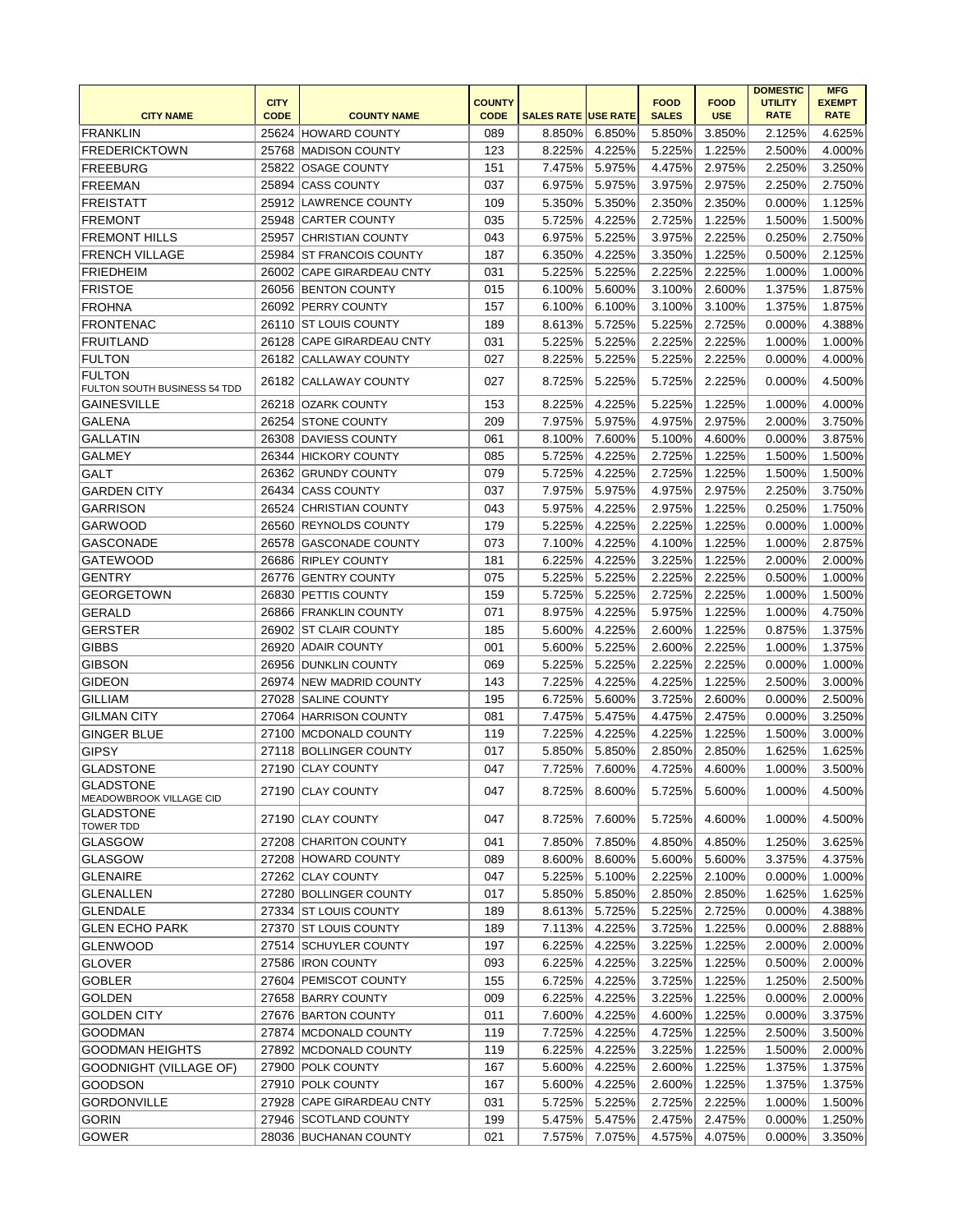| <b>CITY</b><br><b>COUNTY</b><br><b>FOOD</b><br><b>FOOD</b><br><b>UTILITY</b><br><b>EXEMPT</b><br><b>CODE</b><br><b>CITY NAME</b><br><b>CODE</b><br><b>COUNTY NAME</b><br><b>SALES RATE USE RATE</b><br><b>SALES</b><br><b>USE</b><br><b>RATE</b><br><b>RATE</b><br><b>GOWER</b><br>2.250%<br>28036 CLINTON COUNTY<br>049<br>6.475%<br>5.975%<br>3.475%<br>2.975%<br>0.000%<br><b>GRAFF</b><br>1.225%<br>1.375%<br>28054 WRIGHT COUNTY<br>229<br>5.600%<br>4.225%<br>2.600%<br>0.375%<br>5.725%<br>28072 NODAWAY COUNTY<br>147<br>6.225%<br>3.225%<br>2.725%<br>0.000%<br>2.000%<br><b>GRAHAM</b><br><b>GRAIN VALLEY</b><br>095<br>7.975%<br>4.225%<br>4.975%<br>1.225%<br>1.000%<br>3.750%<br>28090 JACKSON COUNTY<br><b>GRAIN VALLEY</b><br>095<br>8.475%<br>4.225%<br>5.475%<br>1.225%<br>1.000%<br>4.250%<br>28090<br><b>JACKSON COUNTY</b><br>CENTRAL JACKSON COUNTY FIRE<br><b>PROTECTION DISTRICT</b><br><b>GRAIN VALLEY</b><br><b>GRAIN VALLEY MARKETPLACE CID</b><br>28090 JACKSON COUNTY<br>095<br>9.475%<br>5.225%<br>6.475%<br>2.225%<br>1.000%<br>5.250%<br>CENTRAL JACKSON COUNTY FIRE<br><b>PROTECTION DISTRICT</b> |
|-----------------------------------------------------------------------------------------------------------------------------------------------------------------------------------------------------------------------------------------------------------------------------------------------------------------------------------------------------------------------------------------------------------------------------------------------------------------------------------------------------------------------------------------------------------------------------------------------------------------------------------------------------------------------------------------------------------------------------------------------------------------------------------------------------------------------------------------------------------------------------------------------------------------------------------------------------------------------------------------------------------------------------------------------------------------------------------------------------------------------------------|
|                                                                                                                                                                                                                                                                                                                                                                                                                                                                                                                                                                                                                                                                                                                                                                                                                                                                                                                                                                                                                                                                                                                                   |
|                                                                                                                                                                                                                                                                                                                                                                                                                                                                                                                                                                                                                                                                                                                                                                                                                                                                                                                                                                                                                                                                                                                                   |
|                                                                                                                                                                                                                                                                                                                                                                                                                                                                                                                                                                                                                                                                                                                                                                                                                                                                                                                                                                                                                                                                                                                                   |
|                                                                                                                                                                                                                                                                                                                                                                                                                                                                                                                                                                                                                                                                                                                                                                                                                                                                                                                                                                                                                                                                                                                                   |
|                                                                                                                                                                                                                                                                                                                                                                                                                                                                                                                                                                                                                                                                                                                                                                                                                                                                                                                                                                                                                                                                                                                                   |
|                                                                                                                                                                                                                                                                                                                                                                                                                                                                                                                                                                                                                                                                                                                                                                                                                                                                                                                                                                                                                                                                                                                                   |
|                                                                                                                                                                                                                                                                                                                                                                                                                                                                                                                                                                                                                                                                                                                                                                                                                                                                                                                                                                                                                                                                                                                                   |
|                                                                                                                                                                                                                                                                                                                                                                                                                                                                                                                                                                                                                                                                                                                                                                                                                                                                                                                                                                                                                                                                                                                                   |
|                                                                                                                                                                                                                                                                                                                                                                                                                                                                                                                                                                                                                                                                                                                                                                                                                                                                                                                                                                                                                                                                                                                                   |
|                                                                                                                                                                                                                                                                                                                                                                                                                                                                                                                                                                                                                                                                                                                                                                                                                                                                                                                                                                                                                                                                                                                                   |
|                                                                                                                                                                                                                                                                                                                                                                                                                                                                                                                                                                                                                                                                                                                                                                                                                                                                                                                                                                                                                                                                                                                                   |
|                                                                                                                                                                                                                                                                                                                                                                                                                                                                                                                                                                                                                                                                                                                                                                                                                                                                                                                                                                                                                                                                                                                                   |
| <b>GRANBY</b><br>4.225%<br>4.725%<br>28108 NEWTON COUNTY<br>145<br>7.725%<br>1.225%<br>3.500%<br>3.500%                                                                                                                                                                                                                                                                                                                                                                                                                                                                                                                                                                                                                                                                                                                                                                                                                                                                                                                                                                                                                           |
| 4.225%<br>1.225%<br>1.125%<br>28170 NEWTON COUNTY<br>145<br>5.350%<br>2.350%<br>1.125%<br><b>GRAND FALLS PLAZA</b>                                                                                                                                                                                                                                                                                                                                                                                                                                                                                                                                                                                                                                                                                                                                                                                                                                                                                                                                                                                                                |
| <b>GRANDIN</b><br>6.725%<br>4.225%<br>28180 CARTER COUNTY<br>035<br>3.725%<br>1.225%<br>2.500%<br>2.500%                                                                                                                                                                                                                                                                                                                                                                                                                                                                                                                                                                                                                                                                                                                                                                                                                                                                                                                                                                                                                          |
|                                                                                                                                                                                                                                                                                                                                                                                                                                                                                                                                                                                                                                                                                                                                                                                                                                                                                                                                                                                                                                                                                                                                   |
| <b>GRAND PASS</b><br>28198 SALINE COUNTY<br>195<br>5.600%<br>5.600%<br>2.600%<br>2.600%<br>0.000%<br>1.375%                                                                                                                                                                                                                                                                                                                                                                                                                                                                                                                                                                                                                                                                                                                                                                                                                                                                                                                                                                                                                       |
| JACKSON COUNTY<br>095<br>4.225%<br><b>GRANDVIEW</b><br>28324<br>7.975%<br>4.975%<br>1.225%<br>1.500%<br>3.750%<br><b>GRANDVIEW</b>                                                                                                                                                                                                                                                                                                                                                                                                                                                                                                                                                                                                                                                                                                                                                                                                                                                                                                                                                                                                |
| 095<br>8.975%<br>4.225%<br>5.975%<br>1.225%<br>1.500%<br>4.750%<br>28324<br><b>JACKSON COUNTY</b><br>71 HWY & 150 HWY TDD                                                                                                                                                                                                                                                                                                                                                                                                                                                                                                                                                                                                                                                                                                                                                                                                                                                                                                                                                                                                         |
| <b>GRANDVIEW</b><br>5.225%<br><b>JACKSON COUNTY</b><br>1.500%                                                                                                                                                                                                                                                                                                                                                                                                                                                                                                                                                                                                                                                                                                                                                                                                                                                                                                                                                                                                                                                                     |
| 095<br>8.975%<br>5.975%<br>4.750%<br>28324<br>2.225%<br><b>GRANDVIEW CROSSING CID</b>                                                                                                                                                                                                                                                                                                                                                                                                                                                                                                                                                                                                                                                                                                                                                                                                                                                                                                                                                                                                                                             |
| <b>GRANDVIEW</b><br>095<br>8.475%<br>4.225%<br>5.475%<br>1.500%<br>4.250%<br>28324<br>JACKSON COUNTY<br>1.225%                                                                                                                                                                                                                                                                                                                                                                                                                                                                                                                                                                                                                                                                                                                                                                                                                                                                                                                                                                                                                    |
| HARRY TRUMAN DRIVE TDD<br><b>GRANDVIEW</b>                                                                                                                                                                                                                                                                                                                                                                                                                                                                                                                                                                                                                                                                                                                                                                                                                                                                                                                                                                                                                                                                                        |
| 28324<br>095<br>8.975%<br>5.225%<br>5.975%<br>2.225%<br>1.500%<br>4.750%<br>JACKSON COUNTY<br><b>SUNRISE FARMS CID</b>                                                                                                                                                                                                                                                                                                                                                                                                                                                                                                                                                                                                                                                                                                                                                                                                                                                                                                                                                                                                            |
| <b>GRANDVIEW</b>                                                                                                                                                                                                                                                                                                                                                                                                                                                                                                                                                                                                                                                                                                                                                                                                                                                                                                                                                                                                                                                                                                                  |
| 095<br>8.975%<br>4.225%<br>5.975%<br>1.225%<br>1.500%<br>4.750%<br>28324<br><b>JACKSON COUNTY</b><br>TRUMAN'S MARKETPLACE CID                                                                                                                                                                                                                                                                                                                                                                                                                                                                                                                                                                                                                                                                                                                                                                                                                                                                                                                                                                                                     |
| TRUMAN'S MARKETPLACE TDD                                                                                                                                                                                                                                                                                                                                                                                                                                                                                                                                                                                                                                                                                                                                                                                                                                                                                                                                                                                                                                                                                                          |
| <b>GRANGER</b><br>199<br>5.475%<br>5.475%<br>2.475%<br>2.475%<br>1.250%<br>28360 SCOTLAND COUNTY<br>$0.000\%$                                                                                                                                                                                                                                                                                                                                                                                                                                                                                                                                                                                                                                                                                                                                                                                                                                                                                                                                                                                                                     |
| <b>GRANITEVILLE</b><br>4.225%<br>28378   IRON COUNTY<br>093<br>6.225%<br>3.225%<br>1.225%<br>0.500%<br>2.000%                                                                                                                                                                                                                                                                                                                                                                                                                                                                                                                                                                                                                                                                                                                                                                                                                                                                                                                                                                                                                     |
| 227<br><b>GRANT CITY</b><br>28594 WORTH COUNTY<br>8.100%<br>6.100%<br>5.100%<br>3.100%<br>3.000%<br>3.875%                                                                                                                                                                                                                                                                                                                                                                                                                                                                                                                                                                                                                                                                                                                                                                                                                                                                                                                                                                                                                        |
| 5.975%<br>28630 ST LOUIS COUNTY<br>189<br>8.863%<br>5.475%<br>2.975%<br>0.000%<br>4.638%<br><b>GRANTWOOD</b>                                                                                                                                                                                                                                                                                                                                                                                                                                                                                                                                                                                                                                                                                                                                                                                                                                                                                                                                                                                                                      |
| <b>GRASSY</b><br>5.850%<br>1.625%<br>28720 BOLLINGER COUNTY<br>017<br>5.850%<br>2.850%<br>2.850%<br>1.625%                                                                                                                                                                                                                                                                                                                                                                                                                                                                                                                                                                                                                                                                                                                                                                                                                                                                                                                                                                                                                        |
| <b>GRAVOIS MILLS</b><br>4.225%<br>3.000%<br>28828 MORGAN COUNTY<br>141<br>7.225%<br>5.225%<br>2.225%<br>0.500%                                                                                                                                                                                                                                                                                                                                                                                                                                                                                                                                                                                                                                                                                                                                                                                                                                                                                                                                                                                                                    |
| <b>GRAYRIDGE</b><br>28864 STODDARD COUNTY<br>207<br>5.413%<br>4.225%<br>1.225%<br>1.188%<br>2.413%<br>0.000%                                                                                                                                                                                                                                                                                                                                                                                                                                                                                                                                                                                                                                                                                                                                                                                                                                                                                                                                                                                                                      |
| 049<br>5.225%<br>4.725%<br>2.225%<br>1.725%<br>1.000%<br><b>GRAYSON</b><br>28882 CLINTON COUNTY<br>0.000%                                                                                                                                                                                                                                                                                                                                                                                                                                                                                                                                                                                                                                                                                                                                                                                                                                                                                                                                                                                                                         |
| 071<br>4.225%<br>28918 FRANKLIN COUNTY<br>6.475%<br>3.475%<br>1.225%<br>0.000%<br>2.250%<br><b>GRAY SUMMIT</b>                                                                                                                                                                                                                                                                                                                                                                                                                                                                                                                                                                                                                                                                                                                                                                                                                                                                                                                                                                                                                    |
| 211<br>6.975%<br><b>GREEN CASTLE</b><br>29098 SULLIVAN COUNTY<br>7.475%<br>4.475%<br>3.975%<br>2.750%<br>3.250%                                                                                                                                                                                                                                                                                                                                                                                                                                                                                                                                                                                                                                                                                                                                                                                                                                                                                                                                                                                                                   |
| <b>GREEN CITY</b><br>29134 SULLIVAN COUNTY<br>211<br>8.475%<br>6.975%<br>5.475%<br>3.975%<br>4.250%<br>4.250%                                                                                                                                                                                                                                                                                                                                                                                                                                                                                                                                                                                                                                                                                                                                                                                                                                                                                                                                                                                                                     |
| 189<br>8.113%<br>4.225%<br>3.888%<br><b>GREENDALE</b><br>29152 ST LOUIS COUNTY<br>4.725%<br>1.225%<br>0.000%                                                                                                                                                                                                                                                                                                                                                                                                                                                                                                                                                                                                                                                                                                                                                                                                                                                                                                                                                                                                                      |
| 057<br>7.600%<br>5.975%<br>3.375%<br><b>GREENFIELD</b><br>29206 DADE COUNTY<br>4.600%<br>2.975%<br>1.750%                                                                                                                                                                                                                                                                                                                                                                                                                                                                                                                                                                                                                                                                                                                                                                                                                                                                                                                                                                                                                         |
| 29324 ST LOUIS COUNTY<br>189<br>7.613%<br>4.225%<br>4.225%<br>1.225%<br>3.388%<br><b>GREEN PARK</b><br>0.000%                                                                                                                                                                                                                                                                                                                                                                                                                                                                                                                                                                                                                                                                                                                                                                                                                                                                                                                                                                                                                     |
| GREEN PARK<br>29324 ST LOUIS COUNTY<br>189<br>8.613%<br>5.225%<br>5.225%<br>2.225%<br>4.388%<br>0.000%                                                                                                                                                                                                                                                                                                                                                                                                                                                                                                                                                                                                                                                                                                                                                                                                                                                                                                                                                                                                                            |
| FLORI DRIVE CID<br><b>GREEN PARK</b>                                                                                                                                                                                                                                                                                                                                                                                                                                                                                                                                                                                                                                                                                                                                                                                                                                                                                                                                                                                                                                                                                              |
| 189<br>8.613%<br>4.225%<br>5.225%<br>1.225%<br>0.000%<br>4.388%<br>29324 ST LOUIS COUNTY<br>LINDBERGH E CONCORD TDD                                                                                                                                                                                                                                                                                                                                                                                                                                                                                                                                                                                                                                                                                                                                                                                                                                                                                                                                                                                                               |
| 5.225%<br>159<br>7.725%<br>4.725%<br>2.225%<br>2.000%<br>3.500%<br><b>GREEN RIDGE</b><br>29332 PETTIS COUNTY                                                                                                                                                                                                                                                                                                                                                                                                                                                                                                                                                                                                                                                                                                                                                                                                                                                                                                                                                                                                                      |
| 001<br>5.225%<br>2.225%<br><b>GREENTOP</b><br>29422 ADAIR COUNTY<br>7.100%<br>4.100%<br>2.000%<br>2.875%                                                                                                                                                                                                                                                                                                                                                                                                                                                                                                                                                                                                                                                                                                                                                                                                                                                                                                                                                                                                                          |
| 4.225%<br><b>GREENTOP</b><br>29422 SCHUYLER COUNTY<br>197<br>7.725%<br>4.725%<br>1.225%<br>3.000%<br>3.500%                                                                                                                                                                                                                                                                                                                                                                                                                                                                                                                                                                                                                                                                                                                                                                                                                                                                                                                                                                                                                       |
| 29449 JACKSON COUNTY<br>095<br>5.475%<br>4.225%<br>2.475%<br>1.225%<br>0.000%<br>1.250%<br><b>GREEN VALLEY</b>                                                                                                                                                                                                                                                                                                                                                                                                                                                                                                                                                                                                                                                                                                                                                                                                                                                                                                                                                                                                                    |
| <b>GREENVILLE</b><br>223<br>29476 WAYNE COUNTY<br>7.725%<br>5.725%<br>4.725%<br>2.725%<br>2.500%<br>3.500%                                                                                                                                                                                                                                                                                                                                                                                                                                                                                                                                                                                                                                                                                                                                                                                                                                                                                                                                                                                                                        |
| <b>GREENWOOD</b><br>29494 CASS COUNTY<br>037<br>7.975%<br>5.975%<br>4.975%<br>2.975%<br>2.250%<br>3.750%                                                                                                                                                                                                                                                                                                                                                                                                                                                                                                                                                                                                                                                                                                                                                                                                                                                                                                                                                                                                                          |
| <b>GREENWOOD</b>                                                                                                                                                                                                                                                                                                                                                                                                                                                                                                                                                                                                                                                                                                                                                                                                                                                                                                                                                                                                                                                                                                                  |
| 29494 CASS COUNTY<br>037<br>8.475%<br>5.975%<br>2.975%<br>4.250%<br>5.475%<br>2.250%<br>PLEASANT HILL FIRE PROTECTION                                                                                                                                                                                                                                                                                                                                                                                                                                                                                                                                                                                                                                                                                                                                                                                                                                                                                                                                                                                                             |
| <b>DISTRICT</b>                                                                                                                                                                                                                                                                                                                                                                                                                                                                                                                                                                                                                                                                                                                                                                                                                                                                                                                                                                                                                                                                                                                   |
| <b>GREENWOOD</b><br>29494 JACKSON COUNTY<br>095<br>7.475%<br>4.225%<br>4.475%<br>1.225%<br>1.000%<br>3.250%                                                                                                                                                                                                                                                                                                                                                                                                                                                                                                                                                                                                                                                                                                                                                                                                                                                                                                                                                                                                                       |
| <b>GREENWOOD</b><br>29494 JACKSON COUNTY<br>095<br>7.975%<br>4.225%<br>3.750%<br>4.975%<br>1.225%<br>1.000%<br>PRAIRIE TOWNSHIP FIRE                                                                                                                                                                                                                                                                                                                                                                                                                                                                                                                                                                                                                                                                                                                                                                                                                                                                                                                                                                                              |
| PROTECTION DISTRICT                                                                                                                                                                                                                                                                                                                                                                                                                                                                                                                                                                                                                                                                                                                                                                                                                                                                                                                                                                                                                                                                                                               |
| 4.225%<br><b>GROVESPRING</b><br>29656 WRIGHT COUNTY<br>229<br>5.600%<br>2.600%<br>1.225%<br>0.375%<br>1.375%                                                                                                                                                                                                                                                                                                                                                                                                                                                                                                                                                                                                                                                                                                                                                                                                                                                                                                                                                                                                                      |
| 099<br>4.225%<br>29674   JEFFERSON COUNTY<br>6.850%<br>3.850%<br>1.225%<br>1.500%<br>2.625%<br><b>GRUBVILLE</b>                                                                                                                                                                                                                                                                                                                                                                                                                                                                                                                                                                                                                                                                                                                                                                                                                                                                                                                                                                                                                   |
| <b>GUILFORD</b><br>147<br>6.225%<br>5.725%<br>3.225%<br>2.725%<br>0.000%<br>2.000%<br>29692 NODAWAY COUNTY                                                                                                                                                                                                                                                                                                                                                                                                                                                                                                                                                                                                                                                                                                                                                                                                                                                                                                                                                                                                                        |
| <b>GUNN CITY</b><br>29764 CASS COUNTY<br>037<br>5.975%<br>5.975%<br>2.975%<br>2.975%<br>1.250%<br>1.750%                                                                                                                                                                                                                                                                                                                                                                                                                                                                                                                                                                                                                                                                                                                                                                                                                                                                                                                                                                                                                          |
| <b>HALE</b><br>29908 CARROLL COUNTY<br>7.475%<br>5.475%<br>033<br>4.475%<br>2.475%<br>0.000%<br>3.250%                                                                                                                                                                                                                                                                                                                                                                                                                                                                                                                                                                                                                                                                                                                                                                                                                                                                                                                                                                                                                            |
| 167<br><b>HALF WAY</b><br>29944 POLK COUNTY<br>6.100%<br>4.225%<br>3.100%<br>1.225%<br>1.375%<br>1.875%                                                                                                                                                                                                                                                                                                                                                                                                                                                                                                                                                                                                                                                                                                                                                                                                                                                                                                                                                                                                                           |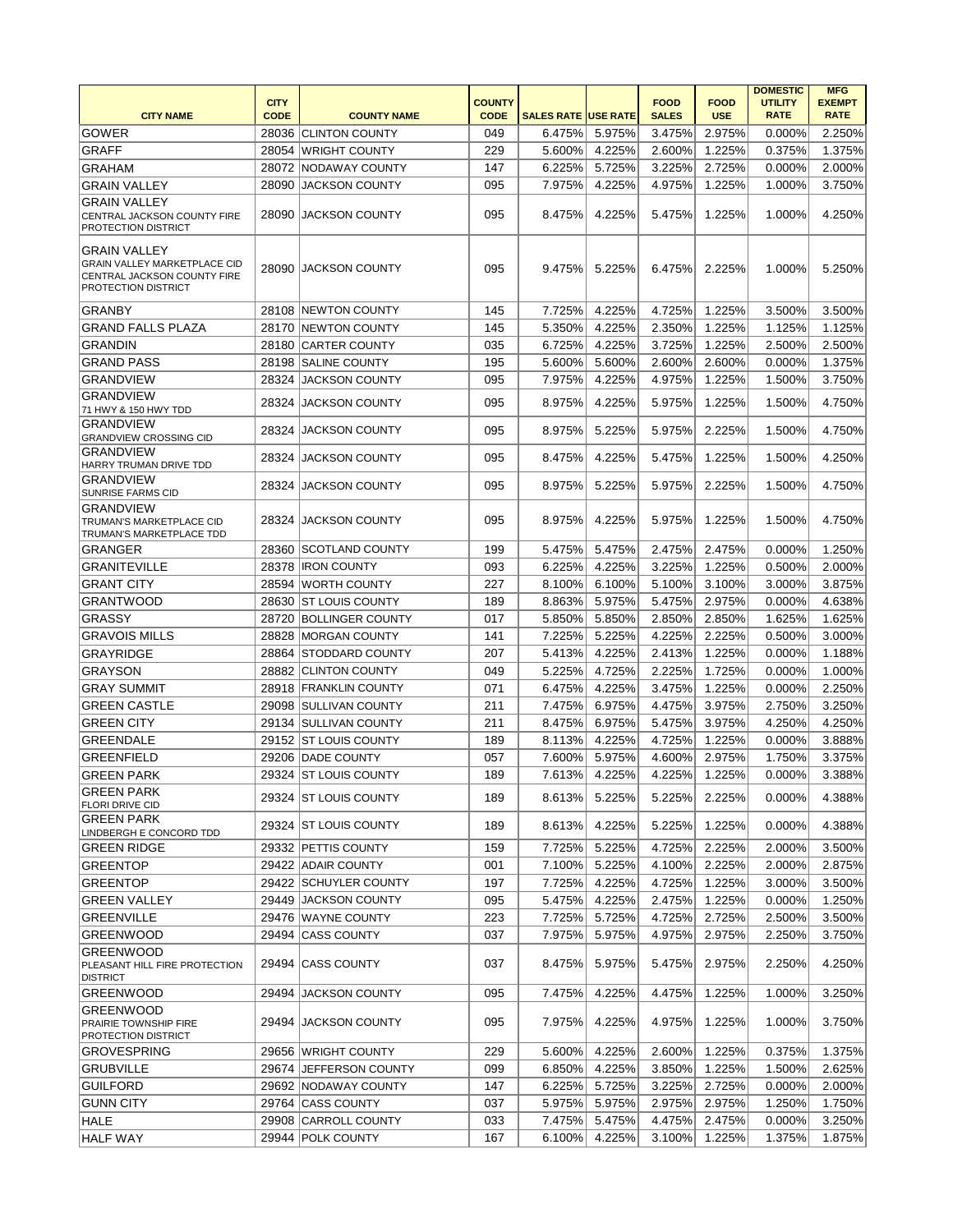|                                                                           | <b>CITY</b> |                         | <b>COUNTY</b> |                            |        | <b>FOOD</b>  | <b>FOOD</b> | <b>DOMESTIC</b><br><b>UTILITY</b> | <b>MFG</b><br><b>EXEMPT</b> |
|---------------------------------------------------------------------------|-------------|-------------------------|---------------|----------------------------|--------|--------------|-------------|-----------------------------------|-----------------------------|
| <b>CITY NAME</b>                                                          | <b>CODE</b> | <b>COUNTY NAME</b>      | <b>CODE</b>   | <b>SALES RATE USE RATE</b> |        | <b>SALES</b> | <b>USE</b>  | <b>RATE</b>                       | <b>RATE</b>                 |
| <b>HALLSVILLE</b>                                                         |             | 29998 BOONE COUNTY      | 019           | 6.975%                     | 4.225% | 3.975%       | 1.225%      | 1.500%                            | 2.750%                      |
| <b>HALLTOWN</b>                                                           |             | 30016 LAWRENCE COUNTY   | 109           | 5.350%                     | 5.350% | 2.350%       | 2.350%      | 0.000%                            | 1.125%                      |
| <b>HAMILTON</b>                                                           |             | 30034 CALDWELL COUNTY   | 025           | 8.725%                     | 6.225% | 5.725%       | 3.225%      | 1.000%                            | 4.500%                      |
| <b>HANLEY HILLS</b>                                                       |             | 30196 ST LOUIS COUNTY   | 189           | 7.613%                     | 4.225% | 4.225%       | 1.225%      | 0.000%                            | 3.388%                      |
| <b>HANNIBAL</b>                                                           |             | 30214 MARION COUNTY     | 127           | 8.850%                     | 7.850% | 5.850%       | 4.850%      | 0.000%                            | 4.625%                      |
| <b>HANNIBAL</b><br>SCZ DEVELOPMENT DISTRICT INC<br>CID                    |             | 30214 MARION COUNTY     | 127           | 9.850%                     | 7.850% | 6.850%       | 4.850%      | 0.000%                            | 5.625%                      |
| <b>HANNIBAL</b>                                                           |             | 30214 RALLS COUNTY      | 173           | 9.475%                     | 8.975% | 6.475%       | 5.975%      | 0.000%                            | 5.250%                      |
| <b>HARDENVILLE</b>                                                        |             | 30286 OZARK COUNTY      | 153           | 6.725%                     | 4.225% | 3.725%       | 1.225%      | 1.000%                            | 2.500%                      |
| <b>HARDIN</b>                                                             |             | 30322 RAY COUNTY        | 177           | 7.225%                     | 5.725% | 4.225%       | 2.725%      | 1.000%                            | 3.000%                      |
| <b>HARRIS</b>                                                             |             | 30466 SULLIVAN COUNTY   | 211           | 6.975%                     | 6.975% | 3.975%       | 3.975%      | 2.750%                            | 2.750%                      |
| <b>HARRISBURG</b>                                                         |             | 30484 BOONE COUNTY      | 019           | 6.975%                     | 4.225% | 3.975%       | 1.225%      | 1.500%                            | 2.750%                      |
| <b>HARRISONVILLE</b>                                                      |             | 30610 CASS COUNTY       | 037           | 7.850%                     | 5.975% | 4.850%       | 2.975%      | 2.250%                            | 3.625%                      |
| <b>HARRISONVILLE</b><br>HARRISONVILLE BROOKHART TDD                       |             | 30610 CASS COUNTY       | 037           | 8.850%                     | 5.975% | 5.850%       | 2.975%      | 2.250%                            | 4.625%                      |
| <b>HARRISONVILLE</b><br>HARRISONVILLE MARKET PLACE A<br>TDD               |             | 30610 CASS COUNTY       | 037           | 8.850%                     | 5.975% | 5.850%       | 2.975%      | 2.250%                            | 4.625%                      |
| <b>HARRISONVILLE</b><br>HARRISONVILLE MARKET PLACE B<br>TDD               |             | 30610 CASS COUNTY       | 037           | 8.850%                     | 5.975% | 5.850%       | 2.975%      | 2.250%                            | 4.625%                      |
| <b>HARRISONVILLE</b><br>HARRISONVILLE TOWNE TDD                           |             | 30610 CASS COUNTY       | 037           | 8.850%                     | 5.975% | 5.850%       | 2.975%      | 2.250%                            | 4.625%                      |
| <b>HARRISONVILLE</b><br>HOSPITAL INTERCHANGE TDD                          |             | 30610 CASS COUNTY       | 037           | 8.850%                     | 5.975% | 5.850%       | 2.975%      | 2.250%                            | 4.625%                      |
| <b>HARRISONVILLE</b><br>HIGHWAY 71/291 PARTNERS IN<br><b>PROGRESS TDD</b> |             | 30610 CASS COUNTY       | 037           | 8.850%                     | 5.975% | 5.850%       | 2.975%      | 2.250%                            | 4.625%                      |
| HARTSBURG                                                                 |             | 30718 BOONE COUNTY      | 019           | 6.475%                     | 4.225% | 3.475%       | 1.225%      | 1.500%                            | 2.250%                      |
| <b>HARTSHORN</b>                                                          |             | 30736 TEXAS COUNTY      | 215           | 6.100%                     | 4.225% | 3.100%       | 1.225%      | 1.875%                            | 1.875%                      |
| <b>HARTVILLE</b>                                                          |             | 30754 WRIGHT COUNTY     | 229           | 7.100%                     | 4.225% | 4.100%       | 1.225%      | 0.375%                            | 2.875%                      |
| <b>HARVESTER</b>                                                          |             | 30808 ST CHARLES COUNTY | 183           | 5.950%                     | 5.950% | 2.850%       | 2.850%      | 0.000%                            | 1.725%                      |
| <b>HARVIELL</b>                                                           |             | 30844 BUTLER COUNTY     | 023           | 5.225%                     | 4.225% | 2.225%       | 1.225%      | 1.000%                            | 1.000%                      |
| <b>HARWOOD</b>                                                            |             | 30862   VERNON COUNTY   | 217           | 5.225%                     | 4.225% | 2.225%       | 1.225%      | 0.000%                            | 1.000%                      |
| <b>HATFIELD</b>                                                           |             | 30934 HARRISON COUNTY   | 081           | 5.475%                     | 5.475% | 2.475%       | 2.475%      | 0.000%                            | 1.250%                      |
| <b>HAWK POINT</b>                                                         |             | 31024 LINCOLN COUNTY    | 113           | 7.475%                     | 4.225% | 4.475%       | 1.225%      | 1.500%                            | 3.250%                      |
| <b>HAYTI</b>                                                              |             | 31132 PEMISCOT COUNTY   | 155           | 8.975%                     | 4.225% | 5.975%       | 1.225%      | 2.750%                            | 4.750%                      |
| <b>HAYTI</b>                                                              |             |                         |               |                            |        |              |             |                                   |                             |
| <b>HAYTI-VENTURES CID</b>                                                 |             | 31132 PEMISCOT COUNTY   | 155           | 9.975%                     | 5.225% | 6.975%       | 2.225%      | 2.750%                            | 5.750%                      |
| HAYTI HEIGHTS                                                             |             | 31168 PEMISCOT COUNTY   | 155           | 8.225%                     | 4.225% | 5.225%       | 1.225%      | 2.250%                            | 4.000%                      |
| <b>HAYWOOD CITY</b>                                                       |             | 31204 SCOTT COUNTY      | 201           | 5.225%                     | 5.225% | 2.225%       | 2.225%      | 1.000%                            | 1.000%                      |
| <b>HAZELWOOD</b>                                                          |             | 31276 ST LOUIS COUNTY   | 189           | 9.113%                     | 6.225% | 5.725%       | 3.225%      | 0.000%                            | 4.888%                      |
| HAZELWOOD (X1)                                                            |             | 31277 ST LOUIS COUNTY   | 189           | 9.113%                     | 6.225% | 5.725%       | 3.225%      | 0.000%                            | 4.888%                      |
| HAZELWOOD (X2)                                                            |             | 31278 ST LOUIS COUNTY   | 189           | 9.113%                     | 6.225% | 5.725%       | 3.225%      | 0.000%                            | 4.888%                      |
| HAZELWOOD (X2)<br>HAZELWOOD COMMERCE CENTER<br><b>CID</b>                 |             | 31278 ST LOUIS COUNTY   | 189           | 10.113%                    | 7.225% | 6.725%       | 4.225%      | 0.000%                            | 5.888%                      |
| HAZELWOOD (T1)                                                            |             | 31279 ST LOUIS COUNTY   | 189           | 9.113%                     | 6.225% | 5.725%       | 3.225%      | 0.000%                            | 4.888%                      |
| HAZELWOOD (T1)<br>370/MO BOTTOM RD/TAUSSIG RD<br>TDD                      |             | 31279 ST LOUIS COUNTY   | 189           | 10.113%                    | 6.225% | 6.725%       | 3.225%      | 0.000%                            | 5.888%                      |
| HAZELWOOD (T2)                                                            |             | 31280 ST LOUIS COUNTY   | 189           | 9.113%                     | 6.225% | 5.725%       | 3.225%      | 0.000%                            | 4.888%                      |
| HAZELWOOD (T2)<br><b>ELM GROVE TDD</b>                                    |             | 31280 ST LOUIS COUNTY   | 189           | 10.113%                    | 6.225% | 6.725%       | 3.225%      | 0.000%                            | 5.888%                      |
| HAZELWOOD (T3)                                                            |             | 31281 ST LOUIS COUNTY   | 189           | 9.113%                     | 6.225% | 5.725%       | 3.225%      | 0.000%                            | 4.888%                      |
| <b>HELENA</b>                                                             |             | 31456 ANDREW COUNTY     | 003           | 6.425%                     | 5.925% | 3.425%       | 2.925%      | 0.000%                            | 2.200%                      |
| <b>HEMATITE</b>                                                           |             | 31528 JEFFERSON COUNTY  | 099           | 6.850%                     | 4.225% | 3.850%       | 1.225%      | 1.500%                            | 2.625%                      |
| <b>HEMPLE</b>                                                             |             | 31546 CLINTON COUNTY    | 049           | 5.225%                     | 4.725% | 2.225%       | 1.725%      | 0.000%                            | 1.000%                      |
| <b>HENLEY</b>                                                             |             | 31618 COLE COUNTY       | 051           | 5.725%                     | 5.725% | 2.725%       | 2.725%      | 0.000%                            | 1.500%                      |
| <b>HENRIETTA</b>                                                          |             | 31654 RAY COUNTY        | 177           | 8.225%                     | 5.725% | 5.225%       | 2.725%      | 1.000%                            | 4.000%                      |
| <b>HERCULANEUM</b>                                                        |             | 31708 JEFFERSON COUNTY  | 099           | 8.850%                     | 4.225% | 5.850%       | 1.225%      | 1.500%                            | 4.625%                      |
| HERCULANEUM<br>MCNUTT ROAD CORRIDOR CID                                   |             | 31708 JEFFERSON COUNTY  | 099           | 9.850%                     | 4.225% | 6.850%       | 1.225%      | 1.500%                            | 5.625%                      |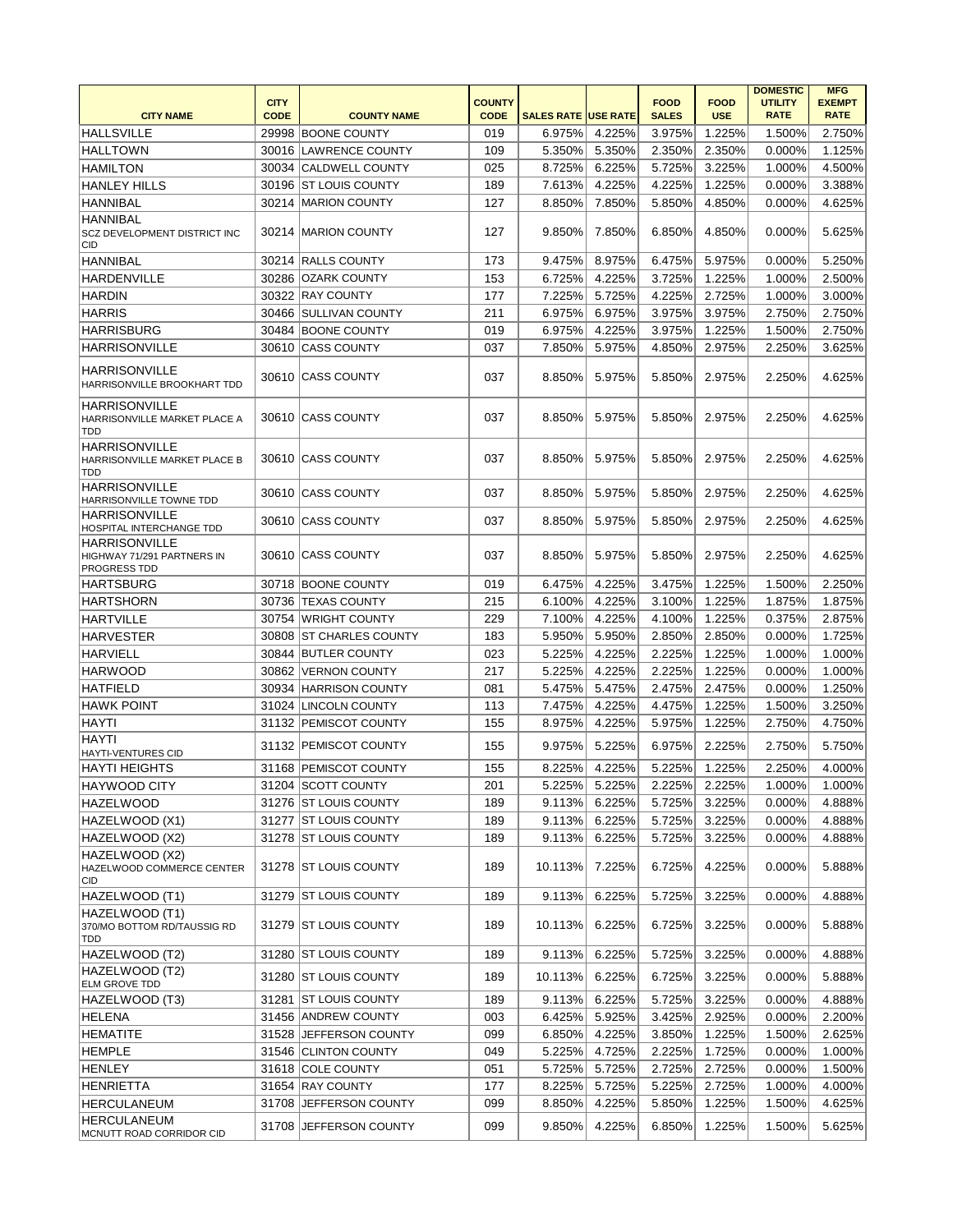| <b>CODE</b><br><b>CITY NAME</b><br><b>CODE</b><br><b>SALES RATE USE RATE</b><br><b>SALES</b><br><b>USE</b><br><b>RATE</b><br><b>RATE</b><br><b>COUNTY NAME</b><br>3.875%<br><b>HERMANN</b><br>31762 GASCONADE COUNTY<br>073<br>8.100%<br>4.225%<br>5.100%<br>1.225%<br>2.000%<br><b>HICKORY COUNTY</b><br>085<br>7.225%<br>5.725%<br>4.225%<br>2.725%<br>3.000%<br><b>HERMITAGE</b><br>31780<br>2.500%<br>175<br><b>HIGBEE</b><br>31924 RANDOLPH COUNTY<br>7.475%<br>5.475%<br>4.475%<br>2.475%<br>0.000%<br>3.250%<br><b>HIGGINSVILLE</b><br>107<br>31960<br>LAFAYETTE COUNTY<br>8.100%<br>5.850%<br>5.100%<br>2.850%<br>1.250%<br>3.875%<br>125<br><b>HIGH GATE</b><br>31978 MARIES COUNTY<br>5.891%<br>5.891%<br>2.891%<br>2.891%<br>1.666%<br>1.666%<br><b>HIGH HILL</b><br>139<br>4.225%<br>1.225%<br>2.250%<br>3.250%<br>31996 MONTGOMERY COUNTY<br>7.475%<br>4.475%<br>7.475%<br>HIGHLANDVILLE<br>32068 CHRISTIAN COUNTY<br>043<br>4.225%<br>4.475%<br>1.225%<br>0.250%<br>3.250%<br><b>HIGHLANDVILLE</b><br>043<br>4.225%<br>32068<br>8.475%<br>5.475%<br>1.225%<br>0.250%<br>4.250%<br><b>ICHRISTIAN COUNTY</b><br>HIGHLANDVILLE CID<br>5.225%<br>2.225%<br>2.250%<br><b>HIGH POINT</b><br>32104<br>135<br>6.475%<br>3.475%<br>1.000%<br><b>MONITEAU COUNTY</b><br>099<br>4.225%<br>4.350%<br>1.225%<br>1.500%<br>3.125%<br><b>HIGH RIDGE</b><br>32140<br><b>JEFFERSON COUNTY</b><br>7.350%<br>029<br>32212 CAMDEN COUNTY<br>5.475%<br>5.475%<br>2.475%<br>2.475%<br>0.000%<br>1.250%<br><b>HILLHOUSE ADDITION</b><br>099<br>4.225%<br><b>HILLSBORO</b><br>32248<br>8.725%<br>5.725%<br>1.225%<br>2.875%<br>4.500%<br><b>JEFFERSON COUNTY</b><br><b>HILLSBORO</b><br>099<br>4.225%<br>32248<br>9.725%<br>6.725%<br>1.225%<br>2.875%<br>5.500%<br>JEFFERSON COUNTY<br>HILLSBORO LAKE TERRACE TDD<br><b>HILLSBORO</b><br>099<br>32248<br>JEFFERSON COUNTY<br>9.725%<br>4.225%<br>6.725%<br>1.225%<br>2.875%<br>5.500%<br>PEACH TREE CID<br>4.225%<br>3.388%<br>32266   ST LOUIS COUNTY<br>189<br>7.613%<br>4.225%<br>1.225%<br>0.000%<br><b>HILLSDALE</b><br>223<br>HIRAM<br>32374 WAYNE COUNTY<br>5.725%<br>5.725%<br>2.725%<br>2.725%<br>1.500%<br>1.500%<br><b>HOBERG</b><br>32410<br>LAWRENCE COUNTY<br>109<br>5.350%<br>5.350%<br>2.350%<br>2.350%<br>0.000%<br>1.125%<br><b>HOCOMO</b><br><b>HOWELL COUNTY</b><br>091<br>5.162%<br>4.225%<br>2.162%<br>1.225%<br>0.937%<br>32464<br>0.000%<br>069<br>6.225%<br>5.225%<br>3.225%<br>2.225%<br>2.000%<br><b>HOLCOMB</b><br>32536<br><b>DUNKLIN COUNTY</b><br>0.000%<br><b>HOLDEN</b><br>32572<br><b>JOHNSON COUNTY</b><br>101<br>7.975%<br>7.975%<br>4.975%<br>4.975%<br>3.250%<br>3.750%<br><b>HOLLAND</b><br><b>PEMISCOT COUNTY</b><br>155<br>6.725%<br>4.225%<br>3.725%<br>32590<br>1.225%<br>1.250%<br>2.500%<br><b>HOLLIDAY</b><br>32626 MONROE COUNTY<br>137<br>5.725%<br>5.225%<br>2.725%<br>2.225%<br>1.000%<br>1.500%<br>4.225%<br>32662 TANEY COUNTY<br>213<br>8.100%<br>5.100%<br>1.225%<br>1.500%<br>3.875%<br><b>HOLLISTER</b><br><b>HOLLISTER</b><br>213<br>8.725%<br>4.850%<br>5.725%<br>1.500%<br>4.500%<br>32662<br><b>TANEY COUNTY</b><br>1.850%<br>SOUTHTOWNE CID<br>5.225%<br><b>HOLLYWOOD</b><br><b>DUNKLIN COUNTY</b><br>069<br>5.225%<br>2.225%<br>2.225%<br>0.000%<br>1.000%<br>32698<br><b>HOLT</b><br><b>CLAY COUNTY</b><br>047<br>7.725%<br>4.725%<br>3.500%<br>32752<br>5.100%<br>2.100%<br>1.500%<br>049<br>7.225%<br>4.725%<br>4.225%<br>1.725%<br>3.000%<br><b>HOLT</b><br>32752 CLINTON COUNTY<br>1.500%<br><b>HOLTS SUMMIT</b><br>32770<br><b>CALLAWAY COUNTY</b><br>027<br>8.725%<br>8.225%<br>5.725%<br>5.225%<br>1.000%<br>4.500%<br>177<br>6.225%<br>5.725%<br>3.225%<br>2.725%<br>2.000%<br><b>HOMESTEAD VILLAGE</b><br>32806 RAY COUNTY<br>0.000%<br><b>HOMESTOWN</b><br>32824 PEMISCOT COUNTY<br>155<br>7.725%<br>4.225%<br>4.725%<br>1.225%<br>2.250%<br>3.500%<br><b>HOPKINS</b><br>33004 NODAWAY COUNTY<br>147<br>7.225%<br>5.725%<br>4.225%<br>2.725%<br>0.000%<br>3.000%<br><b>HORINE</b><br>33040<br>099<br>6.850%<br>4.225%<br>3.850%<br>1.225%<br>1.500%<br>2.625%<br><b>JEFFERSON COUNTY</b><br>1.875%<br><b>HORNERSVILLE</b><br>33076 DUNKLIN COUNTY<br>069<br>6.100%<br>5.225%<br>3.100%<br>2.225%<br>0.875%<br><b>HORTON</b><br>217<br>5.225%<br>4.225%<br>1.225%<br>33148<br>VERNON COUNTY<br>2.225%<br>0.000%<br>1.000%<br>2.625%<br><b>HOUSE SPRINGS</b><br>33220<br><b>JEFFERSON COUNTY</b><br>099<br>6.850%<br>4.225%<br>3.850%<br>1.225%<br>1.500%<br><b>HOUSE SPRINGS</b><br>33220 JEFFERSON COUNTY<br>099<br>7.350%<br>4.225%<br>4.350%<br>1.225%<br>$1.500\%$<br>3.125%<br><b>BIG RIVER AMBULANCE DISTRICT</b><br>215<br>4.225%<br>4.600%<br>1.225%<br>2.875%<br>33238 TEXAS COUNTY<br>7.600%<br>3.375%<br> HOUSTON<br>159<br>5.225%<br>2.225%<br>HOUSTONIA<br>33256 PETTIS COUNTY<br>5.225%<br>2.225%<br>1.000%<br>1.000%<br>33292 PLATTE COUNTY<br>165<br>5.600%<br>5.600%<br>2.600%<br>2.600%<br>0.000%<br>1.375%<br><b>HOUSTON LAKE</b><br><b>HOWARDS RIDGE</b><br>153<br>6.725%<br>4.225%<br>3.725%<br>1.225%<br>1.000%<br>2.500%<br>33346 OZARK COUNTY<br>4.225%<br>2.225%<br><b>HOWARDVILLE</b><br>33364 NEW MADRID COUNTY<br>143<br>7.225%<br>5.225%<br>1.500%<br>3.000%<br><b>HUGGINS</b><br>33616 TEXAS COUNTY<br>215<br>4.225%<br>1.225%<br>1.875%<br>6.100%<br>3.100%<br>1.875%<br>33652 PETTIS COUNTY<br>159<br>5.725%<br>5.225%<br>2.725%<br>2.225%<br>1.500%<br><b>HUGHESVILLE</b><br>1.000%<br>167<br>4.225%<br><b>HUMANSVILLE</b><br>7.225%<br>4.225%<br>1.225%<br>1.875%<br>3.000%<br>33706 POLK COUNTY<br>5.225%<br>2.225%<br>HUME<br>33724 BATES COUNTY<br>013<br>6.475%<br>3.475%<br>1.250%<br>2.250%<br>211<br><b>HUMPHREYS</b><br>33742 SULLIVAN COUNTY<br>6.975%<br>6.975%<br>3.975%<br>3.975%<br>2.750%<br>2.750%<br>205<br>7.725%<br>5.725%<br>2.725%<br><b>HUNNEWELL</b><br>33760 SHELBY COUNTY<br>4.725%<br>1.500%<br>3.500%<br>035<br><b>HUNTER</b><br>33778 CARTER COUNTY<br>5.725%<br>4.225%<br>2.725%<br>1.225%<br>1.500%<br>1.500%<br>189<br>2.888%<br><b>HUNTLEIGH</b><br>33850 ST LOUIS COUNTY<br>7.113%<br>4.225%<br>3.725%<br>1.225%<br>0.000%<br><b>HUNTSDALE</b><br>33868 BOONE COUNTY<br>019<br>6.475%<br>4.225%<br>3.475%<br>1.225%<br>2.000%<br>2.250%<br>175<br>7.475%<br>6.975%<br>4.475%<br>3.975%<br>3.250%<br><b>HUNTSVILLE</b><br>33886 RANDOLPH COUNTY<br>0.000%<br>103<br>33904 KNOX COUNTY<br>6.725%<br>6.725%<br>3.725%<br>3.725%<br>2.500%<br>2.500%<br>HURDLAND<br><b>HURLEY</b><br>209<br>33922 STONE COUNTY<br>6.975%<br>5.975%<br>3.975%<br>2.975%<br>1.000%<br>2.750%<br>34048 CAMDEN COUNTY<br><b>HURRICANE DECK</b><br>029<br>5.975%<br>5.475%<br>2.975%<br>2.475%<br>0.000%<br>1.750%<br>34192 BARTON COUNTY |               | <b>CITY</b> | <b>COUNTY</b> |        |        | <b>FOOD</b> | <b>FOOD</b> | <b>DOMESTIC</b><br><b>UTILITY</b> | <b>MFG</b><br><b>EXEMPT</b> |
|---------------------------------------------------------------------------------------------------------------------------------------------------------------------------------------------------------------------------------------------------------------------------------------------------------------------------------------------------------------------------------------------------------------------------------------------------------------------------------------------------------------------------------------------------------------------------------------------------------------------------------------------------------------------------------------------------------------------------------------------------------------------------------------------------------------------------------------------------------------------------------------------------------------------------------------------------------------------------------------------------------------------------------------------------------------------------------------------------------------------------------------------------------------------------------------------------------------------------------------------------------------------------------------------------------------------------------------------------------------------------------------------------------------------------------------------------------------------------------------------------------------------------------------------------------------------------------------------------------------------------------------------------------------------------------------------------------------------------------------------------------------------------------------------------------------------------------------------------------------------------------------------------------------------------------------------------------------------------------------------------------------------------------------------------------------------------------------------------------------------------------------------------------------------------------------------------------------------------------------------------------------------------------------------------------------------------------------------------------------------------------------------------------------------------------------------------------------------------------------------------------------------------------------------------------------------------------------------------------------------------------------------------------------------------------------------------------------------------------------------------------------------------------------------------------------------------------------------------------------------------------------------------------------------------------------------------------------------------------------------------------------------------------------------------------------------------------------------------------------------------------------------------------------------------------------------------------------------------------------------------------------------------------------------------------------------------------------------------------------------------------------------------------------------------------------------------------------------------------------------------------------------------------------------------------------------------------------------------------------------------------------------------------------------------------------------------------------------------------------------------------------------------------------------------------------------------------------------------------------------------------------------------------------------------------------------------------------------------------------------------------------------------------------------------------------------------------------------------------------------------------------------------------------------------------------------------------------------------------------------------------------------------------------------------------------------------------------------------------------------------------------------------------------------------------------------------------------------------------------------------------------------------------------------------------------------------------------------------------------------------------------------------------------------------------------------------------------------------------------------------------------------------------------------------------------------------------------------------------------------------------------------------------------------------------------------------------------------------------------------------------------------------------------------------------------------------------------------------------------------------------------------------------------------------------------------------------------------------------------------------------------------------------------------------------------------------------------------------------------------------------------------------------------------------------------------------------------------------------------------------------------------------------------------------------------------------------------------------------------------------------------------------------------------------------------------------------------------------------------------------------------------------------------------------------------------------------------------------------------------------------------------------------------------------------------------------------------------------------------------------------------------------------------------------------------------------------------------------------------------------------------------------------------------------------------------------------------------------------------------------------------------------------------------------------------------------------------------------------------------------------------------------------------------------------------------------------------------------------------------------------------------------------------------------------------------------------------------------------------------------------------------------------------------------------------------------|---------------|-------------|---------------|--------|--------|-------------|-------------|-----------------------------------|-----------------------------|
|                                                                                                                                                                                                                                                                                                                                                                                                                                                                                                                                                                                                                                                                                                                                                                                                                                                                                                                                                                                                                                                                                                                                                                                                                                                                                                                                                                                                                                                                                                                                                                                                                                                                                                                                                                                                                                                                                                                                                                                                                                                                                                                                                                                                                                                                                                                                                                                                                                                                                                                                                                                                                                                                                                                                                                                                                                                                                                                                                                                                                                                                                                                                                                                                                                                                                                                                                                                                                                                                                                                                                                                                                                                                                                                                                                                                                                                                                                                                                                                                                                                                                                                                                                                                                                                                                                                                                                                                                                                                                                                                                                                                                                                                                                                                                                                                                                                                                                                                                                                                                                                                                                                                                                                                                                                                                                                                                                                                                                                                                                                                                                                                                                                                                                                                                                                                                                                                                                                                                                                                                                                                                                                                                                                                                                                                                                                                                                                                                                                                                                                                                                                                                                                                                                   |               |             |               |        |        |             |             |                                   |                             |
|                                                                                                                                                                                                                                                                                                                                                                                                                                                                                                                                                                                                                                                                                                                                                                                                                                                                                                                                                                                                                                                                                                                                                                                                                                                                                                                                                                                                                                                                                                                                                                                                                                                                                                                                                                                                                                                                                                                                                                                                                                                                                                                                                                                                                                                                                                                                                                                                                                                                                                                                                                                                                                                                                                                                                                                                                                                                                                                                                                                                                                                                                                                                                                                                                                                                                                                                                                                                                                                                                                                                                                                                                                                                                                                                                                                                                                                                                                                                                                                                                                                                                                                                                                                                                                                                                                                                                                                                                                                                                                                                                                                                                                                                                                                                                                                                                                                                                                                                                                                                                                                                                                                                                                                                                                                                                                                                                                                                                                                                                                                                                                                                                                                                                                                                                                                                                                                                                                                                                                                                                                                                                                                                                                                                                                                                                                                                                                                                                                                                                                                                                                                                                                                                                                   |               |             |               |        |        |             |             |                                   |                             |
|                                                                                                                                                                                                                                                                                                                                                                                                                                                                                                                                                                                                                                                                                                                                                                                                                                                                                                                                                                                                                                                                                                                                                                                                                                                                                                                                                                                                                                                                                                                                                                                                                                                                                                                                                                                                                                                                                                                                                                                                                                                                                                                                                                                                                                                                                                                                                                                                                                                                                                                                                                                                                                                                                                                                                                                                                                                                                                                                                                                                                                                                                                                                                                                                                                                                                                                                                                                                                                                                                                                                                                                                                                                                                                                                                                                                                                                                                                                                                                                                                                                                                                                                                                                                                                                                                                                                                                                                                                                                                                                                                                                                                                                                                                                                                                                                                                                                                                                                                                                                                                                                                                                                                                                                                                                                                                                                                                                                                                                                                                                                                                                                                                                                                                                                                                                                                                                                                                                                                                                                                                                                                                                                                                                                                                                                                                                                                                                                                                                                                                                                                                                                                                                                                                   |               |             |               |        |        |             |             |                                   |                             |
|                                                                                                                                                                                                                                                                                                                                                                                                                                                                                                                                                                                                                                                                                                                                                                                                                                                                                                                                                                                                                                                                                                                                                                                                                                                                                                                                                                                                                                                                                                                                                                                                                                                                                                                                                                                                                                                                                                                                                                                                                                                                                                                                                                                                                                                                                                                                                                                                                                                                                                                                                                                                                                                                                                                                                                                                                                                                                                                                                                                                                                                                                                                                                                                                                                                                                                                                                                                                                                                                                                                                                                                                                                                                                                                                                                                                                                                                                                                                                                                                                                                                                                                                                                                                                                                                                                                                                                                                                                                                                                                                                                                                                                                                                                                                                                                                                                                                                                                                                                                                                                                                                                                                                                                                                                                                                                                                                                                                                                                                                                                                                                                                                                                                                                                                                                                                                                                                                                                                                                                                                                                                                                                                                                                                                                                                                                                                                                                                                                                                                                                                                                                                                                                                                                   |               |             |               |        |        |             |             |                                   |                             |
|                                                                                                                                                                                                                                                                                                                                                                                                                                                                                                                                                                                                                                                                                                                                                                                                                                                                                                                                                                                                                                                                                                                                                                                                                                                                                                                                                                                                                                                                                                                                                                                                                                                                                                                                                                                                                                                                                                                                                                                                                                                                                                                                                                                                                                                                                                                                                                                                                                                                                                                                                                                                                                                                                                                                                                                                                                                                                                                                                                                                                                                                                                                                                                                                                                                                                                                                                                                                                                                                                                                                                                                                                                                                                                                                                                                                                                                                                                                                                                                                                                                                                                                                                                                                                                                                                                                                                                                                                                                                                                                                                                                                                                                                                                                                                                                                                                                                                                                                                                                                                                                                                                                                                                                                                                                                                                                                                                                                                                                                                                                                                                                                                                                                                                                                                                                                                                                                                                                                                                                                                                                                                                                                                                                                                                                                                                                                                                                                                                                                                                                                                                                                                                                                                                   |               |             |               |        |        |             |             |                                   |                             |
|                                                                                                                                                                                                                                                                                                                                                                                                                                                                                                                                                                                                                                                                                                                                                                                                                                                                                                                                                                                                                                                                                                                                                                                                                                                                                                                                                                                                                                                                                                                                                                                                                                                                                                                                                                                                                                                                                                                                                                                                                                                                                                                                                                                                                                                                                                                                                                                                                                                                                                                                                                                                                                                                                                                                                                                                                                                                                                                                                                                                                                                                                                                                                                                                                                                                                                                                                                                                                                                                                                                                                                                                                                                                                                                                                                                                                                                                                                                                                                                                                                                                                                                                                                                                                                                                                                                                                                                                                                                                                                                                                                                                                                                                                                                                                                                                                                                                                                                                                                                                                                                                                                                                                                                                                                                                                                                                                                                                                                                                                                                                                                                                                                                                                                                                                                                                                                                                                                                                                                                                                                                                                                                                                                                                                                                                                                                                                                                                                                                                                                                                                                                                                                                                                                   |               |             |               |        |        |             |             |                                   |                             |
|                                                                                                                                                                                                                                                                                                                                                                                                                                                                                                                                                                                                                                                                                                                                                                                                                                                                                                                                                                                                                                                                                                                                                                                                                                                                                                                                                                                                                                                                                                                                                                                                                                                                                                                                                                                                                                                                                                                                                                                                                                                                                                                                                                                                                                                                                                                                                                                                                                                                                                                                                                                                                                                                                                                                                                                                                                                                                                                                                                                                                                                                                                                                                                                                                                                                                                                                                                                                                                                                                                                                                                                                                                                                                                                                                                                                                                                                                                                                                                                                                                                                                                                                                                                                                                                                                                                                                                                                                                                                                                                                                                                                                                                                                                                                                                                                                                                                                                                                                                                                                                                                                                                                                                                                                                                                                                                                                                                                                                                                                                                                                                                                                                                                                                                                                                                                                                                                                                                                                                                                                                                                                                                                                                                                                                                                                                                                                                                                                                                                                                                                                                                                                                                                                                   |               |             |               |        |        |             |             |                                   |                             |
|                                                                                                                                                                                                                                                                                                                                                                                                                                                                                                                                                                                                                                                                                                                                                                                                                                                                                                                                                                                                                                                                                                                                                                                                                                                                                                                                                                                                                                                                                                                                                                                                                                                                                                                                                                                                                                                                                                                                                                                                                                                                                                                                                                                                                                                                                                                                                                                                                                                                                                                                                                                                                                                                                                                                                                                                                                                                                                                                                                                                                                                                                                                                                                                                                                                                                                                                                                                                                                                                                                                                                                                                                                                                                                                                                                                                                                                                                                                                                                                                                                                                                                                                                                                                                                                                                                                                                                                                                                                                                                                                                                                                                                                                                                                                                                                                                                                                                                                                                                                                                                                                                                                                                                                                                                                                                                                                                                                                                                                                                                                                                                                                                                                                                                                                                                                                                                                                                                                                                                                                                                                                                                                                                                                                                                                                                                                                                                                                                                                                                                                                                                                                                                                                                                   |               |             |               |        |        |             |             |                                   |                             |
|                                                                                                                                                                                                                                                                                                                                                                                                                                                                                                                                                                                                                                                                                                                                                                                                                                                                                                                                                                                                                                                                                                                                                                                                                                                                                                                                                                                                                                                                                                                                                                                                                                                                                                                                                                                                                                                                                                                                                                                                                                                                                                                                                                                                                                                                                                                                                                                                                                                                                                                                                                                                                                                                                                                                                                                                                                                                                                                                                                                                                                                                                                                                                                                                                                                                                                                                                                                                                                                                                                                                                                                                                                                                                                                                                                                                                                                                                                                                                                                                                                                                                                                                                                                                                                                                                                                                                                                                                                                                                                                                                                                                                                                                                                                                                                                                                                                                                                                                                                                                                                                                                                                                                                                                                                                                                                                                                                                                                                                                                                                                                                                                                                                                                                                                                                                                                                                                                                                                                                                                                                                                                                                                                                                                                                                                                                                                                                                                                                                                                                                                                                                                                                                                                                   |               |             |               |        |        |             |             |                                   |                             |
|                                                                                                                                                                                                                                                                                                                                                                                                                                                                                                                                                                                                                                                                                                                                                                                                                                                                                                                                                                                                                                                                                                                                                                                                                                                                                                                                                                                                                                                                                                                                                                                                                                                                                                                                                                                                                                                                                                                                                                                                                                                                                                                                                                                                                                                                                                                                                                                                                                                                                                                                                                                                                                                                                                                                                                                                                                                                                                                                                                                                                                                                                                                                                                                                                                                                                                                                                                                                                                                                                                                                                                                                                                                                                                                                                                                                                                                                                                                                                                                                                                                                                                                                                                                                                                                                                                                                                                                                                                                                                                                                                                                                                                                                                                                                                                                                                                                                                                                                                                                                                                                                                                                                                                                                                                                                                                                                                                                                                                                                                                                                                                                                                                                                                                                                                                                                                                                                                                                                                                                                                                                                                                                                                                                                                                                                                                                                                                                                                                                                                                                                                                                                                                                                                                   |               |             |               |        |        |             |             |                                   |                             |
|                                                                                                                                                                                                                                                                                                                                                                                                                                                                                                                                                                                                                                                                                                                                                                                                                                                                                                                                                                                                                                                                                                                                                                                                                                                                                                                                                                                                                                                                                                                                                                                                                                                                                                                                                                                                                                                                                                                                                                                                                                                                                                                                                                                                                                                                                                                                                                                                                                                                                                                                                                                                                                                                                                                                                                                                                                                                                                                                                                                                                                                                                                                                                                                                                                                                                                                                                                                                                                                                                                                                                                                                                                                                                                                                                                                                                                                                                                                                                                                                                                                                                                                                                                                                                                                                                                                                                                                                                                                                                                                                                                                                                                                                                                                                                                                                                                                                                                                                                                                                                                                                                                                                                                                                                                                                                                                                                                                                                                                                                                                                                                                                                                                                                                                                                                                                                                                                                                                                                                                                                                                                                                                                                                                                                                                                                                                                                                                                                                                                                                                                                                                                                                                                                                   |               |             |               |        |        |             |             |                                   |                             |
|                                                                                                                                                                                                                                                                                                                                                                                                                                                                                                                                                                                                                                                                                                                                                                                                                                                                                                                                                                                                                                                                                                                                                                                                                                                                                                                                                                                                                                                                                                                                                                                                                                                                                                                                                                                                                                                                                                                                                                                                                                                                                                                                                                                                                                                                                                                                                                                                                                                                                                                                                                                                                                                                                                                                                                                                                                                                                                                                                                                                                                                                                                                                                                                                                                                                                                                                                                                                                                                                                                                                                                                                                                                                                                                                                                                                                                                                                                                                                                                                                                                                                                                                                                                                                                                                                                                                                                                                                                                                                                                                                                                                                                                                                                                                                                                                                                                                                                                                                                                                                                                                                                                                                                                                                                                                                                                                                                                                                                                                                                                                                                                                                                                                                                                                                                                                                                                                                                                                                                                                                                                                                                                                                                                                                                                                                                                                                                                                                                                                                                                                                                                                                                                                                                   |               |             |               |        |        |             |             |                                   |                             |
|                                                                                                                                                                                                                                                                                                                                                                                                                                                                                                                                                                                                                                                                                                                                                                                                                                                                                                                                                                                                                                                                                                                                                                                                                                                                                                                                                                                                                                                                                                                                                                                                                                                                                                                                                                                                                                                                                                                                                                                                                                                                                                                                                                                                                                                                                                                                                                                                                                                                                                                                                                                                                                                                                                                                                                                                                                                                                                                                                                                                                                                                                                                                                                                                                                                                                                                                                                                                                                                                                                                                                                                                                                                                                                                                                                                                                                                                                                                                                                                                                                                                                                                                                                                                                                                                                                                                                                                                                                                                                                                                                                                                                                                                                                                                                                                                                                                                                                                                                                                                                                                                                                                                                                                                                                                                                                                                                                                                                                                                                                                                                                                                                                                                                                                                                                                                                                                                                                                                                                                                                                                                                                                                                                                                                                                                                                                                                                                                                                                                                                                                                                                                                                                                                                   |               |             |               |        |        |             |             |                                   |                             |
|                                                                                                                                                                                                                                                                                                                                                                                                                                                                                                                                                                                                                                                                                                                                                                                                                                                                                                                                                                                                                                                                                                                                                                                                                                                                                                                                                                                                                                                                                                                                                                                                                                                                                                                                                                                                                                                                                                                                                                                                                                                                                                                                                                                                                                                                                                                                                                                                                                                                                                                                                                                                                                                                                                                                                                                                                                                                                                                                                                                                                                                                                                                                                                                                                                                                                                                                                                                                                                                                                                                                                                                                                                                                                                                                                                                                                                                                                                                                                                                                                                                                                                                                                                                                                                                                                                                                                                                                                                                                                                                                                                                                                                                                                                                                                                                                                                                                                                                                                                                                                                                                                                                                                                                                                                                                                                                                                                                                                                                                                                                                                                                                                                                                                                                                                                                                                                                                                                                                                                                                                                                                                                                                                                                                                                                                                                                                                                                                                                                                                                                                                                                                                                                                                                   |               |             |               |        |        |             |             |                                   |                             |
|                                                                                                                                                                                                                                                                                                                                                                                                                                                                                                                                                                                                                                                                                                                                                                                                                                                                                                                                                                                                                                                                                                                                                                                                                                                                                                                                                                                                                                                                                                                                                                                                                                                                                                                                                                                                                                                                                                                                                                                                                                                                                                                                                                                                                                                                                                                                                                                                                                                                                                                                                                                                                                                                                                                                                                                                                                                                                                                                                                                                                                                                                                                                                                                                                                                                                                                                                                                                                                                                                                                                                                                                                                                                                                                                                                                                                                                                                                                                                                                                                                                                                                                                                                                                                                                                                                                                                                                                                                                                                                                                                                                                                                                                                                                                                                                                                                                                                                                                                                                                                                                                                                                                                                                                                                                                                                                                                                                                                                                                                                                                                                                                                                                                                                                                                                                                                                                                                                                                                                                                                                                                                                                                                                                                                                                                                                                                                                                                                                                                                                                                                                                                                                                                                                   |               |             |               |        |        |             |             |                                   |                             |
|                                                                                                                                                                                                                                                                                                                                                                                                                                                                                                                                                                                                                                                                                                                                                                                                                                                                                                                                                                                                                                                                                                                                                                                                                                                                                                                                                                                                                                                                                                                                                                                                                                                                                                                                                                                                                                                                                                                                                                                                                                                                                                                                                                                                                                                                                                                                                                                                                                                                                                                                                                                                                                                                                                                                                                                                                                                                                                                                                                                                                                                                                                                                                                                                                                                                                                                                                                                                                                                                                                                                                                                                                                                                                                                                                                                                                                                                                                                                                                                                                                                                                                                                                                                                                                                                                                                                                                                                                                                                                                                                                                                                                                                                                                                                                                                                                                                                                                                                                                                                                                                                                                                                                                                                                                                                                                                                                                                                                                                                                                                                                                                                                                                                                                                                                                                                                                                                                                                                                                                                                                                                                                                                                                                                                                                                                                                                                                                                                                                                                                                                                                                                                                                                                                   |               |             |               |        |        |             |             |                                   |                             |
|                                                                                                                                                                                                                                                                                                                                                                                                                                                                                                                                                                                                                                                                                                                                                                                                                                                                                                                                                                                                                                                                                                                                                                                                                                                                                                                                                                                                                                                                                                                                                                                                                                                                                                                                                                                                                                                                                                                                                                                                                                                                                                                                                                                                                                                                                                                                                                                                                                                                                                                                                                                                                                                                                                                                                                                                                                                                                                                                                                                                                                                                                                                                                                                                                                                                                                                                                                                                                                                                                                                                                                                                                                                                                                                                                                                                                                                                                                                                                                                                                                                                                                                                                                                                                                                                                                                                                                                                                                                                                                                                                                                                                                                                                                                                                                                                                                                                                                                                                                                                                                                                                                                                                                                                                                                                                                                                                                                                                                                                                                                                                                                                                                                                                                                                                                                                                                                                                                                                                                                                                                                                                                                                                                                                                                                                                                                                                                                                                                                                                                                                                                                                                                                                                                   |               |             |               |        |        |             |             |                                   |                             |
|                                                                                                                                                                                                                                                                                                                                                                                                                                                                                                                                                                                                                                                                                                                                                                                                                                                                                                                                                                                                                                                                                                                                                                                                                                                                                                                                                                                                                                                                                                                                                                                                                                                                                                                                                                                                                                                                                                                                                                                                                                                                                                                                                                                                                                                                                                                                                                                                                                                                                                                                                                                                                                                                                                                                                                                                                                                                                                                                                                                                                                                                                                                                                                                                                                                                                                                                                                                                                                                                                                                                                                                                                                                                                                                                                                                                                                                                                                                                                                                                                                                                                                                                                                                                                                                                                                                                                                                                                                                                                                                                                                                                                                                                                                                                                                                                                                                                                                                                                                                                                                                                                                                                                                                                                                                                                                                                                                                                                                                                                                                                                                                                                                                                                                                                                                                                                                                                                                                                                                                                                                                                                                                                                                                                                                                                                                                                                                                                                                                                                                                                                                                                                                                                                                   |               |             |               |        |        |             |             |                                   |                             |
|                                                                                                                                                                                                                                                                                                                                                                                                                                                                                                                                                                                                                                                                                                                                                                                                                                                                                                                                                                                                                                                                                                                                                                                                                                                                                                                                                                                                                                                                                                                                                                                                                                                                                                                                                                                                                                                                                                                                                                                                                                                                                                                                                                                                                                                                                                                                                                                                                                                                                                                                                                                                                                                                                                                                                                                                                                                                                                                                                                                                                                                                                                                                                                                                                                                                                                                                                                                                                                                                                                                                                                                                                                                                                                                                                                                                                                                                                                                                                                                                                                                                                                                                                                                                                                                                                                                                                                                                                                                                                                                                                                                                                                                                                                                                                                                                                                                                                                                                                                                                                                                                                                                                                                                                                                                                                                                                                                                                                                                                                                                                                                                                                                                                                                                                                                                                                                                                                                                                                                                                                                                                                                                                                                                                                                                                                                                                                                                                                                                                                                                                                                                                                                                                                                   |               |             |               |        |        |             |             |                                   |                             |
|                                                                                                                                                                                                                                                                                                                                                                                                                                                                                                                                                                                                                                                                                                                                                                                                                                                                                                                                                                                                                                                                                                                                                                                                                                                                                                                                                                                                                                                                                                                                                                                                                                                                                                                                                                                                                                                                                                                                                                                                                                                                                                                                                                                                                                                                                                                                                                                                                                                                                                                                                                                                                                                                                                                                                                                                                                                                                                                                                                                                                                                                                                                                                                                                                                                                                                                                                                                                                                                                                                                                                                                                                                                                                                                                                                                                                                                                                                                                                                                                                                                                                                                                                                                                                                                                                                                                                                                                                                                                                                                                                                                                                                                                                                                                                                                                                                                                                                                                                                                                                                                                                                                                                                                                                                                                                                                                                                                                                                                                                                                                                                                                                                                                                                                                                                                                                                                                                                                                                                                                                                                                                                                                                                                                                                                                                                                                                                                                                                                                                                                                                                                                                                                                                                   |               |             |               |        |        |             |             |                                   |                             |
|                                                                                                                                                                                                                                                                                                                                                                                                                                                                                                                                                                                                                                                                                                                                                                                                                                                                                                                                                                                                                                                                                                                                                                                                                                                                                                                                                                                                                                                                                                                                                                                                                                                                                                                                                                                                                                                                                                                                                                                                                                                                                                                                                                                                                                                                                                                                                                                                                                                                                                                                                                                                                                                                                                                                                                                                                                                                                                                                                                                                                                                                                                                                                                                                                                                                                                                                                                                                                                                                                                                                                                                                                                                                                                                                                                                                                                                                                                                                                                                                                                                                                                                                                                                                                                                                                                                                                                                                                                                                                                                                                                                                                                                                                                                                                                                                                                                                                                                                                                                                                                                                                                                                                                                                                                                                                                                                                                                                                                                                                                                                                                                                                                                                                                                                                                                                                                                                                                                                                                                                                                                                                                                                                                                                                                                                                                                                                                                                                                                                                                                                                                                                                                                                                                   |               |             |               |        |        |             |             |                                   |                             |
|                                                                                                                                                                                                                                                                                                                                                                                                                                                                                                                                                                                                                                                                                                                                                                                                                                                                                                                                                                                                                                                                                                                                                                                                                                                                                                                                                                                                                                                                                                                                                                                                                                                                                                                                                                                                                                                                                                                                                                                                                                                                                                                                                                                                                                                                                                                                                                                                                                                                                                                                                                                                                                                                                                                                                                                                                                                                                                                                                                                                                                                                                                                                                                                                                                                                                                                                                                                                                                                                                                                                                                                                                                                                                                                                                                                                                                                                                                                                                                                                                                                                                                                                                                                                                                                                                                                                                                                                                                                                                                                                                                                                                                                                                                                                                                                                                                                                                                                                                                                                                                                                                                                                                                                                                                                                                                                                                                                                                                                                                                                                                                                                                                                                                                                                                                                                                                                                                                                                                                                                                                                                                                                                                                                                                                                                                                                                                                                                                                                                                                                                                                                                                                                                                                   |               |             |               |        |        |             |             |                                   |                             |
|                                                                                                                                                                                                                                                                                                                                                                                                                                                                                                                                                                                                                                                                                                                                                                                                                                                                                                                                                                                                                                                                                                                                                                                                                                                                                                                                                                                                                                                                                                                                                                                                                                                                                                                                                                                                                                                                                                                                                                                                                                                                                                                                                                                                                                                                                                                                                                                                                                                                                                                                                                                                                                                                                                                                                                                                                                                                                                                                                                                                                                                                                                                                                                                                                                                                                                                                                                                                                                                                                                                                                                                                                                                                                                                                                                                                                                                                                                                                                                                                                                                                                                                                                                                                                                                                                                                                                                                                                                                                                                                                                                                                                                                                                                                                                                                                                                                                                                                                                                                                                                                                                                                                                                                                                                                                                                                                                                                                                                                                                                                                                                                                                                                                                                                                                                                                                                                                                                                                                                                                                                                                                                                                                                                                                                                                                                                                                                                                                                                                                                                                                                                                                                                                                                   |               |             |               |        |        |             |             |                                   |                             |
|                                                                                                                                                                                                                                                                                                                                                                                                                                                                                                                                                                                                                                                                                                                                                                                                                                                                                                                                                                                                                                                                                                                                                                                                                                                                                                                                                                                                                                                                                                                                                                                                                                                                                                                                                                                                                                                                                                                                                                                                                                                                                                                                                                                                                                                                                                                                                                                                                                                                                                                                                                                                                                                                                                                                                                                                                                                                                                                                                                                                                                                                                                                                                                                                                                                                                                                                                                                                                                                                                                                                                                                                                                                                                                                                                                                                                                                                                                                                                                                                                                                                                                                                                                                                                                                                                                                                                                                                                                                                                                                                                                                                                                                                                                                                                                                                                                                                                                                                                                                                                                                                                                                                                                                                                                                                                                                                                                                                                                                                                                                                                                                                                                                                                                                                                                                                                                                                                                                                                                                                                                                                                                                                                                                                                                                                                                                                                                                                                                                                                                                                                                                                                                                                                                   |               |             |               |        |        |             |             |                                   |                             |
|                                                                                                                                                                                                                                                                                                                                                                                                                                                                                                                                                                                                                                                                                                                                                                                                                                                                                                                                                                                                                                                                                                                                                                                                                                                                                                                                                                                                                                                                                                                                                                                                                                                                                                                                                                                                                                                                                                                                                                                                                                                                                                                                                                                                                                                                                                                                                                                                                                                                                                                                                                                                                                                                                                                                                                                                                                                                                                                                                                                                                                                                                                                                                                                                                                                                                                                                                                                                                                                                                                                                                                                                                                                                                                                                                                                                                                                                                                                                                                                                                                                                                                                                                                                                                                                                                                                                                                                                                                                                                                                                                                                                                                                                                                                                                                                                                                                                                                                                                                                                                                                                                                                                                                                                                                                                                                                                                                                                                                                                                                                                                                                                                                                                                                                                                                                                                                                                                                                                                                                                                                                                                                                                                                                                                                                                                                                                                                                                                                                                                                                                                                                                                                                                                                   |               |             |               |        |        |             |             |                                   |                             |
|                                                                                                                                                                                                                                                                                                                                                                                                                                                                                                                                                                                                                                                                                                                                                                                                                                                                                                                                                                                                                                                                                                                                                                                                                                                                                                                                                                                                                                                                                                                                                                                                                                                                                                                                                                                                                                                                                                                                                                                                                                                                                                                                                                                                                                                                                                                                                                                                                                                                                                                                                                                                                                                                                                                                                                                                                                                                                                                                                                                                                                                                                                                                                                                                                                                                                                                                                                                                                                                                                                                                                                                                                                                                                                                                                                                                                                                                                                                                                                                                                                                                                                                                                                                                                                                                                                                                                                                                                                                                                                                                                                                                                                                                                                                                                                                                                                                                                                                                                                                                                                                                                                                                                                                                                                                                                                                                                                                                                                                                                                                                                                                                                                                                                                                                                                                                                                                                                                                                                                                                                                                                                                                                                                                                                                                                                                                                                                                                                                                                                                                                                                                                                                                                                                   |               |             |               |        |        |             |             |                                   |                             |
|                                                                                                                                                                                                                                                                                                                                                                                                                                                                                                                                                                                                                                                                                                                                                                                                                                                                                                                                                                                                                                                                                                                                                                                                                                                                                                                                                                                                                                                                                                                                                                                                                                                                                                                                                                                                                                                                                                                                                                                                                                                                                                                                                                                                                                                                                                                                                                                                                                                                                                                                                                                                                                                                                                                                                                                                                                                                                                                                                                                                                                                                                                                                                                                                                                                                                                                                                                                                                                                                                                                                                                                                                                                                                                                                                                                                                                                                                                                                                                                                                                                                                                                                                                                                                                                                                                                                                                                                                                                                                                                                                                                                                                                                                                                                                                                                                                                                                                                                                                                                                                                                                                                                                                                                                                                                                                                                                                                                                                                                                                                                                                                                                                                                                                                                                                                                                                                                                                                                                                                                                                                                                                                                                                                                                                                                                                                                                                                                                                                                                                                                                                                                                                                                                                   |               |             |               |        |        |             |             |                                   |                             |
|                                                                                                                                                                                                                                                                                                                                                                                                                                                                                                                                                                                                                                                                                                                                                                                                                                                                                                                                                                                                                                                                                                                                                                                                                                                                                                                                                                                                                                                                                                                                                                                                                                                                                                                                                                                                                                                                                                                                                                                                                                                                                                                                                                                                                                                                                                                                                                                                                                                                                                                                                                                                                                                                                                                                                                                                                                                                                                                                                                                                                                                                                                                                                                                                                                                                                                                                                                                                                                                                                                                                                                                                                                                                                                                                                                                                                                                                                                                                                                                                                                                                                                                                                                                                                                                                                                                                                                                                                                                                                                                                                                                                                                                                                                                                                                                                                                                                                                                                                                                                                                                                                                                                                                                                                                                                                                                                                                                                                                                                                                                                                                                                                                                                                                                                                                                                                                                                                                                                                                                                                                                                                                                                                                                                                                                                                                                                                                                                                                                                                                                                                                                                                                                                                                   |               |             |               |        |        |             |             |                                   |                             |
|                                                                                                                                                                                                                                                                                                                                                                                                                                                                                                                                                                                                                                                                                                                                                                                                                                                                                                                                                                                                                                                                                                                                                                                                                                                                                                                                                                                                                                                                                                                                                                                                                                                                                                                                                                                                                                                                                                                                                                                                                                                                                                                                                                                                                                                                                                                                                                                                                                                                                                                                                                                                                                                                                                                                                                                                                                                                                                                                                                                                                                                                                                                                                                                                                                                                                                                                                                                                                                                                                                                                                                                                                                                                                                                                                                                                                                                                                                                                                                                                                                                                                                                                                                                                                                                                                                                                                                                                                                                                                                                                                                                                                                                                                                                                                                                                                                                                                                                                                                                                                                                                                                                                                                                                                                                                                                                                                                                                                                                                                                                                                                                                                                                                                                                                                                                                                                                                                                                                                                                                                                                                                                                                                                                                                                                                                                                                                                                                                                                                                                                                                                                                                                                                                                   |               |             |               |        |        |             |             |                                   |                             |
|                                                                                                                                                                                                                                                                                                                                                                                                                                                                                                                                                                                                                                                                                                                                                                                                                                                                                                                                                                                                                                                                                                                                                                                                                                                                                                                                                                                                                                                                                                                                                                                                                                                                                                                                                                                                                                                                                                                                                                                                                                                                                                                                                                                                                                                                                                                                                                                                                                                                                                                                                                                                                                                                                                                                                                                                                                                                                                                                                                                                                                                                                                                                                                                                                                                                                                                                                                                                                                                                                                                                                                                                                                                                                                                                                                                                                                                                                                                                                                                                                                                                                                                                                                                                                                                                                                                                                                                                                                                                                                                                                                                                                                                                                                                                                                                                                                                                                                                                                                                                                                                                                                                                                                                                                                                                                                                                                                                                                                                                                                                                                                                                                                                                                                                                                                                                                                                                                                                                                                                                                                                                                                                                                                                                                                                                                                                                                                                                                                                                                                                                                                                                                                                                                                   |               |             |               |        |        |             |             |                                   |                             |
|                                                                                                                                                                                                                                                                                                                                                                                                                                                                                                                                                                                                                                                                                                                                                                                                                                                                                                                                                                                                                                                                                                                                                                                                                                                                                                                                                                                                                                                                                                                                                                                                                                                                                                                                                                                                                                                                                                                                                                                                                                                                                                                                                                                                                                                                                                                                                                                                                                                                                                                                                                                                                                                                                                                                                                                                                                                                                                                                                                                                                                                                                                                                                                                                                                                                                                                                                                                                                                                                                                                                                                                                                                                                                                                                                                                                                                                                                                                                                                                                                                                                                                                                                                                                                                                                                                                                                                                                                                                                                                                                                                                                                                                                                                                                                                                                                                                                                                                                                                                                                                                                                                                                                                                                                                                                                                                                                                                                                                                                                                                                                                                                                                                                                                                                                                                                                                                                                                                                                                                                                                                                                                                                                                                                                                                                                                                                                                                                                                                                                                                                                                                                                                                                                                   |               |             |               |        |        |             |             |                                   |                             |
|                                                                                                                                                                                                                                                                                                                                                                                                                                                                                                                                                                                                                                                                                                                                                                                                                                                                                                                                                                                                                                                                                                                                                                                                                                                                                                                                                                                                                                                                                                                                                                                                                                                                                                                                                                                                                                                                                                                                                                                                                                                                                                                                                                                                                                                                                                                                                                                                                                                                                                                                                                                                                                                                                                                                                                                                                                                                                                                                                                                                                                                                                                                                                                                                                                                                                                                                                                                                                                                                                                                                                                                                                                                                                                                                                                                                                                                                                                                                                                                                                                                                                                                                                                                                                                                                                                                                                                                                                                                                                                                                                                                                                                                                                                                                                                                                                                                                                                                                                                                                                                                                                                                                                                                                                                                                                                                                                                                                                                                                                                                                                                                                                                                                                                                                                                                                                                                                                                                                                                                                                                                                                                                                                                                                                                                                                                                                                                                                                                                                                                                                                                                                                                                                                                   |               |             |               |        |        |             |             |                                   |                             |
|                                                                                                                                                                                                                                                                                                                                                                                                                                                                                                                                                                                                                                                                                                                                                                                                                                                                                                                                                                                                                                                                                                                                                                                                                                                                                                                                                                                                                                                                                                                                                                                                                                                                                                                                                                                                                                                                                                                                                                                                                                                                                                                                                                                                                                                                                                                                                                                                                                                                                                                                                                                                                                                                                                                                                                                                                                                                                                                                                                                                                                                                                                                                                                                                                                                                                                                                                                                                                                                                                                                                                                                                                                                                                                                                                                                                                                                                                                                                                                                                                                                                                                                                                                                                                                                                                                                                                                                                                                                                                                                                                                                                                                                                                                                                                                                                                                                                                                                                                                                                                                                                                                                                                                                                                                                                                                                                                                                                                                                                                                                                                                                                                                                                                                                                                                                                                                                                                                                                                                                                                                                                                                                                                                                                                                                                                                                                                                                                                                                                                                                                                                                                                                                                                                   |               |             |               |        |        |             |             |                                   |                             |
|                                                                                                                                                                                                                                                                                                                                                                                                                                                                                                                                                                                                                                                                                                                                                                                                                                                                                                                                                                                                                                                                                                                                                                                                                                                                                                                                                                                                                                                                                                                                                                                                                                                                                                                                                                                                                                                                                                                                                                                                                                                                                                                                                                                                                                                                                                                                                                                                                                                                                                                                                                                                                                                                                                                                                                                                                                                                                                                                                                                                                                                                                                                                                                                                                                                                                                                                                                                                                                                                                                                                                                                                                                                                                                                                                                                                                                                                                                                                                                                                                                                                                                                                                                                                                                                                                                                                                                                                                                                                                                                                                                                                                                                                                                                                                                                                                                                                                                                                                                                                                                                                                                                                                                                                                                                                                                                                                                                                                                                                                                                                                                                                                                                                                                                                                                                                                                                                                                                                                                                                                                                                                                                                                                                                                                                                                                                                                                                                                                                                                                                                                                                                                                                                                                   |               |             |               |        |        |             |             |                                   |                             |
|                                                                                                                                                                                                                                                                                                                                                                                                                                                                                                                                                                                                                                                                                                                                                                                                                                                                                                                                                                                                                                                                                                                                                                                                                                                                                                                                                                                                                                                                                                                                                                                                                                                                                                                                                                                                                                                                                                                                                                                                                                                                                                                                                                                                                                                                                                                                                                                                                                                                                                                                                                                                                                                                                                                                                                                                                                                                                                                                                                                                                                                                                                                                                                                                                                                                                                                                                                                                                                                                                                                                                                                                                                                                                                                                                                                                                                                                                                                                                                                                                                                                                                                                                                                                                                                                                                                                                                                                                                                                                                                                                                                                                                                                                                                                                                                                                                                                                                                                                                                                                                                                                                                                                                                                                                                                                                                                                                                                                                                                                                                                                                                                                                                                                                                                                                                                                                                                                                                                                                                                                                                                                                                                                                                                                                                                                                                                                                                                                                                                                                                                                                                                                                                                                                   |               |             |               |        |        |             |             |                                   |                             |
|                                                                                                                                                                                                                                                                                                                                                                                                                                                                                                                                                                                                                                                                                                                                                                                                                                                                                                                                                                                                                                                                                                                                                                                                                                                                                                                                                                                                                                                                                                                                                                                                                                                                                                                                                                                                                                                                                                                                                                                                                                                                                                                                                                                                                                                                                                                                                                                                                                                                                                                                                                                                                                                                                                                                                                                                                                                                                                                                                                                                                                                                                                                                                                                                                                                                                                                                                                                                                                                                                                                                                                                                                                                                                                                                                                                                                                                                                                                                                                                                                                                                                                                                                                                                                                                                                                                                                                                                                                                                                                                                                                                                                                                                                                                                                                                                                                                                                                                                                                                                                                                                                                                                                                                                                                                                                                                                                                                                                                                                                                                                                                                                                                                                                                                                                                                                                                                                                                                                                                                                                                                                                                                                                                                                                                                                                                                                                                                                                                                                                                                                                                                                                                                                                                   |               |             |               |        |        |             |             |                                   |                             |
|                                                                                                                                                                                                                                                                                                                                                                                                                                                                                                                                                                                                                                                                                                                                                                                                                                                                                                                                                                                                                                                                                                                                                                                                                                                                                                                                                                                                                                                                                                                                                                                                                                                                                                                                                                                                                                                                                                                                                                                                                                                                                                                                                                                                                                                                                                                                                                                                                                                                                                                                                                                                                                                                                                                                                                                                                                                                                                                                                                                                                                                                                                                                                                                                                                                                                                                                                                                                                                                                                                                                                                                                                                                                                                                                                                                                                                                                                                                                                                                                                                                                                                                                                                                                                                                                                                                                                                                                                                                                                                                                                                                                                                                                                                                                                                                                                                                                                                                                                                                                                                                                                                                                                                                                                                                                                                                                                                                                                                                                                                                                                                                                                                                                                                                                                                                                                                                                                                                                                                                                                                                                                                                                                                                                                                                                                                                                                                                                                                                                                                                                                                                                                                                                                                   |               |             |               |        |        |             |             |                                   |                             |
|                                                                                                                                                                                                                                                                                                                                                                                                                                                                                                                                                                                                                                                                                                                                                                                                                                                                                                                                                                                                                                                                                                                                                                                                                                                                                                                                                                                                                                                                                                                                                                                                                                                                                                                                                                                                                                                                                                                                                                                                                                                                                                                                                                                                                                                                                                                                                                                                                                                                                                                                                                                                                                                                                                                                                                                                                                                                                                                                                                                                                                                                                                                                                                                                                                                                                                                                                                                                                                                                                                                                                                                                                                                                                                                                                                                                                                                                                                                                                                                                                                                                                                                                                                                                                                                                                                                                                                                                                                                                                                                                                                                                                                                                                                                                                                                                                                                                                                                                                                                                                                                                                                                                                                                                                                                                                                                                                                                                                                                                                                                                                                                                                                                                                                                                                                                                                                                                                                                                                                                                                                                                                                                                                                                                                                                                                                                                                                                                                                                                                                                                                                                                                                                                                                   |               |             |               |        |        |             |             |                                   |                             |
|                                                                                                                                                                                                                                                                                                                                                                                                                                                                                                                                                                                                                                                                                                                                                                                                                                                                                                                                                                                                                                                                                                                                                                                                                                                                                                                                                                                                                                                                                                                                                                                                                                                                                                                                                                                                                                                                                                                                                                                                                                                                                                                                                                                                                                                                                                                                                                                                                                                                                                                                                                                                                                                                                                                                                                                                                                                                                                                                                                                                                                                                                                                                                                                                                                                                                                                                                                                                                                                                                                                                                                                                                                                                                                                                                                                                                                                                                                                                                                                                                                                                                                                                                                                                                                                                                                                                                                                                                                                                                                                                                                                                                                                                                                                                                                                                                                                                                                                                                                                                                                                                                                                                                                                                                                                                                                                                                                                                                                                                                                                                                                                                                                                                                                                                                                                                                                                                                                                                                                                                                                                                                                                                                                                                                                                                                                                                                                                                                                                                                                                                                                                                                                                                                                   |               |             |               |        |        |             |             |                                   |                             |
|                                                                                                                                                                                                                                                                                                                                                                                                                                                                                                                                                                                                                                                                                                                                                                                                                                                                                                                                                                                                                                                                                                                                                                                                                                                                                                                                                                                                                                                                                                                                                                                                                                                                                                                                                                                                                                                                                                                                                                                                                                                                                                                                                                                                                                                                                                                                                                                                                                                                                                                                                                                                                                                                                                                                                                                                                                                                                                                                                                                                                                                                                                                                                                                                                                                                                                                                                                                                                                                                                                                                                                                                                                                                                                                                                                                                                                                                                                                                                                                                                                                                                                                                                                                                                                                                                                                                                                                                                                                                                                                                                                                                                                                                                                                                                                                                                                                                                                                                                                                                                                                                                                                                                                                                                                                                                                                                                                                                                                                                                                                                                                                                                                                                                                                                                                                                                                                                                                                                                                                                                                                                                                                                                                                                                                                                                                                                                                                                                                                                                                                                                                                                                                                                                                   |               |             |               |        |        |             |             |                                   |                             |
|                                                                                                                                                                                                                                                                                                                                                                                                                                                                                                                                                                                                                                                                                                                                                                                                                                                                                                                                                                                                                                                                                                                                                                                                                                                                                                                                                                                                                                                                                                                                                                                                                                                                                                                                                                                                                                                                                                                                                                                                                                                                                                                                                                                                                                                                                                                                                                                                                                                                                                                                                                                                                                                                                                                                                                                                                                                                                                                                                                                                                                                                                                                                                                                                                                                                                                                                                                                                                                                                                                                                                                                                                                                                                                                                                                                                                                                                                                                                                                                                                                                                                                                                                                                                                                                                                                                                                                                                                                                                                                                                                                                                                                                                                                                                                                                                                                                                                                                                                                                                                                                                                                                                                                                                                                                                                                                                                                                                                                                                                                                                                                                                                                                                                                                                                                                                                                                                                                                                                                                                                                                                                                                                                                                                                                                                                                                                                                                                                                                                                                                                                                                                                                                                                                   |               |             |               |        |        |             |             |                                   |                             |
|                                                                                                                                                                                                                                                                                                                                                                                                                                                                                                                                                                                                                                                                                                                                                                                                                                                                                                                                                                                                                                                                                                                                                                                                                                                                                                                                                                                                                                                                                                                                                                                                                                                                                                                                                                                                                                                                                                                                                                                                                                                                                                                                                                                                                                                                                                                                                                                                                                                                                                                                                                                                                                                                                                                                                                                                                                                                                                                                                                                                                                                                                                                                                                                                                                                                                                                                                                                                                                                                                                                                                                                                                                                                                                                                                                                                                                                                                                                                                                                                                                                                                                                                                                                                                                                                                                                                                                                                                                                                                                                                                                                                                                                                                                                                                                                                                                                                                                                                                                                                                                                                                                                                                                                                                                                                                                                                                                                                                                                                                                                                                                                                                                                                                                                                                                                                                                                                                                                                                                                                                                                                                                                                                                                                                                                                                                                                                                                                                                                                                                                                                                                                                                                                                                   |               |             |               |        |        |             |             |                                   |                             |
|                                                                                                                                                                                                                                                                                                                                                                                                                                                                                                                                                                                                                                                                                                                                                                                                                                                                                                                                                                                                                                                                                                                                                                                                                                                                                                                                                                                                                                                                                                                                                                                                                                                                                                                                                                                                                                                                                                                                                                                                                                                                                                                                                                                                                                                                                                                                                                                                                                                                                                                                                                                                                                                                                                                                                                                                                                                                                                                                                                                                                                                                                                                                                                                                                                                                                                                                                                                                                                                                                                                                                                                                                                                                                                                                                                                                                                                                                                                                                                                                                                                                                                                                                                                                                                                                                                                                                                                                                                                                                                                                                                                                                                                                                                                                                                                                                                                                                                                                                                                                                                                                                                                                                                                                                                                                                                                                                                                                                                                                                                                                                                                                                                                                                                                                                                                                                                                                                                                                                                                                                                                                                                                                                                                                                                                                                                                                                                                                                                                                                                                                                                                                                                                                                                   |               |             |               |        |        |             |             |                                   |                             |
|                                                                                                                                                                                                                                                                                                                                                                                                                                                                                                                                                                                                                                                                                                                                                                                                                                                                                                                                                                                                                                                                                                                                                                                                                                                                                                                                                                                                                                                                                                                                                                                                                                                                                                                                                                                                                                                                                                                                                                                                                                                                                                                                                                                                                                                                                                                                                                                                                                                                                                                                                                                                                                                                                                                                                                                                                                                                                                                                                                                                                                                                                                                                                                                                                                                                                                                                                                                                                                                                                                                                                                                                                                                                                                                                                                                                                                                                                                                                                                                                                                                                                                                                                                                                                                                                                                                                                                                                                                                                                                                                                                                                                                                                                                                                                                                                                                                                                                                                                                                                                                                                                                                                                                                                                                                                                                                                                                                                                                                                                                                                                                                                                                                                                                                                                                                                                                                                                                                                                                                                                                                                                                                                                                                                                                                                                                                                                                                                                                                                                                                                                                                                                                                                                                   |               |             |               |        |        |             |             |                                   |                             |
|                                                                                                                                                                                                                                                                                                                                                                                                                                                                                                                                                                                                                                                                                                                                                                                                                                                                                                                                                                                                                                                                                                                                                                                                                                                                                                                                                                                                                                                                                                                                                                                                                                                                                                                                                                                                                                                                                                                                                                                                                                                                                                                                                                                                                                                                                                                                                                                                                                                                                                                                                                                                                                                                                                                                                                                                                                                                                                                                                                                                                                                                                                                                                                                                                                                                                                                                                                                                                                                                                                                                                                                                                                                                                                                                                                                                                                                                                                                                                                                                                                                                                                                                                                                                                                                                                                                                                                                                                                                                                                                                                                                                                                                                                                                                                                                                                                                                                                                                                                                                                                                                                                                                                                                                                                                                                                                                                                                                                                                                                                                                                                                                                                                                                                                                                                                                                                                                                                                                                                                                                                                                                                                                                                                                                                                                                                                                                                                                                                                                                                                                                                                                                                                                                                   |               |             |               |        |        |             |             |                                   |                             |
|                                                                                                                                                                                                                                                                                                                                                                                                                                                                                                                                                                                                                                                                                                                                                                                                                                                                                                                                                                                                                                                                                                                                                                                                                                                                                                                                                                                                                                                                                                                                                                                                                                                                                                                                                                                                                                                                                                                                                                                                                                                                                                                                                                                                                                                                                                                                                                                                                                                                                                                                                                                                                                                                                                                                                                                                                                                                                                                                                                                                                                                                                                                                                                                                                                                                                                                                                                                                                                                                                                                                                                                                                                                                                                                                                                                                                                                                                                                                                                                                                                                                                                                                                                                                                                                                                                                                                                                                                                                                                                                                                                                                                                                                                                                                                                                                                                                                                                                                                                                                                                                                                                                                                                                                                                                                                                                                                                                                                                                                                                                                                                                                                                                                                                                                                                                                                                                                                                                                                                                                                                                                                                                                                                                                                                                                                                                                                                                                                                                                                                                                                                                                                                                                                                   |               |             |               |        |        |             |             |                                   |                             |
|                                                                                                                                                                                                                                                                                                                                                                                                                                                                                                                                                                                                                                                                                                                                                                                                                                                                                                                                                                                                                                                                                                                                                                                                                                                                                                                                                                                                                                                                                                                                                                                                                                                                                                                                                                                                                                                                                                                                                                                                                                                                                                                                                                                                                                                                                                                                                                                                                                                                                                                                                                                                                                                                                                                                                                                                                                                                                                                                                                                                                                                                                                                                                                                                                                                                                                                                                                                                                                                                                                                                                                                                                                                                                                                                                                                                                                                                                                                                                                                                                                                                                                                                                                                                                                                                                                                                                                                                                                                                                                                                                                                                                                                                                                                                                                                                                                                                                                                                                                                                                                                                                                                                                                                                                                                                                                                                                                                                                                                                                                                                                                                                                                                                                                                                                                                                                                                                                                                                                                                                                                                                                                                                                                                                                                                                                                                                                                                                                                                                                                                                                                                                                                                                                                   |               |             |               |        |        |             |             |                                   |                             |
|                                                                                                                                                                                                                                                                                                                                                                                                                                                                                                                                                                                                                                                                                                                                                                                                                                                                                                                                                                                                                                                                                                                                                                                                                                                                                                                                                                                                                                                                                                                                                                                                                                                                                                                                                                                                                                                                                                                                                                                                                                                                                                                                                                                                                                                                                                                                                                                                                                                                                                                                                                                                                                                                                                                                                                                                                                                                                                                                                                                                                                                                                                                                                                                                                                                                                                                                                                                                                                                                                                                                                                                                                                                                                                                                                                                                                                                                                                                                                                                                                                                                                                                                                                                                                                                                                                                                                                                                                                                                                                                                                                                                                                                                                                                                                                                                                                                                                                                                                                                                                                                                                                                                                                                                                                                                                                                                                                                                                                                                                                                                                                                                                                                                                                                                                                                                                                                                                                                                                                                                                                                                                                                                                                                                                                                                                                                                                                                                                                                                                                                                                                                                                                                                                                   |               |             |               |        |        |             |             |                                   |                             |
|                                                                                                                                                                                                                                                                                                                                                                                                                                                                                                                                                                                                                                                                                                                                                                                                                                                                                                                                                                                                                                                                                                                                                                                                                                                                                                                                                                                                                                                                                                                                                                                                                                                                                                                                                                                                                                                                                                                                                                                                                                                                                                                                                                                                                                                                                                                                                                                                                                                                                                                                                                                                                                                                                                                                                                                                                                                                                                                                                                                                                                                                                                                                                                                                                                                                                                                                                                                                                                                                                                                                                                                                                                                                                                                                                                                                                                                                                                                                                                                                                                                                                                                                                                                                                                                                                                                                                                                                                                                                                                                                                                                                                                                                                                                                                                                                                                                                                                                                                                                                                                                                                                                                                                                                                                                                                                                                                                                                                                                                                                                                                                                                                                                                                                                                                                                                                                                                                                                                                                                                                                                                                                                                                                                                                                                                                                                                                                                                                                                                                                                                                                                                                                                                                                   |               |             |               |        |        |             |             |                                   |                             |
|                                                                                                                                                                                                                                                                                                                                                                                                                                                                                                                                                                                                                                                                                                                                                                                                                                                                                                                                                                                                                                                                                                                                                                                                                                                                                                                                                                                                                                                                                                                                                                                                                                                                                                                                                                                                                                                                                                                                                                                                                                                                                                                                                                                                                                                                                                                                                                                                                                                                                                                                                                                                                                                                                                                                                                                                                                                                                                                                                                                                                                                                                                                                                                                                                                                                                                                                                                                                                                                                                                                                                                                                                                                                                                                                                                                                                                                                                                                                                                                                                                                                                                                                                                                                                                                                                                                                                                                                                                                                                                                                                                                                                                                                                                                                                                                                                                                                                                                                                                                                                                                                                                                                                                                                                                                                                                                                                                                                                                                                                                                                                                                                                                                                                                                                                                                                                                                                                                                                                                                                                                                                                                                                                                                                                                                                                                                                                                                                                                                                                                                                                                                                                                                                                                   |               |             |               |        |        |             |             |                                   |                             |
|                                                                                                                                                                                                                                                                                                                                                                                                                                                                                                                                                                                                                                                                                                                                                                                                                                                                                                                                                                                                                                                                                                                                                                                                                                                                                                                                                                                                                                                                                                                                                                                                                                                                                                                                                                                                                                                                                                                                                                                                                                                                                                                                                                                                                                                                                                                                                                                                                                                                                                                                                                                                                                                                                                                                                                                                                                                                                                                                                                                                                                                                                                                                                                                                                                                                                                                                                                                                                                                                                                                                                                                                                                                                                                                                                                                                                                                                                                                                                                                                                                                                                                                                                                                                                                                                                                                                                                                                                                                                                                                                                                                                                                                                                                                                                                                                                                                                                                                                                                                                                                                                                                                                                                                                                                                                                                                                                                                                                                                                                                                                                                                                                                                                                                                                                                                                                                                                                                                                                                                                                                                                                                                                                                                                                                                                                                                                                                                                                                                                                                                                                                                                                                                                                                   |               |             |               |        |        |             |             |                                   |                             |
|                                                                                                                                                                                                                                                                                                                                                                                                                                                                                                                                                                                                                                                                                                                                                                                                                                                                                                                                                                                                                                                                                                                                                                                                                                                                                                                                                                                                                                                                                                                                                                                                                                                                                                                                                                                                                                                                                                                                                                                                                                                                                                                                                                                                                                                                                                                                                                                                                                                                                                                                                                                                                                                                                                                                                                                                                                                                                                                                                                                                                                                                                                                                                                                                                                                                                                                                                                                                                                                                                                                                                                                                                                                                                                                                                                                                                                                                                                                                                                                                                                                                                                                                                                                                                                                                                                                                                                                                                                                                                                                                                                                                                                                                                                                                                                                                                                                                                                                                                                                                                                                                                                                                                                                                                                                                                                                                                                                                                                                                                                                                                                                                                                                                                                                                                                                                                                                                                                                                                                                                                                                                                                                                                                                                                                                                                                                                                                                                                                                                                                                                                                                                                                                                                                   |               |             |               |        |        |             |             |                                   |                             |
|                                                                                                                                                                                                                                                                                                                                                                                                                                                                                                                                                                                                                                                                                                                                                                                                                                                                                                                                                                                                                                                                                                                                                                                                                                                                                                                                                                                                                                                                                                                                                                                                                                                                                                                                                                                                                                                                                                                                                                                                                                                                                                                                                                                                                                                                                                                                                                                                                                                                                                                                                                                                                                                                                                                                                                                                                                                                                                                                                                                                                                                                                                                                                                                                                                                                                                                                                                                                                                                                                                                                                                                                                                                                                                                                                                                                                                                                                                                                                                                                                                                                                                                                                                                                                                                                                                                                                                                                                                                                                                                                                                                                                                                                                                                                                                                                                                                                                                                                                                                                                                                                                                                                                                                                                                                                                                                                                                                                                                                                                                                                                                                                                                                                                                                                                                                                                                                                                                                                                                                                                                                                                                                                                                                                                                                                                                                                                                                                                                                                                                                                                                                                                                                                                                   |               |             |               |        |        |             |             |                                   |                             |
|                                                                                                                                                                                                                                                                                                                                                                                                                                                                                                                                                                                                                                                                                                                                                                                                                                                                                                                                                                                                                                                                                                                                                                                                                                                                                                                                                                                                                                                                                                                                                                                                                                                                                                                                                                                                                                                                                                                                                                                                                                                                                                                                                                                                                                                                                                                                                                                                                                                                                                                                                                                                                                                                                                                                                                                                                                                                                                                                                                                                                                                                                                                                                                                                                                                                                                                                                                                                                                                                                                                                                                                                                                                                                                                                                                                                                                                                                                                                                                                                                                                                                                                                                                                                                                                                                                                                                                                                                                                                                                                                                                                                                                                                                                                                                                                                                                                                                                                                                                                                                                                                                                                                                                                                                                                                                                                                                                                                                                                                                                                                                                                                                                                                                                                                                                                                                                                                                                                                                                                                                                                                                                                                                                                                                                                                                                                                                                                                                                                                                                                                                                                                                                                                                                   |               |             |               |        |        |             |             |                                   |                             |
|                                                                                                                                                                                                                                                                                                                                                                                                                                                                                                                                                                                                                                                                                                                                                                                                                                                                                                                                                                                                                                                                                                                                                                                                                                                                                                                                                                                                                                                                                                                                                                                                                                                                                                                                                                                                                                                                                                                                                                                                                                                                                                                                                                                                                                                                                                                                                                                                                                                                                                                                                                                                                                                                                                                                                                                                                                                                                                                                                                                                                                                                                                                                                                                                                                                                                                                                                                                                                                                                                                                                                                                                                                                                                                                                                                                                                                                                                                                                                                                                                                                                                                                                                                                                                                                                                                                                                                                                                                                                                                                                                                                                                                                                                                                                                                                                                                                                                                                                                                                                                                                                                                                                                                                                                                                                                                                                                                                                                                                                                                                                                                                                                                                                                                                                                                                                                                                                                                                                                                                                                                                                                                                                                                                                                                                                                                                                                                                                                                                                                                                                                                                                                                                                                                   |               |             |               |        |        |             |             |                                   |                             |
|                                                                                                                                                                                                                                                                                                                                                                                                                                                                                                                                                                                                                                                                                                                                                                                                                                                                                                                                                                                                                                                                                                                                                                                                                                                                                                                                                                                                                                                                                                                                                                                                                                                                                                                                                                                                                                                                                                                                                                                                                                                                                                                                                                                                                                                                                                                                                                                                                                                                                                                                                                                                                                                                                                                                                                                                                                                                                                                                                                                                                                                                                                                                                                                                                                                                                                                                                                                                                                                                                                                                                                                                                                                                                                                                                                                                                                                                                                                                                                                                                                                                                                                                                                                                                                                                                                                                                                                                                                                                                                                                                                                                                                                                                                                                                                                                                                                                                                                                                                                                                                                                                                                                                                                                                                                                                                                                                                                                                                                                                                                                                                                                                                                                                                                                                                                                                                                                                                                                                                                                                                                                                                                                                                                                                                                                                                                                                                                                                                                                                                                                                                                                                                                                                                   |               |             |               |        |        |             |             |                                   |                             |
|                                                                                                                                                                                                                                                                                                                                                                                                                                                                                                                                                                                                                                                                                                                                                                                                                                                                                                                                                                                                                                                                                                                                                                                                                                                                                                                                                                                                                                                                                                                                                                                                                                                                                                                                                                                                                                                                                                                                                                                                                                                                                                                                                                                                                                                                                                                                                                                                                                                                                                                                                                                                                                                                                                                                                                                                                                                                                                                                                                                                                                                                                                                                                                                                                                                                                                                                                                                                                                                                                                                                                                                                                                                                                                                                                                                                                                                                                                                                                                                                                                                                                                                                                                                                                                                                                                                                                                                                                                                                                                                                                                                                                                                                                                                                                                                                                                                                                                                                                                                                                                                                                                                                                                                                                                                                                                                                                                                                                                                                                                                                                                                                                                                                                                                                                                                                                                                                                                                                                                                                                                                                                                                                                                                                                                                                                                                                                                                                                                                                                                                                                                                                                                                                                                   |               |             |               |        |        |             |             |                                   |                             |
|                                                                                                                                                                                                                                                                                                                                                                                                                                                                                                                                                                                                                                                                                                                                                                                                                                                                                                                                                                                                                                                                                                                                                                                                                                                                                                                                                                                                                                                                                                                                                                                                                                                                                                                                                                                                                                                                                                                                                                                                                                                                                                                                                                                                                                                                                                                                                                                                                                                                                                                                                                                                                                                                                                                                                                                                                                                                                                                                                                                                                                                                                                                                                                                                                                                                                                                                                                                                                                                                                                                                                                                                                                                                                                                                                                                                                                                                                                                                                                                                                                                                                                                                                                                                                                                                                                                                                                                                                                                                                                                                                                                                                                                                                                                                                                                                                                                                                                                                                                                                                                                                                                                                                                                                                                                                                                                                                                                                                                                                                                                                                                                                                                                                                                                                                                                                                                                                                                                                                                                                                                                                                                                                                                                                                                                                                                                                                                                                                                                                                                                                                                                                                                                                                                   | <b>IANTHA</b> |             | 011           | 5.725% | 4.225% | 2.725%      | 1.225%      | 0.000%                            | 1.500%                      |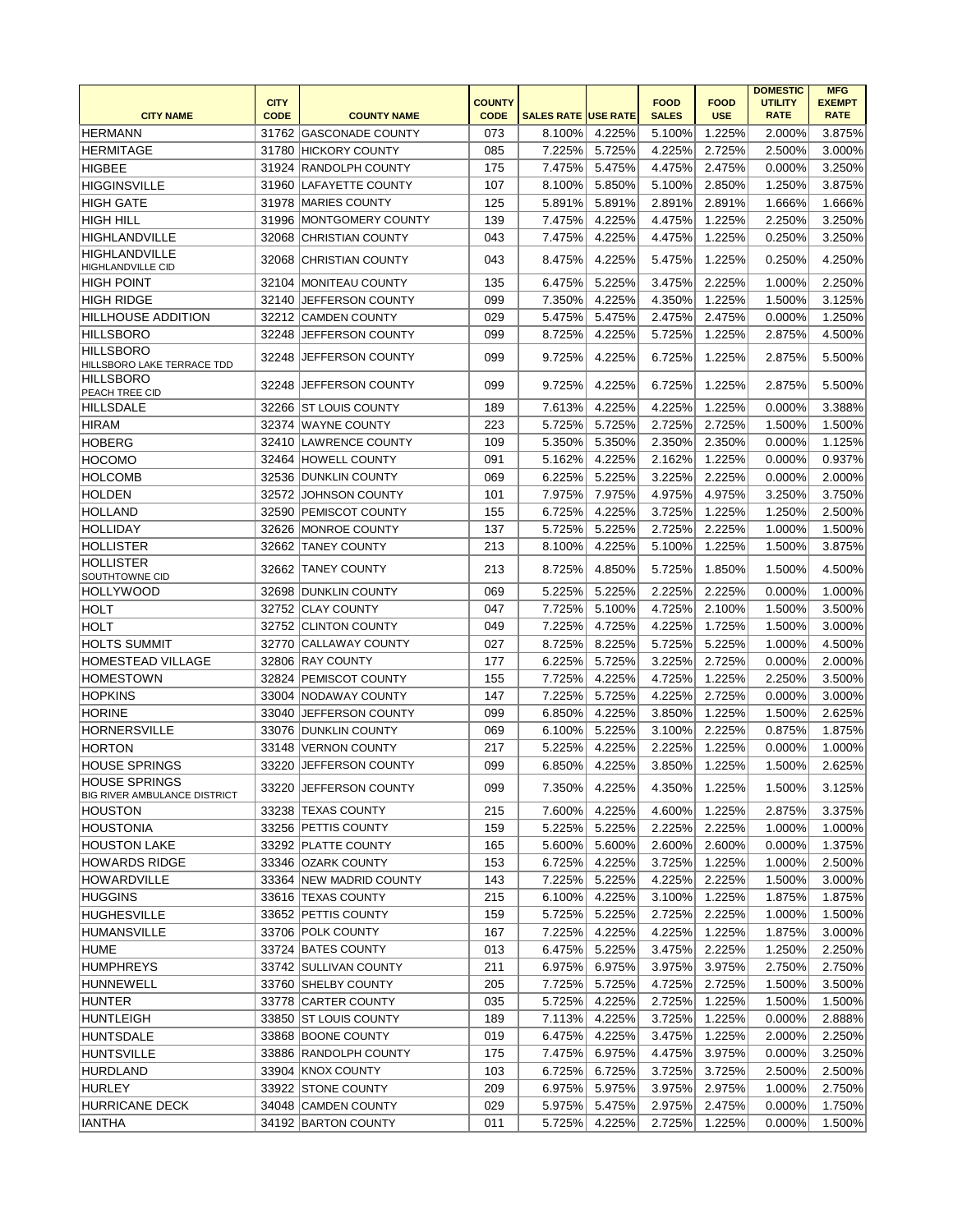|                                                                         |                            |                           |                              |                            |        |                             |                           | <b>DOMESTIC</b>               | <b>MFG</b>                   |
|-------------------------------------------------------------------------|----------------------------|---------------------------|------------------------------|----------------------------|--------|-----------------------------|---------------------------|-------------------------------|------------------------------|
| <b>CITY NAME</b>                                                        | <b>CITY</b><br><b>CODE</b> | <b>COUNTY NAME</b>        | <b>COUNTY</b><br><b>CODE</b> | <b>SALES RATE USE RATE</b> |        | <b>FOOD</b><br><b>SALES</b> | <b>FOOD</b><br><b>USE</b> | <b>UTILITY</b><br><b>RATE</b> | <b>EXEMPT</b><br><b>RATE</b> |
|                                                                         |                            |                           |                              |                            |        |                             |                           |                               |                              |
| <b>IATAN</b>                                                            |                            | 34210 PLATTE COUNTY       | 165                          | 5.600%                     | 5.600% | 2.600%                      | 2.600%                    | 0.000%                        | 1.375%                       |
| <b>IBERIA</b>                                                           |                            | 34228 MILLER COUNTY       | 131                          | 7.725%                     | 5.225% | 4.725%                      | 2.225%                    | 2.000%                        | 3.500%                       |
| <b>ICONIUM</b>                                                          |                            | 34246 ST CLAIR COUNTY     | 185                          | 4.725%                     | 4.225% | 1.725%                      | 1.225%                    | 0.000%                        | 0.500%                       |
| <b>ILASCO</b>                                                           |                            | 34318 RALLS COUNTY        | 173                          | 6.725%                     | 6.725% | 3.725%                      | 3.725%                    | 0.000%                        | 2.500%                       |
| <b>IMPERIAL</b>                                                         | 34354                      | <b>JEFFERSON COUNTY</b>   | 099                          | 6.600%                     | 4.225% | 3.600%                      | 1.225%                    | 1.500%                        | 2.375%                       |
| <b>IMPERIAL</b><br>ANTONIA FIRE PROTECTION<br><b>DISTRICT</b>           | 34354                      | <b>JEFFERSON COUNTY</b>   | 099                          | 7.100%                     | 4.225% | 4.100%                      | 1.225%                    | 1.500%                        | 2.875%                       |
| <b>IMPERIAL</b><br><b>ROCK COMMUNITY FIRE</b><br>PROTECTION DISTRICT    | 34354                      | <b>JEFFERSON COUNTY</b>   | 099                          | 7.100%                     | 4.225% | 4.100%                      | 1.225%                    | 1.500%                        | 2.875%                       |
| <b>INDEPENDENCE</b>                                                     |                            | 35000 CLAY COUNTY         | 047                          | 7.475%                     | 5.100% | 4.475%                      | 2.100%                    | 1.125%                        | 3.250%                       |
| <b>INDEPENDENCE</b>                                                     |                            | 35000 JACKSON COUNTY      | 095                          | 7.725%                     | 4.225% | 4.725%                      | 1.225%                    | 1.125%                        | 3.500%                       |
| INDEPENDENCE<br>39TH STREET TDD                                         | 35000                      | <b>JACKSON COUNTY</b>     | 095                          | 7.850%                     | 4.225% | 4.850%                      | 1.225%                    | 1.125%                        | 3.625%                       |
| <b>INDEPENDENCE</b><br>INDEPENDENCE EVENT CENTER CID<br>39TH STREET TDD |                            | 35000 JACKSON COUNTY      | 095                          | 8.600%                     | 4.225% | 5.600%                      | 1.225%                    | 1.125%                        | 4.375%                       |
| <b>INDEPENDENCE</b><br><b>CRACKERNECK CENTER CID</b><br>39TH STREET TDD |                            | 35000 JACKSON COUNTY      | 095                          | 8.850%                     | 4.225% | 5.850%                      | 1.225%                    | 1.125%                        | 4.625%                       |
| <b>INDEPENDENCE</b><br>39TH STREET TDD<br><b>CRACKERNECK CREEK TDD</b>  |                            | 35000 JACKSON COUNTY      | 095                          | 8.850%                     | 4.225% | 5.850%                      | 1.225%                    | 1.125%                        | 4.625%                       |
| <b>INDEPENDENCE</b><br><b>CRACKERNECK CREEK TDD</b>                     | 35000                      | <b>JACKSON COUNTY</b>     | 095                          | 8.725%                     | 4.225% | 5.725%                      | 1.225%                    | 1.125%                        | 4.500%                       |
| <b>INDEPENDENCE</b><br><b>INDEPENDENCE EVENT CENTER CID</b>             | 35000                      | <b>JACKSON COUNTY</b>     | 095                          | 8.475%                     | 4.225% | 5.475%                      | 1.225%                    | 1.125%                        | 4.250%                       |
| <b>INDEPENDENCE</b><br>NOLAND FASHION SQUARE CID                        | 35000                      | <b>JACKSON COUNTY</b>     | 095                          | 8.725%                     | 5.225% | 5.725%                      | 2.225%                    | 1.125%                        | 4.500%                       |
| <b>INDEPENDENCE</b><br>NOLAND ROAD CID                                  | 35000                      | <b>JACKSON COUNTY</b>     | 095                          | 8.475%                     | 4.225% | 5.475%                      | 1.225%                    | 1.125%                        | 4.250%                       |
| <b>INDIAN POINT (VILLAGE)</b>                                           |                            | 35186 STONE COUNTY        | 209                          | 8.975%                     | 5.975% | 4.975%                      | 2.975%                    | 1.000%                        | 4.750%                       |
| INNSBROOK (VILLAGE OF)                                                  |                            | 35240 WARREN COUNTY       | 219                          | 7.100%                     | 5.725% | 4.100%                      | 2.725%                    | 0.000%                        | 2.875%                       |
| <b>IONIA</b>                                                            |                            | 35306 BENTON COUNTY       | 015                          | 6.100%                     | 5.600% | 3.100%                      | 2.600%                    | 1.375%                        | 1.875%                       |
| <b>IRONDALE</b>                                                         |                            | 35396 WASHINGTON COUNTY   | 221                          | 8.225%                     | 6.725% | 5.225%                      | 3.725%                    | 2.500%                        | 4.000%                       |
| <b>IRON MOUNTAIN LAKE</b>                                               |                            | 35432 ST FRANCOIS COUNTY  | 187                          | 7.350%                     | 4.225% | 4.350%                      | 1.225%                    | 1.500%                        | 3.125%                       |
| <b>IRONTON</b>                                                          |                            | 35468   IRON COUNTY       | 093                          | 8.225%                     | 4.225% | 5.225%                      | 1.225%                    | 1.500%                        | 4.000%                       |
| <b>IRWIN</b>                                                            |                            | 35486 BARTON COUNTY       | 011                          | 5.725%                     | 4.225% | 2.725%                      | 1.225%                    | 0.000%                        | 1.500%                       |
| <b>ISABELLA</b>                                                         | 35504                      | <b>OZARK COUNTY</b>       | 153                          | 6.725%                     | 4.225% | 3.725%                      | 1.225%                    | 1.000%                        | 2.500%                       |
| JACKSON                                                                 |                            | 35648 CAPE GIRARDEAU CNTY | 031                          | 7.225%                     | 5.225% | 4.225%                      | 2.225%                    | 2.000%                        | 3.000%                       |
| <b>JACKSONVILLE</b>                                                     |                            | 36224 RANDOLPH COUNTY     | 175                          | 5.975%                     | 5.475% | 2.975%                      | 2.475%                    | 0.000%                        | 1.750%                       |
| <b>JADWIN</b>                                                           |                            | 36242 DENT COUNTY         | 065                          | 5.475%                     | 4.225% | 2.475%                      | 1.225%                    | 1.000%                        | 1.250%                       |
| JAMESON                                                                 |                            | 36314 DAVIESS COUNTY      | 061                          | 6.225%                     | 5.725% | 3.225%                      | 2.725%                    | 0.000%                        | 2.000%                       |
| JAMESPORT                                                               |                            | 36332 DAVIESS COUNTY      | 061                          | 7.725%                     | 5.725% | 4.725%                      | 2.725%                    | 0.000%                        | 3.500%                       |
| <b>JAMESTOWN</b>                                                        |                            | 36368 MONITEAU COUNTY     | 135                          | 6.475%                     | 5.225% | 3.475%                      | 2.225%                    | 1.000%                        | 2.250%                       |
| <b>JANE</b>                                                             |                            | 36422 MCDONALD COUNTY     | 119                          | 7.225%                     | 4.225% | 4.225%                      | 1.225%                    | 1.500%                        | 3.000%                       |
|                                                                         |                            |                           | 097                          |                            |        |                             |                           |                               |                              |
| <b>JASPER</b>                                                           |                            | 36512 JASPER COUNTY       |                              | 7.450%                     | 4.225% | 4.450%                      | 1.225%                    | 1.500%                        | 3.225%                       |
| JAYWYE                                                                  |                            | 36620 NEW MADRID COUNTY   | 143                          | 6.225%                     | 4.225% | 3.225%                      | 1.225%                    | 1.500%                        | 2.000%                       |
| JEFFERSON CITY                                                          |                            | 37000 CALLAWAY COUNTY     | 027                          | 7.725%                     | 5.225% | 4.725%                      | 2.225%                    | 1.000%                        | 3.500%                       |
| JEFFERSON CITY<br><b>JEFFERSON CITY</b>                                 |                            | 37000 COLE COUNTY         | 051                          | 7.725%                     | 5.725% | 4.725%                      | 2.725%                    | 1.000%                        | 3.500%                       |
| CAPITAL MALL CID<br><b>JEFFERSON CITY</b>                               |                            | 37000 COLE COUNTY         | 051                          | 8.725%                     | 6.725% | 5.725%                      | 3.725%                    | 1.000%                        | 4.500%                       |
| COMMONS OF HAZEL HILL TDD<br>JEFFERSON CITY                             |                            | 37000 COLE COUNTY         | 051                          | 8.725%                     | 5.725% | 5.725%                      | 2.725%                    | 1.000%                        | 4.500%                       |
| <b>STONE RIDGE TDD</b>                                                  |                            | 37000 COLE COUNTY         | 051                          | 8.725%                     | 5.725% | 5.725%                      | 2.725%                    | 1.000%                        | 4.500%                       |
| JEFFERSON CITY<br>US HIGHWAY 50/63 CITYVIEW TDD                         |                            | 37000 COLE COUNTY         | 051                          | 8.725%                     | 5.725% | 5.725%                      | 2.725%                    | 1.000%                        | 4.500%                       |
| <b>JENKINS</b>                                                          |                            | 37124 BARRY COUNTY        | 009                          | 6.225%                     | 4.225% | 3.225%                      | 1.225%                    | 0.000%                        | 2.000%                       |
| <b>JENNINGS</b>                                                         |                            | 37178 ST LOUIS COUNTY     | 189                          | 8.363%                     | 4.225% | 4.975%                      | 1.225%                    | 0.000%                        | 4.138%                       |
| JENNINGS (X1)                                                           |                            | 37179 ST LOUIS COUNTY     | 189                          | 8.363%                     | 4.225% | 4.975%                      | 1.225%                    | 0.000%                        | 4.138%                       |
| JENNINGS (T1)                                                           |                            | 37180 ST LOUIS COUNTY     | 189                          | 8.363%                     | 4.225% | 4.975%                      | 1.225%                    | 0.000%                        | 4.138%                       |
| JENNINGS (T3)                                                           |                            | 37182 ST LOUIS COUNTY     | 189                          | 8.363%                     | 4.225% | 4.975%                      | 1.225%                    | 0.000%                        | 4.138%                       |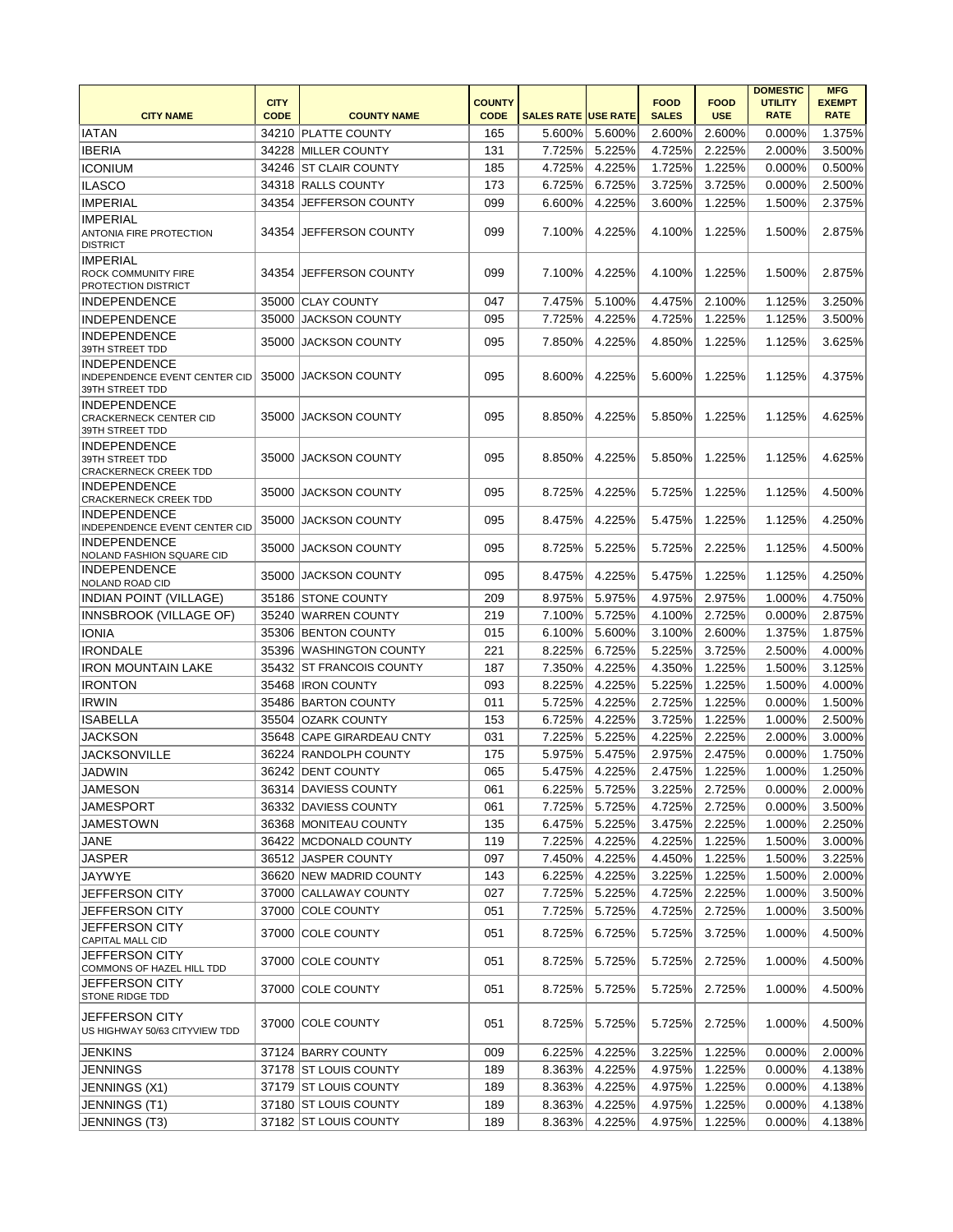|                                                                                                |                            |                          |                              |                            |               |                             |                           | <b>DOMESTIC</b>               | <b>MFG</b>                   |
|------------------------------------------------------------------------------------------------|----------------------------|--------------------------|------------------------------|----------------------------|---------------|-----------------------------|---------------------------|-------------------------------|------------------------------|
| <b>CITY NAME</b>                                                                               | <b>CITY</b><br><b>CODE</b> | <b>COUNTY NAME</b>       | <b>COUNTY</b><br><b>CODE</b> | <b>SALES RATE USE RATE</b> |               | <b>FOOD</b><br><b>SALES</b> | <b>FOOD</b><br><b>USE</b> | <b>UTILITY</b><br><b>RATE</b> | <b>EXEMPT</b><br><b>RATE</b> |
| JENNINGS (T3)<br>PLAZA ON THE BLVD JENNINGS CID                                                |                            | 37182 ST LOUIS COUNTY    | 189                          | 8.863%                     | 4.725%        | 5.475%                      | 1.725%                    | 0.000%                        | 4.638%                       |
| JENNINGS (T4)                                                                                  |                            | 37183 ST LOUIS COUNTY    | 189                          | 8.363%                     | 4.225%        | 4.975%                      | 1.225%                    | 0.000%                        | 4.138%                       |
| JENNINGS (T4)<br>JENNINGS STATION ROAD CID                                                     |                            | 37183 ST LOUIS COUNTY    | 189                          | 9.113%                     | 4.225%        | 5.725%                      | 1.225%                    | 0.000%                        | 4.888%                       |
| JENNINGS (T5)                                                                                  |                            | 37184 ST LOUIS COUNTY    | 189                          | 8.363%                     | 4.225%        | 4.975%                      | 1.225%                    | 0.000%                        | 4.138%                       |
| JENNINGS (T6)                                                                                  |                            | 37185 ST LOUIS COUNTY    | 189                          | 8.363%                     | 4.225%        | 4.975%                      | 1.225%                    | 0.000%                        | 4.138%                       |
| JENNINGS (T7)                                                                                  |                            | 37186 ST LOUIS COUNTY    | 189                          | 8.363%                     | 4.225%        | 4.975%                      | 1.225%                    | 0.000%                        | 4.138%                       |
| <b>JERICO SPRINGS</b>                                                                          |                            | 37214 CEDAR COUNTY       | 039                          | 6.225%                     | 4.225%        | 3.225%                      | 1.225%                    | 0.500%                        | 2.000%                       |
| JEROME                                                                                         |                            | 37250 PHELPS COUNTY      | 161                          | 5.350%                     | 4.225%        | 2.350%                      | 1.225%                    | 0.000%                        | 1.125%                       |
| JONESBURG                                                                                      |                            | 37574 MONTGOMERY COUNTY  | 139                          | 7.975%                     | 4.225%        | 4.975%                      | 1.225%                    | 3.250%                        | 3.750%                       |
| <b>JOPLIN</b>                                                                                  |                            | 37592 JASPER COUNTY      | 097                          | 8.075%                     | 4.225%        | 5.075%                      | 1.225%                    | 0.000%                        | 3.850%                       |
| <b>JOPLIN</b><br>1717 MARKET PLACE TDD                                                         | 37592                      | <b>JASPER COUNTY</b>     | 097                          | 8.200%                     | 4.225%        | 5.200%                      | 1.225%                    | 0.000%                        | 3.975%                       |
| JOPLIN<br>NORTHPARK LANE CID                                                                   |                            | 37592 JJASPER COUNTY     | 097                          | 9.075%                     | 5.225%        | 6.075%                      | 2.225%                    | 0.000%                        | 4.850%                       |
| <b>JOPLIN</b>                                                                                  |                            | 37592 NEWTON COUNTY      | 145                          | 7.975%                     | 4.225%        | 4.975%                      | 1.225%                    | 1.125%                        | 3.750%                       |
| <b>JOPLIN</b><br>HIGHWAY 166 CID                                                               |                            | 37592 NEWTON COUNTY      | 145                          | 8.975%                     | 4.225%        | 5.975%                      | 1.225%                    | 1.125%                        | 4.750%                       |
| <b>JOPLIN</b><br>HOPE VALLEY CID                                                               |                            | 37592 NEWTON COUNTY      | 145                          | 8.975%                     | 5.225%        | 5.975%                      | 2.225%                    | 1.125%                        | 4.750%                       |
| JOSEPHVILLE                                                                                    | 37700                      | <b>ST CHARLES COUNTY</b> | 183                          | 6.950%                     | 5.950%        | 3.850%                      | 2.850%                    | 0.000%                        | 2.725%                       |
| <b>JUNCTION CITY</b>                                                                           |                            | 37736 MADISON COUNTY     | 123                          | 6.225%                     | 4.225%        | 3.225%                      | 1.225%                    | 1.500%                        | 2.000%                       |
| <b>KAHOKA</b>                                                                                  |                            | 37790 CLARK COUNTY       | 045                          | 7.725%                     | 4.225%        | 4.725%                      | 1.225%                    | 0.000%                        | 3.500%                       |
| <b>KAISER</b>                                                                                  |                            | 37808 MILLER COUNTY      | 131                          | 5.725%                     | 5.225%        | 2.725%                      | 2.225%                    | 1.000%                        | 1.500%                       |
| <b>KANSAS CITY</b>                                                                             |                            | 38000 CASS COUNTY        | 037                          | 8.850%                     | 8.850%        | 5.850%                      | 5.850%                    | 1.250%                        | 4.625%                       |
| <b>KANSAS CITY</b>                                                                             |                            | 38000 CLAY COUNTY        | 047                          | 8.100%                     | 7.975%        | 5.100%                      | 4.975%                    | 0.000%                        | 3.875%                       |
| <b>KANSAS CITY</b><br>210 HIGHWAY CID<br>210 HIGHWAY TDD                                       |                            | 38000 CLAY COUNTY        | 047                          | 10.100%                    | 7.975%        | 7.100%                      | 4.975%                    | 0.000%                        | 5.875%                       |
| KANSAS CITY<br>ANTIOCH CENTER CID                                                              |                            | 38000 CLAY COUNTY        | 047                          | 9.100%                     | 7.975%        | 6.100%                      | 4.975%                    | 0.000%                        | 4.875%                       |
| <b>KANSAS CITY</b><br>BRIARCLIFF PARKWAY HIGHWAY 9<br>TDD                                      |                            | 38000 CLAY COUNTY        | 047                          | 8.600%                     | 7.975%        | 5.600%                      | 4.975%                    | 0.000%                        | 4.375%                       |
| <b>KANSAS CITY</b><br>FLINTLOCK PLAZA CID                                                      |                            | 38000 CLAY COUNTY        | 047                          | 9.100%                     | 8.975%        | 6.100%                      | 5.975%                    | 0.000%                        | 4.875%                       |
| <b>KANSAS CITY</b><br>FLINTLOCK SHOPPES CID                                                    |                            | 38000 CLAY COUNTY        | 047                          | 9.100%                     | 8.975%        | 6.100%                      | 5.975%                    | 0.000%                        | 4.875%                       |
| <b>KANSAS CITY</b><br>METRO NORTH SQUARE AND<br><b>COMMONS CID</b>                             |                            | 38000 CLAY COUNTY        | 047                          | 8.975%                     | 8.850%        | 5.975%                      | 5.850%                    | 0.000%                        | 4.750%                       |
| KANSAS CITY<br><b>NORTH OAK VILLAGE CID</b>                                                    |                            | 38000  CLAY COUNTY       | 047                          |                            | 9.100% 8.975% | 6.100%                      | 5.975%                    | 0.000%                        | 4.875%                       |
| <b>KANSAS CITY</b><br>OAK BARRY CID                                                            |                            | 38000 CLAY COUNTY        | 047                          | 8.975%                     | 8.850%        | 5.975%                      | 5.850%                    | 0.000%                        | 4.750%                       |
| <b>KANSAS CITY</b><br>SHOAL CREEK PARKWAY/NORTH<br>OAK TRAFFICWAY TDD                          |                            | 38000 CLAY COUNTY        | 047                          | 9.100%                     | 7.975%        | 6.100%                      | 4.975%                    | 0.000%                        | 4.875%                       |
| <b>KANSAS CITY</b><br><b>VILLAGES CID</b>                                                      |                            | 38000 CLAY COUNTY        | 047                          | 9.100%                     | 8.975%        | 6.100%                      | 5.975%                    | 0.000%                        | 4.875%                       |
| <b>KANSAS CITY</b>                                                                             |                            | 38000 JACKSON COUNTY     | 095                          | 8.350%                     | 7.100%        | 5.350%                      | 4.100%                    | 0.000%                        | 4.125%                       |
| <b>KANSAS CITY</b><br>39TH STREET CID                                                          | 38000                      | <b>JACKSON COUNTY</b>    | 095                          | 8.850%                     | 7.600%        | 5.850%                      | 4.600%                    | 0.000%                        | 4.625%                       |
| <b>KANSAS CITY</b><br>51ST & OAK CID                                                           |                            | 38000 JACKSON COUNTY     | 095                          | 9.350%                     | 8.100%        | 6.350%                      | 5.100%                    | 0.000%                        | 5.125%                       |
| <b>KANSAS CITY</b><br>4840 CID                                                                 | 38000                      | <b>JACKSON COUNTY</b>    | 095                          | 9.350%                     | 8.100%        | 6.350%                      | 5.100%                    | 0.000%                        | 5.125%                       |
| <b>KANSAS CITY</b><br>5050 MAIN CID                                                            |                            | 38000 JACKSON COUNTY     | 095                          | 9.350%                     | 8.100%        | 6.350%                      | 5.100%                    | 0.000%                        | 5.125%                       |
| <b>KANSAS CITY</b><br>KANSAS CITY DOWNTOWN<br><b>STREETCAR TDD</b><br>1200 MAIN/SOUTH LOOP TDD |                            | 38000 JACKSON COUNTY     | 095                          | 10.350%                    | 7.100%        | 7.350%                      | 4.100%                    | $0.000\%$                     | 6.125%                       |
| <b>KANSAS CITY</b><br><b>BROOKSIDE CID</b>                                                     |                            | 38000 JACKSON COUNTY     | 095                          | 8.850%                     | 7.600%        | 5.850%                      | 4.600%                    | 0.000%                        | 4.625%                       |
| <b>KANSAS CITY</b><br>BRYWOOD CENTRE CID                                                       |                            | 38000 JACKSON COUNTY     | 095                          | 9.350%                     | 8.100%        | 6.350%                      | 5.100%                    | 0.000%                        | 5.125%                       |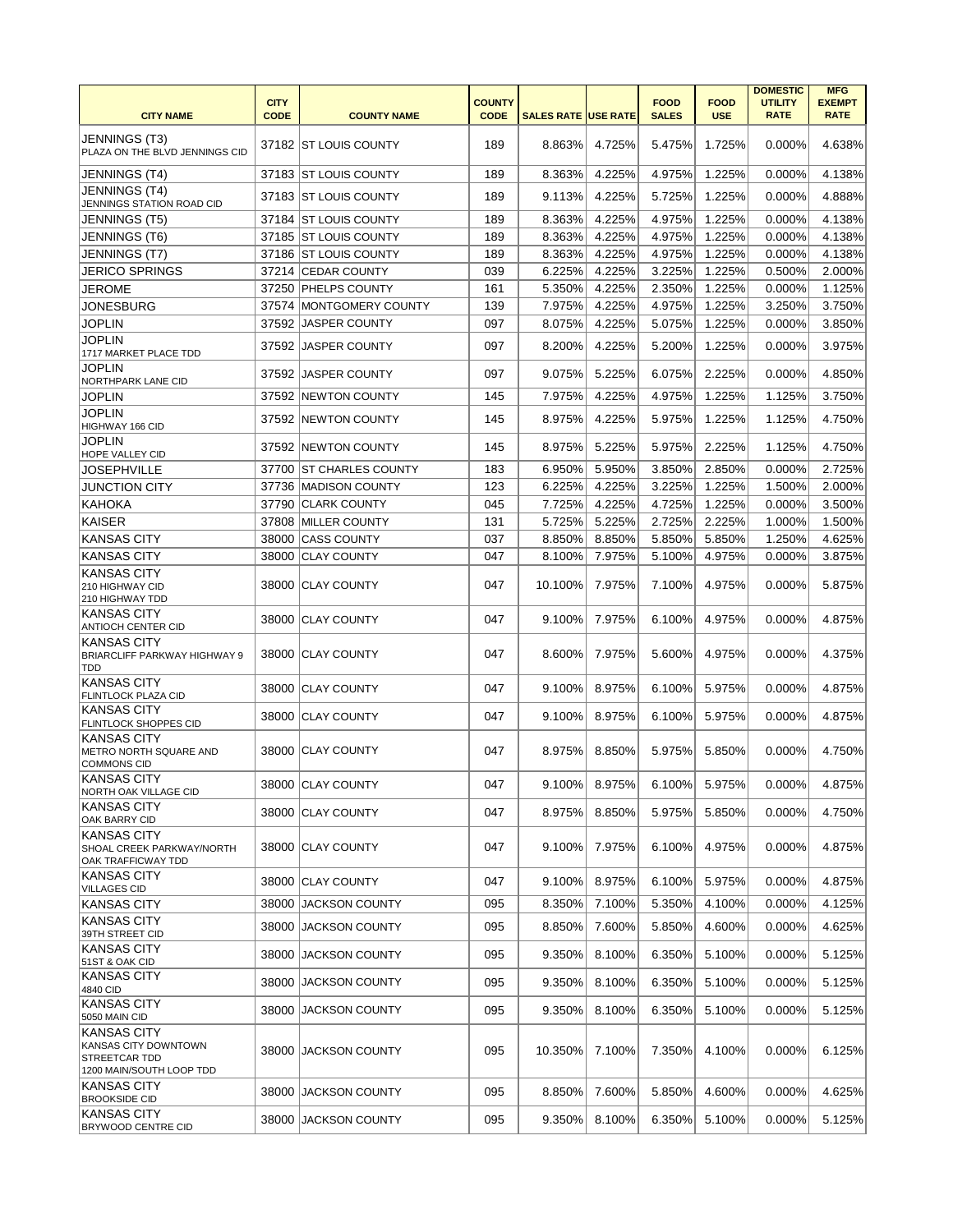| <b>CITY NAME</b>                                                                                             | <b>CITY</b><br><b>CODE</b> | <b>COUNTY NAME</b>    | <b>COUNTY</b><br><b>CODE</b> | <b>SALES RATE USE RATE</b> |        | <b>FOOD</b><br><b>SALES</b> | <b>FOOD</b><br><b>USE</b> | <b>DOMESTIC</b><br><b>UTILITY</b><br><b>RATE</b> | <b>MFG</b><br><b>EXEMPT</b><br><b>RATE</b> |
|--------------------------------------------------------------------------------------------------------------|----------------------------|-----------------------|------------------------------|----------------------------|--------|-----------------------------|---------------------------|--------------------------------------------------|--------------------------------------------|
| <b>KANSAS CITY</b><br>COUNTRY CLUB PLAZA TDD                                                                 | 38000                      | <b>JACKSON COUNTY</b> | 095                          | 8.850%                     | 7.100% | 5.850%                      | 4.100%                    | 0.000%                                           | 4.625%                                     |
| <b>KANSAS CITY</b><br>INDEPENDENCE AVENUE CID                                                                | 38000                      | <b>JACKSON COUNTY</b> | 095                          | 9.350%                     | 8.100% | 6.350%                      | 5.100%                    | 0.000%                                           | 5.125%                                     |
| <b>KANSAS CITY</b><br>KANSAS CITY DOWNTOWN<br>STREETCAR TDD                                                  |                            | 38000 JACKSON COUNTY  | 095                          | 9.350%                     | 7.100% | 6.350%                      | 4.100%                    | 0.000%                                           | 5.125%                                     |
| <b>KANSAS CITY</b><br>KANSAS CITY MISSOURI DISTRICT 1<br>PID                                                 | 38000                      | IJACKSON COUNTY       | 095                          | 9.350%                     | 8.100% | 6.350%                      | 5.100%                    | 0.000%                                           | 5.125%                                     |
| <b>KANSAS CITY</b><br>KANSAS CITY MISSOURI DISTRICT 1<br>PID<br>KANSAS CITY DOWNTOWN<br><b>STREETCAR TDD</b> |                            | 38000 JACKSON COUNTY  | 095                          | 10.350%                    | 8.100% | 7.350%                      | 5.100%                    | 0.000%                                           | 6.125%                                     |
| <b>KANSAS CITY</b><br>KANSAS CITY MISSOURI DISTRICT 2<br>PID                                                 | 38000                      | <b>JACKSON COUNTY</b> | 095                          | 9.350%                     | 8.100% | 6.350%                      | 5.100%                    | 0.000%                                           | 5.125%                                     |
| <b>KANSAS CITY</b><br><b>LANDING MALL CID</b>                                                                | 38000                      | <b>JACKSON COUNTY</b> | 095                          | 9.350%                     | 8.100% | 6.350%                      | 5.100%                    | 0.000%                                           | 5.125%                                     |
| <b>KANSAS CITY</b><br>M150 & 135TH ST TDD                                                                    | 38000                      | JACKSON COUNTY        | 095                          | 9.350%                     | 7.100% | 6.350%                      | 4.100%                    | 0.000%                                           | 5.125%                                     |
| <b>KANSAS CITY</b><br><b>MARTIN CITY CID</b><br>M150 & 135TH ST TDD                                          |                            | 38000 JACKSON COUNTY  | 095                          | 9.850%                     | 7.600% | 6.850%                      | 4.600%                    | 0.000%                                           | 5.625%                                     |
| <b>KANSAS CITY</b><br><b>MARTIN CITY CID</b>                                                                 | 38000                      | <b>JACKSON COUNTY</b> | 095                          | 8.850%                     | 7.600% | 5.850%                      | 4.600%                    | 0.000%                                           | 4.625%                                     |
| <b>KANSAS CITY</b><br>KANSAS CITY DOWNTOWN<br><b>STREETCAR TDD</b><br><b>PERFORMING ARTS CID</b>             | 38000                      | <b>JACKSON COUNTY</b> | 095                          | 10.350%                    | 8.100% | 7.350%                      | 5.100%                    | 0.000%                                           | 6.125%                                     |
| <b>KANSAS CITY</b><br><b>PLAZA EAST CID</b>                                                                  | 38000                      | <b>JACKSON COUNTY</b> | 095                          | 9.350%                     | 8.100% | 6.350%                      | 5.100%                    | 0.000%                                           | 5.125%                                     |
| <b>KANSAS CITY</b><br><b>RED BRIDGE CID</b>                                                                  | 38000                      | <b>JACKSON COUNTY</b> | 095                          | 8.850%                     | 7.600% | 5.850%                      | 4.600%                    | 0.000%                                           | 4.625%                                     |
| <b>KANSAS CITY</b><br>RED BRIDGE SHOPPING CENTER<br>CID<br><b>RED BRIDGE CID</b>                             | 38000                      | <b>JACKSON COUNTY</b> | 095                          | 9.350%                     | 8.100% | 6.350%                      | 5.100%                    | $0.000\%$                                        | 5.125%                                     |
| KANSAS CITY<br>SHOPS ON BLUE PARKWAY CID                                                                     | 38000                      | <b>JACKSON COUNTY</b> | 095                          | 9.350%                     | 8.100% | 6.350%                      | 5.100%                    | 0.000%                                           | 5.125%                                     |
| <b>KANSAS CITY</b><br><b>SKELLY CID</b>                                                                      | 38000                      | <b>JACKSON COUNTY</b> | 095                          | 9.350%                     | 8.100% | 6.350%                      | 5.100%                    | $0.000\%$                                        | 5.125%                                     |
| <b>KANSAS CITY</b><br>STATE LINE SHOPPING CENTER CID                                                         |                            | 38000 JACKSON COUNTY  | 095                          | 9.350%                     | 8.100% | 6.350%                      | 5.100%                    | 0.000%                                           | 5.125%                                     |
| <b>KANSAS CITY</b><br><b>TROOST AVE CID</b>                                                                  |                            | 38000 JACKSON COUNTY  | 095                          | 8.850%                     | 7.600% | 5.850%                      | 4.600%                    | 0.000%                                           | 4.625%                                     |
| <b>KANSAS CITY</b><br>TRUMAN ROAD CID                                                                        |                            | 38000 JACKSON COUNTY  | 095                          | 8.850%                     | 7.600% | 5.850%                      | 4.600%                    | 0.000%                                           | 4.625%                                     |
| <b>KANSAS CITY</b><br><b>WALDO CID</b>                                                                       |                            | 38000 JACKSON COUNTY  | 095                          | 8.850%                     | 7.600% | 5.850%                      | 4.600%                    | 0.000%                                           | 4.625%                                     |
| <b>KANSAS CITY</b><br><b>WARD PARKWAY SHOPPING</b><br><b>CENTER CID</b>                                      |                            | 38000 JACKSON COUNTY  | 095                          | 9.350%                     | 8.100% | 6.350%                      | 5.100%                    | 0.000%                                           | 5.125%                                     |
| <b>KANSAS CITY</b><br><b>WATTS MILL CID</b>                                                                  |                            | 38000 JACKSON COUNTY  | 095                          | 9.350%                     | 8.100% | 6.350%                      | 5.100%                    | 0.000%                                           | 5.125%                                     |
| <b>KANSAS CITY</b><br><b>WESTPORT CID</b>                                                                    |                            | 38000 JACKSON COUNTY  | 095                          | 8.850%                     | 7.600% | 5.850%                      | 4.600%                    | 0.000%                                           | 4.625%                                     |
| <b>KANSAS CITY</b>                                                                                           |                            | 38000 PLATTE COUNTY   | 165                          | 8.475%                     | 8.475% | 5.475%                      | 5.475%                    | 0.000%                                           | 4.250%                                     |
| <b>KANSAS CITY</b><br>EDGEWOOD FARMS CID                                                                     |                            | 38000 PLATTE COUNTY   | 165                          | 9.475%                     | 9.475% | 6.475%                      | 6.475%                    | 0.000%                                           | 5.250%                                     |
| <b>KANSAS CITY</b><br>KANSAS CITY INTERNATIONAL<br><b>AIRPORT CID</b>                                        |                            | 38000 PLATTE COUNTY   | 165                          | 9.475%                     | 9.475% | 6.475%                      | 6.475%                    | 0.000%                                           | 5.250%                                     |
| <b>KANSAS CITY</b><br>OLD FOUNDATION CID                                                                     |                            | 38000 PLATTE COUNTY   | 165                          | 9.475%                     | 9.475% | 6.475%                      | 6.475%                    | 0.000%                                           | 5.250%                                     |
| <b>KANSAS CITY</b><br>PARK PLAZA TDD                                                                         |                            | 38000 PLATTE COUNTY   | 165                          | 9.475%                     | 8.475% | 6.475%                      | 5.475%                    | 0.000%                                           | 5.250%                                     |
| <b>KANSAS CITY</b><br>PLATTE COUNTY MO SOUTH 1 TDD                                                           |                            | 38000 PLATTE COUNTY   | 165                          | 9.475%                     | 8.475% | 6.475%                      | 5.475%                    | 0.000%                                           | 5.250%                                     |
| <b>KANSAS CITY</b><br>PLATTE COUNTY MO SOUTH II TDD                                                          |                            | 38000 PLATTE COUNTY   | 165                          | 9.475%                     | 8.475% | 6.475%                      | 5.475%                    | 0.000%                                           | 5.250%                                     |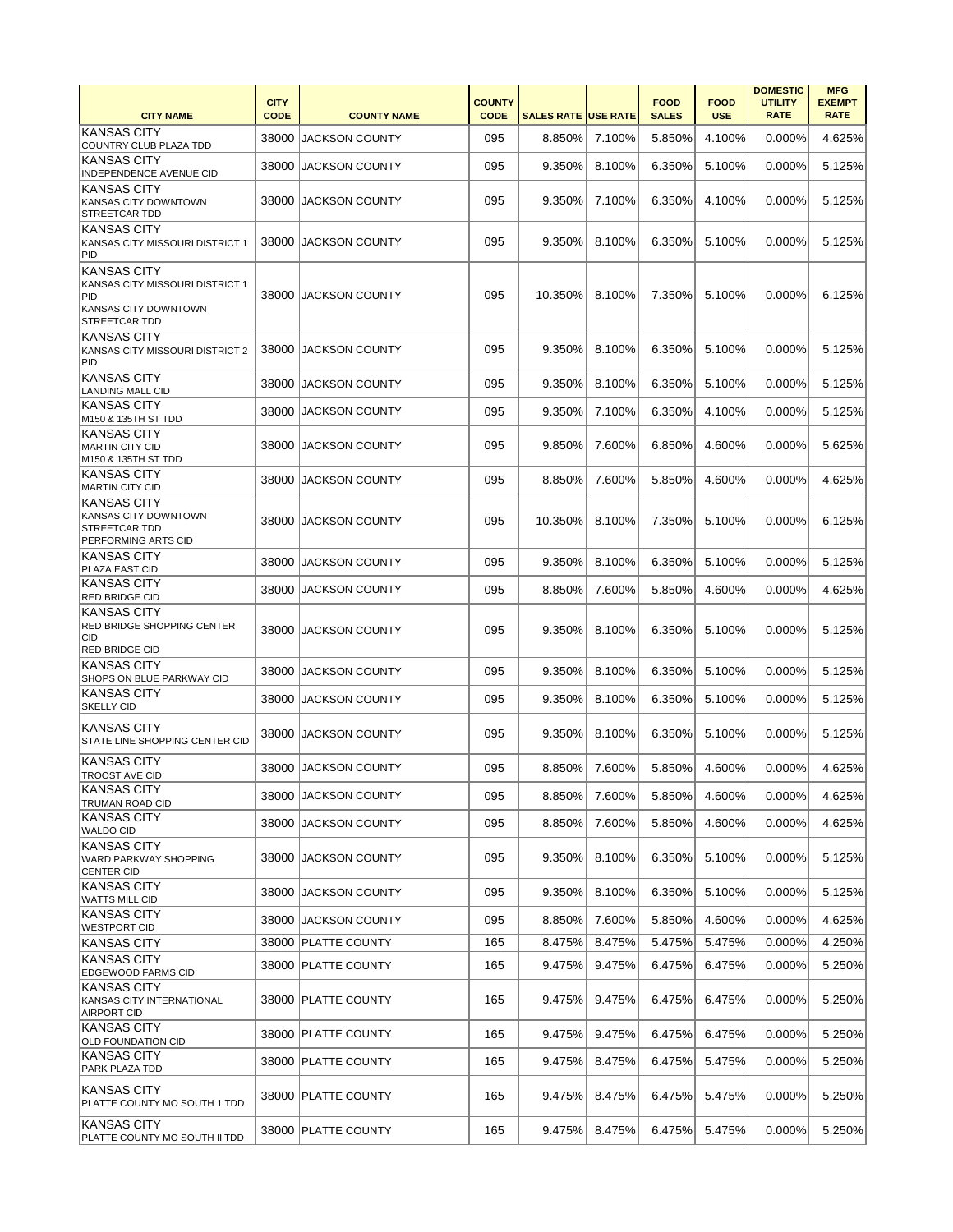| <b>CITY NAME</b>                                                | <b>CITY</b><br><b>CODE</b> | <b>COUNTY NAME</b>       | <b>COUNTY</b><br><b>CODE</b> | <b>SALES RATE USE RATE</b> |        | <b>FOOD</b><br><b>SALES</b> | <b>FOOD</b><br><b>USE</b> | <b>DOMESTIC</b><br><b>UTILITY</b><br><b>RATE</b> | <b>MFG</b><br><b>EXEMPT</b><br><b>RATE</b> |
|-----------------------------------------------------------------|----------------------------|--------------------------|------------------------------|----------------------------|--------|-----------------------------|---------------------------|--------------------------------------------------|--------------------------------------------|
| <b>KANSAS CITY</b><br>TIFFANY LANDING CID                       |                            | 38000 PLATTE COUNTY      | 165                          | 9.475%                     | 9.475% | 6.475%                      | 6.475%                    | 0.000%                                           | 5.250%                                     |
| <b>KANSAS CITY</b><br>TREMONT SQUARE TDD                        |                            | 38000 PLATTE COUNTY      | 165                          | 9.475%                     | 8.475% | 6.475%                      | 5.475%                    | 0.000%                                           | 5.250%                                     |
| <b>KANSAS CITY</b><br>TUILERIES PLAZA TDD                       |                            | 38000 PLATTE COUNTY      | 165                          | 9.475%                     | 8.475% | 6.475%                      | 5.475%                    | 0.000%                                           | 5.250%                                     |
| <b>KEARNEY</b>                                                  |                            | 38072 CLAY COUNTY        | 047                          | 7.225%                     | 5.100% | 4.225%                      | 2.100%                    | 1.000%                                           | 3.000%                                     |
| <b>KEARNEY</b><br><b>KEARNEY WEST SIDE CID</b>                  |                            | 38072 CLAY COUNTY        | 047                          | 8.225%                     | 5.100% | 5.225%                      | 2.100%                    | 1.000%                                           | 4.000%                                     |
| <b>KEARNEY</b><br>SHOPPES AT KEARNEY CID                        |                            | 38072 CLAY COUNTY        | 047                          | 8.225%                     | 6.100% | 5.225%                      | 3.100%                    | 1.000%                                           | 4.000%                                     |
| <b>KELSO</b>                                                    |                            | 38216 SCOTT COUNTY       | 201                          | 6.225%                     | 5.225% | 3.225%                      | 2.225%                    | 1.000%                                           | 2.000%                                     |
| <b>KENNETT</b>                                                  |                            | 38306 DUNKLIN COUNTY     | 069                          | 7.975%                     | 5.225% | 4.975%                      | 2.225%                    | 0.000%                                           | 3.750%                                     |
| <b>KENOMA</b>                                                   |                            | 38324 BARTON COUNTY      | 011                          | 5.725%                     | 4.225% | 2.725%                      | 1.225%                    | 0.000%                                           | 1.500%                                     |
| <b>KEWANEE</b>                                                  |                            | 38414 NEW MADRID COUNTY  | 143                          | 6.225%                     | 4.225% | 3.225%                      | 1.225%                    | 1.500%                                           | 2.000%                                     |
| <b>KEYTESVILLE</b>                                              | 38468                      | <b>CHARITON COUNTY</b>   | 041                          | 7.100%                     | 6.100% | 4.100%                      | 3.100%                    | 1.000%                                           | 2.875%                                     |
| <b>KIDDER</b>                                                   | 38522                      | <b>CALDWELL COUNTY</b>   | 025                          | 7.725%                     | 6.225% | 4.725%                      | 3.225%                    | 0.000%                                           | 3.500%                                     |
| <b>KIMBERLING CITY</b>                                          |                            | 38612 STONE COUNTY       | 209                          | 8.475%                     | 7.975% | 5.475%                      | 4.975%                    |                                                  | 4.250%                                     |
|                                                                 |                            |                          |                              |                            |        |                             |                           | 2.000%                                           |                                            |
| <b>KIMMSWICK</b>                                                | 38684                      | JEFFERSON COUNTY         | 099                          | 8.600%                     | 4.225% | 5.600%                      | 1.225%                    | 1.500%                                           | 4.375%                                     |
| <b>KINDER</b>                                                   | 38720                      | <b>STODDARD COUNTY</b>   | 207                          | 5.413%                     | 4.225% | 2.413%                      | 1.225%                    | 0.000%                                           | 1.188%                                     |
| <b>KING CITY</b>                                                | 38774                      | <b>GENTRY COUNTY</b>     | 075                          | 6.725%                     | 5.225% | 3.725%                      | 2.225%                    | 2.000%                                           | 2.500%                                     |
| <b>KINGDOM CITY</b>                                             |                            | 38792 CALLAWAY COUNTY    | 027                          | 7.725%                     | 5.225% | 4.725%                      | 2.225%                    | 0.000%                                           | 3.500%                                     |
| <b>KINGSTON</b>                                                 | 38846                      | <b>CALDWELL COUNTY</b>   | 025                          | 6.725%                     | 6.225% | 3.725%                      | 3.225%                    | 0.000%                                           | 2.500%                                     |
| <b>KINGSVILLE</b>                                               | 38918                      | <b>JOHNSON COUNTY</b>    | 101                          | 6.475%                     | 6.475% | 3.475%                      | 3.475%                    | 2.250%                                           | 2.250%                                     |
| <b>KINLOCH</b>                                                  |                            | 38972 ST LOUIS COUNTY    | 189                          | 8.363%                     | 4.225% | 4.975%                      | 1.225%                    | 0.000%                                           | 4.138%                                     |
| KINLOCH (T1)                                                    |                            | 38973 ST LOUIS COUNTY    | 189                          | 8.363%                     | 4.225% | 4.975%                      | 1.225%                    | 0.000%                                           | 4.138%                                     |
| <b>KIRBYVILLE</b>                                               | 39008                      | <b>TANEY COUNTY</b>      | 213                          | 7.100%                     | 4.225% | 4.100%                      | 1.225%                    | 1.000%                                           | 2.875%                                     |
| <b>KIRKSVILLE</b>                                               | 39026                      | <b>ADAIR COUNTY</b>      | 001                          | 7.850%                     | 7.475% | 4.850%                      | 4.475%                    | 2.000%                                           | 3.625%                                     |
| <b>KIRKSVILLE</b>                                               |                            |                          |                              |                            |        |                             |                           |                                                  |                                            |
| SOUTH 63 CORRIDOR CID                                           | 39026                      | <b>ADAIR COUNTY</b>      | 001                          | 8.850%                     | 7.475% | 5.850%                      | 4.475%                    | 2.000%                                           | 4.625%                                     |
| <b>KIRKWOOD</b>                                                 |                            | 39044 ST LOUIS COUNTY    | 189                          | 8.613%                     | 5.725% | 5.225%                      | 2.725%                    | 0.000%                                           | 4.388%                                     |
| <b>KIRKWOOD</b><br><b>MANCHESTER LINDBERGH</b><br>SOUTHEAST CID |                            | 39044 ST LOUIS COUNTY    | 189                          | 9.113%                     | 6.225% | 5.725%                      | 3.225%                    | $0.000\%$                                        | 4.888%                                     |
| KIRKWOOD<br><b>STATION PLAZA TDD</b>                            |                            | 39044   ST LOUIS COUNTY  | 189                          | 9.613%                     | 5.725% | 6.225%                      | 2.725%                    | 0.000%                                           | 5.388%                                     |
| KIRKWOOD (X1)                                                   |                            | 39045 ST LOUIS COUNTY    | 189                          | 8.613%                     | 5.725% | 5.225%                      | 2.725%                    | 0.000%                                           | 4.388%                                     |
| KISSEE MILLS                                                    |                            | 39080 TANEY COUNTY       | 213                          | 6.100%                     | 4.225% | 3.100%                      | 1.225%                    | 0.000%                                           | 1.875%                                     |
| <b>KNOB LICK</b>                                                |                            | 39170 ST FRANCOIS COUNTY | 187                          | 6.350%                     | 4.225% | 3.350%                      | 1.225%                    | 0.500%                                           | 2.125%                                     |
| <b>KNOB NOSTER</b>                                              | 39188                      | <b>JOHNSON COUNTY</b>    | 101                          | 8.475%                     | 8.475% | 5.475%                      | 5.475%                    | 3.250%                                           | 4.250%                                     |
| <b>KNOX CITY</b>                                                |                            | 39278 KNOX COUNTY        | 103                          | 6.725%                     | 6.725% | 3.725%                      | 3.725%                    | 2.500%                                           | 2.500%                                     |
|                                                                 |                            |                          |                              |                            | 5.975% |                             |                           |                                                  | 2.250%                                     |
| KOELTZTOWN                                                      |                            | 39386 OSAGE COUNTY       | 151                          | 6.475%                     |        | 3.475%                      | 2.975%                    | 1.250%                                           | 2.375%                                     |
| KOHLER CITY                                                     |                            | 39395 JEFFERSON COUNTY   | 099                          | 6.600%                     | 4.225% | 3.600%                      | 1.225%                    | 1.500%                                           |                                            |
| <b>KOSHKONONG</b>                                               |                            | 39440 OREGON COUNTY      | 149                          | 9.225%                     | 4.225% | 6.225%                      | 1.225%                    | 1.000%                                           | 5.000%                                     |
| <b>KRAKOW</b>                                                   |                            | 39458 FRANKLIN COUNTY    | 071                          | 6.350%                     | 4.225% | 3.350%                      | 1.225%                    | 0.000%                                           | 2.125%                                     |
| LABADIE                                                         |                            | 39494 FRANKLIN COUNTY    | 071                          | 6.475%                     | 4.225% | 3.475%                      | 1.225%                    | 0.000%                                           | 2.250%                                     |
| LA BELLE                                                        |                            | 39512 LEWIS COUNTY       | 111                          | 8.350%                     | 6.850% | 5.350%                      | 3.850%                    | 3.000%                                           | 4.125%                                     |
| LACLEDE                                                         |                            | 39566 LINN COUNTY        | 115                          | 7.225%                     | 5.725% | 4.225%                      | 2.725%                    | 1.500%                                           | 3.000%                                     |
| <b>LADDONIA</b>                                                 |                            | 39602 AUDRAIN COUNTY     | 007                          | 8.850%                     | 4.225% | 5.850%                      | 1.225%                    | 0.000%                                           | 4.625%                                     |
| LADUE                                                           |                            | 39656 ST LOUIS COUNTY    | 189                          | 8.363%                     | 4.225% | 4.975%                      | 1.225%                    | 0.000%                                           | 4.138%                                     |
| LADUE<br><b>COLONIAL MARKETPLACE CID</b>                        |                            | 39656 ST LOUIS COUNTY    | 189                          | 9.363%                     | 4.225% | 5.975%                      | 1.225%                    | 0.000%                                           | 5.138%                                     |
| LA GRANGE                                                       |                            | 39764 LEWIS COUNTY       | 111                          | 8.350%                     | 6.850% | 5.350%                      | 3.850%                    | 2.000%                                           | 4.125%                                     |
| LAKE ANNETTE                                                    |                            | 39845 CASS COUNTY        | 037                          | 5.975%                     | 5.975% | 2.975%                      | 2.975%                    | 1.250%                                           | 1.750%                                     |
|                                                                 |                            |                          |                              |                            |        |                             |                           |                                                  |                                            |
| LAKE LAFAYETTE                                                  |                            | 39952 LAFAYETTE COUNTY   | 107                          | 5.850%                     | 5.850% | 2.850%                      | 2.850%                    | 0.000%                                           | 1.625%                                     |
| LAKE LOTAWANA                                                   |                            | 39980 JACKSON COUNTY     | 095                          | 7.475%                     | 4.225% | 4.475%                      | 1.225%                    | 1.500%                                           | 3.250%                                     |
| LAKE LOTAWANA<br>LAKE LOTAWANA CID                              | 39980                      | <b>JACKSON COUNTY</b>    | 095                          | 8.475%                     | 5.225% | 5.475%                      | 2.225%                    | 1.500%                                           | 4.250%                                     |
| LAKE LOTAWANA<br>PRAIRIE TOWNSHIP FIRE<br>PROTECTION DISTRICT   |                            | 39980 JACKSON COUNTY     | 095                          | 7.975%                     | 4.225% | 4.975%                      | 1.225%                    | 1.500%                                           | 3.750%                                     |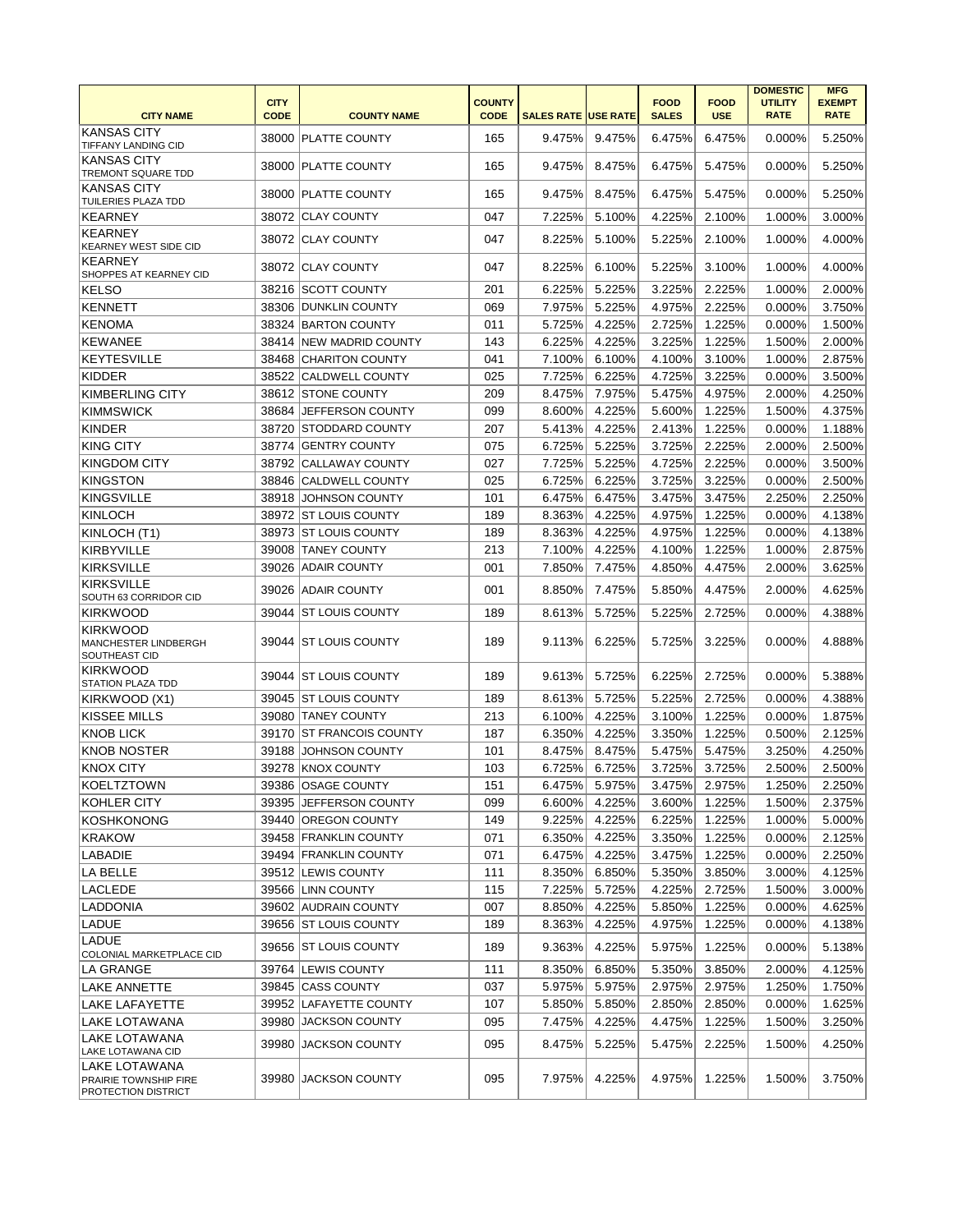|                                                                          | <b>CITY</b> |                          | <b>COUNTY</b> |                            |        | <b>FOOD</b>      | <b>FOOD</b> | <b>DOMESTIC</b><br><b>UTILITY</b> | <b>MFG</b><br><b>EXEMPT</b> |
|--------------------------------------------------------------------------|-------------|--------------------------|---------------|----------------------------|--------|------------------|-------------|-----------------------------------|-----------------------------|
| <b>CITY NAME</b>                                                         | <b>CODE</b> | <b>COUNTY NAME</b>       | <b>CODE</b>   | <b>SALES RATE USE RATE</b> |        | <b>SALES</b>     | <b>USE</b>  | <b>RATE</b>                       | <b>RATE</b>                 |
| <b>LAKE LOTAWANA</b>                                                     |             |                          |               |                            |        |                  |             |                                   |                             |
| LAKE LOTAWANA CID<br>PRAIRIE TOWNSHIP FIRE<br><b>PROTECTION DISTRICT</b> |             | 39980 JACKSON COUNTY     | 095           | 8.975%                     | 5.225% | 5.975%           | 2.225%      | 1.500%                            | 4.750%                      |
| LAKENAN                                                                  |             | 39998 SHELBY COUNTY      | 205           | 6.725%                     | 5.725% | 3.725%           | 2.725%      | 1.500%                            | 2.500%                      |
| LAKE OZARK                                                               |             | 40034 CAMDEN COUNTY      | 029           | 8.225%                     | 5.475% | 5.225%           | 2.475%      | 1.000%                            | 4.000%                      |
| <b>LAKE OZARK</b>                                                        |             | 40034 MILLER COUNTY      | 131           | 7.975%                     | 5.225% | 4.975%           | 2.225%      | 2.000%                            | 3.750%                      |
| <b>LAKE OZARK</b><br><b>EAGLES LANDING CID</b>                           | 40034       | <b>MILLER COUNTY</b>     | 131           | 8.975%                     | 6.225% | 5.975%           | 3.225%      | 2.000%                            | 4.750%                      |
| llake ozark<br><b>HORSESHOE BEND TDD</b>                                 | 40034       | <b>IMILLER COUNTY</b>    | 131           | 8.975%                     | 5.225% | 5.975%           | 2.225%      | 2.000%                            | 4.750%                      |
| <b>LAKE SHERWOOD</b>                                                     |             | 40052 WARREN COUNTY      | 219           | 6.225%                     | 5.725% | 3.225%           | 2.725%      | 0.000%                            | 2.000%                      |
| ILAKESHIRE                                                               |             | 40088 ST LOUIS COUNTY    | 189           | 7.613%                     | 4.225% | 4.225%           | 1.225%      | 0.000%                            | 3.388%                      |
| LAKESIDE                                                                 |             | 40106 JASPER COUNTY      | 097           | 5.450%                     | 4.225% | 2.450%           | 1.225%      | 0.000%                            | 1.225%                      |
| <b>LAKE SPRING</b>                                                       |             | 40160 DENT COUNTY        | 065           | 5.475%                     | 4.225% | 2.475%           | 1.225%      | 1.000%                            | 1.250%                      |
| LAKE ST LOUIS                                                            |             | 40178 ST CHARLES COUNTY  | 183           | 7.950%                     | 5.950% | 4.850%           | 2.850%      | 0.000%                            | 3.725%                      |
| <b>LAKE ST LOUIS</b><br><b>HAWK RIDGE TDD</b>                            |             | 40178 ST CHARLES COUNTY  | 183           | 8.700%                     | 5.950% | 5.600%           | 2.850%      | 0.000%                            | 4.475%                      |
| LAKE ST LOUIS<br><b>MEADOWS TDD</b>                                      |             | 40178 ST CHARLES COUNTY  | 183           | 8.950%                     | 5.950% | 5.850%           | 2.850%      | 0.000%                            | 4.725%                      |
| LAKE TAPAWINGO                                                           | 40196       | <b>JACKSON COUNTY</b>    | 095           | 5.975%                     | 4.225% | 2.975%           | 1.225%      | 0.000%                            | 1.750%                      |
| ILAKEVIEW HEIGHTS                                                        |             | 40286 BENTON COUNTY      | 015           | 6.100%                     | 5.600% | 3.100%           | 2.600%      | 1.375%                            | 1.875%                      |
| LAKE WAUKOMIS                                                            |             | 40322 PLATTE COUNTY      | 165           | 5.600%                     | 5.600% | 2.600%           | 2.600%      | 0.000%                            | 1.375%                      |
| LAKE WINNEBAGO                                                           | 40340       | <b>CASS COUNTY</b>       | 037           | 6.975%                     | 5.975% | 3.975%           | 2.975%      | 1.250%                            | 2.750%                      |
| LAMAR                                                                    |             | 40376 BARTON COUNTY      | 011           | 7.725%                     | 4.225% | 4.725%           | 1.225%      | 0.000%                            | 3.500%                      |
| <b>LAMAR HEIGHTS</b>                                                     | 40430       | <b>BARTON COUNTY</b>     | 011           | 5.725%                     | 4.225% | 2.725%           | 1.225%      | 0.000%                            | 1.500%                      |
| <b>LAMBERT</b>                                                           |             | 40448 SCOTT COUNTY       | 201           | 5.225%                     | 5.225% | 2.225%           | 2.225%      | 1.000%                            | 1.000%                      |
| <b>LA MONTE</b>                                                          | 40520       | <b>PETTIS COUNTY</b>     | 159           | 7.725%                     | 5.225% | 4.725%           | 2.225%      | 2.000%                            | 3.500%                      |
| <b>LAMPE</b>                                                             |             | 40574 STONE COUNTY       | 209           | 6.475%                     | 5.975% | 3.475%           | 2.975%      | 1.000%                            | 2.250%                      |
| LANAGAN                                                                  |             | 40592 MCDONALD COUNTY    | 119           | 8.225%                     | 4.225% | 5.225%           | 1.225%      | 1.500%                            | 4.000%                      |
| ILANCASTER                                                               |             | 40610 SCHUYLER COUNTY    | 197           | 7.225%                     | 4.225% | 4.225%           | 1.225%      | 3.000%                            | 3.000%                      |
| LANGDON                                                                  | 40628       | <b>ATCHISON COUNTY</b>   | 005           | 6.475%                     | 6.475% | 3.475%           | 3.475%      | 0.000%                            | 2.250%                      |
| <b>LANTON</b>                                                            | 40664       | <b>HOWELL COUNTY</b>     | 091           | 5.162%                     | 4.225% | 2.162%           | 1.225%      | 0.000%                            | 0.937%                      |
| <b>LA PLATA</b>                                                          | 40682       | <b>MACON COUNTY</b>      | 121           | 8.350%                     | 5.975% | 5.350%           | 2.975%      | 1.500%                            | 4.125%                      |
| LAQUEY                                                                   |             | 40718 PULASKI COUNTY     | 169           | 5.975%                     | 4.225% | 2.975%           | 1.225%      | 0.000%                            | 1.750%                      |
| LAREDO                                                                   |             | 40736 GRUNDY COUNTY      | 079           | 5.725%                     | 4.225% | 2.725%           | 1.225%      | 1.500%                            | 1.500%                      |
| LA RUSSELL                                                               |             | 40790 JASPER COUNTY      | 097           | 5.450%                     | 4.225% | 2.450%           | 1.225%      | 0.000%                            | 1.225%                      |
| LATHAM                                                                   | 40808       | <b>MONITEAU COUNTY</b>   | 135           | 6.475%                     | 5.225% | 3.475%           | 2.225%      | 1.000%                            | 2.250%                      |
| LATHROP                                                                  | 40826       | <b>CLINTON COUNTY</b>    | 049           | 6.725%                     | 4.725% |                  | 1.725%      | 1.500%                            | 2.500%                      |
| LATOUR                                                                   |             | 40862 JOHNSON COUNTY     | 101           | 6.475%                     | 6.475% | 3.725%<br>3.475% | 3.475%      | 2.250%                            | 2.250%                      |
|                                                                          |             |                          |               | 5.475%                     | 4.225% | 2.475%           | 1.225%      |                                   | 1.250%                      |
| LAUREL HEIGHTS                                                           |             | 40898 JACKSON COUNTY     | 095           |                            |        |                  |             | 0.000%                            |                             |
| LAURIE                                                                   |             | 40916 MORGAN COUNTY      | 141           | 7.725%                     | 5.225% | 4.725%           | 2.225%      | 2.000%                            | 3.500%                      |
| LAURIE                                                                   |             | 40916 CAMDEN COUNTY      | 029           | 7.975%                     | 5.475% | 4.975%           | 2.475%      | 1.500%                            | 3.750%                      |
| LAWSON                                                                   |             | 40988 CLAY COUNTY        | 047           | 7.225%                     | 5.100% | 4.225%           | 2.100%      | 1.500%                            | 3.000%                      |
| LAWSON                                                                   |             | 40988 RAY COUNTY         | 177           | 7.725%                     | 5.725% | 4.725%           | 2.725%      | 1.500%                            | 3.500%                      |
| <b>LEADINGTON</b>                                                        |             | 41024 ST FRANCOIS COUNTY | 187           | 8.850%                     | 6.725% | 5.850%           | 3.725%      | 0.500%                            | 4.625%                      |
| LEADWOOD                                                                 |             | 41078 ST FRANCOIS COUNTY | 187           | 7.350%                     | 4.225% | 4.350%           | 1.225%      | 1.500%                            | 3.125%                      |
| <b>LEASBURG</b>                                                          |             | 41114 CRAWFORD COUNTY    | 055           | 6.600%                     | 4.225% | 3.600%           | 1.225%      | 0.875%                            | 2.375%                      |
| <b>LEAWOOD</b>                                                           |             | 41132 NEWTON COUNTY      | 145           | 6.225%                     | 4.225% | 3.225%           | 1.225%      | 1.125%                            | 2.000%                      |
| LEBANON                                                                  |             | 41168  LACLEDE COUNTY    | 105           | 7.413%                     | 4.225% | 4.413%           | 1.225%      | 1.000%                            | 3.188%                      |
| <b>LEBANON</b><br><b>FOUNTAINS CID</b>                                   |             | 41168 LACLEDE COUNTY     | 105           | 8.413%                     | 4.225% | 5.413%           | 1.225%      | 1.000%                            | 4.188%                      |
| LEBANON<br><b>LEBANON MARKETPLACE CID</b>                                |             | 41168 LACLEDE COUNTY     | 105           | 8.413%                     | 4.225% | 5.413%           | 1.225%      | 1.000%                            | 4.188%                      |
| LEBANON<br><b>SOUTHDALE CENTER CID</b>                                   |             | 41168 LACLEDE COUNTY     | 105           | 8.413%                     | 5.225% | 5.413%           | 2.225%      | 1.000%                            | 4.188%                      |
| LECOMA                                                                   |             | 41222 DENT COUNTY        | 065           | 5.475%                     | 4.225% | 2.475%           | 1.225%      | 1.000%                            | 1.250%                      |
| LEE'S SUMMIT                                                             |             | 41330 CASS COUNTY        | 037           | 8.225%                     | 5.975% | 5.225%           | 2.975%      | 2.750%                            | 4.000%                      |
| <b>LEE'S SUMMIT</b>                                                      |             | 41330 JACKSON COUNTY     | 095           | 7.725%                     | 4.225% | 4.725%           | 1.225%      | 1.500%                            | 3.500%                      |
| <b>LEE'S SUMMIT</b><br><b>1470 CID</b>                                   |             | 41330 JACKSON COUNTY     | 095           | 8.725%                     | 4.225% | 5.725%           | 1.225%      | 1.500%                            | 4.500%                      |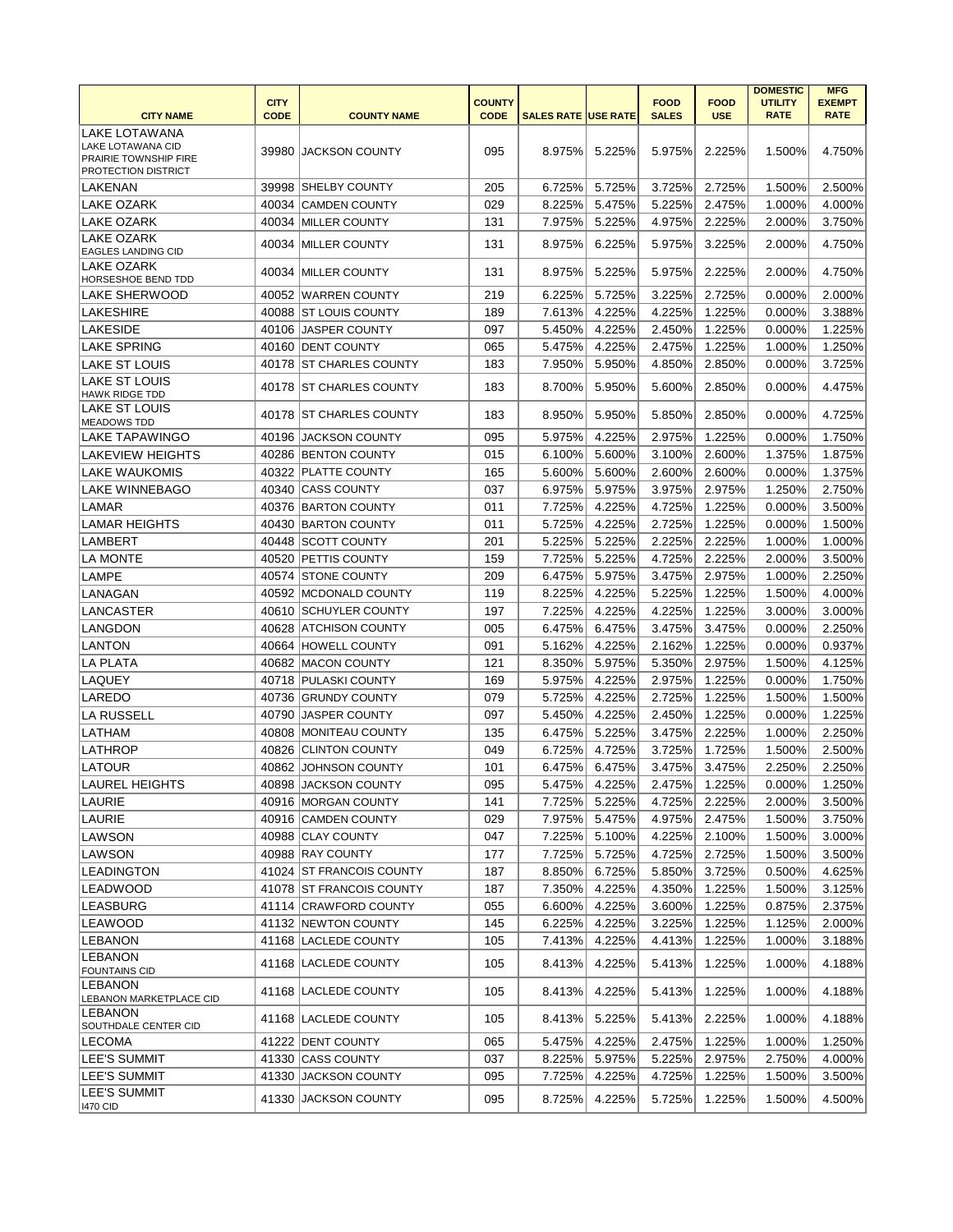|                                                                                  |             |                        |               |                            |        |              |             | <b>DOMESTIC</b> | <b>MFG</b>    |
|----------------------------------------------------------------------------------|-------------|------------------------|---------------|----------------------------|--------|--------------|-------------|-----------------|---------------|
|                                                                                  | <b>CITY</b> |                        | <b>COUNTY</b> |                            |        | <b>FOOD</b>  | <b>FOOD</b> | <b>UTILITY</b>  | <b>EXEMPT</b> |
| <b>CITY NAME</b>                                                                 | <b>CODE</b> | <b>COUNTY NAME</b>     | <b>CODE</b>   | <b>SALES RATE USE RATE</b> |        | <b>SALES</b> | <b>USE</b>  | <b>RATE</b>     | <b>RATE</b>   |
| <b>LEE'S SUMMIT</b><br>BLUE PARKWAY & COLBERN ROAD<br>CID                        |             | 41330 JACKSON COUNTY   | 095           | 8.725%                     | 4.225% | 5.725%       | 1.225%      | 1.500%          | 4.500%        |
| <b>LEE'S SUMMIT</b><br>DOUGLAS SQUARE TDD                                        | 41330       | <b>JACKSON COUNTY</b>  | 095           | 8.725%                     | 4.225% | 5.725%       | 1.225%      | 1.500%          | 4.500%        |
| <b>LEE'S SUMMIT</b><br><b>DOUGLAS STATION TDD</b>                                | 41330       | <b>JACKSON COUNTY</b>  | 095           | 8.725%                     | 4.225% | 5.725%       | 1.225%      | 1.500%          | 4.500%        |
| LEE'S SUMMIT<br>DOWNTOWN LEE'S SUMMIT CID                                        | 41330       | <b>JACKSON COUNTY</b>  | 095           | 8.725%                     | 5.225% | 5.725%       | 2.225%      | 1.500%          | 4.500%        |
| LEE'S SUMMIT<br>HIGHWAY 50 AND TODD GEORGE<br>CID                                |             | 41330 JACKSON COUNTY   | 095           | 8.225%                     | 4.725% | 5.225%       | 1.725%      | 1.500%          | 4.000%        |
| <b>LEE'S SUMMIT</b><br>I-470 & 350 TDD                                           | 41330       | <b>JACKSON COUNTY</b>  | 095           | 8.725%                     | 4.225% | 5.725%       | 1.225%      | 1.500%          | 4.500%        |
| <b>LEE'S SUMMIT</b><br>LANGSFORD PLAZA CID                                       | 41330       | <b>JACKSON COUNTY</b>  | 095           | 8.725%                     | 5.225% | 5.725%       | 2.225%      | 1.500%          | 4.500%        |
| <b>LEE'S SUMMIT</b><br><b>NEW LONGVIEW TDD</b>                                   | 41330       | <b>JACKSON COUNTY</b>  | 095           | 8.725%                     | 4.225% | 5.725%       | 1.225%      | 1.500%          | 4.500%        |
| <b>LEE'S SUMMIT</b><br>RAINTREE 150 CENTER CID                                   | 41330       | <b>JACKSON COUNTY</b>  | 095           | 8.725%                     | 4.225% | 5.725%       | 1.225%      | 1.500%          | 4.500%        |
| <b>LEE'S SUMMIT</b><br>RAINTREE LAKE VILLAGE TDD                                 | 41330       | <b>JACKSON COUNTY</b>  | 095           | 8.725%                     | 4.225% | 5.725%       | 1.225%      | 1.500%          | 4.500%        |
| <b>LEE'S SUMMIT</b><br>RAINTREE NORTH TDD                                        | 41330       | <b>JACKSON COUNTY</b>  | 095           | 8.225%                     | 4.225% | 5.225%       | 1.225%      | 1.500%          | 4.000%        |
| <b>LEE'S SUMMIT</b><br><b>RITTER PLAZA CID</b>                                   | 41330       | <b>JACKSON COUNTY</b>  | 095           | 8.725%                     | 5.225% | 5.725%       | 2.225%      | 1.500%          | 4.500%        |
| <b>LEE'S SUMMIT</b><br>STROTHER INTERCHANGE TDD                                  | 41330       | <b>JACKSON COUNTY</b>  | 095           | 8.225%                     | 4.225% | 5.225%       | 1.225%      | 1.500%          | 4.000%        |
| <b>LEE'S SUMMIT</b><br><b>SUMMIT FAIR CID</b>                                    | 41330       | <b>JACKSON COUNTY</b>  | 095           | 8.725%                     | 4.225% | 5.725%       | 1.225%      | 1.500%          | 4.500%        |
| <b>LEETON</b>                                                                    |             | 41402 JOHNSON COUNTY   | 101           | 8.475%                     | 6.475% | 5.475%       | 3.475%      | 3.750%          | 4.250%        |
| <b>LENOX</b>                                                                     |             | 41492 DENT COUNTY      | 065           | 5.475%                     | 4.225% | 2.475%       | 1.225%      | 1.000%          | 1.250%        |
| <b>LENTNER</b>                                                                   |             | 41510 SHELBY COUNTY    | 205           | 6.725%                     | 5.725% | 3.725%       | 2.725%      | 1.500%          | 2.500%        |
| <b>LEONARD</b>                                                                   |             | 41546 SHELBY COUNTY    | 205           | 6.725%                     | 5.725% | 3.725%       | 2.725%      | 1.500%          | 2.500%        |
| LEOPOLD                                                                          |             | 41564 BOLLINGER COUNTY | 017           | 5.850%                     | 5.850% | 2.850%       | 2.850%      | 1.625%          | 1.625%        |
| <b>LESLIE</b>                                                                    |             | 41690 FRANKLIN COUNTY  | 071           | 6.475%                     | 4.225% | 3.475%       | 1.225%      | 0.000%          | 2.250%        |
| <b>LESTERVILLE</b>                                                               |             | 41708 REYNOLDS COUNTY  | 179           | 5.225%                     | 4.225% | 2.225%       | 1.225%      | 0.000%          | 1.000%        |
| LEVASY                                                                           |             | 41762 JACKSON COUNTY   | 095           | 6.475%                     | 4.225% | 3.475%       | 1.225%      | 0.000%          | 2.250%        |
| LEWIS AND CLARK VLG                                                              |             | 41834 BUCHANAN COUNTY  | 021           | 5.825%                     | 5.825% | 2.825%       | 2.825%      | 0.000%          | 1.600%        |
| <b>LEWISTOWN</b>                                                                 |             | 41852 LEWIS COUNTY     | 111           | 8.350%                     | 6.850% | 5.350%       | 3.850%      | 3.000%          | 4.125%        |
| <b>LEXINGTON</b>                                                                 |             | 41870 LAFAYETTE COUNTY | 107           | 8.350%                     | 5.850% | 5.350%       | 2.850%      | 1.500%          | 4.125%        |
| LIBERAL                                                                          |             | 41906 BARTON COUNTY    | 011           | 6.725%                     | 4.225% | 3.725%       | 1.225%      | 0.000%          | 2.500%        |
| <b>LIBERTY</b>                                                                   |             | 42032 CLAY COUNTY      | 047           | 8.100%                     | 5.100% | 5.100%       | 2.100%      | 1.000%          | 3.875%        |
| LIBERTY<br>901 SOUTH 291 CID                                                     |             | 42032 CLAY COUNTY      | 047           | 9.100%                     | 6.100% | 6.100%       | 3.100%      | 1.000%          | 4.875%        |
| ILIBERTY<br><b>BLUE JAY CROSSING CID</b>                                         |             | 42032 CLAY COUNTY      | 047           | 9.100%                     | 6.100% | 6.100%       | 3.100%      | 1.000%          | 4.875%        |
| <b>LIBERTY</b><br><b>CROSSROADS SHOPPING CENTER</b><br>CID                       |             | 42032 CLAY COUNTY      | 047           | 9.100%                     | 6.100% | 6.100%       | 3.100%      | 1.000%          | 4.875%        |
| <b>LIBERTY</b><br>HISTORIC DOWNTOWN LIBERTY<br><b>COMMERCIAL CID</b>             |             | 42032 CLAY COUNTY      | 047           | 9.100%                     | 6.100% | 6.100%       | 3.100%      | 1.000%          | 4.875%        |
| LIBERTY<br>LIBERTY COMMONS CID (LIBERTY)                                         |             | 42032 CLAY COUNTY      | 047           | 9.100%                     | 6.100% | 6.100%       | 3.100%      | 1.000%          | 4.875%        |
| <b>LIBERTY</b><br>LIBERTY COMMONS CID (LIBERTY)<br>LIBERTY COMMONS TDD (LIBERTY) |             | 42032 CLAY COUNTY      | 047           | 10.100%                    | 6.100% | 7.100%       | 3.100%      | 1.000%          | 5.875%        |
| LIBERTY<br><b>LIBERTY CORNERS CID</b>                                            |             | 42032 CLAY COUNTY      | 047           | 9.100%                     | 6.100% | 6.100%       | 3.100%      | 1.000%          | 4.875%        |
| <b>LIBERTY</b><br><b>LIBERTY TRIANGLE CID</b>                                    |             | 42032 CLAY COUNTY      | 047           | 9.100%                     | 6.100% | 6.100%       | 3.100%      | 1.000%          | 4.875%        |
| <b>LIBERTY</b><br>LIBERTY TRIANGLE SHOPPING<br><b>CENTER CID</b>                 |             | 42032 CLAY COUNTY      | 047           | 9.100%                     | 6.100% | 6.100%       | 3.100%      | 1.000%          | 4.875%        |
| <b>LIBERTY</b><br>ROGERS PLAZA CID                                               |             | 42032 CLAY COUNTY      | 047           | 9.100%                     | 6.100% | 6.100%       | 3.100%      | 1.000%          | 4.875%        |
| <b>LICKING</b>                                                                   |             | 42464 TEXAS COUNTY     | 215           | 8.100%                     | 4.225% | 5.100%       | 1.225%      | 3.875%          | 3.875%        |
| <b>LIGUORI</b>                                                                   |             | 42518 JEFFERSON COUNTY | 099           | 7.100%                     | 4.225% | 4.100%       | 1.225%      | 1.500%          | 2.875%        |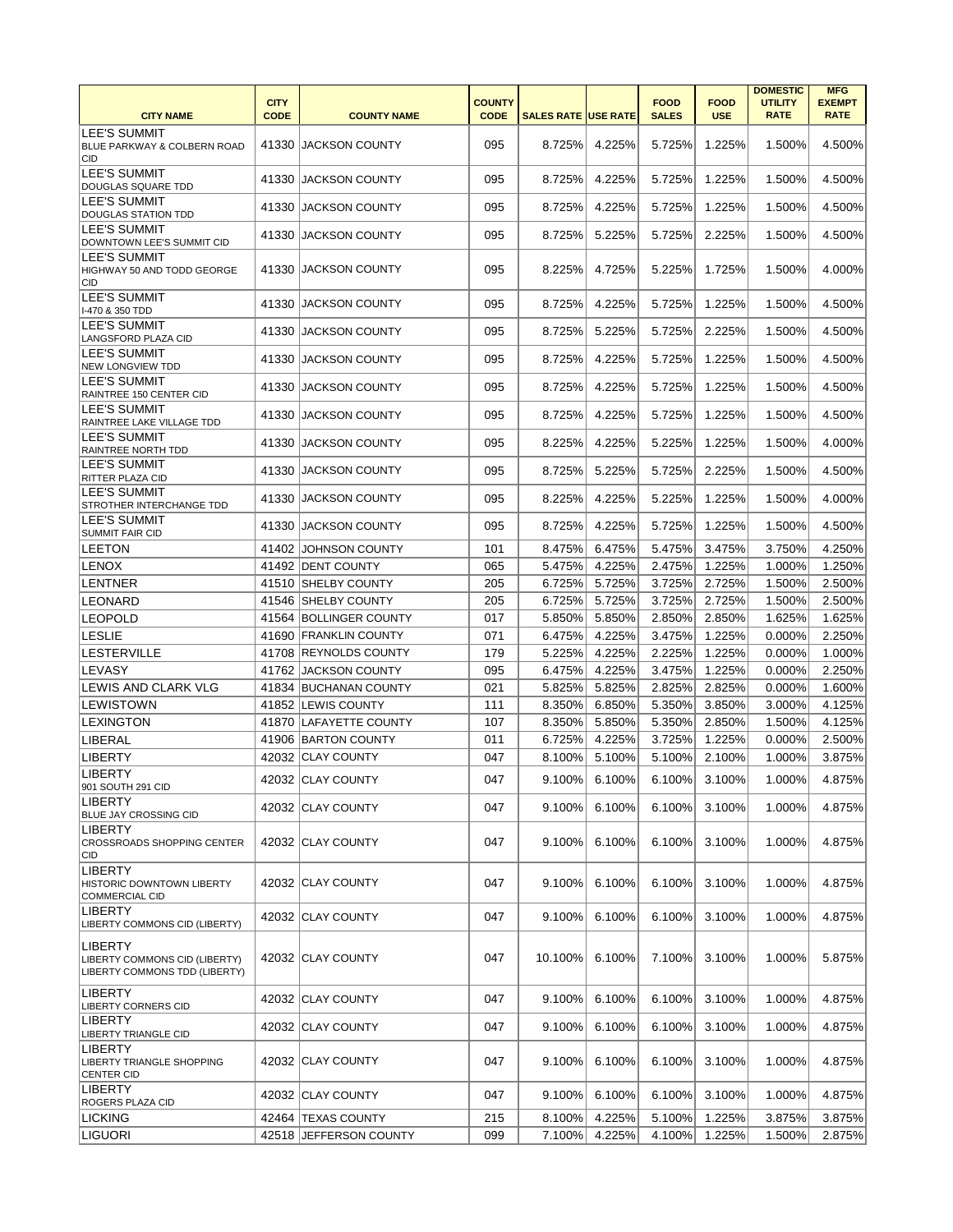|                                                    |             |                          |               |                            |        |              |             | <b>DOMESTIC</b> | <b>MFG</b>    |
|----------------------------------------------------|-------------|--------------------------|---------------|----------------------------|--------|--------------|-------------|-----------------|---------------|
|                                                    | <b>CITY</b> |                          | <b>COUNTY</b> |                            |        | <b>FOOD</b>  | <b>FOOD</b> | <b>UTILITY</b>  | <b>EXEMPT</b> |
| <b>CITY NAME</b>                                   | <b>CODE</b> | <b>COUNTY NAME</b>       | <b>CODE</b>   | <b>SALES RATE USE RATE</b> |        | <b>SALES</b> | <b>USE</b>  | <b>RATE</b>     | <b>RATE</b>   |
| <b>LILBOURN</b>                                    |             | 42536 NEW MADRID COUNTY  | 143           | 7.225%                     | 5.225% | 4.225%       | 2.225%      | 2.500%          | 3.000%        |
| LINCOLN                                            |             | 42608 BENTON COUNTY      | 015           | 7.600%                     | 7.100% | 4.600%       | 4.100%      | 2.375%          | 3.375%        |
| LINN                                               |             | 43238 OSAGE COUNTY       | 151           | 7.475%                     | 6.975% | 4.475%       | 3.975%      | 2.250%          | 3.250%        |
| <b>LINN CREEK</b>                                  |             | 43274 CAMDEN COUNTY      | 029           | 8.725%                     | 8.725% | 5.725%       | 5.725%      | 1.500%          | 4.500%        |
| <b>LINNEUS</b>                                     |             | 43292 LINN COUNTY        | 115           | 6.225%                     | 5.725% | 3.225%       | 2.725%      | 1.500%          | 2.000%        |
| <b>LITHIUM</b>                                     |             | 43346 PERRY COUNTY       | 157           | 6.100%                     | 6.100% | 3.100%       | 3.100%      | 1.375%          | 1.875%        |
| LIVONIA                                            |             | 43454 PUTNAM COUNTY      | 171           | 6.225%                     | 6.225% | 3.225%       | 3.225%      | 2.000%          | 2.000%        |
| <b>LOCH LLOYD VILLAGE</b>                          |             | 43468 CASS COUNTY        | 037           | 5.975%                     | 5.975% | 2.975%       | 2.975%      | 1.250%          | 1.750%        |
| <b>LOCK SPRINGS</b>                                |             | 43472 DAVIESS COUNTY     | 061           | 6.225%                     | 5.725% | 3.225%       | 2.725%      | 0.000%          | 2.000%        |
| <b>LOCKWOOD</b>                                    |             | 43490   DADE COUNTY      | 057           | 7.475%                     | 6.975% | 4.475%       | 3.975%      | 2.750%          | 3.250%        |
| <b>LODI</b>                                        |             | 43562 WAYNE COUNTY       | 223           | 5.725%                     | 5.725% | 2.725%       | 2.725%      | 1.500%          | 1.500%        |
| <b>LOHMAN</b>                                      |             | 43652 COLE COUNTY        | 051           | 5.725%                     | 5.725% | 2.725%       | 2.725%      | 0.000%          | 1.500%        |
| LOMA LINDA                                         |             | 43672 NEWTON COUNTY      | 145           | 6.350%                     | 4.225% | 3.350%       | 1.225%      | 1.125%          | 2.125%        |
| LONEDELL                                           |             | 43688 FRANKLIN COUNTY    | 071           | 6.975%                     | 4.225% | 3.975%       | 1.225%      | 0.000%          | 2.750%        |
| LONE JACK                                          | 43760       | <b>JACKSON COUNTY</b>    | 095           | 7.975%                     | 4.225% | 4.975%       | 1.225%      | 1.000%          | 3.750%        |
| <b>LONG LANE</b>                                   |             | 43868 DALLAS COUNTY      | 059           | 6.225%                     | 4.225% | 3.225%       | 1.225%      | 2.000%          | 2.000%        |
| <b>LONGRUN</b>                                     | 43904       | OZARK COUNTY             | 153           | 6.725%                     | 4.225% | 3.725%       | 1.225%      | 1.000%          | 2.500%        |
| LONGTOWN                                           |             | 43940 PERRY COUNTY       | 157           | 6.100%                     | 6.100% | 3.100%       | 3.100%      | 1.375%          | 1.875%        |
| <b>LOOSE CREEK</b>                                 |             | 44048 OSAGE COUNTY       | 151           | 6.475%                     | 5.975% | 3.475%       | 2.975%      | 1.250%          | 2.250%        |
| <b>LOUISBURG</b>                                   |             | 44156   DALLAS COUNTY    | 059           | 6.225%                     | 4.225% | 3.225%       | 1.225%      | 2.000%          | 2.000%        |
| LOUISIANA                                          |             | 44174 PIKE COUNTY        | 163           | 8.475%                     | 6.475% | 5.475%       | 3.475%      | 2.500%          | 4.250%        |
| <b>LOWNDES</b>                                     |             | 44264 WAYNE COUNTY       | 223           | 5.725%                     | 5.725% | 2.725%       | 2.725%      | 1.500%          | 1.500%        |
| <b>LOWRY CITY</b>                                  |             | 44282 ST CLAIR COUNTY    | 185           | 6.975%                     | 6.475% | 3.975%       | 3.475%      | 2.000%          | 2.750%        |
| <b>LUCERNE</b>                                     |             | 44372 PUTNAM COUNTY      | 171           | 6.225%                     | 6.225% | 3.225%       | 3.225%      | 2.000%          | 2.000%        |
|                                                    |             |                          |               |                            |        |              |             |                 |               |
| <b>LUDLOW</b>                                      | 44390       | <b>LIVINGSTON COUNTY</b> | 117           | 4.975%                     | 4.975% | 1.975%       | 1.975%      | 0.000%          | 0.750%        |
| LUEBBERING                                         |             | 44426 FRANKLIN COUNTY    | 071           | 6.975%                     | 4.225% | 3.975%       | 1.225%      | 0.000%          | 2.750%        |
| <b>LUPUS</b>                                       |             | 44498 MONITEAU COUNTY    | 135           | 6.475%                     | 5.225% | 3.475%       | 2.225%      | 1.000%          | 2.250%        |
| LURAY                                              |             | 44516 CLARK COUNTY       | 045           | 6.725%                     | 4.225% | 3.725%       | 1.225%      | 0.000%          | 2.500%        |
| LYNCHBURG                                          |             | 44678 LACLEDE COUNTY     | 105           | 5.413%                     | 4.225% | 2.413%       | 1.225%      | 0.000%          | 1.188%        |
| <b>MCBAINE</b>                                     |             | 44768 BOONE COUNTY       | 019           | 5.975%                     | 4.225% | 2.975%       | 1.225%      | 1.500%          | 1.750%        |
| <b>MCBRIDE</b>                                     |             | 44786 PERRY COUNTY       | 157           | 6.100%                     | 6.100% | 3.100%       | 3.100%      | 1.375%          | 1.875%        |
| <b>MCCLURG</b>                                     |             | 44822 TANEY COUNTY       | 213           | 6.100%                     | 4.225% | 3.100%       | 1.225%      | 0.000%          | 1.875%        |
| MCCORD BEND VILLAGE                                |             | 44829 STONE COUNTY       | 209           | 5.975%                     | 5.975% | 2.975%       | 2.975%      | 1.000%          | 1.750%        |
| <b>MCFALL</b>                                      |             | 45020 GENTRY COUNTY      | 075           | 5.225%                     | 5.225% | 2.225%       | 2.225%      | 0.500%          | 1.000%        |
| MCGEE                                              |             | 45038 WAYNE COUNTY       | 223           | 5.725%                     | 5.725% | 2.725%       | 2.725%      | 1.500%          | 1.500%        |
| <b>MCGIRK</b>                                      |             | 45056 MONITEAU COUNTY    | 135           | 6.475%                     | 5.225% | 3.475%       | 2.225%      | 1.000%          | 2.250%        |
| MACKENZIE                                          |             | 45110 ST LOUIS COUNTY    | 189           | 7.113%                     | 4.225% | 3.725%       | 1.225%      | 0.000%          | 2.888%        |
| <b>MCKITTRICK</b>                                  |             | 45200 MONTGOMERY COUNTY  | 139           | 6.975%                     | 4.225% | 3.975%       | 1.225%      | 2.250%          | 2.750%        |
| <b>MACOMB</b>                                      |             | 45308 WRIGHT COUNTY      | 229           | 5.600%                     | 4.225% | 2.600%       | 1.225%      | 0.375%          | 1.375%        |
| <b>MACON</b>                                       |             | 45326 MACON COUNTY       | 121           | 8.850%                     | 5.975% | 5.850%       | 2.975%      | 0.000%          | 4.625%        |
| <b>MADISON</b>                                     |             | 45470 MONROE COUNTY      | 137           | 6.725%                     | 5.225% | 3.725%       | 2.225%      | 1.000%          | 2.500%        |
| <b>MAITLAND</b>                                    |             | 45596 HOLT COUNTY        | 087           | 7.725%                     | 6.725% | 4.725%       | 3.725%      | 1.000%          | 3.500%        |
| MALDEN                                             |             | 45614 DUNKLIN COUNTY     | 069           | 7.475%                     | 5.225% | 4.475%       | 2.225%      | 1.750%          | 3.250%        |
| <b>MALTA BEND</b>                                  |             | 45632 SALINE COUNTY      | 195           | 6.600%                     | 5.600% | 3.600%       | 2.600%      | 0.000%          | 2.375%        |
| <b>MANCHESTER</b>                                  |             | 45668 ST LOUIS COUNTY    | 189           | 8.363%                     | 4.225% | 4.975%       | 1.225%      | 0.000%          | 4.138%        |
| <b>MANCHESTER</b>                                  |             |                          |               |                            |        |              |             |                 |               |
| LAFAYETTE CENTER CID                               |             | 45668 ST LOUIS COUNTY    | 189           | 9.363%                     | 4.225% | 5.975%       | 1.225%      | 0.000%          | 5.138%        |
| <b>MANCHESTER</b>                                  |             | 45668 ST LOUIS COUNTY    | 189           | 9.363%                     | 4.225% | 5.975%       | 1.225%      | 0.000%          | 5.138%        |
| MANCHESTER HIGHLANDS TDD                           |             |                          |               |                            |        |              |             |                 |               |
| <b>MANCHESTER</b>                                  |             | 45668 ST LOUIS COUNTY    | 189           | 9.113%                     | 4.225% | 5.725%       | 1.225%      | 0.000%          | 4.888%        |
| SOUTH MANCHESTER TDD                               |             | 45669 ST LOUIS COUNTY    | 189           |                            | 4.225% |              |             |                 |               |
| MANCHESTER (X1)                                    |             |                          |               | 8.363%                     |        | 4.975%       | 1.225%      | 0.000%          | 4.138%        |
| MANCHESTER (X2)                                    |             | 45670 ST LOUIS COUNTY    | 189           | 8.363%                     | 4.225% | 4.975%       | 1.225%      | 0.000%          | 4.138%        |
| MANCHESTER (X3)                                    |             | 45671 ST LOUIS COUNTY    | 189           | 8.363%                     | 4.225% | 4.975%       | 1.225%      | 0.000%          | 4.138%        |
| MANCHESTER (X4)                                    |             | 45672 ST LOUIS COUNTY    | 189           | 8.363%                     | 4.225% | 4.975%       | 1.225%      | 0.000%          | 4.138%        |
| MANCHESTER (T1)                                    |             | 45673 ST LOUIS COUNTY    | 189           | 8.363%                     | 4.225% | 4.975%       | 1.225%      | 0.000%          | 4.138%        |
| <b>MANCHESTER (T1)</b><br>MANCHESTER HIGHLANDS TDD |             | 45673 ST LOUIS COUNTY    | 189           | 9.363%                     | 4.225% | 5.975%       | 1.225%      | 0.000%          | 5.138%        |
| MANES                                              |             | 45704 WRIGHT COUNTY      | 229           | 5.600%                     | 4.225% | 2.600%       | 1.225%      | 0.375%          | 1.375%        |
| MANSFIELD                                          |             | 45740 WRIGHT COUNTY      | 229           | 6.975%                     | 4.225% | 3.975%       | 1.225%      | 0.375%          | 2.750%        |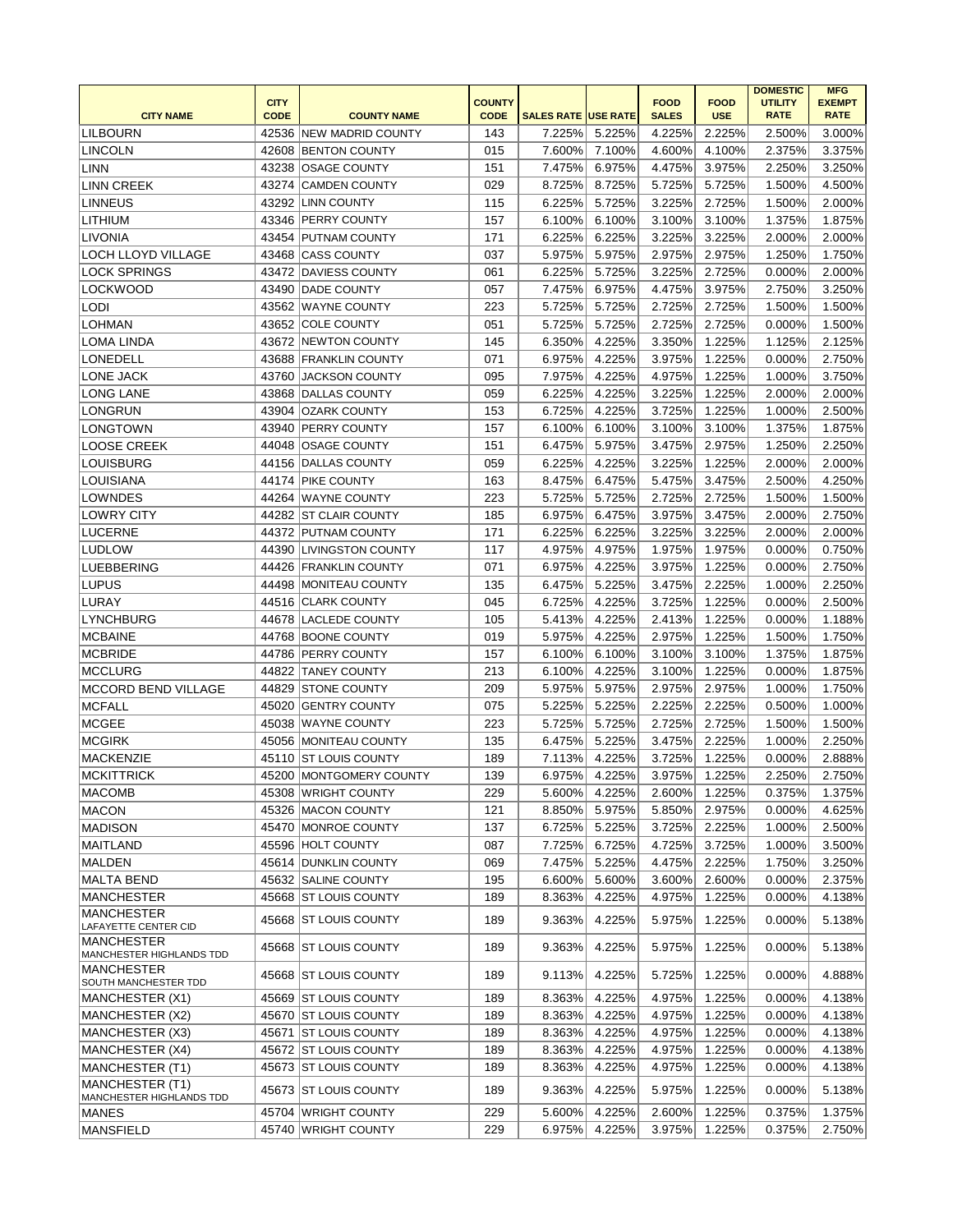|                                                             |                            |                         |                              |                            |        |                             |                           | <b>DOMESTIC</b>               | <b>MFG</b>                   |
|-------------------------------------------------------------|----------------------------|-------------------------|------------------------------|----------------------------|--------|-----------------------------|---------------------------|-------------------------------|------------------------------|
| <b>CITY NAME</b>                                            | <b>CITY</b><br><b>CODE</b> | <b>COUNTY NAME</b>      | <b>COUNTY</b><br><b>CODE</b> | <b>SALES RATE USE RATE</b> |        | <b>FOOD</b><br><b>SALES</b> | <b>FOOD</b><br><b>USE</b> | <b>UTILITY</b><br><b>RATE</b> | <b>EXEMPT</b><br><b>RATE</b> |
|                                                             |                            |                         |                              |                            |        |                             |                           |                               |                              |
| <b>MAPAVILLE</b>                                            |                            | 45776 JEFFERSON COUNTY  | 099                          | 6.850%                     | 4.225% | 3.850%                      | 1.225%                    | 1.500%                        | 2.625%                       |
| <b>MAPLEWOOD</b>                                            |                            | 45830 ST LOUIS COUNTY   | 189                          | 8.613%                     | 5.725% | 5.225%                      | 2.725%                    | 0.000%                        | 4.388%                       |
| <b>MAPLEWOOD</b><br>HANLEY ROAD CORRIDOR TDD                |                            | 45830 ST LOUIS COUNTY   | 189                          | 9.613%                     | 5.725% | 6.225%                      | 2.725%                    | 0.000%                        | 5.388%                       |
| MAPLEWOOD (T1)                                              | 45831                      | <b>ST LOUIS COUNTY</b>  | 189                          | 8.613%                     | 5.725% | 5.225%                      | 2.725%                    | 0.000%                        | 4.388%                       |
| MAPLEWOOD (T2)                                              |                            | 45832 ST LOUIS COUNTY   | 189                          | 8.613%                     | 5.725% | 5.225%                      | 2.725%                    | 0.000%                        | 4.388%                       |
| MAPLEWOOD (T2)                                              |                            |                         |                              |                            |        |                             |                           |                               |                              |
| HANLEY ROAD CORRIDOR TDD                                    | 45832                      | <b>ST LOUIS COUNTY</b>  | 189                          | 9.613%                     | 5.725% | 6.225%                      | 2.725%                    | 0.000%                        | 5.388%                       |
| MAPLEWOOD (T3)                                              |                            | 45833 ST LOUIS COUNTY   | 189                          | 9.613%                     | 6.725% | 6.225%                      | 3.725%                    | 0.000%                        | 5.388%                       |
| MARBLE HILL                                                 |                            | 45848 BOLLINGER COUNTY  | 017                          | 7.850%                     | 5.850% | 4.850%                      | 2.850%                    | 3.125%                        | 3.625%                       |
| MARCELINE                                                   | 45866                      | <b>CHARITON COUNTY</b>  | 041                          | 8.100%                     | 6.100% | 5.100%                      | 3.100%                    | 1.000%                        | 3.875%                       |
| <b>MARCELINE</b>                                            | 45866                      | <b>LINN COUNTY</b>      | 115                          | 8.225%                     | 5.725% | 5.225%                      | 2.725%                    | 2.500%                        | 4.000%                       |
| <b>MARION</b>                                               | 45956                      | <b>COLE COUNTY</b>      | 051                          | 5.725%                     | 5.725% | 2.725%                      | 2.725%                    | 0.000%                        | 1.500%                       |
| <b>MARIONVILLE</b>                                          | 46172                      | LAWRENCE COUNTY         | 109                          | 7.850%                     | 5.350% | 4.850%                      | 2.350%                    | 0.000%                        | 3.625%                       |
| MARLBOROUGH                                                 |                            | 46208 ST LOUIS COUNTY   | 189                          | 8.363%                     | 4.225% | 4.975%                      | 1.225%                    | 0.000%                        | 4.138%                       |
| <b>MARLBOROUGH</b>                                          | 46208                      | <b>IST LOUIS COUNTY</b> | 189                          | 9.363%                     | 5.225% | 5.975%                      | 2.225%                    | 0.000%                        | 5.138%                       |
| <b>GRANT CENTER CID</b>                                     |                            |                         |                              |                            |        |                             |                           |                               |                              |
| <b>MARLBOROUGH</b><br>WATSON-LACLEDE STATION ROAD           |                            | 46208 ST LOUIS COUNTY   | 189                          | 9.363%                     | 5.225% | 5.975%                      | 2.225%                    | $0.000\%$                     | 5.138%                       |
| <b>CID</b>                                                  |                            |                         |                              |                            |        |                             |                           |                               |                              |
| MARQUAND                                                    |                            | 46244 MADISON COUNTY    | 123                          | 8.225%                     | 4.225% | 5.225%                      | 1.225%                    | 3.500%                        | 4.000%                       |
| <b>MARSHALL</b>                                             |                            | 46316 SALINE COUNTY     | 195                          | 7.600%                     | 7.600% | 4.600%                      | 4.600%                    | 0.000%                        | 3.375%                       |
| MARSHFIELD                                                  |                            | 46388 WEBSTER COUNTY    | 225                          | 8.308%                     | 4.225% | 5.308%                      | 1.225%                    | 3.083%                        | 4.083%                       |
| <b>MARSTON</b>                                              |                            | 46406 NEW MADRID COUNTY | 143                          | 8.725%                     | 6.725% | 5.725%                      | 3.725%                    | 4.000%                        | 4.500%                       |
| <b>MARTHASVILLE</b>                                         |                            | 46424 WARREN COUNTY     | 219                          | 7.725%                     | 7.225% | 4.725%                      | 4.225%                    | 0.000%                        | 3.500%                       |
| <b>MARTINSBURG</b>                                          |                            | 46460 AUDRAIN COUNTY    | 007                          | 8.350%                     | 4.225% | 5.350%                      | 1.225%                    | 1.500%                        | 4.125%                       |
| <b>MARTINSVILLE</b>                                         | 46496                      | <b>HARRISON COUNTY</b>  | 081                          | 5.475%                     | 5.475% | 2.475%                      | 2.475%                    | 0.000%                        | 1.250%                       |
| <b>MARYLAND HEIGHTS</b>                                     |                            | 46586 ST LOUIS COUNTY   | 189                          | 7.613%                     | 4.225% | 4.225%                      | 1.225%                    | 0.000%                        | 3.388%                       |
| <b>MARYLAND HEIGHTS</b>                                     |                            |                         |                              |                            |        |                             |                           |                               |                              |
| OLD DORSETT ROAD CID                                        |                            | 46586 ST LOUIS COUNTY   | 189                          | 9.613%                     | 5.225% | 6.225%                      | 2.225%                    | 0.000%                        | 5.388%                       |
| OLD DORSETT ROAD TDD                                        |                            |                         |                              |                            |        |                             |                           |                               |                              |
| MARYLAND HEIGHTS (X1)                                       | 46587                      | <b>ST LOUIS COUNTY</b>  | 189                          | 7.613%                     | 4.225% | 4.225%                      | 1.225%                    | 0.000%                        | 3.388%                       |
| MARYLAND HEIGHTS (X2)                                       | 46588                      | <b>ST LOUIS COUNTY</b>  | 189                          | 7.613%                     | 4.225% | 4.225%                      | 1.225%                    | 0.000%                        | 3.388%                       |
| <b>MARYLAND HEIGHTS (T1)</b>                                | 46589                      | <b>IST LOUIS COUNTY</b> | 189                          | 7.613%                     | 4.225% | 4.225%                      | 1.225%                    | 0.000%                        | 3.388%                       |
| MARYLAND HEIGHTS (X3)                                       | 46590                      | <b>ST LOUIS COUNTY</b>  | 189                          | 7.613%                     | 4.225% | 4.225%                      | 1.225%                    | 0.000%                        | 3.388%                       |
| MARYLAND HEIGHTS (T2)                                       | 46591                      | <b>ST LOUIS COUNTY</b>  | 189                          | 7.613%                     | 4.225% | 4.225%                      | 1.225%                    | 0.000%                        | 3.388%                       |
| MARYLAND HEIGHTS (T4)                                       | 46593                      | <b>ST LOUIS COUNTY</b>  | 189                          | 7.613%                     | 4.225% | 4.225%                      | 1.225%                    | 0.000%                        | 3.388%                       |
| <b>MARYLAND HEIGHTS (T4)</b><br><b>WESTPORT PLAZA I CID</b> | 46593                      | <b>IST LOUIS COUNTY</b> | 189                          | 9.613%                     | 5.225% | 6.225%                      | 2.225%                    | $0.000\%$                     | 5.388%                       |
| <b>WESTPORT PLAZA TDD</b>                                   |                            |                         |                              |                            |        |                             |                           |                               |                              |
| <b>MARYS HOME</b>                                           |                            | 46622 MILLER COUNTY     | 131                          | 5.725%                     | 5.225% | 2.725%                      | 2.225%                    | 1.000%                        | 1.500%                       |
| MARYVILLE                                                   |                            | 46640 NODAWAY COUNTY    | 147                          | 8.600%                     | 5.725% | 5.600%                      | 2.725%                    | 1.500%                        | 4.375%                       |
| <b>MARYVILLE</b>                                            |                            | 46640 NODAWAY COUNTY    | 147                          | 9.600%                     |        |                             |                           |                               |                              |
| MARY MART CID                                               |                            |                         |                              |                            | 6.725% | 6.600%                      | 3.725%                    | 1.500%                        | 5.375%                       |
| MATSON                                                      |                            | 46694 ST CHARLES COUNTY | 183                          | 5.950%                     | 5.950% | 2.850%                      | 2.850%                    | 0.000%                        | 1.725%                       |
| MATTHEWS                                                    |                            | 46730 NEW MADRID COUNTY | 143                          | 8.725%                     | 4.225% | 5.725%                      | 1.225%                    | 3.000%                        | 4.500%                       |
| MAXVILLE                                                    |                            | 46820 JEFFERSON COUNTY  | 099                          | 6.600%                     | 4.225% | 3.600%                      | 1.225%                    | 1.500%                        | 2.375%                       |
| <b>MAYSVILLE</b>                                            |                            | 46946 DEKALB COUNTY     | 063                          | 7.475%                     | 5.225% | 4.475%                      | 2.225%                    | 0.000%                        | 3.250%                       |
| <b>MAYVIEW</b>                                              |                            | 46964 LAFAYETTE COUNTY  | 107                          | 6.850%                     | 5.850% | 3.850%                      | 2.850%                    | 0.000%                        | 2.625%                       |
| <b>MAYWOOD</b>                                              |                            | 46982  LEWIS COUNTY     | 111                          | 7.350%                     | 6.850% | 4.350%                      | 3.850%                    | 2.000%                        | 3.125%                       |
| MEADVILLE                                                   |                            | 47036 LINN COUNTY       | 115                          | 6.225%                     | 5.725% | 3.225%                      | 2.725%                    | 1.500%                        | 2.000%                       |
| <b>MEMPHIS</b>                                              |                            | 47270 SCOTLAND COUNTY   | 199                          | 6.475%                     | 6.475% | 3.475%                      | 3.475%                    | 1.000%                        | 2.250%                       |
| <b>MENDON</b>                                               |                            | 47288 CHARITON COUNTY   | 041                          | 6.100%                     | 6.100% | 3.100%                      | 3.100%                    | 0.000%                        | 1.875%                       |
| <b>MENFRO</b>                                               |                            | 47324 PERRY COUNTY      | 157                          | 6.100%                     | 6.100% | 3.100%                      | 3.100%                    | 1.375%                        | 1.875%                       |
| <b>MERCER</b>                                               |                            | 47486   MERCER COUNTY   | 129                          | 7.475%                     | 6.475% | 4.475%                      | 3.475%                    | 1.250%                        | 3.250%                       |
| <b>MERRIAM WOODS</b>                                        |                            | 47520 TANEY COUNTY      | 213                          | 7.600%                     | 4.225% | 4.600%                      | 1.225%                    | 0.000%                        | 3.375%                       |
| <b>MERWIN</b>                                               |                            | 47540 BATES COUNTY      | 013                          | 5.225%                     | 5.225% | 2.225%                      | 2.225%                    | 0.000%                        | 1.000%                       |
| MESSLER                                                     |                            | 47576 STODDARD COUNTY   | 207                          | 5.413%                     | 4.225% | 2.413%                      | 1.225%                    | 0.000%                        | 1.188%                       |
| META                                                        |                            | 47594 OSAGE COUNTY      | 151                          | 6.975%                     | 5.975% | 3.975%                      | 2.975%                    | 1.250%                        | 2.750%                       |
| METZ                                                        |                            | 47612 VERNON COUNTY     | 217                          | 5.225%                     | 4.225% | 2.225%                      | 1.225%                    | 0.000%                        | 1.000%                       |
| <b>MEXICO</b>                                               |                            | 47648 AUDRAIN COUNTY    | 007                          | 8.850%                     | 4.225% | 5.850%                      | 1.225%                    | 1.000%                        | 4.625%                       |
| MIAMI                                                       |                            | 47684 SALINE COUNTY     | 195                          | 5.600%                     | 5.600% | 2.600%                      | 2.600%                    | 0.000%                        | 1.375%                       |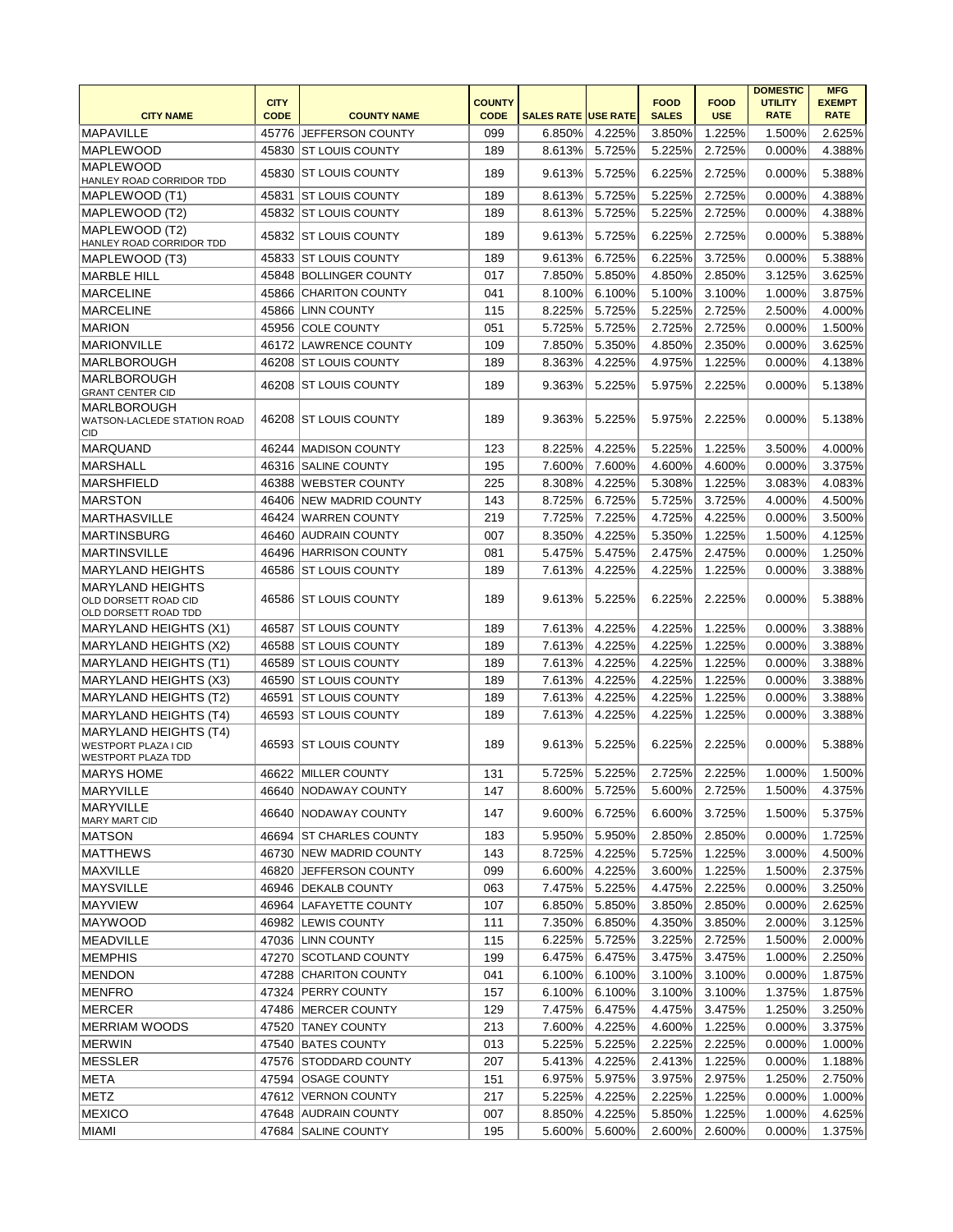|                                                   |                            |                             |                              |                            |        |                             |                           | <b>DOMESTIC</b>               | <b>MFG</b>                   |
|---------------------------------------------------|----------------------------|-----------------------------|------------------------------|----------------------------|--------|-----------------------------|---------------------------|-------------------------------|------------------------------|
| <b>CITY NAME</b>                                  | <b>CITY</b><br><b>CODE</b> | <b>COUNTY NAME</b>          | <b>COUNTY</b><br><b>CODE</b> | <b>SALES RATE USE RATE</b> |        | <b>FOOD</b><br><b>SALES</b> | <b>FOOD</b><br><b>USE</b> | <b>UTILITY</b><br><b>RATE</b> | <b>EXEMPT</b><br><b>RATE</b> |
| <b>MIDDLE BROOK</b>                               |                            | 47774   IRON COUNTY         | 093                          | 6.225%                     | 4.225% | 3.225%                      | 1.225%                    | 0.500%                        | 2.000%                       |
| IMIDDLE GROVE                                     | 47846                      | <b>MONROE COUNTY</b>        | 137                          | 5.725%                     | 5.225% | 2.725%                      | 2.225%                    | 1.000%                        | 1.500%                       |
| <b>MIDDLETOWN</b>                                 | 47900                      | MONTGOMERY COUNTY           | 139                          | 7.475%                     | 4.225% | 4.475%                      | 1.225%                    | 3.250%                        | 3.250%                       |
| <b>MIDWAY</b>                                     | 48008                      | <b>BOONE COUNTY</b>         | 019                          | 5.975%                     | 4.225% | 2.975%                      | 1.225%                    | 1.500%                        | 1.750%                       |
| MILAN                                             | 48062                      | <b>SULLIVAN COUNTY</b>      | 211                          | 7.975%                     | 6.975% | 4.975%                      | 3.975%                    | 2.750%                        | 3.750%                       |
| MILFORD                                           |                            | 48098 BARTON COUNTY         | 011                          | 5.725%                     | 4.225% | 2.725%                      | 1.225%                    | 0.000%                        | 1.500%                       |
| MILLCREEK                                         |                            | 48152 MADISON COUNTY        | 123                          | 6.225%                     | 4.225% | 3.225%                      | 1.225%                    | 1.500%                        | 2.000%                       |
| MILLER                                            | 48242                      | <b>LAWRENCE COUNTY</b>      | 109                          | 7.600%                     | 5.350% | 4.600%                      | 2.350%                    | 1.500%                        | 3.375%                       |
| <b>MILLERSBURG</b>                                | 48332                      | <b>CALLAWAY COUNTY</b>      | 027                          | 5.725%                     | 5.225% | 2.725%                      | 2.225%                    | 0.000%                        | 1.500%                       |
| <b>MILLERSVILLE</b>                               | 48350                      | <b>CAPE GIRARDEAU CNTY</b>  | 031                          | 5.225%                     | 5.225% | 2.225%                      | 2.225%                    | 1.000%                        | 1.000%                       |
| <b>MILL GROVE</b>                                 | 48368                      | <b>IMERCER COUNTY</b>       | 129                          | 6.475%                     | 6.475% | 3.475%                      | 3.475%                    | 1.250%                        | 2.250%                       |
| <b>MILL SPRING</b>                                | 48386                      | <b>WAYNE COUNTY</b>         | 223                          | 6.725%                     | 5.725% | 3.725%                      | 2.725%                    | 2.500%                        | 2.500%                       |
| MILO                                              | 48476                      | VERNON COUNTY               | 217                          | 5.225%                     | 4.225% | 2.225%                      | 1.225%                    | 0.000%                        | 1.000%                       |
| <b>IMINDENMINES</b>                               | 48566                      | <b>BARTON COUNTY</b>        | 011                          | 5.725%                     | 4.225% | 2.725%                      | 1.225%                    | 0.000%                        | 1.500%                       |
| MINE LA MOTTE                                     | 48602                      | <b>MADISON COUNTY</b>       | 123                          | 6.225%                     | 4.225% | 3.225%                      | 1.225%                    | 1.500%                        | 2.000%                       |
| <b>MINEOLA</b>                                    | 48638                      | MONTGOMERY COUNTY           | 139                          | 6.475%                     | 4.225% | 3.475%                      | 1.225%                    | 2.250%                        | 2.250%                       |
| <b>MINER</b>                                      |                            | 48656 MISSISSIPPI COUNTY    | 133                          | 8.225%                     | 6.475% | 5.225%                      | 3.475%                    | 1.500%                        | 4.000%                       |
| <b>MINER</b>                                      | 48656                      | <b>SCOTT COUNTY</b>         | 201                          | 7.475%                     | 7.475% | 4.475%                      | 4.475%                    | 2.500%                        | 3.250%                       |
| <b>MINER</b><br>MINER GATEWAY CID                 | 48656                      | SCOTT COUNTY                | 201                          | 8.475%                     | 8.475% | 5.475%                      | 5.475%                    | 2.500%                        | 4.250%                       |
| MINERAL POINT                                     | 48710                      | <b>IWASHINGTON COUNTY</b>   | 221                          | 7.225%                     | 6.725% | 4.225%                      | 3.725%                    | 2.500%                        | 3.000%                       |
| MINNITH                                           | 48800                      | <b>STE GENEVIEVE COUNTY</b> | 193                          | 6.725%                     | 4.225% | 3.725%                      | 1.225%                    | 2.000%                        | 2.500%                       |
| <b>MIRABILE</b>                                   | 48854                      | <b>CALDWELL COUNTY</b>      | 025                          | 6.725%                     | 6.225% | 3.725%                      | 3.225%                    | 0.000%                        | 2.500%                       |
| MISSOURI CITY                                     | 48980                      | <b>CLAY COUNTY</b>          | 047                          | 5.225%                     | 5.100% | 2.225%                      | 2.100%                    | 0.000%                        | 1.000%                       |
| MOBERLY                                           | 49034                      | <b>RANDOLPH COUNTY</b>      | 175                          | 8.475%                     | 7.975% | 5.475%                      | 4.975%                    | 1.000%                        | 4.250%                       |
| <b>MOBERLY</b><br>MOBERLY CROSSINGS CID           | 49034                      | <b>RANDOLPH COUNTY</b>      | 175                          | 9.475%                     | 8.975% | 6.475%                      | 5.975%                    | 1.000%                        | 5.250%                       |
| IMODENA                                           | 49052                      | <b>IMERCER COUNTY</b>       | 129                          | 6.475%                     | 6.475% | 3.475%                      | 3.475%                    | 1.250%                        | 2.250%                       |
| <b>MOKANE</b>                                     | 49070                      | <b>CALLAWAY COUNTY</b>      | 027                          | 6.725%                     | 5.225% | 3.725%                      | 2.225%                    | 0.000%                        | 2.500%                       |
| <b>MOLINE ACRES</b>                               | 49088                      | <b>ST LOUIS COUNTY</b>      | 189                          | 7.613%                     | 4.225% | 4.225%                      | 1.225%                    | 0.000%                        | 3.388%                       |
| MOLINE ACRES (T1)                                 | 49089                      | <b>IST LOUIS COUNTY</b>     | 189                          | 7.613%                     | 4.225% | 4.225%                      | 1.225%                    | 0.000%                        | 3.388%                       |
| MOLINE ACRES (T1)<br><b>ST CYR ROAD TDD</b>       | 49089                      | <b>ST LOUIS COUNTY</b>      | 189                          | 8.238%                     | 4.225% | 4.850%                      | 1.225%                    | 0.000%                        | 4.013%                       |
| <b>MONETT</b>                                     | 49196                      | <b>BARRY COUNTY</b>         | 009                          | 7.725%                     | 4.225% | 4.725%                      | 1.225%                    | 1.500%                        | 3.500%                       |
| <b>MONETT</b><br>MONETT MARKETPLACE CID           |                            | 49196 BARRY COUNTY          | 009                          | 8.725%                     | 4.225% | 5.725%                      | 1.225%                    | 1.500%                        | 4.500%                       |
| <b>MONETT</b>                                     | 49196                      | <b>LAWRENCE COUNTY</b>      | 109                          | 7.350%                     | 5.350% | 4.350%                      | 2.350%                    | 1.500%                        | 3.125%                       |
| <b>MONROE CITY</b>                                | 49394                      | <b>MARION COUNTY</b>        | 127                          | 8.600%                     | 7.600% | 5.600%                      | 4.600%                    | 1.000%                        | 4.375%                       |
| <b>MONROE CITY</b>                                |                            | 49394 MONROE COUNTY         | 137                          | 8.225%                     | 7.225% | 5.225%                      | 4.225%                    | 2.000%                        | 4.000%                       |
| MONROE CITY                                       |                            | 49394 RALLS COUNTY          | 173                          | 9.225%                     | 8.725% | 6.225%                      | 5.725%                    | 1.000%                        | 5.000%                       |
| MONTEVALLO                                        |                            | 49466   VERNON COUNTY       | 217                          | 5.225%                     | 4.225% | 2.225%                      | 1.225%                    | 0.000%                        | 1.000%                       |
| MONTGOMERY CITY                                   |                            | 49574 MONTGOMERY COUNTY     | 139                          | 7.975%                     | 4.225% | 4.975%                      | 1.225%                    | 3.750%                        | 3.750%                       |
| MONTICELLO                                        |                            | 49592 LEWIS COUNTY          | 111                          | 7.350%                     | 6.850% | 4.350%                      | 3.850%                    | 2.000%                        | 3.125%                       |
| MONTIER                                           |                            | 49610 SHANNON COUNTY        | 203                          | 5.225%                     | 4.225% | 2.225%                      | 1.225%                    | 1.000%                        | 1.000%                       |
| MONTREAL                                          |                            | 49646 CAMDEN COUNTY         | 029                          | 5.475%                     | 5.475% | 2.475%                      | 2.475%                    | 0.000%                        | 1.250%                       |
| <b>MONTROSE</b>                                   |                            | 49664 HENRY COUNTY          | 083                          | 7.675%                     | 5.675% | 4.675%                      | 2.675%                    | 0.950%                        | 3.450%                       |
| <b>MOODY</b>                                      |                            | 49718 HOWELL COUNTY         | 091                          | 5.162%                     | 4.225% | 2.162%                      | 1.225%                    | 0.000%                        | 0.937%                       |
| <b>MOORESVILLE</b>                                |                            | 49790 LIVINGSTON COUNTY     | 117                          | 4.975%                     | 4.975% | 1.975%                      | 1.975%                    | 0.000%                        | 0.750%                       |
| MORA                                              |                            | 49826 BENTON COUNTY         | 015                          | 6.100%                     | 5.600% | 3.100%                      | 2.600%                    | 1.375%                        | 1.875%                       |
| <b>MOREHOUSE</b>                                  |                            | 49898 NEW MADRID COUNTY     | 143                          | 7.225%                     | 4.225% | 4.225%                      | 1.225%                    | 2.500%                        | 3.000%                       |
| MORLEY                                            |                            | 49988 SCOTT COUNTY          | 201                          | 6.225%                     | 5.225% | 3.225%                      | 2.225%                    | 1.000%                        | 2.000%                       |
| MORRISON                                          |                            | 50060 GASCONADE COUNTY      | 073                          | 7.100%                     | 4.225% | 4.100%                      | 1.225%                    | 1.000%                        | 2.875%                       |
| <b>MORRISVILLE</b>                                |                            | 50078 POLK COUNTY           | 167                          | 6.600%                     | 4.225% | 3.600%                      | 1.225%                    | 1.375%                        | 2.375%                       |
| MORSE MILL                                        |                            | 50132 JEFFERSON COUNTY      | 099                          | 6.850%                     | 4.225% | 3.850%                      | 1.225%                    | 1.500%                        | 2.625%                       |
| <b>MOSBY</b>                                      |                            | 50168 CLAY COUNTY           | 047                          | 6.725%                     | 5.100% | 3.725%                      | 2.100%                    | 1.500%                        | 2.500%                       |
| MOSCOW MILLS                                      |                            | 50204 LINCOLN COUNTY        | 113                          | 7.975%                     | 4.225% | 4.975%                      | 1.225%                    | 1.500%                        | 3.750%                       |
| <b>MOSCOW MILLS</b><br>HIGHWAY 61/STATE HIGHWAY U |                            | 50204 LINCOLN COUNTY        | 113                          | 8.350%                     | 4.225% | 5.350%                      | 1.225%                    | 1.500%                        | 4.125%                       |
| TDD<br>MOSELLE                                    |                            | 50240 FRANKLIN COUNTY       | 071                          | 6.975%                     | 4.225% | 3.975%                      | 1.225%                    | 0.000%                        | 2.750%                       |
| MOUND CITY                                        |                            | 50312 HOLT COUNTY           | 087                          | 8.225%                     | 8.225% | 5.225%                      | 5.225%                    | 0.000%                        | 4.000%                       |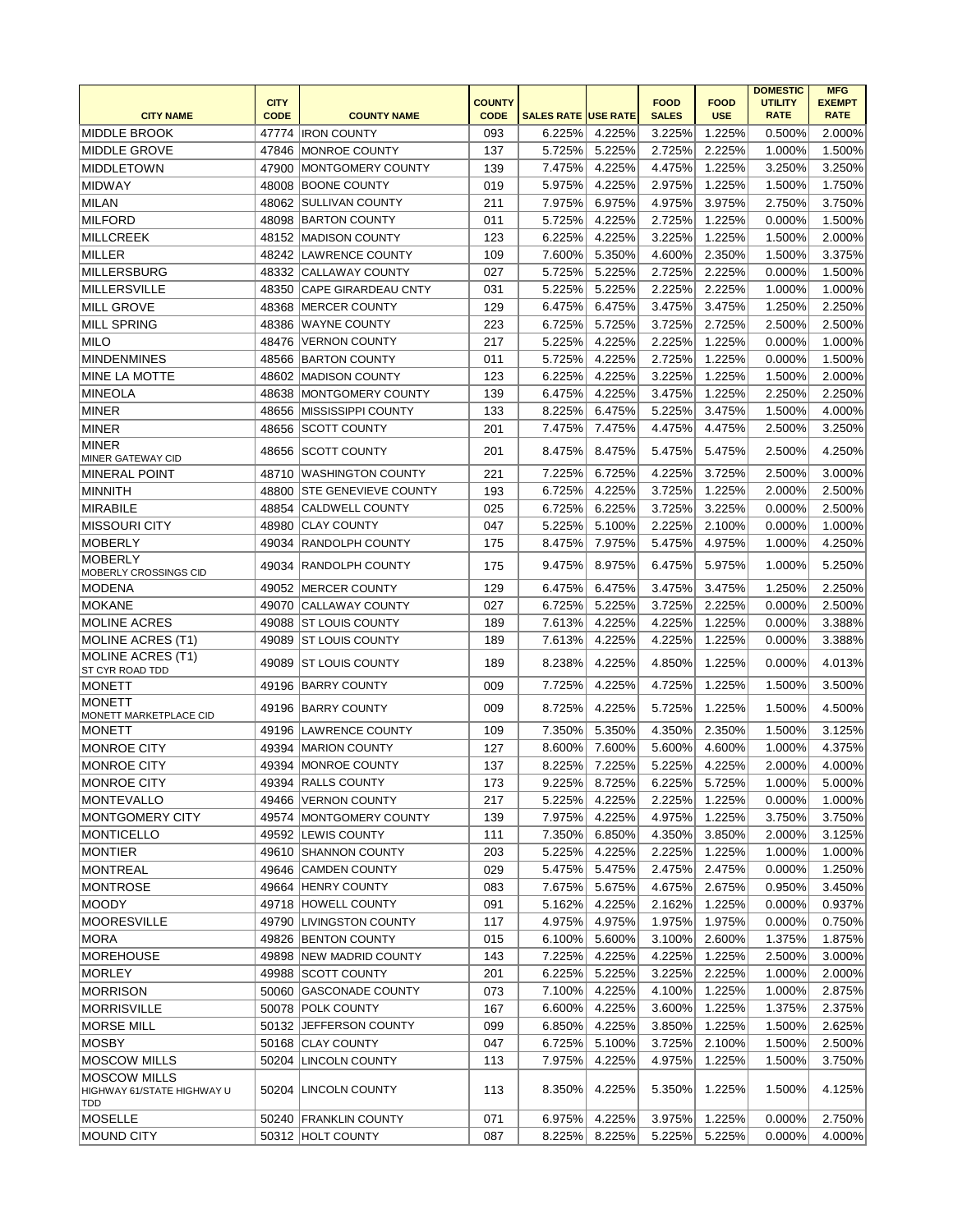|                                                  |             |                            |               |                            |        |              |             | <b>DOMESTIC</b> | <b>MFG</b>    |
|--------------------------------------------------|-------------|----------------------------|---------------|----------------------------|--------|--------------|-------------|-----------------|---------------|
|                                                  | <b>CITY</b> |                            | <b>COUNTY</b> |                            |        | <b>FOOD</b>  | <b>FOOD</b> | <b>UTILITY</b>  | <b>EXEMPT</b> |
| <b>CITY NAME</b>                                 | <b>CODE</b> | <b>COUNTY NAME</b>         | <b>CODE</b>   | <b>SALES RATE USE RATE</b> |        | <b>SALES</b> | <b>USE</b>  | <b>RATE</b>     | <b>RATE</b>   |
| MOUNDVILLE                                       | 50330       | VERNON COUNTY              | 217           | 5.225%                     | 4.225% | 2.225%       | 1.225%      | 0.000%          | 1.000%        |
| MOUNTAIN GROVE                                   |             | 50402 TEXAS COUNTY         | 215           | 8.100%                     | 4.225% | 5.100%       | 1.225%      | 3.375%          | 3.875%        |
| <b>MOUNTAIN GROVE</b>                            |             | 50402 WRIGHT COUNTY        | 229           | 7.600%                     | 4.225% | 4.600%       | 1.225%      | 1.875%          | 3.375%        |
| <b>MOUNTAIN VIEW</b>                             |             | 50438 HOWELL COUNTY        | 091           | 7.162%                     | 4.225% | 4.162%       | 1.225%      | 1.500%          | 2.937%        |
| <b>MOUNT LEONARD</b>                             |             | 50510 SALINE COUNTY        | 195           | 5.600%                     | 5.600% | 2.600%       | 2.600%      | 0.000%          | 1.375%        |
| <b>MOUNT MORIAH</b>                              |             | 50528 HARRISON COUNTY      | 081           | 5.975%                     | 5.475% | 2.975%       | 2.475%      | 0.000%          | 1.750%        |
| <b>MOUNT STERLING</b>                            |             | 50654 GASCONADE COUNTY     | 073           | 6.100%                     | 4.225% | 3.100%       | 1.225%      | 1.000%          | 1.875%        |
| <b>MOUNT VERNON</b>                              |             | 50672 LAWRENCE COUNTY      | 109           | 7.350%                     | 7.350% | 4.350%       | 4.350%      | 0.000%          | 3.125%        |
| <b>MYRTLE</b>                                    | 51050       | <b>OREGON COUNTY</b>       | 149           | 6.225%                     | 4.225% | 3.225%       | 1.225%      | 1.000%          | 2.000%        |
| <b>NAPOLEON</b>                                  |             | 51140 LAFAYETTE COUNTY     | 107           | 5.850%                     | 5.850% | 2.850%       | 2.850%      | 0.000%          | 1.625%        |
| <b>NAPTON</b>                                    | 51158       | <b>SALINE COUNTY</b>       | 195           | 5.600%                     | 5.600% | 2.600%       | 2.600%      | 0.000%          | 1.375%        |
| <b>NAYLOR</b>                                    |             | 51302 RIPLEY COUNTY        | 181           | 8.225%                     | 6.225% | 5.225%       | 3.225%      | 3.000%          | 4.000%        |
| <b>NEBO</b>                                      |             | 51320 LACLEDE COUNTY       | 105           | 5.413%                     | 4.225% | 2.413%       | 1.225%      | 0.000%          | 1.188%        |
| <b>NECK CITY</b>                                 | 51356       | <b>JASPER COUNTY</b>       | 097           | 5.450%                     | 4.225% | 2.450%       | 1.225%      | 0.000%          | 1.225%        |
| NEELYVILLE                                       |             | 51446 BUTLER COUNTY        | 023           | 6.225%                     | 4.225% | 3.225%       | 1.225%      | 2.000%          | 2.000%        |
| <b>NELSON</b>                                    | 51500       | <b>SALINE COUNTY</b>       | 195           | 5.600%                     | 5.600% | 2.600%       | 2.600%      | 0.000%          | 1.375%        |
| <b>NEOSHO</b>                                    |             | 51572 NEWTON COUNTY        | 145           | 7.850%                     | 4.225% | 4.850%       | 1.225%      | 2.125%          | 3.625%        |
| <b>NEOSHO</b>                                    |             |                            |               |                            |        |              |             |                 |               |
| <b>BIG SPRING PLAZA CID</b><br><b>NEOSHO TDD</b> |             | 51572 NEWTON COUNTY        | 145           | 9.350%                     | 5.225% | 6.350%       | 2.225%      | 2.125%          | 5.125%        |
| <b>NEOSHO</b>                                    |             |                            |               |                            |        |              |             |                 |               |
| NEOSHO TDD                                       | 51572       | <b>NEWTON COUNTY</b>       | 145           | 8.350%                     | 4.225% | 5.350%       | 1.225%      | 2.125%          | 4.125%        |
| <b>NETTLETON</b>                                 | 51626       | <b>CALDWELL COUNTY</b>     | 025           | 6.725%                     | 6.225% | 3.725%       | 3.225%      | 0.000%          | 2.500%        |
| <b>NEVADA</b>                                    | 51644       | VERNON COUNTY              | 217           | 7.725%                     | 4.225% | 4.725%       | 1.225%      | 0.000%          | 3.500%        |
| <b>NEWARK</b>                                    |             | 51662 KNOX COUNTY          | 103           | 6.725%                     | 6.725% | 3.725%       | 3.725%      | 2.500%          | 2.500%        |
| <b>NEW BLOOMFIELD</b>                            | 51680       | <b>CALLAWAY COUNTY</b>     | 027           | 7.225%                     | 5.225% | 4.225%       | 2.225%      | 0.000%          | 3.000%        |
| <b>NEW BOSTON</b>                                | 51698       | <b>LINN COUNTY</b>         | 115           | 6.225%                     | 5.725% | 3.225%       | 2.725%      | 1.500%          | 2.000%        |
| <b>NEWBURG</b>                                   |             | 51716   PHELPS COUNTY      | 161           | 7.350%                     | 4.225% | 4.350%       | 1.225%      | 1.000%          | 3.125%        |
| <b>NEW CAMBRIA</b>                               |             | 51734 MACON COUNTY         | 121           | 7.850%                     | 6.975% | 4.850%       | 3.975%      | 1.000%          | 3.625%        |
| <b>NEW COURT VILLAGE</b>                         |             | 51752 LEWIS COUNTY         | 111           | 7.350%                     | 6.850% | 4.350%       | 3.850%      | 2.000%          | 3.125%        |
| <b>NEW FLORENCE</b>                              |             | 51770 MONTGOMERY COUNTY    | 139           | 8.475%                     | 4.225% | 5.475%       | 1.225%      | 3.250%          | 4.250%        |
| <b>NEW FRANKLIN</b>                              |             | 51824 HOWARD COUNTY        | 089           | 8.850%                     | 6.850% | 5.850%       | 3.850%      | 3.625%          | 4.625%        |
| <b>NEW HAMBURG</b>                               |             | 51842 SCOTT COUNTY         | 201           | 5.225%                     | 5.225% | 2.225%       | 2.225%      | 1.000%          | 1.000%        |
| <b>NEW HAMPTON</b>                               |             | 51860 HARRISON COUNTY      | 081           | 5.475%                     | 5.475% | 2.475%       | 2.475%      | 0.000%          | 1.250%        |
| <b>NEW HARTFORD</b>                              |             | 51896   PIKE COUNTY        | 163           | 6.225%                     | 4.225% | 3.225%       | 1.225%      | 1.000%          | 2.000%        |
| <b>NEW HAVEN</b>                                 |             | 51914 FRANKLIN COUNTY      | 071           | 8.725%                     | 4.225% | 5.725%       | 1.225%      | 1.000%          | 4.500%        |
| <b>NEW LONDON</b>                                |             | 52058 RALLS COUNTY         | 173           | 8.725%                     | 6.725% | 5.725%       | 3.725%      | 1.500%          | 4.500%        |
| <b>NEW MADRID</b>                                |             | 52076 NEW MADRID COUNTY    | 143           | 8.725%                     | 6.725% | 5.725%       | 3.725%      | 4.000%          | 4.500%        |
| <b>NEW MARKET</b>                                |             | 52130 PLATTE COUNTY        | 165           | 5.600%                     | 5.600% | 2.600%       | 2.600%      | 0.000%          | 1.375%        |
| <b>NEW MELLE</b>                                 |             | 52148 ST CHARLES COUNTY    | 183           | 7.950%                     | 7.950% | 4.850%       | 4.850%      | 0.000%          | 3.725%        |
| <b>NEW OFFENBURG</b>                             |             | 52166 STE GENEVIEVE COUNTY | 193           | 6.725%                     | 4.225% | 3.725%       | 1.225%      | 2.000%          | 2.500%        |
| <b>NEW POINT</b>                                 |             | 52202 HOLT COUNTY          | 087           | 6.725%                     | 6.725% | 3.725%       | 3.725%      | 0.000%          | 2.500%        |
| <b>NEWTONIA</b>                                  |             | 52292 NEWTON COUNTY        | 145           | 5.350%                     | 4.225% | 2.350%       | 1.225%      | 1.125%          | 1.125%        |
| <b>NEWTOWN</b>                                   |             | 52328 SULLIVAN COUNTY      | 211           | 6.975%                     | 6.975% | 3.975%       | 3.975%      | 2.750%          | 2.750%        |
| <b>NEW WELLS</b>                                 |             | 52364 CAPE GIRARDEAU CNTY  | 031           | 5.225%                     | 5.225% | 2.225%       | 2.225%      | 1.000%          | 1.000%        |
| <b>NIANGUA</b>                                   |             | 52418 WEBSTER COUNTY       | 225           | 7.808%                     | 4.225% | 4.808%       | 1.225%      | 2.583%          | 3.583%        |
| <b>NIXA</b>                                      |             | 52616 CHRISTIAN COUNTY     | 043           | 7.475%                     | 4.225% | 4.475%       | 1.225%      |                 | 3.250%        |
| <b>NIXA</b>                                      |             |                            |               |                            |        |              |             | 0.250%          |               |
| MCCROSKEY STREET CID                             |             | 52616 CHRISTIAN COUNTY     | 043           | 8.475%                     | 5.225% | 5.475%       | 2.225%      | 0.250%          | 4.250%        |
| <b>NOBLE</b>                                     |             | 52634 OZARK COUNTY         | 153           | 6.725%                     | 4.225% | 3.725%       | 1.225%      | 1.000%          | 2.500%        |
| NODAWAY                                          |             | 52670 ANDREW COUNTY        | 003           | 6.425%                     | 5.925% | 3.425%       | 2.925%      | 0.000%          | 2.200%        |
| <b>NOEL</b>                                      |             | 52742 MCDONALD COUNTY      | 119           | 8.350%                     | 4.225% | 5.350%       | 1.225%      | 3.125%          | 4.125%        |
| <b>NORBORNE</b>                                  |             | 52760 CARROLL COUNTY       | 033           | 6.975%                     | 5.475% | 3.975%       | 2.475%      | 0.000%          | 2.750%        |
| <b>NORMANDY</b>                                  |             | 52796 ST LOUIS COUNTY      | 189           | 8.613%                     | 5.725% | 5.225%       | 2.725%      | 0.000%          | 4.388%        |
| <b>NORMANDY</b>                                  |             |                            |               |                            |        |              |             |                 |               |
| UNIVERSITY PLACE TDD                             |             | 52796 ST LOUIS COUNTY      | 189           | 9.613%                     | 5.725% | 6.225%       | 2.725%      | 0.000%          | 5.388%        |
| NORMANDY (T1)                                    |             | 52797 ST LOUIS COUNTY      | 189           | 8.613%                     | 5.725% | 5.225%       | 2.725%      | 0.000%          | 4.388%        |
| NORTH KANSAS CITY                                |             | 53102 CLAY COUNTY          | 047           | 6.725%                     | 5.100% | 3.725%       | 2.100%      | 1.000%          | 2.500%        |
| <b>NORTH LILBOURN</b>                            |             | 53138 NEW MADRID COUNTY    | 143           | 6.225%                     | 4.225% | 3.225%       | 1.225%      | 1.500%          | 2.000%        |
| NORTHMOOR                                        |             | 53174 PLATTE COUNTY        | 165           | 7.100%                     | 5.600% | 4.100%       | 2.600%      | 1.000%          | 2.875%        |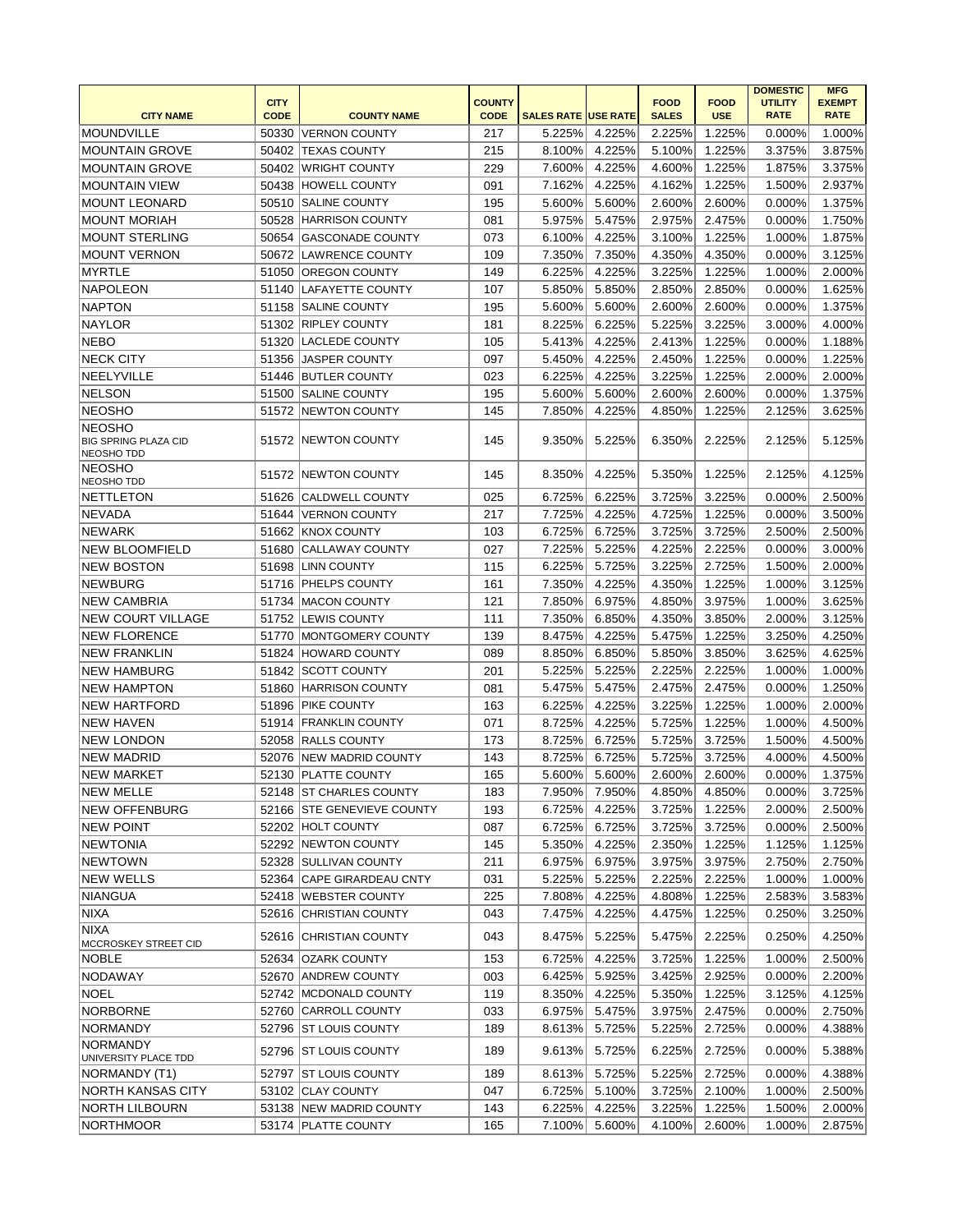| <b>CITY NAME</b>                                                    | <b>CITY</b><br><b>CODE</b> | <b>COUNTY NAME</b>        | <b>COUNTY</b><br><b>CODE</b> | <b>SALES RATE USE RATE</b> |        | <b>FOOD</b><br><b>SALES</b> | <b>FOOD</b><br><b>USE</b> | <b>DOMESTIC</b><br><b>UTILITY</b><br><b>RATE</b> | <b>MFG</b><br><b>EXEMPT</b><br><b>RATE</b> |
|---------------------------------------------------------------------|----------------------------|---------------------------|------------------------------|----------------------------|--------|-----------------------------|---------------------------|--------------------------------------------------|--------------------------------------------|
| <b>NORTHMOOR</b><br>NORTHMOOR ASSOCIATES CID                        |                            | 53174 PLATTE COUNTY       | 165                          | 8.100%                     | 6.600% | 5.100%                      | 3.600%                    | 1.000%                                           | 3.875%                                     |
| <b>NORTHWOODS</b>                                                   | 53408                      | <b>ST LOUIS COUNTY</b>    | 189                          | 8.363%                     | 4.225% | 4.975%                      | 1.225%                    | 0.000%                                           | 4.138%                                     |
| <b>NORTHWOODS</b><br>NORTH OAKS PLAZA SHOPPING<br><b>CENTER CID</b> |                            | 53408 ST LOUIS COUNTY     | 189                          | 9.363%                     | 5.225% | 5.975%                      | 2.225%                    | 0.000%                                           | 5.138%                                     |
| <b>NORTHWYE</b>                                                     |                            | 53426 PHELPS COUNTY       | 161                          | 5.350%                     | 4.225% | 2.350%                      | 1.225%                    | 0.000%                                           | 1.125%                                     |
| <b>NORWOOD</b>                                                      |                            | 53444 WRIGHT COUNTY       | 229                          | 7.600%                     | 4.225% | 4.600%                      | 1.225%                    | 0.375%                                           | 3.375%                                     |
| NORWOOD COURT                                                       |                            | 53462 ST LOUIS COUNTY     | 189                          | 7.613%                     | 4.225% | 4.225%                      | 1.225%                    | 0.000%                                           | 3.388%                                     |
| <b>NOTTINGHILL</b>                                                  |                            | 53480 OZARK COUNTY        | 153                          | 6.725%                     | 4.225% | 3.725%                      | 1.225%                    | 1.000%                                           | 2.500%                                     |
| <b>NOVELTY</b>                                                      |                            | 53516 KNOX COUNTY         | 103                          | 6.725%                     | 6.725% | 3.725%                      | 3.725%                    | 2.500%                                           | 2.500%                                     |
| <b>NOVINGER</b>                                                     | 53534                      | <b>ADAIR COUNTY</b>       | 001                          | 6.600%                     | 5.225% | 3.600%                      | 2.225%                    | 1.000%                                           | 2.375%                                     |
| OAK GROVE (VILLAGE)                                                 |                            | 53606 FRANKLIN COUNTY     | 071                          | 7.975%                     | 4.225% | 4.975%                      | 1.225%                    | 0.000%                                           | 3.750%                                     |
| <b>OAK GROVE</b>                                                    |                            | 53624 JACKSON COUNTY      | 095                          | 8.475%                     | 4.225% | 5.475%                      | 1.225%                    | 0.500%                                           | 4.250%                                     |
| <b>OAK GROVE</b><br>BRIDGEWOOD PLAZA CID                            | 53624                      | <b>JACKSON COUNTY</b>     | 095                          | 9.475%                     | 4.225% | 6.475%                      | 1.225%                    | 0.500%                                           | 5.250%                                     |
| <b>OAK GROVE</b>                                                    | 53624                      | LAFAYETTE COUNTY          | 107                          | 8.850%                     | 5.850% | 5.850%                      | 2.850%                    | 0.500%                                           | 4.625%                                     |
| <b>OAKLAND</b>                                                      |                            | 53750 ST LOUIS COUNTY     | 189                          | 8.113%                     | 4.225% | 4.725%                      | 1.225%                    | 0.000%                                           | 3.888%                                     |
| <b>OAK RIDGE</b>                                                    |                            | 53786 CAPE GIRARDEAU CNTY | 031                          | 5.225%                     | 5.225% | 2.225%                      | 2.225%                    | 1.000%                                           | 1.000%                                     |
| OAKS (VILLAGE)                                                      |                            | 53804 CLAY COUNTY         | 047                          | 6.975%                     | 5.100% | 3.975%                      | 2.100%                    | 0.000%                                           | 2.750%                                     |
| <b>OAKVIEW</b>                                                      |                            | 53858 CLAY COUNTY         | 047                          | 8.225%                     | 8.100% | 5.225%                      | 5.100%                    | 1.000%                                           | 4.000%                                     |
| <b>OAKWOOD</b>                                                      |                            | 53894 CLAY COUNTY         | 047                          | 5.225%                     | 5.100% | 2.225%                      | 2.100%                    | 0.000%                                           | 1.000%                                     |
| OAKWOOD PARK                                                        |                            | 53948 CLAY COUNTY         | 047                          | 5.225%                     | 5.100% | 2.225%                      | 2.100%                    | 0.000%                                           | 1.000%                                     |
| <b>OCIE</b>                                                         |                            | 54002 OZARK COUNTY        | 153                          | 6.725%                     | 4.225% | 3.725%                      | 1.225%                    | 1.000%                                           | 2.500%                                     |
| <b>ODESSA</b>                                                       |                            | 54038 LAFAYETTE COUNTY    | 107                          | 8.350%                     | 5.850% | 5.350%                      | 2.850%                    | 0.000%                                           | 4.125%                                     |
| O'FALLON                                                            |                            | 54074 ST CHARLES COUNTY   | 183                          | 7.950%                     | 5.950% | 4.850%                      | 2.850%                    | 1.000%                                           | 3.725%                                     |
| O'FALLON<br><b>BELLEAU CID</b>                                      |                            | 54074 ST CHARLES COUNTY   | 183                          | 8.950%                     | 6.950% | 5.850%                      | 3.850%                    | 1.000%                                           | 4.725%                                     |
| O'FALLON<br>CALEDONIA CDD                                           |                            | 54074 ST CHARLES COUNTY   | 183                          | 8.575%                     | 6.575% | 5.475%                      | 3.475%                    | 1.000%                                           | 4.350%                                     |
| O'FALLON<br><b>HUTCHINGS FARM TDD</b>                               |                            | 54074 ST CHARLES COUNTY   | 183                          | 8.950%                     | 5.950% | 5.850%                      | 2.850%                    | 1.000%                                           | 4.725%                                     |
| O'FALLON<br><b>KINGSMILL TDD</b>                                    |                            | 54074 ST CHARLES COUNTY   | 183                          | 8.950%                     | 5.950% | 5.850%                      | 2.850%                    | 1.000%                                           | 4.725%                                     |
| O'FALLON<br>MEGAN SHOPPES TDD                                       |                            | 54074 ST CHARLES COUNTY   | 183                          | 8.950%                     | 5.950% | 5.850%                      | 2.850%                    | 1.000%                                           | 4.725%                                     |
| O'FALLON<br><b>MEXICO ROAD TDD</b>                                  |                            | 54074 IST CHARLES COUNTY  | 183                          | 8.950%                     | 5.950% | 5.850%                      | 2.850%                    | 1.000%                                           | 4.725%                                     |
| O'FALLON<br>O'FALLON RETAIL WALK CID<br>O'FALLON                    |                            | 54074 ST CHARLES COUNTY   | 183                          | 8.950%                     | 6.950% | 5.850%                      | 3.850%                    | 1.000%                                           | 4.725%                                     |
| WATERBURY STORM WATER CID<br>O'FALLON                               |                            | 54074 ST CHARLES COUNTY   | 183                          | 8.950%                     | 6.950% | 5.850%                      | 3.850%                    | 1.000%                                           | 4.725%                                     |
| <b>WINGHAVEN TDD</b>                                                |                            | 54074 ST CHARLES COUNTY   | 183                          | 8.575%                     | 5.950% | 5.475%                      | 2.850%                    | 1.000%                                           | 4.350%                                     |
| <b>OLD APPLETON</b>                                                 |                            | 54200 CAPE GIRARDEAU CNTY | 031                          | 5.225%                     | 5.225% | 2.225%                      | 2.225%                    | 1.000%                                           | 1.000%                                     |
| OLDFIELD                                                            |                            | 54290 CHRISTIAN COUNTY    | 043                          | 5.975%                     | 4.225% | 2.975%                      | 1.225%                    | 0.250%                                           | 1.750%                                     |
| <b>OLD MINES</b>                                                    |                            | 54398 WASHINGTON COUNTY   | 221                          | 7.225%                     | 6.725% | 4.225%                      | 3.725%                    | 2.500%                                           | 3.000%                                     |
| <b>OLD MONROE</b><br><b>OLEAN</b>                                   |                            | 54416 LINCOLN COUNTY      | 113                          | 7.975%                     | 4.225% | 4.975%                      | 1.225%                    | 1.500%                                           | 3.750%                                     |
|                                                                     |                            | 54560 MILLER COUNTY       | 131                          | 5.725%                     | 5.225% | 2.725%                      | 2.225%                    | 1.000%                                           | 1.500%                                     |
| <b>OLIVETTE</b>                                                     |                            | 54650 ST LOUIS COUNTY     | 189                          | 8.613%                     | 5.725% | 5.225%                      | 2.725%                    | 0.000%                                           | 4.388%                                     |
| <b>OLNEY</b>                                                        |                            | 54668 LINCOLN COUNTY      | 113                          | 6.475%                     | 4.225% | 3.475%                      | 1.225%                    | 0.500%                                           | 2.250%                                     |
| <b>OLYMPIAN VILLAGE</b>                                             |                            | 54686 JEFFERSON COUNTY    | 099                          | 6.850%                     | 4.225% | 3.850%                      | 1.225%                    | 1.500%                                           | 2.625%                                     |
| <b>ORAN</b>                                                         |                            | 54758 SCOTT COUNTY        | 201                          | 6.725%                     | 5.225% | 3.725%                      | 2.225%                    | 2.500%                                           | 2.500%                                     |
| ORCHARD FARM                                                        |                            | 54794 ST CHARLES COUNTY   | 183                          | 5.950%                     | 5.950% | 2.850%                      | 2.850%                    | 0.000%                                           | 1.725%                                     |
| <b>OREGON</b>                                                       |                            | 54848 HOLT COUNTY         | 087                          | 6.725%                     | 6.725% | 3.725%                      | 3.725%                    | 0.000%                                           | 2.500%                                     |
| <b>ORONOGO</b>                                                      |                            | 54920 JASPER COUNTY       | 097                          | 7.450%                     | 4.225% | 4.450%                      | 1.225%                    | 1.000%                                           | 3.225%                                     |
| <b>ORRICK</b>                                                       |                            | 54938 RAY COUNTY          | 177                          | 8.225%                     | 5.725% | 5.225%                      | 2.725%                    | 1.000%                                           | 4.000%                                     |
| OSAGE BEACH                                                         |                            | 55244 CAMDEN COUNTY       | 029                          | 7.475%                     | 5.475% | 4.475%                      | 2.475%                    | 1.000%                                           | 3.250%                                     |
| <b>OSAGE BEACH</b><br>ARROWHEAD CENTRE CID                          |                            | 55244 CAMDEN COUNTY       | 029                          | 8.475%                     | 5.475% | 5.475%                      | 2.475%                    | 1.000%                                           | 4.250%                                     |
| <b>OSAGE BEACH</b><br>DIERBERGS OSAGE BEACH TDD                     |                            | 55244 CAMDEN COUNTY       | 029                          | 8.475%                     | 5.475% | 5.475%                      | 2.475%                    | 1.000%                                           | 4.250%                                     |
| <b>OSAGE BEACH</b><br><b>OSAGE STATION TDD</b>                      |                            | 55244 CAMDEN COUNTY       | 029                          | 8.225%                     | 5.475% | 5.225%                      | 2.475%                    | 1.000%                                           | 4.000%                                     |
| <b>OSAGE BEACH</b>                                                  |                            | 55244 MILLER COUNTY       | 131                          | 7.725%                     | 5.225% | 4.725%                      | 2.225%                    | 2.000%                                           | 3.500%                                     |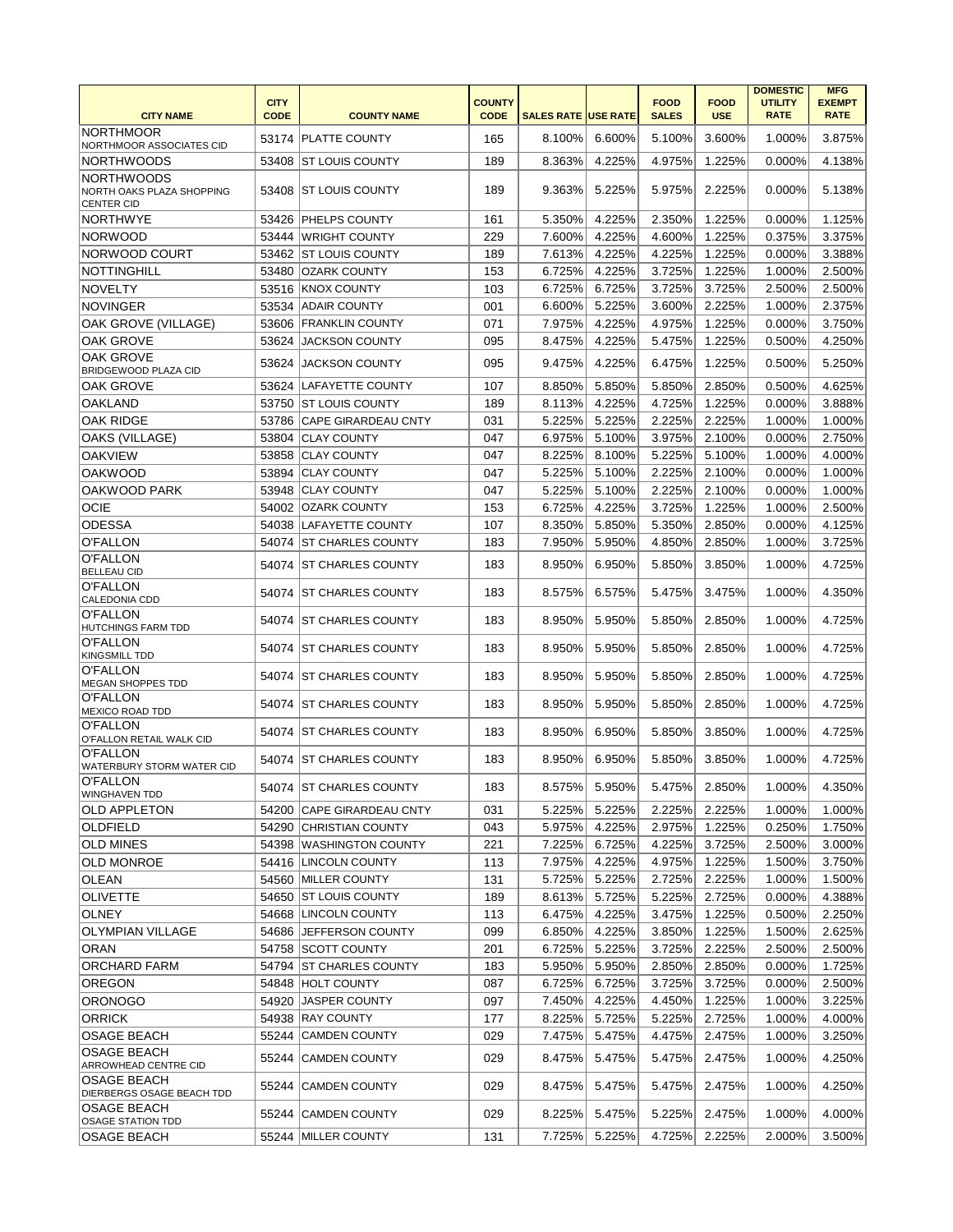|                                                                          |                            |                            |                              |                            |        |                             |                           | <b>DOMESTIC</b>               | <b>MFG</b>                   |
|--------------------------------------------------------------------------|----------------------------|----------------------------|------------------------------|----------------------------|--------|-----------------------------|---------------------------|-------------------------------|------------------------------|
| <b>CITY NAME</b>                                                         | <b>CITY</b><br><b>CODE</b> | <b>COUNTY NAME</b>         | <b>COUNTY</b><br><b>CODE</b> | <b>SALES RATE USE RATE</b> |        | <b>FOOD</b><br><b>SALES</b> | <b>FOOD</b><br><b>USE</b> | <b>UTILITY</b><br><b>RATE</b> | <b>EXEMPT</b><br><b>RATE</b> |
| <b>OSAGE BEACH</b><br>PREWITT POINT TDD                                  | 55244                      | <b>IMILLER COUNTY</b>      | 131                          | 8.725%                     | 5.225% | 5.725%                      | 2.225%                    | 2.000%                        | 4.500%                       |
| <b>OSAGE BEND</b>                                                        | 55262                      | <b>COLE COUNTY</b>         | 051                          | 5.725%                     | 5.725% | 2.725%                      | 2.725%                    | 0.000%                        | 1.500%                       |
| <b>OSAGE CITY</b>                                                        | 55298                      | <b>COLE COUNTY</b>         | 051                          | 5.725%                     | 5.725% | 2.725%                      | 2.725%                    | 0.000%                        | 1.500%                       |
| <b>OSBORN</b>                                                            |                            | 55352 CLINTON COUNTY       | 049                          | 5.725%                     | 4.725% | 2.725%                      | 1.725%                    | 0.000%                        | 1.500%                       |
| <b>OSBORN</b>                                                            |                            | 55352 DEKALB COUNTY        | 063                          | 6.725%                     | 5.225% | 3.725%                      | 2.225%                    | 0.000%                        | 2.500%                       |
|                                                                          |                            |                            |                              |                            |        |                             |                           |                               |                              |
| <b>OSCEOLA</b>                                                           | 55388                      | <b>ST CLAIR COUNTY</b>     | 185                          | 6.100%                     | 4.225% | 3.100%                      | 1.225%                    | 0.000%                        | 1.875%                       |
| <b>OSCEOLA TOWNSHIP</b>                                                  |                            | 55406 CAMDEN COUNTY        | 029                          | 5.475%                     | 5.475% | 2.475%                      | 2.475%                    | 0.000%                        | 1.250%                       |
| <b>OSGOOD</b>                                                            |                            | 55424 SULLIVAN COUNTY      | 211                          | 6.975%                     | 6.975% | 3.975%                      | 3.975%                    | 2.750%                        | 2.750%                       |
| <b>OTTERVILLE</b>                                                        |                            | 55478 COOPER COUNTY        | 053                          | 7.225%                     | 5.975% | 4.225%                      | 2.975%                    | 2.750%                        | 3.000%                       |
| <b>OTTO</b>                                                              |                            | 55514 JEFFERSON COUNTY     | 099                          | 7.100%                     | 4.225% | 4.100%                      | 1.225%                    | 1.500%                        | 2.875%                       |
| OVERLAND                                                                 |                            | 55550 ST LOUIS COUNTY      | 189                          | 7.863%                     | 4.225% | 4.475%                      | 1.225%                    | 0.000%                        | 3.638%                       |
| <b>OWENSVILLE</b>                                                        | 55640                      | <b>GASCONADE COUNTY</b>    | 073                          | 8.350%                     | 4.225% | 5.350%                      | 1.225%                    | 2.000%                        | 4.125%                       |
| <b>OXLY</b>                                                              | 55694                      | <b>RIPLEY COUNTY</b>       | 181                          | 6.225%                     | 4.225% | 3.225%                      | 1.225%                    | 2.000%                        | 2.000%                       |
| <b>OZARK</b>                                                             |                            | 55766 CHRISTIAN COUNTY     | 043                          | 7.975%                     | 4.225% | 4.975%                      | 1.225%                    | 0.250%                        | 3.750%                       |
| <b>OZARK</b>                                                             |                            |                            |                              |                            |        | 5.975%                      |                           |                               |                              |
| DEERBROOK MARKETPLACE CID<br><b>OZARK</b>                                | 55766                      | CHRISTIAN COUNTY           | 043                          | 8.975%                     | 5.225% |                             | 2.225%                    | 0.250%                        | 4.750%                       |
| HWY J & 17TH ST CID                                                      | 55766                      | <b>CHRISTIAN COUNTY</b>    | 043                          | 8.975%                     | 4.225% | 5.975%                      | 1.225%                    | 0.250%                        | 4.750%                       |
| <b>OZARK</b><br><b>OZARK CENTRE TDD</b>                                  | 55766                      | <b>CHRISTIAN COUNTY</b>    | 043                          | 8.975%                     | 4.225% | 5.975%                      | 1.225%                    | 0.250%                        | 4.750%                       |
| <b>OZARK</b><br>TOWN & COUNTRY VILLAGE TDD<br>TOWN & COUNTRY VILLAGE CID |                            | 55766 CHRISTIAN COUNTY     | 043                          | 9.975%                     | 5.225% | 6.975%                      | 2.225%                    | 0.250%                        | 5.750%                       |
| OZARK BEACH                                                              | 55856                      | <b>TANEY COUNTY</b>        | 213                          | 6.100%                     | 4.225% | 3.100%                      | 1.225%                    | 0.000%                        | 1.875%                       |
| <b>PACIFIC</b>                                                           |                            | 55910 FRANKLIN COUNTY      | 071                          | 7.975%                     | 4.225% | 4.975%                      | 1.225%                    | 1.000%                        | 3.750%                       |
| <b>PACIFIC</b><br><b>EAST OSAGE CID</b>                                  | 55910                      | <b>FRANKLIN COUNTY</b>     | 071                          | 8.975%                     | 5.225% | 5.975%                      | 2.225%                    | 1.000%                        | 4.750%                       |
| <b>PACIFIC</b><br>OSAGE COMMERCIAL AREA CID                              | 55910                      | <b>FRANKLIN COUNTY</b>     | 071                          | 8.975%                     | 5.225% | 5.975%                      | 2.225%                    | 1.000%                        | 4.750%                       |
| <b>PACIFIC</b><br>VIADUCT COMMERCIAL AREA CID                            |                            | 55910 FRANKLIN COUNTY      | 071                          | 8.975%                     | 5.225% | 5.975%                      | 2.225%                    | 1.000%                        | 4.750%                       |
| <b>PACIFIC</b>                                                           | 55910                      | <b>ST LOUIS COUNTY</b>     | 189                          | 8.113%                     | 4.225% | 4.725%                      | 1.225%                    | 1.000%                        | 3.888%                       |
| <b>PACIFIC</b><br><b>EAST OSAGE CID</b>                                  |                            | 55910 ST LOUIS COUNTY      | 189                          | 9.113%                     | 5.225% | 5.725%                      | 2.225%                    | 1.000%                        | 4.888%                       |
| PACIFIC (X1)                                                             | 55911                      | <b>ST LOUIS COUNTY</b>     | 189                          | 7.613%                     | 4.225% | 4.225%                      | 1.225%                    | 0.000%                        | 3.388%                       |
| PAGEDALE                                                                 |                            | 55964 ST LOUIS COUNTY      | 189                          | 8.363%                     | 4.225% | 4.975%                      | 1.225%                    | 0.000%                        | 4.138%                       |
| PAGEDALE (T2)                                                            |                            | 55966 ST LOUIS COUNTY      | 189                          | 8.363%                     | 4.225% | 4.975%                      | 1.225%                    | 0.000%                        | 4.138%                       |
| PAGEDALE (T3)                                                            |                            | 55967 ST LOUIS COUNTY      | 189                          | 8.363%                     | 4.225% | 4.975%                      | 1.225%                    | 0.000%                        | 4.138%                       |
| PAGEDALE (T4)                                                            |                            | 55968 ST LOUIS COUNTY      | 189                          | 8.363%                     | 4.225% | 4.975%                      | 1.225%                    | 0.000%                        | 4.138%                       |
| PAGEDALE (T5)                                                            |                            | 55969 ST LOUIS COUNTY      | 189                          | 8.363%                     | 4.225% | 4.975%                      | 1.225%                    | 0.000%                        | 4.138%                       |
| PAGEDALE (T6)                                                            |                            | 55970 ST LOUIS COUNTY      | 189                          | 8.363%                     | 4.225% | 4.975%                      | 1.225%                    | 0.000%                        | 4.138%                       |
|                                                                          |                            |                            |                              |                            |        |                             |                           |                               |                              |
| PAGEDALE (T7)                                                            |                            | 55971 ST LOUIS COUNTY      | 189                          | 8.363%                     | 4.225% | 4.975%                      | 1.225%                    | 0.000%                        | 4.138%                       |
| PAGEDALE (T8)                                                            |                            | 55972 ST LOUIS COUNTY      | 189                          | 8.363%                     | 4.225% | 4.975%                      | 1.225%                    | 0.000%                        | 4.138%                       |
| PAGEDALE (T9)                                                            |                            | 55973 ST LOUIS COUNTY      | 189                          | 8.363%                     | 4.225% | 4.975%                      | 1.225%                    | 0.000%                        | 4.138%                       |
| PAGEDALE (T10)                                                           |                            | 55974 ST LOUIS COUNTY      | 189                          | 8.363%                     | 4.225% | 4.975%                      | 1.225%                    | 0.000%                        | 4.138%                       |
| <b>PAINTON</b>                                                           |                            | 55982 STODDARD COUNTY      | 207                          | 5.413%                     | 4.225% | 2.413%                      | 1.225%                    | 0.000%                        | 1.188%                       |
| <b>PALMYRA</b>                                                           |                            | 56036 MARION COUNTY        | 127                          | 8.350%                     | 7.350% | 5.350%                      | 4.350%                    | 1.250%                        | 4.125%                       |
| <b>PARIS</b>                                                             |                            | 56144 MONROE COUNTY        | 137                          | 8.225%                     | 5.225% | 5.225%                      | 2.225%                    | 2.000%                        | 4.000%                       |
| <b>PARKDALE</b>                                                          |                            | 56216   JEFFERSON COUNTY   | 099                          | 7.350%                     | 4.225% | 4.350%                      | 1.225%                    | 1.500%                        | 3.125%                       |
| <b>PARK HILLS</b>                                                        |                            | 56272 ST FRANCOIS COUNTY   | 187                          | 9.100%                     | 4.225% | 6.100%                      | 1.225%                    | 1.500%                        | 4.875%                       |
| <b>PARK HILLS</b><br>PARK HILLS TDD                                      |                            | 56272   ST FRANCOIS COUNTY | 187                          | 9.600%                     | 4.225% | 6.600%                      | 1.225%                    | 1.500%                        | 5.375%                       |
| <b>PARKVILLE</b>                                                         |                            | 56288 PLATTE COUNTY        | 165                          | 7.100%                     | 5.600% | 4.100%                      | 2.600%                    | 1.000%                        | 2.875%                       |
| <b>PARKVILLE</b><br>PARKVILLE OLD TOWNE MARKET                           |                            | 56288 PLATTE COUNTY        | 165                          | 8.100%                     | 6.600% | 5.100%                      | 3.600%                    | 1.000%                        | 3.875%                       |
| CID<br><b>PARKVILLE</b><br>PC 1 CID<br>PARKVILLE COMMONS TDD             |                            | 56288 PLATTE COUNTY        | 165                          | 9.100%                     | 6.600% | 6.100%                      | 3.600%                    | 1.000%                        | 4.875%                       |
| <b>PARKVILLE</b><br>PARKVILLE COMMONS TDD                                |                            | 56288 PLATTE COUNTY        | 165                          | 8.100%                     | 5.600% | 5.100%                      | 2.600%                    | 1.000%                        | 3.875%                       |
| PARKWAY                                                                  |                            | 56306 FRANKLIN COUNTY      | 071                          | 8.975%                     | 4.225% | 5.975%                      | 1.225%                    | 0.000%                        | 4.750%                       |
| PARMA                                                                    |                            | 56342 NEW MADRID COUNTY    | 143                          | 8.225%                     | 6.225% | 5.225%                      | 3.225%                    | 3.000%                        | 4.000%                       |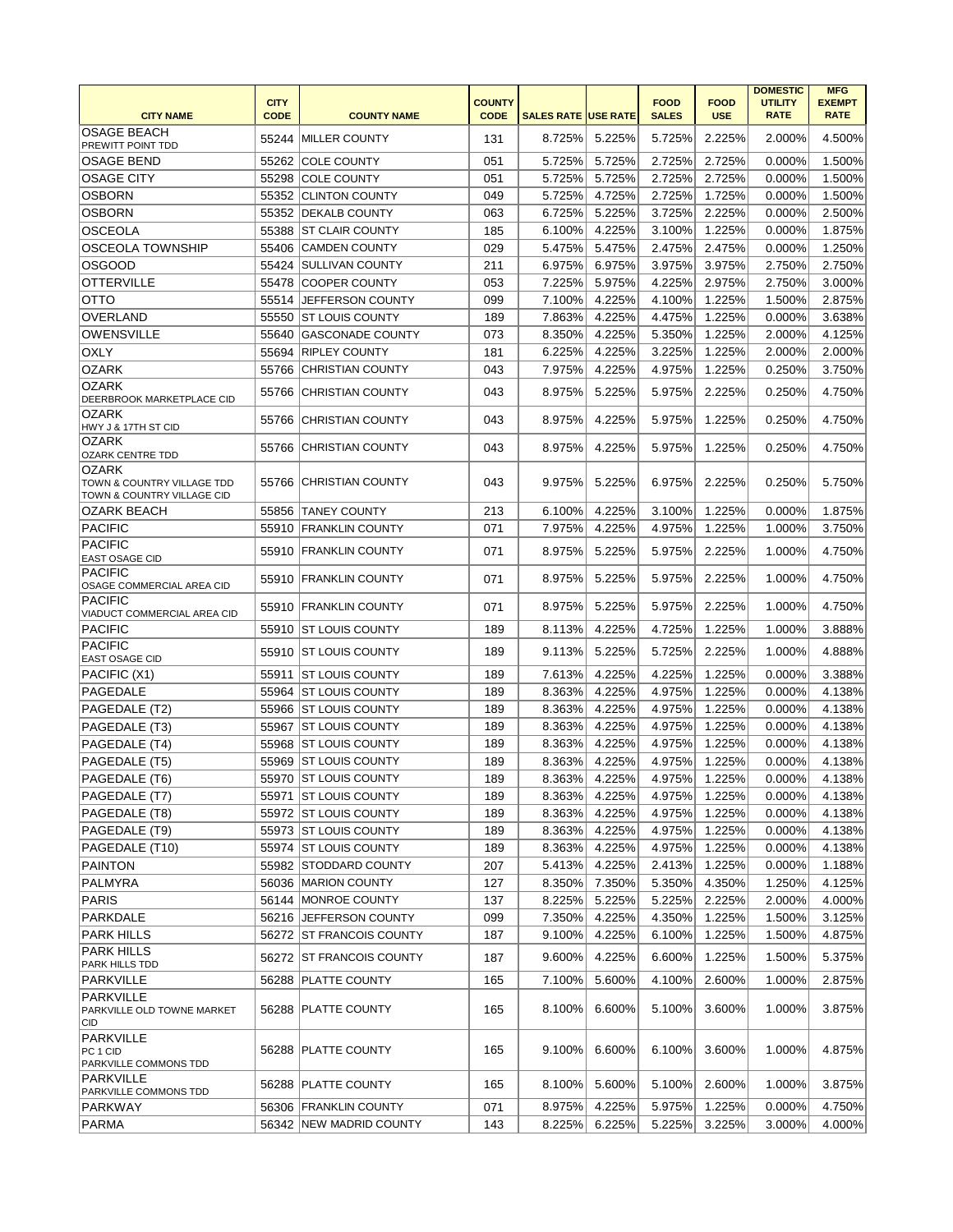|                                                    |                            |                                           |                              |                            |        |                             |                           | <b>DOMESTIC</b>               | <b>MFG</b>                   |
|----------------------------------------------------|----------------------------|-------------------------------------------|------------------------------|----------------------------|--------|-----------------------------|---------------------------|-------------------------------|------------------------------|
| <b>CITY NAME</b>                                   | <b>CITY</b><br><b>CODE</b> | <b>COUNTY NAME</b>                        | <b>COUNTY</b><br><b>CODE</b> | <b>SALES RATE USE RATE</b> |        | <b>FOOD</b><br><b>SALES</b> | <b>FOOD</b><br><b>USE</b> | <b>UTILITY</b><br><b>RATE</b> | <b>EXEMPT</b><br><b>RATE</b> |
| PARNELL                                            |                            |                                           | 147                          | 6.225%                     |        |                             |                           |                               |                              |
|                                                    | 56360                      | <b>NODAWAY COUNTY</b>                     |                              |                            | 5.725% | 3.225%                      | 2.725%                    | 0.000%                        | 2.000%                       |
| PASADENA HILLS                                     | 56396                      | <b>ST LOUIS COUNTY</b>                    | 189                          | 7.613%                     | 4.725% | 4.225%                      | 1.725%                    | 0.000%                        | 3.388%                       |
| PASADENA PARK                                      |                            | 56414 ST LOUIS COUNTY                     | 189                          | 7.613%                     | 4.225% | 4.225%                      | 1.225%                    | 0.000%                        | 3.388%                       |
| PASCOLA                                            | 56432                      | PEMISCOT COUNTY                           | 155                          | 6.725%                     | 4.225% | 3.725%                      | 1.225%                    | 1.250%                        | 2.500%                       |
| <b>PASSAIC</b>                                     |                            | 56468 BATES COUNTY                        | 013                          | 5.225%                     | 5.225% | 2.225%                      | 2.225%                    | 0.000%                        | 1.000%                       |
| <b>PATTERSON</b>                                   |                            | 56504 WAYNE COUNTY                        | 223                          | 5.725%                     | 5.725% | 2.725%                      | 2.725%                    | 1.500%                        | 1.500%                       |
| <b>PATTON</b>                                      |                            | 56522 BOLLINGER COUNTY                    | 017                          | 5.850%                     | 5.850% | 2.850%                      | 2.850%                    | 1.625%                        | 1.625%                       |
| <b>PATTONSBURG</b>                                 |                            | 56558 DAVIESS COUNTY                      | 061                          | 7.725%                     | 6.725% | 4.725%                      | 3.725%                    | 0.000%                        | 3.500%                       |
| PAYNESVILLE                                        | 56612                      | <b>PIKE COUNTY</b>                        | 163                          | 6.225%                     | 4.225% | 3.225%                      | 1.225%                    | 1.000%                        | 2.000%                       |
| <b>PEACE VALLEY</b>                                |                            | 56630 HOWELL COUNTY                       | 091                          | 5.162%                     | 4.225% | 2.162%                      | 1.225%                    | 0.000%                        | 0.937%                       |
| <b>PEACH ORCHARD</b>                               | 56648                      | PEMISCOT COUNTY                           | 155                          | 6.725%                     | 4.225% | 3.725%                      | 1.225%                    | 1.250%                        | 2.500%                       |
| <b>PECULIAR</b>                                    |                            | 56756 CASS COUNTY                         | 037                          | 8.475%                     | 8.475% | 5.475%                      | 5.475%                    | 3.750%                        | 4.250%                       |
| <b>PENERMON</b>                                    |                            | 56900 STODDARD COUNTY                     | 207                          | 5.413%                     | 4.225% | 2.413%                      | 1.225%                    | 0.000%                        | 1.188%                       |
| PENNSBORO                                          |                            | 56936 DADE COUNTY                         | 057                          | 6.475%                     | 5.975% | 3.475%                      | 2.975%                    | 1.750%                        | 2.250%                       |
| <b>PERKINS</b>                                     | 57044                      | <b>SCOTT COUNTY</b>                       | 201                          | 5.225%                     | 5.225% | 2.225%                      | 2.225%                    | 1.000%                        | 1.000%                       |
| PERRY                                              | 57080                      | <b>RALLS COUNTY</b>                       | 173                          | 8.225%                     | 6.725% | 5.225%                      | 3.725%                    | 1.000%                        | 4.000%                       |
| PERRYVILLE                                         |                            | 57116 PERRY COUNTY                        | 157                          | 7.975%                     | 7.975% | 4.975%                      | 4.975%                    | 1.375%                        | 3.750%                       |
| <b>PERUQUE</b>                                     |                            | 57170 ST CHARLES COUNTY                   | 183                          | 5.950%                     | 5.950% | 2.850%                      | 2.850%                    | 0.000%                        | 1.725%                       |
| <b>PEVELY</b>                                      |                            | 57278 JEFFERSON COUNTY                    | 099                          | 8.350%                     | 4.225% | 5.350%                      | 1.225%                    | 3.500%                        | 4.125%                       |
| <b>PHELPS CITY</b>                                 |                            | 57332 ATCHISON COUNTY                     | 005                          | 6.475%                     | 6.475% | 3.475%                      | 3.475%                    | 0.000%                        | 2.250%                       |
| PHILADELPHIA                                       |                            | 57350 MARION COUNTY                       | 127                          | 6.600%                     | 5.600% | 3.600%                      | 2.600%                    | 0.000%                        | 2.375%                       |
| PHILLIPSBURG                                       | 57368                      | <b>LACLEDE COUNTY</b>                     | 105                          | 6.413%                     | 4.225% | 3.413%                      | 1.225%                    | 1.000%                        | 2.188%                       |
| <b>PICKERING</b>                                   | 57404                      | NODAWAY COUNTY                            | 147                          | 6.225%                     | 5.725% | 3.225%                      | 2.725%                    | 0.000%                        | 2.000%                       |
| <b>PIEDMONT</b>                                    | 57422                      | <b>WAYNE COUNTY</b>                       | 223                          | 8.225%                     | 5.725% | 5.225%                      | 2.725%                    | 2.500%                        | 4.000%                       |
| PIERPONT VILLAGE                                   | 57512                      | <b>BOONE COUNTY</b>                       | 019                          | 6.475%                     | 4.225% | 3.475%                      | 1.225%                    | 2.000%                        | 2.250%                       |
| PIERCE CITY                                        | 57494                      | <b>LAWRENCE COUNTY</b>                    | 109                          | 7.975%                     | 5.350% | 4.975%                      | 2.350%                    | 0.000%                        | 3.750%                       |
| <b>PILOT GROVE</b>                                 |                            | 57602 COOPER COUNTY                       | 053                          | 8.225%                     | 7.975% | 5.225%                      | 4.975%                    | 1.750%                        | 4.000%                       |
| <b>PILOT KNOB</b>                                  |                            | 57656   IRON COUNTY                       | 093                          | 8.225%                     | 4.225% | 5.225%                      | 1.225%                    | 2.000%                        | 4.000%                       |
| <b>PINE LAWN</b>                                   | 57800                      | <b>ST LOUIS COUNTY</b>                    | 189                          | 8.113%                     | 4.225% | 4.725%                      | 1.225%                    | 0.000%                        | 3.888%                       |
| <b>PINEVILLE</b>                                   | 57818                      | MCDONALD COUNTY                           | 119                          | 7.725%                     | 5.725% | 4.725%                      | 2.725%                    | 3.000%                        | 3.500%                       |
| <b>PINEY PARK</b>                                  |                            | 57908 FRANKLIN COUNTY                     | 071                          | 6.975%                     | 4.225% | 3.975%                      | 1.225%                    | 0.000%                        | 2.750%                       |
| <b>PINHOOK</b>                                     |                            | 57926 MISSISSIPPI COUNTY                  | 133                          | 5.975%                     | 4.225% | 2.975%                      | 1.225%                    | 0.000%                        | 1.750%                       |
| <b>PITTSBURG</b>                                   |                            | 58016 HICKORY COUNTY                      | 085                          | 5.725%                     | 4.225% | 2.725%                      | 1.225%                    | 1.500%                        | 1.500%                       |
| PLAD                                               |                            | 58070 DALLAS COUNTY                       | 059                          | 6.225%                     | 4.225% | 3.225%                      | 1.225%                    | 2.000%                        | 2.000%                       |
| <b>PLATO</b>                                       |                            | 58088 TEXAS COUNTY                        | 215                          | 7.100%                     | 4.225% | 4.100%                      | 1.225%                    | 1.875%                        | 2.875%                       |
| <b>PLATTE CITY</b>                                 |                            | 58178 PLATTE COUNTY                       | 165                          | 7.975%                     | 5.600% | 4.975%                      | 2.600%                    | $0.000\%$                     | 3.750%                       |
| <b>PLATTE CITY</b><br>PLATTE CITY MARKET CID       |                            | 58178   PLATTE COUNTY                     | 165                          | 8.600%                     | 6.225% | 5.600%                      | 3.225%                    | 0.000%                        | 4.375%                       |
| <b>PLATTE CITY</b>                                 |                            | 58178 PLATTE COUNTY                       | 165                          | 8.850%                     | 5.600% | 5.850%                      | 2.600%                    | 0.000%                        | 4.625%                       |
| PLATTE VALLEY PLAZA TDD<br>PLATTE WOODS            |                            | 58196 PLATTE COUNTY                       | 165                          | 7.100%                     | 7.100% | 4.100%                      | 4.100%                    | 0.000%                        | 2.875%                       |
| <b>PLATTSBURG</b>                                  |                            | 58250 CLINTON COUNTY                      | 049                          | 7.225%                     | 6.725% | 4.225%                      | 3.725%                    | 0.000%                        | 3.000%                       |
| PLEASANT GREEN                                     |                            | 58358 COOPER COUNTY                       | 053                          | 6.225%                     | 5.975% | 3.225%                      | 2.975%                    | 1.750%                        | 2.000%                       |
| PLEASANT HILL                                      |                            |                                           | 037                          | 9.225%                     |        | 6.225%                      |                           |                               |                              |
|                                                    |                            | 58394 CASS COUNTY<br>58394 JACKSON COUNTY |                              |                            | 5.975% |                             | 2.975%                    | 2.750%                        | 5.000%                       |
| PLEASANT HILL                                      |                            | 58448 POLK COUNTY                         | 095                          | 8.225%                     | 4.225% | 5.225%                      | 1.225%                    | 1.500%                        | 4.000%                       |
| PLEASANT HOPE                                      |                            |                                           | 167                          | 7.600%                     | 6.225% | 4.600%                      | 3.225%                    | 2.875%                        | 3.375%                       |
| PLEASANT VALLEY                                    |                            | 58520 CLAY COUNTY                         | 047                          | 8.725%                     | 5.100% | 5.725%                      | 2.100%                    | 0.000%                        | 4.500%                       |
| <b>PLEVNA</b>                                      |                            | 58574 KNOX COUNTY                         | 103                          | 6.725%                     | 6.725% | 3.725%                      | 3.725%                    | 2.500%                        | 2.500%                       |
| <b>POCAHONTAS</b>                                  |                            | 58628 CAPE GIRARDEAU CNTY                 | 031                          | 5.225%                     | 5.225% | 2.225%                      | 2.225%                    | 1.000%                        | 1.000%                       |
| POINT LOOKOUT                                      |                            | 58646 TANEY COUNTY                        | 213                          | 6.100%                     | 4.225% | 3.100%                      | 1.225%                    | 0.000%                        | 1.875%                       |
| POINT PLEASANT                                     |                            | 58664 NEW MADRID COUNTY                   | 143                          | 6.225%                     | 4.225% | 3.225%                      | 1.225%                    | 1.500%                        | 2.000%                       |
| POLK                                               |                            | 58826 POLK COUNTY                         | 167                          | 5.600%                     | 4.225% | 2.600%                      | 1.225%                    | 1.375%                        | 1.375%                       |
| <b>POLLOCK</b>                                     |                            | 58898 SULLIVAN COUNTY                     | 211                          | 6.975%                     | 6.975% | 3.975%                      | 3.975%                    | 2.750%                        | 2.750%                       |
| <b>POLO</b>                                        |                            | 58916 CALDWELL COUNTY                     | 025                          | 8.225%                     | 6.225% | 5.225%                      | 3.225%                    | 0.500%                        | 4.000%                       |
| <b>POMONA</b>                                      |                            | 58934 HOWELL COUNTY                       | 091                          | 5.162%                     | 4.225% | 2.162%                      | 1.225%                    | 0.000%                        | 0.937%                       |
| PONCE DE LEON                                      |                            | 58970 STONE COUNTY                        | 209                          | 5.975%                     | 5.975% | 2.975%                      | 2.975%                    | 1.000%                        | 1.750%                       |
| PONTIAC                                            |                            | 59060 OZARK COUNTY                        | 153                          | 6.725%                     | 4.225% | 3.725%                      | 1.225%                    | 1.000%                        | 2.500%                       |
| POPLAR BLUFF                                       |                            | 59096 BUTLER COUNTY                       | 023                          | 7.725%                     | 4.225% | 4.725%                      | 1.225%                    | 2.000%                        | 3.500%                       |
| <b>POPLAR BLUFF</b><br><b>KELLY TOWN PLAZA CID</b> |                            | 59096 BUTLER COUNTY                       | 023                          | 8.725%                     | 5.225% | 5.725%                      | 2.225%                    | 2.000%                        | 4.500%                       |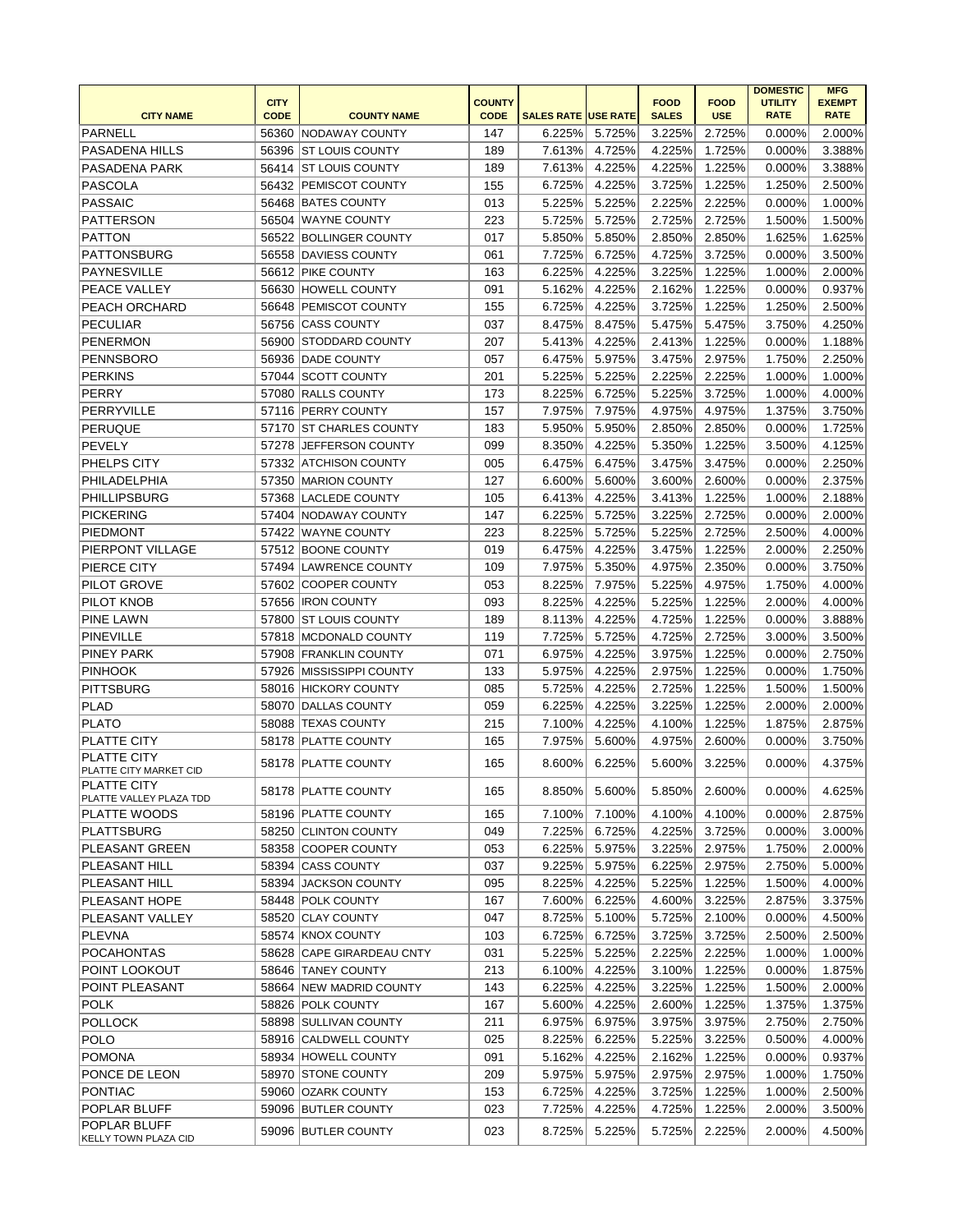| <b>CITY NAME</b>                                                                                           | <b>CITY</b><br><b>CODE</b> | <b>COUNTY NAME</b>       | <b>COUNTY</b><br><b>CODE</b> | <b>SALES RATE USE RATE</b> |               | <b>FOOD</b><br><b>SALES</b> | <b>FOOD</b><br><b>USE</b> | <b>DOMESTIC</b><br><b>UTILITY</b><br><b>RATE</b> | <b>MFG</b><br><b>EXEMPT</b><br><b>RATE</b> |
|------------------------------------------------------------------------------------------------------------|----------------------------|--------------------------|------------------------------|----------------------------|---------------|-----------------------------|---------------------------|--------------------------------------------------|--------------------------------------------|
| POPLAR BLUFF<br>OAK GROVE TDD                                                                              |                            | 59096 BUTLER COUNTY      | 023                          | 8.725%                     | 4.225%        | 5.725%                      | 1.225%                    | 2.000%                                           | 4.500%                                     |
| POPLAR BLUFF<br>POPLAR BLUFF REGIONAL TDD                                                                  |                            | 59096 BUTLER COUNTY      | 023                          | 8.725%                     | 4.225%        | 5.725%                      | 1.225%                    | 2.000%                                           | 4.500%                                     |
| PORTAGE DES SIOUX                                                                                          |                            | 59150 IST CHARLES COUNTY | 183                          | 6.950%                     | 5.950%        | 3.850%                      | 2.850%                    | 0.000%                                           | 2.725%                                     |
| <b>PORTAGEVILLE</b>                                                                                        |                            | 59186 NEW MADRID COUNTY  | 143                          | 8.225%                     | 4.225%        | 5.225%                      | 1.225%                    | 2.500%                                           | 4.000%                                     |
| <b>PORTLAND</b>                                                                                            |                            | 59240 CALLAWAY COUNTY    | 027                          | 5.725%                     | 5.225%        | 2.725%                      | 2.225%                    | 0.000%                                           | 1.500%                                     |
| <b>POTOSI</b>                                                                                              |                            | 59330 WASHINGTON COUNTY  | 221                          | 8.725%                     | 6.725%        | 5.725%                      | 3.725%                    | 3.000%                                           | 4.500%                                     |
| <b>POTTERSVILLE</b>                                                                                        |                            | 59348 HOWELL COUNTY      | 091                          | 5.162%                     | 4.225%        | 2.162%                      | 1.225%                    | 0.000%                                           | 0.937%                                     |
| <b>POWELL</b>                                                                                              |                            | 59384   MCDONALD COUNTY  | 119                          | 6.225%                     | 4.225%        | 3.225%                      | 1.225%                    | 1.500%                                           | 2.000%                                     |
| <b>POWERSITE</b>                                                                                           |                            | 59402 TANEY COUNTY       | 213                          | 6.100%                     | 4.225%        | 3.100%                      | 1.225%                    | 0.000%                                           | 1.875%                                     |
| <b>POWERSVILLE</b>                                                                                         |                            | 59420 PUTNAM COUNTY      | 171                          | 6.225%                     | 6.225%        | 3.225%                      | 3.225%                    | 2.000%                                           | 2.000%                                     |
| <b>POYNOR</b>                                                                                              |                            | 59438 RIPLEY COUNTY      | 181                          | 6.225%                     | 4.225%        | 3.225%                      | 1.225%                    | 2.000%                                           | 2.000%                                     |
| <b>PRAIRIE HILL</b>                                                                                        |                            | 59708 CHARITON COUNTY    | 041                          | 6.100%                     | 6.100%        | 3.100%                      | 3.100%                    | 0.000%                                           | 1.875%                                     |
| <b>PRAIRIE HOME</b>                                                                                        |                            | 59726 COOPER COUNTY      | 053                          | 6.725%                     | 5.975%        | 3.725%                      | 2.975%                    | 1.750%                                           | 2.500%                                     |
| <b>PRATHERSVILLE</b>                                                                                       |                            | 59798 BOONE COUNTY       | 019                          | 5.975%                     | 4.225%        | 2.975%                      | 1.225%                    | 1.500%                                           | 1.750%                                     |
| PRATHERSVILLE VILLAGE                                                                                      |                            | 59816 CLAY COUNTY        | 047                          | 5.225%                     | 5.100%        | 2.225%                      | 2.100%                    | 0.000%                                           | 1.000%                                     |
| <b>PRESTON</b>                                                                                             |                            | 59870 HICKORY COUNTY     | 085                          | 6.725%                     | 4.225%        | 3.725%                      | 1.225%                    | 2.500%                                           | 2.500%                                     |
| <b>PRINCETON</b>                                                                                           |                            | 59942 MERCER COUNTY      | 129                          | 7.975%                     | 7.975%        | 4.975%                      | 4.975%                    | 1.250%                                           | 3.750%                                     |
| <b>PROSPERITY</b>                                                                                          |                            | 60050 JASPER COUNTY      | 097                          | 5.450%                     | 4.225%        | 2.450%                      | 1.225%                    | 0.000%                                           | 1.225%                                     |
| <b>PROTEM</b>                                                                                              |                            | 60068 TANEY COUNTY       | 213                          | 6.100%                     | 4.225%        | 3.100%                      | 1.225%                    | 0.000%                                           | 1.875%                                     |
| <b>PURCELL</b>                                                                                             |                            | 60140 JASPER COUNTY      | 097                          | 6.450%                     | 4.225%        | 3.450%                      | 1.225%                    | 1.000%                                           | 2.225%                                     |
| <b>PURDIN</b>                                                                                              |                            | 60158 LINN COUNTY        | 115                          | 6.225%                     | 5.725%        | 3.225%                      | 2.725%                    | 1.500%                                           | 2.000%                                     |
| <b>PURDY</b>                                                                                               |                            | 60176 BARRY COUNTY       | 009                          | 7.725%                     | 4.225%        | 4.725%                      | 1.225%                    | 0.000%                                           | 3.500%                                     |
| <b>PUXICO</b>                                                                                              |                            | 60284 STODDARD COUNTY    | 207                          | 6.663%                     | 4.225%        | 3.663%                      | 1.225%                    | 1.250%                                           | 2.438%                                     |
| <b>QUEEN CITY</b>                                                                                          |                            | 60356 SCHUYLER COUNTY    | 197                          | 8.725%                     | 4.225%        | 5.725%                      | 1.225%                    | 3.000%                                           | 4.500%                                     |
| <b>QUINCY</b>                                                                                              |                            | 60392 HICKORY COUNTY     | 085                          | 5.725%                     | 4.225%        | 2.725%                      | 1.225%                    | 1.500%                                           | 1.500%                                     |
| QUITMAN                                                                                                    |                            | 60410 NODAWAY COUNTY     | 147                          | 6.225%                     | 5.725%        | 3.225%                      | 2.725%                    | 0.000%                                           | 2.000%                                     |
| <b>QULIN</b>                                                                                               |                            | 60428 BUTLER COUNTY      | 023                          | 6.725%                     | 4.225%        | 3.725%                      | 1.225%                    | 1.000%                                           | 2.500%                                     |
| <b>RACINE</b>                                                                                              |                            | 60446 NEWTON COUNTY      | 145                          | 5.350%                     | 4.225%        | 2.350%                      | 1.225%                    | 1.125%                                           | 1.125%                                     |
| <b>RALLS</b>                                                                                               |                            | 60536 RALLS COUNTY       | 173                          | 6.725%                     | 6.725%        | 3.725%                      | 3.725%                    | 0.000%                                           | 2.500%                                     |
| <b>RANDOLPH</b>                                                                                            |                            | 60608 CLAY COUNTY        | 047                          | 6.725%                     | 5.100%        | 3.725%                      | 2.100%                    | 0.000%                                           | 2.500%                                     |
| <b>RAVENWOOD</b>                                                                                           |                            | 60716 NODAWAY COUNTY     | 147                          | 6.225%                     | 5.725%        | 3.225%                      | 2.725%                    | 0.000%                                           | 2.000%                                     |
| <b>RAYMONDVILLE</b>                                                                                        |                            | 60734 TEXAS COUNTY       | 215                          | 6.100%                     | 4.225%        | 3.100%                      | 1.225%                    | 1.875%                                           | 1.875%                                     |
| <b>RAYMORE</b>                                                                                             |                            | 60752 CASS COUNTY        | 037                          | 8.975%                     | 5.975%        | 5.975%                      | 2.975%                    | 2.250%                                           | 4.750%                                     |
| <b>RAYMORE</b><br>58 HIGHWAY REGIONAL MARKET<br><b>CID</b>                                                 |                            | 60752 CASS COUNTY        | 037                          | 9.475%                     | 6.475%        | 6.475%                      | 3.475%                    | 2.250%                                           | 5.250%                                     |
| <b>RAYMORE</b><br>EAST GATEWAY TDD                                                                         |                            | 60752 CASS COUNTY        | 037                          |                            | 9.975% 5.975% | 6.975%                      | 2.975%                    | 2.250%                                           | 5.750%                                     |
| <b>RAYMORE</b><br>FOXWOOD VILLAGE CID                                                                      |                            | 60752 CASS COUNTY        | 037                          | 9.725%                     | 5.975%        | 6.725%                      | 2.975%                    | 2.250%                                           | 5.500%                                     |
| <b>RAYMORE</b><br>HUBACH HILL ROAD & NORTH CASS<br>PARKWAY TDD                                             |                            | 60752 CASS COUNTY        | 037                          | 9.225%                     | 5.975%        | 6.225%                      | 2.975%                    | 2.250%                                           | 5.000%                                     |
| <b>RAYMORE</b><br>HUBACH HILL ROAD & NORTH CASS<br>PARKWAY TDD<br><b>BELTON/RAYMORE INTERCHANGE</b><br>TDD |                            | 60752 CASS COUNTY        | 037                          | 9.725%                     | 5.975%        | 6.725%                      | 2.975%                    | 2.250%                                           | 5.500%                                     |
| <b>RAYMORE</b><br>JETER FARM CID                                                                           |                            | 60752 CASS COUNTY        | 037                          | 9.475%                     | 6.475%        | 6.475%                      | 3.475%                    | 2.250%                                           | 5.250%                                     |
| <b>RAYMORE</b><br>RAYMORE GALLERIA CID                                                                     |                            | 60752 CASS COUNTY        | 037                          | 9.975%                     | 5.975%        | 6.975%                      | 2.975%                    | 2.250%                                           | 5.750%                                     |
| <b>RAYTOWN</b>                                                                                             |                            | 60788 JACKSON COUNTY     | 095                          | 8.225%                     | 4.225%        | 5.225%                      | 1.225%                    | 2.000%                                           | 4.000%                                     |
| <b>RAYTOWN</b><br><b>DITZLER CID</b>                                                                       |                            | 60788 JACKSON COUNTY     | 095                          | 9.225%                     | 5.225%        | 6.225%                      | 2.225%                    | 2.000%                                           | 5.000%                                     |
| <b>RAYTOWN</b><br>HIGHWAY 350 CID                                                                          |                            | 60788 JACKSON COUNTY     | 095                          | 9.100%                     | 5.100%        | 6.100%                      | 2.100%                    | 2.000%                                           | 4.875%                                     |
| <b>RAYTOWN</b><br><b>RAYTOWN CROSSING CID</b>                                                              |                            | 60788 JACKSON COUNTY     | 095                          | 9.225%                     | 5.225%        | 6.225%                      | 2.225%                    | 2.000%                                           | 5.000%                                     |
| <b>RAYTOWN</b><br>RAYTOWN HIGHWAY 350 TDD<br>HIGHWAY 350 CID                                               |                            | 60788 JACKSON COUNTY     | 095                          | 9.225%                     | 5.100%        | 6.225%                      | 2.100%                    | 2.000%                                           | 5.000%                                     |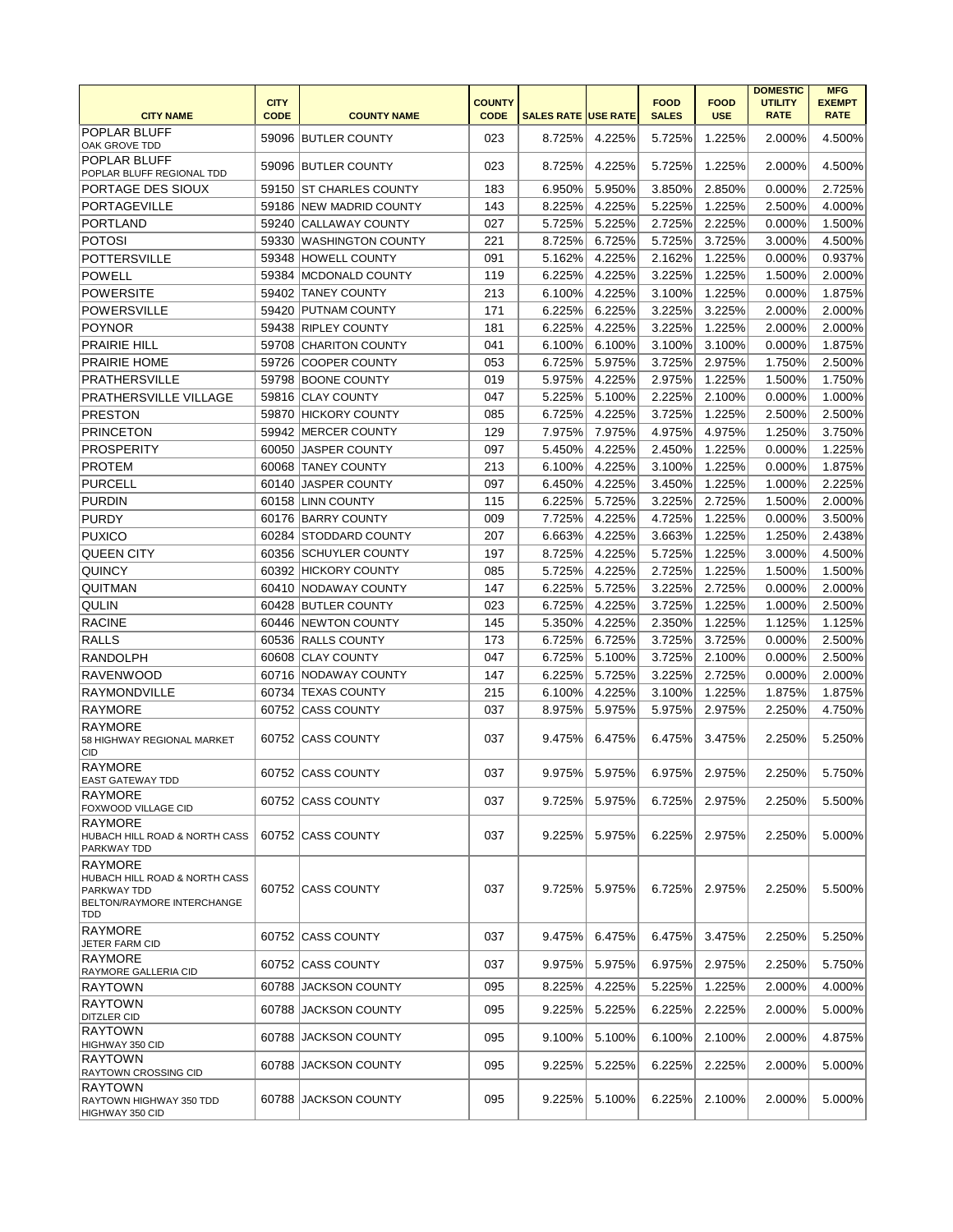| <b>CITY NAME</b>                                                                                       | <b>CITY</b><br><b>CODE</b> | <b>COUNTY NAME</b>      | <b>COUNTY</b><br><b>CODE</b> | <b>SALES RATE USE RATE</b> |        | <b>FOOD</b><br><b>SALES</b> | <b>FOOD</b><br><b>USE</b> | <b>DOMESTIC</b><br><b>UTILITY</b><br><b>RATE</b> | <b>MFG</b><br><b>EXEMPT</b><br><b>RATE</b> |
|--------------------------------------------------------------------------------------------------------|----------------------------|-------------------------|------------------------------|----------------------------|--------|-----------------------------|---------------------------|--------------------------------------------------|--------------------------------------------|
| <b>RAYTOWN</b><br>RAYTOWN SQUARE CID                                                                   | 60788                      | <b>JACKSON COUNTY</b>   | 095                          | 8.725%                     | 4.725% | 5.725%                      | 1.725%                    | 2.000%                                           | 4.500%                                     |
| <b>REA</b>                                                                                             |                            | 60842 ANDREW COUNTY     | 003                          | 6.425%                     | 5.925% | 3.425%                      | 2.925%                    | 0.000%                                           | 2.200%                                     |
| <b>READSVILLE</b>                                                                                      |                            | 60878 CALLAWAY COUNTY   | 027                          | 5.725%                     | 5.225% | 2.725%                      | 2.225%                    | 0.000%                                           | 1.500%                                     |
| <b>REDFORD</b>                                                                                         |                            | 60968 REYNOLDS COUNTY   | 179                          | 5.225%                     | 4.225% | 2.225%                      | 1.225%                    | 0.000%                                           | 1.000%                                     |
| <b>REDINGS MILL</b>                                                                                    |                            | 60986 NEWTON COUNTY     | 145                          | 5.850%                     | 4.225% | 2.850%                      | 1.225%                    | 1.125%                                           | 1.625%                                     |
| <b>REEDS</b>                                                                                           |                            | 61094 JASPER COUNTY     | 097                          | 5.450%                     | 4.225% | 2.450%                      | 1.225%                    | 0.000%                                           | 1.225%                                     |
| <b>REEDS SPRING</b>                                                                                    |                            | 61112 STONE COUNTY      | 209                          | 8.975%                     | 5.975% | 5.975%                      | 2.975%                    | 1.000%                                           | 4.750%                                     |
| <b>REGER</b>                                                                                           |                            | 61148 SULLIVAN COUNTY   | 211                          | 6.975%                     | 6.975% | 3.975%                      | 3.975%                    | 2.750%                                           | 2.750%                                     |
| <b>RENICK</b>                                                                                          |                            | 61166 RANDOLPH COUNTY   | 175                          | 5.975%                     | 5.475% | 2.975%                      | 2.475%                    | 0.000%                                           | 1.750%                                     |
| <b>RENSSELAER</b>                                                                                      |                            | 61184 RALLS COUNTY      | 173                          | 6.725%                     | 6.725% | 3.725%                      | 3.725%                    | 0.000%                                           | 2.500%                                     |
| RENSSELAER<br>MONROE CITY AMBULANCE<br><b>DISTRICT</b>                                                 |                            | 61184 RALLS COUNTY      | 173                          | 7.225%                     | 6.725% | 4.225%                      | 3.725%                    | 0.000%                                           | 3.000%                                     |
| <b>REPUBLIC</b>                                                                                        |                            | 61238 GREENE COUNTY     | 077                          | 7.850%                     | 4.225% | 4.850%                      | 1.225%                    | 0.875%                                           | 3.625%                                     |
| <b>REPUBLIC</b>                                                                                        |                            | 61238 CHRISTIAN COUNTY  | 043                          | 8.350%                     | 4.225% | 5.350%                      | 1.225%                    | 0.250%                                           | 4.125%                                     |
| <b>REVERE</b>                                                                                          |                            | 61292 CLARK COUNTY      | 045                          | 6.725%                     | 4.225% | 3.725%                      | 1.225%                    | 0.000%                                           | 2.500%                                     |
| <b>REYNOLDS</b>                                                                                        |                            | 61310 REYNOLDS COUNTY   | 179                          | 5.225%                     | 4.225% | 2.225%                      | 1.225%                    | 0.000%                                           | 1.000%                                     |
| <b>RHINELAND</b>                                                                                       |                            | 61328 MONTGOMERY COUNTY | 139                          | 7.475%                     | 4.225% | 4.475%                      | 1.225%                    | 2.250%                                           | 3.250%                                     |
| <b>RICHARDS</b>                                                                                        |                            | 61364 VERNON COUNTY     | 217                          | 5.225%                     | 4.225% | 2.225%                      | 1.225%                    | 0.000%                                           | 1.000%                                     |
| <b>RICH FOUNTAIN</b>                                                                                   |                            | 61400 OSAGE COUNTY      | 151                          | 6.475%                     | 5.975% | 3.475%                      | 2.975%                    | 1.250%                                           | 2.250%                                     |
| <b>RICH HILL</b>                                                                                       |                            | 61418 BATES COUNTY      | 013                          | 7.225%                     | 5.225% | 4.225%                      | 2.225%                    | 0.000%                                           | 3.000%                                     |
| <b>RICHLAND</b>                                                                                        |                            | 61562 CAMDEN COUNTY     | 029                          | 8.475%                     | 5.475% | 5.475%                      | 2.475%                    | 1.000%                                           | 4.250%                                     |
| <b>RICHLAND</b>                                                                                        |                            | 61562 LACLEDE COUNTY    | 105                          | 8.413%                     | 4.225% | 5.413%                      | 1.225%                    | 1.000%                                           | 4.188%                                     |
| <b>RICHLAND</b>                                                                                        |                            | 61562 PULASKI COUNTY    | 169                          | 8.475%                     | 4.225% | 5.475%                      | 1.225%                    | 1.000%                                           | 4.250%                                     |
| <b>RICHMOND</b>                                                                                        |                            | 61670 RAY COUNTY        | 177                          | 8.225%                     | 7.725% | 5.225%                      | 4.725%                    | 1.000%                                           | 4.000%                                     |
| <b>RICHMOND HEIGHTS</b>                                                                                |                            | 61706 ST LOUIS COUNTY   | 189                          | 8.613%                     | 5.725% | 5.225%                      | 2.725%                    | 0.000%                                           | 4.388%                                     |
| <b>RICHMOND HEIGHTS</b><br>BRENTWOOD BLVD/CLAYTON RD<br>CID<br>BRENTWOOD BLVD/CLAYTON RD<br><b>TDD</b> |                            | 61706 ST LOUIS COUNTY   | 189                          | 10.613%                    | 6.725% | 7.225%                      | 3.725%                    | 0.000%                                           | 6.388%                                     |
| <b>RICHMOND HEIGHTS</b><br>CHESHIRE CID<br><b>CHESHIRE TDD</b>                                         |                            | 61706 ST LOUIS COUNTY   | 189                          | 10.613%                    | 6.725% | 7.225%                      | 3.725%                    | 0.000%                                           | 6.388%                                     |
| <b>RICHMOND HEIGHTS (T2)</b>                                                                           |                            | 61708 ST LOUIS COUNTY   | 189                          | 8.613%                     | 5.725% | 5.225%                      | 2.725%                    | 0.000%                                           | 4.388%                                     |
| <b>RICHMOND HEIGHTS (T2)</b><br><b>FRANCIS PLACE TDD</b>                                               |                            | 61708 ST LOUIS COUNTY   | 189                          | 9.613%                     | 5.725% | 6.225%                      | 2.725%                    | 0.000%                                           | 5.388%                                     |
| <b>RICHMOND HEIGHTS (T3)</b>                                                                           |                            | 61709 ST LOUIS COUNTY   | 189                          | 8.613%                     | 5.725% | 5.225%                      | 2.725%                    | 0.000%                                           | 4.388%                                     |
| RICHMOND HEIGHTS (T3)<br>HADLEY TOWNSHIP SOUTH 2 CID                                                   |                            | 61709 ST LOUIS COUNTY   | 189                          | 9.113%                     | 5.725% | 5.725%                      | 2.725%                    | 0.000%                                           | 4.888%                                     |
| RICHMOND HEIGHTS (T4)                                                                                  |                            | 61710 ST LOUIS COUNTY   | 189                          | 8.613%                     | 5.725% | 5.225%                      | 2.725%                    | 0.000%                                           | 4.388%                                     |
| RICHMOND HEIGHTS (T5)                                                                                  |                            | 61711 ST LOUIS COUNTY   | 189                          | 8.613%                     | 5.725% | 5.225%                      | 2.725%                    | 0.000%                                           | 4.388%                                     |
| RICHMOND HEIGHTS (T6)                                                                                  |                            | 61712 ST LOUIS COUNTY   | 189                          | 8.613%                     | 5.725% | 5.225%                      | 2.725%                    | 0.000%                                           | 4.388%                                     |
| <b>RICHMOND HEIGHTS (T6)</b><br>HADLEY TOWNSHIP SOUTH 2 CID                                            |                            | 61712 ST LOUIS COUNTY   | 189                          | 9.113%                     | 5.725% | 5.725%                      | 2.725%                    | 0.000%                                           | 4.888%                                     |
| RICHWOODS                                                                                              |                            | 61796 WASHINGTON COUNTY | 221                          | 7.225%                     | 6.725% | 4.225%                      | 3.725%                    | 2.500%                                           | 3.000%                                     |
| <b>RIDGEDALE</b>                                                                                       |                            | 61850 TANEY COUNTY      | 213                          | 6.100%                     | 4.225% | 3.100%                      | 1.225%                    | 0.000%                                           | 1.875%                                     |
| <b>RIDGELEY</b>                                                                                        |                            | 61886 PLATTE COUNTY     | 165                          | 5.600%                     | 5.600% | 2.600%                      | 2.600%                    | 0.000%                                           | 1.375%                                     |
| <b>RIDGEWAY</b>                                                                                        |                            | 61904 HARRISON COUNTY   | 081                          | 7.725%                     | 5.475% | 4.725%                      | 2.475%                    | 0.000%                                           | 3.500%                                     |
| <b>RISCO</b>                                                                                           |                            | 61994 NEW MADRID COUNTY | 143                          | 7.225%                     | 4.225% | 4.225%                      | 1.225%                    | 2.500%                                           | 3.000%                                     |
| RITCHEY                                                                                                |                            | 62030 NEWTON COUNTY     | 145                          | 5.350%                     | 4.225% | 2.350%                      | 1.225%                    | 1.125%                                           | 1.125%                                     |
| <b>RIVER BEND</b>                                                                                      |                            | 62056 JACKSON COUNTY    | 095                          | 6.475%                     | 4.225% | 3.475%                      | 1.225%                    | 0.000%                                           | 2.250%                                     |
| RIVERSIDE                                                                                              |                            | 62156   PLATTE COUNTY   | 165                          | 6.600%                     | 6.600% | 3.600%                      | 3.600%                    | 1.000%                                           | 2.375%                                     |
| <b>RIVERSIDE</b><br>RIVERSIDE GATEWAY CROSSING<br>CID                                                  |                            | 62156 PLATTE COUNTY     | 165                          | 7.600%                     | 7.600% | 4.600%                      | 4.600%                    | 1.000%                                           | 3.375%                                     |
| RIVERVIEW                                                                                              |                            | 62192 ST LOUIS COUNTY   | 189                          | 7.613%                     | 4.725% | 4.225%                      | 1.725%                    | 0.000%                                           | 3.388%                                     |
| <b>RIVES</b>                                                                                           |                            | 62228 DUNKLIN COUNTY    | 069                          | 5.225%                     | 5.225% | 2.225%                      | 2.225%                    | 0.000%                                           | 1.000%                                     |
| ROACH                                                                                                  |                            | 62246 CAMDEN COUNTY     | 029                          | 5.475%                     | 5.475% | 2.475%                      | 2.475%                    | 0.000%                                           | 1.250%                                     |
| <b>ROANOKE</b>                                                                                         |                            | 62282 HOWARD COUNTY     | 089                          | 6.850%                     | 6.850% | 3.850%                      | 3.850%                    | 2.125%                                           | 2.625%                                     |
| <b>ROANOKE</b>                                                                                         |                            | 62282 RANDOLPH COUNTY   | 175                          | 5.975%                     | 5.475% | 2.975%                      | 2.475%                    | 0.000%                                           | 1.750%                                     |
| <b>ROBERTSVILLE</b>                                                                                    |                            | 62426 FRANKLIN COUNTY   | 071                          | 6.475%                     | 4.225% | 3.475%                      | 1.225%                    | 0.000%                                           | 2.250%                                     |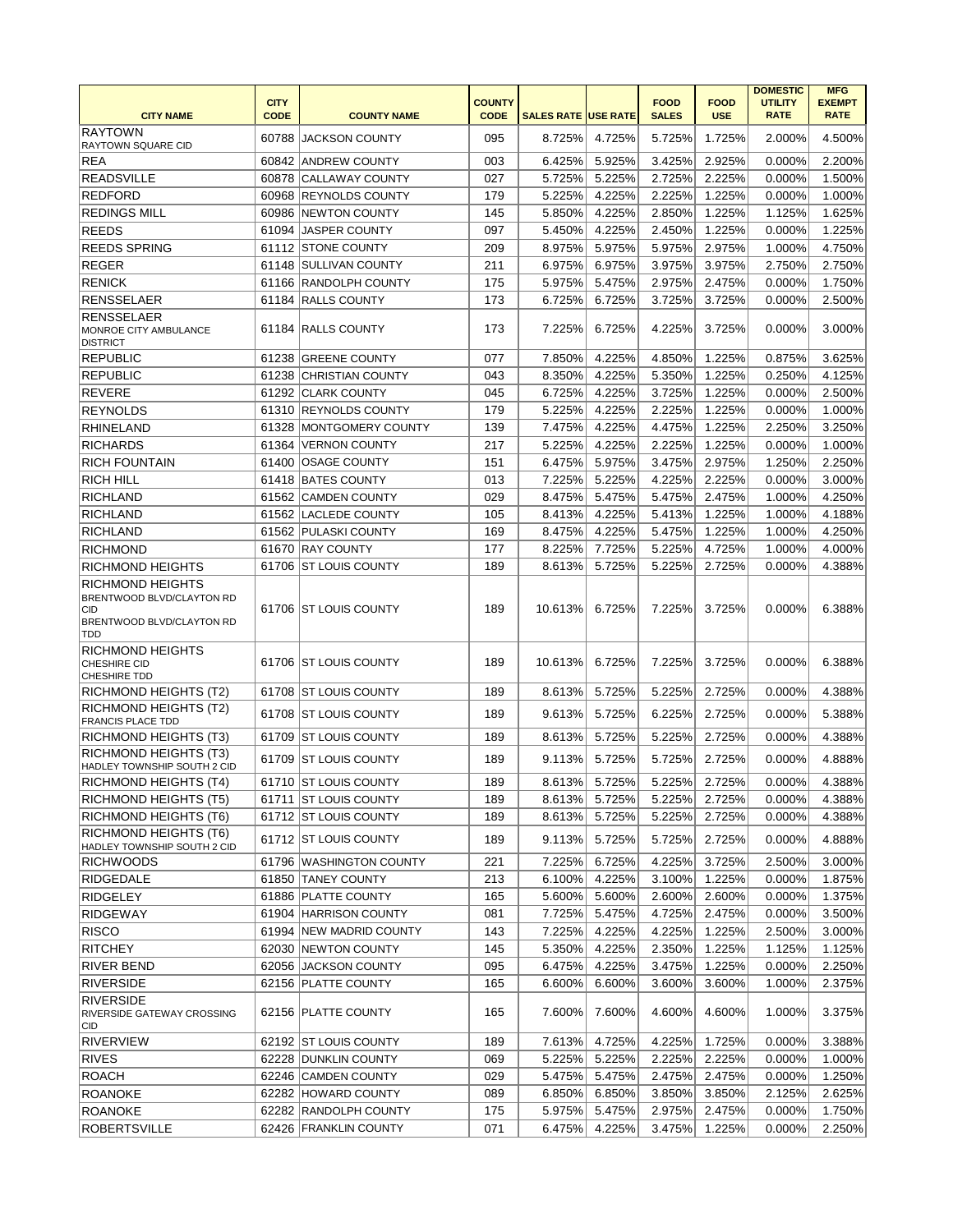|                                                                             |             |                         |               |                            |        |              |             | <b>DOMESTIC</b> | <b>MFG</b>    |
|-----------------------------------------------------------------------------|-------------|-------------------------|---------------|----------------------------|--------|--------------|-------------|-----------------|---------------|
|                                                                             | <b>CITY</b> |                         | <b>COUNTY</b> |                            |        | <b>FOOD</b>  | <b>FOOD</b> | <b>UTILITY</b>  | <b>EXEMPT</b> |
| <b>CITY NAME</b>                                                            | <b>CODE</b> | <b>COUNTY NAME</b>      | <b>CODE</b>   | <b>SALES RATE USE RATE</b> |        | <b>SALES</b> | <b>USE</b>  | <b>RATE</b>     | <b>RATE</b>   |
| <b>ROBY</b>                                                                 | 62480       | <b>TEXAS COUNTY</b>     | 215           | 6.100%                     | 4.225% | 3.100%       | 1.225%      | 1.875%          | 1.875%        |
| <b>ROCHEPORT</b>                                                            | 62498       | <b>BOONE COUNTY</b>     | 019           | 7.475%                     | 4.225% | 4.475%       | 1.225%      | 1.500%          | 3.250%        |
| ROCKAWAY BEACH                                                              | 62570       | <b>TANEY COUNTY</b>     | 213           | 8.100%                     | 4.225% | 5.100%       | 1.225%      | 1.000%          | 3.875%        |
| <b>ROCKBRIDGE</b>                                                           | 62588       | <b>OZARK COUNTY</b>     | 153           | 6.725%                     | 4.225% | 3.725%       | 1.225%      | 1.000%          | 2.500%        |
| <b>ROCK HILL</b>                                                            | 62660       | <b>ST LOUIS COUNTY</b>  | 189           | 8.613%                     | 4.225% | 5.225%       | 1.225%      | 0.000%          | 4.388%        |
| ROCK HILL (T3)                                                              |             | 62663 ST LOUIS COUNTY   | 189           | 8.613%                     | 4.225% | 5.225%       | 1.225%      | 0.000%          | 4.388%        |
| ROCK HILL (T3)<br><b>MARKET AT MCKNIGHT 1 TDD</b><br>MARKET AT MCKNIGHT CID |             | 62663 ST LOUIS COUNTY   | 189           | 10.613%                    | 5.225% | 7.225%       | 2.225%      | 0.000%          | 6.388%        |
| ROCK HILL (T4)                                                              | 62664       | ST LOUIS COUNTY         | 189           | 8.613%                     | 4.225% | 5.225%       | 1.225%      | 0.000%          | 4.388%        |
| <b>ROCK PORT</b>                                                            | 62696       | <b>ATCHISON COUNTY</b>  | 005           | 8.225%                     | 8.225% | 5.225%       | 5.225%      | 0.000%          | 4.000%        |
| <b>ROCKVIEW</b>                                                             |             | 62768 SCOTT COUNTY      | 201           | 5.225%                     | 5.225% | 2.225%       | 2.225%      | 1.000%          | 1.000%        |
| <b>ROCKVILLE</b>                                                            |             | 62786 BATES COUNTY      | 013           | 6.225%                     | 5.225% | 3.225%       | 2.225%      | 0.000%          | 2.000%        |
| <b>ROCKY COMFORT</b>                                                        | 62822       | MCDONALD COUNTY         | 119           | 6.225%                     | 4.225% | 3.225%       | 1.225%      | 1.500%          | 2.000%        |
| <b>ROCKY MOUNT</b>                                                          | 62858       | <b>MORGAN COUNTY</b>    | 141           | 5.725%                     | 5.225% | 2.725%       | 2.225%      | 0.500%          | 1.500%        |
| <b>ROGERSVILLE</b>                                                          | 62894       | <b>GREENE COUNTY</b>    | 077           | 7.475%                     | 4.225% | 4.475%       | 1.225%      | 2.875%          | 3.250%        |
| <b>ROGERSVILLE</b><br><b>LOGAN ESTATES CID</b>                              | 62894       | <b>GREENE COUNTY</b>    | 077           | 8.475%                     | 5.225% | 5.475%       | 2.225%      | 2.875%          | 4.250%        |
| <b>ROGERSVILLE</b>                                                          | 62894       | <b>WEBSTER COUNTY</b>   | 225           | 8.308%                     | 4.225% | 5.308%       | 1.225%      | 4.083%          | 4.083%        |
| <b>ROLLA</b>                                                                |             | 62912 PHELPS COUNTY     | 161           | 7.600%                     | 4.225% | 4.600%       | 1.225%      | 0.000%          | 3.375%        |
| <b>ROLLA</b><br><b>FORUM PLAZA CID</b>                                      |             | 62912 PHELPS COUNTY     | 161           | 8.600%                     | 5.225% | 5.600%       | 2.225%      | 0.000%          | 4.375%        |
| <b>ROMBAUER</b>                                                             |             | 62966 BUTLER COUNTY     | 023           | 5.225%                     | 4.225% | 2.225%       | 1.225%      | 1.000%          | 1.000%        |
| <b>ROSCOE</b>                                                               |             | 63074 ST CLAIR COUNTY   | 185           | 4.725%                     | 4.225% | 1.725%       | 1.225%      | 0.000%          | 0.500%        |
| <b>ROSEBUD</b>                                                              | 63110       | <b>GASCONADE COUNTY</b> | 073           | 7.600%                     | 4.225% | 4.600%       | 1.225%      | 2.000%          | 3.375%        |
| <b>ROSELLE</b>                                                              | 63182       | <b>MADISON COUNTY</b>   | 123           | 6.225%                     | 4.225% | 3.225%       | 1.225%      | 1.500%          | 2.000%        |
| <b>ROSENDALE</b>                                                            | 63200       | <b>ANDREW COUNTY</b>    | 003           | 6.425%                     | 5.925% | 3.425%       | 2.925%      | 0.000%          | 2.200%        |
| <b>ROTHVILLE</b>                                                            |             | 63236 CHARITON COUNTY   | 041           | 6.100%                     | 6.100% | 3.100%       | 3.100%      | 0.000%          | 1.875%        |
| <b>ROUND GROVE</b>                                                          | 63308       | LAWRENCE COUNTY         | 109           | 5.350%                     | 5.350% | 2.350%       | 2.350%      | 0.000%          | 1.125%        |
| <b>ROUND SPRING</b>                                                         |             | 63380 SHANNON COUNTY    | 203           | 5.225%                     | 4.225% | 2.225%       | 1.225%      | 1.000%          | 1.000%        |
| <b>RUETER</b>                                                               | 63524       | <b>TANEY COUNTY</b>     | 213           | 6.100%                     | 4.225% | 3.100%       | 1.225%      | 0.000%          | 1.875%        |
| <b>RUSH HILL</b>                                                            | 63560       | <b>AUDRAIN COUNTY</b>   | 007           | 6.850%                     | 4.225% | 3.850%       | 1.225%      | 0.000%          | 2.625%        |
| <b>RUSHVILLE</b>                                                            | 63596       | <b>BUCHANAN COUNTY</b>  | 021           | 5.825%                     | 5.825% | 2.825%       | 2.825%      | 0.000%          | 1.600%        |
| <b>RUSSELLVILLE</b>                                                         | 63704       | <b>COLE COUNTY</b>      | 051           | 6.725%                     | 5.725% | 3.725%       | 2.725%      | 1.000%          | 2.500%        |
| <b>RUTLEDGE</b>                                                             | 63776       | SCOTLAND COUNTY         | 199           | 6.475%                     | 5.475% | 3.475%       | 2.475%      | 0.000%          | 2.250%        |
| <b>SACO</b>                                                                 | 63830       | <b>MADISON COUNTY</b>   | 123           | 6.225%                     | 4.225% | 3.225%       | 1.225%      | 1.500%          | 2.000%        |
| SADDLEBROOKE                                                                | 63857       | CHRISTIAN COUNTY        | 043           | 6.975%                     | 4.225% | 3.975%       | 1.225%      | 0.250%          | 2.750%        |
| SADDLEBROOKE                                                                | 63857       | <b>TANEY COUNTY</b>     | 213           | 7.100%                     | 4.225% | 4.100%       | 1.225%      | 0.000%          | 2.875%        |
| <b>SAGINAW</b>                                                              |             | 63902 NEWTON COUNTY     | 145           | 6.350%                     | 4.225% | 3.350%       | 1.225%      | 1.125%          | 2.125%        |
| <b>ST ALBANS</b>                                                            |             | 63938 FRANKLIN COUNTY   | 071           | 6.475%                     | 4.225% | 3.475%       | 1.225%      | 0.000%          | 2.250%        |
| <b>ST ANN</b>                                                               |             | 63956 ST LOUIS COUNTY   | 189           | 8.363%                     | 4.225% | 4.975%       | 1.225%      | 0.000%          | 4.138%        |
| <b>ST ANN</b><br>ADIE/ST CHARLES ROCK ROAD CID<br>ST CHARLES ROCK ROAD TDD  |             | 63956 ST LOUIS COUNTY   | 189           | 10.113%                    | 5.225% | 6.725%       | 2.225%      | 0.000%          | 5.888%        |
| <b>ST ANN</b><br><b>ST CHARLES ROCK ROAD TDD</b>                            |             | 63956 ST LOUIS COUNTY   | 189           | 9.113%                     | 4.225% | 5.725%       | 1.225%      | 0.000%          | 4.888%        |
| ST ANN (T2)                                                                 |             | 63958 ST LOUIS COUNTY   | 189           | 8.363%                     | 4.225% | 4.975%       | 1.225%      | 0.000%          | 4.138%        |
| ST ANN (T2)<br>ADIE/ST CHARLES ROCK ROAD CID<br>ST CHARLES ROCK ROAD TDD    |             | 63958 ST LOUIS COUNTY   | 189           | 10.113%                    | 5.225% | 6.725%       | 2.225%      | 0.000%          | 5.888%        |
| ST ANN (T2)<br>ST CHARLES ROCK ROAD TDD<br>NWP CID                          |             | 63958 ST LOUIS COUNTY   | 189           | 10.113%                    | 5.225% | 6.725%       | 2.225%      | 0.000%          | 5.888%        |
| ST ANN (T2)<br>ST CHARLES ROCK ROAD TDD                                     |             | 63958 ST LOUIS COUNTY   | 189           | 9.113%                     | 4.225% | 5.725%       | 1.225%      | 0.000%          | 4.888%        |
| IST ANTHONY                                                                 |             | 63992 MILLER COUNTY     | 131           | 5.725%                     | 5.225% | 2.725%       | 2.225%      | 1.000%          | 1.500%        |
| <b>ST CATHARINE</b>                                                         |             | 64046 LINN COUNTY       | 115           | 6.225%                     | 5.725% | 3.225%       | 2.725%      | 1.500%          | 2.000%        |
| <b>ST CHARLES</b>                                                           |             | 64082 ST CHARLES COUNTY | 183           | 7.950%                     | 5.950% | 4.850%       | 2.850%      | 1.000%          | 3.725%        |
| <b>ST CHARLES</b><br><b>ELM &amp; 370 CID</b>                               |             | 64082 ST CHARLES COUNTY | 183           | 8.950%                     | 6.950% | 5.850%       | 3.850%      | 1.000%          | 4.725%        |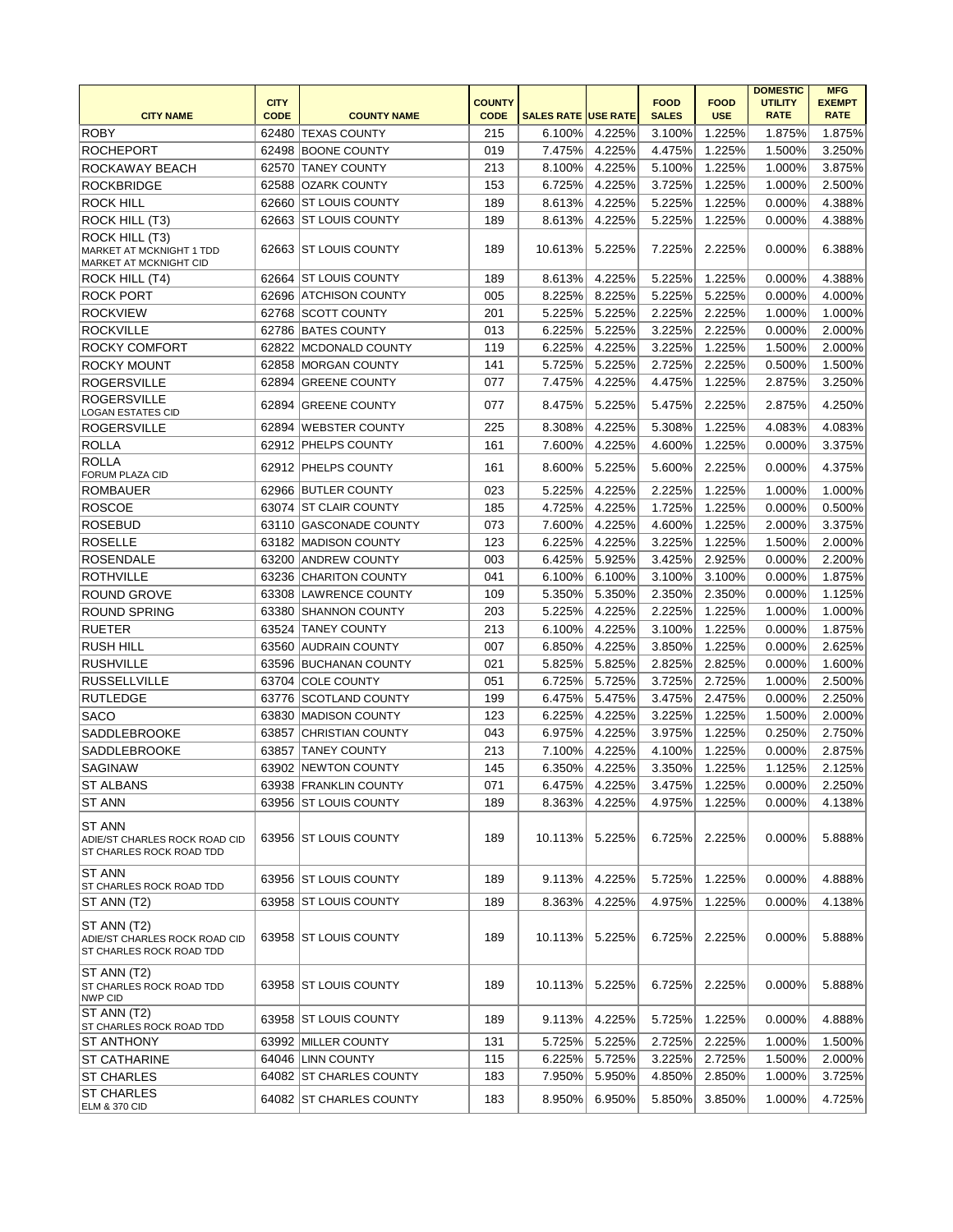| <b>CITY NAME</b>                                                                   | <b>CITY</b><br><b>CODE</b> | <b>COUNTY NAME</b>       | <b>COUNTY</b><br><b>CODE</b> | <b>SALES RATE USE RATE</b> |        | <b>FOOD</b><br><b>SALES</b> | <b>FOOD</b><br><b>USE</b> | <b>DOMESTIC</b><br><b>UTILITY</b><br><b>RATE</b> | <b>MFG</b><br><b>EXEMPT</b><br><b>RATE</b> |
|------------------------------------------------------------------------------------|----------------------------|--------------------------|------------------------------|----------------------------|--------|-----------------------------|---------------------------|--------------------------------------------------|--------------------------------------------|
| <b>ST CHARLES</b><br>FOUNTAIN LAKES COMMERCE<br><b>CENTER NORTH CID</b>            |                            | 64082 ST CHARLES COUNTY  | 183                          | 8.950%                     | 6.950% | 5.850%                      | 3.850%                    | 1.000%                                           | 4.725%                                     |
| <b>ST CHARLES</b><br>FOUNTAIN LAKES COMMERCE<br>CENTER SOUTH CID                   |                            | 64082 ST CHARLES COUNTY  | 183                          | 8.950%                     | 6.950% | 5.850%                      | 3.850%                    | 1.000%                                           | 4.725%                                     |
| <b>ST CHARLES</b><br>MARK TWAIN MALL TDD                                           |                            | 64082 IST CHARLES COUNTY | 183                          | 8.950%                     | 5.950% | 5.850%                      | 2.850%                    | 1.000%                                           | 4.725%                                     |
| <b>ST CHARLES</b><br>PLAZA AT NOAHS ARK CID                                        |                            | 64082 ST CHARLES COUNTY  | 183                          | 8.950%                     | 6.950% | 5.850%                      | 3.850%                    | 1.000%                                           | 4.725%                                     |
| <b>ST CHARLES</b><br>ST CHARLES RIVERFRONT CID<br><b>ST CHARLES RIVERFRONT TDD</b> |                            | 64082 ST CHARLES COUNTY  | 183                          | 9.950%                     | 6.950% | 6.850%                      | 3.850%                    | 1.000%                                           | 5.725%                                     |
| <b>ST CHARLES</b><br>VETERANS MEMORIAL PARKWAY<br>CID                              |                            | 64082 ST CHARLES COUNTY  | 183                          | 8.950%                     | 6.950% | 5.850%                      | 3.850%                    | 1.000%                                           | 4.725%                                     |
| <b>ST CHARLES</b><br><b>WEST CLAY EXTENSION CID</b>                                |                            | 64082 ST CHARLES COUNTY  | 183                          | 8.950%                     | 5.950% | 5.850%                      | 2.850%                    | 1.000%                                           | 4.725%                                     |
| <b>ST CHARLES</b><br><b>ZUMBEHL ROAD/HWY 94 CID</b>                                |                            | 64082 ST CHARLES COUNTY  | 183                          | 8.950%                     | 6.950% | 5.850%                      | 3.850%                    | 1.000%                                           | 4.725%                                     |
| <b>ST CLAIR</b>                                                                    |                            | 64136 FRANKLIN COUNTY    | 071                          | 8.975%                     | 4.225% | 5.975%                      | 1.225%                    | 0.000%                                           | 4.750%                                     |
| <b>ST CLAIR</b>                                                                    |                            | 64136 FRANKLIN COUNTY    | 071                          | 9.975%                     | 4.225% | 6.975%                      | 1.225%                    | 0.000%                                           | 5.750%                                     |
| I-44 & HWY 47 TRIANGLE TDD                                                         |                            |                          |                              |                            |        |                             |                           |                                                  |                                            |
| ST CLOUD<br><b>BOURBON FIRE PROTECTION</b><br><b>DISTRICT</b>                      |                            | 64172 CRAWFORD COUNTY    | 055                          | 7.100%                     | 4.225% | 4.100%                      | 1.225%                    | 0.875%                                           | 2.875%                                     |
| <b>ST CLOUD</b><br>SULLIVAN FIRE PROTECTION<br><b>DISTRICT</b>                     |                            | 64172 CRAWFORD COUNTY    | 055                          | 7.100%                     | 4.225% | 4.100%                      | 1.225%                    | 0.875%                                           | 2.875%                                     |
| <b>ST ELIZABETH</b>                                                                | 64190                      | <b>MILLER COUNTY</b>     | 131                          | 6.725%                     | 5.225% | 3.725%                      | 2.225%                    | 2.000%                                           | 2.500%                                     |
| <b>ST JAMES</b>                                                                    |                            | 64424 PHELPS COUNTY      | 161                          | 7.850%                     | 4.225% | 4.850%                      | 1.225%                    | 0.000%                                           | 3.625%                                     |
| <b>ST JOHN</b>                                                                     |                            | 64514 ST LOUIS COUNTY    | 189                          | 8.363%                     | 4.225% | 4.975%                      | 1.225%                    | 0.000%                                           | 4.138%                                     |
| <b>ST JOHN</b><br>ST. CHARLES ROCK ROAD CID                                        |                            | 64514 ST LOUIS COUNTY    | 189                          | 9.363%                     | 5.225% | 5.975%                      | 2.225%                    | 0.000%                                           | 5.138%                                     |
| ST JOHN (T8)                                                                       |                            | 64522 ST LOUIS COUNTY    | 189                          | 8.363%                     | 4.225% | 4.975%                      | 1.225%                    | 0.000%                                           | 4.138%                                     |
| ST JOHN (T8)<br>ST JOHN CROSSINGS TDD                                              | 64522                      | <b>ST LOUIS COUNTY</b>   | 189                          | 8.613%                     | 4.225% | 5.225%                      | 1.225%                    | 0.000%                                           | 4.388%                                     |
| <b>ST JOSEPH</b>                                                                   |                            | 64550 BUCHANAN COUNTY    | 021                          | 8.700%                     | 8.700% | 5.700%                      | 5.700%                    | 0.000%                                           | 4.475%                                     |
| <b>ST JOSEPH</b>                                                                   | 64550                      | <b>BUCHANAN COUNTY</b>   | 021                          | 9.700%                     | 8.700% | 6.700%                      | 5.700%                    | 0.000%                                           | 5.475%                                     |
| 2317 BELT CID<br><b>ST JOSEPH</b>                                                  |                            |                          |                              |                            |        |                             |                           |                                                  |                                            |
| BECK ROAD & BELT HIGHWAY CID                                                       |                            | 64550 BUCHANAN COUNTY    | 021                          | 9.700%                     | 9.700% | 6.700%                      | 6.700%                    | 0.000%                                           | 5.475%                                     |
| <b>ST JOSEPH</b><br><b>COOK CROSSINGS CID</b>                                      | 64550                      | <b>BUCHANAN COUNTY</b>   | 021                          | 9.700%                     | 8.700% | 6.700%                      | 5.700%                    | 0.000%                                           | 5.475%                                     |
| <b>ST JOSEPH</b><br><b>EAST HILLS CID</b>                                          |                            | 64550 BUCHANAN COUNTY    | 021                          | 9.700%                     | 9.700% | 6.700%                      | 6.700%                    | 0.000%                                           | 5.475%                                     |
| <b>ST JOSEPH</b><br>ST JOSEPH DOWNTOWN CID                                         |                            | 64550 BUCHANAN COUNTY    | 021                          | 9.200%                     | 8.700% | 6.200%                      | 5.700%                    | 0.000%                                           | 4.975%                                     |
| <b>ST JOSEPH</b><br>ST JOSEPH DOWNTOWN CID<br>ST JOSEPH GATEWAY TDD                |                            | 64550 BUCHANAN COUNTY    | 021                          | 10.200%                    | 8.700% | 7.200%                      | 5.700%                    | 0.000%                                           | 5.975%                                     |
| <b>ST JOSEPH</b><br>THE COMMONS CID                                                |                            | 64550 BUCHANAN COUNTY    | 021                          | 9.700%                     | 8.700% | 6.700%                      | 5.700%                    | 0.000%                                           | 5.475%                                     |
| <b>ST JOSEPH</b><br>TUSCANY VILLAGE PROJECT I CID                                  |                            | 64550 BUCHANAN COUNTY    | 021                          | 9.700%                     | 9.700% | 6.700%                      | 6.700%                    | 0.000%                                           | 5.475%                                     |
| <b>ST LOUIS</b>                                                                    |                            | 65000 ST LOUIS CITY      | 510                          | 8.679%                     | 8.013% | 5.391%                      | 4.725%                    | 0.000%                                           | 4.454%                                     |
| <b>ST LOUIS</b><br>212 SOUTH GRAND TDD<br>212 SOUTH GRAND CID                      |                            | 65000 ST LOUIS CITY      | 510                          | 10.679%                    | 9.013% | 7.391%                      | 5.725%                    | 0.000%                                           | 6.454%                                     |
| <b>ST LOUIS</b><br>620 MARKET CID<br>620 MARKET TDD                                |                            | 65000 ST LOUIS CITY      | 510                          | 10.679%                    | 9.013% | 7.391%                      | 5.725%                    | 0.000%                                           | 6.454%                                     |
| <b>ST LOUIS</b><br>705 OLIVE CID<br>705 OLIVE TDD                                  |                            | 65000 ST LOUIS CITY      | 510                          | 10.679%                    | 9.013% | 7.391%                      | 5.725%                    | 0.000%                                           | 6.454%                                     |
| <b>ST LOUIS</b><br>840 EAST TAYLOR CID                                             |                            | 65000 ST LOUIS CITY      | 510                          | 9.679%                     | 9.013% | 6.391%                      | 5.725%                    | 0.000%                                           | 5.454%                                     |
| <b>ST LOUIS</b><br>1100 WASHINGTON AVE CID<br><b>WASHINGTON AVE TDD</b>            |                            | 65000 ST LOUIS CITY      | 510                          | 10.679%                    | 9.013% | 7.391%                      | 5.725%                    | 0.000%                                           | 6.454%                                     |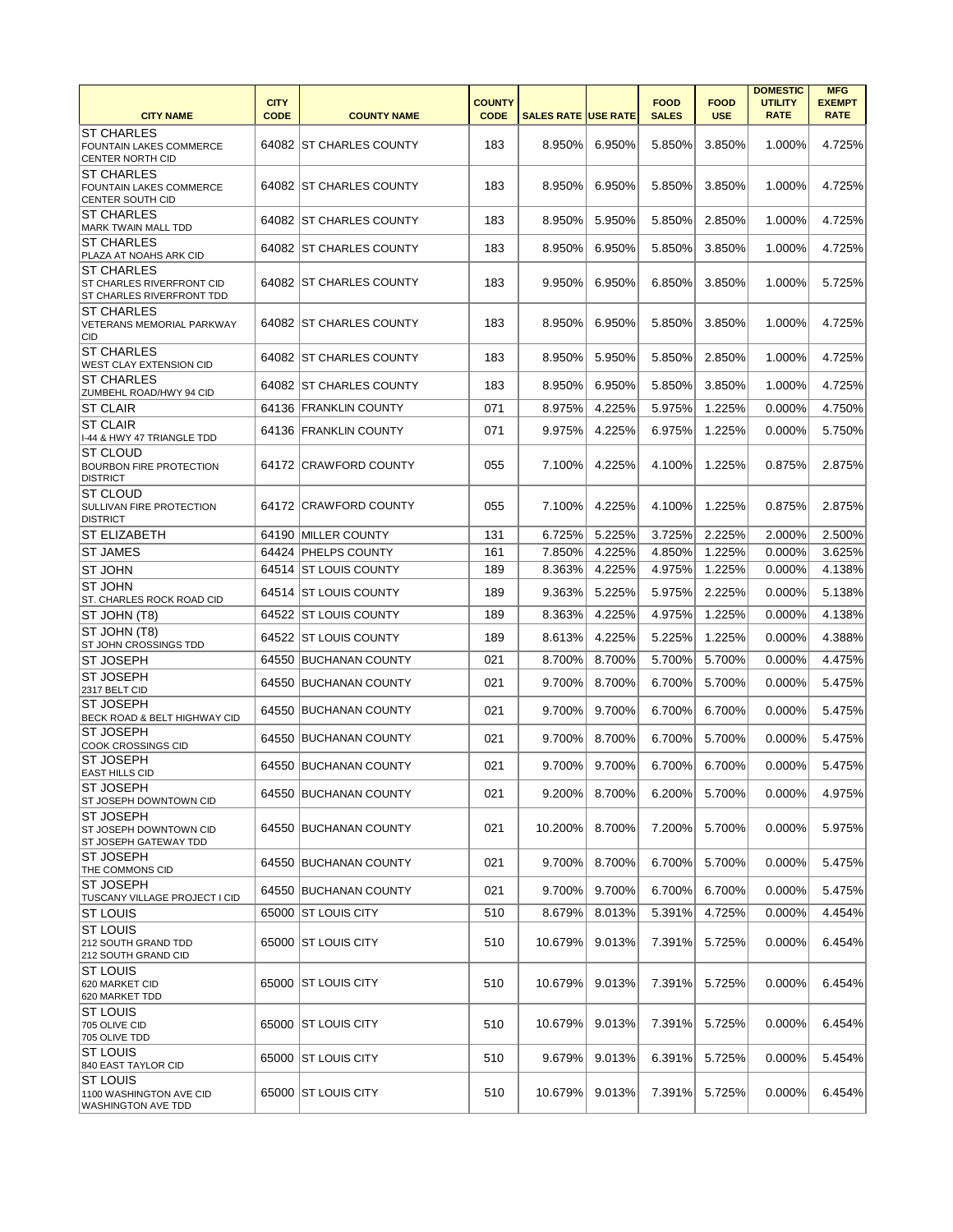|                                                                                 |                            |                       |                              |                            |        |                             |                           | <b>DOMESTIC</b>               | <b>MFG</b>                   |
|---------------------------------------------------------------------------------|----------------------------|-----------------------|------------------------------|----------------------------|--------|-----------------------------|---------------------------|-------------------------------|------------------------------|
| <b>CITY NAME</b>                                                                | <b>CITY</b><br><b>CODE</b> | <b>COUNTY NAME</b>    | <b>COUNTY</b><br><b>CODE</b> | <b>SALES RATE USE RATE</b> |        | <b>FOOD</b><br><b>SALES</b> | <b>FOOD</b><br><b>USE</b> | <b>UTILITY</b><br><b>RATE</b> | <b>EXEMPT</b><br><b>RATE</b> |
| <b>ST LOUIS</b><br>1133 WASHINGTON AVE CID                                      |                            | 65000 ST LOUIS CITY   | 510                          | 10.679%                    | 9.013% | 7.391%                      | 5.725%                    | 0.000%                        | 6.454%                       |
| <b>WASHINGTON AVE TDD</b>                                                       |                            |                       |                              |                            |        |                             |                           |                               |                              |
| <b>ST LOUIS</b><br>1201 WASHINGTON CID                                          |                            | 65000   ST LOUIS CITY | 510                          | 9.679%                     | 9.013% | 6.391%                      | 5.725%                    | 0.000%                        | 5.454%                       |
| <b>ST LOUIS</b><br>1225 WASHINGTON CID<br>1225 WASHINGTON TDD                   |                            | 65000 ST LOUIS CITY   | 510                          | 10.679%                    | 9.013% | 7.391%                      | 5.725%                    | 0.000%                        | 6.454%                       |
| <b>ST LOUIS</b><br>1601 SOUTH JEFFERSON CID                                     |                            | 65000 ST LOUIS CITY   | 510                          | 9.679%                     | 9.013% | 6.391%                      | 5.725%                    | 0.000%                        | 5.454%                       |
| <b>ST LOUIS</b><br>1831/2000 SIDNEY STREET CID                                  |                            | 65000 ST LOUIS CITY   | 510                          | 9.679%                     | 9.013% | 6.391%                      | 5.725%                    | 0.000%                        | 5.454%                       |
| <b>ST LOUIS</b><br>1831/2000 SIDNEY STREET CID<br>1831/2000 SIDNEY STREET TDD   |                            | 65000 ST LOUIS CITY   | 510                          | 10.679%                    | 9.013% | 7.391%                      | 5.725%                    | 0.000%                        | 6.454%                       |
| <b>ST LOUIS</b><br>2017 CHOUTEAU CID<br>2118 CHOUTEAU TDD                       |                            | 65000 ST LOUIS CITY   | 510                          | 10.679%                    | 9.013% | 7.391%                      | 5.725%                    | 0.000%                        | 6.454%                       |
| <b>ST LOUIS</b><br>2118 CHOUTEAU TDD                                            | 65000                      | <b>ST LOUIS CITY</b>  | 510                          | 9.679%                     | 8.013% | 6.391%                      | 4.725%                    | 0.000%                        | 5.454%                       |
| <b>ST LOUIS</b><br>2350 SOUTH GRAND CID                                         | 65000                      | <b>ST LOUIS CITY</b>  | 510                          | 9.679%                     | 9.013% | 6.391%                      | 5.725%                    | 0.000%                        | 5.454%                       |
| <b>ST LOUIS</b><br><b>BALLPARK VILLAGE CID</b>                                  | 65000                      | <b>ST LOUIS CITY</b>  | 510                          | 9.679%                     | 9.013% | 6.391%                      | 5.725%                    | 0.000%                        | 5.454%                       |
| <b>ST LOUIS</b><br><b>BROADWAY CARRIE TDD</b>                                   |                            | 65000 ST LOUIS CITY   | 510                          | 9.679%                     | 8.013% | 6.391%                      | 4.725%                    | 0.000%                        | 5.454%                       |
| <b>ST LOUIS</b><br><b>BROADWAY HOTEL CID</b><br><b>BROADWAY HOTEL TDD</b>       |                            | 65000 ST LOUIS CITY   | 510                          | 10.679%                    | 9.013% | 7.391%                      | 5.725%                    | 0.000%                        | 6.454%                       |
| <b>ST LOUIS</b><br><b>CARRIE AVE CID</b>                                        |                            | 65000 ST LOUIS CITY   | 510                          | 9.679%                     | 9.013% | 6.391%                      | 5.725%                    | 0.000%                        | 5.454%                       |
| <b>ST LOUIS</b><br>CB5421 5975 TDD<br>LOOP TROLLEY TDD                          |                            | 65000 ST LOUIS CITY   | 510                          | 10.679%                    | 8.013% | 7.391%                      | 4.725%                    | 0.000%                        | 6.454%                       |
| <b>ST LOUIS</b><br>CHESHIRE ANNEX CID<br>CHESHIRE TDD                           |                            | 65000   ST LOUIS CITY | 510                          | 10.679%                    | 9.013% | 7.391%                      | 5.725%                    | 0.000%                        | 6.454%                       |
| <b>ST LOUIS</b><br>CITY HOSPITAL RPA 2 PHASE 1 CID<br>CITY HOSPITAL LAUNDRY TDD |                            | 65000 ST LOUIS CITY   | 510                          | 10.679%                    | 9.013% | 7.391%                      | 5.725%                    | 0.000%                        | 6.454%                       |
| <b>ST LOUIS</b><br>CITY HOSPITAL POWERHOUSE CID<br>CITY HOSPITAL POWERHOUSE TDD |                            | 65000 ST LOUIS CITY   | 510                          | 10.679%                    | 9.013% | 7.391%                      | 5.725%                    | 0.000%                        | 6.454%                       |
| <b>ST LOUIS</b><br><b>COZENS MLK GRAND CID</b>                                  |                            | 65000 ST LOUIS CITY   | 510                          | 9.679%                     | 9.013% | 6.391%                      | 5.725%                    | 0.000%                        | 5.454%                       |
| <b>ST LOUIS</b><br>CHOUTEAU CROSSING CID                                        |                            | 65000 ST LOUIS CITY   | 510                          | 9.679%                     | 9.013% | 6.391%                      | 5.725%                    | 0.000%                        | 5.454%                       |
| <b>ST LOUIS</b><br><b>CROWNE PLAZA CID</b><br><b>CROWNE PLAZA TDD</b>           |                            | 65000 ST LOUIS CITY   | 510                          | 10.679%                    | 8.013% | 7.391%                      | 4.725%                    | 0.000%                        | 6.454%                       |
| <b>ST LOUIS</b><br><b>CUPPLES STATION BUILDING 9 CID</b>                        |                            | 65000 ST LOUIS CITY   | 510                          | 9.679%                     | 9.013% | 6.391%                      | 5.725%                    | 0.000%                        | 5.454%                       |
| <b>ST LOUIS</b><br><b>CWE BUSINESS CID</b>                                      |                            | 65000 ST LOUIS CITY   | 510                          | 9.679%                     | 9.013% | 6.391%                      | 5.725%                    | 0.000%                        | 5.454%                       |
| <b>ST LOUIS</b><br><b>EUCLID BUCKINGHAM TDD</b>                                 |                            | 65000 ST LOUIS CITY   | 510                          | 9.679%                     | 8.013% | 6.391%                      | 4.725%                    | 0.000%                        | 5.454%                       |
| <b>ST LOUIS</b><br><b>EUCLID SOUTH CID</b>                                      |                            | 65000 ST LOUIS CITY   | 510                          | 9.679%                     | 9.013% | 6.391%                      | 5.725%                    | 0.000%                        | 5.454%                       |
| <b>ST LOUIS</b><br>EUCLID SOUTH CID<br><b>EUCLID BUCKINGHAM TDD</b>             |                            | 65000 ST LOUIS CITY   | 510                          | 10.679%                    | 9.013% | 7.391%                      | 5.725%                    | 0.000%                        | 6.454%                       |
| <b>ST LOUIS</b><br>FORSYTH ASSOCIATES CID                                       |                            | 65000 ST LOUIS CITY   | 510                          | 9.679%                     | 8.013% | 6.391%                      | 4.725%                    | 0.000%                        | 5.454%                       |
| <b>ST LOUIS</b><br><b>GEORGIAN SQUARE CID</b>                                   |                            | 65000 ST LOUIS CITY   | 510                          | 9.679%                     | 9.013% | 6.391%                      | 5.725%                    | 0.000%                        | 5.454%                       |
| <b>ST LOUIS</b><br><b>GROVE CID</b>                                             |                            | 65000 ST LOUIS CITY   | 510                          | 9.679%                     | 9.013% | 6.391%                      | 5.725%                    | 0.000%                        | 5.454%                       |
| <b>ST LOUIS</b><br>HADLEY DEAN BUILDING CID                                     |                            | 65000 ST LOUIS CITY   | 510                          | 9.679%                     | 9.013% | 6.391%                      | 5.725%                    | 0.000%                        | 5.454%                       |
| <b>ST LOUIS</b><br>HAMPTON/BERTHOLD CID<br>HAMPTON/BERTHOLD TDD                 |                            | 65000 ST LOUIS CITY   | 510                          | 10.679%                    | 9.013% | 7.391%                      | 5.725%                    | 0.000%                        | 6.454%                       |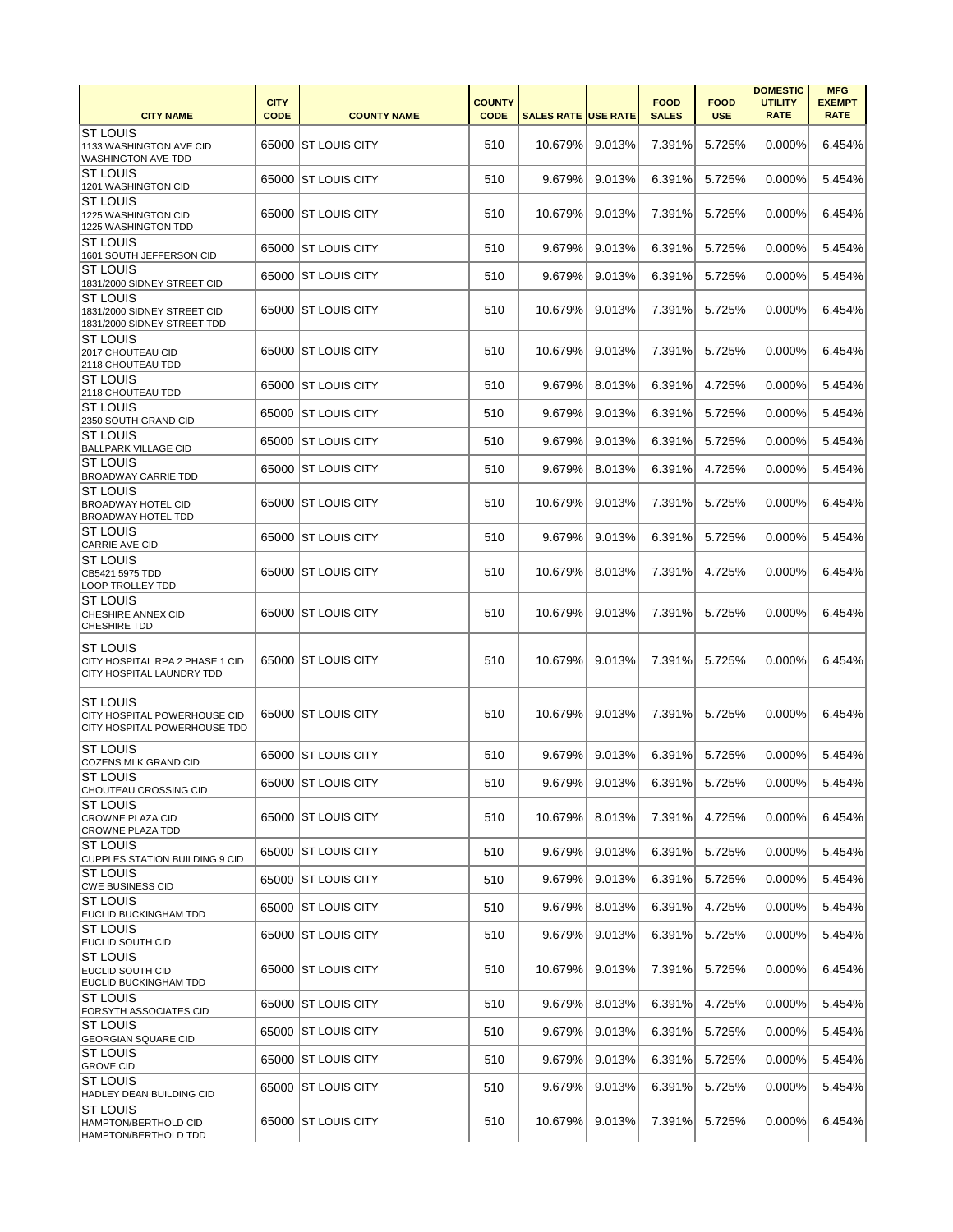| <b>CITY NAME</b>                                                                                                      | <b>CITY</b><br><b>CODE</b> | <b>COUNTY NAME</b>         | <b>COUNTY</b><br><b>CODE</b> | <b>SALES RATE USE RATE</b> |        | <b>FOOD</b><br><b>SALES</b> | <b>FOOD</b><br><b>USE</b> | <b>DOMESTIC</b><br><b>UTILITY</b><br><b>RATE</b> | <b>MFG</b><br><b>EXEMPT</b><br><b>RATE</b> |
|-----------------------------------------------------------------------------------------------------------------------|----------------------------|----------------------------|------------------------------|----------------------------|--------|-----------------------------|---------------------------|--------------------------------------------------|--------------------------------------------|
| <b>ST LOUIS</b><br><b>HIGHLANDS TDD</b>                                                                               |                            | 65000 ST LOUIS CITY        | 510                          | 9.679%                     | 8.013% | 6.391%                      | 4.725%                    | 0.000%                                           | 5.454%                                     |
| <b>ST LOUIS</b><br><b>LACLEDES LANDING CID</b>                                                                        |                            | 65000 ST LOUIS CITY        | 510                          | 9.679%                     | 9.013% | 6.391%                      | 5.725%                    | 0.000%                                           | 5.454%                                     |
| <b>ST LOUIS</b><br><b>LAUREL TDD</b><br><b>LAUREL CID</b>                                                             |                            | 65000 ST LOUIS CITY        | 510                          | 10.679%                    | 9.013% | 7.391%                      | 5.725%                    | $0.000\%$                                        | 6.454%                                     |
| <b>ST LOUIS</b><br>LOOP TROLLEY TDD                                                                                   |                            | 65000 ST LOUIS CITY        | 510                          | 9.679%                     | 8.013% | 6.391%                      | 4.725%                    | 0.000%                                           | 5.454%                                     |
| <b>ST LOUIS</b><br>LOUGHBOROUGH COMMONS CID                                                                           |                            | 65000   ST LOUIS CITY      | 510                          | 9.679%                     | 8.013% | 6.391%                      | 4.725%                    | 0.000%                                           | 5.454%                                     |
| <b>ST LOUIS</b><br><b>MAGNOLIA CID</b><br><b>MAGNOLIA TDD</b>                                                         |                            | 65000 ST LOUIS CITY        | 510                          | 10.679%                    | 9.013% | 7.391%                      | 5.725%                    | 0.000%                                           | 6.454%                                     |
| <b>ST LOUIS</b><br>MERCHANTS LACLEDE TDD                                                                              |                            | 65000 ST LOUIS CITY        | 510                          | 9.679%                     | 8.013% | 6.391%                      | 4.725%                    | 0.000%                                           | 5.454%                                     |
| <b>ST LOUIS</b><br>NORTH BROADWAY CARRIE CID<br><b>BROADWAY CARRIE TDD</b>                                            |                            | 65000 ST LOUIS CITY        | 510                          | 10.679%                    | 9.013% | 7.391%                      | 5.725%                    | 0.000%                                           | 6.454%                                     |
| <b>ST LOUIS</b><br>ORPHEUM THEATRE CID                                                                                |                            | 65000   ST LOUIS CITY      | 510                          | 9.679%                     | 9.013% | 6.391%                      | 5.725%                    | 0.000%                                           | 5.454%                                     |
| <b>ST LOUIS</b><br>PARK PACIFIC CID                                                                                   |                            | 65000 ST LOUIS CITY        | 510                          | 9.679%                     | 9.013% | 6.391%                      | 5.725%                    | 0.000%                                           | 5.454%                                     |
| <b>ST LOUIS</b><br>RAILWAY EXCHANGE BUILDING CID                                                                      |                            | 65000   ST LOUIS CITY      | 510                          | 9.679%                     | 9.013% | 6.391%                      | 5.725%                    | 0.000%                                           | 5.454%                                     |
| <b>ST LOUIS</b><br>RAILWAY EXCHANGE BUILDING CID<br>RAILWAY EXCHANGE BUILDING TDD                                     |                            | 65000 ST LOUIS CITY        | 510                          | 10.679%                    | 9.013% | 7.391%                      | 5.725%                    | 0.000%                                           | 6.454%                                     |
| <b>ST LOUIS</b><br>RESIDENCE INN DOWNTOWN ST<br>LOUIS CID<br><b>RESIDENCE INN ST LOUIS</b><br><b>DOWNTOWN TDD</b>     |                            | 65000 ST LOUIS CITY        | 510                          | 10.679%                    | 9.013% | 7.391%                      | 5.725%                    | 0.000%                                           | 6.454%                                     |
| <b>ST LOUIS</b><br><b>RIVERFRONT HOTEL CID</b>                                                                        |                            | 65000 ST LOUIS CITY        | 510                          | 9.679%                     | 9.013% | 6.391%                      | 5.725%                    | 0.000%                                           | 5.454%                                     |
| <b>ST LOUIS</b><br>SODA FOUNTAIN SQUARE CID                                                                           |                            | 65000 ST LOUIS CITY        | 510                          | 9.679%                     | 9.013% | 6.391%                      | 5.725%                    | 0.000%                                           | 5.454%                                     |
| <b>ST LOUIS</b><br>SOUTH GRAND CID                                                                                    |                            | 65000 ST LOUIS CITY        | 510                          | 9.179%                     | 8.513% | 5.891%                      | 5.225%                    | 0.000%                                           | 4.954%                                     |
| <b>ST LOUIS</b><br>SOUTHTOWN TDD                                                                                      |                            | 65000 ST LOUIS CITY        | 510                          | 9.679%                     | 8.013% | 6.391%                      | 4.725%                    | 0.000%                                           | 5.454%                                     |
| <b>ST LOUIS</b><br>ST LOUIS CONVENTION CENTER<br><b>HOTEL 3 CID</b><br><b>ST LOUIS CONVENTION CENTER</b><br>HOTEL TDD |                            | 65000 ST LOUIS CITY        | 510                          | 10.679%                    | 8.013% | 7.391%                      | 4.725%                    | 0.000%                                           | 6.454%                                     |
| <b>ST LOUIS</b><br>ST LOUIS FOOD HUB TDD<br><b>GEORGIAN SQUARE CID</b>                                                |                            | 65000 ST LOUIS CITY        | 510                          | 10.679%                    | 9.013% | 7.391%                      | 5.725%                    | 0.000%                                           | 6.454%                                     |
| <b>ST LOUIS</b><br><b>SYNDICATE TRUST CID</b>                                                                         |                            | 65000 ST LOUIS CITY        | 510                          | 9.679%                     | 9.013% | 6.391%                      | 5.725%                    | 0.000%                                           | 5.454%                                     |
| IST LOUIS<br><b>UNION STATION CID</b>                                                                                 |                            | 65000 ST LOUIS CITY        | 510                          | 9.679%                     | 9.013% | 6.391%                      | 5.725%                    | 0.000%                                           | 5.454%                                     |
| <b>ST LOUIS</b><br><b>UNION STATION CID</b><br><b>UNION STATION TDD</b>                                               |                            | 65000 ST LOUIS CITY        | 510                          | 10.679%                    | 9.013% | 7.391%                      | 5.725%                    | 0.000%                                           | 6.454%                                     |
| <b>ST LOUIS</b><br>UNION STATION TDD                                                                                  |                            | 65000 ST LOUIS CITY        | 510                          | 9.679%                     | 8.013% | 6.391%                      | 4.725%                    | 0.000%                                           | 5.454%                                     |
| <b>ST LOUIS</b><br><b>WASHINGTON AVE TDD</b>                                                                          |                            | 65000 ST LOUIS CITY        | 510                          | 9.679%                     | 8.013% | 6.391%                      | 4.725%                    | 0.000%                                           | 5.454%                                     |
| <b>IST MARTINS</b>                                                                                                    |                            | 65018 COLE COUNTY          | 051                          | 6.725%                     | 5.725% | 3.725%                      | 2.725%                    | 0.000%                                           | 2.500%                                     |
| ST MARY                                                                                                               |                            | 65054 STE GENEVIEVE COUNTY | 193                          | 8.225%                     | 4.225% | 5.225%                      | 1.225%                    | 2.000%                                           | 4.000%                                     |
| <b>IST PATRICK</b>                                                                                                    |                            | 65090 CLARK COUNTY         | 045                          | 6.725%                     | 4.225% | 3.725%                      | 1.225%                    | 0.000%                                           | 2.500%                                     |
| <b>ST PAUL</b>                                                                                                        |                            | 65108 ST CHARLES COUNTY    | 183                          | 5.950%                     | 5.950% | 2.850%                      | 2.850%                    | 0.000%                                           | 1.725%                                     |
| <b>ST PETERS</b>                                                                                                      |                            | 65126 ST CHARLES COUNTY    | 183                          | 7.950%                     | 5.950% | 4.850%                      | 2.850%                    | 0.000%                                           | 3.725%                                     |
| <b>ST PETERS</b><br>SUEMANDY DRIVE ONE CID                                                                            |                            | 65126 ST CHARLES COUNTY    | 183                          | 8.950%                     | 6.950% | 5.850%                      | 3.850%                    | 0.000%                                           | 4.725%                                     |
| <b>ST PETERS</b><br>SUEMANDY DRIVE TWO CID                                                                            |                            | 65126 ST CHARLES COUNTY    | 183                          | 8.950%                     | 6.950% | 5.850%                      | 3.850%                    | 0.000%                                           | 4.725%                                     |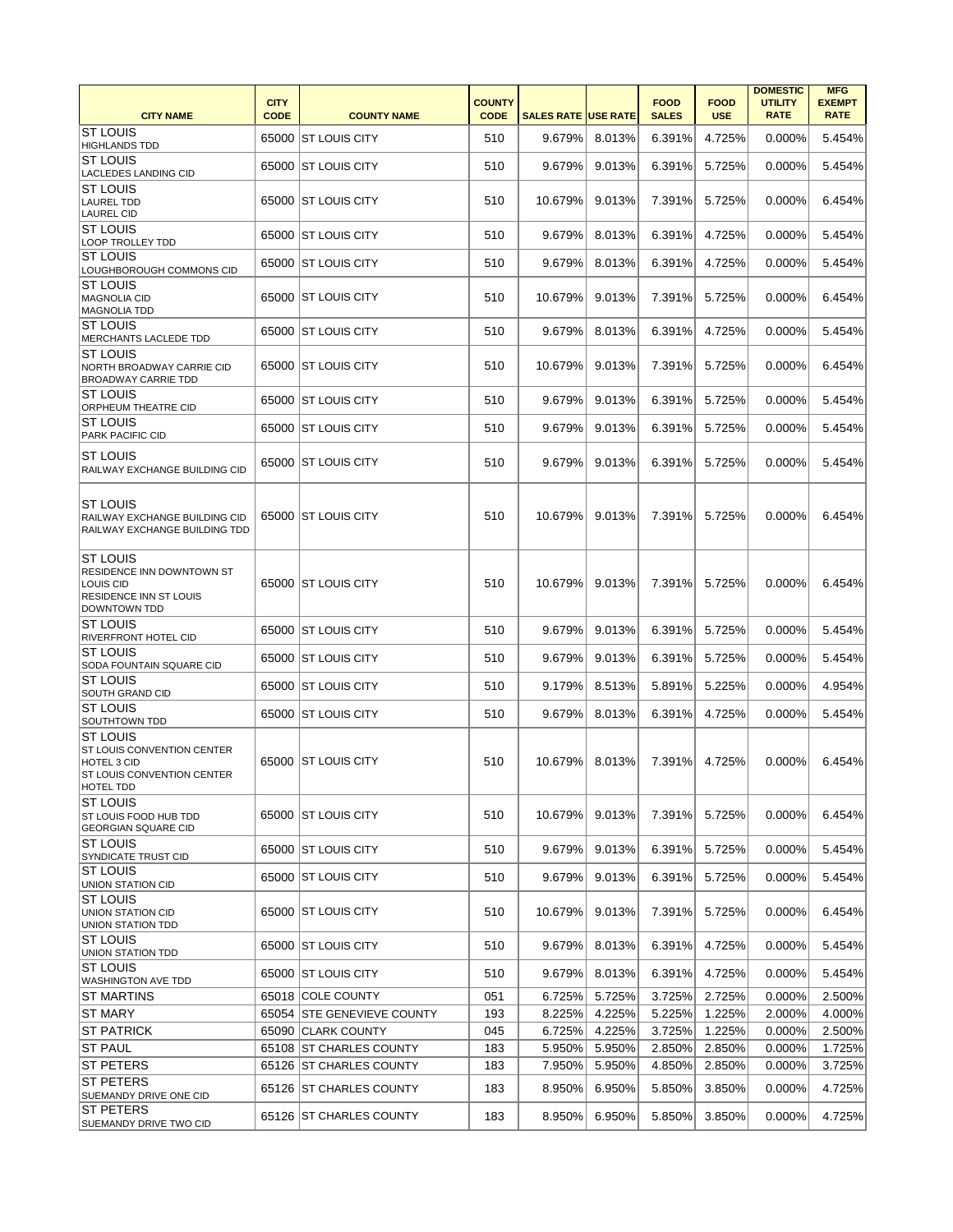| <b>CITY NAME</b>                                                             | <b>CITY</b><br><b>CODE</b> | <b>COUNTY NAME</b>         | <b>COUNTY</b><br><b>CODE</b> | <b>SALES RATE USE RATE</b> |        | <b>FOOD</b><br><b>SALES</b> | <b>FOOD</b><br><b>USE</b> | <b>DOMESTIC</b><br><b>UTILITY</b><br><b>RATE</b> | <b>MFG</b><br><b>EXEMPT</b><br><b>RATE</b> |
|------------------------------------------------------------------------------|----------------------------|----------------------------|------------------------------|----------------------------|--------|-----------------------------|---------------------------|--------------------------------------------------|--------------------------------------------|
| <b>ST PETERS</b><br>SUEMANDY MID RIVERS CID                                  |                            | 65126 ST CHARLES COUNTY    | 183                          | 8.950%                     | 6.950% | 5.850%                      | 3.850%                    | 0.000%                                           | 4.725%                                     |
| <b>ST PETERS</b><br><b>BOSCHERTS LANDING TDD</b>                             |                            | 65126 ST CHARLES COUNTY    | 183                          | 8.950%                     | 5.950% | 5.850%                      | 2.850%                    | 0.000%                                           | 4.725%                                     |
| <b>ST PETERS</b><br>MID RIVERS NORTH TDD                                     |                            | 65126 IST CHARLES COUNTY   | 183                          | 8.450%                     | 5.950% | 5.350%                      | 2.850%                    | 0.000%                                           | 4.225%                                     |
| <b>ST PETERS</b><br>SALT LICK ROAD TDD                                       |                            | 65126 ST CHARLES COUNTY    | 183                          | 8.950%                     | 5.950% | 5.850%                      | 2.850%                    | 0.000%                                           | 4.725%                                     |
| <b>ST PETERS</b><br><b>ST PETERS HOTEL CID</b>                               |                            | 65126 ST CHARLES COUNTY    | 183                          | 8.950%                     | 6.950% | 5.850%                      | 3.850%                    | $0.000\%$                                        | 4.725%                                     |
| <b>ST ROBERT</b>                                                             |                            | 65144 PULASKI COUNTY       | 169                          | 8.225%                     | 4.225% | 5.225%                      | 1.225%                    | 1.500%                                           | 4.000%                                     |
| <b>ST ROBERT</b><br><b>EHRHARDT PROPERTIES TDD</b>                           |                            | 65144   PULASKI COUNTY     | 169                          | 9.225%                     | 4.225% | 6.225%                      | 1.225%                    | 1.500%                                           | 5.000%                                     |
| <b>ST ROBERT</b><br><b>FARRIS FAMILY TDD</b>                                 |                            | 65144 PULASKI COUNTY       | 169                          | 9.225%                     | 4.225% | 6.225%                      | 1.225%                    | 1.500%                                           | 5.000%                                     |
| <b>ST ROBERT</b><br><b>INTERSTATE PLAZA/NORTH TOWN</b><br><b>VILLAGE TDD</b> |                            | 65144 PULASKI COUNTY       | 169                          | 8.725%                     | 4.225% | 5.725%                      | 1.225%                    | 1.500%                                           | 4.500%                                     |
| <b>ST ROBERT</b><br><b>LIBERTY COMMONS CID</b>                               |                            | 65144 PULASKI COUNTY       | 169                          | 9.225%                     | 4.225% | 6.225%                      | 1.225%                    | 1.500%                                           | 5.000%                                     |
| <b>ST ROBERT</b><br>PLATTNER CID                                             |                            | 65144 PULASKI COUNTY       | 169                          | 9.225%                     | 4.225% | 6.225%                      | 1.225%                    | 1.500%                                           | 5.000%                                     |
| <b>ST THOMAS</b>                                                             |                            | 65162 COLE COUNTY          | 051                          | 6.725%                     | 5.725% | 3.725%                      | 2.725%                    | 1.000%                                           | 2.500%                                     |
| <b>STE GENEVIEVE</b>                                                         |                            | 64352 STE GENEVIEVE COUNTY | 193                          | 8.725%                     | 6.225% | 5.725%                      | 3.225%                    | 3.000%                                           | 4.500%                                     |
| <b>SALEM</b>                                                                 |                            | 65234 DENT COUNTY          | 065                          | 7.350%                     | 4.225% | 4.350%                      | 1.225%                    | 1.000%                                           | 3.125%                                     |
| SALISBURY                                                                    | 65450                      | <b>CHARITON COUNTY</b>     | 041                          | 7.475%                     | 7.475% | 4.475%                      | 4.475%                    | 0.000%                                           | 3.250%                                     |
| <b>SANDY HOOK</b>                                                            |                            | 65846 MONITEAU COUNTY      | 135                          | 6.475%                     | 5.225% | 3.475%                      | 2.225%                    | 1.000%                                           | 2.250%                                     |
| <b>SANTA FE</b>                                                              |                            | 65900 MONROE COUNTY        | 137                          | 5.725%                     | 5.225% | 2.725%                      | 2.225%                    | 1.000%                                           | 1.500%                                     |
| <b>SARCOXIE</b>                                                              | 65990                      | <b>JASPER COUNTY</b>       | 097                          | 7.950%                     | 4.225% | 4.950%                      | 1.225%                    | 1.000%                                           | 3.725%                                     |
| <b>SAVANNAH</b>                                                              |                            | 66044 ANDREW COUNTY        | 003                          | 8.425%                     | 5.925% | 5.425%                      | 2.925%                    | 0.000%                                           | 4.200%                                     |
| <b>SAVERTON</b>                                                              |                            | 66062 RALLS COUNTY         | 173                          | 6.725%                     | 6.725% | 3.725%                      | 3.725%                    | 0.000%                                           | 2.500%                                     |
| <b>SCHELL CITY</b>                                                           |                            | 66134 VERNON COUNTY        | 217                          | 5.225%                     | 4.225% | 2.225%                      | 1.225%                    | 0.000%                                           | 1.000%                                     |
|                                                                              |                            | 66296 BOLLINGER COUNTY     | 017                          |                            | 5.850% | 2.850%                      | 2.850%                    | 1.625%                                           | 1.625%                                     |
| <b>SCOPUS</b>                                                                |                            |                            | 099                          | 5.850%                     |        |                             |                           |                                                  |                                            |
| <b>SCOTSDALE</b>                                                             | 66337                      | JEFFERSON COUNTY           |                              | 7.850%                     | 4.225% | 4.850%                      | 1.225%                    | 2.000%                                           | 3.625%                                     |
| <b>SCOTT CITY</b>                                                            |                            | 66368 CAPE GIRARDEAU CNTY  | 031                          | 6.975%                     | 5.225% | 3.975%                      | 2.225%                    | 2.000%                                           | 2.750%                                     |
| <b>SCOTT CITY</b>                                                            |                            | 66368 SCOTT COUNTY         | 201                          | 6.975%                     | 5.225% | 3.975%                      | 2.225%                    | 2.000%                                           | 2.750%                                     |
| <b>SEDALIA</b>                                                               |                            | 66440 PETTIS COUNTY        | 159                          | 8.100%                     | 7.600% | 5.100%                      | 4.600%                    | 2.250%                                           | 3.875%                                     |
| <b>SEDGEWICKVILLE</b>                                                        |                            | 66476 BOLLINGER COUNTY     | 017                          | 5.850%                     | 5.850% | 2.850%                      | 2.850%                    | 1.625%                                           | 1.625%                                     |
| <b>SELIGMAN</b>                                                              |                            | 66530 BARRY COUNTY         | 009                          | 8.475%                     | 4.225% | 5.475%                      | 1.225%                    | 0.000%                                           | 4.250%                                     |
| <b>SENATH</b>                                                                |                            | 66638 DUNKLIN COUNTY       | 069                          | 7.225%                     | 5.225% | 4.225%                      | 2.225%                    | 0.000%                                           | 3.000%                                     |
| <b>SENECA</b>                                                                |                            | 66674 NEWTON COUNTY        | 145                          | 7.850%                     | 4.225% | 4.850%                      | 1.225%                    | 2.125%                                           | 3.625%                                     |
| <b>SEYMOUR</b>                                                               |                            | 66800 WEBSTER COUNTY       | 225                          | 8.058%                     | 4.225% | 5.058%                      | 1.225%                    | 3.333%                                           | 3.833%                                     |
| <b>SHAWNEETOWN</b>                                                           |                            | 67124 CAPE GIRARDEAU CNTY  | 031                          | 5.225%                     | 5.225% | 2.225%                      | 2.225%                    | 1.000%                                           | 1.000%                                     |
| SHELBINA                                                                     |                            | 67178 SHELBY COUNTY        | 205                          | 8.475%                     | 5.725% | 5.475%                      | 2.725%                    | 2.000%                                           | 4.250%                                     |
| <b>SHELBYVILLE</b>                                                           |                            | 67196 SHELBY COUNTY        | 205                          | 7.725%                     | 6.725% | 4.725%                      | 3.725%                    | 1.500%                                           | 3.500%                                     |
| <b>SHELDON</b>                                                               |                            | 67214 VERNON COUNTY        | 217                          | 6.725%                     | 4.225% | 3.725%                      | 1.225%                    | 0.000%                                           | 2.500%                                     |
| <b>SHELL KNOB</b>                                                            |                            | 67232 BARRY COUNTY         | 009                          | 6.225%                     | 4.225% | 3.225%                      | 1.225%                    | 0.000%                                           | 2.000%                                     |
| <b>SHERIDAN</b>                                                              |                            | 67358 WORTH COUNTY         | 227                          | 6.100%                     | 6.100% | 3.100%                      | 3.100%                    | 1.000%                                           | 1.875%                                     |
| <b>SHOAL CREEK DRIVE</b>                                                     |                            | 67628 NEWTON COUNTY        | 145                          | 6.350%                     | 4.225% | 3.350%                      | 1.225%                    | 1.125%                                           | 2.125%                                     |
| <b>SHOOK</b>                                                                 |                            | 67646 WAYNE COUNTY         | 223                          | 5.725%                     | 5.725% | 2.725%                      | 2.725%                    | 1.500%                                           | 1.500%                                     |
| <b>SHREWSBURY</b>                                                            |                            | 67700 ST LOUIS COUNTY      | 189                          | 8.613%                     | 4.225% | 5.225%                      | 1.225%                    | 0.000%                                           | 4.388%                                     |
| SHREWSBURY (T1)                                                              |                            | 67701 ST LOUIS COUNTY      | 189                          | 8.613%                     | 4.225% | 5.225%                      | 1.225%                    | 0.000%                                           | 4.388%                                     |
| SHREWSBURY (T1)<br><b>KENRICK PLAZA CID</b>                                  |                            | 67701 ST LOUIS COUNTY      | 189                          | 9.613%                     | 5.225% | 6.225%                      | 2.225%                    | 0.000%                                           | 5.388%                                     |
| SIBLEY                                                                       |                            | 67718 JACKSON COUNTY       | 095                          | 5.475%                     | 4.225% | 2.475%                      | 1.225%                    | 0.000%                                           | 1.250%                                     |
| <b>SIKESTON</b>                                                              |                            | 67790 NEW MADRID COUNTY    | 143                          | 9.225%                     | 4.225% | 6.225%                      | 1.225%                    | 1.500%                                           | 5.000%                                     |
| <b>SIKESTON</b>                                                              |                            | 67790 SCOTT COUNTY         | 201                          | 8.225%                     | 5.225% | 5.225%                      | 2.225%                    | 1.000%                                           | 4.000%                                     |
| SILEX                                                                        |                            | 67808 LINCOLN COUNTY       | 113                          | 7.475%                     | 5.225% | 4.475%                      | 2.225%                    | 0.500%                                           | 3.250%                                     |
| SILVA                                                                        |                            | 67862 WAYNE COUNTY         | 223                          | 5.725%                     | 5.725% | 2.725%                      | 2.725%                    | 1.500%                                           | 1.500%                                     |
| SILVER DOLLAR CITY                                                           |                            | 67916 STONE COUNTY         | 209                          | 7.475%                     | 5.975% | 3.475%                      | 2.975%                    | 1.000%                                           | 3.250%                                     |
| <b>SKIDMORE</b>                                                              |                            | 68132 NODAWAY COUNTY       | 147                          | 7.725%                     | 5.725% | 4.725%                      | 2.725%                    | 1.000%                                           | 3.500%                                     |
| <b>SLATER</b>                                                                |                            | 68204 SALINE COUNTY        | 195                          | 7.600%                     | 7.600% | 4.600%                      | 4.600%                    | 0.000%                                           | 3.375%                                     |
| <b>SLEEPER</b>                                                               |                            | 68222 LACLEDE COUNTY       | 105                          | 5.413%                     | 4.225% | 2.413%                      | 1.225%                    | 0.000%                                           | 1.188%                                     |
|                                                                              |                            |                            |                              |                            |        |                             |                           |                                                  |                                            |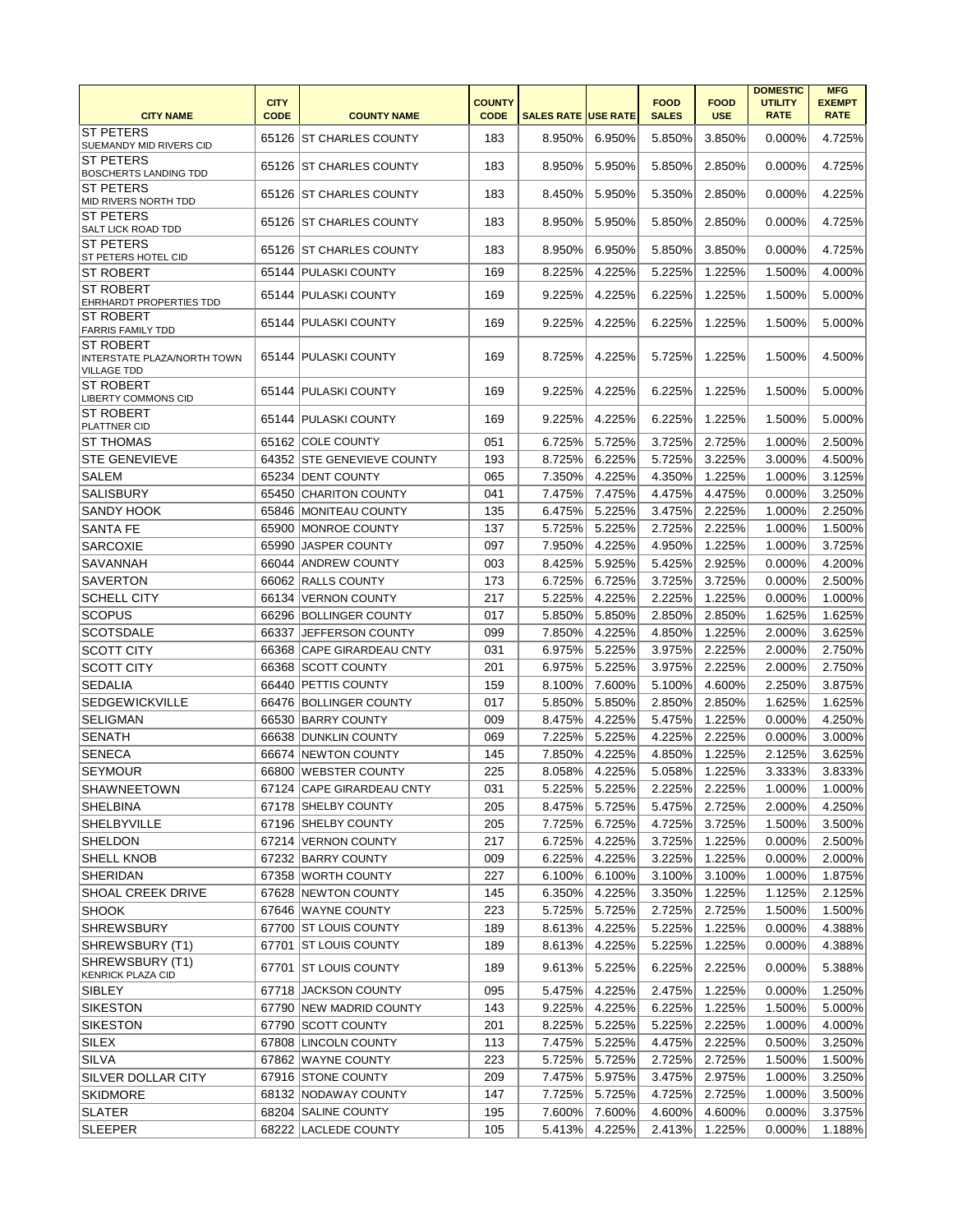| <b>SMITHTON</b><br>159<br>2.500%<br>68384<br><b>PETTIS COUNTY</b><br>6.725%<br>5.225%<br>3.725%<br>2.225%<br>1.000%<br><b>SMITHVILLE</b><br><b>CLAY COUNTY</b><br>047<br>4.225%<br>3.000%<br>68420<br>7.225%<br>6.600%<br>3.600%<br>1.000%<br>215<br>1.875%<br><b>SOLO</b><br>68546 TEXAS COUNTY<br>6.100%<br>4.225%<br>3.100%<br>1.225%<br>1.875%<br><b>SOUDER</b><br>153<br>6.725%<br>4.225%<br>68582 OZARK COUNTY<br>3.725%<br>1.225%<br>1.000%<br>2.500%<br>091<br>4.225%<br>0.937%<br><b>SOUTH FORK</b><br>68762 HOWELL COUNTY<br>5.162%<br>2.162%<br>1.225%<br>0.000%<br>68852 MACON COUNTY<br>121<br>5.975%<br>2.975%<br>2.625%<br><b>SOUTH GIFFORD</b><br>6.850%<br>3.850%<br>0.000%<br>5.475%<br>68870<br>199<br>5.475%<br>2.475%<br>2.475%<br>0.000%<br>1.250%<br><b>SOUTH GORIN</b><br><b>SCOTLAND COUNTY</b><br><b>SOUTH GREENFIELD</b><br>057<br>5.975%<br>2.250%<br>68888<br><b>DADE COUNTY</b><br>6.475%<br>3.475%<br>2.975%<br>1.750%<br><b>SOUTH LINEVILLE</b><br>129<br>6.475%<br>6.475%<br>3.475%<br>2.250%<br>68942<br>MERCER COUNTY<br>3.475%<br>1.250%<br>SOUTH WEST CITY<br>119<br>5.975%<br>3.750%<br>69230<br>MCDONALD COUNTY<br>7.975%<br>4.975%<br>2.975%<br>2.500%<br>043<br>7.725%<br>4.225%<br>1.225%<br>69302 CHRISTIAN COUNTY<br>4.725%<br>0.250%<br>3.500%<br><b>SPARTA</b><br>079<br>4.225%<br>2.500%<br><b>SPICKARD</b><br>69464<br><b>GRUNDY COUNTY</b><br>6.725%<br>3.725%<br>1.225%<br>1.500%<br><b>SPOKANE</b><br>043<br>4.225%<br>1.225%<br>0.250%<br>1.750%<br>69518 CHRISTIAN COUNTY<br>5.975%<br>2.975%<br>071<br><b>SPRING BLUFF</b><br>69554<br><b>FRANKLIN COUNTY</b><br>6.475%<br>4.225%<br>3.475%<br>1.225%<br>0.000%<br>2.250%<br><b>SPRINGFIELD</b><br>70000<br><b>GREENE COUNTY</b><br>077<br>7.600%<br>6.350%<br>4.600%<br>3.350%<br>1.875%<br>3.375%<br><b>SPRINGFIELD</b><br>077<br>8.600%<br>6.350%<br>5.600%<br>3.350%<br>4.375%<br>70000<br><b>GREENE COUNTY</b><br>1.875%<br>AIRPORT PLAZA CID<br><b>SPRINGFIELD</b><br>077<br>7.975%<br>6.725%<br>4.975%<br>3.750%<br>70000<br><b>GREENE COUNTY</b><br>3.725%<br>1.875%<br><b>COMMERICAL STREET CID</b><br><b>SPRINGFIELD</b><br>077<br><b>GREENE COUNTY</b><br>8.100%<br>6.850%<br>5.100%<br>3.850%<br>1.875%<br>3.875%<br>70000<br>DOWNTOWN SPRINGFIELD CID<br><b>SPRINGFIELD</b><br>9.100%<br>70000 GREENE COUNTY<br>077<br>6.850%<br>6.100%<br>3.850%<br>1.875%<br>4.875%<br>DOWNTOWN SPRINGFIELD CID<br><b>COLLEGE STATION CID</b><br><b>SPRINGFIELD</b><br>DOWNTOWN SPRINGFIELD CID<br>077<br>10.100%<br>6.850%<br>5.875%<br>70000 GREENE COUNTY<br>7.100%<br>3.850%<br>1.875%<br><b>COLLEGE STATION CID</b><br><b>COLLEGE STATION TDD</b><br><b>SPRINGFIELD</b><br>077<br>8.600%<br>7.350%<br>5.600%<br>4.350%<br>1.875%<br>4.375%<br>70000<br><b>GREENE COUNTY</b><br>JAMES RIVER COMMONS CID<br><b>SPRINGFIELD</b><br>70000<br><b>GREENE COUNTY</b><br>077<br>8.100%<br>6.850%<br>5.100%<br>3.850%<br>1.875%<br>3.875%<br>NORTHWEST AREA CID<br><b>SPRINGFIELD</b><br>077<br>8.600%<br>6.350%<br>5.600%<br>1.875%<br>4.375%<br>70000<br><b>GREENE COUNTY</b><br>3.350%<br>SHOPS AT JAMES RIVER CID<br><b>SPRINGFIELD</b><br>077<br>70000<br>8.100%<br>6.350%<br>5.100%<br>3.350%<br>1.875%<br>3.875%<br><b>GREENE COUNTY</b><br><b>EAST-WEST ARTERIAL TDD</b><br>6.225%<br>4.225%<br>1.225%<br>2.000%<br><b>SPRING VALLEY</b><br>70126 MCDONALD COUNTY<br>119<br>3.225%<br>1.500%<br>067<br>5.725%<br>4.225%<br>2.725%<br>1.225%<br>0.000%<br>1.500%<br><b>SQUIRES</b><br>70234 DOUGLAS COUNTY<br><b>STANBERRY</b><br>075<br>6.725%<br>5.225%<br>70270<br><b>GENTRY COUNTY</b><br>3.725%<br>2.225%<br>0.500%<br>2.500%<br><b>STANTON</b><br>071<br>6.475%<br>4.225%<br>2.250%<br><b>FRANKLIN COUNTY</b><br>3.475%<br>1.225%<br>0.000%<br>70342<br><b>STARK CITY</b><br>70414 NEWTON COUNTY<br>145<br>5.350%<br>4.225%<br>2.350%<br>1.225%<br>1.125%<br>1.125%<br>70540 CALLAWAY COUNTY<br>5.725%<br>2.225%<br>1.500%<br>027<br>5.225%<br>2.725%<br>0.000%<br><b>STEEDMAN</b><br>155<br>9.225%<br>4.225%<br>6.225%<br>1.225%<br>2.750%<br>5.000%<br><b>STEELE</b><br>70558 PEMISCOT COUNTY<br>055<br>4.225%<br>1.225%<br>STEELVILLE<br>70576 CRAWFORD COUNTY<br>9.100%<br>6.100%<br>2.375%<br>4.875%<br><b>STEFFENVILLE</b><br>70594 LEWIS COUNTY<br>111<br>7.350%<br>6.850%<br>4.350%<br>3.850%<br>2.000%<br>3.125%<br><b>STELLA</b><br>70648 NEWTON COUNTY<br>145<br>5.850%<br>4.225%<br>2.850%<br>1.225%<br>1.125%<br>1.625%<br>5.475%<br>70720 CARROLL COUNTY<br>033<br>5.475%<br>2.475%<br>2.475%<br>0.000%<br>1.250%<br><b>STET</b><br>STET<br>70720 RAY COUNTY<br>177<br>6.225%<br>5.725%<br>3.225%<br>2.725%<br>0.000%<br>2.000%<br><b>STEWARTSVILLE</b><br>70738 DEKALB COUNTY<br>063<br>8.100%<br>5.225%<br>5.100%<br>2.225%<br>3.875%<br>0.000%<br>70828 CEDAR COUNTY<br>039<br>6.475%<br><b>STOCKTON</b><br>8.475%<br>5.475%<br>3.475%<br>0.500%<br>4.250%<br>073<br>4.225%<br>1.225%<br>70936 GASCONADE COUNTY<br>6.100%<br>3.100%<br>1.000%<br>1.875%<br><b>STONY HILL</b><br><b>STOTESBURY</b><br>70954 VERNON COUNTY<br>217<br>5.225%<br>4.225%<br>2.225%<br>1.225%<br>0.000%<br>1.000%<br>STOTTS CITY<br>70990 LAWRENCE COUNTY<br>109<br>5.350%<br>5.350%<br>2.350%<br>2.350%<br>0.000%<br>1.125%<br>6.475%<br><b>STOUTLAND</b><br>71008 CAMDEN COUNTY<br>029<br>5.475%<br>3.475%<br>2.475%<br>0.000%<br>2.250%<br>71008 LACLEDE COUNTY<br>105<br>6.413%<br>4.225%<br>3.413%<br>1.225%<br>0.000%<br>2.188%<br><b>STOUTLAND</b><br><b>STOUTSVILLE</b><br>137<br>6.225%<br>5.225%<br>3.225%<br>2.225%<br>2.000%<br>71026 MONROE COUNTY<br>1.000%<br>5.225%<br><b>STOVER</b><br>71044 MORGAN COUNTY<br>141<br>7.225%<br>4.225%<br>2.225%<br>1.500%<br>3.000%<br>077<br><b>STRAFFORD</b><br>71062 GREENE COUNTY<br>6.975%<br>4.225%<br>3.975%<br>1.225%<br>2.750%<br>0.875%<br><b>STRAFFORD</b><br>077<br>7.975%<br>4.225%<br>1.225%<br>0.875%<br>3.750%<br>71062 GREENE COUNTY<br>4.975%<br>STRAFFORD PLAZA CID<br><b>STRASBURG</b><br>71098 CASS COUNTY<br>037<br>7.475%<br>5.975%<br>4.475%<br>2.975%<br>1.250%<br>3.250%<br>71206 BOLLINGER COUNTY<br>017<br>5.850%<br>5.850%<br>2.850%<br>2.850%<br>1.625%<br>1.625% | <b>CITY NAME</b> | <b>CITY</b><br><b>CODE</b> | <b>COUNTY NAME</b> | <b>COUNTY</b><br><b>CODE</b> | <b>SALES RATE USE RATE</b> | <b>FOOD</b><br><b>SALES</b> | <b>FOOD</b><br><b>USE</b> | <b>DOMESTIC</b><br><b>UTILITY</b><br><b>RATE</b> | <b>MFG</b><br><b>EXEMPT</b><br><b>RATE</b> |
|-----------------------------------------------------------------------------------------------------------------------------------------------------------------------------------------------------------------------------------------------------------------------------------------------------------------------------------------------------------------------------------------------------------------------------------------------------------------------------------------------------------------------------------------------------------------------------------------------------------------------------------------------------------------------------------------------------------------------------------------------------------------------------------------------------------------------------------------------------------------------------------------------------------------------------------------------------------------------------------------------------------------------------------------------------------------------------------------------------------------------------------------------------------------------------------------------------------------------------------------------------------------------------------------------------------------------------------------------------------------------------------------------------------------------------------------------------------------------------------------------------------------------------------------------------------------------------------------------------------------------------------------------------------------------------------------------------------------------------------------------------------------------------------------------------------------------------------------------------------------------------------------------------------------------------------------------------------------------------------------------------------------------------------------------------------------------------------------------------------------------------------------------------------------------------------------------------------------------------------------------------------------------------------------------------------------------------------------------------------------------------------------------------------------------------------------------------------------------------------------------------------------------------------------------------------------------------------------------------------------------------------------------------------------------------------------------------------------------------------------------------------------------------------------------------------------------------------------------------------------------------------------------------------------------------------------------------------------------------------------------------------------------------------------------------------------------------------------------------------------------------------------------------------------------------------------------------------------------------------------------------------------------------------------------------------------------------------------------------------------------------------------------------------------------------------------------------------------------------------------------------------------------------------------------------------------------------------------------------------------------------------------------------------------------------------------------------------------------------------------------------------------------------------------------------------------------------------------------------------------------------------------------------------------------------------------------------------------------------------------------------------------------------------------------------------------------------------------------------------------------------------------------------------------------------------------------------------------------------------------------------------------------------------------------------------------------------------------------------------------------------------------------------------------------------------------------------------------------------------------------------------------------------------------------------------------------------------------------------------------------------------------------------------------------------------------------------------------------------------------------------------------------------------------------------------------------------------------------------------------------------------------------------------------------------------------------------------------------------------------------------------------------------------------------------------------------------------------------------------------------------------------------------------------------------------------------------------------------------------------------------------------------------------------------------------------------------------------------------------------------------------------------------------------------------------------------------------------------------------------------------------------------------------------------------------------------------------------------------------------------------------------------------------------------------------------------------------------------------------------------------------------------------------------------------------------------------------------------------------------------------------------------------------------------------------------------------------------------------------------------------------------------------------------------------------------------------------------------------------------------------------------------------------|------------------|----------------------------|--------------------|------------------------------|----------------------------|-----------------------------|---------------------------|--------------------------------------------------|--------------------------------------------|
|                                                                                                                                                                                                                                                                                                                                                                                                                                                                                                                                                                                                                                                                                                                                                                                                                                                                                                                                                                                                                                                                                                                                                                                                                                                                                                                                                                                                                                                                                                                                                                                                                                                                                                                                                                                                                                                                                                                                                                                                                                                                                                                                                                                                                                                                                                                                                                                                                                                                                                                                                                                                                                                                                                                                                                                                                                                                                                                                                                                                                                                                                                                                                                                                                                                                                                                                                                                                                                                                                                                                                                                                                                                                                                                                                                                                                                                                                                                                                                                                                                                                                                                                                                                                                                                                                                                                                                                                                                                                                                                                                                                                                                                                                                                                                                                                                                                                                                                                                                                                                                                                                                                                                                                                                                                                                                                                                                                                                                                                                                                                                                                                                                                                                                                                                                                                                                                                                                                                                                                                                                                                                                                                                           |                  |                            |                    |                              |                            |                             |                           |                                                  |                                            |
|                                                                                                                                                                                                                                                                                                                                                                                                                                                                                                                                                                                                                                                                                                                                                                                                                                                                                                                                                                                                                                                                                                                                                                                                                                                                                                                                                                                                                                                                                                                                                                                                                                                                                                                                                                                                                                                                                                                                                                                                                                                                                                                                                                                                                                                                                                                                                                                                                                                                                                                                                                                                                                                                                                                                                                                                                                                                                                                                                                                                                                                                                                                                                                                                                                                                                                                                                                                                                                                                                                                                                                                                                                                                                                                                                                                                                                                                                                                                                                                                                                                                                                                                                                                                                                                                                                                                                                                                                                                                                                                                                                                                                                                                                                                                                                                                                                                                                                                                                                                                                                                                                                                                                                                                                                                                                                                                                                                                                                                                                                                                                                                                                                                                                                                                                                                                                                                                                                                                                                                                                                                                                                                                                           |                  |                            |                    |                              |                            |                             |                           |                                                  |                                            |
|                                                                                                                                                                                                                                                                                                                                                                                                                                                                                                                                                                                                                                                                                                                                                                                                                                                                                                                                                                                                                                                                                                                                                                                                                                                                                                                                                                                                                                                                                                                                                                                                                                                                                                                                                                                                                                                                                                                                                                                                                                                                                                                                                                                                                                                                                                                                                                                                                                                                                                                                                                                                                                                                                                                                                                                                                                                                                                                                                                                                                                                                                                                                                                                                                                                                                                                                                                                                                                                                                                                                                                                                                                                                                                                                                                                                                                                                                                                                                                                                                                                                                                                                                                                                                                                                                                                                                                                                                                                                                                                                                                                                                                                                                                                                                                                                                                                                                                                                                                                                                                                                                                                                                                                                                                                                                                                                                                                                                                                                                                                                                                                                                                                                                                                                                                                                                                                                                                                                                                                                                                                                                                                                                           |                  |                            |                    |                              |                            |                             |                           |                                                  |                                            |
|                                                                                                                                                                                                                                                                                                                                                                                                                                                                                                                                                                                                                                                                                                                                                                                                                                                                                                                                                                                                                                                                                                                                                                                                                                                                                                                                                                                                                                                                                                                                                                                                                                                                                                                                                                                                                                                                                                                                                                                                                                                                                                                                                                                                                                                                                                                                                                                                                                                                                                                                                                                                                                                                                                                                                                                                                                                                                                                                                                                                                                                                                                                                                                                                                                                                                                                                                                                                                                                                                                                                                                                                                                                                                                                                                                                                                                                                                                                                                                                                                                                                                                                                                                                                                                                                                                                                                                                                                                                                                                                                                                                                                                                                                                                                                                                                                                                                                                                                                                                                                                                                                                                                                                                                                                                                                                                                                                                                                                                                                                                                                                                                                                                                                                                                                                                                                                                                                                                                                                                                                                                                                                                                                           |                  |                            |                    |                              |                            |                             |                           |                                                  |                                            |
|                                                                                                                                                                                                                                                                                                                                                                                                                                                                                                                                                                                                                                                                                                                                                                                                                                                                                                                                                                                                                                                                                                                                                                                                                                                                                                                                                                                                                                                                                                                                                                                                                                                                                                                                                                                                                                                                                                                                                                                                                                                                                                                                                                                                                                                                                                                                                                                                                                                                                                                                                                                                                                                                                                                                                                                                                                                                                                                                                                                                                                                                                                                                                                                                                                                                                                                                                                                                                                                                                                                                                                                                                                                                                                                                                                                                                                                                                                                                                                                                                                                                                                                                                                                                                                                                                                                                                                                                                                                                                                                                                                                                                                                                                                                                                                                                                                                                                                                                                                                                                                                                                                                                                                                                                                                                                                                                                                                                                                                                                                                                                                                                                                                                                                                                                                                                                                                                                                                                                                                                                                                                                                                                                           |                  |                            |                    |                              |                            |                             |                           |                                                  |                                            |
|                                                                                                                                                                                                                                                                                                                                                                                                                                                                                                                                                                                                                                                                                                                                                                                                                                                                                                                                                                                                                                                                                                                                                                                                                                                                                                                                                                                                                                                                                                                                                                                                                                                                                                                                                                                                                                                                                                                                                                                                                                                                                                                                                                                                                                                                                                                                                                                                                                                                                                                                                                                                                                                                                                                                                                                                                                                                                                                                                                                                                                                                                                                                                                                                                                                                                                                                                                                                                                                                                                                                                                                                                                                                                                                                                                                                                                                                                                                                                                                                                                                                                                                                                                                                                                                                                                                                                                                                                                                                                                                                                                                                                                                                                                                                                                                                                                                                                                                                                                                                                                                                                                                                                                                                                                                                                                                                                                                                                                                                                                                                                                                                                                                                                                                                                                                                                                                                                                                                                                                                                                                                                                                                                           |                  |                            |                    |                              |                            |                             |                           |                                                  |                                            |
|                                                                                                                                                                                                                                                                                                                                                                                                                                                                                                                                                                                                                                                                                                                                                                                                                                                                                                                                                                                                                                                                                                                                                                                                                                                                                                                                                                                                                                                                                                                                                                                                                                                                                                                                                                                                                                                                                                                                                                                                                                                                                                                                                                                                                                                                                                                                                                                                                                                                                                                                                                                                                                                                                                                                                                                                                                                                                                                                                                                                                                                                                                                                                                                                                                                                                                                                                                                                                                                                                                                                                                                                                                                                                                                                                                                                                                                                                                                                                                                                                                                                                                                                                                                                                                                                                                                                                                                                                                                                                                                                                                                                                                                                                                                                                                                                                                                                                                                                                                                                                                                                                                                                                                                                                                                                                                                                                                                                                                                                                                                                                                                                                                                                                                                                                                                                                                                                                                                                                                                                                                                                                                                                                           |                  |                            |                    |                              |                            |                             |                           |                                                  |                                            |
|                                                                                                                                                                                                                                                                                                                                                                                                                                                                                                                                                                                                                                                                                                                                                                                                                                                                                                                                                                                                                                                                                                                                                                                                                                                                                                                                                                                                                                                                                                                                                                                                                                                                                                                                                                                                                                                                                                                                                                                                                                                                                                                                                                                                                                                                                                                                                                                                                                                                                                                                                                                                                                                                                                                                                                                                                                                                                                                                                                                                                                                                                                                                                                                                                                                                                                                                                                                                                                                                                                                                                                                                                                                                                                                                                                                                                                                                                                                                                                                                                                                                                                                                                                                                                                                                                                                                                                                                                                                                                                                                                                                                                                                                                                                                                                                                                                                                                                                                                                                                                                                                                                                                                                                                                                                                                                                                                                                                                                                                                                                                                                                                                                                                                                                                                                                                                                                                                                                                                                                                                                                                                                                                                           |                  |                            |                    |                              |                            |                             |                           |                                                  |                                            |
|                                                                                                                                                                                                                                                                                                                                                                                                                                                                                                                                                                                                                                                                                                                                                                                                                                                                                                                                                                                                                                                                                                                                                                                                                                                                                                                                                                                                                                                                                                                                                                                                                                                                                                                                                                                                                                                                                                                                                                                                                                                                                                                                                                                                                                                                                                                                                                                                                                                                                                                                                                                                                                                                                                                                                                                                                                                                                                                                                                                                                                                                                                                                                                                                                                                                                                                                                                                                                                                                                                                                                                                                                                                                                                                                                                                                                                                                                                                                                                                                                                                                                                                                                                                                                                                                                                                                                                                                                                                                                                                                                                                                                                                                                                                                                                                                                                                                                                                                                                                                                                                                                                                                                                                                                                                                                                                                                                                                                                                                                                                                                                                                                                                                                                                                                                                                                                                                                                                                                                                                                                                                                                                                                           |                  |                            |                    |                              |                            |                             |                           |                                                  |                                            |
|                                                                                                                                                                                                                                                                                                                                                                                                                                                                                                                                                                                                                                                                                                                                                                                                                                                                                                                                                                                                                                                                                                                                                                                                                                                                                                                                                                                                                                                                                                                                                                                                                                                                                                                                                                                                                                                                                                                                                                                                                                                                                                                                                                                                                                                                                                                                                                                                                                                                                                                                                                                                                                                                                                                                                                                                                                                                                                                                                                                                                                                                                                                                                                                                                                                                                                                                                                                                                                                                                                                                                                                                                                                                                                                                                                                                                                                                                                                                                                                                                                                                                                                                                                                                                                                                                                                                                                                                                                                                                                                                                                                                                                                                                                                                                                                                                                                                                                                                                                                                                                                                                                                                                                                                                                                                                                                                                                                                                                                                                                                                                                                                                                                                                                                                                                                                                                                                                                                                                                                                                                                                                                                                                           |                  |                            |                    |                              |                            |                             |                           |                                                  |                                            |
|                                                                                                                                                                                                                                                                                                                                                                                                                                                                                                                                                                                                                                                                                                                                                                                                                                                                                                                                                                                                                                                                                                                                                                                                                                                                                                                                                                                                                                                                                                                                                                                                                                                                                                                                                                                                                                                                                                                                                                                                                                                                                                                                                                                                                                                                                                                                                                                                                                                                                                                                                                                                                                                                                                                                                                                                                                                                                                                                                                                                                                                                                                                                                                                                                                                                                                                                                                                                                                                                                                                                                                                                                                                                                                                                                                                                                                                                                                                                                                                                                                                                                                                                                                                                                                                                                                                                                                                                                                                                                                                                                                                                                                                                                                                                                                                                                                                                                                                                                                                                                                                                                                                                                                                                                                                                                                                                                                                                                                                                                                                                                                                                                                                                                                                                                                                                                                                                                                                                                                                                                                                                                                                                                           |                  |                            |                    |                              |                            |                             |                           |                                                  |                                            |
|                                                                                                                                                                                                                                                                                                                                                                                                                                                                                                                                                                                                                                                                                                                                                                                                                                                                                                                                                                                                                                                                                                                                                                                                                                                                                                                                                                                                                                                                                                                                                                                                                                                                                                                                                                                                                                                                                                                                                                                                                                                                                                                                                                                                                                                                                                                                                                                                                                                                                                                                                                                                                                                                                                                                                                                                                                                                                                                                                                                                                                                                                                                                                                                                                                                                                                                                                                                                                                                                                                                                                                                                                                                                                                                                                                                                                                                                                                                                                                                                                                                                                                                                                                                                                                                                                                                                                                                                                                                                                                                                                                                                                                                                                                                                                                                                                                                                                                                                                                                                                                                                                                                                                                                                                                                                                                                                                                                                                                                                                                                                                                                                                                                                                                                                                                                                                                                                                                                                                                                                                                                                                                                                                           |                  |                            |                    |                              |                            |                             |                           |                                                  |                                            |
|                                                                                                                                                                                                                                                                                                                                                                                                                                                                                                                                                                                                                                                                                                                                                                                                                                                                                                                                                                                                                                                                                                                                                                                                                                                                                                                                                                                                                                                                                                                                                                                                                                                                                                                                                                                                                                                                                                                                                                                                                                                                                                                                                                                                                                                                                                                                                                                                                                                                                                                                                                                                                                                                                                                                                                                                                                                                                                                                                                                                                                                                                                                                                                                                                                                                                                                                                                                                                                                                                                                                                                                                                                                                                                                                                                                                                                                                                                                                                                                                                                                                                                                                                                                                                                                                                                                                                                                                                                                                                                                                                                                                                                                                                                                                                                                                                                                                                                                                                                                                                                                                                                                                                                                                                                                                                                                                                                                                                                                                                                                                                                                                                                                                                                                                                                                                                                                                                                                                                                                                                                                                                                                                                           |                  |                            |                    |                              |                            |                             |                           |                                                  |                                            |
|                                                                                                                                                                                                                                                                                                                                                                                                                                                                                                                                                                                                                                                                                                                                                                                                                                                                                                                                                                                                                                                                                                                                                                                                                                                                                                                                                                                                                                                                                                                                                                                                                                                                                                                                                                                                                                                                                                                                                                                                                                                                                                                                                                                                                                                                                                                                                                                                                                                                                                                                                                                                                                                                                                                                                                                                                                                                                                                                                                                                                                                                                                                                                                                                                                                                                                                                                                                                                                                                                                                                                                                                                                                                                                                                                                                                                                                                                                                                                                                                                                                                                                                                                                                                                                                                                                                                                                                                                                                                                                                                                                                                                                                                                                                                                                                                                                                                                                                                                                                                                                                                                                                                                                                                                                                                                                                                                                                                                                                                                                                                                                                                                                                                                                                                                                                                                                                                                                                                                                                                                                                                                                                                                           |                  |                            |                    |                              |                            |                             |                           |                                                  |                                            |
|                                                                                                                                                                                                                                                                                                                                                                                                                                                                                                                                                                                                                                                                                                                                                                                                                                                                                                                                                                                                                                                                                                                                                                                                                                                                                                                                                                                                                                                                                                                                                                                                                                                                                                                                                                                                                                                                                                                                                                                                                                                                                                                                                                                                                                                                                                                                                                                                                                                                                                                                                                                                                                                                                                                                                                                                                                                                                                                                                                                                                                                                                                                                                                                                                                                                                                                                                                                                                                                                                                                                                                                                                                                                                                                                                                                                                                                                                                                                                                                                                                                                                                                                                                                                                                                                                                                                                                                                                                                                                                                                                                                                                                                                                                                                                                                                                                                                                                                                                                                                                                                                                                                                                                                                                                                                                                                                                                                                                                                                                                                                                                                                                                                                                                                                                                                                                                                                                                                                                                                                                                                                                                                                                           |                  |                            |                    |                              |                            |                             |                           |                                                  |                                            |
|                                                                                                                                                                                                                                                                                                                                                                                                                                                                                                                                                                                                                                                                                                                                                                                                                                                                                                                                                                                                                                                                                                                                                                                                                                                                                                                                                                                                                                                                                                                                                                                                                                                                                                                                                                                                                                                                                                                                                                                                                                                                                                                                                                                                                                                                                                                                                                                                                                                                                                                                                                                                                                                                                                                                                                                                                                                                                                                                                                                                                                                                                                                                                                                                                                                                                                                                                                                                                                                                                                                                                                                                                                                                                                                                                                                                                                                                                                                                                                                                                                                                                                                                                                                                                                                                                                                                                                                                                                                                                                                                                                                                                                                                                                                                                                                                                                                                                                                                                                                                                                                                                                                                                                                                                                                                                                                                                                                                                                                                                                                                                                                                                                                                                                                                                                                                                                                                                                                                                                                                                                                                                                                                                           |                  |                            |                    |                              |                            |                             |                           |                                                  |                                            |
|                                                                                                                                                                                                                                                                                                                                                                                                                                                                                                                                                                                                                                                                                                                                                                                                                                                                                                                                                                                                                                                                                                                                                                                                                                                                                                                                                                                                                                                                                                                                                                                                                                                                                                                                                                                                                                                                                                                                                                                                                                                                                                                                                                                                                                                                                                                                                                                                                                                                                                                                                                                                                                                                                                                                                                                                                                                                                                                                                                                                                                                                                                                                                                                                                                                                                                                                                                                                                                                                                                                                                                                                                                                                                                                                                                                                                                                                                                                                                                                                                                                                                                                                                                                                                                                                                                                                                                                                                                                                                                                                                                                                                                                                                                                                                                                                                                                                                                                                                                                                                                                                                                                                                                                                                                                                                                                                                                                                                                                                                                                                                                                                                                                                                                                                                                                                                                                                                                                                                                                                                                                                                                                                                           |                  |                            |                    |                              |                            |                             |                           |                                                  |                                            |
|                                                                                                                                                                                                                                                                                                                                                                                                                                                                                                                                                                                                                                                                                                                                                                                                                                                                                                                                                                                                                                                                                                                                                                                                                                                                                                                                                                                                                                                                                                                                                                                                                                                                                                                                                                                                                                                                                                                                                                                                                                                                                                                                                                                                                                                                                                                                                                                                                                                                                                                                                                                                                                                                                                                                                                                                                                                                                                                                                                                                                                                                                                                                                                                                                                                                                                                                                                                                                                                                                                                                                                                                                                                                                                                                                                                                                                                                                                                                                                                                                                                                                                                                                                                                                                                                                                                                                                                                                                                                                                                                                                                                                                                                                                                                                                                                                                                                                                                                                                                                                                                                                                                                                                                                                                                                                                                                                                                                                                                                                                                                                                                                                                                                                                                                                                                                                                                                                                                                                                                                                                                                                                                                                           |                  |                            |                    |                              |                            |                             |                           |                                                  |                                            |
|                                                                                                                                                                                                                                                                                                                                                                                                                                                                                                                                                                                                                                                                                                                                                                                                                                                                                                                                                                                                                                                                                                                                                                                                                                                                                                                                                                                                                                                                                                                                                                                                                                                                                                                                                                                                                                                                                                                                                                                                                                                                                                                                                                                                                                                                                                                                                                                                                                                                                                                                                                                                                                                                                                                                                                                                                                                                                                                                                                                                                                                                                                                                                                                                                                                                                                                                                                                                                                                                                                                                                                                                                                                                                                                                                                                                                                                                                                                                                                                                                                                                                                                                                                                                                                                                                                                                                                                                                                                                                                                                                                                                                                                                                                                                                                                                                                                                                                                                                                                                                                                                                                                                                                                                                                                                                                                                                                                                                                                                                                                                                                                                                                                                                                                                                                                                                                                                                                                                                                                                                                                                                                                                                           |                  |                            |                    |                              |                            |                             |                           |                                                  |                                            |
|                                                                                                                                                                                                                                                                                                                                                                                                                                                                                                                                                                                                                                                                                                                                                                                                                                                                                                                                                                                                                                                                                                                                                                                                                                                                                                                                                                                                                                                                                                                                                                                                                                                                                                                                                                                                                                                                                                                                                                                                                                                                                                                                                                                                                                                                                                                                                                                                                                                                                                                                                                                                                                                                                                                                                                                                                                                                                                                                                                                                                                                                                                                                                                                                                                                                                                                                                                                                                                                                                                                                                                                                                                                                                                                                                                                                                                                                                                                                                                                                                                                                                                                                                                                                                                                                                                                                                                                                                                                                                                                                                                                                                                                                                                                                                                                                                                                                                                                                                                                                                                                                                                                                                                                                                                                                                                                                                                                                                                                                                                                                                                                                                                                                                                                                                                                                                                                                                                                                                                                                                                                                                                                                                           |                  |                            |                    |                              |                            |                             |                           |                                                  |                                            |
|                                                                                                                                                                                                                                                                                                                                                                                                                                                                                                                                                                                                                                                                                                                                                                                                                                                                                                                                                                                                                                                                                                                                                                                                                                                                                                                                                                                                                                                                                                                                                                                                                                                                                                                                                                                                                                                                                                                                                                                                                                                                                                                                                                                                                                                                                                                                                                                                                                                                                                                                                                                                                                                                                                                                                                                                                                                                                                                                                                                                                                                                                                                                                                                                                                                                                                                                                                                                                                                                                                                                                                                                                                                                                                                                                                                                                                                                                                                                                                                                                                                                                                                                                                                                                                                                                                                                                                                                                                                                                                                                                                                                                                                                                                                                                                                                                                                                                                                                                                                                                                                                                                                                                                                                                                                                                                                                                                                                                                                                                                                                                                                                                                                                                                                                                                                                                                                                                                                                                                                                                                                                                                                                                           |                  |                            |                    |                              |                            |                             |                           |                                                  |                                            |
|                                                                                                                                                                                                                                                                                                                                                                                                                                                                                                                                                                                                                                                                                                                                                                                                                                                                                                                                                                                                                                                                                                                                                                                                                                                                                                                                                                                                                                                                                                                                                                                                                                                                                                                                                                                                                                                                                                                                                                                                                                                                                                                                                                                                                                                                                                                                                                                                                                                                                                                                                                                                                                                                                                                                                                                                                                                                                                                                                                                                                                                                                                                                                                                                                                                                                                                                                                                                                                                                                                                                                                                                                                                                                                                                                                                                                                                                                                                                                                                                                                                                                                                                                                                                                                                                                                                                                                                                                                                                                                                                                                                                                                                                                                                                                                                                                                                                                                                                                                                                                                                                                                                                                                                                                                                                                                                                                                                                                                                                                                                                                                                                                                                                                                                                                                                                                                                                                                                                                                                                                                                                                                                                                           |                  |                            |                    |                              |                            |                             |                           |                                                  |                                            |
|                                                                                                                                                                                                                                                                                                                                                                                                                                                                                                                                                                                                                                                                                                                                                                                                                                                                                                                                                                                                                                                                                                                                                                                                                                                                                                                                                                                                                                                                                                                                                                                                                                                                                                                                                                                                                                                                                                                                                                                                                                                                                                                                                                                                                                                                                                                                                                                                                                                                                                                                                                                                                                                                                                                                                                                                                                                                                                                                                                                                                                                                                                                                                                                                                                                                                                                                                                                                                                                                                                                                                                                                                                                                                                                                                                                                                                                                                                                                                                                                                                                                                                                                                                                                                                                                                                                                                                                                                                                                                                                                                                                                                                                                                                                                                                                                                                                                                                                                                                                                                                                                                                                                                                                                                                                                                                                                                                                                                                                                                                                                                                                                                                                                                                                                                                                                                                                                                                                                                                                                                                                                                                                                                           |                  |                            |                    |                              |                            |                             |                           |                                                  |                                            |
|                                                                                                                                                                                                                                                                                                                                                                                                                                                                                                                                                                                                                                                                                                                                                                                                                                                                                                                                                                                                                                                                                                                                                                                                                                                                                                                                                                                                                                                                                                                                                                                                                                                                                                                                                                                                                                                                                                                                                                                                                                                                                                                                                                                                                                                                                                                                                                                                                                                                                                                                                                                                                                                                                                                                                                                                                                                                                                                                                                                                                                                                                                                                                                                                                                                                                                                                                                                                                                                                                                                                                                                                                                                                                                                                                                                                                                                                                                                                                                                                                                                                                                                                                                                                                                                                                                                                                                                                                                                                                                                                                                                                                                                                                                                                                                                                                                                                                                                                                                                                                                                                                                                                                                                                                                                                                                                                                                                                                                                                                                                                                                                                                                                                                                                                                                                                                                                                                                                                                                                                                                                                                                                                                           |                  |                            |                    |                              |                            |                             |                           |                                                  |                                            |
|                                                                                                                                                                                                                                                                                                                                                                                                                                                                                                                                                                                                                                                                                                                                                                                                                                                                                                                                                                                                                                                                                                                                                                                                                                                                                                                                                                                                                                                                                                                                                                                                                                                                                                                                                                                                                                                                                                                                                                                                                                                                                                                                                                                                                                                                                                                                                                                                                                                                                                                                                                                                                                                                                                                                                                                                                                                                                                                                                                                                                                                                                                                                                                                                                                                                                                                                                                                                                                                                                                                                                                                                                                                                                                                                                                                                                                                                                                                                                                                                                                                                                                                                                                                                                                                                                                                                                                                                                                                                                                                                                                                                                                                                                                                                                                                                                                                                                                                                                                                                                                                                                                                                                                                                                                                                                                                                                                                                                                                                                                                                                                                                                                                                                                                                                                                                                                                                                                                                                                                                                                                                                                                                                           |                  |                            |                    |                              |                            |                             |                           |                                                  |                                            |
|                                                                                                                                                                                                                                                                                                                                                                                                                                                                                                                                                                                                                                                                                                                                                                                                                                                                                                                                                                                                                                                                                                                                                                                                                                                                                                                                                                                                                                                                                                                                                                                                                                                                                                                                                                                                                                                                                                                                                                                                                                                                                                                                                                                                                                                                                                                                                                                                                                                                                                                                                                                                                                                                                                                                                                                                                                                                                                                                                                                                                                                                                                                                                                                                                                                                                                                                                                                                                                                                                                                                                                                                                                                                                                                                                                                                                                                                                                                                                                                                                                                                                                                                                                                                                                                                                                                                                                                                                                                                                                                                                                                                                                                                                                                                                                                                                                                                                                                                                                                                                                                                                                                                                                                                                                                                                                                                                                                                                                                                                                                                                                                                                                                                                                                                                                                                                                                                                                                                                                                                                                                                                                                                                           |                  |                            |                    |                              |                            |                             |                           |                                                  |                                            |
|                                                                                                                                                                                                                                                                                                                                                                                                                                                                                                                                                                                                                                                                                                                                                                                                                                                                                                                                                                                                                                                                                                                                                                                                                                                                                                                                                                                                                                                                                                                                                                                                                                                                                                                                                                                                                                                                                                                                                                                                                                                                                                                                                                                                                                                                                                                                                                                                                                                                                                                                                                                                                                                                                                                                                                                                                                                                                                                                                                                                                                                                                                                                                                                                                                                                                                                                                                                                                                                                                                                                                                                                                                                                                                                                                                                                                                                                                                                                                                                                                                                                                                                                                                                                                                                                                                                                                                                                                                                                                                                                                                                                                                                                                                                                                                                                                                                                                                                                                                                                                                                                                                                                                                                                                                                                                                                                                                                                                                                                                                                                                                                                                                                                                                                                                                                                                                                                                                                                                                                                                                                                                                                                                           |                  |                            |                    |                              |                            |                             |                           |                                                  |                                            |
|                                                                                                                                                                                                                                                                                                                                                                                                                                                                                                                                                                                                                                                                                                                                                                                                                                                                                                                                                                                                                                                                                                                                                                                                                                                                                                                                                                                                                                                                                                                                                                                                                                                                                                                                                                                                                                                                                                                                                                                                                                                                                                                                                                                                                                                                                                                                                                                                                                                                                                                                                                                                                                                                                                                                                                                                                                                                                                                                                                                                                                                                                                                                                                                                                                                                                                                                                                                                                                                                                                                                                                                                                                                                                                                                                                                                                                                                                                                                                                                                                                                                                                                                                                                                                                                                                                                                                                                                                                                                                                                                                                                                                                                                                                                                                                                                                                                                                                                                                                                                                                                                                                                                                                                                                                                                                                                                                                                                                                                                                                                                                                                                                                                                                                                                                                                                                                                                                                                                                                                                                                                                                                                                                           |                  |                            |                    |                              |                            |                             |                           |                                                  |                                            |
|                                                                                                                                                                                                                                                                                                                                                                                                                                                                                                                                                                                                                                                                                                                                                                                                                                                                                                                                                                                                                                                                                                                                                                                                                                                                                                                                                                                                                                                                                                                                                                                                                                                                                                                                                                                                                                                                                                                                                                                                                                                                                                                                                                                                                                                                                                                                                                                                                                                                                                                                                                                                                                                                                                                                                                                                                                                                                                                                                                                                                                                                                                                                                                                                                                                                                                                                                                                                                                                                                                                                                                                                                                                                                                                                                                                                                                                                                                                                                                                                                                                                                                                                                                                                                                                                                                                                                                                                                                                                                                                                                                                                                                                                                                                                                                                                                                                                                                                                                                                                                                                                                                                                                                                                                                                                                                                                                                                                                                                                                                                                                                                                                                                                                                                                                                                                                                                                                                                                                                                                                                                                                                                                                           |                  |                            |                    |                              |                            |                             |                           |                                                  |                                            |
|                                                                                                                                                                                                                                                                                                                                                                                                                                                                                                                                                                                                                                                                                                                                                                                                                                                                                                                                                                                                                                                                                                                                                                                                                                                                                                                                                                                                                                                                                                                                                                                                                                                                                                                                                                                                                                                                                                                                                                                                                                                                                                                                                                                                                                                                                                                                                                                                                                                                                                                                                                                                                                                                                                                                                                                                                                                                                                                                                                                                                                                                                                                                                                                                                                                                                                                                                                                                                                                                                                                                                                                                                                                                                                                                                                                                                                                                                                                                                                                                                                                                                                                                                                                                                                                                                                                                                                                                                                                                                                                                                                                                                                                                                                                                                                                                                                                                                                                                                                                                                                                                                                                                                                                                                                                                                                                                                                                                                                                                                                                                                                                                                                                                                                                                                                                                                                                                                                                                                                                                                                                                                                                                                           |                  |                            |                    |                              |                            |                             |                           |                                                  |                                            |
|                                                                                                                                                                                                                                                                                                                                                                                                                                                                                                                                                                                                                                                                                                                                                                                                                                                                                                                                                                                                                                                                                                                                                                                                                                                                                                                                                                                                                                                                                                                                                                                                                                                                                                                                                                                                                                                                                                                                                                                                                                                                                                                                                                                                                                                                                                                                                                                                                                                                                                                                                                                                                                                                                                                                                                                                                                                                                                                                                                                                                                                                                                                                                                                                                                                                                                                                                                                                                                                                                                                                                                                                                                                                                                                                                                                                                                                                                                                                                                                                                                                                                                                                                                                                                                                                                                                                                                                                                                                                                                                                                                                                                                                                                                                                                                                                                                                                                                                                                                                                                                                                                                                                                                                                                                                                                                                                                                                                                                                                                                                                                                                                                                                                                                                                                                                                                                                                                                                                                                                                                                                                                                                                                           |                  |                            |                    |                              |                            |                             |                           |                                                  |                                            |
|                                                                                                                                                                                                                                                                                                                                                                                                                                                                                                                                                                                                                                                                                                                                                                                                                                                                                                                                                                                                                                                                                                                                                                                                                                                                                                                                                                                                                                                                                                                                                                                                                                                                                                                                                                                                                                                                                                                                                                                                                                                                                                                                                                                                                                                                                                                                                                                                                                                                                                                                                                                                                                                                                                                                                                                                                                                                                                                                                                                                                                                                                                                                                                                                                                                                                                                                                                                                                                                                                                                                                                                                                                                                                                                                                                                                                                                                                                                                                                                                                                                                                                                                                                                                                                                                                                                                                                                                                                                                                                                                                                                                                                                                                                                                                                                                                                                                                                                                                                                                                                                                                                                                                                                                                                                                                                                                                                                                                                                                                                                                                                                                                                                                                                                                                                                                                                                                                                                                                                                                                                                                                                                                                           |                  |                            |                    |                              |                            |                             |                           |                                                  |                                            |
|                                                                                                                                                                                                                                                                                                                                                                                                                                                                                                                                                                                                                                                                                                                                                                                                                                                                                                                                                                                                                                                                                                                                                                                                                                                                                                                                                                                                                                                                                                                                                                                                                                                                                                                                                                                                                                                                                                                                                                                                                                                                                                                                                                                                                                                                                                                                                                                                                                                                                                                                                                                                                                                                                                                                                                                                                                                                                                                                                                                                                                                                                                                                                                                                                                                                                                                                                                                                                                                                                                                                                                                                                                                                                                                                                                                                                                                                                                                                                                                                                                                                                                                                                                                                                                                                                                                                                                                                                                                                                                                                                                                                                                                                                                                                                                                                                                                                                                                                                                                                                                                                                                                                                                                                                                                                                                                                                                                                                                                                                                                                                                                                                                                                                                                                                                                                                                                                                                                                                                                                                                                                                                                                                           |                  |                            |                    |                              |                            |                             |                           |                                                  |                                            |
|                                                                                                                                                                                                                                                                                                                                                                                                                                                                                                                                                                                                                                                                                                                                                                                                                                                                                                                                                                                                                                                                                                                                                                                                                                                                                                                                                                                                                                                                                                                                                                                                                                                                                                                                                                                                                                                                                                                                                                                                                                                                                                                                                                                                                                                                                                                                                                                                                                                                                                                                                                                                                                                                                                                                                                                                                                                                                                                                                                                                                                                                                                                                                                                                                                                                                                                                                                                                                                                                                                                                                                                                                                                                                                                                                                                                                                                                                                                                                                                                                                                                                                                                                                                                                                                                                                                                                                                                                                                                                                                                                                                                                                                                                                                                                                                                                                                                                                                                                                                                                                                                                                                                                                                                                                                                                                                                                                                                                                                                                                                                                                                                                                                                                                                                                                                                                                                                                                                                                                                                                                                                                                                                                           |                  |                            |                    |                              |                            |                             |                           |                                                  |                                            |
|                                                                                                                                                                                                                                                                                                                                                                                                                                                                                                                                                                                                                                                                                                                                                                                                                                                                                                                                                                                                                                                                                                                                                                                                                                                                                                                                                                                                                                                                                                                                                                                                                                                                                                                                                                                                                                                                                                                                                                                                                                                                                                                                                                                                                                                                                                                                                                                                                                                                                                                                                                                                                                                                                                                                                                                                                                                                                                                                                                                                                                                                                                                                                                                                                                                                                                                                                                                                                                                                                                                                                                                                                                                                                                                                                                                                                                                                                                                                                                                                                                                                                                                                                                                                                                                                                                                                                                                                                                                                                                                                                                                                                                                                                                                                                                                                                                                                                                                                                                                                                                                                                                                                                                                                                                                                                                                                                                                                                                                                                                                                                                                                                                                                                                                                                                                                                                                                                                                                                                                                                                                                                                                                                           |                  |                            |                    |                              |                            |                             |                           |                                                  |                                            |
|                                                                                                                                                                                                                                                                                                                                                                                                                                                                                                                                                                                                                                                                                                                                                                                                                                                                                                                                                                                                                                                                                                                                                                                                                                                                                                                                                                                                                                                                                                                                                                                                                                                                                                                                                                                                                                                                                                                                                                                                                                                                                                                                                                                                                                                                                                                                                                                                                                                                                                                                                                                                                                                                                                                                                                                                                                                                                                                                                                                                                                                                                                                                                                                                                                                                                                                                                                                                                                                                                                                                                                                                                                                                                                                                                                                                                                                                                                                                                                                                                                                                                                                                                                                                                                                                                                                                                                                                                                                                                                                                                                                                                                                                                                                                                                                                                                                                                                                                                                                                                                                                                                                                                                                                                                                                                                                                                                                                                                                                                                                                                                                                                                                                                                                                                                                                                                                                                                                                                                                                                                                                                                                                                           |                  |                            |                    |                              |                            |                             |                           |                                                  |                                            |
|                                                                                                                                                                                                                                                                                                                                                                                                                                                                                                                                                                                                                                                                                                                                                                                                                                                                                                                                                                                                                                                                                                                                                                                                                                                                                                                                                                                                                                                                                                                                                                                                                                                                                                                                                                                                                                                                                                                                                                                                                                                                                                                                                                                                                                                                                                                                                                                                                                                                                                                                                                                                                                                                                                                                                                                                                                                                                                                                                                                                                                                                                                                                                                                                                                                                                                                                                                                                                                                                                                                                                                                                                                                                                                                                                                                                                                                                                                                                                                                                                                                                                                                                                                                                                                                                                                                                                                                                                                                                                                                                                                                                                                                                                                                                                                                                                                                                                                                                                                                                                                                                                                                                                                                                                                                                                                                                                                                                                                                                                                                                                                                                                                                                                                                                                                                                                                                                                                                                                                                                                                                                                                                                                           |                  |                            |                    |                              |                            |                             |                           |                                                  |                                            |
|                                                                                                                                                                                                                                                                                                                                                                                                                                                                                                                                                                                                                                                                                                                                                                                                                                                                                                                                                                                                                                                                                                                                                                                                                                                                                                                                                                                                                                                                                                                                                                                                                                                                                                                                                                                                                                                                                                                                                                                                                                                                                                                                                                                                                                                                                                                                                                                                                                                                                                                                                                                                                                                                                                                                                                                                                                                                                                                                                                                                                                                                                                                                                                                                                                                                                                                                                                                                                                                                                                                                                                                                                                                                                                                                                                                                                                                                                                                                                                                                                                                                                                                                                                                                                                                                                                                                                                                                                                                                                                                                                                                                                                                                                                                                                                                                                                                                                                                                                                                                                                                                                                                                                                                                                                                                                                                                                                                                                                                                                                                                                                                                                                                                                                                                                                                                                                                                                                                                                                                                                                                                                                                                                           |                  |                            |                    |                              |                            |                             |                           |                                                  |                                            |
|                                                                                                                                                                                                                                                                                                                                                                                                                                                                                                                                                                                                                                                                                                                                                                                                                                                                                                                                                                                                                                                                                                                                                                                                                                                                                                                                                                                                                                                                                                                                                                                                                                                                                                                                                                                                                                                                                                                                                                                                                                                                                                                                                                                                                                                                                                                                                                                                                                                                                                                                                                                                                                                                                                                                                                                                                                                                                                                                                                                                                                                                                                                                                                                                                                                                                                                                                                                                                                                                                                                                                                                                                                                                                                                                                                                                                                                                                                                                                                                                                                                                                                                                                                                                                                                                                                                                                                                                                                                                                                                                                                                                                                                                                                                                                                                                                                                                                                                                                                                                                                                                                                                                                                                                                                                                                                                                                                                                                                                                                                                                                                                                                                                                                                                                                                                                                                                                                                                                                                                                                                                                                                                                                           |                  |                            |                    |                              |                            |                             |                           |                                                  |                                            |
|                                                                                                                                                                                                                                                                                                                                                                                                                                                                                                                                                                                                                                                                                                                                                                                                                                                                                                                                                                                                                                                                                                                                                                                                                                                                                                                                                                                                                                                                                                                                                                                                                                                                                                                                                                                                                                                                                                                                                                                                                                                                                                                                                                                                                                                                                                                                                                                                                                                                                                                                                                                                                                                                                                                                                                                                                                                                                                                                                                                                                                                                                                                                                                                                                                                                                                                                                                                                                                                                                                                                                                                                                                                                                                                                                                                                                                                                                                                                                                                                                                                                                                                                                                                                                                                                                                                                                                                                                                                                                                                                                                                                                                                                                                                                                                                                                                                                                                                                                                                                                                                                                                                                                                                                                                                                                                                                                                                                                                                                                                                                                                                                                                                                                                                                                                                                                                                                                                                                                                                                                                                                                                                                                           |                  |                            |                    |                              |                            |                             |                           |                                                  |                                            |
|                                                                                                                                                                                                                                                                                                                                                                                                                                                                                                                                                                                                                                                                                                                                                                                                                                                                                                                                                                                                                                                                                                                                                                                                                                                                                                                                                                                                                                                                                                                                                                                                                                                                                                                                                                                                                                                                                                                                                                                                                                                                                                                                                                                                                                                                                                                                                                                                                                                                                                                                                                                                                                                                                                                                                                                                                                                                                                                                                                                                                                                                                                                                                                                                                                                                                                                                                                                                                                                                                                                                                                                                                                                                                                                                                                                                                                                                                                                                                                                                                                                                                                                                                                                                                                                                                                                                                                                                                                                                                                                                                                                                                                                                                                                                                                                                                                                                                                                                                                                                                                                                                                                                                                                                                                                                                                                                                                                                                                                                                                                                                                                                                                                                                                                                                                                                                                                                                                                                                                                                                                                                                                                                                           |                  |                            |                    |                              |                            |                             |                           |                                                  |                                            |
|                                                                                                                                                                                                                                                                                                                                                                                                                                                                                                                                                                                                                                                                                                                                                                                                                                                                                                                                                                                                                                                                                                                                                                                                                                                                                                                                                                                                                                                                                                                                                                                                                                                                                                                                                                                                                                                                                                                                                                                                                                                                                                                                                                                                                                                                                                                                                                                                                                                                                                                                                                                                                                                                                                                                                                                                                                                                                                                                                                                                                                                                                                                                                                                                                                                                                                                                                                                                                                                                                                                                                                                                                                                                                                                                                                                                                                                                                                                                                                                                                                                                                                                                                                                                                                                                                                                                                                                                                                                                                                                                                                                                                                                                                                                                                                                                                                                                                                                                                                                                                                                                                                                                                                                                                                                                                                                                                                                                                                                                                                                                                                                                                                                                                                                                                                                                                                                                                                                                                                                                                                                                                                                                                           |                  |                            |                    |                              |                            |                             |                           |                                                  |                                            |
|                                                                                                                                                                                                                                                                                                                                                                                                                                                                                                                                                                                                                                                                                                                                                                                                                                                                                                                                                                                                                                                                                                                                                                                                                                                                                                                                                                                                                                                                                                                                                                                                                                                                                                                                                                                                                                                                                                                                                                                                                                                                                                                                                                                                                                                                                                                                                                                                                                                                                                                                                                                                                                                                                                                                                                                                                                                                                                                                                                                                                                                                                                                                                                                                                                                                                                                                                                                                                                                                                                                                                                                                                                                                                                                                                                                                                                                                                                                                                                                                                                                                                                                                                                                                                                                                                                                                                                                                                                                                                                                                                                                                                                                                                                                                                                                                                                                                                                                                                                                                                                                                                                                                                                                                                                                                                                                                                                                                                                                                                                                                                                                                                                                                                                                                                                                                                                                                                                                                                                                                                                                                                                                                                           |                  |                            |                    |                              |                            |                             |                           |                                                  |                                            |
|                                                                                                                                                                                                                                                                                                                                                                                                                                                                                                                                                                                                                                                                                                                                                                                                                                                                                                                                                                                                                                                                                                                                                                                                                                                                                                                                                                                                                                                                                                                                                                                                                                                                                                                                                                                                                                                                                                                                                                                                                                                                                                                                                                                                                                                                                                                                                                                                                                                                                                                                                                                                                                                                                                                                                                                                                                                                                                                                                                                                                                                                                                                                                                                                                                                                                                                                                                                                                                                                                                                                                                                                                                                                                                                                                                                                                                                                                                                                                                                                                                                                                                                                                                                                                                                                                                                                                                                                                                                                                                                                                                                                                                                                                                                                                                                                                                                                                                                                                                                                                                                                                                                                                                                                                                                                                                                                                                                                                                                                                                                                                                                                                                                                                                                                                                                                                                                                                                                                                                                                                                                                                                                                                           |                  |                            |                    |                              |                            |                             |                           |                                                  |                                            |
|                                                                                                                                                                                                                                                                                                                                                                                                                                                                                                                                                                                                                                                                                                                                                                                                                                                                                                                                                                                                                                                                                                                                                                                                                                                                                                                                                                                                                                                                                                                                                                                                                                                                                                                                                                                                                                                                                                                                                                                                                                                                                                                                                                                                                                                                                                                                                                                                                                                                                                                                                                                                                                                                                                                                                                                                                                                                                                                                                                                                                                                                                                                                                                                                                                                                                                                                                                                                                                                                                                                                                                                                                                                                                                                                                                                                                                                                                                                                                                                                                                                                                                                                                                                                                                                                                                                                                                                                                                                                                                                                                                                                                                                                                                                                                                                                                                                                                                                                                                                                                                                                                                                                                                                                                                                                                                                                                                                                                                                                                                                                                                                                                                                                                                                                                                                                                                                                                                                                                                                                                                                                                                                                                           |                  |                            |                    |                              |                            |                             |                           |                                                  |                                            |
|                                                                                                                                                                                                                                                                                                                                                                                                                                                                                                                                                                                                                                                                                                                                                                                                                                                                                                                                                                                                                                                                                                                                                                                                                                                                                                                                                                                                                                                                                                                                                                                                                                                                                                                                                                                                                                                                                                                                                                                                                                                                                                                                                                                                                                                                                                                                                                                                                                                                                                                                                                                                                                                                                                                                                                                                                                                                                                                                                                                                                                                                                                                                                                                                                                                                                                                                                                                                                                                                                                                                                                                                                                                                                                                                                                                                                                                                                                                                                                                                                                                                                                                                                                                                                                                                                                                                                                                                                                                                                                                                                                                                                                                                                                                                                                                                                                                                                                                                                                                                                                                                                                                                                                                                                                                                                                                                                                                                                                                                                                                                                                                                                                                                                                                                                                                                                                                                                                                                                                                                                                                                                                                                                           |                  |                            |                    |                              |                            |                             |                           |                                                  |                                            |
|                                                                                                                                                                                                                                                                                                                                                                                                                                                                                                                                                                                                                                                                                                                                                                                                                                                                                                                                                                                                                                                                                                                                                                                                                                                                                                                                                                                                                                                                                                                                                                                                                                                                                                                                                                                                                                                                                                                                                                                                                                                                                                                                                                                                                                                                                                                                                                                                                                                                                                                                                                                                                                                                                                                                                                                                                                                                                                                                                                                                                                                                                                                                                                                                                                                                                                                                                                                                                                                                                                                                                                                                                                                                                                                                                                                                                                                                                                                                                                                                                                                                                                                                                                                                                                                                                                                                                                                                                                                                                                                                                                                                                                                                                                                                                                                                                                                                                                                                                                                                                                                                                                                                                                                                                                                                                                                                                                                                                                                                                                                                                                                                                                                                                                                                                                                                                                                                                                                                                                                                                                                                                                                                                           |                  |                            |                    |                              |                            |                             |                           |                                                  |                                            |
|                                                                                                                                                                                                                                                                                                                                                                                                                                                                                                                                                                                                                                                                                                                                                                                                                                                                                                                                                                                                                                                                                                                                                                                                                                                                                                                                                                                                                                                                                                                                                                                                                                                                                                                                                                                                                                                                                                                                                                                                                                                                                                                                                                                                                                                                                                                                                                                                                                                                                                                                                                                                                                                                                                                                                                                                                                                                                                                                                                                                                                                                                                                                                                                                                                                                                                                                                                                                                                                                                                                                                                                                                                                                                                                                                                                                                                                                                                                                                                                                                                                                                                                                                                                                                                                                                                                                                                                                                                                                                                                                                                                                                                                                                                                                                                                                                                                                                                                                                                                                                                                                                                                                                                                                                                                                                                                                                                                                                                                                                                                                                                                                                                                                                                                                                                                                                                                                                                                                                                                                                                                                                                                                                           |                  |                            |                    |                              |                            |                             |                           |                                                  |                                            |
|                                                                                                                                                                                                                                                                                                                                                                                                                                                                                                                                                                                                                                                                                                                                                                                                                                                                                                                                                                                                                                                                                                                                                                                                                                                                                                                                                                                                                                                                                                                                                                                                                                                                                                                                                                                                                                                                                                                                                                                                                                                                                                                                                                                                                                                                                                                                                                                                                                                                                                                                                                                                                                                                                                                                                                                                                                                                                                                                                                                                                                                                                                                                                                                                                                                                                                                                                                                                                                                                                                                                                                                                                                                                                                                                                                                                                                                                                                                                                                                                                                                                                                                                                                                                                                                                                                                                                                                                                                                                                                                                                                                                                                                                                                                                                                                                                                                                                                                                                                                                                                                                                                                                                                                                                                                                                                                                                                                                                                                                                                                                                                                                                                                                                                                                                                                                                                                                                                                                                                                                                                                                                                                                                           |                  |                            |                    |                              |                            |                             |                           |                                                  |                                            |
|                                                                                                                                                                                                                                                                                                                                                                                                                                                                                                                                                                                                                                                                                                                                                                                                                                                                                                                                                                                                                                                                                                                                                                                                                                                                                                                                                                                                                                                                                                                                                                                                                                                                                                                                                                                                                                                                                                                                                                                                                                                                                                                                                                                                                                                                                                                                                                                                                                                                                                                                                                                                                                                                                                                                                                                                                                                                                                                                                                                                                                                                                                                                                                                                                                                                                                                                                                                                                                                                                                                                                                                                                                                                                                                                                                                                                                                                                                                                                                                                                                                                                                                                                                                                                                                                                                                                                                                                                                                                                                                                                                                                                                                                                                                                                                                                                                                                                                                                                                                                                                                                                                                                                                                                                                                                                                                                                                                                                                                                                                                                                                                                                                                                                                                                                                                                                                                                                                                                                                                                                                                                                                                                                           | STURDIVANT       |                            |                    |                              |                            |                             |                           |                                                  |                                            |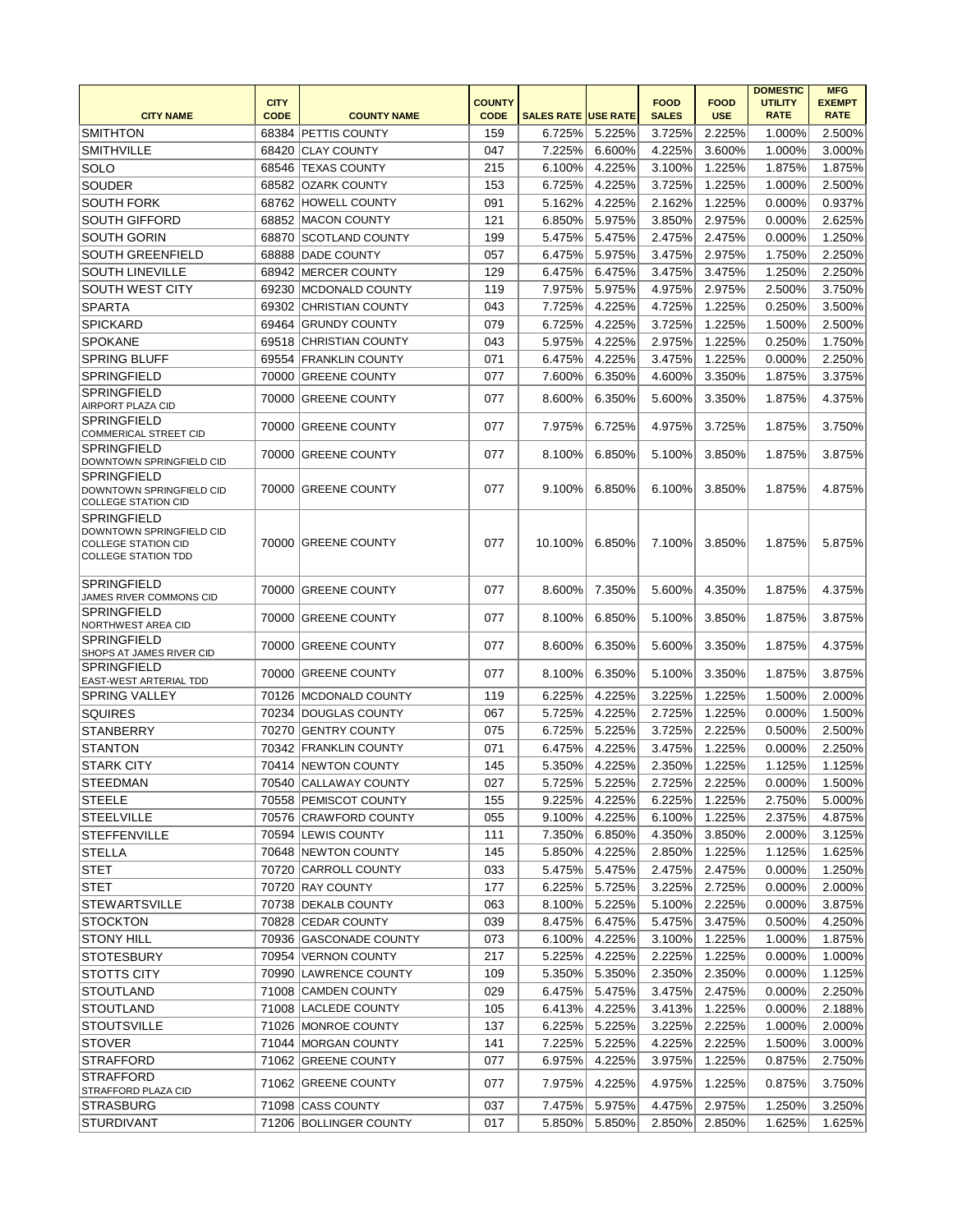|                                                            |             |                         |               |                            |               |              |             | <b>DOMESTIC</b> | <b>MFG</b>    |
|------------------------------------------------------------|-------------|-------------------------|---------------|----------------------------|---------------|--------------|-------------|-----------------|---------------|
|                                                            | <b>CITY</b> |                         | <b>COUNTY</b> |                            |               | <b>FOOD</b>  | <b>FOOD</b> | <b>UTILITY</b>  | <b>EXEMPT</b> |
| <b>CITY NAME</b>                                           | <b>CODE</b> | <b>COUNTY NAME</b>      | <b>CODE</b>   | <b>SALES RATE USE RATE</b> |               | <b>SALES</b> | <b>USE</b>  | <b>RATE</b>     | <b>RATE</b>   |
| <b>STURGEON</b>                                            |             | 71224 BOONE COUNTY      | 019           | 7.975%                     | 4.225%        | 4.975%       | 1.225%      | 2.500%          | 3.750%        |
| <b>SUCCESS</b>                                             |             | 71296 TEXAS COUNTY      | 215           | 6.100%                     | 4.225%        | 3.100%       | 1.225%      | 1.875%          | 1.875%        |
| <b>SUGAR CREEK</b>                                         |             | 71368 CLAY COUNTY       | 047           | 7.225%                     | 7.100%        | 4.225%       | 4.100%      | 0.000%          | 3.000%        |
| <b>SUGAR CREEK</b>                                         |             | 71368 JACKSON COUNTY    | 095           | 7.475%                     | 6.225%        | 4.475%       | 3.225%      | 0.000%          | 3.250%        |
| <b>SULLIVAN</b>                                            |             | 71440 CRAWFORD COUNTY   | 055           | 8.600%                     | 4.225%        | 5.600%       | 1.225%      | 0.875%          | 4.375%        |
| <b>SULLIVAN</b>                                            |             | 71440 FRANKLIN COUNTY   | 071           | 8.475%                     | 4.225%        | 5.475%       | 1.225%      | 0.000%          | 4.250%        |
| <b>SULLIVAN</b><br>SULLIVAN MARKETPLACE CID                |             | 71440 FRANKLIN COUNTY   | 071           | 9.475%                     | 5.225%        | 6.475%       | 2.225%      | 0.000%          | 5.250%        |
| <b>SULPHUR SPRINGS</b>                                     |             | 71458 JEFFERSON COUNTY  | 099           | 6.600%                     | 4.225%        | 3.600%       | 1.225%      | 1.500%          | 2.375%        |
| <b>SUMMERSVILLE</b>                                        |             | 71512 SHANNON COUNTY    | 203           | 6.725%                     | 4.225%        | 3.725%       | 1.225%      | 2.000%          | 2.500%        |
| <b>SUMMERSVILLE</b>                                        |             | 71512 TEXAS COUNTY      | 215           | 7.600%                     | 4.225%        | 4.600%       | 1.225%      | 2.875%          | 3.375%        |
| <b>SUMNER</b>                                              |             | 71620 CHARITON COUNTY   | 041           | 6.100%                     | 6.100%        | 3.100%       | 3.100%      | 0.000%          | 1.875%        |
| <b>SUNRISE BEACH</b>                                       |             | 71728 CAMDEN COUNTY     | 029           | 7.975%                     | 7.475%        | 4.975%       | 4.475%      | 0.000%          | 3.750%        |
| <b>SUNRISE BEACH</b><br>SUNRISE BEACH MARKET CENTER<br>CID |             | 71728 CAMDEN COUNTY     | 029           | 8.975%                     | 7.475%        | 5.975%       | 4.475%      | 0.000%          | 4.750%        |
| <b>SUNRISE BEACH</b>                                       |             | 71728 MORGAN COUNTY     | 141           | 7.725%                     | 7.225%        | 4.725%       | 4.225%      | 0.500%          | 3.500%        |
| <b>SUNSET HILLS</b>                                        |             | 71746 ST LOUIS COUNTY   | 189           | 8.363%                     | 4.225%        | 4.975%       | 1.225%      | 0.000%          | 4.138%        |
| <b>SUNSET HILLS</b>                                        |             | 71746 ST LOUIS COUNTY   | 189           | 9.363%                     | 5.225%        | 5.975%       | 2.225%      | 0.000%          | 5.138%        |
| 10100 WATSON ROAD CID<br><b>SUNSET HILLS</b>               |             | 71746 ST LOUIS COUNTY   | 189           | 9.363%                     | 5.225%        | 5.975%       | 2.225%      | 0.000%          | 5.138%        |
| VIKING CONFERENCE CENTER CID                               |             |                         |               |                            |               |              |             |                 |               |
| SUNSET HILLS (X1)                                          |             | 71747   ST LOUIS COUNTY | 189           | 8.363%                     | 4.225%        | 4.975%       | 1.225%      | 0.000%          | 4.138%        |
| SUNSET HILLS (X2)                                          |             | 71749 ST LOUIS COUNTY   | 189           | 8.363%                     | 4.225%        | 4.975%       | 1.225%      | 0.000%          | 4.138%        |
| SUNSET HILLS (X3)                                          |             | 71750 ST LOUIS COUNTY   | 189           | 8.363%                     | 4.225%        | 4.975%       | 1.225%      | 0.000%          | 4.138%        |
| <b>SUNSET HILLS (X4)</b>                                   |             | 71752 ST LOUIS COUNTY   | 189           | 8.363%                     | 4.225%        | 4.975%       | 1.225%      | 0.000%          | 4.138%        |
| <b>SUNSET HILLS (X5)</b>                                   |             | 71753 ST LOUIS COUNTY   | 189           | 8.363%                     | 4.225%        | 4.975%       | 1.225%      | 0.000%          | 4.138%        |
| SUNSET HILLS (X6)                                          |             | 71754 ST LOUIS COUNTY   | 189           | 8.363%                     | 4.225%        | 4.975%       | 1.225%      | 0.000%          | 4.138%        |
| <b>SWEDEBORG</b>                                           |             | 71836 PULASKI COUNTY    | 169           | 5.975%                     | 4.225%        | 2.975%       | 1.225%      | 0.000%          | 1.750%        |
| <b>SWEET SPRINGS</b>                                       |             | 71890 SALINE COUNTY     | 195           | 8.100%                     | 8.100%        | 5.100%       | 5.100%      | 1.000%          | 3.875%        |
| <b>SWEETWATER</b>                                          |             | 71926 REYNOLDS COUNTY   | 179           | 5.225%                     | 4.225%        | 2.225%       | 1.225%      | 0.000%          | 1.000%        |
| SWISS                                                      |             | 71980 GASCONADE COUNTY  | 073           | 6.100%                     | 4.225%        | 3.100%       | 1.225%      | 1.000%          | 1.875%        |
| <b>SYCAMORE</b>                                            |             | 72016 OZARK COUNTY      | 153           | 6.725%                     | 4.225%        | 3.725%       | 1.225%      | 1.000%          | 2.500%        |
| <b>SYCAMORE HILLS</b>                                      |             | 72034 ST LOUIS COUNTY   | 189           | 7.113%                     | 4.225%        | 3.725%       | 1.225%      | 0.000%          | 2.888%        |
| <b>SYRACUSE</b>                                            |             | 72106 MORGAN COUNTY     | 141           | 5.725%                     | 5.225%        | 2.725%       | 2.225%      | 0.500%          | 1.500%        |
| <b>TABERVILLE</b>                                          |             | 72142 ST CLAIR COUNTY   | 185           | 4.725%                     | 4.225%        | 1.725%       | 1.225%      | 0.000%          | 0.500%        |
| <b>TALLAPOOSA</b>                                          |             | 72196 NEW MADRID COUNTY | 143           | 6.225%                     | 4.225%        | 3.225%       | 1.225%      | 1.500%          | 2.000%        |
| <b>TANEYVILLE</b>                                          |             | 72232 TANEY COUNTY      | 213           | 7.100%                     | 4.225%        | 4.100%       | 1.225%      | 0.000%          | 2.875%        |
| <b>TAOS</b>                                                |             | 72304 COLE COUNTY       | 051           | 6.725%                     | 5.725%        | 3.725%       | 2.725%      | 0.000%          | 2.500%        |
| <b>TARKIO</b>                                              |             | 72340 ATCHISON COUNTY   | 005           |                            | 8.475% 6.475% | 5.475%       | 3.475%      | 1.500%          | 4.250%        |
| <b>TARRANT VILLAGE</b>                                     |             | 72376 PIKE COUNTY       | 163           | 6.225%                     | 4.225%        | 3.225%       | 1.225%      | $1.000\%$       | 2.000%        |
| <b>TARSNEY LAKES</b>                                       |             | 72412 JACKSON COUNTY    | 095           | 5.475%                     | 4.225%        | 2.475%       | 1.225%      | 0.000%          | 1.250%        |
| TAYLOR                                                     |             | 72502 MARION COUNTY     | 127           | 6.600%                     | 5.600%        | 3.600%       | 2.600%      | 0.000%          | 2.375%        |
| <b>TEBBETTS</b>                                            |             | 72574 CALLAWAY COUNTY   | 027           | 5.725%                     | 5.225%        | 2.725%       | 2.225%      | 0.000%          | 1.500%        |
| <b>TECUMSEH</b>                                            |             | 72610 OZARK COUNTY      | 153           | 6.725%                     | 4.225%        | 3.725%       | 1.225%      | 1.000%          | 2.500%        |
| <b>TERESITA</b>                                            |             | 72736 SHANNON COUNTY    | 203           | 5.225%                     | 4.225%        | 2.225%       | 1.225%      | 1.000%          | 1.000%        |
| THAYER                                                     |             | 72826 OREGON COUNTY     | 149           | 8.225%                     | 4.225%        | 5.225%       | 1.225%      | 1.000%          | 4.000%        |
| <b>THEODOSIA</b>                                           |             | 72898 OZARK COUNTY      | 153           | 8.225%                     | 4.225%        | 5.225%       | 1.225%      | 1.000%          | 4.000%        |
| <b>THEODOSIA HILLS</b>                                     |             | 72916 OZARK COUNTY      | 153           | 6.725%                     | 4.225%        | 3.725%       | 1.225%      | 1.000%          | 2.500%        |
| <b>THOMASVILLE</b>                                         |             | 73006 OREGON COUNTY     | 149           | 6.225%                     | 4.225%        | 3.225%       | 1.225%      | 1.000%          | 2.000%        |
| <b>THOMPSON</b>                                            |             | 73024 AUDRAIN COUNTY    | 007           | 6.850%                     | 4.225%        | 3.850%       | 1.225%      | 0.000%          | 2.625%        |
| <b>THORNFIELD</b>                                          |             | 73096 OZARK COUNTY      | 153           | 6.725%                     | 4.225%        | 3.725%       | 1.225%      | 1.000%          | 2.500%        |
| <b>TIFF</b>                                                |             | 73150 WASHINGTON COUNTY | 221           | 7.225%                     | 6.725%        | 4.225%       | 3.725%      | 2.500%          | 3.000%        |
| <b>TIFF CITY</b>                                           |             | 73186   MCDONALD COUNTY | 119           | 6.225%                     | 4.225%        | 3.225%       | 1.225%      | 1.500%          | 2.000%        |
| <b>TIGHTWAD</b>                                            |             | 73240 HENRY COUNTY      | 083           | 5.675%                     | 5.675%        | 2.675%       | 2.675%      | 0.950%          | 1.450%        |
| TINA                                                       |             | 73330 CARROLL COUNTY    | 033           | 5.475%                     | 5.475%        | 2.475%       | 2.475%      | 0.000%          | 1.250%        |
| <b>TINDALL</b>                                             |             | 73348 GRUNDY COUNTY     | 079           | 5.725%                     | 4.225%        | 2.725%       | 1.225%      | 1.500%          | 1.500%        |
| <b>TIPTON</b>                                              |             | 73420 MONITEAU COUNTY   | 135           | 8.225%                     | 5.225%        | 5.225%       | 2.225%      | 1.000%          | 4.000%        |
|                                                            |             |                         | 189           |                            |               |              |             |                 |               |
| <b>TOWN AND COUNTRY</b>                                    |             | 73618 ST LOUIS COUNTY   |               | 8.363%                     | 4.225%        | 4.975%       | 1.225%      | 0.000%          | 4.138%        |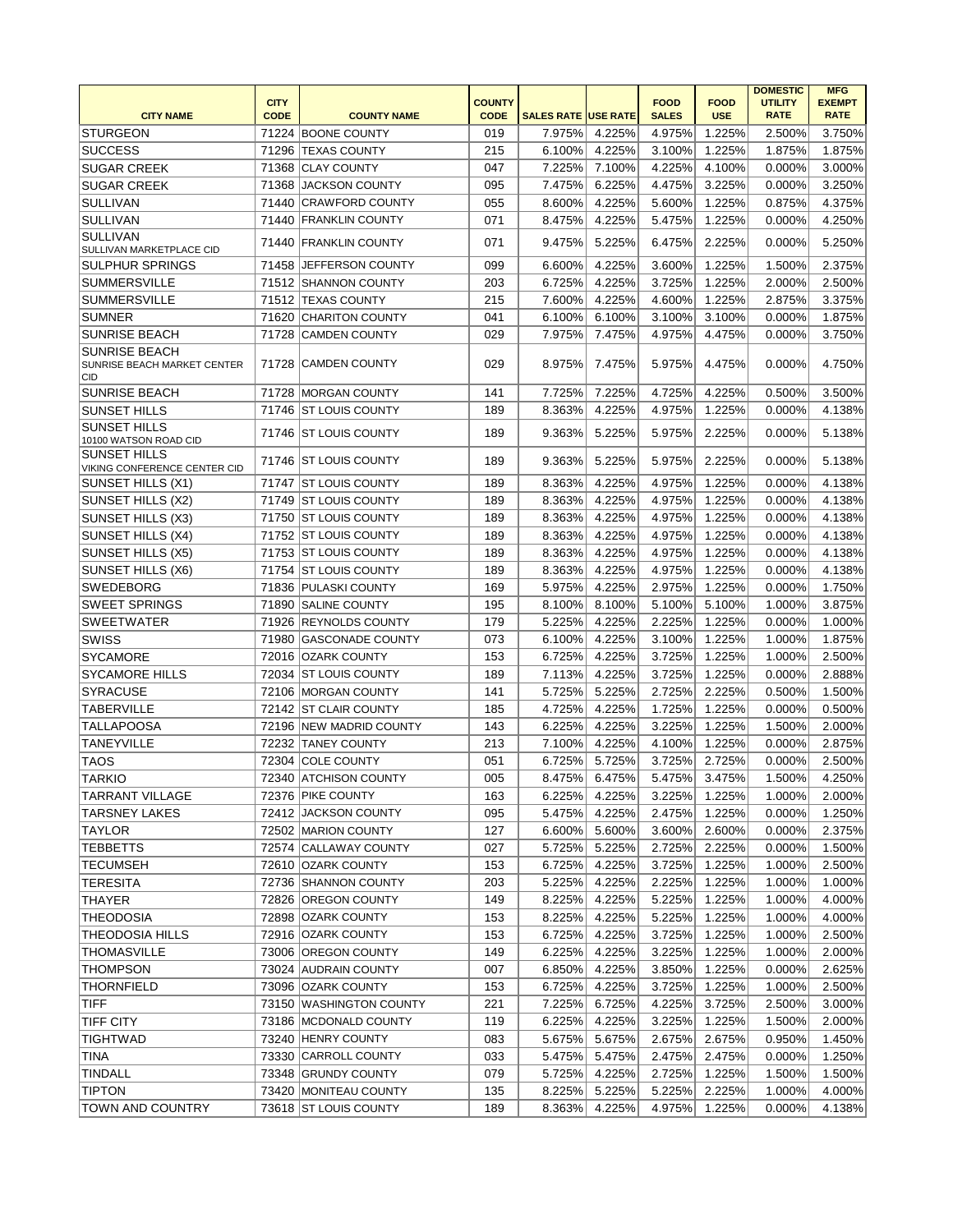|                                                                          | <b>CITY</b> |                         | <b>COUNTY</b> |                            |               | <b>FOOD</b>  | <b>FOOD</b> | <b>DOMESTIC</b><br><b>UTILITY</b> | <b>MFG</b><br><b>EXEMPT</b> |
|--------------------------------------------------------------------------|-------------|-------------------------|---------------|----------------------------|---------------|--------------|-------------|-----------------------------------|-----------------------------|
| <b>CITY NAME</b>                                                         | <b>CODE</b> | <b>COUNTY NAME</b>      | <b>CODE</b>   | <b>SALES RATE USE RATE</b> |               | <b>SALES</b> | <b>USE</b>  | <b>RATE</b>                       | <b>RATE</b>                 |
| <b>TOWN AND COUNTRY</b><br>TOWN & COUNTRY CROSSING TDD                   |             | 73618 ST LOUIS COUNTY   | 189           | 8.863%                     | 4.225%        | 5.475%       | 1.225%      | $0.000\%$                         | 4.638%                      |
| TOWN AND COUNTRY (X1)                                                    |             | 73619 IST LOUIS COUNTY  | 189           | 8.363%                     | 4.225%        | 4.975%       | 1.225%      | 0.000%                            | 4.138%                      |
| TOWN AND COUNTRY (X2)                                                    |             | 73620 ST LOUIS COUNTY   | 189           | 8.363%                     | 4.225%        | 4.975%       | 1.225%      | 0.000%                            | 4.138%                      |
| <b>TRACY</b>                                                             |             | 73690 PLATTE COUNTY     | 165           | 7.100%                     | 5.600%        | 4.100%       | 2.600%      | 0.000%                            | 2.875%                      |
| <b>TRACY</b><br>TRACY HIGHLANDS TDD                                      |             | 73690 PLATTE COUNTY     | 165           | 7.975%                     | 5.600%        | 4.975%       | 2.600%      | 0.000%                            | 3.750%                      |
| <b>TRELOAR</b>                                                           |             | 73780 WARREN COUNTY     | 219           | 6.225%                     | 5.725%        | 3.225%       | 2.725%      | 0.000%                            | 2.000%                      |
| <b>TRENTON</b>                                                           |             | 73816 GRUNDY COUNTY     | 079           | 7.975%                     | 4.225%        | 4.975%       | 1.225%      | 3.000%                            | 3.750%                      |
| <b>TRIMBLE</b>                                                           |             | 73852 CLINTON COUNTY    | 049           | 6.725%                     | 4.725%        | 3.725%       | 1.725%      | 0.000%                            | 2.500%                      |
| <b>TRIPLETT</b>                                                          |             | 73870 CHARITON COUNTY   | 041           | 6.100%                     | 6.100%        | 3.100%       | 3.100%      | 0.000%                            | 1.875%                      |
| <b>TROY</b>                                                              |             | 73942 LINCOLN COUNTY    | 113           | 8.475%                     | 4.225%        | 5.475%       | 1.225%      | 2.000%                            | 4.250%                      |
| <b>TROY</b><br><b>LINCOLN CROSSING CID</b>                               | 73942       | LINCOLN COUNTY          | 113           | 9.475%                     | 5.225%        | 6.475%       | 2.225%      | 2.000%                            | 5.250%                      |
| <b>TRUESDALE</b>                                                         |             | 73960 WARREN COUNTY     | 219           | 7.725%                     | 5.725%        | 4.725%       | 2.725%      | 0.000%                            | 3.500%                      |
| <b>TRUXTON</b>                                                           |             | 74014 LINCOLN COUNTY    | 113           | 6.475%                     | 4.225%        | 3.475%       | 1.225%      | 0.500%                            | 2.250%                      |
| <b>TUNAS</b>                                                             |             | 74086 DALLAS COUNTY     | 059           | 6.225%                     | 4.225%        | 3.225%       | 1.225%      | 2.000%                            | 2.000%                      |
| <b>TURNERS</b>                                                           |             | 74140 GREENE COUNTY     | 077           | 5.475%                     | 4.225%        | 2.475%       | 1.225%      | 0.875%                            | 1.250%                      |
| <b>TURNEY</b>                                                            |             | 74176 CLINTON COUNTY    | 049           | 5.225%                     | 4.725%        | 2.225%       | 1.725%      | 0.000%                            | 1.000%                      |
| <b>TUSCUMBIA</b>                                                         |             | 74194 MILLER COUNTY     | 131           | 6.725%                     | 5.225%        | 3.725%       | 2.225%      | 1.000%                            | 2.500%                      |
| <b>TWIN OAKS</b>                                                         |             | 74284 ST LOUIS COUNTY   | 189           | 8.363%                     | 4.225%        | 4.975%       | 1.225%      | 0.000%                            | 4.138%                      |
| TWIN OAKS (X1)                                                           |             | 74285   ST LOUIS COUNTY | 189           | 8.363%                     | 4.225%        | 4.975%       | 1.225%      | 0.000%                            | 4.138%                      |
| <b>TYRONE</b>                                                            |             | 74356 TEXAS COUNTY      | 215           | 6.100%                     | 4.225%        | 3.100%       | 1.225%      | 1.875%                            | 1.875%                      |
| <b>UDALL</b>                                                             |             | 74428 OZARK COUNTY      | 153           | 6.725%                     | 4.225%        | 3.725%       | 1.225%      | 1.000%                            | 2.500%                      |
| <b>ULMAN</b>                                                             |             | 74446 MILLER COUNTY     | 131           | 5.725%                     | 5.225%        | 2.725%       | 2.225%      | 1.000%                            | 1.500%                      |
| <b>UNION</b>                                                             |             | 74626 FRANKLIN COUNTY   | 071           | 8.975%                     | 4.225%        | 5.975%       | 1.225%      | 0.000%                            | 4.750%                      |
| <b>UNION</b><br>EAST MAIN & HWY 47 CID                                   |             | 74626 FRANKLIN COUNTY   | 071           | 9.975%                     | 5.225%        | 6.975%       | 2.225%      | 0.000%                            | 5.750%                      |
| <b>UNION</b><br><b>UNION CID</b>                                         |             | 74626 FRANKLIN COUNTY   | 071           | 9.975%                     | 5.225%        | 6.975%       | 2.225%      | 0.000%                            | 5.750%                      |
| <b>UNION STAR</b>                                                        |             | 75130   DEKALB COUNTY   | 063           | 5.725%                     | 5.225%        | 2.725%       | 2.225%      | 0.000%                            | 1.500%                      |
| <b>UNIONTOWN</b>                                                         |             | 75148 PERRY COUNTY      | 157           | 6.100%                     | 6.100%        | 3.100%       | 3.100%      | 1.375%                            | 1.875%                      |
| <b>UNIONVILLE</b>                                                        |             | 75166 PUTNAM COUNTY     | 171           | 7.600%                     | 6.225%        | 4.600%       | 3.225%      | 3.375%                            | 3.375%                      |
| <b>UNITY VILLAGE</b>                                                     |             | 75202 JACKSON COUNTY    | 095           | 7.725%                     | 4.225%        | 4.725%       | 1.225%      | 0.000%                            | 3.500%                      |
| UNIVERSITY CITY                                                          |             | 75220 ST LOUIS COUNTY   | 189           | 8.613%                     | 5.725%        | 5.225%       | 2.725%      | 0.000%                            | 4.388%                      |
| UNIVERSITY CITY<br>DELMAR/DELCREST CID                                   |             | 75220 ST LOUIS COUNTY   | 189           | 9.613%                     | 5.725%        | 6.225%       | 2.725%      | 0.000%                            | 5.388%                      |
| UNIVERSITY CITY<br><b>LOOP TROLLEY TDD</b>                               |             | 75220 ST LOUIS COUNTY   | 189           | 9.613%                     | 5.725%        | 6.225%       | 2.725%      | 0.000%                            | 5.388%                      |
| UPLANDS PARK                                                             |             | 75238 ST LOUIS COUNTY   | 189           |                            | 7.613% 4.725% | 4.225%       | 1.725%      | 0.000%                            | 3.388%                      |
| <b>URBANA</b>                                                            |             | 75310 DALLAS COUNTY     | 059           | 7.725%                     | 4.225%        | 4.725%       | 1.225%      | 2.000%                            | 3.500%                      |
| <b>URICH</b>                                                             |             | 75346 HENRY COUNTY      | 083           | 7.925%                     | 5.675%        | 4.925%       | 2.675%      | 0.950%                            | 3.700%                      |
| <b>UTICA</b>                                                             |             | 75364 LIVINGSTON COUNTY | 117           | 4.975%                     | 4.975%        | 1.975%       | 1.975%      | 0.000%                            | 0.750%                      |
| VALLES MINES                                                             |             | 75418 JEFFERSON COUNTY  | 099           | 6.850%                     | 4.225%        | 3.850%       | 1.225%      | 1.500%                            | 2.625%                      |
| <b>VALLEY PARK</b>                                                       |             | 75472 ST LOUIS COUNTY   | 189           | 8.113%                     | 4.225%        | 4.725%       | 1.225%      | 0.000%                            | 3.888%                      |
| VALLEY PARK (X1)                                                         |             | 75473 ST LOUIS COUNTY   | 189           | 8.113%                     | 4.225%        | 4.725%       | 1.225%      | 0.000%                            | 3.888%                      |
| VALLEY PARK (X2)                                                         |             | 75474 ST LOUIS COUNTY   | 189           | 8.113%                     | 4.225%        | 4.725%       | 1.225%      | 0.000%                            | 3.888%                      |
| VALLEY PARK (X3)                                                         |             | 75476 ST LOUIS COUNTY   | 189           | 8.113%                     | 4.225%        | 4.725%       | 1.225%      | 0.000%                            | 3.888%                      |
| VALLEY PARK (X4)                                                         |             | 75477 ST LOUIS COUNTY   | 189           | 8.113%                     | 4.225%        | 4.725%       | 1.225%      | 0.000%                            | 3.888%                      |
| VALLEY PARK (X5)                                                         |             | 75478 ST LOUIS COUNTY   | 189           | 8.113%                     | 4.225%        | 4.725%       | 1.225%      | 0.000%                            | 3.888%                      |
| VALLEY PARK (X6)                                                         |             | 75479 ST LOUIS COUNTY   | 189           | 8.113%                     | 4.225%        | 4.725%       | 1.225%      | 0.000%                            | 3.888%                      |
| VALLEY PARK (X6)<br><b>MERAMEC STATION ROAD &amp;</b><br>HIGHWAY 141 TDD |             | 75479 ST LOUIS COUNTY   | 189           | 9.113%                     | 4.225%        | 5.725%       | 1.225%      | 0.000%                            | 4.888%                      |
| VALLEY PARK (T2X6)                                                       |             | 75480 ST LOUIS COUNTY   | 189           | 9.113%                     | 4.225%        | 5.725%       | 1.225%      | 0.000%                            | 4.888%                      |
| VALLEY PARK (T3)                                                         |             | 75481 ST LOUIS COUNTY   | 189           | 8.113%                     | 4.225%        | 4.725%       | 1.225%      | 0.000%                            | 3.888%                      |
| VALLEY PARK (T3)<br>ROUTE 141 MARSHALL ROAD CID                          |             | 75481   ST LOUIS COUNTY | 189           | 8.613%                     | 4.725%        | 5.225%       | 1.725%      | 0.000%                            | 4.388%                      |
| VALLEY PARK (X7)                                                         |             | 75482 ST LOUIS COUNTY   | 189           | 8.113%                     | 4.225%        | 4.725%       | 1.225%      | 0.000%                            | 3.888%                      |
| VALLEY PARK (X8)                                                         |             | 75483 ST LOUIS COUNTY   | 189           | 8.113%                     | 4.225%        | 4.725%       | 1.225%      | 0.000%                            | 3.888%                      |
| <b>VAN BUREN</b>                                                         |             | 75580 CARTER COUNTY     | 035           | 7.225%                     | 4.225%        | 4.225%       | 1.225%      | 2.500%                            | 3.000%                      |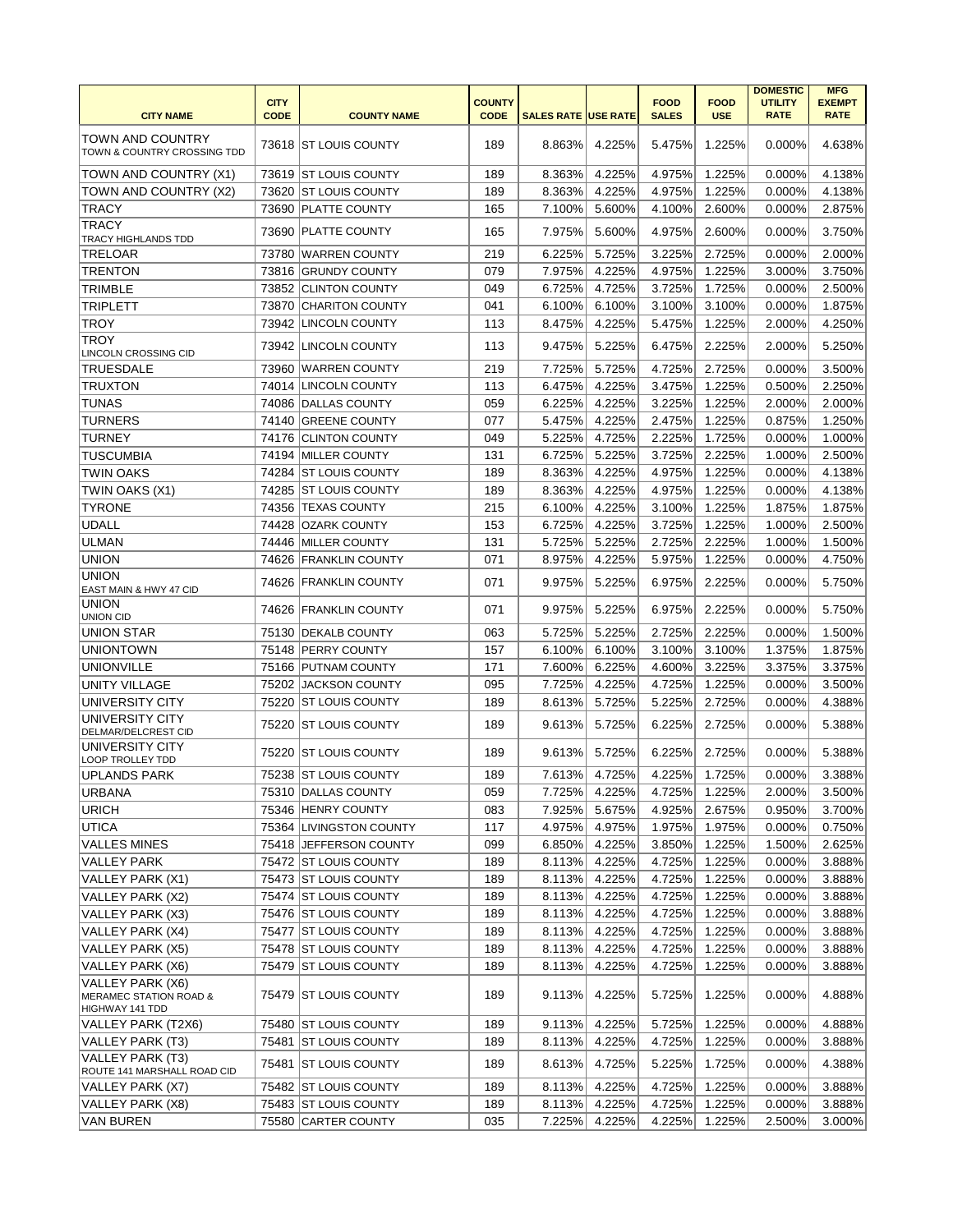|                                                             | <b>CITY</b> |                        | <b>COUNTY</b> |                            |        | <b>FOOD</b>  | <b>FOOD</b> | <b>DOMESTIC</b><br><b>UTILITY</b> | <b>MFG</b><br><b>EXEMPT</b> |
|-------------------------------------------------------------|-------------|------------------------|---------------|----------------------------|--------|--------------|-------------|-----------------------------------|-----------------------------|
| <b>CITY NAME</b>                                            | <b>CODE</b> | <b>COUNTY NAME</b>     | <b>CODE</b>   | <b>SALES RATE USE RATE</b> |        | <b>SALES</b> | <b>USE</b>  | <b>RATE</b>                       | <b>RATE</b>                 |
| <b>VAN BUREN</b><br><b>BLACK MOUNTAIN CID</b>               |             | 75580 CARTER COUNTY    | 035           | 8.225%                     | 4.225% | 5.225%       | 1.225%      | 2.500%                            | 4.000%                      |
| <b>VAN BUREN</b><br>LANDING RIVER CENTER CID                |             | 75580 CARTER COUNTY    | 035           | 8.225%                     | 4.225% | 5.225%       | 1.225%      | 2.500%                            | 4.000%                      |
| <b>VANDALIA</b>                                             |             | 75688 AUDRAIN COUNTY   | 007           | 8.350%                     | 4.225% | 5.350%       | 1.225%      | 1.500%                            | 4.125%                      |
| <b>VANDIVER</b>                                             |             | 75706 AUDRAIN COUNTY   | 007           | 7.850%                     | 4.225% | 4.850%       | 1.225%      | 0.000%                            | 3.625%                      |
| VANDUSER                                                    |             | 75724 SCOTT COUNTY     | 201           | 5.225%                     | 5.225% | 2.225%       | 2.225%      | 1.000%                            | 1.000%                      |
| VANZANT                                                     |             | 75760 DOUGLAS COUNTY   | 067           | 5.225%                     | 4.225% | 2.225%       | 1.225%      | 0.000%                            | 1.000%                      |
| <b>VELDA CITY</b>                                           |             | 75796 ST LOUIS COUNTY  | 189           | 7.613%                     | 4.225% | 4.225%       | 1.225%      | 0.000%                            | 3.388%                      |
| <b>VELDA VILLAGE HILLS</b>                                  |             | 75814 ST LOUIS COUNTY  | 189           | 8.113%                     | 4.225% | 4.725%       | 1.225%      | 0.000%                            | 3.888%                      |
| <b>VERONA</b>                                               |             | 75886 LAWRENCE COUNTY  | 109           | 7.850%                     | 5.350% | 4.850%       | 2.350%      | 0.000%                            | 3.625%                      |
| <b>VERSAILLES</b>                                           |             | 75922 MORGAN COUNTY    | 141           | 7.725%                     | 5.225% | 4.725%       | 2.225%      | 2.000%                            | 3.500%                      |
| <b>VIBBARD</b>                                              |             | 75994 RAY COUNTY       | 177           | 6.225%                     | 5.725% | 3.225%       | 2.725%      | 0.000%                            | 2.000%                      |
| <b>VIBURNUM</b>                                             |             | 76012   IRON COUNTY    | 093           | 7.225%                     | 4.225% | 4.225%       | 1.225%      | 0.500%                            | 3.000%                      |
| <b>VICHY</b>                                                |             | 76030 MARIES COUNTY    | 125           | 5.891%                     | 5.891% | 2.891%       | 2.891%      | 1.666%                            | 1.666%                      |
| VIDA                                                        |             | 76084   PHELPS COUNTY  | 161           | 5.350%                     | 4.225% | 2.350%       | 1.225%      | 0.000%                            | 1.125%                      |
| <b>VIENNA</b>                                               |             | 76102 MARIES COUNTY    | 125           | 7.891%                     | 7.391% | 4.891%       | 4.391%      | 2.666%                            | 3.666%                      |
| VILLAGE OF FOUR SEASONS                                     | 76157       | <b>CAMDEN COUNTY</b>   | 029           | 6.975%                     | 5.475% | 3.975%       | 2.475%      | 0.000%                            | 2.750%                      |
| VILLAGE OF FOUR SEASONS<br>HORSESHOE BEND PEDESTRIAN<br>TDD |             | 76157 CAMDEN COUNTY    | 029           | 7.975%                     | 5.475% | 4.975%       | 2.475%      | $0.000\%$                         | 3.750%                      |
| <b>VILLA RIDGE</b>                                          |             | 76192 FRANKLIN COUNTY  | 071           | 6.475%                     | 4.225% | 3.475%       | 1.225%      | 0.000%                            | 2.250%                      |
| <b>VINITA PARK</b>                                          |             | 76246 ST LOUIS COUNTY  | 189           | 7.613%                     | 4.725% | 4.225%       | 1.725%      | 0.000%                            | 3.388%                      |
| <b>VINITA TERRACE</b>                                       |             | 76264 ST LOUIS COUNTY  | 189           | 7.613%                     | 4.225% | 4.225%       | 1.225%      | 0.000%                            | 3.388%                      |
| <b>VISTA</b>                                                |             | 76390 ST CLAIR COUNTY  | 185           | 4.725%                     | 4.225% | 1.725%       | 1.225%      | 0.000%                            | 0.500%                      |
| VULCAN                                                      |             | 76426   IRON COUNTY    | 093           | 6.225%                     | 4.225% | 3.225%       | 1.225%      | 0.500%                            | 2.000%                      |
| <b>WACO</b>                                                 |             | 76444 JASPER COUNTY    | 097           | 5.450%                     | 4.225% | 2.450%       | 1.225%      | 0.000%                            | 1.225%                      |
| WAKENDA                                                     |             | 76534 CARROLL COUNTY   | 033           | 5.475%                     | 5.475% | 2.475%       | 2.475%      | 0.000%                            | 1.250%                      |
| <b>WALDRON</b>                                              |             | 76588 PLATTE COUNTY    | 165           | 5.600%                     | 5.600% | 2.600%       | 2.600%      | 0.000%                            | 1.375%                      |
| <b>WALKER</b>                                               | 76660       | VERNON COUNTY          | 217           | 5.225%                     | 4.225% | 2.225%       | 1.225%      | 0.000%                            | 1.000%                      |
| <b>WALNUT GROVE</b>                                         |             | 76840 GREENE COUNTY    | 077           | 6.475%                     | 5.225% | 3.475%       | 2.225%      | 1.875%                            | 2.250%                      |
| <b>WALNUT SHADE</b>                                         |             | 76876 TANEY COUNTY     | 213           | 6.100%                     | 4.225% | 3.100%       | 1.225%      | 0.000%                            | 1.875%                      |
| WAPPAPELLO                                                  |             | 76948 WAYNE COUNTY     | 223           | 5.725%                     | 5.725% | 2.725%       | 2.725%      | 1.500%                            | 1.500%                      |
| WARDELL                                                     |             | 76966 PEMISCOT COUNTY  | 155           | 7.975%                     | 4.225% | 4.975%       | 1.225%      | 1.250%                            | 3.750%                      |
| <b>WARDSVILLE</b>                                           |             | 77002 COLE COUNTY      | 051           | 6.725%                     | 5.725% | 3.725%       | 2.725%      | 0.000%                            | 2.500%                      |
| <b>WARRENSBURG</b>                                          |             | 77092 JOHNSON COUNTY   | 101           | 8.350%                     | 8.350% | 5.350%       | 5.350%      | 3.750%                            | 4.125%                      |
| <b>WARRENSBURG</b><br>HAWTHORNE DEVELOPMENT TDD             | 77092       | JOHNSON COUNTY         | 101           | 8.850%                     | 8.350% | 5.850%       | 5.350%      | 3.750%                            | 4.625%                      |
| <b>WARRENTON</b>                                            |             | 77128 WARREN COUNTY    | 219           | 8.975%                     | 5.725% | 5.975%       | 2.725%      | 0.000%                            | 4.750%                      |
| <b>WARSAW</b>                                               |             | 77146 BENTON COUNTY    | 015           | 8.475%                     | 7.975% | 5.475%       | 4.975%      | 2.875%                            | 4.250%                      |
| WARSAW<br>US HIGHWAY 65 & TRUMAN DAM<br>ACCESS RD TDD       |             | 77146 BENTON COUNTY    | 015           | 8.975%                     | 7.975% | 5.975%       | 4.975%      | 2.875%                            | 4.750%                      |
| <b>WARSON WOODS</b>                                         |             | 77182 ST LOUIS COUNTY  | 189           | 8.363%                     | 4.225% | 4.975%       | 1.225%      | 0.000%                            | 4.138%                      |
| <b>WASHBURN</b>                                             |             | 77200 BARRY COUNTY     | 009           | 8.225%                     | 4.225% | 5.225%       | 1.225%      | 0.000%                            | 4.000%                      |
| <b>WASHINGTON</b>                                           |             | 77416 FRANKLIN COUNTY  | 071           | 8.350%                     | 6.225% | 5.350%       | 3.225%      | 0.000%                            | 4.125%                      |
| <b>WASHINGTON</b><br>PHOENIX CENTER II CID                  |             | 77416 FRANKLIN COUNTY  | 071           | 9.100%                     | 6.225% | 6.100%       | 3.225%      | 0.000%                            | 4.875%                      |
| <b>WASOLA</b>                                               |             | 77794 OZARK COUNTY     | 153           | 6.725%                     | 4.225% | 3.725%       | 1.225%      | 1.000%                            | 2.500%                      |
| WATSON                                                      |             | 77848 ATCHISON COUNTY  | 005           | 6.475%                     | 6.475% | 3.475%       | 3.475%      | 0.000%                            | 2.250%                      |
| WAVERLY                                                     |             | 77866 LAFAYETTE COUNTY | 107           | 8.350%                     | 5.850% | 5.350%       | 2.850%      | 1.000%                            | 4.125%                      |
| WAYLAND                                                     |             | 77920 CLARK COUNTY     | 045           | 7.725%                     | 4.225% | 4.725%       | 1.225%      | 0.000%                            | 3.500%                      |
| WAYNESVILLE                                                 |             | 77992 PULASKI COUNTY   | 169           | 8.225%                     | 4.225% | 5.225%       | 1.225%      | 1.500%                            | 4.000%                      |
| <b>WAYNESVILLE</b><br><b>BOWMAN TDD</b>                     |             | 77992 PULASKI COUNTY   | 169           | 8.725%                     | 4.225% | 5.725%       | 1.225%      | 1.500%                            | 4.500%                      |
| <b>WAYNESVILLE</b><br><b>WESTGATE CID</b>                   |             | 77992 PULASKI COUNTY   | 169           | 9.225%                     | 4.225% | 6.225%       | 1.225%      | 1.500%                            | 5.000%                      |
| <b>WEATHERBY</b>                                            |             | 78028 DEKALB COUNTY    | 063           | 5.725%                     | 5.225% | 2.725%       | 2.225%      | 0.000%                            | 1.500%                      |
| <b>WEATHERBY LAKE</b>                                       |             | 78046 PLATTE COUNTY    | 165           | 5.600%                     | 5.600% | 2.600%       | 2.600%      | 0.000%                            | 1.375%                      |
| <b>WEAUBLEAU</b>                                            |             | 78064 HICKORY COUNTY   | 085           | 7.225%                     | 4.225% | 4.225%       | 1.225%      | 3.000%                            | 3.000%                      |
| <b>WEBB CITY</b>                                            |             | 78118 JASPER COUNTY    | 097           | 7.950%                     | 4.225% | 4.950%       | 1.225%      | 1.000%                            | 3.725%                      |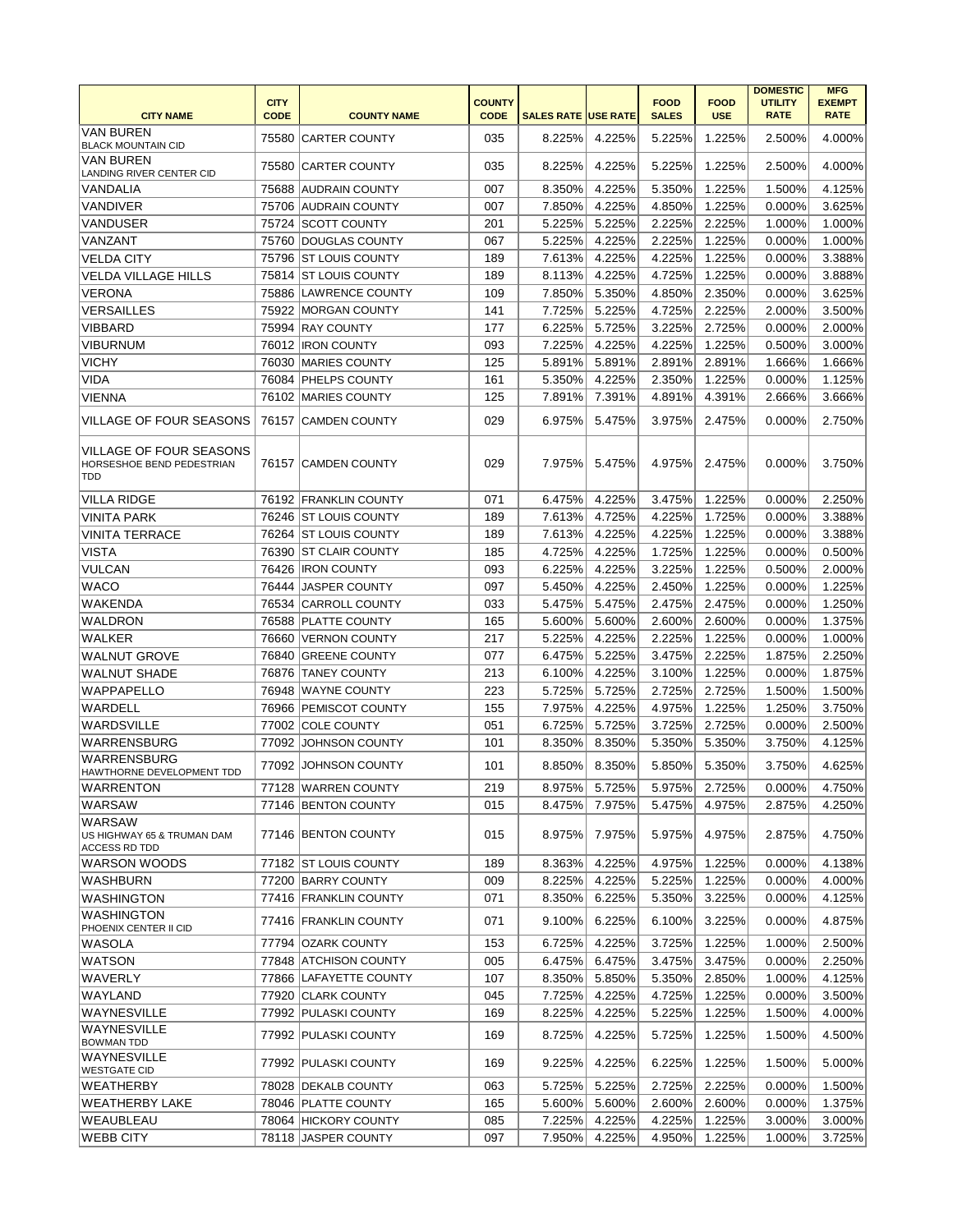| <b>CITY NAME</b>                                                 | <b>CITY</b><br><b>CODE</b> | <b>COUNTY NAME</b>         | <b>COUNTY</b><br><b>CODE</b> | <b>SALES RATE USE RATE</b> |               | <b>FOOD</b><br><b>SALES</b> | <b>FOOD</b><br><b>USE</b> | <b>DOMESTIC</b><br><b>UTILITY</b><br><b>RATE</b> | <b>MFG</b><br><b>EXEMPT</b><br><b>RATE</b> |
|------------------------------------------------------------------|----------------------------|----------------------------|------------------------------|----------------------------|---------------|-----------------------------|---------------------------|--------------------------------------------------|--------------------------------------------|
| <b>WEBB CITY</b><br>CENTENNIAL RAILROAD TDD                      |                            | 78118 JASPER COUNTY        | 097                          | 8.450%                     | 4.225%        | 5.450%                      | 1.225%                    | 1.000%                                           | 4.225%                                     |
| <b>WEBSTER GROVES</b>                                            |                            | 78154 ST LOUIS COUNTY      | 189                          | 8.613%                     | 4.225%        | 5.225%                      | 1.225%                    | 0.000%                                           | 4.388%                                     |
| <b>WEBSTER GROVES (T1)</b>                                       |                            | 78155 ST LOUIS COUNTY      | 189                          | 8.613%                     | 4.225%        | 5.225%                      | 1.225%                    | 0.000%                                           | 4.388%                                     |
| <b>WEBSTER GROVES (T1)</b><br>SHOPPES AT OLD WEBSTER TDD         |                            | 78155 ST LOUIS COUNTY      | 189                          | 9.238%                     | 4.225%        | 5.850%                      | 1.225%                    | 0.000%                                           | 5.013%                                     |
| WEINGARTEN                                                       |                            | 78226 STE GENEVIEVE COUNTY | 193                          | 6.725%                     | 4.225%        | 3.725%                      | 1.225%                    | 2.000%                                           | 2.500%                                     |
| <b>WELDON SPRING</b>                                             |                            | 78314 ST CHARLES COUNTY    | 183                          | 6.450%                     | 5.950%        | 3.350%                      | 2.850%                    | 0.000%                                           | 2.225%                                     |
| <b>WELDON SPRING</b><br><b>MOUNTAIN FARM CID</b>                 |                            | 78314 IST CHARLES COUNTY   | 183                          | 7.450%                     | 6.950%        | 4.350%                      | 3.850%                    | 0.000%                                           | 3.225%                                     |
| <b>WELDON SPRINGS HEIGHTS</b>                                    |                            | 78334 ST CHARLES COUNTY    | 183                          | 5.950%                     | 5.950%        | 2.850%                      | 2.850%                    | 0.000%                                           | 1.725%                                     |
| <b>WELLINGTON</b>                                                |                            | 78352 LAFAYETTE COUNTY     | 107                          | 5.850%                     | 5.850%        | 2.850%                      | 2.850%                    | 0.000%                                           | 1.625%                                     |
| WELLSTON                                                         |                            | 78370   ST LOUIS COUNTY    | 189                          | 7.863%                     | 4.225%        | 4.475%                      | 1.225%                    | 0.000%                                           | 3.638%                                     |
| WELLSVILLE                                                       |                            | 78406 MONTGOMERY COUNTY    | 139                          | 8.225%                     | 4.225%        | 5.225%                      | 1.225%                    | 2.500%                                           | 4.000%                                     |
| <b>WENTWORTH</b>                                                 |                            | 78424 NEWTON COUNTY        | 145                          | 5.350%                     | 4.225%        | 2.350%                      | 1.225%                    | 1.125%                                           | 1.125%                                     |
| WENTZVILLE                                                       |                            | 78442 ST CHARLES COUNTY    | 183                          | 8.450%                     | 8.450%        | 5.350%                      | 5.350%                    | 1.500%                                           | 4.225%                                     |
| WENTZVILLE<br><b>BEAR CREEK CID</b>                              |                            | 78442 ST CHARLES COUNTY    | 183                          | 8.950%                     | 8.450%        | 5.850%                      | 5.350%                    | 1.500%                                           | 4.725%                                     |
| <b>WENTZVILLE</b><br><b>WENTZVILLE BLUFFS CID</b>                |                            | 78442 ST CHARLES COUNTY    | 183                          | 9.450%                     | 9.450%        | 6.350%                      | 6.350%                    | 1.500%                                           | 5.225%                                     |
| WENTZVILLE<br>WENTZVILLE PARKWAY 1 TDD                           |                            | 78442 ST CHARLES COUNTY    | 183                          | 8.950%                     | 8.450%        | 5.850%                      | 5.350%                    | 1.500%                                           | 4.725%                                     |
| <b>WENTZVILLE</b><br><b>WENTZVILLE TDD</b>                       |                            | 78442 ST CHARLES COUNTY    | 183                          | 8.700%                     | 8.450%        | 5.600%                      | 5.350%                    | 1.500%                                           | 4.475%                                     |
| WENTZVILLE<br><b>WENTZVILLE TDD</b><br><b>WENTZVILLE III TDD</b> |                            | 78442 ST CHARLES COUNTY    | 183                          | 8.950%                     | 8.450%        | 5.850%                      | 5.350%                    | 1.500%                                           | 4.725%                                     |
| <b>WENTZVILLE</b><br><b>WENTZVILLE II TDD</b>                    |                            | 78442 ST CHARLES COUNTY    | 183                          | 8.950%                     | 8.450%        | 5.850%                      | 5.350%                    | 1.500%                                           | 4.725%                                     |
| <b>WENTZVILLE</b><br><b>WENTZVILLE III TDD</b>                   |                            | 78442 ST CHARLES COUNTY    | 183                          | 8.700%                     | 8.450%        | 5.600%                      | 5.350%                    | 1.500%                                           | 4.475%                                     |
| <b>WENTZVILLE</b><br><b>WEST PEARCE CID</b>                      |                            | 78442 ST CHARLES COUNTY    | 183                          | 8.950%                     | 8.950%        | 5.850%                      | 5.850%                    | 1.500%                                           | 4.725%                                     |
| <b>WESCO</b>                                                     |                            | 78460 CRAWFORD COUNTY      | 055                          | 6.100%                     | 4.225%        | 3.100%                      | 1.225%                    | 0.875%                                           | 1.875%                                     |
| <b>WEST ALTON</b>                                                |                            | 78514 ST CHARLES COUNTY    | 183                          | 6.950%                     | 5.950%        | 3.850%                      | 2.850%                    | 0.000%                                           | 2.725%                                     |
| <b>WESTBORO</b>                                                  |                            | 78622 ATCHISON COUNTY      | 005                          | 6.475%                     | 6.475%        | 3.475%                      | 3.475%                    | 0.000%                                           | 2.250%                                     |
| <b>WEST LINE</b>                                                 |                            | 78838 CASS COUNTY          | 037                          | 5.975%                     | 5.975%        | 2.975%                      | 2.975%                    | 1.250%                                           | 1.750%                                     |
| <b>WESTON</b>                                                    |                            | 78856 PLATTE COUNTY        | 165                          | 7.975%                     | 7.975%        | 4.975%                      | 4.975%                    | 0.000%                                           | 3.750%                                     |
| <b>WESTPHALIA</b><br>MARIES OSAGE AMBULANCE<br><b>DISTRICT</b>   |                            | 78910 OSAGE COUNTY         | 151                          | 7.475%                     | 6.975%        | 4.475%                      | 3.975%                    | 2.250%                                           | 3.250%                                     |
| <b>WESTPHALIA</b><br>OSAGE AMBULANCE DISTRICT                    |                            | 78910 OSAGE COUNTY         | 151                          |                            | 7.475% 6.975% | 4.475%                      | 3.975%                    | 2.250%                                           | 3.250%                                     |
| <b>WEST PLAINS</b>                                               |                            | 78928 HOWELL COUNTY        | 091                          | 7.162%                     | 4.225%        | 4.162%                      | 1.225%                    | 1.500%                                           | 2.937%                                     |
| <b>WEST PLAINS</b><br>63 BY PASS CID                             |                            | 78928 HOWELL COUNTY        | 091                          | 8.162%                     | 5.225%        | 5.162%                      | 2.225%                    | 1.500%                                           | 3.937%                                     |
| <b>WEST PLAINS</b><br><b>OZARK HILLS CID</b>                     |                            | 78928 HOWELL COUNTY        | 091                          | 8.162%                     | 5.225%        | 5.162%                      | 2.225%                    | 1.500%                                           | 3.937%                                     |
| <b>WEST PLAINS</b><br>SOUTH 160 CID                              |                            | 78928 HOWELL COUNTY        | 091                          | 8.162%                     | 4.225%        | 5.162%                      | 1.225%                    | 1.500%                                           | 3.937%                                     |
| <b>WEST PLAINS</b><br>SOUTHERN HILLS CID                         |                            | 78928 HOWELL COUNTY        | 091                          | 7.662%                     | 4.225%        | 4.662%                      | 1.225%                    | 1.500%                                           | 3.437%                                     |
| <b>WESTPORT</b>                                                  |                            | 78964 JACKSON COUNTY       | 095                          | 5.475%                     | 4.225%        | 2.475%                      | 1.225%                    | 0.000%                                           | 1.250%                                     |
| <b>WEST QUINCY</b>                                               |                            | 78982   MARION COUNTY      | 127                          | 6.600%                     | 5.600%        | 3.600%                      | 2.600%                    | 0.000%                                           | 2.375%                                     |
| <b>WEST SULLIVAN</b>                                             |                            | 79000 CRAWFORD COUNTY      | 055                          | 8.350%                     | 4.225%        | 5.350%                      | 1.225%                    | 0.875%                                           | 4.125%                                     |
| <b>WESTWOOD</b>                                                  |                            | 79054 ST LOUIS COUNTY      | 189                          | 7.113%                     | 4.225%        | 3.725%                      | 1.225%                    | 0.000%                                           | 2.888%                                     |
| WHEATLAND                                                        |                            | 79090 HICKORY COUNTY       | 085                          | 7.725%                     | 4.225%        | 4.725%                      | 1.225%                    | 3.500%                                           | 3.500%                                     |
| <b>WHEATON</b>                                                   |                            | 79126 BARRY COUNTY         | 009                          | 7.600%                     | 4.225%        | 4.600%                      | 1.225%                    | 0.875%                                           | 3.375%                                     |
| WHEELING                                                         |                            | 79180 LIVINGSTON COUNTY    | 117                          | 4.975%                     | 4.975%        | 1.975%                      | 1.975%                    | 0.000%                                           | 0.750%                                     |
| WHITEMAN                                                         |                            | 79414 JOHNSON COUNTY       | 101                          | 6.475%                     | 6.475%        | 3.475%                      | 3.475%                    | 2.250%                                           | 2.250%                                     |
| <b>WHITEMAN AFB</b>                                              |                            | 79432 JOHNSON COUNTY       | 101                          | 6.475%                     | 6.475%        | 3.475%                      | 3.475%                    | 2.250%                                           | 2.250%                                     |
| <b>WHITEOAK</b>                                                  |                            | 79450 DUNKLIN COUNTY       | 069                          | 5.225%                     | 5.225%        | 2.225%                      | 2.225%                    | 0.000%                                           | 1.000%                                     |
| <b>WHITESIDE</b>                                                 |                            | 79558 LINCOLN COUNTY       | 113                          | 6.475%                     | 4.225%        | 3.475%                      | 1.225%                    | 0.500%                                           | 2.250%                                     |
| WHITEWATER                                                       |                            | 79612 CAPE GIRARDEAU CNTY  | 031                          | 5.225%                     | 5.225%        | 2.225%                      | 2.225%                    | 1.000%                                           | 1.000%                                     |
| WIEN                                                             |                            | 79720 CHARITON COUNTY      | 041                          | 6.100%                     | 6.100%        | 3.100%                      | 3.100%                    | 0.000%                                           | 1.875%                                     |